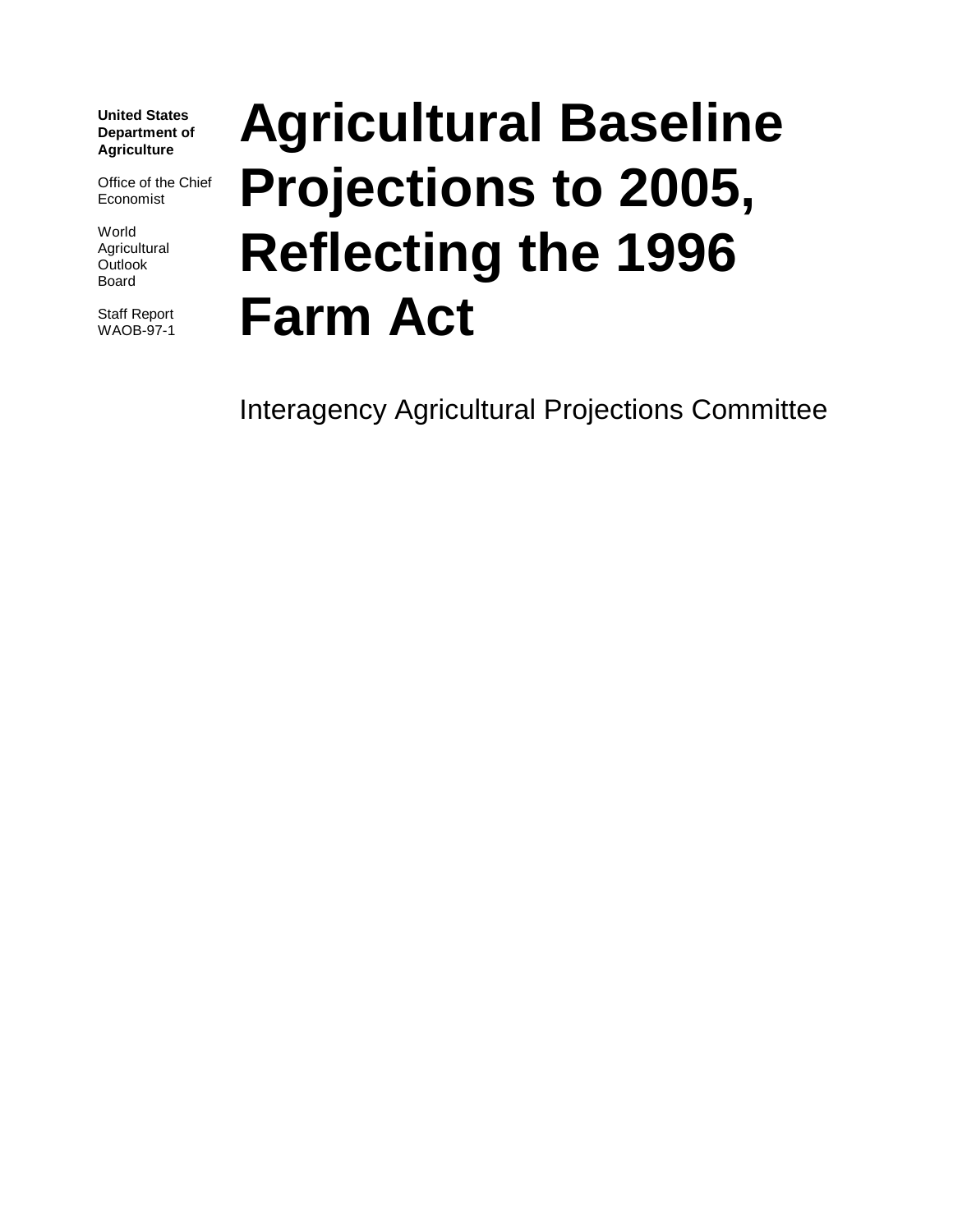**Agricultural Baseline Projections to 2005, Reflecting the 1996 Farm Act.** World Agricultural Outlook Board, Office of the Chief Economist, U.S. Department of Agriculture. Prepared by the Interagency Agricultural Projections Committee. Staff Report No. WAOB-97-1, 120 pp.

#### **Abstract**

This report provides long-run baseline projections for the agricultural sector through 2005 that incorporate provisions of the Federal Agriculture Improvement and Reform Act of 1996 (1996 Farm Act). The baseline assumes that the new farm legislation remains in effect through 2005. Projections cover agricultural commodities, agricultural trade, and aggregate indicators of the sector, such as farm income and food prices. Generally favorable global economic growth is projected in the baseline which, combined with liberalized trade associated with both the GATT agreement and unilateral policy reforms, supports strong growth in global trade and U.S. agricultural exports. Greater market orientation in the domestic agricultural sector under the 1996 Farm Act puts U.S. farmers in a favorable position for competing in the global marketplace. A tightening of the balance between productive capacity and demands results in rising nominal market prices, increasing farm income, and stability in the financial condition of the agricultural sector. However, management of risk will be important for farmers. With the reduced role of the Government in the sector under the 1996 Farm Act, farmers in general face greater risk of income volatility due to price variation, reflecting market price variability more directly. Consumer food prices are projected to continue a long term trend of rising less than the general inflation rate. The baseline projections presented are one representative scenario for the agricultural sector through the middle of the next decade, assuming no shocks and based on specific assumptions regarding macroeconomic conditions, policy, weather, and international developments. As such, the baseline provides a point of departure for discussion of alternative farm sector outcomes that could result under different assumptions. The projections in this report were prepared in October through December 1996, reflecting a composite of model results and judgmental analysis.

Keywords: 1996 Farm Act, agriculture, baseline, crops, livestock, projections, trade.

The United States Department of Agriculture (USDA) prohibits discrimination in its programs on the basis of race, color, national origin, sex, religion, age, disability, political beliefs, and marital or familial status. (Not all prohibited bases apply to all programs.) Persons with disabilities who require alternative means for communication of program information (Braille, large print, audiotape, etc.) should contact the USDA Office of Communications at (202) 720-2791.

To file a complaint, write the Secretary of Agriculture, U.S. Department of Agriculture, Washington, DC 20250, or call 1-800-245-6340 (voice) or (202) 720-1127 (TDD). USDA is an equal employment opportunity employer.

Washington DC 20250-3812

February 1997

#### *USDA Baseline Projections*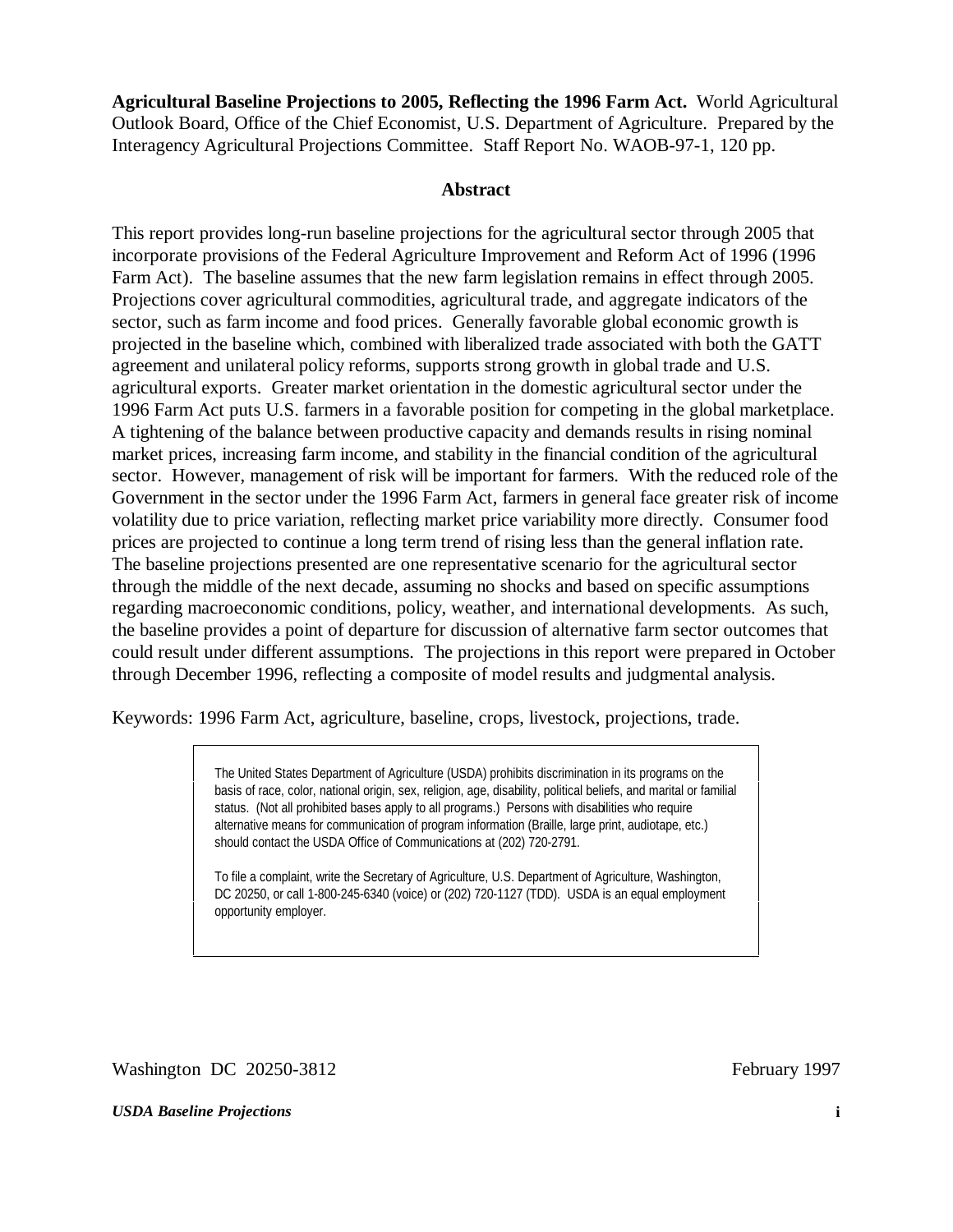#### **Contents**

| Page |
|------|
|      |
|      |
|      |
|      |
|      |
|      |
|      |
|      |
|      |
|      |

# **Features in this Report**

| Page |
|------|
|      |
|      |
|      |
|      |
|      |
|      |
|      |
|      |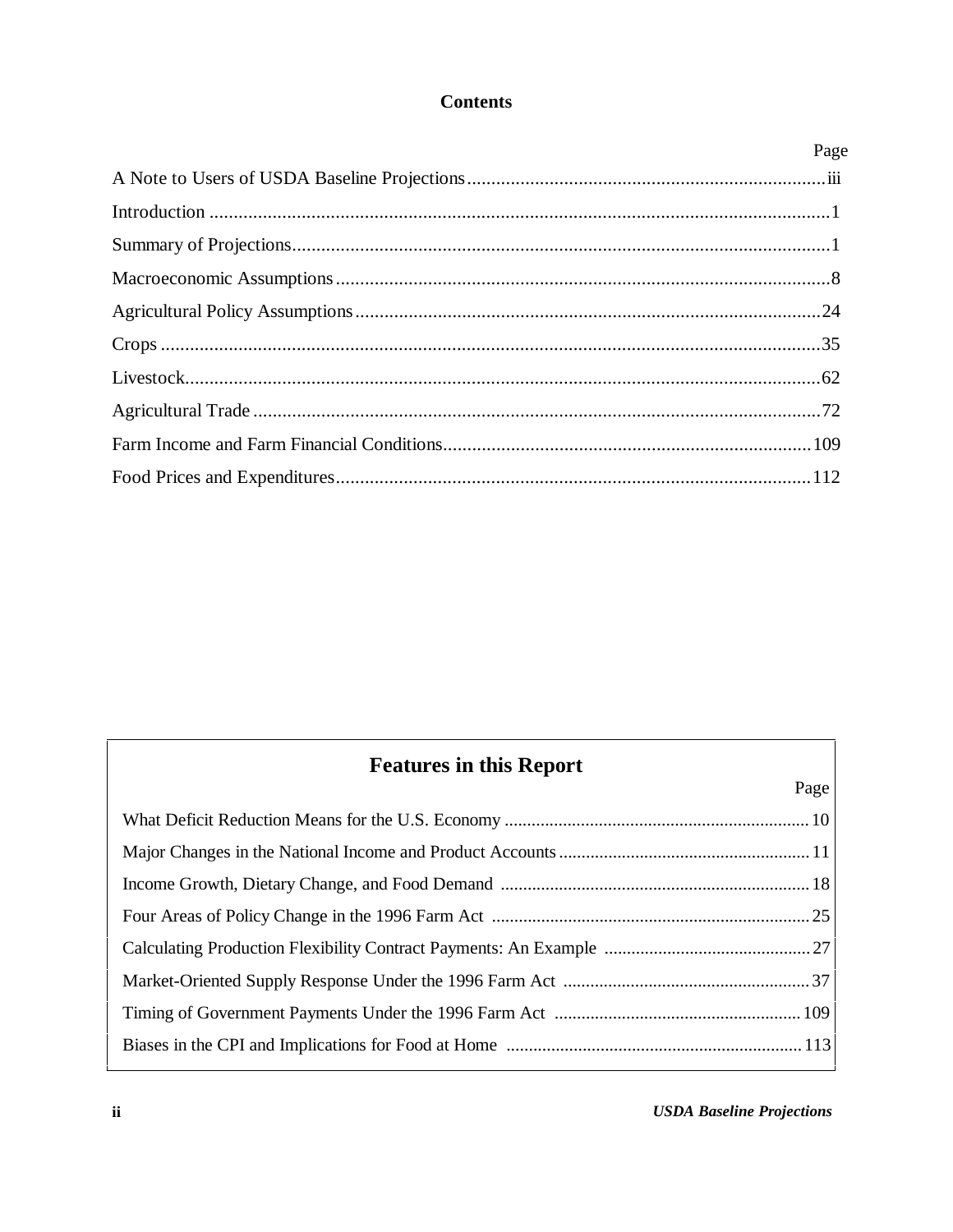#### **A Note to Users of USDA Baseline Projections**

This report is the fourth release of long-term projections by the U.S. Department of Agriculture. Agricultural baseline projections presented here are a Departmental consensus on a long-run scenario for the agricultural sector. These projections provide a starting point for discussion of alternative outcomes for the sector. Baseline projections are typically made in conjunction with the President's Budget analysis. Future long-term projections reports are planned to be released annually following each year's President's Budget analysis. The next annual projections report is planned for the winter of 1998.

The baseline projections incorporate provisions of the 1996 Farm Act and tables in this report have been changed to reflect the new policies. For example, tables for each production flexibility contract (PFC) crop now include total PFC payments for the crop, payment rates per PFC acre, and payment rates per pricing unit (feed grains and wheat, bushel; upland cotton, pound; and rice, hundredweight). Supply management and income support categories of prior law, such as ARPs, 0,50/85-92 programs, target prices, and deficiency payments, are no longer in effect.

The scenario presented in this report is not a USDA forecast about the future. Instead, it is a conditional, long-run scenario about what would be expected to happen under the 1996 Farm Act and specific assumptions about external conditions. Trade projections in this report for 1997/98 incorporate long-term assumptions concerning weather, foreign trend yields, and foreign use and do not reflect short-term conditions which may impact trade that year.

Critical long-term assumptions include:

- U.S. and international macroeconomic conditions;
- U.S. and foreign agricultural and trade policies;
- Funding for U.S. agricultural export programs;
- Growth rates of agricultural productivity, both in the U.S. and abroad; and
- Normal (average) weather.

Changes in any of the assumptions can significantly affect the baseline projections, and actual conditions that emerge will alter the outcomes.

The baseline projections analysis was conducted by interagency committees in USDA and reflects a composite of model results and judgmental analysis. The Economic Research Service had the lead role in preparing this report. The projections and the report were reviewed and cleared by the Interagency Agricultural Projections Committee, chaired by the World

**--continued**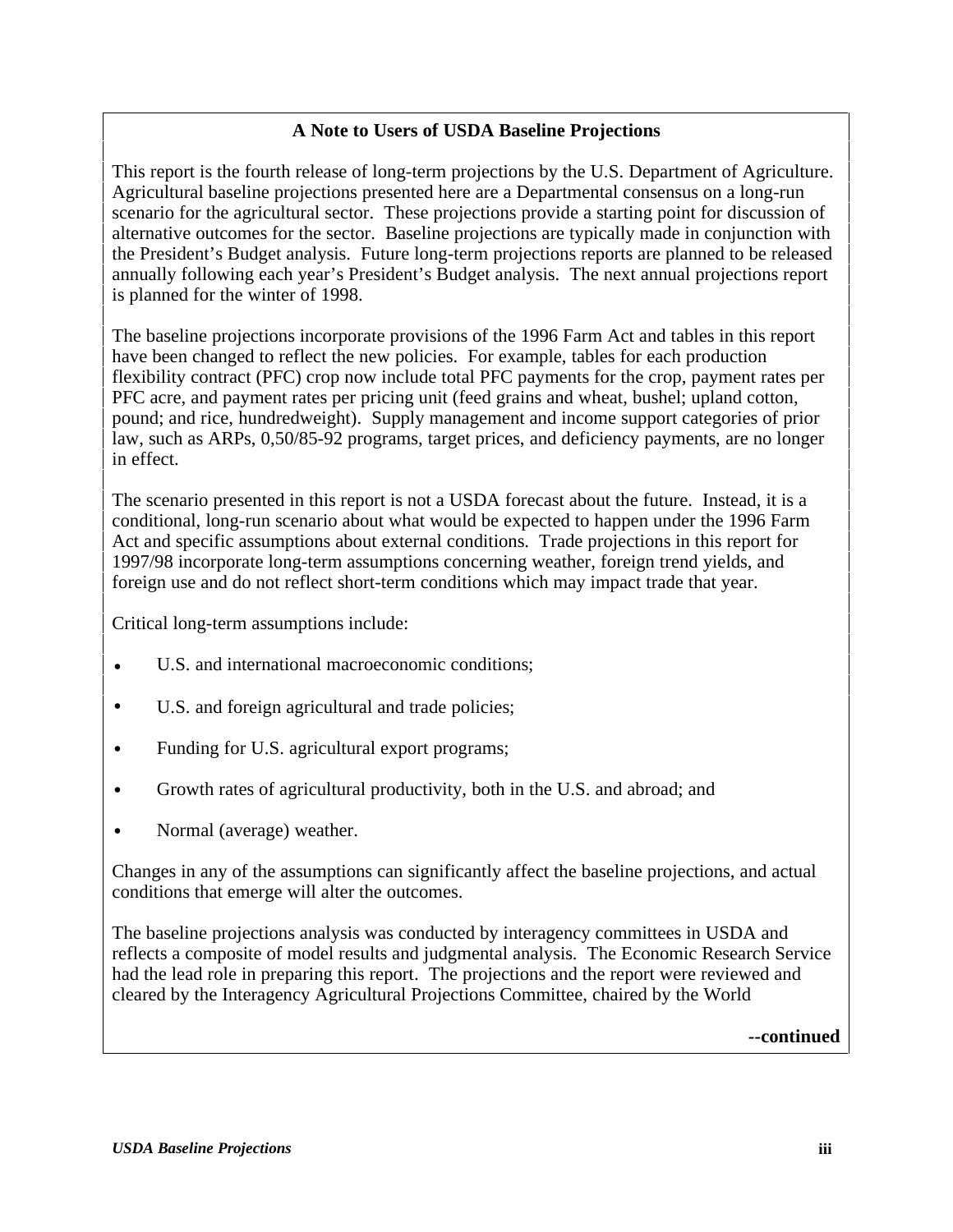#### **A Note to Users of USDA Baseline Projections--continued**

Agricultural Outlook Board, a unit of the Office of the Chief Economist. USDA participants in the baseline projections analysis and review include the World Agricultural Outlook Board, the Economic Research Service, the Farm Service Agency, the Foreign Agricultural Service, the Office of the Chief Economist, the Office of Budget and Program Analysis, the Agricultural Marketing Service, the Natural Resources Conservation Service, and the Cooperative State Research, Education, and Extension Service.

Questions regarding these projections may be directed to Paul Westcott, Economic Research Service, Room 637, 1301 New York Avenue, N.W., Washington, D.C. 20005-4788, phone: (202) 219-0609, e-mail: westcott@econ.ag.gov, or David Stallings, World Agricultural Outlook Board, Room 5143 South Building, Washington, D.C. 20250-3812, phone: (202) 720-5715, email: dstallings@oce.usda.gov.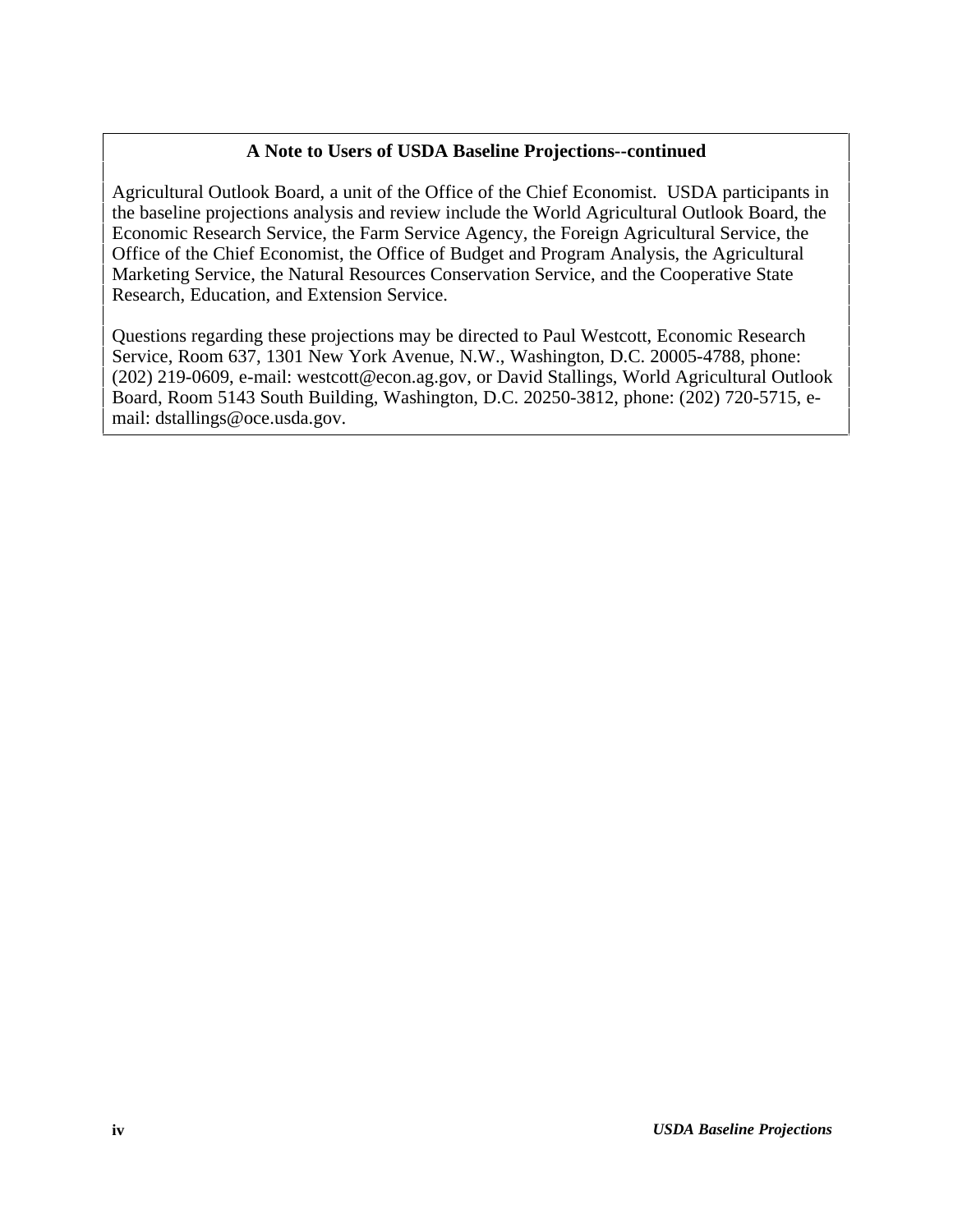# **Agricultural Baseline Projections to 2005, Reflecting the 1996 Farm Act**

# Interagency Agricultural Projections Committee

# **Introduction**

This report provides long-run baseline projections for the agricultural sector through 2005 that incorporate provisions of the Federal Agriculture Improvement and Reform Act of 1996 (1996 Farm Act). The baseline assumes that the new farm legislation remains in effect through 2005. Projections cover agricultural commodities, agricultural trade, and aggregate indicators of the sector, such as farm income and food prices.

The projections are a conditional scenario with no shocks and are based on specific assumptions regarding the macroeconomy, the weather, and international developments. The projections are not intended to be a Departmental forecast of what the future will be, but instead a description of what would be expected to happen under the 1996 Farm Act, with very specific external circumstances. Thus, the baseline provides a point of departure for discussion of alternative farm sector outcomes that could result under different assumptions.

The projections in this report were prepared in October through December 1996, in conjunction with the fiscal 1998 President's Budget analysis. Projections reflect a composite of model results and judgmental analysis. Normal weather is assumed. The baseline reflects major agricultural policy decisions made through mid-November 1996 and includes short term projections from the November 1996 *World Agricultural Supply and Demand Estimates* report.

## **Summary of Projections**

Trends toward greater market orientation in agriculture are accelerated, as the 1996 Farm Act fundamentally changed most agricultural commodity programs, particularly income support and supply management programs for major field crops and the dairy program. Under the new farm law, producers will respond to signals from the marketplace rather than to government commodity programs, making agricultural production economically more efficient. Generally favorable global economic growth is projected in the baseline which, combined with liberalized trade associated with both the GATT agreement and unilateral policy reforms, supports strong growth in global trade and U.S. agricultural exports. Greater market orientation in the domestic agricultural sector under the new farm legislation puts U.S. farmers in a favorable position for competing in the global marketplace.

A tightening of the balance between productive capacity and projected demands results in rising nominal market prices, increasing farm income, and stability in the financial condition of the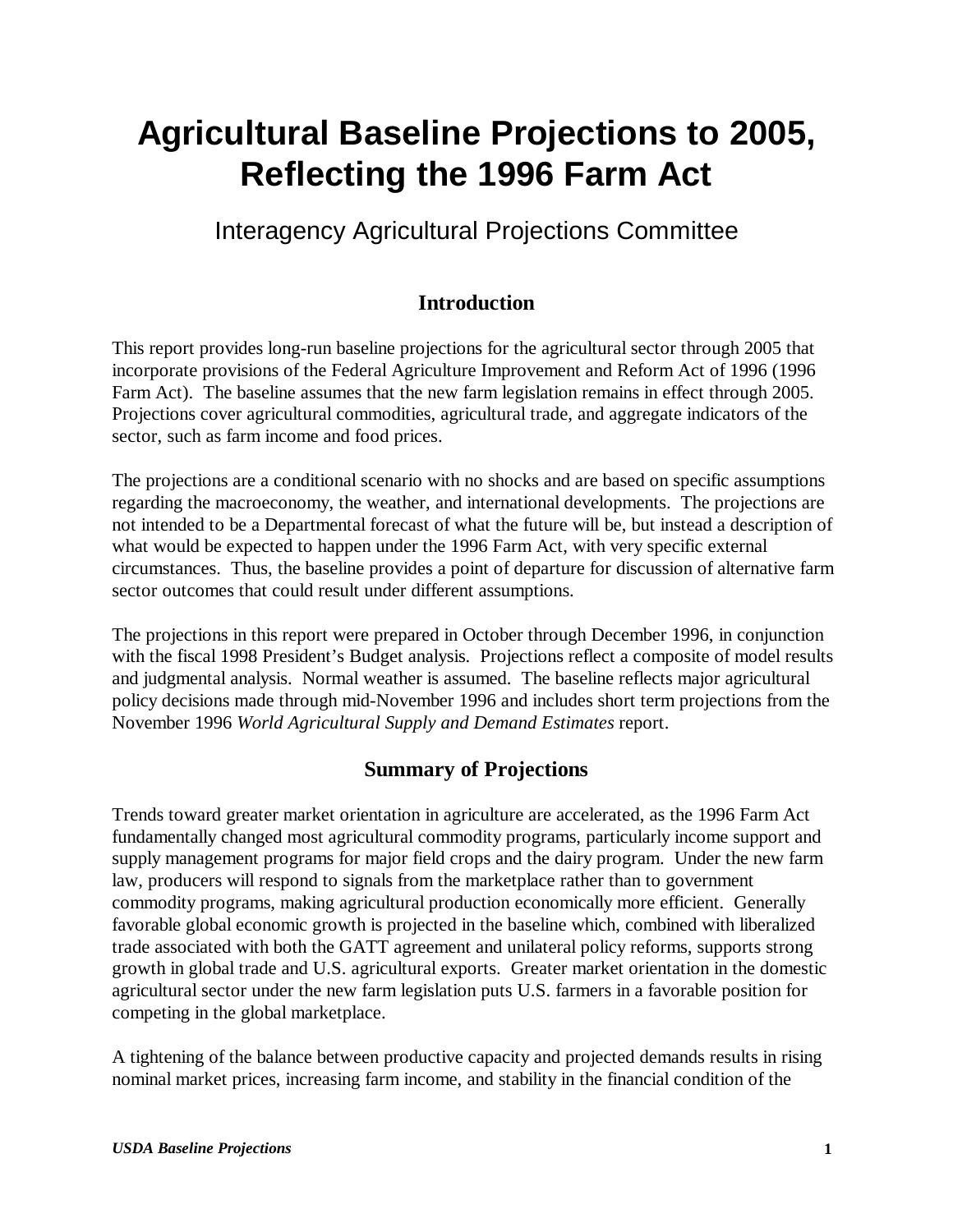agricultural sector. The trend toward fewer but larger farms continues. The sector will be highly competitive, with successful producers having strong technical and managerial skills.

Management of risk will be important for farmers. The reduced role of the Government in the sector under the 1996 Farm Act includes the elimination of deficiency payments that partly countered market price variations. Farmers in general face greater risk of income volatility, as market price variability more directly affects total revenue. Alternative marketing arrangements, such as marketing contracts and integrated ownership, are likely to be used more to manage risks. Consumer food prices are projected to continue a long term trend of rising less than the general inflation rate.

#### **Macroeconomic Assumptions**

Macroeconomic assumptions used for these baseline projections provide a setting for strong growth in agricultural demand. Domestic macroeconomic assumptions include deficit reduction which results in balancing the Federal budget. This results in lower interest rates, higher productivity, and stronger growth in gross domestic product (GDP). Chain weighted measures of real output and prices, now used in National Income and Products Accounts, show real GDP growth averaging about 2.5 percent from 1995 to 2005, with inflation averaging about 3 percent.

Global economic growth averages about 3 percent annually over the next decade, well above growth during the first half of the 1990s. Macroeconomic growth in developed countries averages about 2.5 percent through 2005 as these economies rebound from growth slowdowns in the mid-1990s. Market reforms lead to projected economic growth for the former Soviet Union (FSU) and the countries in Central and Eastern Europe, following years of economic decline during the transition from centrally planned economies. Aggregate growth for developing countries over the next 10 years is projected to average about 5.5 percent, somewhat faster than over the previous decade. This anticipated growth, for many developing countries, occurs at income levels that can generate significant gains in demand for agricultural products as diets diversify and include more meats and other higher valued products. These macroeconomic growth projections, combined with more open and less regulated markets, support strong gains in global trade and U.S. agricultural exports.

#### **Agricultural Policy Assumptions**

The Federal Agriculture Improvement and Reform Act of 1996 (1996 Farm Act) was enacted April 4, 1996, providing new U.S. agricultural law for 1996 to 2002. The baseline projections incorporate provisions of the 1996 Farm Act and assume the new law is extended through the end of the baseline. The baseline also includes policy decisions as of mid-November 1996.

The 1996 Farm Act is a milestone in the evolution of U.S. agricultural policy because it fundamentally redesigns income support programs and discontinues supply management programs for producers of major field crops. The 1996 Farm Act changes income supports for wheat, corn, grain sorghum, barley, oats, rice, and upland cotton by replacing the target price/deficiency payment program, which was in place since the early 1970s, with a new program of decoupled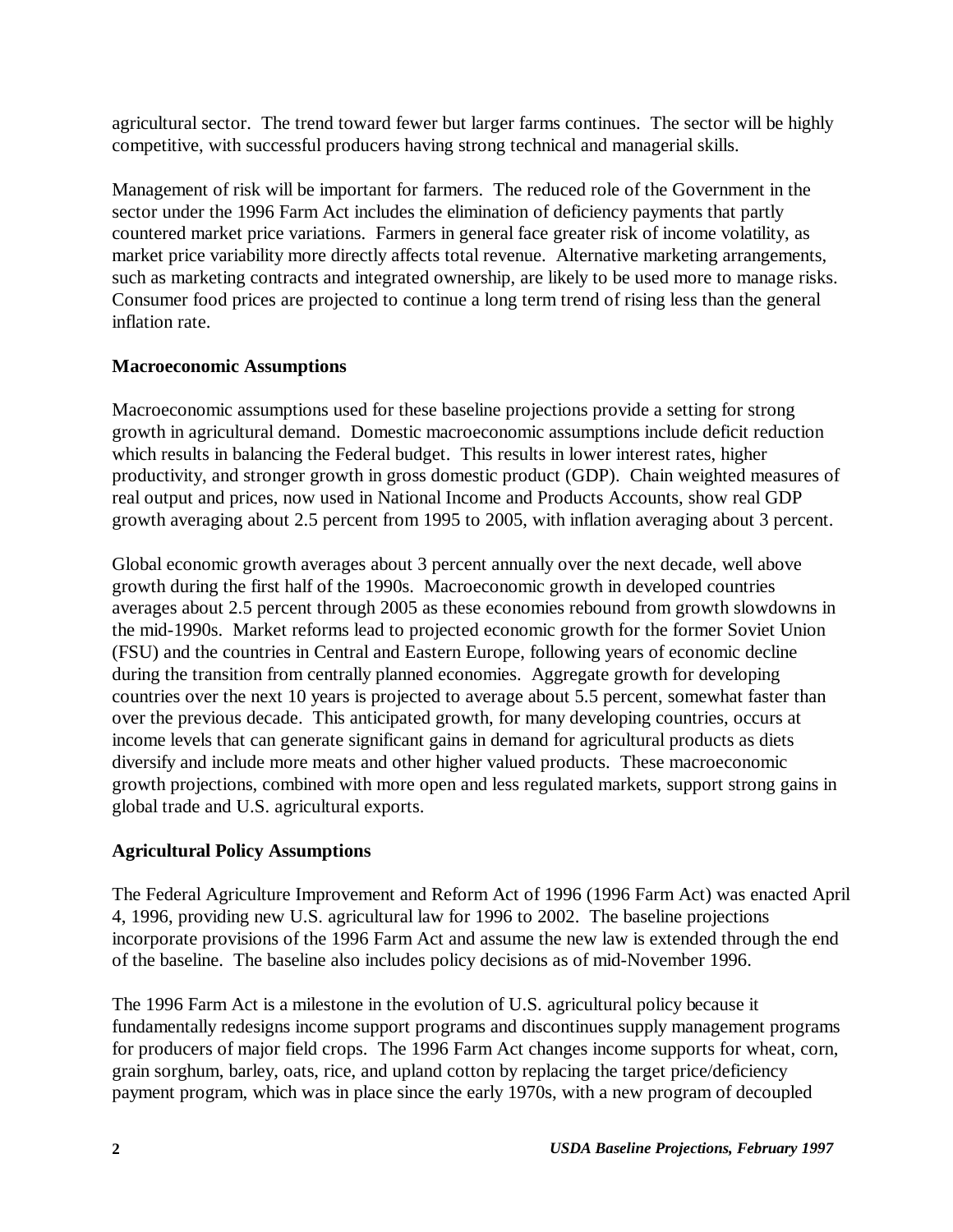payments for 7 years that generally are not related to current plantings or to market prices. The new law also expands planting flexibility and lets authority expire for Acreage Reduction Programs (ARPs) and 0,50/85-92 provisions. Dairy policy changes under the 1996 Farm Act with phaseout of price supports and consolidation of milk marketing orders. The new law alters the sugar and peanut programs, eliminates the rye loan program, and repeals the honey program.

The 1996 Farm Act addresses a wide range of environmental and conservation programs. Many conservation programs were simplified to make them more consistent and workable. The Conservation Reserve Program (CRP) is reauthorized in the 1996 Farm Act. Maximum CRP area is set at 36.4 million acres. The new law permits the Secretary to re-enroll current land at contract expiration and to enroll new land into the CRP to replace acreage leaving the CRP through expired contracts or early termination. A competitive bid process is used for new CRP contracts. Enrollment of new and expiring CRP acres is assumed to target the most environmentally cost effective land. Over 20 million acres of CRP contracts expire in 1997. CRP enrollments in 1997 are assumed to keep the CRP from falling below 30 million acres. Enrollments in subsequent years are assumed to gradually increase the CRP to over 36 million acres by 2001.

The baseline assumes full compliance with all bilateral and multilateral agreements affecting agriculture and agricultural trade. Projections assume full compliance with the internal support, market access, and export subsidy provisions of the Uruguay Round GATT Agreement. The baseline assumes no accession to the World Trade Organization (WTO) by the FSU, China, or Taiwan; no enlargement of the European Union beyond its current 15 members; and no expansion of the North American Free Trade Agreement (NAFTA). Agricultural and trade policies in individual foreign countries are assumed to continue to evolve along their current paths.

U.S. trade and food aid programs in the 1996 Farm Act focus more heavily, compared with prior legislation, on market development. This includes programs on emerging markets with high potential for U.S. export growth.

Annual quantity and expenditure levels for the Export Enhancement Program (EEP) are assumed to be in compliance with GATT reductions, which require that by 2000 subsidized exports be reduced by 21 percent in volume and 36 percent in budget outlays from 1986-1990 levels. However, the 1996 Farm Act reduced total EEP funding during fiscal years 1996-1999 from the maximum levels permitted under the GATT agreement. The 1997 Agriculture Appropriations Act further lowered the fiscal 1997 EEP level.

The 1996 Farm Act authorizes P.L. 480, Title I agreements with private entities in addition to foreign governments, and broadens the range of commodities available for P.L. 480 programs. Total P.L. 480 program levels are assumed constant in the baseline for fiscal 1998 and later years. Program levels for other trade promotion and credit programs, including the Market Access Program and the GSM-102 and GSM-103 credit guarantee programs, are assumed constant in the baseline.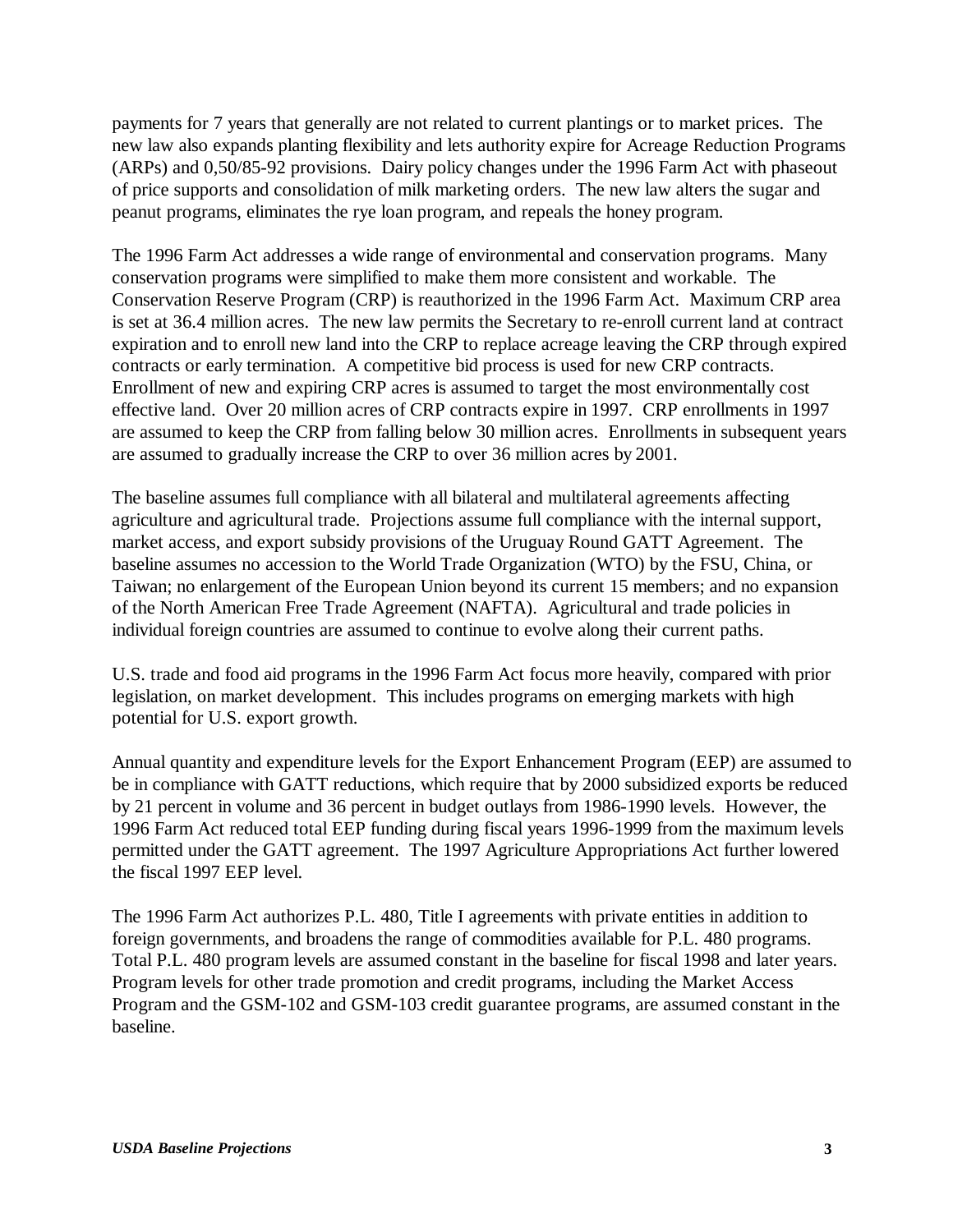#### **Crops**

Productive capacity for crops in the United States is projected to rise due to increases in resource and input use and in productivity. For most crops, yields are projected to rise at or near their longterm trends. These gains reflect in part the acquisition of some agricultural land by larger, generally more-efficient farms, continuing a long-term trend. However, with the CRP remaining above 30 million acres in the baseline, the balance between productive capacity and projected demands tightens significantly as the land base is pressured. Planted area for major crops rises 10 to 15 million acres above average plantings of the past 5 years. The increased area must be drawn into crop production based on market incentives from acreage that producers previously chose to idle. The suspension of authority to implement domestic sugar marketing allotments under the 1996 Farm Act could create opportunities for more efficient beet sugar producers to increase production.

Domestic demand for most crops is projected to grow slightly faster than population. Notably stronger domestic growth for rice reflects a greater emphasis on dietary concerns and increasing numbers of Americans of Asian and Latin American origins. Reduced trade barriers under the GATT agreement combined with strong global economic growth raise world agricultural trade and U.S. crop exports. U.S. exports of feed grains and wheat expand the fastest. Increasing coarse grain exports largely reflect stronger economic growth in developing regions, where higher incomes result in diet diversification and rising demand for meat. This leads to expanding livestock sectors and demand for feed. U.S. wheat export growth slows after 2000 as global wheat prices rise high enough to allow unsubsidized competition from the European Union.

Following several years of adjustments from recent unusually tight market conditions and high prices for many crops, long-term trends in supply/demand balances imply tightening stocks-to-use ratios and strengthening nominal prices for crops, particularly beyond 2000.

#### **Livestock**

The livestock sector will continue to undergo adjustments over the next few years, in response to recently high feed costs, although differences in biological production lags among species affect the speed of these adjustments. Nonetheless, lower feed prices than in 1995/96, replenishment of forage supplies, continued low inflation, and domestic and export demand strength result in producer returns encouraging increasing red meat and poultry supplies. Then, as feed costs accelerate towards the end of the baseline, gains in meat production slow, particularly for red meats.

Cattle herds will likely stabilize beyond 2000 at a lower level, near 97 million head, although shifts toward a breeding herd of larger cattle, and heavy slaughter weights partially offset the need for expanding cattle inventories to previous levels. The beef production mix continues to shift toward a larger proportion of fed beef. Pork production will become more vertically coordinated with generally larger size operations, but is less likely to follow poultry's example of vertical integration. Continued technological advances and improved production management practices are expected in the broiler and turkey industries, although gains are not anticipated to limit production costs as significantly as in the past 10 years.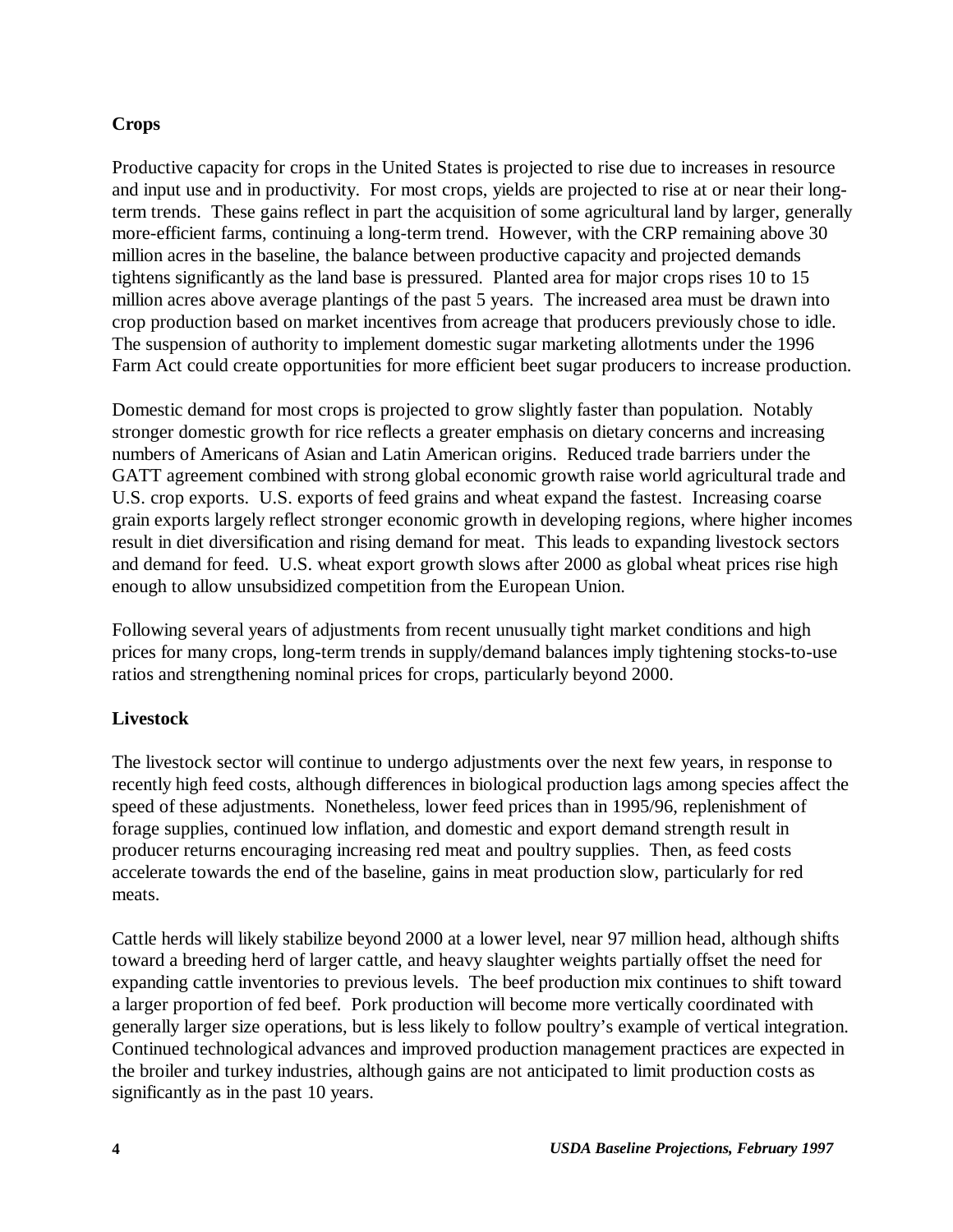Record total meat supplies are projected through the baseline, although red meat production gains are small. Consumers purchase more meat, but a larger proportion is poultry as per capita consumption of red meats declines. The long term decline in real prices for meats continues. Declining real prices along with increases in real disposable income allow consumers to buy more total meat with a smaller proportion of disposable income.

The phaseout of the dairy price support program under the 1996 Farm Act and generally rising feed costs result in reduced net returns to dairy farming. Nonetheless, dairy productivity gains allow milk production to grow over the next 10 years despite declining cow numbers. The consolidation of milk marketing orders will expand the size of marketing order areas, and could have regional price impacts by raising prices received by some farmers while reducing prices for others. Regional impacts could affect dairy prices in some locations more than the reduction in national price supports. Real milk prices fall in the baseline.

#### **Agricultural Trade**

Generally favorable global economic growth and freer trade associated with the GATT agreement and unilateral policy reforms support strong growth in world agricultural trade and U.S. exports. Income growth enhances demand for agricultural goods, both through increases in direct food use and through derived demand for livestock feeds to meet increases in meat demand. Developing regions are a major source of export demand growth, particularly China, Asia, North Africa, and the Middle East, as their economic conditions and effective demand improve. Export promotion, credit assistance, and food aid programs has a role in determining global trade, although under the GATT agreement, the funding for and the volume of subsidized exports are lower. Some countries will face significantly higher prices as subsidies decline. This report assumes there is no increase in the nominal value of credit and food aid.

World trade in most major bulk agricultural commodities is projected to expand more rapidly during 1995-2005 than during the 1980s or early 1990s. Trade in grains, particularly coarse grains, is projected to grow the fastest among bulk commodities. These gains reflect strong economic growth in developing regions where higher incomes result in diet diversification and rising meat demand, leading to expanding livestock sectors and demand for feed. Wheat trade also increases due to strong global demand growth. Combined trade in soybeans and meal strengthens, benefiting from the same expansion of developing country feed-livestock sectors that will push up coarse grain trade. Growth in soybean oil trade is also projected to be higher than in the 1980s, but will remain slower than competing oils because of its high relative price. Raw cotton demand and trade is projected to be stronger than in the early 1990s, but slower than in the 1980s when there was increased substitution of cotton for synthetic fibers.

U.S. export growth strengthens for most bulk commodities. Generally larger gains are projected through 2000 than later in the baseline as U.S. supply constraints and more foreign competition begin to affect U.S. exports and market share beyond 2000. U.S. exports of wheat and coarse grains are projected to expand the fastest, with particularly strong gains in 1995 to 2000. After 2000, U.S. wheat export growth is projected to slow because of anticipated unsubsidized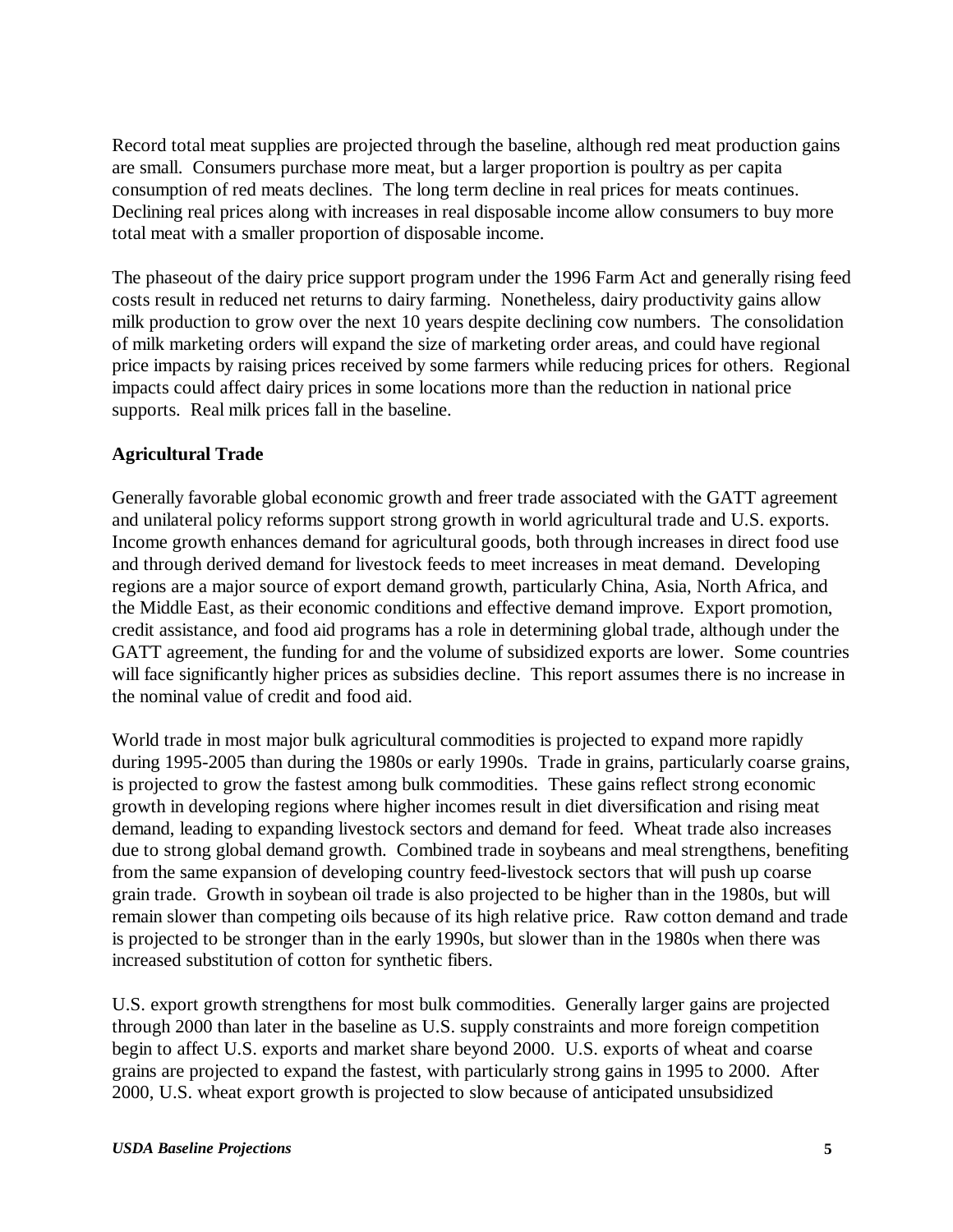competition from the European Union (EU) as world wheat prices rise. A notable exception to the gains in U.S. exports is rice, with exports falling as strong domestic rice demand for high-quality U.S. rice leads to a widening premium between domestic prices and those of key competitors. Exports of U.S. soybeans and products are projected to rise faster than in the 1980s, but competition from South American producers and slowing U.S. acreage gains limit export growth relative to competitors. In contrast, U.S. raw cotton exports are projected to strengthen throughout the baseline, benefiting from rising demand and reduced competition in some countries.

Continuing reductions in trade barriers and gains in global incomes spur growth in meat demand and trade in the baseline, particularly to the Pacific Rim, Central and South America, and the Middle East. The United States is well positioned to provide a variety of meat products to these markets. Growth in meat import demand in the FSU is projected to slow because domestic FSU production of meat is projected to begin increasing. Nonetheless, the United States continues supplying low-priced parts and trimmings to that market.

U.S. beef exports increase, with the main growth markets being Japan, South Korea, and Mexico. Beef exports rise to 12 percent of U.S. production in 2005, up from 9 percent in 1997. The United States assumes a dominant role in global pork trade in the baseline, increasing exports by over 30 percent from 1997 to 2005, particularly to Japan and Mexico. The United States maintains or expands its share of world poultry meat trade, with U.S. poultry exports increasing most notably to China. The value of U.S. meat exports slows somewhat from the rapid assent of the past several years, in part reflecting the increasing share of low-valued meat products exported.

The total value of U.S. agricultural exports initially declines from record fiscal 1996 levels, but then begins a steady rise in fiscal 1998 and approaches \$80 billion in 2005. U.S. agricultural import values also rise, but with exports increasing more, the net agricultural trade balance rises about \$10 billion from 1995 to 2005. For 1998 to 2005, high-value product (HVP) exports are projected to account for about 60 percent of total U.S. agricultural exports, with the HVP gains principally in exports of horticultural products and animal products.

#### **Farm Income and Farm Financial Conditions**

Net farm income falls from recent high levels to \$36 billion in 1998, before gradually rising through the rest of the baseline as strong agricultural demand leads to strengthening prices. Real net farm income is nearly flat from 1998 to 2005. The agriculture sector increasingly relies on the marketplace for its income as direct Government payments fall through the baseline and represent less than 3 percent of gross cash income beyond 2000. Both crop and livestock receipts are up in nominal terms due to larger production and higher prices. Production expenses increase in the baseline, with expenses for non-farm origin inputs rising faster than expenses for farm-origin inputs. Cash operating margins stabilize, with cash expenses representing about 78 percent of gross cash income.

Farm asset values increase less rapidly than in the early 1990s, mainly because of slowing gains in agricultural land values. Increases in farm debt are not beyond the ability of farmers to service the debt. The farm credit system has largely recovered from the problems of the 1980s, so the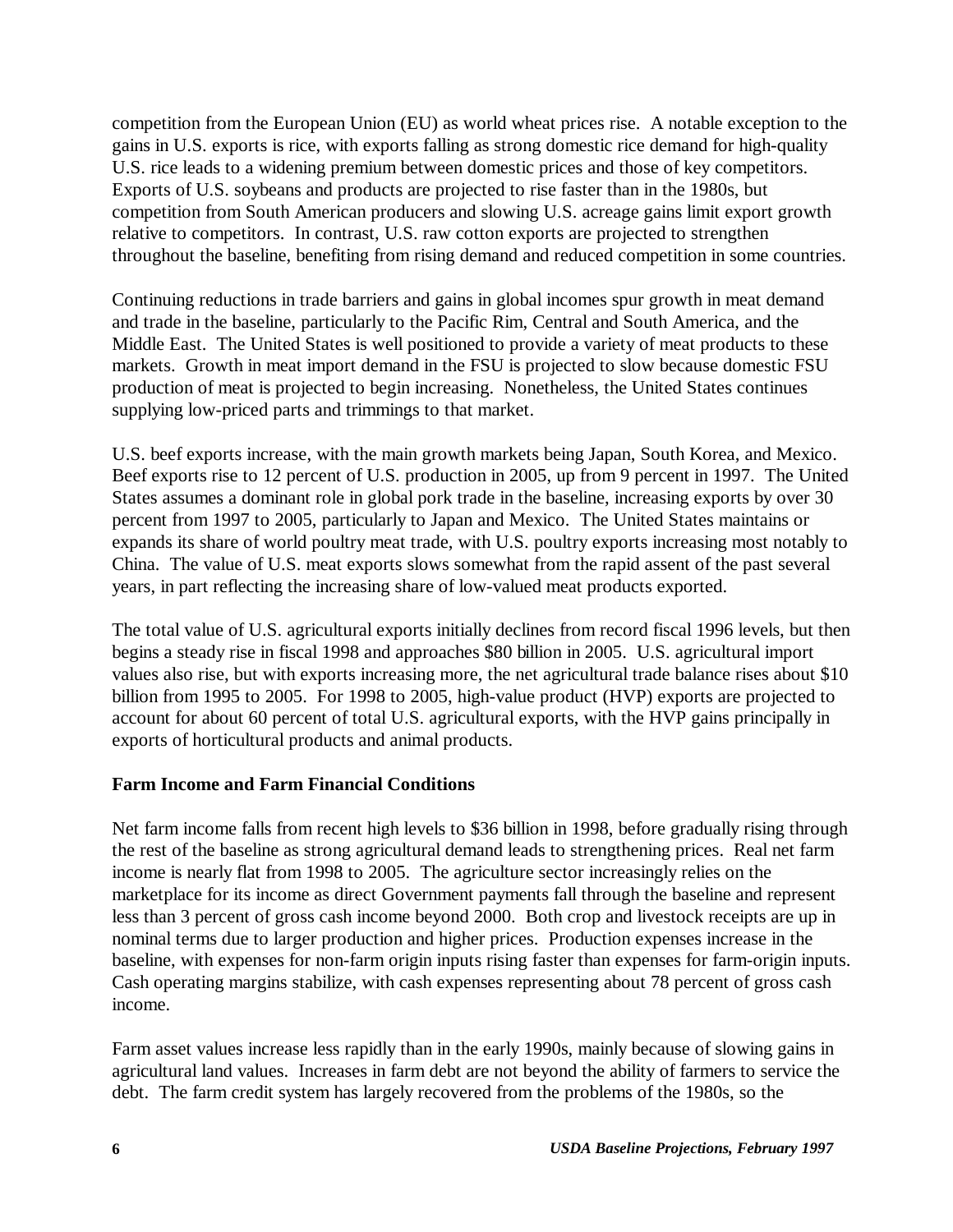availability of credit will not be a major concern. Debt-to-asset ratios stay flat at near 15 percent, remaining well below levels of the mid-1980s. With asset values increasing more than debt, farm equity rises slowly. After declining from recent high levels, increasing nominal farm income in the baseline, combined with rising farm equity, means relative stability in the financial condition of the farm sector. The sector will be highly competitive. The trend toward fewer but larger farms continues, as producers who are more efficient and better managers acquire the production resources of exiting farmers.

The 1996 Farm Act transfers income variability risk from the Government to farmers, so management of risk will be important for farmers. Although baseline projections assume no shocks, normal variations in supply and demand will occur in the future. With the new farm law, net farm income is potentially more variable from year to year in response to these supply and demand variations because production flexibility contract payments are fixed regardless of market prices. The Government carries little risk while farmers in general will face greater risk of income volatility due to price variability, as total revenue reflects market price variation more directly. Previously, a portion of this risk was managed through deficiency payments which were linked to market prices. Marketing alternatives to manage risk and buffer a portion of this potentially greater income volatility will become more important for many farmers. Some farmers will expand their use of futures and options markets, possibly using new instruments such as yield contracts. Many producers continue to use crop insurance for yield protection and may expand coverage using revenue insurance now available in some areas. Other alternatives to manage risk include diversification of production, contracting in advance for the future sale of the commodity, integrated ownership, and involvement with more value-added processing beyond the farm gate.

#### **Food Prices and Expenditures**

Retail food prices in the baseline are projected to rise less than the general inflation rate, continuing a long-term trend. Expenditures for meals eaten away from home account for a growing share of food spending, reaching almost half of total food spending by 2005.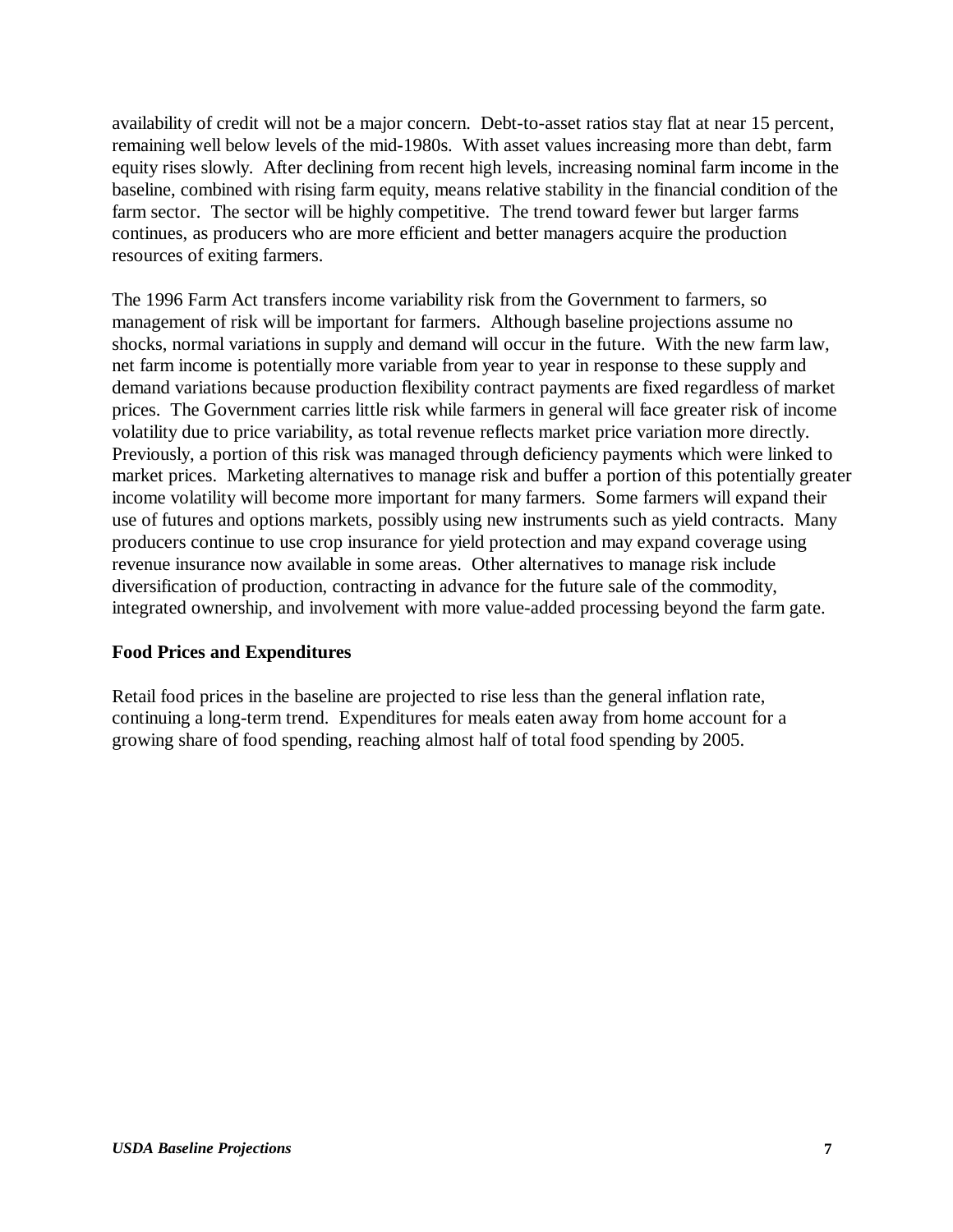### **Macroeconomic Assumptions**

This section presents the macroeconomic projections underlying the USDA baseline. Domestic macroeconomic projections are presented first, followed by a discussion of the international projections. The open U.S. economy is increasingly affected by international macroeconomic conditions, trade policies, and exchange rate policies which in turn affect the demand for U.S. farm products, costs of production, farm income, farm asset values, and food prices.

#### **Domestic Macroeconomic Projections**

Forecasts are based on data available through October 1996. The projections through 1997 are the short-term forecasts as of October. The long-term projections for 1998-2005 assume trend growth of the major macroeconomic indicators. Shocks, such as large unexpected oil price hikes, cannot be anticipated, and the use of trend projections focuses on the long-term basic forces driving the economy.

#### **Short-term U.S. Macroeconomic Outlook**

The U.S. economy is in the mature phase of the economic recovery that began in 1991. Gross Domestic Product (GDP) growth was a modest 2 percent in 1995. In 1996, GDP expanded by about 2.4 percent, with unemployment averaging 5.4 percent, down 0.2 percent from 1995's rate. Consumer prices in 1996 rose 3 percent, only slightly faster than in 1995 despite near-full employment and a sharp rise in the price of crude oil. Imported crude oil prices went from \$17 per barrel in 1995 to over \$22 by early November 1996, but could fall below \$20 per barrel in 1997.

The tight labor market at this stage of the business cycle ordinarily would mean sharply higher wage-induced inflation in 1997. However, CPI inflation in 1997 is only modestly higher than 1996's 3 percent. GDP and employment growth will slow from the rapid pace of the second quarter of 1996 largely because of slowing real personal income growth and tighter credit conditions. This slowdown in growth will prevent labor market and production bottlenecks and insure relatively stable inflation through 1998.

Consumer and producer equipment spending will rise in 1997, offsetting sluggish government spending and a higher trade deficit. Despite improved economic prospects in Canada, Japan, and Europe in 1997, the stronger dollar in 1996 will dampen 1997 exports, encourage imports, and leave the trade deficit between \$110 to \$120 billion. Consistent with modest growth, U.S. interest rates are stable in 1997.

#### **Long-term U.S. Macroeconomic Outlook**

Major assumptions underlying the long-term U.S. macroeconomic projections are:

• Fiscal policy is tight, in line with a path to a balanced federal budget by 2002. Even with higher local government spending picking up some of the federal cuts, overall government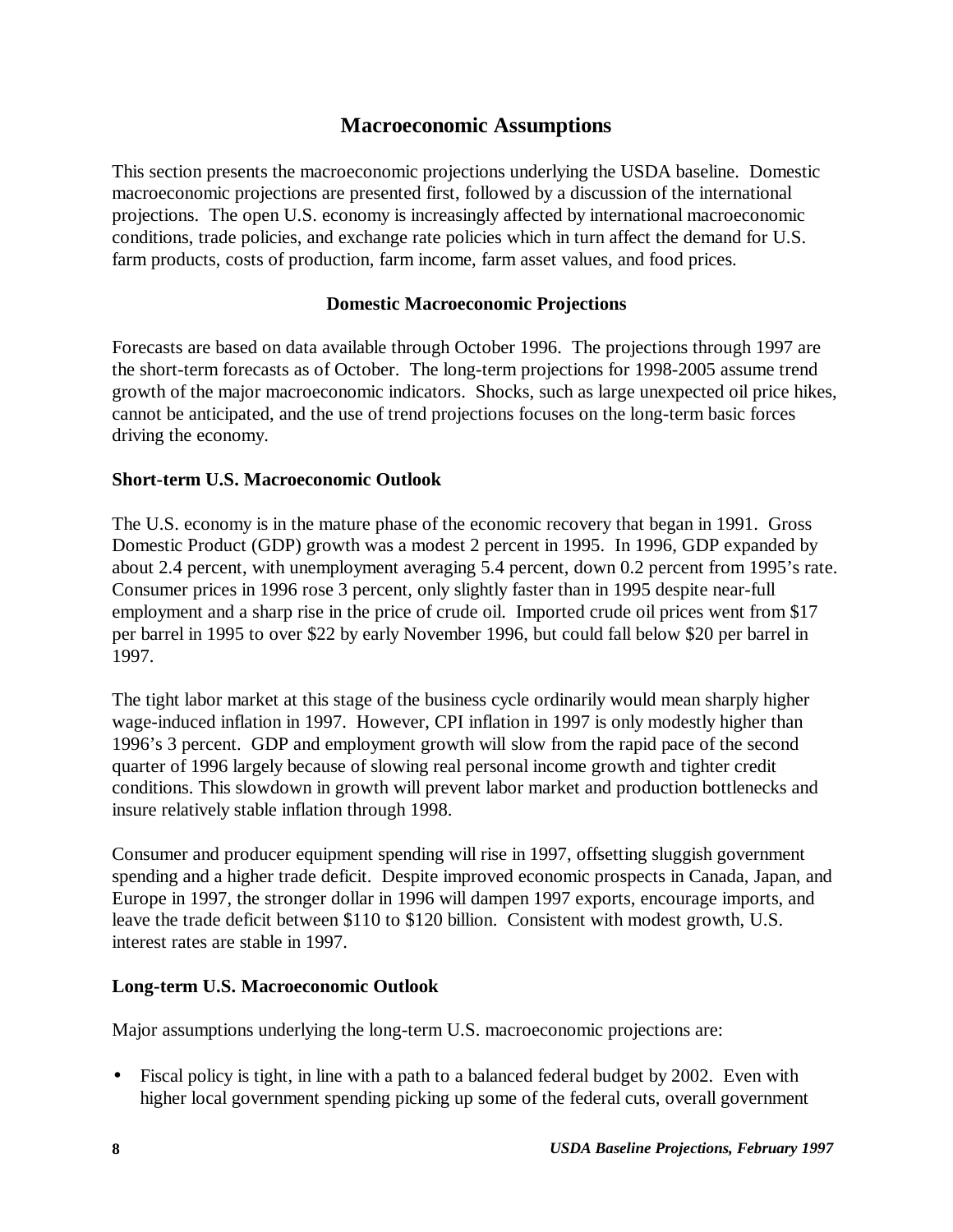spending growth averages only 0.5 percent per year from 1999 through 2005. By 2005, government purchases of goods and services slip from second to third place among the components of GDP, behind consumption and investment.

- The Federal Reserve remains committed to containing inflation even as the government deficits shrink. Money supply expands 5.3 percent annually between 1998 and 2005, reflecting moderately tight monetary policy and trend GDP growth.
- Real crude oil prices rise by 2.2 percent per year from 2001 to 2005, consistent with mediumterm Department of Energy projections made in January 1996.
- Labor productivity growth will be in the 1.1 to 1.2 percent range from 1998 to 2005. This represents a modest improvement in productivity over the previous 15 years, largely attributed to a higher investment share in GDP and lower real interest rates than there would have been without deficit reduction. Trade liberalization from the NAFTA and GATT agreements also enhances productivity growth in the baseline.
- Employment grows about 1.3 to 1.4 percent a year, which is broadly consistent with Bureau of Labor Statistics projections, the tightened welfare and disability qualifications now in place, and expected immigration.
- Real GDP in OECD countries, minus the United States, grows at about 2.4 percent through 2001 and slows to 2.2 percent thereafter.
- Federal deficit reduction and lower inflation expectations mean smaller interest rate differentials relative to U.S. trading partners. U.S. inflation will remain higher than in Canada and Japan, but close to that of Germany, France, Italy, and the United Kingdom. The inflation differential drives the modest decline in the real value of the dollar from 2000 to 2005.

The baseline macroeconomic projections show a long-term recovery from the below-trend growth of the late 1980s and early 1990s. From 1998 to 2005, the economy grows by 2.6 percent annually. Compensation continues to lag productivity growth, mainly because of a more open economy. Business and dividend income increases relative to wages, which supports personal income growth. Disposable income increases at about the same rate as GDP.

In the absence of commodity price shocks or abrupt changes in macroeconomic policy, stable growth generally implies stable inflation. Consumer price inflation is projected to average 3 percent over the next decade. This moderate inflation outlook assumes that monetary policy is primarily aimed at containing inflation. Real short-term Treasury-bill rates average 3 percent, reflecting relatively tight Federal Reserve policy as well as beneficial effects of fiscal deficit reduction. Real long-term Treasury-bond rates of about 4 percent reflect lower demand for longterm credit, with reduced government debt relative to private debt.

The stable domestic financial environment, global trade liberalization induced by the GATT and NAFTA accords, low oil prices, and moderate growth in OECD countries will mean that U.S.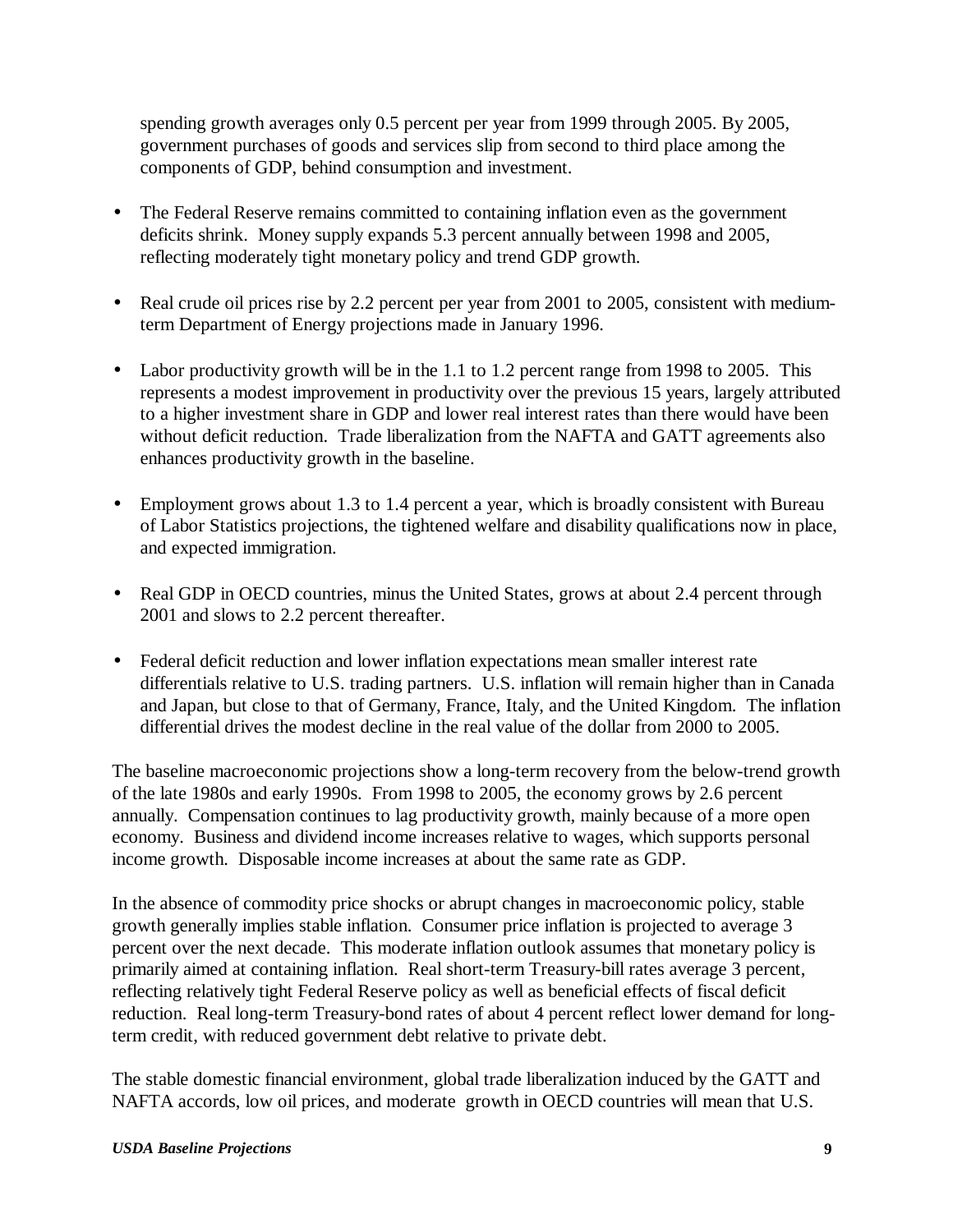#### **What Deficit Reduction Means for the U.S. Economy**

Balancing the Federal budget will lower short-term real Treasury-bill yields and will reduce the difference between short-and long-term interest rates. Short-term rates drop because the demand for credit falls from lower deficits. Long-term rates fall more because of lower demand for credit, lower expected future short-term rates, and less investor fear of inflation or Fed actions to increase the money supply rapidly to lower the burden of the federal government deficits. Lower interest rates reduce the costs of short-term business debt and make credit more available for plant and equipment spending. Since lower interest rates will lower the value of the dollar below what it would have been for the first few years, export growth will be faster. In agriculture, real estate assets will appreciate more rapidly.

Lower interest rates also mean faster growth of the capital stock, increased productivity and competitiveness of manufacturing, and consequently faster export growth throughout the baseline. This results in a declining real trade deficit.

Adjustments in the economy are not costless. As the problems of firms in the aerospace and defense industries illustrate, a changing structure of production means stress for industries that lose demand or face greater competition. As a result of these pressures, 1997 GDP growth is 0.2 percent below what it would have otherwise been. However, in subsequent years, the aggregate impact of deficit reduction on GDP growth is positive.

exports grow faster than imports. Thus, the U.S. trade deficit falls sharply from current levels by 2005.

Strong export growth combined with gains in domestic consumer demand provide impetus for strong growth in capital investment, similar to that seen in the 1960s. Gross investment will be further enhanced by a high depreciation rate as more capital spending is devoted to relatively short-lived equipment and less to plant construction. Low real interest rates and less competition from the federal government in credit markets will provide major support for strong investment growth.

Eliminating the budget deficit and reducing the real trade deficit lead to only small adjustments in domestic consumption, resulting in consumption growing about as fast as GDP. Thus, the consumption share of GDP is about the same in 2005 as in 1995. However, because of lower government spending, the investment and export shares of GDP increase.

Labor force growth will be above growth of the working age population as economic factors induce increasing labor participation rates. Expected higher costs for housing and medical care and the need to save more for retirement delay retirements. Further, tightened welfare and disability requirements will raise labor force participation for the next decade. An average unemployment rate of 5.4 percent is assumed through 2005. Real compensation is helped by a modest pickup in productivity resulting from increased global competition and freer trade. A high proportion of workers employed in the relatively low wage service and small business sectors will keep disposable income growth in line with GDP growth.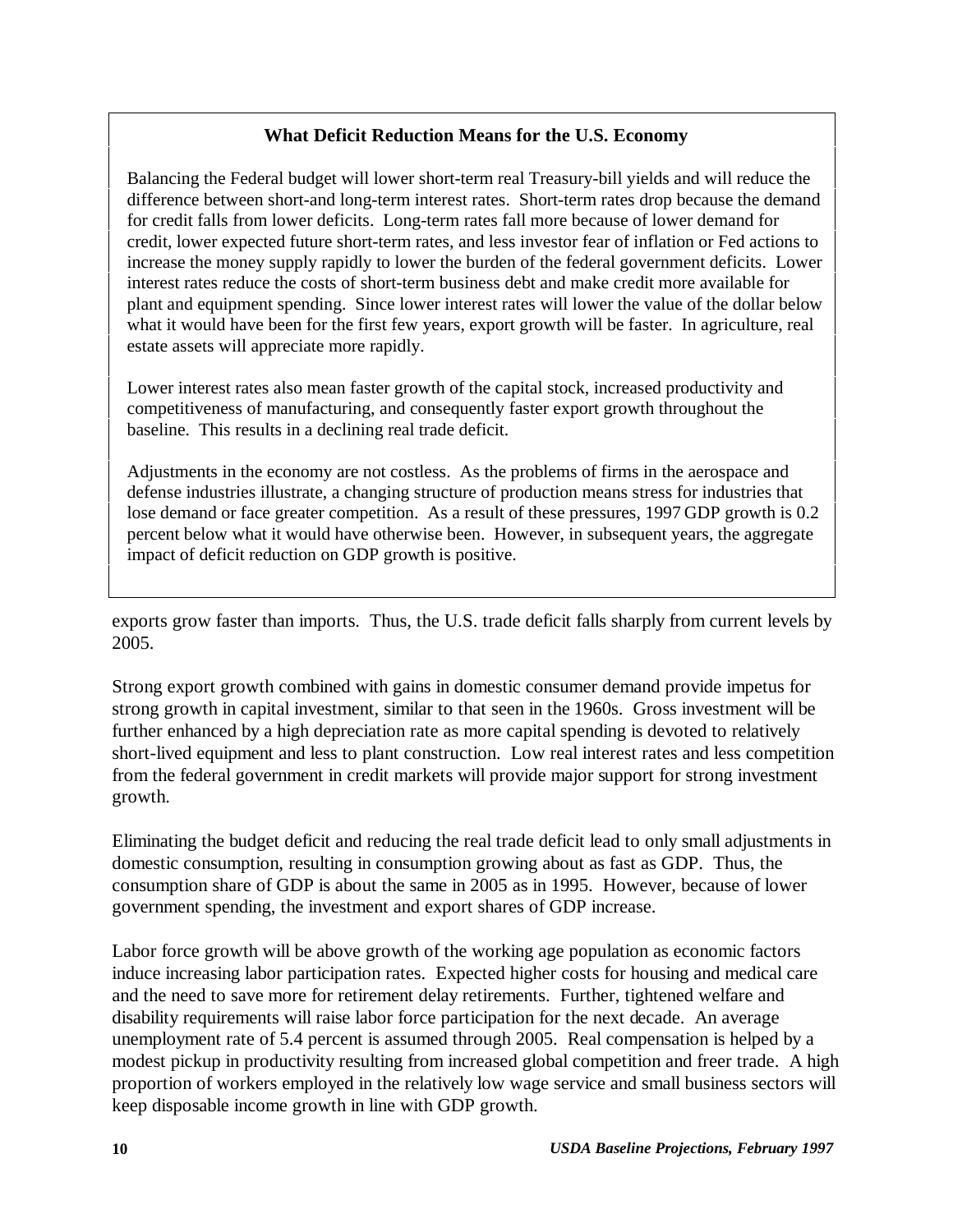| 1987-1994                  |
|----------------------------|
|                            |
|                            |
|                            |
|                            |
|                            |
|                            |
| $-1.7$<br>$-0.1$<br>$-0.2$ |

Table 1. Changes in growth rates in revised data for major National Income and Product Account series, selected periods

#### **Revised Macroeconomic Data**

The National Income and Product Accounts (NIPA) data used to measure macroeconomic activity are revised to reflect a methodological change to chain-weighted output and price measures and now use a 1992 base year (see box). These changes resulted in revised historical growth rates for NIPA series as shown in table 1. Revised macroeconomic data also necessitated the re-estimation of parts of the model used for baseline projections. Near-term implications are lower GDP growth for 1996 to 1998, largely reflecting revised 1994 and 1995 growth being sharply reduced from earlier estimates.

#### **Major Changes in the National Income and Product Accounts**

Real GDP and related price indices are now chain-weighted. Chain weighting improves the accuracy of output and inflation measures by reducing the bias from shifts in relative prices that distort the measurement of real aggregate output and inflation. To illustrate, weighting computers based on 1987 prices, as computer prices have fallen, has systematically overestimated computer investment by, in effect, saying there is more computing power than there actually is. Much of the fall in investment growth in the revised series is due to this overestimate. Chain weighting will make future revisions smaller.

Government purchases that produce services for more than one year are now included in gross investment and distinguished from government consumption spending. This change makes the U.S. NIPA accounts comparable to those of other developed countries and more accurately measures investment.

Measured capital goods depreciation now uses depreciation rates implied by market prices for used capital goods. This market valuation more accurately measures depreciation, thus improving net investment estimates.

The NIPA revisions make models that depend on macroeconomic variables such as GDP or the GDP deflator obsolete. The rebenchmarking to 1992 base data, even absent changes in estimation methodology, could necessitate reestimation of these models. The 1992-based NIPA updating lowers GDP growth beginning in 1987 and raises growth prior to 1987. Further, chain-weighting alters the statistical properties of the NIPA data. Models using quarterly NIPA data are especially in need of reestimation as changes in statistical properties are larger than those in annual data.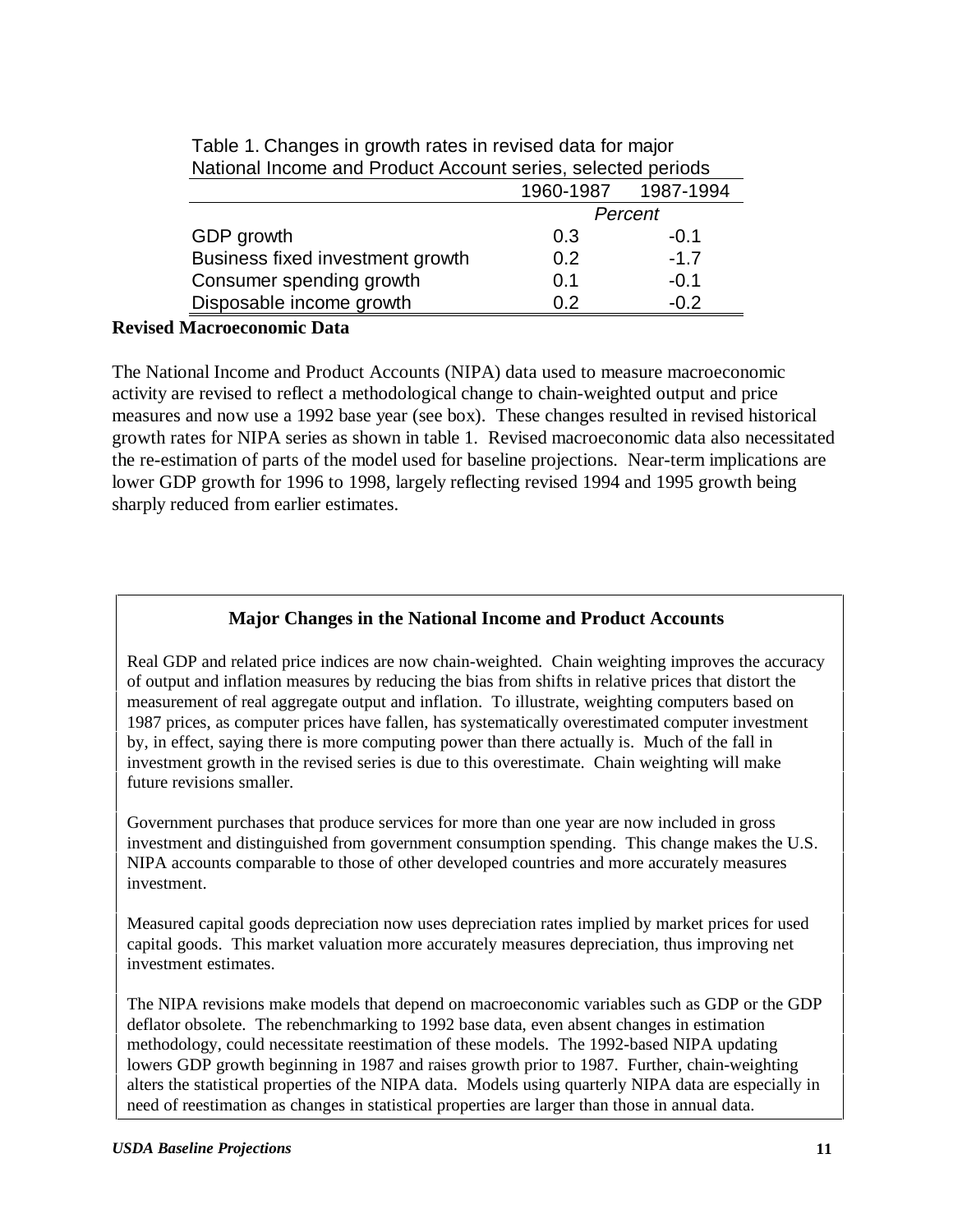#### **International Macroeconomic Projections**

The world macroeconomic outlook is favorable over the next decade, with global real GDP growth averaging near 3 percent annually, up from an average of 1.9 percent during 1990-1995. The outlook includes improved growth prospects across most developed, developing, and transition economies. Developed-country growth is projected to strengthen to about 2.4 percent annually during 1996-2005, providing a environment for sustained growth in global demand and output. Among developing countries, annual real GDP growth improves from 4.7 percent during 1990-1995 to 5.5 percent during 1996-2005. The prospects for relatively strong growth in incomes in developing countries, where food demand is most responsive to rising incomes, is a key factor in the agricultural trade outlook. Also important are prospects for a return to positive economic growth by the transition economies of Eastern Europe and the former Soviet Union.

#### **Developed Countries**

Macroeconomic growth in developed countries is projected to average about 2.5 percent through 2005, up from the average 1.9 percent rate of the first half of the 1990s. These economies will be rebounding from mid-decade growth slowdowns, but structural problems in many developed countries prevent growth from exceeding 3 percent.

#### *Europe*

Over the next two years Germany, France, Italy, and the United Kingdom, along with the other countries of Western Europe will consolidate their recoveries from the 1996 slowdown and will show faster growth. From then through mid-forecast, they will be in a more mature phase of their business cycle recovery, with slowing growth, but no recession. This growth will take place in a low inflation environment (German inflation is currently 1.5 percent) since growth will be modest, and expected labor market conditions (unemployment around 10 percent) will retard wage growth. Through mid-forecast, fiscal spending is restrained, driven by the Maastricht Treaty's deficit-to-GDP requirements. Monetary policy over the same time period keeps short-term interest rates only modestly above (about 50 basis points) their current levels.

By mid-forecast, and continuing through forecast end, European economic growth should settle into the mid-2 percent range, while inflation stays around 3.0 to 3.5 percent. Unemployment remains at or near double digits in many countries, holding down wage growth and consumption spending. Additionally, higher taxes to reduce fiscal deficits to acceptable levels for monetary union will further dampen consumption growth. Investment growth looks to be the strength of many European economies, but will not reach levels of the late 1980s. In part, this is due to uncertainties regarding monetary union as it conflicts with domestic needs.

The baseline projections assume that at least limited monetary union occurs in Europe, on schedule. But the push for unification is the principal source of forecast uncertainty.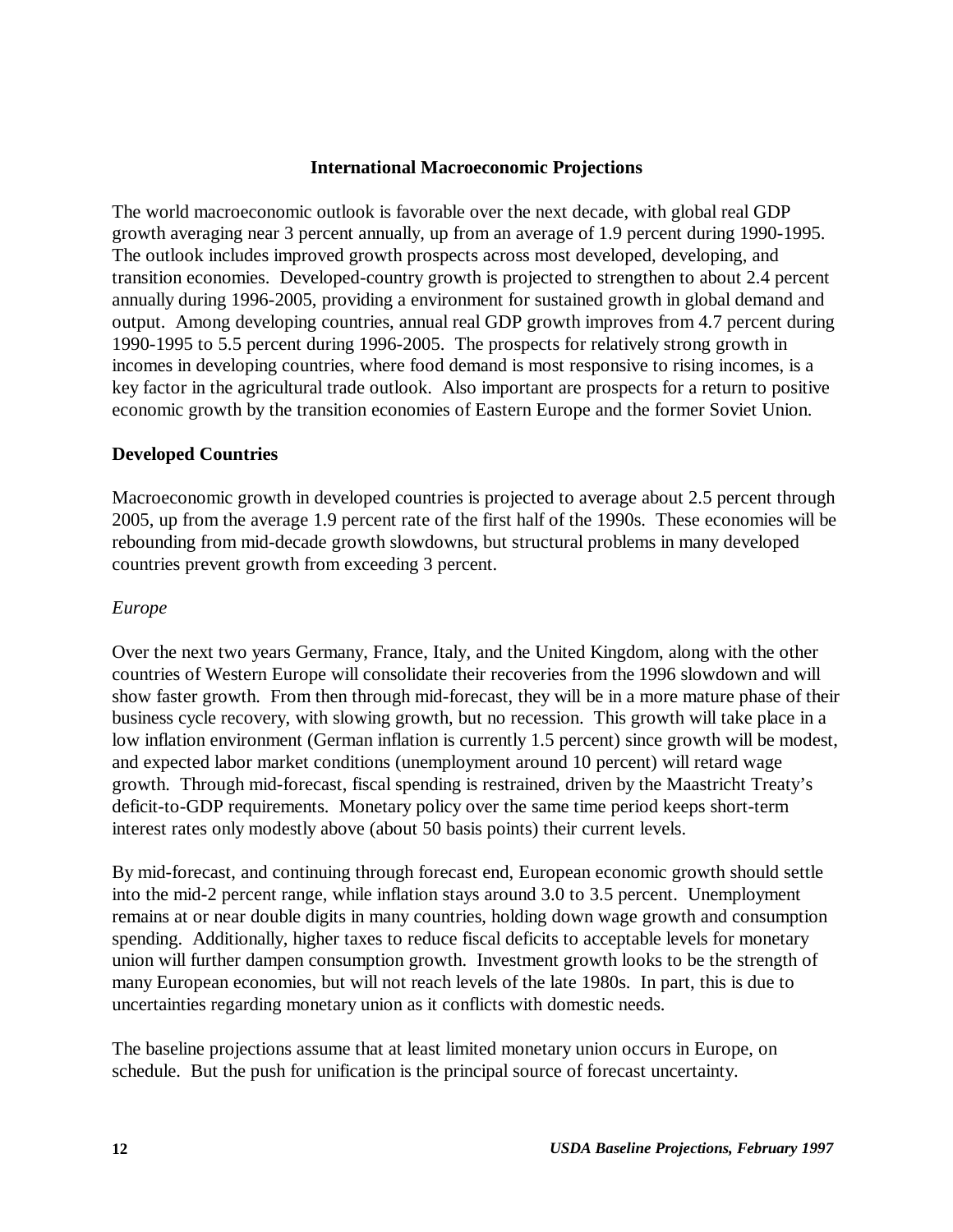There is a gathering momentum for monetary union to occur on schedule with more countries participating in the first wave. Spain, Portugal, and Italy are pressing to be included in this group, even though they will not strictly meet all requirements. Early entry of these countries changes prospects for the U.S. dollar's value. Currently the baseline has the U.S. dollar showing nearterm strength, with very slight weakness in the out years, a development that tends to reduce the EU's ability to export unsubsidized wheat in competition with the U.S. If participation in monetary union is widespread, then European monetary policy would have to be more accommodative, and the dollar would appreciate throughout the forecast period.

With expectations increasing that monetary union will occur on schedule, governments will have to install fiscal and tax policies that move government deficits toward the Maastricht limits earlier than some might have expected. For the marginal countries, this could lower growth expectations significantly. Monetary decisions by central banks will continue focusing on stabilizing currency values against the Mark, but marginal countries intent on being among those initially included in the union may well have to pursue stricter policies. Again, this could result in slower growth than assumed in the forecast.

#### *Japan*

Japan's near-term prospects have improved. Overall, economic signals are mixed for the near term, although the weakened yen, low interest rates, and improved consumer sentiment will help lead Japan's economy out of recession and help maintain modest growth through mid-forecast (2.0 to 2.5 percent). Japan's banking crisis holds lending and investment spending below historic levels. Unemployment is at historic high levels, with companies yet to expand hiring. Labor markets will only slowly improve, and therefore personal savings remains high.

Recent fiscal policy has been stimulatory, but the government will soon have to show restraint as it seeks to lower the recession-era deficit. Low inflation expectations, however, will allow longterm monetary policy to be accommodating, with real interest rates in the 1 to 2 percent range. Overall, fiscal and monetary policy will be slightly stimulatory, but Japanese trend growth of about 2 percent will still be lower than previously seen.

The lower growth is partly due to Japan's rapidly aging population and the resulting impact on labor force growth. Investment growth, too, will be slower than previously seen, reflecting low capacity utilization -- a remnant of the investment boom of the late 1980s and early 1990s--higher costs of investment, and lower corporate profits. Also, high unit labor costs, caused in part by lifetime employment policies, will push investment offshore. With an inflation outlook that is low relative to other major economies, the Yen should strengthen slightly towards forecast end. This will result in import growth slightly outstripping export growth in the out years.

#### *Canada*

Canadian fiscal policy will be tight for the next several years as the Federal budget moves to balance and Provincial budgets run modest surpluses. In 1995 Canada had the highest debt-to-GDP ratio in the G-7. Yet, in 1995 and 1996, Canada made better progress in reducing its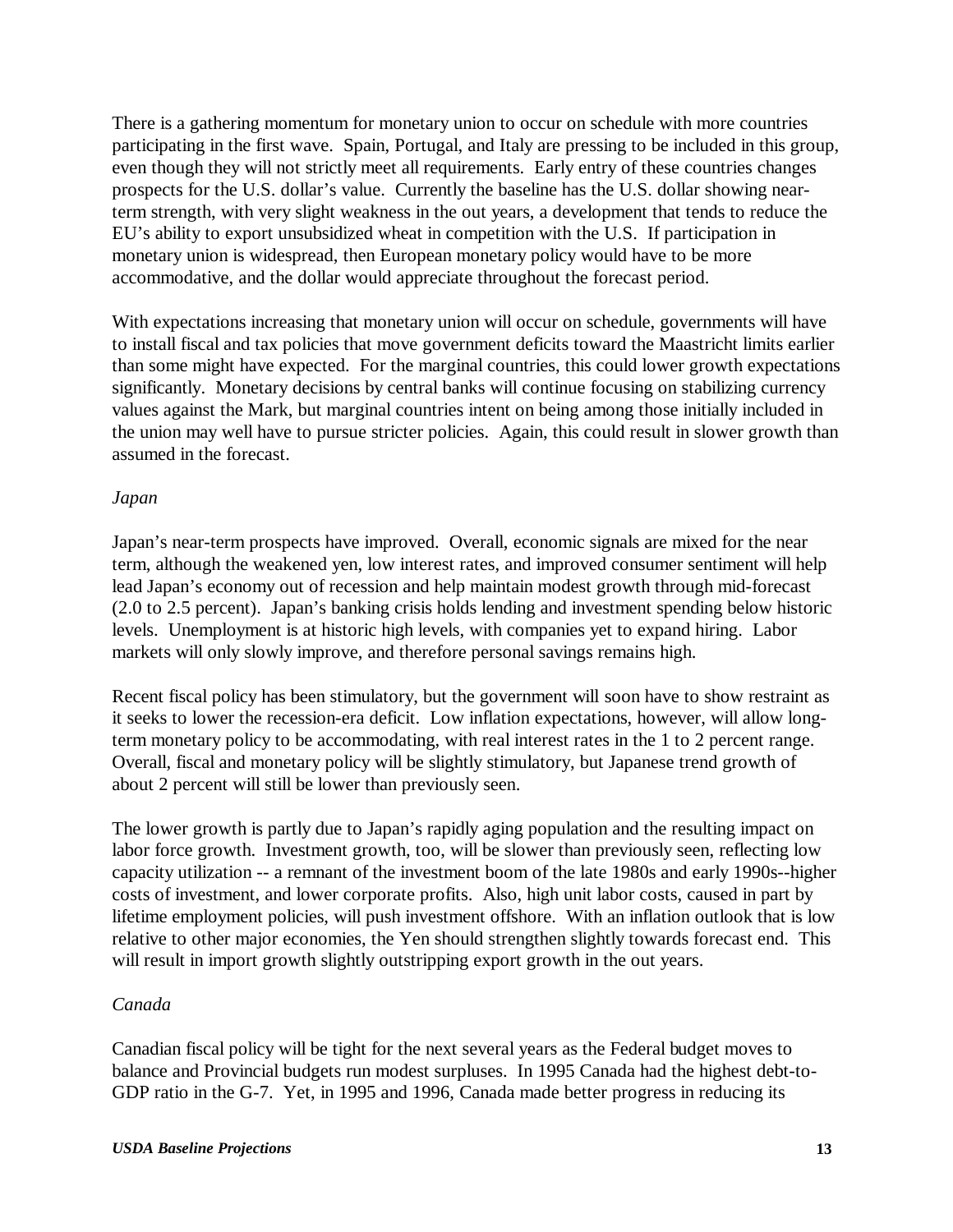structural budget deficit than any other G-7 country. Short-term interest rates have been 1 percent below comparable U.S. rates, and Canada registered a current account surplus in the second quarter of 1996--both events not seen since the 1970s. Uncertainty about the Canadian dollar has subsided as Quebec postponed the next secession vote to 2000 or later. Because of a good inflationary environment, and the favorable political and fiscal policy climate, the Bank of Canada (BOC) will continue to keep short-term rates low, allowing modest currency appreciation.

GDP growth in 1996 will be less than 2.0 percent, largely due to a weak first half. But, Canada should see above-trend growth for the next four years. This is despite expected moderate U.S. growth over the same period. Modest, and continuing recovery in real wages and low short-term interest rates will bring double-digit construction spending growth. These factors also result in good growth in consumer durable spending, particularly since Canada has an aging fleet of automobiles. The expected strong equipment spending growth stimulated by low interest rates will largely offset the negative impacts of lower Government spending on domestic growth.

As the Canadian economy has substantial slack, inflation should be below 2.0 percent for the next two years, and then slightly accelerate. Low inflation and continued political stability will allow a gradual appreciation of the Canadian dollar. That movement, however, will be slowed by the low interest rate policy of the BOC. With the second lowest unit labor costs among the G-7, and expected moderate growth in its trading partners, net exports will be strong. With GDP growth the strongest of all developed economies, unemployment will move well below its current rate of 10.0 percent.

Over the longer-term, the NAFTA and declining long-term interest rates should stimulate investment spending and exports. Additionally, the competitiveness of the Canadian dollar will further support export expansion. Unemployment and wage growth will also improve as productive capacity and capacity utilization rise. With the steady improvement in Canada's economic environment, growth is nearly 3.0 percent in 2001 to 2005, giving it the best long-term outlook among industrialized countries.

#### **Developing Countries**

Growth in developing countries, where the demand for food and feeds is most responsive to income growth, has a significant impact on global and U.S. agricultural trade. Led by Asia, aggregate growth during 1996-2005 is projected to average about 5.5 percent, somewhat faster than the past decade. While Asian growth may slow somewhat, growth prospects in other developing regions, including South America, North Africa, and the Middle East, are improving. Recent trends toward freer markets, characterized by fewer price controls and trade barriers, better fiscal and monetary discipline, and the phaseout of controlled exchange rates, are expected to continue to strengthen long-term growth prospects in many developing economies.

#### *Mexico*

Growth of at least 3 percent in 1996, after 1995's deep recession, puts Mexico on a path of 4.2 percent average annual growth over the mid-term. Longer-run growth prospects are brighter at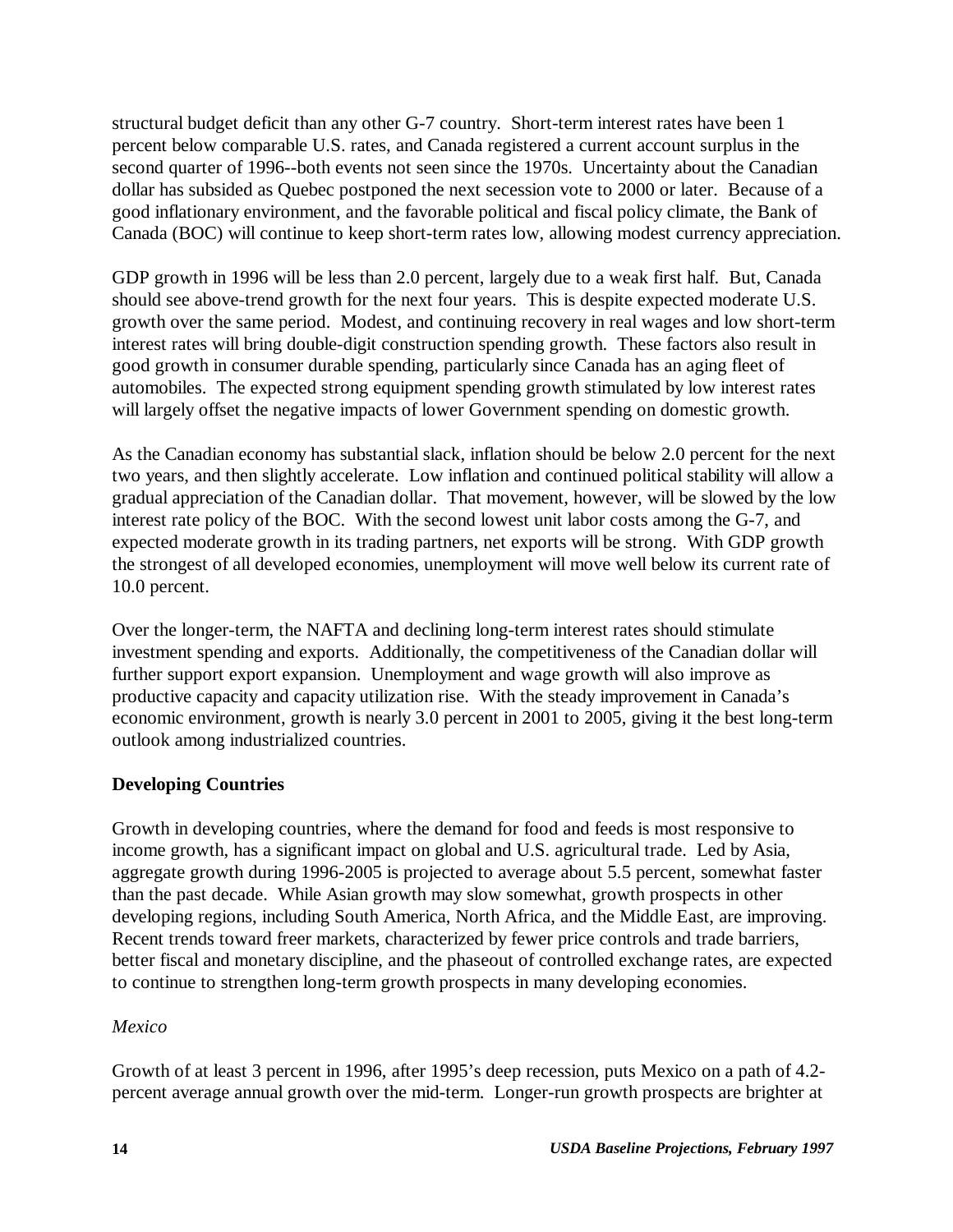5.5 percent as the economy returns to full employment and to the consumption and investment patterns that held before the December 1994 peso devaluation. This means a gradual appreciation of the real exchange rate, moderate inflation rates of less than 10 percent, and domestic investment growing at more than twice the pace of private consumption. The NAFTA will generate or enhance the chances for expanded trade volume, the return of previous levels of foreign direct investment, and restored purchasing power in Mexico.

Beyond 2000, the projections assume that previous gains will be sustained. This assumes a policy environment that favors investment, productivity growth, and the continued importation of foreign capital.

#### *China*

China's economy will maintain the strongest growth in Asia over the next 10 years, averaging about 9 percent in the next five years and 8.4 percent in 2001-2005. With population growth slowing to an average 0.8 percent annually, per capita GDP growth will be at least 7 percent per year. Although relatively high inflation contributes to real appreciation of the yuan over the next few years, devaluation maintains a relatively constant real exchange rate over the longer term. Inefficient state-owned enterprises will continue to burden the government's fiscal well-being, but a high savings rate is likely to limit the impact on private investment. Trade volume and investment flows are likely to grow even more as the yuan becomes fully convertible before the end of the century. Trade competition with its fast-developing neighbors also implies a broadening of industrial technology and less dependence on labor-intensive industries.

#### *East and Southeast Asia*

The economies of this region are the most integrated among the developing countries--by trade and intra-regional investment. Industrial development is fast approaching that of the developed economies as measured in per capita GDP, driven in part by direct investments from Japan. Overall output growth settles down to a more sustainable pace as domestic investment decelerates, but growth will remain strong relative to other developing regions. The region's trade competitiveness can be maintained only if openness to trade and foreign investment is kept high. This allows a shift to higher-value exports from lower-value products which increasingly face competition from newly emerging exporters such as China and India. ASEAN and APEC trade relations as well as appreciating currencies have pushed import barriers and undervalued exchange rates aside in gaining export advantages.

#### *South Asia*

Growth in South Asia averages 5.5 to 5.7 percent annually during 1996-2005, stronger than the early 1990s, but below rates projected in neighboring Southeast Asia. Annual per capita GDP growth of about 4 percent will increase per capita incomes in this low income region by more than a third between 1995 and 2005. More liberal trade, exchange rate, and investment regimes will help drive growth across the region. But, with large and fast-growing populations, growing internal demand will likely be the key to rapid gains in economic activity in India, Pakistan, and Bangladesh, the region's major economies. Industrial deregulation and high rates of infrastructure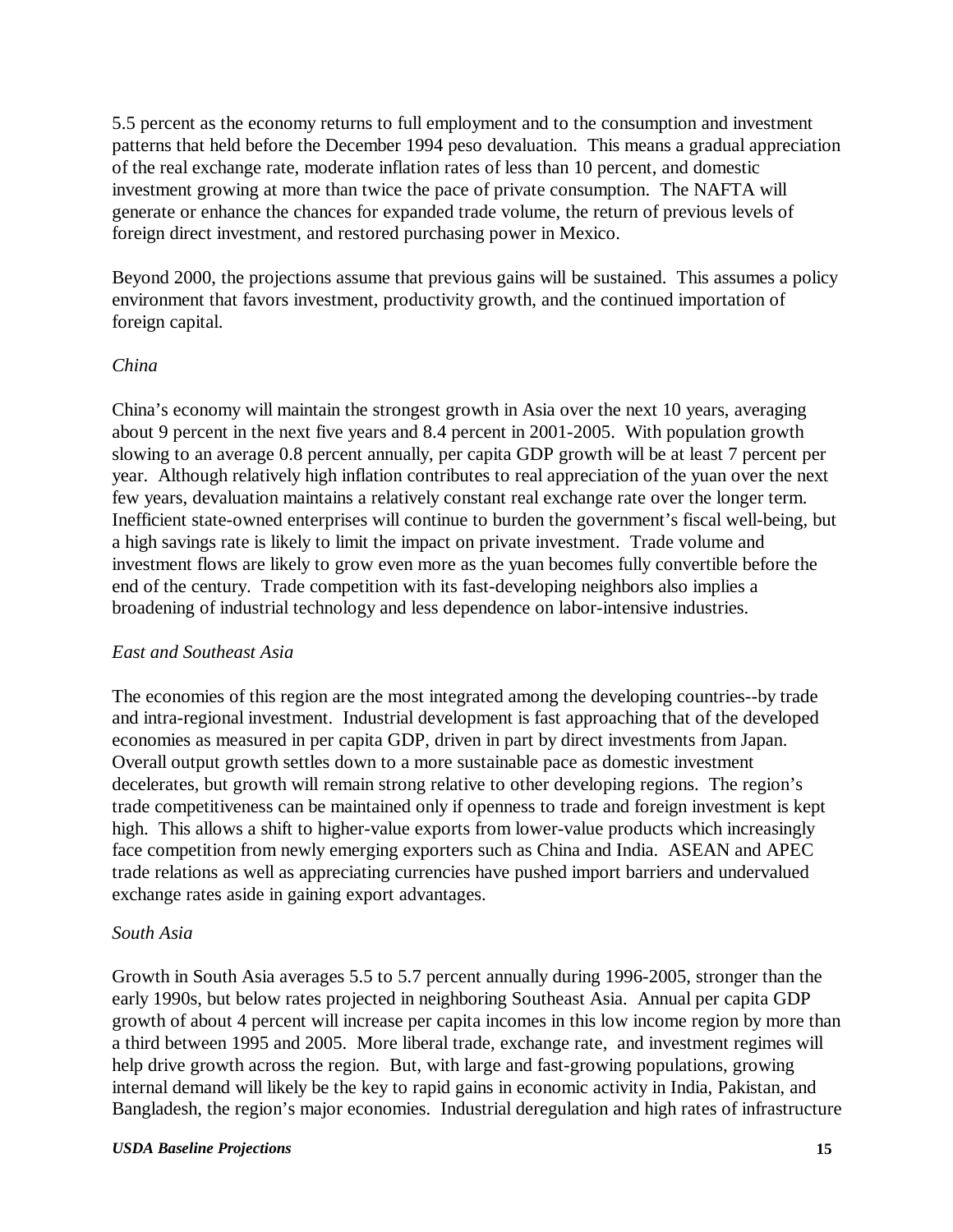investment will be important to economic performance, but are unlikely to occur at a pace that can push growth rates toward those achieved in Southeast Asia.

#### *Africa and the Middle East*

Countries in North Africa and the Middle East are projected to start achieving positive per capita GDP growth, after showing little or no growth in the first half of the 1990s. Increases in the real price of crude oil rejuvenates economic growth in the Middle East and North Africa. In Sub-Saharan Africa, however, per capita real GDP gains will be only slightly positive as economic growth strains to keep ahead of population growth. Somewhat stronger per capita economic growth is projected for South Africa.

#### *South America*

Strong growth is projected for South America, led by the MERCOSUR core countries of Brazil and Argentina. Freer trade will further integrate the economies of these countries as they move toward eventual hemispheric free trade with NAFTA countries. Behind the anticipated output expansion is increased intra-regional trade and heavier foreign direct investment. Recent marketoriented reforms and growing private sectors are also behind the region's better prospects. The past environment of overvalued currencies, rising trade deficits, large fiscal deficits, and low internal investment does not return. New macroeconomic policies now permit lower inflation and more competitive industries as import barriers fall.

#### **Transition Economies**

After five years of economic decline, gains in real output have lifted per capita GDP over levels before market reforms began in most of Central and East Europe, particularly in the northern tier countries (Poland, Czech Republic, and Hungary). Lagging reforms in the countries of the FSU have stalled recovery until 1999. Reducing inflation was critical in halting and reversing the output contractions that initially characterize the transition from central planning. Stagnant population growth and a rapidly aging labor force mean lower long-term growth in the FSU than in other transition economies.

#### *Central and East Europe*

This group of transition economies initiated market reforms earlier and to a greater extent than the former Soviet Union and are now reaping the economic rewards of fast growth. Average GDP expansion of 5 percent is expected over the next few years, with 4.7 percent growth projected from 2001 to 2005. Like developing countries, gross fixed investment will be the fastest growing component of total domestic demand. Inflation will remain relatively high in the mid-term before falling to single digits after the year 2000. More stable exchange rates and improved terms of trade are projected over the coming decade. Direct foreign investment into the region will continue to be strong as these countries become more economically and politically integrated with the European Union.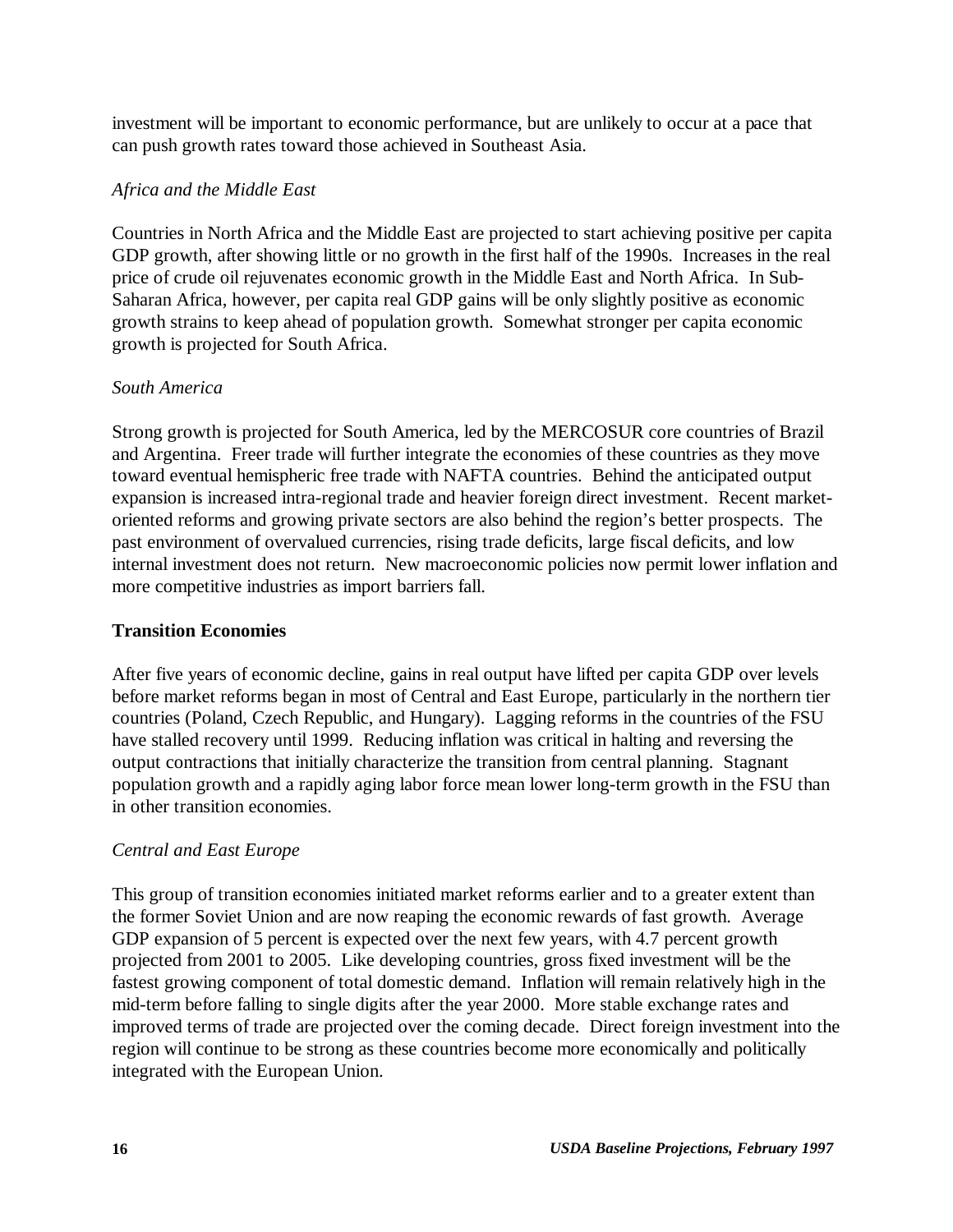As in Asia, the key to sustained high growth of 5 percent or more is trade -- within the region and with the EU and the FSU. Direct foreign investments are likely to follow naturally from open trade, as has occurred in the northern tier countries of Poland, Hungary, and the Czech Republic. This cycle of trade and investment will lift per capita GDP. Central and Eastern Europe has now recovered the output lost during the recession years of the early 1990s and, by 2000, per capita GDP is projected to be 17 percent higher than when the transition began.

In the southern tier countries--Bulgaria and Romania--market reforms and privatization were initiated more slowly or much later. Exchange rates have continued to depreciate, undermined by low foreign exchange reserves. Financial conditions will improve only slowly. As a result, output growth is lagging behind rates in Poland, Hungary, and the Czech Republic. However, because output is currently low, output growth in the next few years will be able to catch up with current growth rates of those northern tier neighbors.

#### *Former Soviet Union*

Market reforms are continuing to transform these formerly centrally planned economies, but at varied speeds and extent. The largest economy, Russia, will be among the first to post positive economic growth, but not until late in the decade. The transition to a market system has been slow and protracted. The financial sector, including banking and equity markets in these countries, had to be created practically from scratch. The allocation of domestic savings into private investment is limited by slow development of a modern capital market. The banking system had to be restructured, particularly in those countries that introduced new national currencies. After almost a decade of reforms, market-based pricing, and continuing privatization, the economies of the FSU will begin to grow again by the end of the decade.

Over the next decade, aggregate growth of about 3 percent is projected for the FSU. A more optimistic outlook will depend on the extent of privatization and foreign ownership, how much current fiscal imbalances are reduced, and how soon exchange rates stabilize. Inflation will remain in the double digits but on a downward trend. This will cause currencies to depreciate in real terms and help make exports more competitive. The expected strong demand for capital imports, however, will bring the current account into deficit. The region's comparative advantage in natural resource-based exports will provide much of the earnings needed to finance the capital imports. More foreign investment should be forthcoming to develop these resources.

#### **Population Growth Assumptions**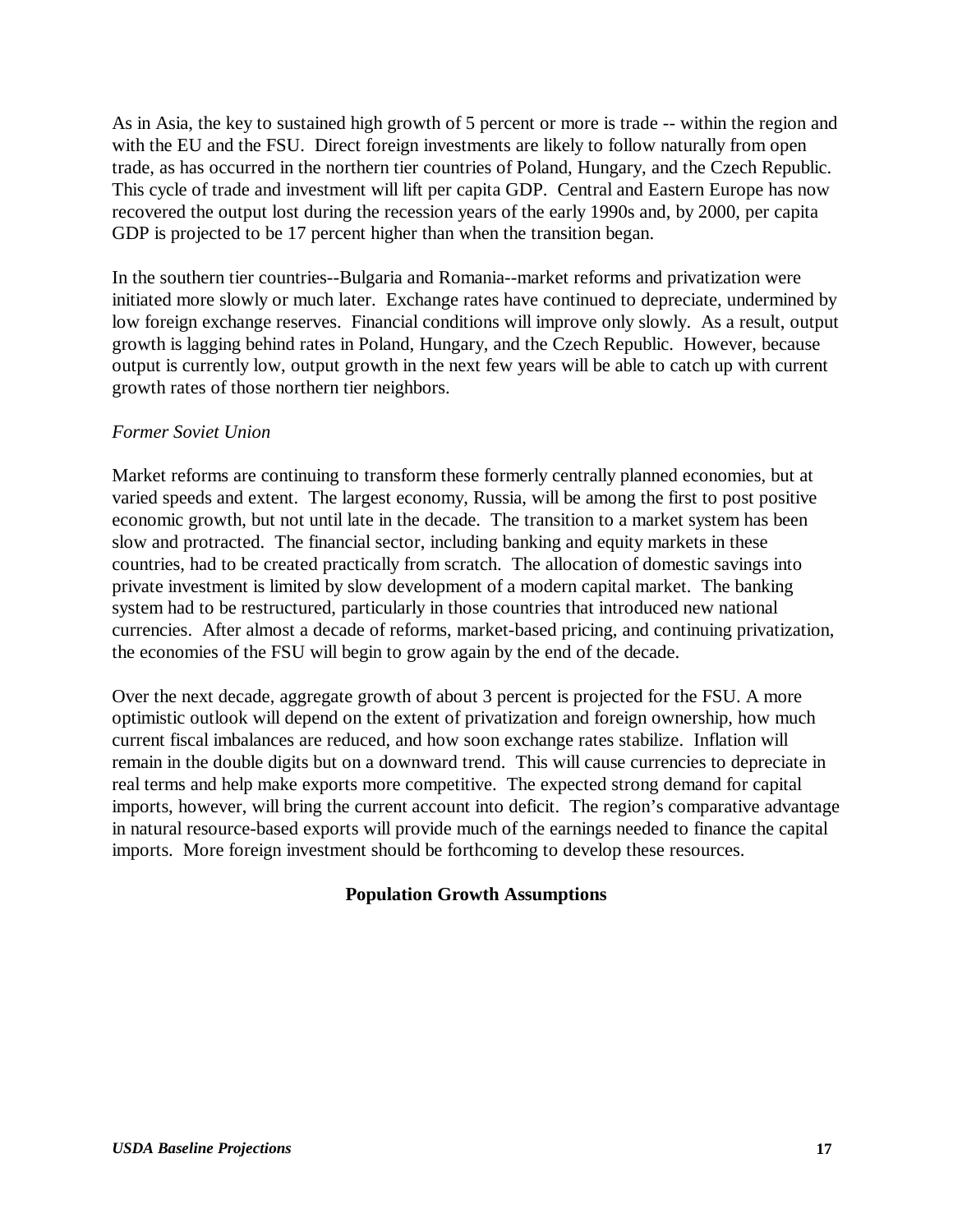Population assumptions for the United States and the rest of the world are based on projections made by the U.S. Department of Commerce, Bureau of the Census. The projections show slowing population growth rates in virtually all countries and regions over the 1996-2005 projection period. The highest rates of population growth are in North Africa, the Middle East, and Sub-Saharan Africa. Population growth is slowest in the relatively developed regions of Europe, North America, the former Soviet Union, and East Asia. These assumptions are used to estimate per capita GDP growth in all countries as a measure of comparative wealth gain over time.

#### **Income Growth, Dietary Change, and Food Demand**

Per capita income and income growth are principal determinants of the pattern of import demand across countries and commodities. While other factors, such as variations in trade or price policies, consumer preferences, and comparative advantage in production, are also important, there is often a strong correspondence between national per capita income and import demand for food grains, feeds, and meats in the long run. Further, projections of global trade across commodities are often shaped by the pattern of expected income growth across higher and lower income countries.

Four stages in the development of agricultural import demand can be identified for descriptive purposes. Because other factors--such as those noted above--also affect imports, the income ranges for each category are not tightly defined, but are instead representative of the pattern of agricultural demand. Definition of the stages is also hampered by inability to precisely measure the purchasing power associated with per capita income, and by sometimes sharp differences across countries in the distribution of income. Thus, the ranges used are generalizations that may not hold in all cases.

**Stage 1: Lowest Income Countries.** In the lowest income countries, with per capita incomes of less than about \$500, national average per capita use of food staples -- food grains or tubers -- is generally still rising. There is typically very limited effective demand for higher-valued goods, notably livestock products. In this and higher stages, as incomes and urbanization increase, consumer preferences are likely to begin shifting toward preferred food staples, such as wheat and higher quality rice, and away from less preferred traditional staples, such as tubers or coarse grains.

In the lowest income countries, food staples often account for a relatively large share of consumer expenditure. If the price of food staples--or so-called "wage goods"--rises faster than wages, then nutrition and consumer welfare can deteriorate quickly. As a result, the governments of these countries often give priority to food staple import needs when allocating scarce foreign exchange. Examples of countries at this stage of food demand are Bangladesh, India, and many Sub-Saharan African countries.

#### **--continued**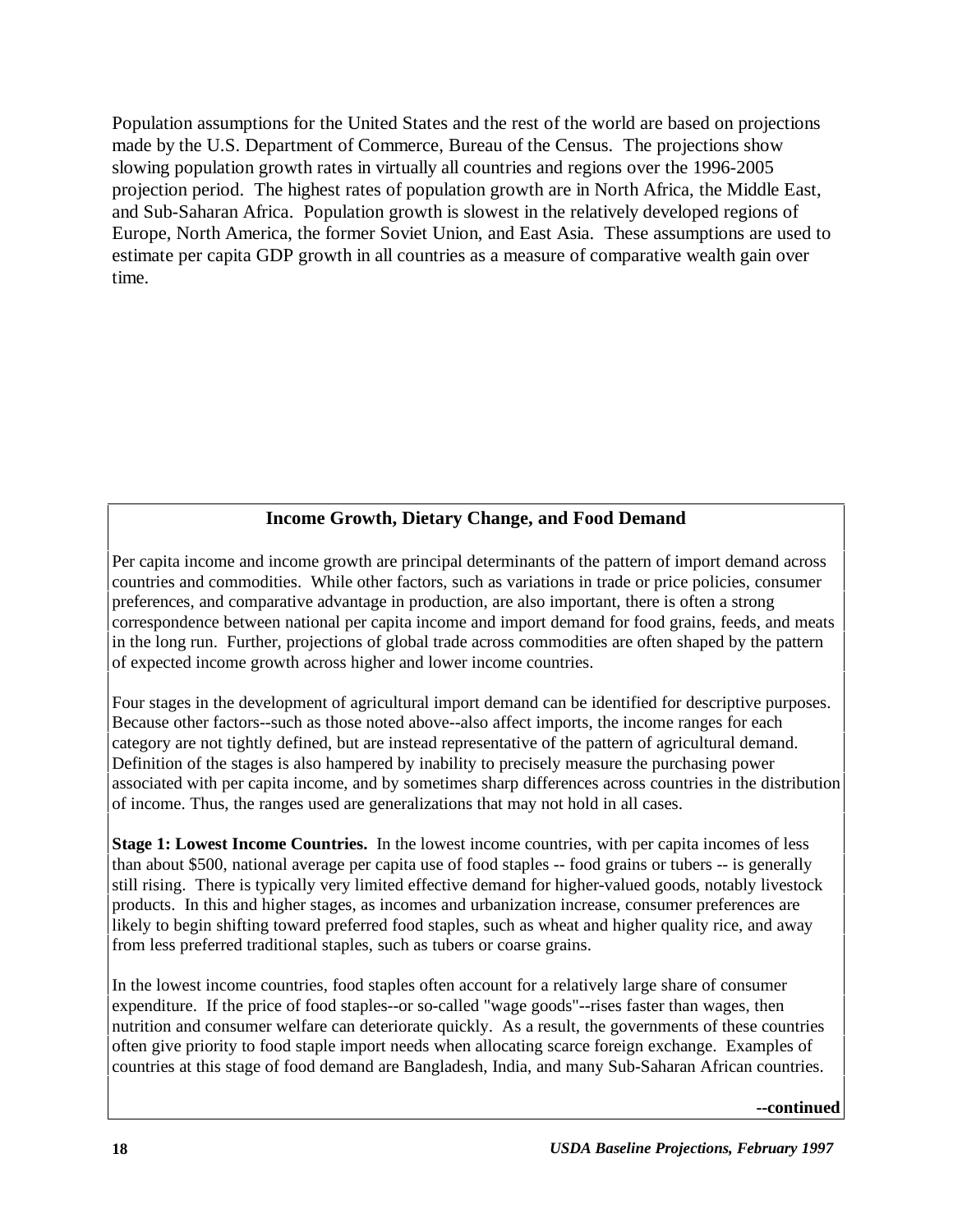#### **Income Growth, Dietary Change, and Food Demand, continued**

**Stage 2: Moderate Income Countries.** As national per capita income rises through a range of roughly \$500-\$1,000, an important transition in food demand often begins. Demand for staples generally slows, and may begin to decline, although the shift toward preferred staples continues. In addition, the number of higher income consumers becomes sufficient to stimulate growth in demand for livestock and other higher valued products at the national level. The emergence of significant effective demand for meats and other livestock products generates derived demand for feed grains and proteins--demand that can expand rapidly because it typically takes 2 to 4 units of feed to produce 1 unit of product.

A country's "takeoff" point for meat demand is complicated by the role of factors such as income distribution, dietary customs, local production costs, and marketing infrastructure. The type of meat preferred is affected by cultural preferences, with pork and beef facing limited acceptance in some societies. It is, however, common for poultry meat and egg demand to show the fastest initial growth because of relatively widespread acceptance and low production costs. The takeoff point for feed import demand is affected not only by meat demand, but by local supply potential for both commercial and residual feeds, feeding efficiency, and trade policies. Major countries at this stage of demand are China, Egypt, Indonesia, Pakistan, and the Philippines.

**Stage 3: Moderate-to-High Income Countries.** When per capita income is in the range of roughly \$1,000-\$10,000, per capita demand for food staples is generally declining. The strongest consumption growth occurs in livestock products and feeds, and other higher-valued food products. Increased urbanization, higher labor force participation, and higher incomes raise effective demand for more diverse diets and spur demand for more processed and more convenient foods.

At this stage, the takeoff point for feed grain and protein imports has likely been reached, unless there is capacity for sufficient local feed production, or financial or trade policy constraints curb both feed trade and meat output. Although most countries at this stage choose to produce meat locally, meat rather than feed may be imported if the conditions do not exist for efficient local meat production. In a similar fashion, rising demand is likely to lead to the emergence of imports of other high-valued foods, depending on local production capacity, financial conditions, and trade policies.

A large number of countries, including many in North Africa, the Middle East, Southeast Asia, Central Europe, and Central and South America, are at this stage of demand and typically show the fastest growth in agricultural import demand.

**Stage 4: High Income Countries.** Countries with per capita incomes of above roughly \$10,000 typically are "mature" markets that may exhibit high levels of agricultural import demand, but relatively slow growth. Per capita use of food staples is normally stable or declining, while demand for livestock and other high-valued goods is growing at a moderate, but steady, rate. Per capita meat demand often continues growing up to average income levels of about \$15,000 before stabilizing. At this stage, demand for higher quality goods may increasingly affect the choice of goods and supplier. In addition, demand for environmental quality may begin to limit intensive local production of meats and other products. All of the major developed countries, including Australia, Canada, Japan, the EU, and the United States are at this stage of demand.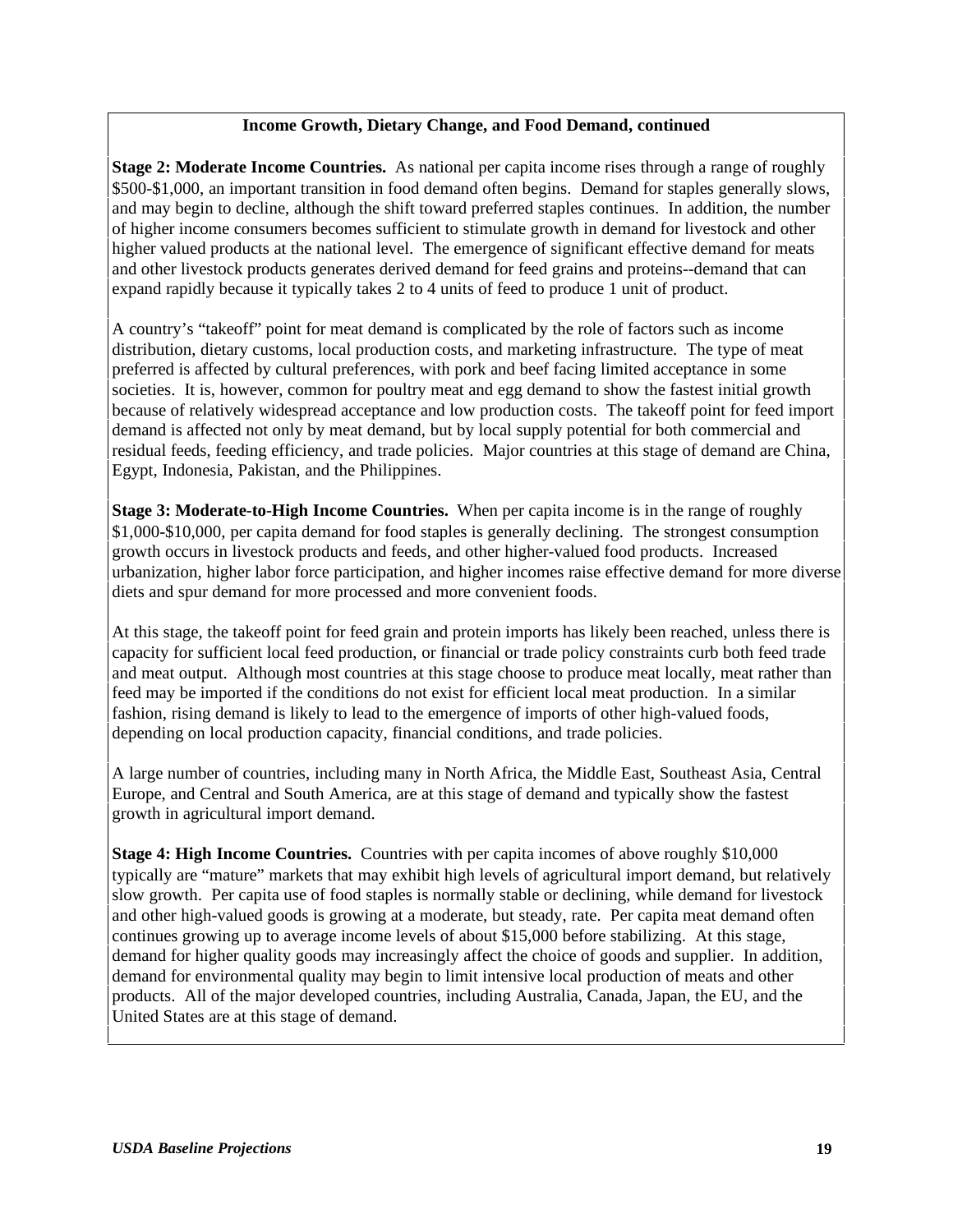|  |  | Table 2. U.S. macroeconomic baseline assumptions |  |  |
|--|--|--------------------------------------------------|--|--|
|--|--|--------------------------------------------------|--|--|

| Item                                        | 1994           | 1995           | 1996           | 1997           | 1998           | 1999           | 2000           | 2001           | 2002            | 2003            | 2004            | 2005            |
|---------------------------------------------|----------------|----------------|----------------|----------------|----------------|----------------|----------------|----------------|-----------------|-----------------|-----------------|-----------------|
|                                             |                |                |                |                |                |                |                |                |                 |                 |                 |                 |
| GDP, billion dollars                        |                |                |                |                |                |                |                |                |                 |                 |                 |                 |
| Nominal                                     | 6,936<br>6,609 | 7,254<br>6,743 | 7,591<br>6,901 | 7,971<br>7,056 | 8,413<br>7,238 | 8,886<br>7,428 | 9,392<br>7,620 | 9,932<br>7,816 | 10,506<br>8,020 | 11,094<br>8,223 | 11,721<br>8,429 | 12,384<br>8,636 |
| Real 1992 chained dollars<br>percent change | 3.5            | 2.0            | 2.4            | 2.2            | 2.6            | 2.6            | 2.6            | 2.6            | 2.6             | 2.5             | 2.5             | 2.5             |
|                                             |                |                |                |                |                |                |                |                |                 |                 |                 |                 |
| Disposable personal income                  |                |                |                |                |                |                |                |                |                 |                 |                 |                 |
| Nominal                                     | 5,019          | 5,311          | 5,605          | 5,915          | 6,240          | 6,597          | 6,982          | 7,384          | 7,818           | 8,256           | 8,717           | 9,203           |
| percent change                              | 4.8            | 5.8            | 5.5            | 5.5            | 5.5            | 5.7            | 5.8            | 5.8            | 5.9             | 5.6             | 5.6             | 5.6             |
| Nominal per capita, dol                     | 19,264         | 20,224         | 21,111         | 22,075         | 23,070         | 24,167         | 25,347         | 26,571         | 27,891          | 29,207          | 30,578          | 32,017          |
| percent change                              | 3.9            | 5.0            | 4.4            | 4.6            | 4.5            | 4.8            | 4.9            | 4.8            | 5.0             | 4.7             | 4.7             | 4.7             |
| Real 1992 chained dollars                   | 4,778          | 4,946          | 5,089          | 5,218          | 5,350          | 5,490          | 5,631          | 5,776          | 5,927           | 6,077           | 6,231           | 6,386           |
| percent change                              | 2.4            | 3.5            | 2.4            | 2.6            | 2.5            | 2.6            | 2.6            | 2.6            | 2.6             | 2.5             | 2.5             | 2.5             |
| Real per capita, 92 dollars                 | 18,330         | 18,799         | 19,166         | 19,475         | 19,781         | 20,110         | 20,445         | 20,787         | 21,145          | 21,499          | 21,859          | 22,215          |
| percent change                              | 1.4            | 2.6            | 2.0            | 1.6            | 1.6            | 1.7            | 1.7            | 1.7            | 1.7             | 1.7             | 1.7             | 1.6             |
| <b>Inflation Measures</b>                   |                |                |                |                |                |                |                |                |                 |                 |                 |                 |
| GDP price index, chained                    | 104.9          | 107.6          | 110.0          | 113.0          | 116.2          | 119.6          | 123.3          | 127.1          | 131.0           | 134.9           | 139.1           | 143.4           |
| percent change                              | 2.3            | 2.5            | 2.2            | 2.7            | 2.9            | 2.9            | 3.0            | 3.1            | 3.1             | 3.0             | 3.1             | 3.1             |
| CPI-U, 82-84=100                            | 148.2          | 152.4          | 157.0          | 162.0          | 166.7          | 171.7          | 177.2          | 182.7          | 188.5           | 194.1           | 199.9           | 206.0           |
| percent change                              | 2.6            | 2.8            | 3.0            | 3.2            | 2.9            | 3.0            | 3.2            | 3.1            | 3.2             | 3.0             | 3.0             | 3.0             |
| PPI, finished goods 82=100                  | 125.5          | 127.9          | 131.1          | 134.1          | 137.7          | 141.0          | 144.5          | 148.2          | 151.9           | 155.6           | 159.5           | 163.5           |
| percent change                              | 0.6            | 1.9            | 2.5            | 2.3            | 2.7            | 2.4            | 2.5            | 2.5            | 2.5             | 2.5             | 2.5             | 2.5             |
| PPI, crude goods 82=100                     | 101.7          | 102.8          | 113.7          | 114.5          | 116.8          | 120.0          | 123.0          | 126.1          | 129.2           | 132.4           | 135.7           | 139.1           |
| percent change                              | $-0.7$         | 1.0            | 10.7           | 0.7            | 2.0            | 2.7            | 2.5            | 2.5            | 2.5             | 2.5             | 2.5             | 2.5             |
| Crude oil price, \$/barrel                  |                |                |                |                |                |                |                |                |                 |                 |                 |                 |
| Refiner acq. cost, imports                  | 15.5           | 17.1           | 20.0           | 19.2           | 20.3           | 21.5           | 22.8           | 24.3           | 25.6            | 26.9            | 28.3            | 29.9            |
| percent change                              | $-4.0$         | 10.4           | 16.4           | $-3.9$         | 5.8            | 5.9            | 6.0            | 6.5            | 5.4             | 5.3             | 5.3             | 5.4             |
| Real cost, 92 chained                       | 13.1           | 15.9           | 18.1           | 17.0           | 17.5           | 18.0           | 18.5           | 19.1           | 19.5            | 19.9            | 20.4            | 20.8            |
| percent change                              | 0.2            | 21.7           | 13.9           | $-6.4$         | 2.9            | 2.9            | 2.9            | 3.3            | 2.2             | 2.2             | 2.2             | 2.2             |
|                                             |                |                |                |                |                |                |                |                |                 |                 |                 |                 |
| Labor compensation per hour                 |                |                |                |                |                |                |                |                |                 |                 |                 |                 |
| nonfarm business, 89=100                    | 122.4          | 126.6          | 131.4          | 135.8          | 140.5          | 145.6          | 150.9          | 156.6          | 162.5           | 168.4           | 174.7           | 181.3           |
| percent change                              | 3.3            | 3.5            | 3.7            | 3.3            | 3.5            | 3.6            | 3.7            | 3.8            | 3.7             | 3.6             | 3.7             | 3.8             |
| Interest rates, percent                     |                |                |                |                |                |                |                |                |                 |                 |                 |                 |
| 3 month T-bills                             | 4.3            | 5.5            | 5.1            | 5.4            | 5.8            | 6.0            | 5.8            | 6.1            | 6.0             | 6.0             | 6.2             | 6.0             |
| 6 month commercial paper                    | 4.9            | 5.9            | 5.5            | 5.8            | 6.2            | 6.4            | 6.3            | 6.5            | 6.4             | 6.5             | 6.7             | 6.6             |
| Bank prime rate                             | 7.1            | 8.9            | 8.3            | 8.5            | 8.8            | 8.9            | 8.6            | 8.8            | 8.5             | 8.5             | 8.7             | 8.5             |
| Treasury bonds                              | $\sqrt{.1}$    | 6.7            | 6.5            | 6.6            | 6.8            | 6.9            | $\sqrt{0}$     | $\sqrt{.1}$    | $\sqrt{1}$      | $\sqrt{.1}$     | 7.2             | 7.1             |
| Moody's Aaa bonds                           | 8.0            | 7.7            | 7.5            | 7.6            | 7.7            | 7.8            | 7.8            | 7.9            | 7.6             | 7.8             | 7.8             | 7.9             |
| Civilian unemployment                       |                |                |                |                |                |                |                |                |                 |                 |                 |                 |
| rate, percent                               | 6.1            | 5.6            | 5.4            | 5.5            | 5.4            | 5.4            | 5.4            | 5.4            | 5.5             | 5.4             | 5.4             | 5.4             |
| Nonfarm payroll emp., mil                   | 114.0          | 115.6          | 118.1          | 119.7          | 121.5          | 123.0          | 124.6          | 126.4          | 128.1           | 129.9           | 131.5           | 133.1           |
| percent change                              | 3.0            | 1.3            | 2.2            | 1.4            | 1.5            | $1.3$          | 1.3            | 1.4            | 1.4             | 1.4             | 1.3             | 1.2             |
| Total population, mil                       | 260.8          | 263.1          | 265.5          | 267.9          | 270.5          | 273.0          | 275.4          | 277.9          | 280.3           | 282.7           | 285.1           | 287.4           |

Note: All real variables measured in billions of chained 1992 dollars; nominal variables in billions of current dollars. The macroeconomic assumptions were completed in October 1996.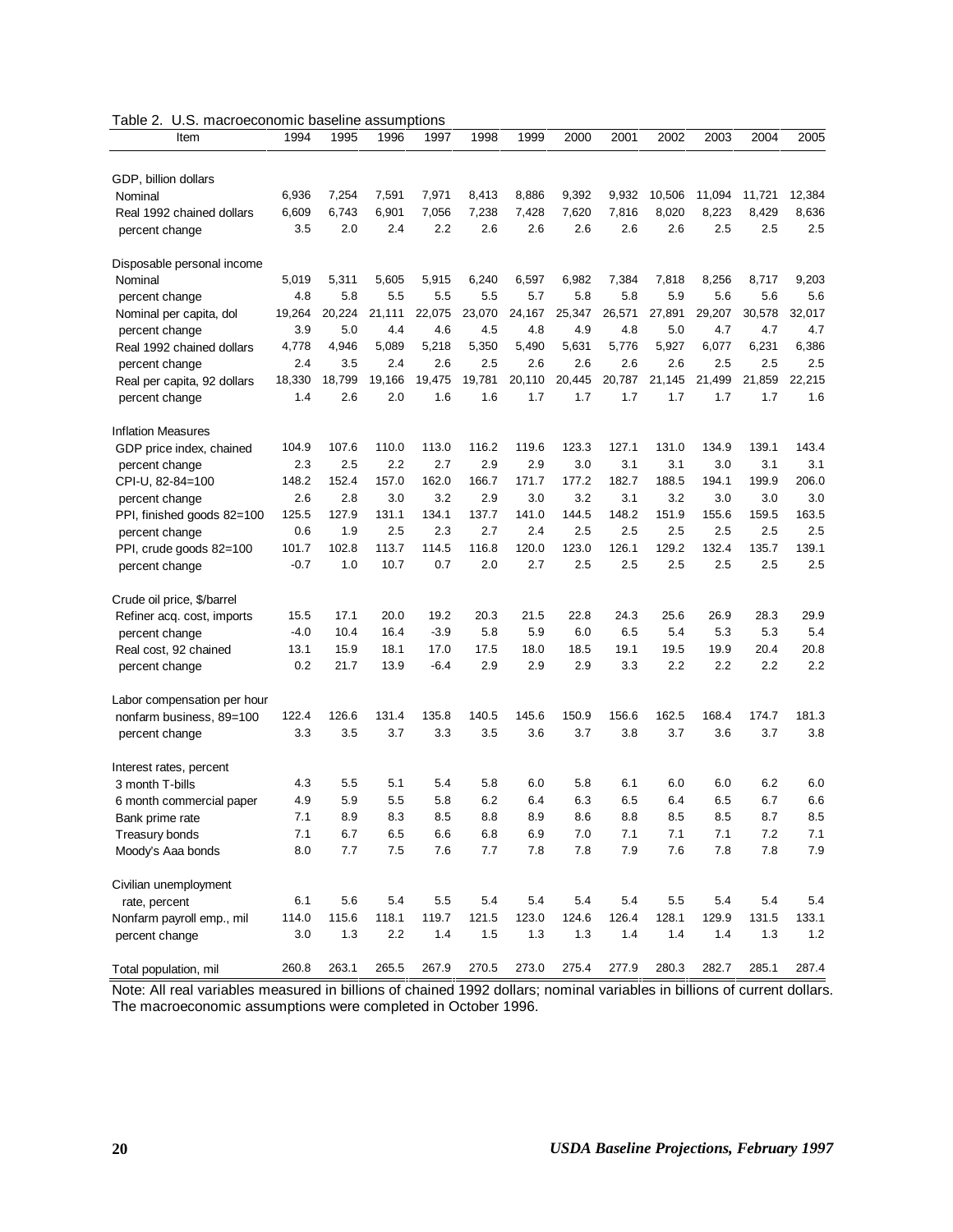| Table 2. U.S. macroeconomic baseline assumptions, continued |  |
|-------------------------------------------------------------|--|
|                                                             |  |

| Item                                        | 1994   | 1995   | 1996   | 1997   | 1998   | 1999   | 2000   | 2001   | 2002   | 2003   | 2004   | 2005   |
|---------------------------------------------|--------|--------|--------|--------|--------|--------|--------|--------|--------|--------|--------|--------|
| <b>International indicators</b>             |        |        |        |        |        |        |        |        |        |        |        |        |
| Real GDP growth in OECD countries less U.S. |        |        |        |        |        |        |        |        |        |        |        |        |
| Percent change                              | 2.4    | 2.0    | 1.7    | 2.4    | 2.4    | 2.3    | 2.5    | 2.4    | 2.3    | 2.2    | 2.2    | 2.2    |
| Private consumption deflator OECD less U.S. |        |        |        |        |        |        |        |        |        |        |        |        |
| Percent change                              | 3.6    | 2.3    | 1.7    | 1.8    | 2.2    | 2.3    | 2.4    | 2.5    | 2.6    | 2.6    | 2.6    | 2.7    |
| Exchange rates, Federal Reserve index       |        |        |        |        |        |        |        |        |        |        |        |        |
| Nominal (March 1973=100)                    | 91.3   | 84.3   | 87.0   | 88.0   | 92.0   | 96.0   | 98.0   | 97.1   | 96.2   | 95.4   | 94.5   | 93.7   |
| Real (March 1973=100)                       | 88.6   | 82.4   | 83.1   | 85.0   | 89.5   | 94.0   | 96.7   | 96.4   | 96.1   | 95.6   | 95.1   | 94.5   |
| <b>U.S. National Accounts</b>               |        |        |        |        |        |        |        |        |        |        |        |        |
| <b>Final sales</b>                          |        |        |        |        |        |        |        |        |        |        |        |        |
| Real                                        | 6,550  | 6,706  | 6,880  | 7,025  | 7,207  | 7,397  | 7,589  | 7,784  | 7,988  | 8,195  | 8,396  | 8,599  |
| percent change                              | 2.9    | 2.4    | 2.6    | 2.1    | 2.6    | 2.6    | 2.6    | 2.6    | 2.6    | 2.6    | 2.5    | 2.4    |
| Consumer spending                           |        |        |        |        |        |        |        |        |        |        |        |        |
| Nominal                                     | 4,701  | 4,925  | 5,178  | 5,450  | 5,759  | 6,085  | 6,435  | 6,793  | 7,183  | 7,579  | 8,000  | 8,441  |
| Real                                        | 4,473  | 4,578  | 4,701  | 4,808  | 4,938  | 5,064  | 5,190  | 5,314  | 5,446  | 5,579  | 5,719  | 5,857  |
| percent change                              | 3.1    | 2.3    | 2.7    | 2.3    | 2.7    | 2.5    | 2.5    | 2.4    | 2.5    | 2.4    | 2.5    | 2.4    |
| Real per capita, 1992 dollars               | 17,144 | 17,402 | 17,705 | 17,945 | 18,257 | 18,550 | 18,843 | 19,125 | 19,429 | 19,735 | 20,062 | 20,375 |
| percent change                              | 2.0    | 1.5    | 1.7    | 1.4    | 1.7    | 1.6    | 1.6    | 1.5    | 1.6    | 1.6    | 1.7    | 1.6    |
| Investment, real                            | 980    | 1,010  | 1,047  | 1,087  | 1,131  | 1,178  | 1,229  | 1,279  | 1,329  | 1,379  | 1,433  | 1,482  |
| Fixed                                       | 921    | 977    | 1,026  | 1,057  | 1,101  | 1,148  | 1,197  | 1,247  | 1,298  | 1,351  | 1,401  | 1,446  |
| percent change                              | 10.1   | 6.1    | 5.0    | 3.0    | 4.2    | 4.3    | 4.3    | 4.2    | 4.1    | 4.1    | 3.7    | 3.2    |
| Business inventory change                   | 59     | 33     | 21     | 31     | 31     | 30     | 32     | 32     | 31     | 28     | 32     | 37     |
| Exports                                     |        |        |        |        |        |        |        |        |        |        |        |        |
| Nominal                                     | 719    | 807    | 836    | 883    | 927    | 989    | 1,059  | 1,136  | 1,224  | 1,313  | 1,403  | 1,509  |
| Real                                        | 712    | 775    | 800    | 834    | 866    | 914    | 968    | 1,025  | 1,090  | 1,156  | 1,219  | 1,293  |
| percent change                              | 8.2    | 8.9    | 3.2    | 4.2    | 3.9    | 5.5    | 5.9    | 5.9    | 6.3    | 6.0    | 5.5    | 6.1    |
| Imports                                     |        |        |        |        |        |        |        |        |        |        |        |        |
| Nominal                                     | 814    | 902    | 942    | 987    | 1,036  | 1,092  | 1,158  | 1,227  | 1,315  | 1,410  | 1,518  | 1,634  |
| Real                                        | 818    | 883    | 916    | 950    | 987    | 1,022  | 1,063  | 1,105  | 1,154  | 1,206  | 1,266  | 1,330  |
| percent change                              | 12.0   | 8.0    | 3.7    | 3.7    | 3.9    | 3.5    | 4.0    | 3.9    | 4.4    | 4.5    | 5.0    | 5.0    |
| Net exports                                 |        |        |        |        |        |        |        |        |        |        |        |        |
| Nominal                                     | -94    | $-95$  | $-107$ | $-104$ | $-109$ | $-104$ | -99    | -91    | $-91$  | -98    | $-115$ | $-126$ |
| Real                                        | $-106$ | $-108$ | $-116$ | $-116$ | $-121$ | $-108$ | -95    | $-79$  | -63    | $-50$  | -47    | $-36$  |
| Government spending, real                   | 1,260  | 1,260  | 1,269  | 1,276  | 1,289  | 1,293  | 1,296  | 1,302  | 1,308  | 1,316  | 1,324  | 1,333  |
| percent change                              | $-0.1$ | 0.0    | 0.7    | 0.6    | 1.0    | 0.3    | 0.2    | 0.4    | 0.5    | 0.6    | 0.6    | 0.7    |
| Federal                                     | 490    | 472    | 465    | 457    | 449    | 435    | 422    | 410    | 397    | 385    | 378    | 371    |
| State and local                             | 770    | 789    | 804    | 820    | 840    | 858    | 874    | 892    | 911    | 930    | 946    | 962    |
| <b>Other Variables</b>                      |        |        |        |        |        |        |        |        |        |        |        |        |
| Money supply, M2, billion dollars           | 3,606  | 3,702  | 3,890  | 4,042  | 4,240  | 4,464  | 4,701  | 4,950  | 5,213  | 5,489  | 5,780  | 6,086  |
| percent change                              | 1.9    | 2.7    | 5.1    | 3.9    | 4.9    | 5.3    | 5.3    | 5.3    | 5.3    | 5.3    | 5.3    | 5.3    |
| Chained Price indices, 92=100               |        |        |        |        |        |        |        |        |        |        |        |        |
| GDP                                         | 104.9  | 107.6  | 110.0  | 113.0  | 116.2  | 119.6  | 123.3  | 127.1  | 131.0  | 134.9  | 139.1  | 143.4  |
| PCE                                         | 105.1  | 107.6  | 110.1  | 113.4  | 116.6  | 120.2  | 124.0  | 127.8  | 131.9  | 135.9  | 139.9  | 144.1  |
| Exports                                     | 101.0  | 104.1  | 104.4  | 106.0  | 107.0  | 108.2  | 109.4  | 110.8  | 112.3  | 113.6  | 115.1  | 116.7  |
| percent change                              | 1.1    | 3.1    | 0.3    | 1.5    | 1.0    | 1.1    | 1.2    | 1.3    | 1.3    | 1.2    | 1.3    | 1.4    |
| Imports                                     | 99.5   | 102.2  | 102.9  | 103.9  | 105.0  | 106.9  | 109.0  | 111.1  | 114.0  | 117.0  | 119.9  | 122.9  |
| percent change                              | 0.8    | 2.7    | 0.7    | 1.0    | 1.1    | 1.8    | 1.9    | 2.0    | 2.6    | 2.6    | 2.5    | 2.5    |

Note: All real variables measured in billions of chained 1992 dollars; nominal variables in billions of current dollars. The macroeconomic assumptions were completed in October 1996.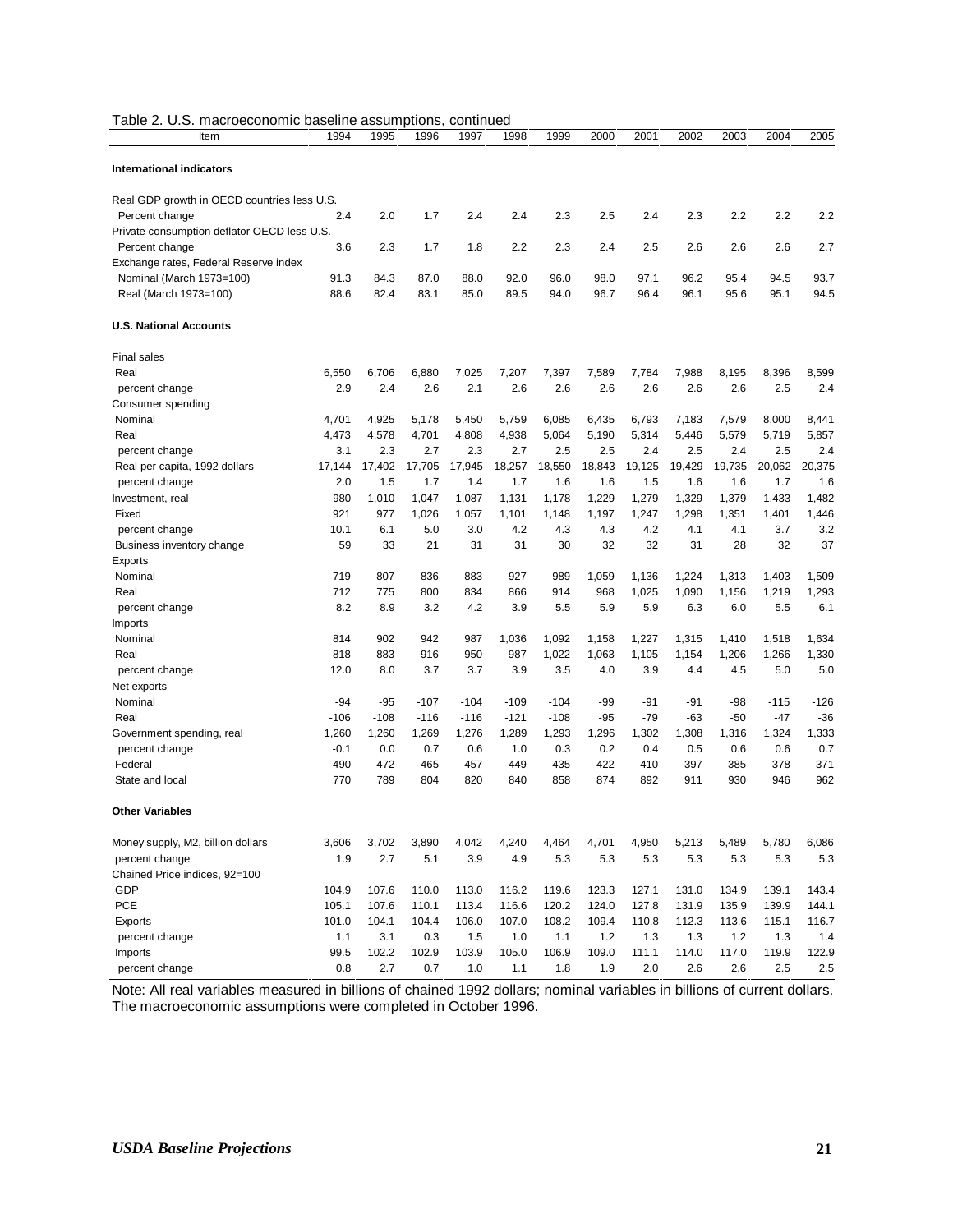| Table 3. Foreign real GDP baseline growth assumptions |  |  |  |  |  |  |  |  |
|-------------------------------------------------------|--|--|--|--|--|--|--|--|
|-------------------------------------------------------|--|--|--|--|--|--|--|--|

|                             |         |         |        |        |        |                |      |           | Average   |           |
|-----------------------------|---------|---------|--------|--------|--------|----------------|------|-----------|-----------|-----------|
| Region/country              | 1994    | 1995    | 1996   | 1997   | 1998   | 1999           | 2000 | 1990-1995 | 1996-2000 | 2001-2005 |
|                             |         |         |        |        |        |                |      |           |           |           |
|                             |         |         |        |        |        | Percent change |      |           |           |           |
| World                       | 2.6     | 2.3     | 2.6    | 2.9    | 3.1    | 3.1            | 3.1  | 1.9       | 3.0       | 3.2       |
|                             |         |         |        |        |        |                | 3.4  |           |           |           |
| less U.S.                   | 2.3     | 2.5     | 2.7    | 3.2    | 3.3    | 3.3            |      | 2.0       | 3.2       | 3.3       |
| Developed economies         | 2.7     | 1.9     | 2.1    | 2.4    | 2.5    | 2.4            | 2.5  | 1.9       | 2.4       | 2.5       |
| <b>United States</b>        | 3.5     | 2.0     | 2.4    | 2.2    | 2.6    | 2.6            | 2.6  | 1.8       | 2.5       | 2.5       |
| Canada                      | 4.5     | 2.3     | 1.5    | 2.8    | 3.0    | 3.1            | 3.1  | 1.3       | 2.7       | 2.9       |
| Japan                       | 0.7     | 0.7     | 2.5    | 2.2    | 2.0    | 2.1            | 2.1  | 1.9       | 2.1       | 2.1       |
| Australia                   | 5.4     | 3.5     | 3.3    | 2.7    | 2.9    | 2.6            | 2.5  | 2.6       | 2.8       | 2.3       |
| European Union-15           | 2.8     | 2.5     | 1.3    | 2.5    | 2.5    | 2.3            | 2.6  | 2.1       | 2.2       | 2.3       |
| France                      | 2.7     | 2.4     | 1.1    | 2.7    | 2.6    | 2.3            | 2.7  | 1.4       | 2.3       | 2.4       |
| Germany                     | 2.3     | 1.8     | 1.2    | 2.8    | 2.4    | 2.3            | 2.4  | 4.0       | 2.2       | 2.5       |
| Italy                       | 2.2     | 3.0     | 1.6    | 2.0    | 2.7    | 2.3            | 2.4  | 1.4       | 2.2       | 2.2       |
| Spain                       | 2.0     | 3.0     | 2.6    | 3.0    | 3.0    | 2.5            | 2.7  | 1.8       | 2.8       | 2.5       |
| United Kingdom              | 3.8     | 2.4     | 2.2    | 2.7    | 2.1    | 2.2            | 2.2  | 1.0       | 2.3       | 2.2       |
|                             |         |         |        |        |        |                |      |           |           |           |
| <b>Transition economies</b> | $-11.9$ | $-2.0$  | $-1.1$ | 0.5    | 1.8    | 2.6            | 3.3  | $-7.0$    | 1.4       | 3.9       |
| Eastern Europe              | 3.2     | 5.0     | 5.0    | 5.0    | 5.0    | 4.5            | 4.7  | $-1.6$    | 4.9       | 4.7       |
| <b>Czech Republic</b>       | 2.6     | 4.8     | 5.9    | 5.2    | 4.9    | 4.5            | 4.1  | $-2.5$    | 4.9       | 4.1       |
| Hungary                     | 2.1     | 1.5     | 2.5    | 5.5    | 5.4    | 5.4            | 5.2  | $-1.7$    | 4.8       | 5.7       |
| Poland                      | 5.5     | 7.1     | 6.1    | 5.3    | 5.1    | 4.0            | 4.5  | 2.4       | 5.0       | 4.5       |
| <b>Former Soviet Union</b>  | $-17.8$ | $-5.4$  | $-4.4$ | $-2.2$ | $-0.2$ | 1.3            | 2.3  | $-11.6$   | $-0.6$    | 3.2       |
| Russia                      | $-15.0$ | $-3.7$  | $-4.0$ | $-2.0$ | 0.0    | 1.5            | 2.5  | $-10.9$   | $-0.4$    | 3.3       |
| Ukraine                     | $-26.7$ | $-12.3$ | $-7.0$ | $-4.0$ | $-2.0$ | 0.0            | 1.0  | $-12.5$   | $-2.4$    | 2.9       |
| <b>Developing Countries</b> | 5.4     | 4.6     | 5.3    | 5.6    | 5.5    | 5.5            | 5.6  | 4.7       | 5.5       | 5.5       |
| Asia                        | 8.0     | 7.7     | 7.4    | 7.1    | 6.9    | 6.9            | 6.8  | 7.3       | 7.0       | 6.6       |
| East & Southeast Asia       | 9.1     | 8.2     | 8.0    | 7.4    | 7.3    | 7.2            | 7.2  | 8.1       | 7.4       | 7.0       |
| China                       | 12.4    | 10.2    | 10.0   | 9.0    | 8.9    | 8.8            | 8.7  | 10.6      | 9.1       | 8.4       |
| Korea                       | 8.0     | 9.0     | 6.8    | 6.6    | 6.4    | 6.1            | 6.0  | 7.7       | 6.4       | 5.6       |
| Taiwan                      | 6.1     | 6.1     | 5.7    | 5.8    | 5.4    | 5.7            | 5.7  | 6.4       | 5.7       | 5.6       |
| Indonesia                   | 7.1     | 4.3     | 6.8    | 6.0    | 6.8    | 6.7            | 6.8  | 6.3       | 6.6       | 6.8       |
|                             |         |         |        |        |        |                |      |           |           |           |
| Malaysia                    | 8.7     | 9.3     | 8.5    | 8.0    | 7.6    | 7.6            | 7.6  | 8.8       | 7.9       | 7.5       |
| Philippines                 | 4.3     | 5.3     | 6.5    | 6.8    | 4.2    | 4.2            | 4.3  | 2.4       | 5.2       | 4.3       |
| Thailand                    | 8.6     | 8.5     | 7.4    | 6.1    | 6.9    | 6.7            | 6.6  | 8.9       | 6.7       | 6.3       |
| Vietnam                     | 8.8     | 8.0     | 9.7    | 9.7    | 9.7    | 9.5            | 9.5  | 7.3       | 9.6       | 9.3       |
| South Asia                  | 4.9     | 6.0     | 5.5    | 6.1    | 5.6    | 5.6            | 5.5  | 4.4       | 5.7       | 5.5       |
| India                       | 5.2     | 6.2     | 5.6    | 6.3    | 5.7    | 5.7            | 5.6  | 4.3       | 5.8       | 5.5       |
| Pakistan                    | 4.1     | 5.1     | 5.6    | 5.7    | 5.8    | 5.8            | 5.8  | 4.8       | 5.8       | 5.8       |
| Bangladesh                  | 4.5     | 5.1     | 5.0    | 5.0    | 4.3    | 4.3            | 4.3  | 4.7       | 4.6       | 4.3       |
| Latin America               | 4.3     | 0.8     | 2.9    | 4.1    | 4.3    | 4.3            | 4.6  | 2.5       | 4.0       | 4.8       |
| Caribbean & Central America | 2.4     | 2.8     | 3.0    | 3.0    | 3.1    | 3.2            | 3.3  | 2.8       | 3.1       | 3.3       |
| Mexico                      | 3.8     | $-6.9$  | 3.2    | 4.1    | 4.2    | 4.6            | 5.1  | 1.4       | 4.2       | 5.5       |
| South America               | 4.5     | 2.5     | 2.8    | 4.3    | 4.5    | 4.4            | 4.7  | 2.7       | 4.1       | 4.8       |
| Argentina                   | 7.4     | $-4.4$  | 2.0    | 4.0    | 4.6    | 4.7            | 4.7  | 4.4       | 4.0       | 5.1       |
| <b>Brazil</b>               | 4.1     | 4.1     | 2.5    | 4.6    | 4.5    | 4.3            | 4.8  | 1.4       | 4.1       | 5.1       |
| Middle East                 | $-0.1$  | 1.6     | 2.5    | 4.2    | 3.7    | 3.6            | 3.7  | 2.9       | 3.6       | 3.8       |
| Iran                        | $-4.0$  | 1.8     | 2.7    | 2.9    | 3.1    | 3.3            | 3.6  | 4.6       | 3.1       | 4.4       |
| Iraq                        | 14.9    | 1.5     | 6.0    | 11.0   | 4.3    | 4.4            | 4.4  | $-9.2$    | 6.0       | 4.4       |
| Saudi Arabia                | $-1.7$  | $-2.4$  | $-0.1$ | 4.6    | 3.8    | 3.5            | 3.2  | 3.0       | 3.0       | 3.2       |
| Turkey                      | $-5.3$  | 6.8     | 3.0    | 3.8    | 4.8    | 4.8            | 4.5  | 4.3       | 4.2       | 4.4       |
| Africa                      | 1.9     | 3.1     | 3.4    | 3.3    | 3.2    | 3.3            | 3.3  | 1.3       | 3.3       | 3.2       |
| North Africa                | 1.5     | 2.5     | 4.6    | 3.8    | 3.9    | 3.9            | 3.9  | 1.1       | 4.0       | 3.8       |
| Algeria                     | $-0.2$  | 4.3     | 4.6    | 2.8    | 2.8    | 2.8            | 2.8  | 0.2       | 3.2       | 2.8       |
| Egypt                       | 2.0     | 4.2     | 5.2    | 5.0    | 5.3    | 5.1            | 5.1  | 1.9       | 5.1       | 4.6       |
| Morocco                     | 11.2    | $-5.0$  | 5.0    | 4.8    | 5.0    | 5.1            | 5.1  | 1.9       | 5.0       | 5.1       |
| Tunisia                     | 3.5     | 3.2     | 6.1    | 5.6    | 5.6    | 5.6            | 5.6  | 4.8       | 5.7       | 5.6       |
| Sub-Saharan Africa          | 2.0     | 3.5     | 2.0    | 2.9    | 2.7    | 3.0            | 3.0  | 3.1       | 2.7       | 3.0       |
| South Africa                | 2.4     | 3.5     | 4.2    | 3.5    | 3.3    | 3.0            | 2.6  | 0.4       | 3.3       | 2.3       |

Sources: DRI; Project LINK; Economic Research Service, U.S. Department of Agriculture.

The macroeconomic assumptions were completed in October 1996.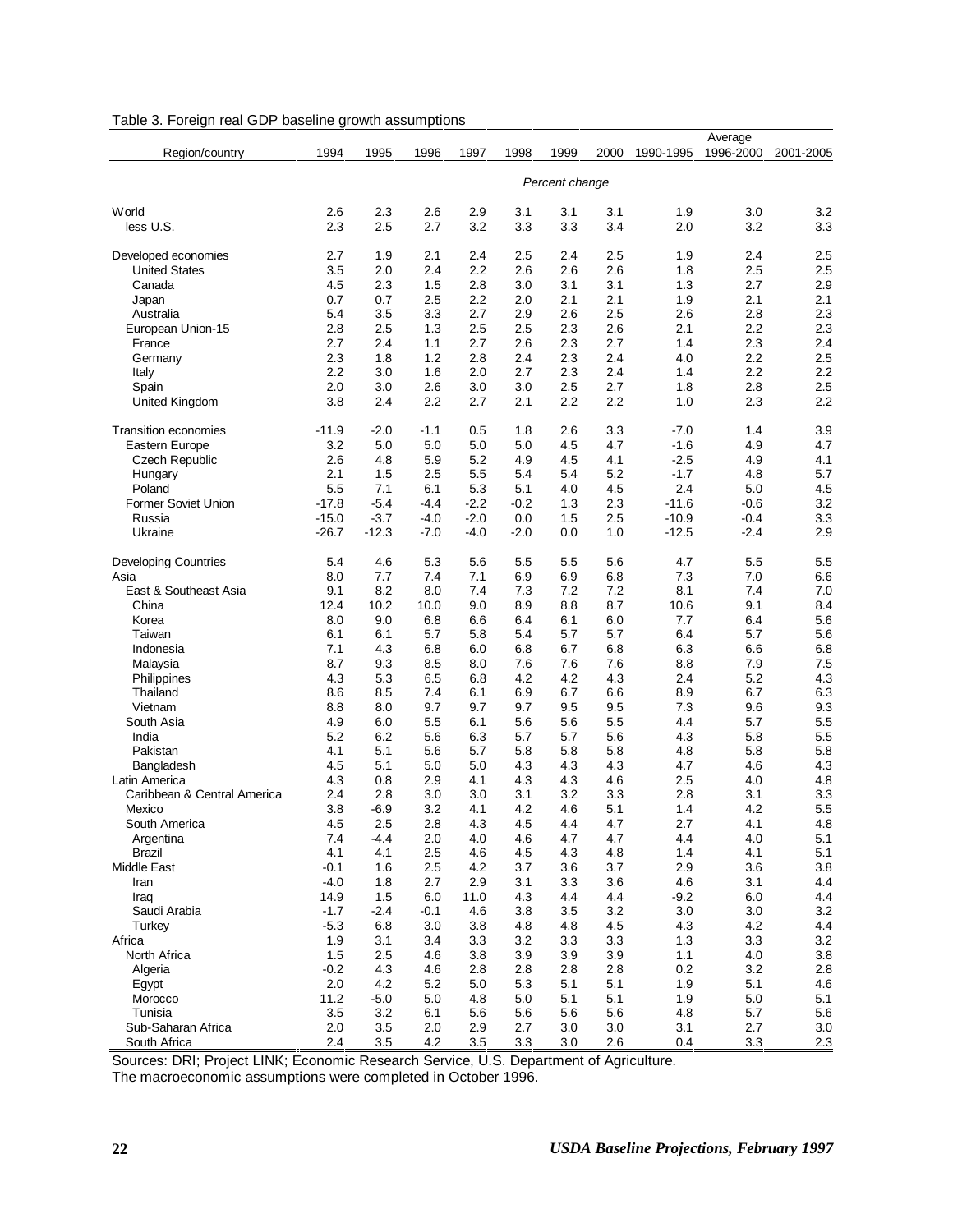| Table 4. Baseline population growth assumptions |  |  |  |  |  |
|-------------------------------------------------|--|--|--|--|--|
|-------------------------------------------------|--|--|--|--|--|

|                             |        |        |        |        |        |                |        |           | Average   |           |
|-----------------------------|--------|--------|--------|--------|--------|----------------|--------|-----------|-----------|-----------|
| Region/country              | 1994   | 1995   | 1996   | 1997   | 1998   | 1999           | 2000   | 1990-1995 | 1996-2000 | 2001-2005 |
|                             |        |        |        |        |        |                |        |           |           |           |
|                             |        |        |        |        |        | Percent change |        |           |           |           |
|                             |        |        |        |        |        |                |        |           |           |           |
| World                       | 1.5    | 1.4    | 1.4    | 1.4    | 1.4    | 1.3            | 1.3    | 1.5       | 1.4       | 1.2       |
| Less U.S.                   | 1.5    | 1.5    | 1.4    | 1.4    | 1.4    | 1.4            | 1.3    | 1.6       | 1.4       | 1.3       |
|                             |        |        |        |        |        |                |        |           |           |           |
| <b>Developed Economies</b>  | 0.6    | 0.6    | 0.6    | 0.5    | 0.5    | 0.5            | 0.5    | 0.7       | 0.5       | 0.5       |
| <b>United States</b>        | 1.0    | 0.9    | 1.0    | 0.9    | 0.9    | 0.9            | 0.8    | 1.0       | 0.9       | 0.8       |
| Canada                      | 1.3    | 1.2    | 1.1    | 1.0    | 1.0    | 1.0            | 0.9    | 1.3       | 1.0       | 0.9       |
| Japan                       | 0.2    | 0.2    | 0.2    | 0.2    | 0.2    | 0.2            | 0.2    | 0.3       | 0.2       | 0.2       |
| Australia                   | 1.1    | 1.0    | 1.0    | 1.0    | 0.9    | 0.9            | 0.9    | 1.2       | 0.9       | 0.8       |
| European Union-15           | 0.4    | 0.4    | 0.4    | 0.3    | 0.3    | 0.3            | 0.3    | 0.4       | 0.3       | 0.3       |
| France                      | 0.4    | 0.4    | 0.3    | 0.3    | 0.3    | 0.3            | 0.4    | 0.5       | 0.3       | 0.4       |
| Germany                     | 1.0    | 0.8    | 0.7    | 0.6    | 0.6    | 0.6            | 0.7    | 0.9       | 0.7       | 0.5       |
| Italy                       | 0.1    | 0.1    | 0.1    | 0.1    | 0.1    | 0.2            | 0.2    | 0.0       | 0.1       | 0.1       |
| Spain                       | 0.1    | 0.2    | 0.2    | 0.2    | 0.2    | 0.3            | 0.3    | 0.2       | 0.2       | 0.3       |
| United Kingdom              | 0.2    | 0.2    | 0.2    | 0.2    | 0.2    | 0.2            | 0.1    | 0.3       | 0.2       | 0.1       |
|                             |        |        |        |        |        |                |        |           |           |           |
| <b>Transition Economies</b> | $-0.1$ | 0.0    | 0.0    | 0.0    | 0.1    | 0.2            | 0.3    | 0.2       | 0.1       | 0.3       |
| Eastern Europe              | $-0.3$ | $-0.2$ | $-0.2$ | $-0.1$ | 0.0    | 0.1            | 0.2    | $-0.3$    | 0.0       | 0.2       |
| <b>Czech Republic</b>       | 0.0    | 0.0    | 0.0    | 0.0    | 0.0    | 0.1            | 0.2    | 0.0       | 0.1       | 0.2       |
| Hungary                     | $-0.6$ | $-0.7$ | $-0.7$ | $-0.7$ | $-0.6$ | $-0.5$         | $-0.4$ | $-0.5$    | $-0.6$    | $-0.3$    |
| Poland                      | 0.2    | 0.2    | 0.1    | 0.1    | 0.2    | 0.3            | 0.3    | 0.3       | 0.2       | 0.4       |
| <b>Former Soviet Union</b>  | 0.0    | 0.1    | 0.1    | 0.1    | 0.1    | 0.2            | 0.3    | 0.3       | 0.2       | 0.4       |
| Russia                      | $-0.1$ | 0.0    | $-0.1$ | $-0.1$ | $-0.1$ | 0.0            | 0.1    | 0.1       | 0.0       | 0.1       |
| Ukraine                     | $-0.4$ | $-0.5$ | $-0.4$ | $-0.4$ | $-0.3$ | $-0.2$         | -0.1   | $-0.1$    | $-0.3$    | -0.1      |
|                             |        |        |        |        |        |                |        |           |           |           |
| <b>Developing Countries</b> | 1.8    | 1.8    | 1.7    | 1.7    | 1.6    | 1.6            | 1.5    | 1.8       | 1.6       | 1.5       |
| Asia                        | 1.5    | 1.5    | 1.5    | 1.4    | 1.4    | 1.3            | 1.3    | 1.6       | 1.4       | 1.2       |
| East & Southeast Asia       | 1.8    | 1.7    | 1.7    | 1.6    | 1.6    | 1.6            | 1.5    | 1.8       | 1.6       | 1.4       |
| China                       | 1.1    | 1.0    | 1.0    | 1.0    | 0.9    | 0.9            | 0.8    | 1.2       | 0.9       | 0.7       |
| Korea                       | 1.0    | 1.0    | 1.0    | 1.0    | 1.0    | 1.0            | 1.0    | 0.8       | 1.0       | 0.9       |
| Taiwan                      | 0.9    | 0.9    | 0.9    | 0.9    | 0.9    | 0.9            | 0.8    | 0.9       | 0.9       | 0.8       |
| Indonesia                   | 1.8    | 1.7    | 1.7    | 1.6    | 1.6    | 1.5            | 1.5    | 1.9       | 1.6       | 1.4       |
| Malaysia                    | 2.2    | 2.2    | 2.1    | 2.1    | 2.0    | 2.0            | 1.9    | 2.2       | 2.0       | 1.8       |
| Philippines                 | 2.3    | 2.3    | 2.2    | 2.2    | 2.1    | 2.1            | 2.0    | 2.3       | 2.1       | 1.9       |
| Thailand                    | 1.1    | 1.1    | 1.0    | 1.0    | 1.0    | 1.0            | 0.9    | 1.2       | 1.0       | 0.8       |
| Vietnam                     | 1.8    | 1.7    | 1.6    | 1.6    | 1.5    | 1.4            | 1.3    | 1.9       | 1.5       | 1.3       |
| South Asia                  | 1.9    | 1.9    | 1.8    | 1.8    | 1.7    | 1.7            | 1.6    | 2.0       | 1.7       | 1.5       |
| India                       | 1.8    | 1.7    | 1.7    | 1.6    | 1.6    | 1.5            | 1.5    | 1.9       | 1.6       | 1.4       |
| Pakistan                    | 2.3    | 2.2    | 2.3    | 2.3    | 2.2    | 2.2            | 2.2    | 2.2       | 2.2       | 2.0       |
| Bangladesh                  | 1.9    | 1.9    | 1.9    | 1.9    | 1.8    | 1.8            | 1.7    | 1.9       | 1.8       | 1.6       |
| Latin America               | 1.6    | 1.6    | 1.5    | 1.5    | 1.4    | 1.4            | 1.4    | 1.7       | 1.4       | 1.3       |
| Caribbean & Central America | 1.7    | 1.7    | 1.7    | 1.6    | 1.6    | 1.6            | 1.5    | 1.9       | 1.6       | 1.5       |
| Mexico                      | 2.0    | 1.9    | 1.9    | 1.9    | 1.8    | 1.8            | 1.8    | 2.0       | 1.8       | 1.6       |
| South America               | 1.5    | 1.5    | 1.4    | 1.4    | 1.3    | 1.3            | 1.2    | 1.6       | 1.3       | 1.1       |
| Argentina                   | 1.1    | 1.1    | 1.1    | 1.1    | 1.1    | 1.1            | 1.1    | $1.2$     | 1.1       | 1.0       |
| <b>Brazil</b>               | 1.3    | 1.3    | 1.2    | 1.1    | 1.1    | 1.0            | 0.9    | 1.4       | 1.1       | $0.9\,$   |
| Middle East                 | 2.6    | 2.7    | 2.7    | 2.6    | 2.5    | 2.5            | 2.5    | 2.7       | 2.6       | 2.4       |
| Iran                        | 1.8    | 2.4    | 2.3    | 2.2    | 2.1    | 2.0            | 2.2    | 2.8       | 2.2       | $2.2\,$   |
| Iraq                        | 3.8    | 3.8    | 3.8    | 3.7    | 3.7    | 3.6            | 3.6    | 2.6       | 3.7       | 3.5       |
| Saudi Arabia                | 3.8    | 3.8    | 3.6    | 3.5    | 3.5    | 3.5            | 3.4    | 3.0       | 3.5       | 3.4       |
| Turkey                      | 1.8    | 1.7    | 1.7    | 1.7    | 1.6    | 1.6            | 1.6    | 1.8       | 1.6       | 1.5       |
| Africa                      | 2.5    | 2.7    | 2.6    | 2.6    | 2.5    | 2.5            | 2.4    | 2.7       | 2.5       | 2.3       |
| North Africa                | 2.2    | 2.1    | 2.1    | 2.1    | 2.0    | 2.0            | 2.0    | 2.3       | 2.0       | 1.9       |
| Algeria                     | 2.4    | 2.3    | 2.3    | 2.2    | 2.2    | 2.1            | 2.1    | 2.4       | 2.2       | 2.0       |
| Egypt                       | 2.0    | 2.0    | 1.9    | 1.9    | 1.9    | 1.8            | 1.8    | 2.2       | 1.9       | 1.7       |
| Morocco                     | 2.2    | 2.1    | 2.1    | 2.1    | 2.0    | 2.0            | 1.9    | 2.2       | 2.0       | 1.8       |
| Tunisia                     | 1.9    | 1.9    | 1.8    | 1.8    | 1.8    | 1.7            | 1.7    | 1.9       | 1.8       | 1.6       |
| Sub-Saharan Africa          | 2.7    | 2.9    | 2.8    | 2.7    | 2.7    | 2.7            | 2.6    | 2.9       | 2.7       | 2.5       |
| South Africa                | 1.7    | 1.8    | 1.8    | 1.7    | 1.6    | 1.5            | 1.5    | 2.0       | 1.6       | 1.2       |

Source: U.S. Bureau of the Census.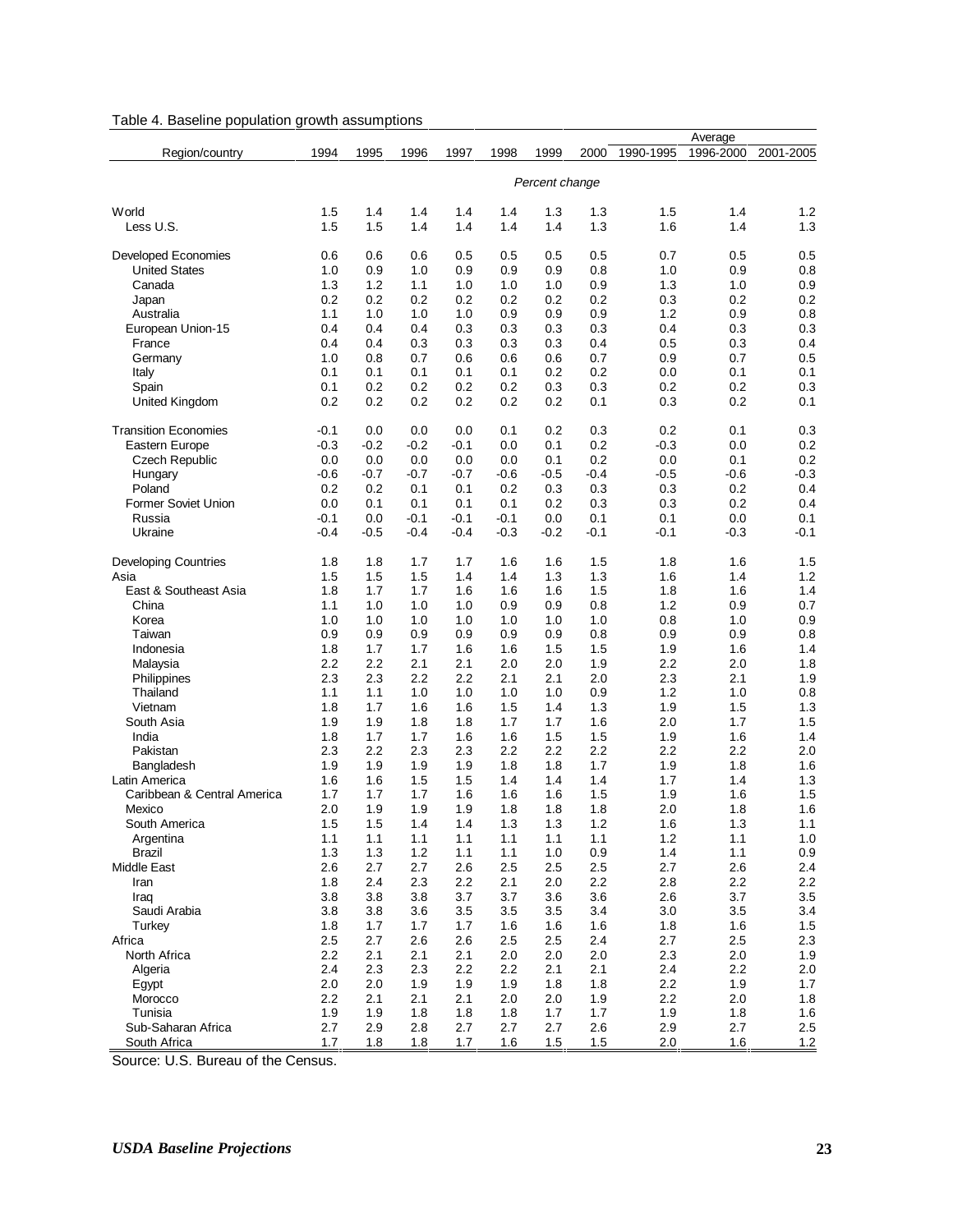# **Agricultural Policy Assumptions**

This baseline reflects provisions of the Federal Agriculture Improvement and Reform Act of 1996 (1996 Farm Act), which was signed into law on April 4, 1996. The 1996 Farm Act is a milestone in the evolution of U.S. agricultural policy because it fundamentally redesigns income support programs and discontinues supply management programs for producers of major field crops. The new law replaces a system of deficiency payments for wheat, corn, grain sorghum, barley, oats, rice, and upland cotton, based on the difference between a pre-set target price and the higher of the market price or the loan rate, with a system of fixed production flexibility contract payments that are largely decoupled, since there is virtually no link between payments and current plantings. The 1996 Farm Act expands planting flexibility and lets authority expire for Acreage Reduction Programs (ARPs) and 0,50/85-92 provisions.

Dairy policy changes under the 1996 Farm Act include the phaseout of price supports and consolidation of milk marketing orders. The new law alters the sugar and peanut programs, eliminates the rye loan program, and repeals the honey program. It also reauthorizes the Conservation Reserve Program, reduces Export Enhancement Program (EEP) funding, and targets trade programs to growing export markets.

The 1996 Farm Act encompasses a wide range of programs related to agriculture, including commodities, trade, conservation, nutrition assistance, agricultural promotion, credit, rural development, and research, extension, and education. Major changes related to production agriculture are in the commodity provisions (Title I), the agricultural trade provisions (Title II), and the conservation provisions (Title III) of the 1996 Farm Act. The most important impacts result from policy changes in four main areas covering income-supported crops, price-supported commodities, agricultural trade, and conservation (see box, page 25).

#### **Supply Management and Income Support Changed for Contract Crops**

The 1996 Farm Act fundamentally changed U.S. agricultural programs by eliminating supply management, increasing planting flexibility, and changing income supports for "contract crops" (wheat, corn, grain sorghum, barley, oats, rice, and upland cotton).

The 1996 Farm Act changes income supports by replacing the target price/deficiency payment program, which was in place since the early 1970s, with a new program of decoupled payments for 7 years that are not related to most farm-level production decisions or market prices. To receive payments and be eligible for loans on contract commodities, a producer must enter into a production flexibility contract for 1996-2002. That contract requires the participating producer to comply with conservation, wetland, and planting flexibility provisions, as well as to keep the land in agricultural uses. Land eligible to enter into a contract includes land enrolled in acreage reduction programs for any of the crop years 1991 through 1995, land considered planted under program rules (certified acreage), or land that had been enrolled in the CRP that had a crop acreage base associated with it. Farmers receive production flexibility contract payments for 7 years, 1996-2002. Payments are based on enrolled contract acreage and generally are not related to current plantings.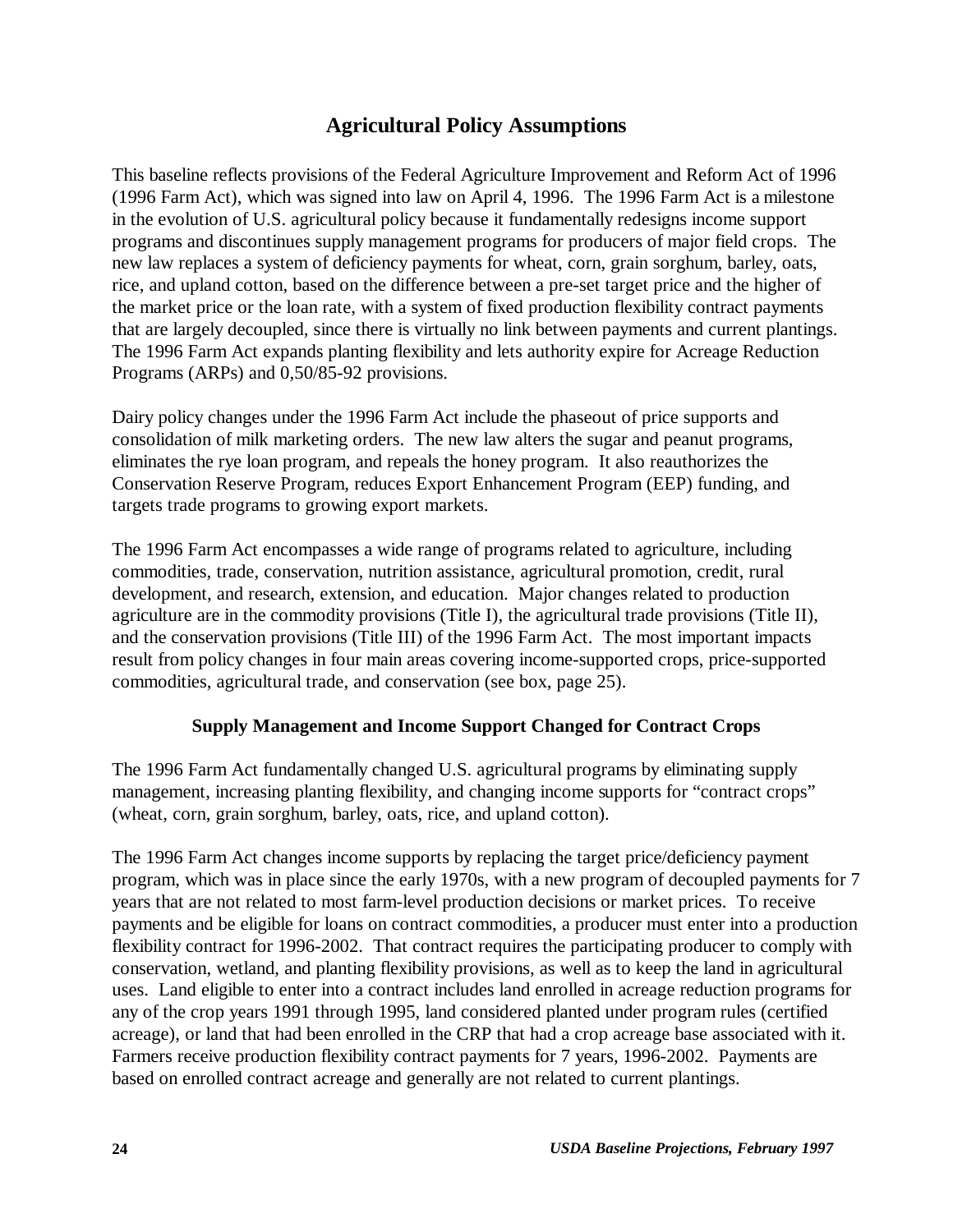# **Four Areas of Policy Change in the 1996 Farm Act**

#### *Supply management/income support changed for contract crops*

- Decouples most production decisions from program payments
- Eliminates income-stabilizing feature by removing link between government payments and farm prices
- Fixed payment yields retained
- Most planting restrictions eliminated, with ARP authority expiring, base acreage planting constraints eliminated, and planting flexibility expanded
- Federal income support payments fixed and reduced over time
- Maximum loan rates specified for many crops
- Marketing loan provisions retained
- Authority for loan extensions discontinued
- Farmer-Owned Reserve suspended
- Crop insurance not mandatory

#### *Programs for price-supported commodities altered*

- Dairy support price phased out, assessments eliminated, and marketing orders consolidated and reformed
- Sugar marketing allotments suspended, marketing assessments increased, and loans made recourse depending on tariff-rate import quota
- Peanut program becomes "no net cost", with elimination of minimum national poundage quota, reduced loan rate for quota peanuts, and increased assessments to offset Federal expenditures

#### *Trade provisions targeted*

- Export promotion strategy to emphasize markets with greatest potential for U.S. export gains
- Emerging markets targeted
- High-value products emphasized
- CCC regulations governing stockholding and selling eased
- Market Promotion Program renamed Market Access Program and funding cut
- Food Security Commodity Reserve replaces Food Security Wheat Reserve
- EEP funding reduced in early years

#### *Environmental programs consolidated and extended*

- Environmental Quality Incentives Program consolidates cost share and technical assistance programs for crop and livestock producers
- CRP authorization extended, enrollment capped at 36.4 million acres, with early termination of some contracts and authority to enroll new acreage
- Producers provided more flexibility in meeting conservation compliance and wetland provisions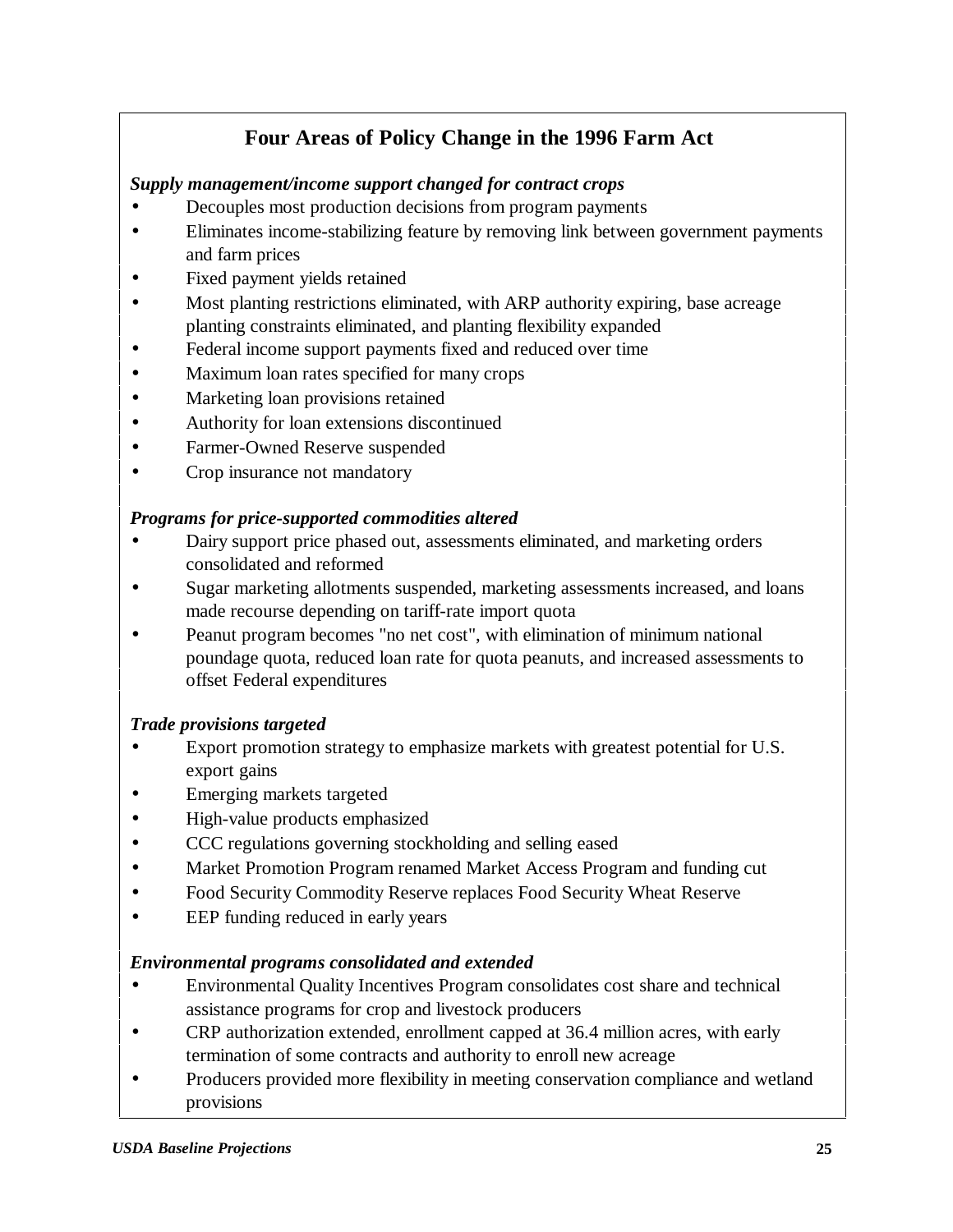Cumulative outlays for contract payments for fiscal 1996-2002 are capped at slightly over \$36 billion. Total contract payments will be lower, reflecting payment limitations. Production flexibility contracts are assumed to continue beyond 2002 in the baseline. The fiscal 2002 funding level for production flexibility contracts of \$4.008 billion is assumed for subsequent years, as well.

Payment levels are allocated among contract commodities according to percentages specified in the 1996 Farm Act (see table 6). Adjustments are made in 1996 and 1997 for payments of previous years' deficiency payments that occur in those years and repayments of unearned deficiency payments that are due in those years. An additional adjustment is made to add \$8.5 million annually to rice payments starting in fiscal 1997. This rice payment adjustment is also assumed in the baseline to continue beyond 2002.

Payment rates for each commodity are derived by dividing the commodity's total payments (before payment limitation reductions) by the corresponding total payment quantity on all enrolled acreage for the commodity. Production flexibility contract payments to individual farmers are then based on the derived payment rate times the payment quantity on the farm (see box, page 27).

Annual production flexibility contract payments will be made no later than September 30 of each fiscal year. Starting in fiscal 1997, a 50-percent advance payment will be made at the option of the owner or producer on either December 15 or January 15 of the fiscal year. Owners and producers must give advance notice as to which date they prefer for the advance payment, and the date selected may change from year to year.

Annual contract payments under the 1996 Farm Act are limited to \$40,000 per person (except for additional payments that result from repayment of prior-year advances), a \$10,000 reduction from the previous \$50,000 limit on deficiency payments. Limits on marketing loan gains and loan deficiency payments are unchanged at \$75,000 per person per crop year, and the three-entity rule is retained.

Planting flexibility increases under the 1996 Farm Act. Participating producers are permitted to plant 100 percent of their contract acreage plus any other cropland acreage on the farm to any crop (with limitations on fruits and vegetables) with no loss in payments, as long as the producer does not violate conservation and wetland provisions. Haying and grazing restrictions and minimum planting requirements of previous legislation have been eliminated on contract acres. Additionally, the new law lets authority expire for ARPs and the 0,50/85-92 provisions.

The 1996 Farm Act retains nonrecourse commodity loans, in a modified form. Loan rates for most crops continue to be based on 85 percent of the preceding 5-year average of farm prices, excluding the high- and low-price years. Maximum loan rates are specified in the new law for wheat, corn, upland cotton, soybeans, and minor oilseeds. Corn, wheat, and upland cotton loan rates are capped at their 1995 levels, while soybean loan rates can vary between \$4.92 (the 1995 level) and \$5.26 per bushel. Corn and wheat loan rates may be further reduced based on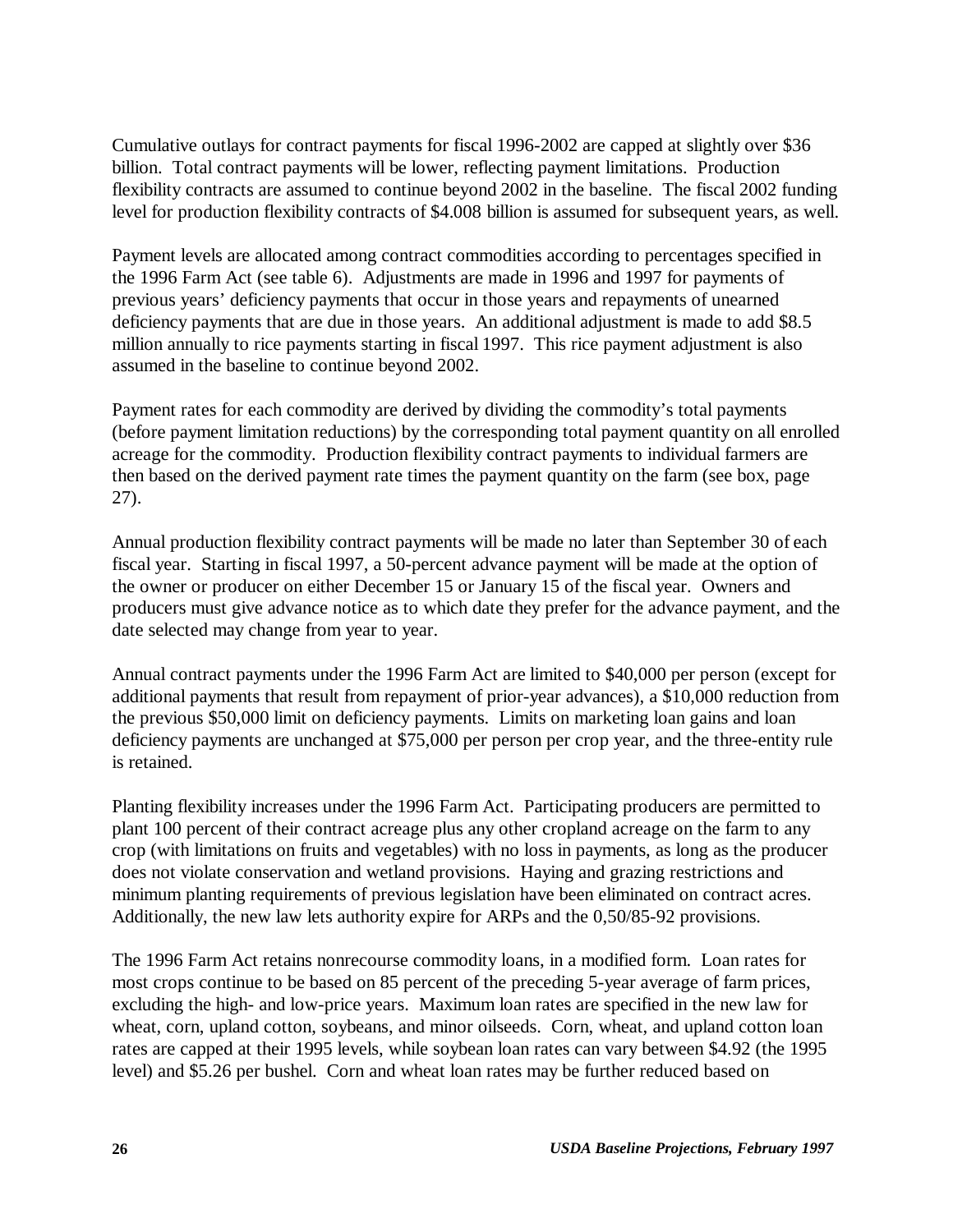#### **Calculating Production Flexibility Contract Payments: An Example**

Total funding available for production flexibility contract payments under the 1996 Farm Act is \$5.8 billion for fiscal 1998. The allocation for corn in the new law is 46.22 percent of the total available funding, or \$2.681 billion (see table 5). The annual payment rate for corn equals total annual corn payments (\$2.681 billion) divided by the sum of all individual corn payment quantities for the year. For corn, as for other program commodities, an individual farm's payment quantity equals 85 percent of the farm's corn contract acreage multiplied by the farm's program payment yield. Land eligible for contract acreage includes land enrolled in acreage reduction programs for any of the crop years 1991 through 1995, land considered planted to program crops (certified acreage) in any of those crop years, and land leaving the CRP that had an acreage base. Program payment yields are determined in the same manner as under previous legislation. Contract acreage and payment yields remain fixed throughout the contract period, adjusted for changes in CRP enrollment. An individual farmer's production flexibility contract payment is his or her payment quantity times the annual payment rate.

The baseline projects the corn payment rate for fiscal 1998 at 37 cents per bushel. With this payment rate, a farmer with 100 corn acres under a production flexibility contract and a baseline projected average program yield of 102.7 bushels per acre would receive payments on 8,730 bushels (0.85 times 100 contract acres times 102.7 bushels per acre payment yield). Multiplying this payment quantity times the 37 cents per bushel payment rate gives the farmer \$3,230 in fiscal 1998 corn contract payments.

Similarly, a farmer with 100 wheat contract acres would receive a payment of \$1,923, based on the baseline projected 1998 payment rate of 65 cents per bushel, a 34.8 bushel-per-acre program payment yield, and the wheat funding allocation of 26.26 percent of the total 1998 funding available for production flexibility contract payments.

1998 Category Corn Wheat Total 1996 Farm Act contract payments, fiscal 1998  $$5.800$  billion \$5.800 billion 1996 Farm Act commodity share 1996 26.26 % 26.26 % 26.26 % Commodity payments \$2.681 billion \$1.523 billion Baseline projected payment rate, 1998  $$0.37$  per bushel  $$0.65$  per bushel Example farm, 100 enrolled acres: Production flexibility contract acres 100 acres 100 acres Baseline projected payment yield 102.7 bushels per acre 34.8 bushels per acre Payment quantity 1/ The state of the state of the state  $8,730$  bushels  $2,958$  bushels Baseline projected payment rate, 1998  $$0.37$  per bushel  $$0.65$  per bushel Production flexibility contract payments  $$3,230$ Production flexibility contract payments  $$3,230$   $$1,923$ 1/ Payment quantity equals 0.85 times production flexibility contract acres times payment yield.

Table 5. Production flexibility contract payments for corn and wheat under the 1996 Farm Act, fiscal

stocks-to-use ratios. Loan rates for sorghum, barley, and oats are set in relation to the corn loan rate, taking into account their feed values relative to corn as measured by ratios of 5-year lagged moving average prices relative to corn prices. The rice loan rate is frozen for the 1996-2002 crop years at its 1995 level of \$6.50 per hundredweight. Marketing loan provisions are retained.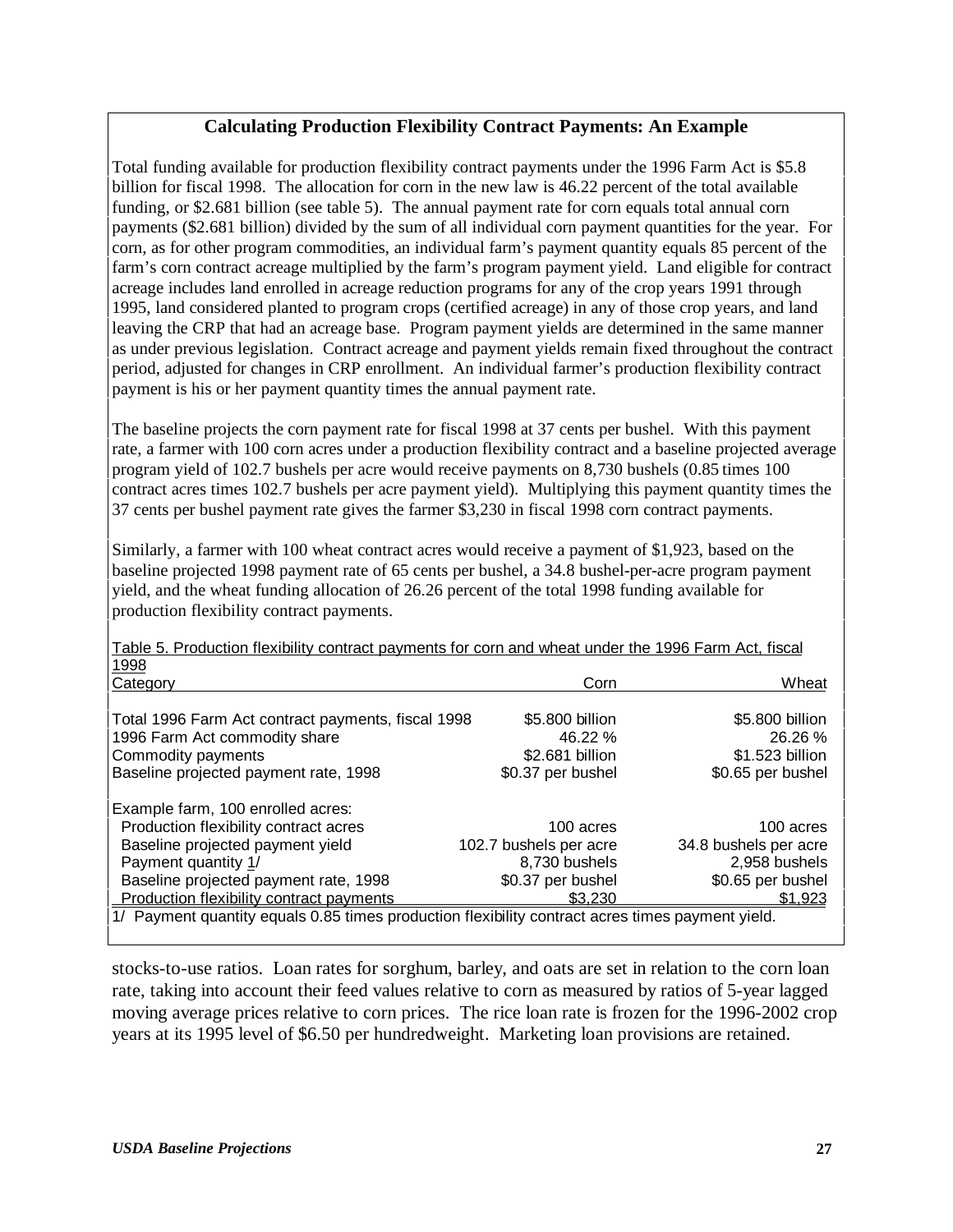#### **Programs for Price-Supported Commodities, as Altered in the 1996 Farm Act**

The 1996 Farm Act also makes program changes for dairy, sugar, and peanuts. Benefits for producers of these commodities historically have been through price supports rather than through direct payments.

#### **Dairy Price Support Phased Out**

Under the 1996 Farm Act, dairy price supports are phased down from \$10.35 per hundredweight in 1996 to \$9.90 in 1999, and the program ends on December 31, 1999. Starting January 1, 2000, a recourse loan program, in which loans must be repaid with interest, is implemented for butter, nonfat dry milk, and cheddar cheese at loan rates equivalent to \$9.90 per hundredweight for milk to assist processors in the management of dairy product inventories. Dairy marketing assessments were eliminated May 1, 1996. Also under the 1996 Farm Act, Federal milk marketing orders must be consolidated within 3 years from the current 32 orders into 10-14 orders, reserving one order for California. The Dairy Export Incentive Program (DEIP) is extended through 2002 and its program objective is expanded to emphasize market development. The Secretary is directed to use DEIP to the maximum extent permitted under the expenditure and quantity limits of the Uruguay Round GATT Agreement.

#### **Sugar Program Modified**

The 1996 Farm Act freezes the raw cane sugar loan rate at 18 cents per pound, the level in effect since the 1985 crop. The refined beet sugar loan rate is also fixed, at its 1995 level of 22.9 cents per pound. Nonrecourse loans are available when the tariff-rate quota for sugar imports exceeds 1.5 million short tons. Sugar program loans are recourse in years when the tariff-rate quota is at or below 1.5 million short tons, but such loans convert to nonrecourse loans if the tariff-rate quota is increased above 1.5 million short tons. Processors must pay a 1-cent fee on each pound of raw cane sugar and 1.07 cents on each pound of refined beet sugar forfeited to the CCC under a nonrecourse loan. Sugar marketing assessments, paid on all processed sugar, are increased by 25 percent under the new law. USDA authority in past legislation to implement domestic sugar marketing allotments was suspended.

#### **Peanut Program Made "No Net Cost"**

The 1996 Farm Act revises the peanut program. The minimum national poundage quota is eliminated, requiring the quota to be set equal to projected domestic edible and related uses. Carryover to subsequent years of undermarketings of quota from earlier years is eliminated. Marketing assessments for peanuts are set at 1.15 percent of the loan rate for the 1996 crop and 1.2 percent for the 1997-2002 crops, shared by producers and purchasers. Marketing assessments must be increased to offset any program losses to the CCC.

The loan rate for quota peanuts is set at \$610 per short ton in the new law, down from \$678 in 1995. Under previous legislation, the quota support rate was adjusted annually to reflect changes in costs of production. At the farm level, quota marketings plus a seed peanut allocation are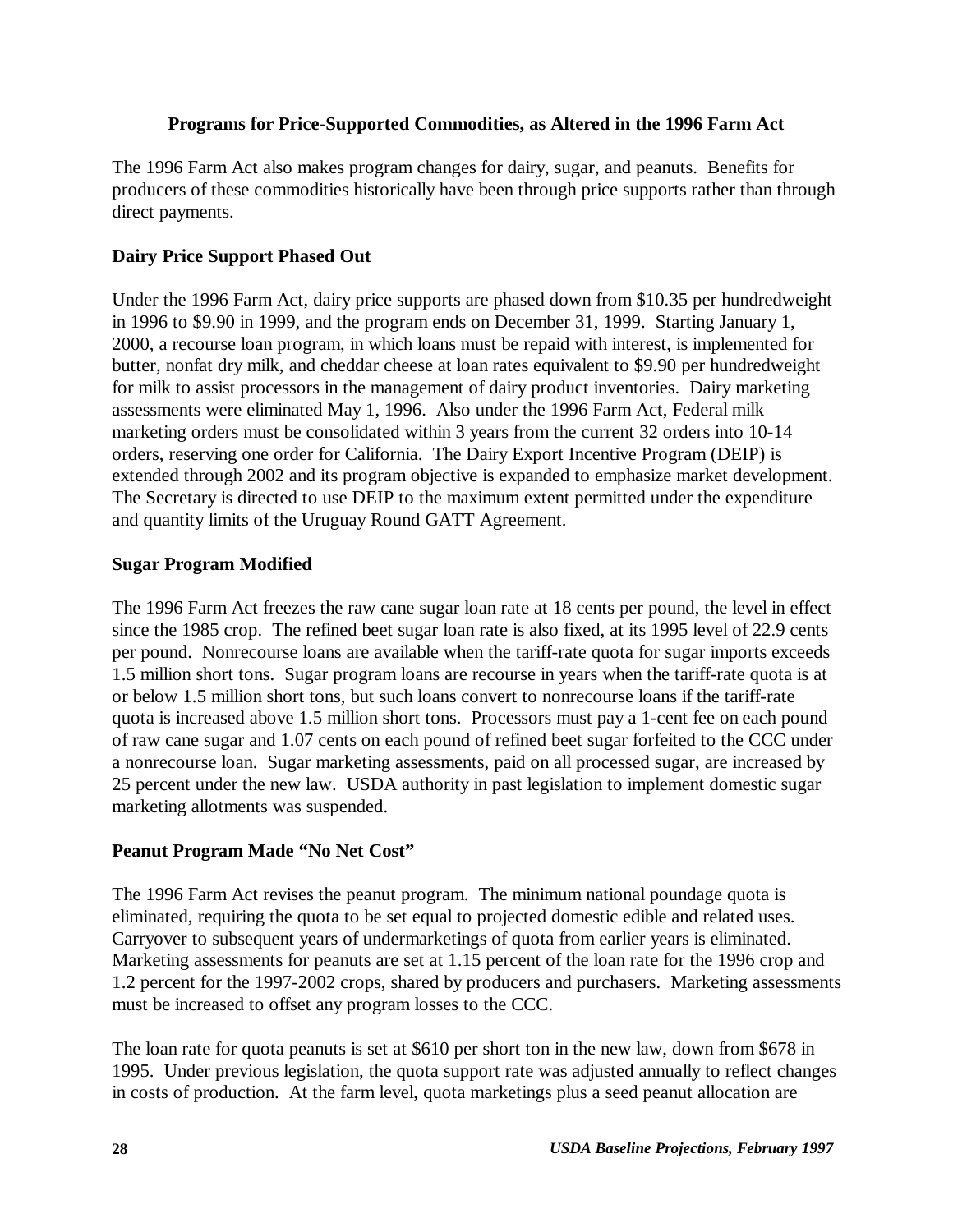eligible for the quota price support loan rate. Above-quota "additionals" to be used for the crush and export markets receive a lower loan rate, set by the Secretary to ensure no losses to the CCC.

#### **Major Trade Provisions More Focused under the 1996 Farm Act**

Trade and food aid programs in the 1996 Farm Act are focused more heavily on market development, including an emphasis in some programs on emerging markets with high potential for U.S. export growth.

Total EEP funding during fiscal 1996-1999 was reduced in the 1996 Farm Act by more than \$1.6 billion below the maximum levels permitted under the GATT Uruguay Round Agreement. The 1997 Agriculture Appropriations Act further lowered fiscal 1997 EEP levels by another \$150 million. The resulting reduced levels of EEP funding are \$100 million in fiscal 1997, \$500 million in fiscal 1998, and \$550 million in fiscal 1999. EEP funding is then assumed to return to the maximum levels permitted under the GATT Uruguay Round Agreement of \$579 million in fiscal 2000, and \$478 million in fiscal 2001 and subsequent years.

The 1996 Farm Act mandates annual program levels of \$5.5 billion for GSM-102 and GSM-103 credit guarantee programs. An additional \$1 billion for fiscal 1996-2002 is provided for emerging market countries, assumed in this baseline at \$200 million a year over 1998-2002. The resulting program level of \$5.7 billion annually for fiscal 1998-2002 is then assumed to continue for subsequent years.

The Market Promotion Program was renamed the Market Access Program in the 1996 Farm Act. Funding authority was capped at \$90 million annually for fiscal 1996-2002, and is assumed to remain at that level in later years.

The 1996 Farm Act authorizes P.L. 480, Title I agreements with private entities in addition to foreign governments. Other changes broaden the range of commodities available for P.L. 480 programs, provide greater program flexibility, and improve the operation and administration of the program. P.L. 480 program levels available for fiscal 1997 are \$252.768 million for Title I Credit, \$34.154 million for Title I Ocean Freight, \$837.798 million for Title II, and \$29.5 million for Title III. A rescission request in the President's Budget would reduce Title I Credit by \$56.9 million and Title I Ocean Freight by \$3.5 million. For fiscal 1998 and subsequent years, P.L. 480 program levels are assumed at \$112.899 million for Title I Credit, \$10.25 million for Title I Ocean Freight, \$837 million for Title II, and \$30 million for Title III.

The Food Security Commodity Reserve, formerly the Food Security Wheat Reserve, can contain up to 4 million metric tons of grain to meet humanitarian food aid needs and was expanded to include rice, corn, and sorghum in addition to wheat. The 1996 Farm Act authorizes replenishment of the reserve, but does not set a specific time for replenishment. Also, funds for any commodity purchases for replenishment must be authorized in an appropriations Act. The baseline assumes that funds for replenishment of the reserve through commodity purchases will not be appropriated.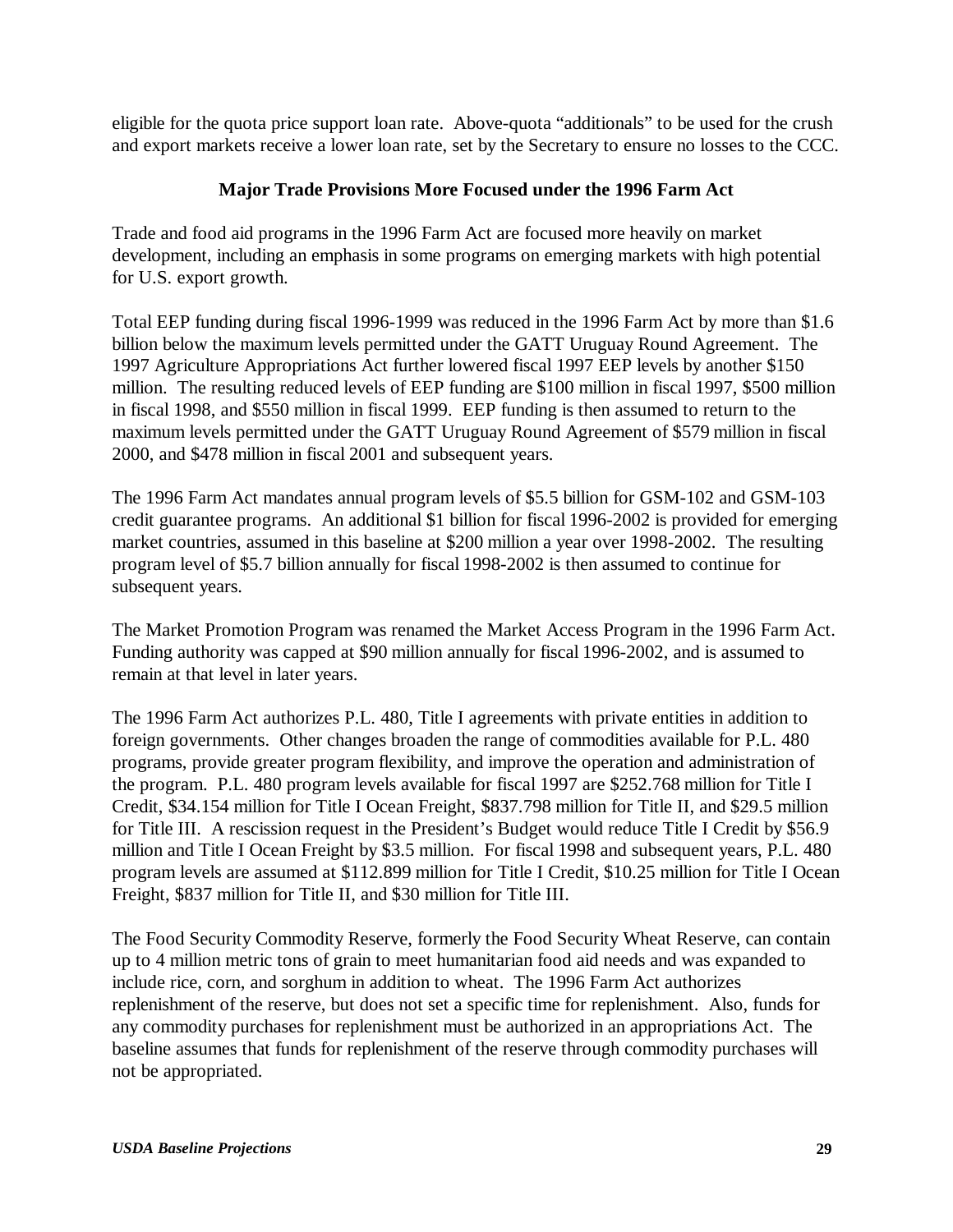#### **Major Conservation Provisions Consolidated and Extended in the 1996 Farm Act**

The 1996 Farm Act addresses a wide range of environmental and conservation programs. Many conservation programs were simplified to make them more consistent and workable. An Environmental Quality Incentives Program (EQIP) is authorized at \$1.33 billion over 7 years to provide technical, educational, and cost-share assistance and incentive payments to crop and livestock producers in implementing structural and management practices to protect soil and water resources. At least half of the fund must be allocated to livestock practices. EQIP is to be operated to maximize the environmental benefits per dollar spent.

The Conservation Reserve Program (CRP) is reauthorized in the new law. Maximum CRP area is set at 36.4 million acres. Farmers can remove less environmentally sensitive land from the program prior to contract expiration if it has been enrolled for at least 5 years and if the contract was entered into before 1995. Land in expiring CRP contracts or in contracts terminated prior to expiration is eligible to be enrolled in production flexibility contracts when leaving the CRP if that land had an acreage base. The 1996 Farm Act permits the Secretary to re-enroll current land at contract expiration and to enroll new land into the CRP to replace acreage leaving the CRP through expired contracts or early termination. Funding for the CRP and other conservation programs was changed from appropriations to the CCC budget.

Over 20 million acres of CRP contracts expire in 1997. CRP enrollments in 1997 are assumed to keep the CRP from falling below 30 million acres. Enrollments in subsequent years are assumed to gradually increase the CRP to over 36 million acres by 2001 (see table 8). Two allocations of the CRP to specific crops are provided in table 8. At the time the baseline was prepared, final long-term CRP rules and regulations had not been announced. Therefore, the CRP allocations used in the baseline are guided by eligibility and selection criteria of the proposed rule announced in September 1996.

The planting history allocation reflects crops previously grown on CRP acreage, and is based on data from USDA's National Resources Inventory, a national survey of rural non-Federal lands. This CRP allocation is useful for assessing the general effects of the CRP on land availability for plantings.

The second crop-specific allocation of the CRP shown in table 8 indicates reductions in potential production flexibility contract acreage, and is used in the determination of production flexibility contract payment rates. This CRP allocation reflects different CRP regulations than previously used for reductions in crop-specific effective acreage bases. Under previous law, the effective acreage base was reduced in proportion to CRP enrollment relative to the total crop acreage on the farm. With new rules and regulations under the 1996 Farm Act, new CRP acreage may first be allocated to land on the farm that is not eligible for production flexibility contracts before resulting in reductions in acreage eligible for those contracts. The net result of this change is less CRP land being allocated to crops eligible for production flexibility contracts and more CRP land being allocated to the "other" category.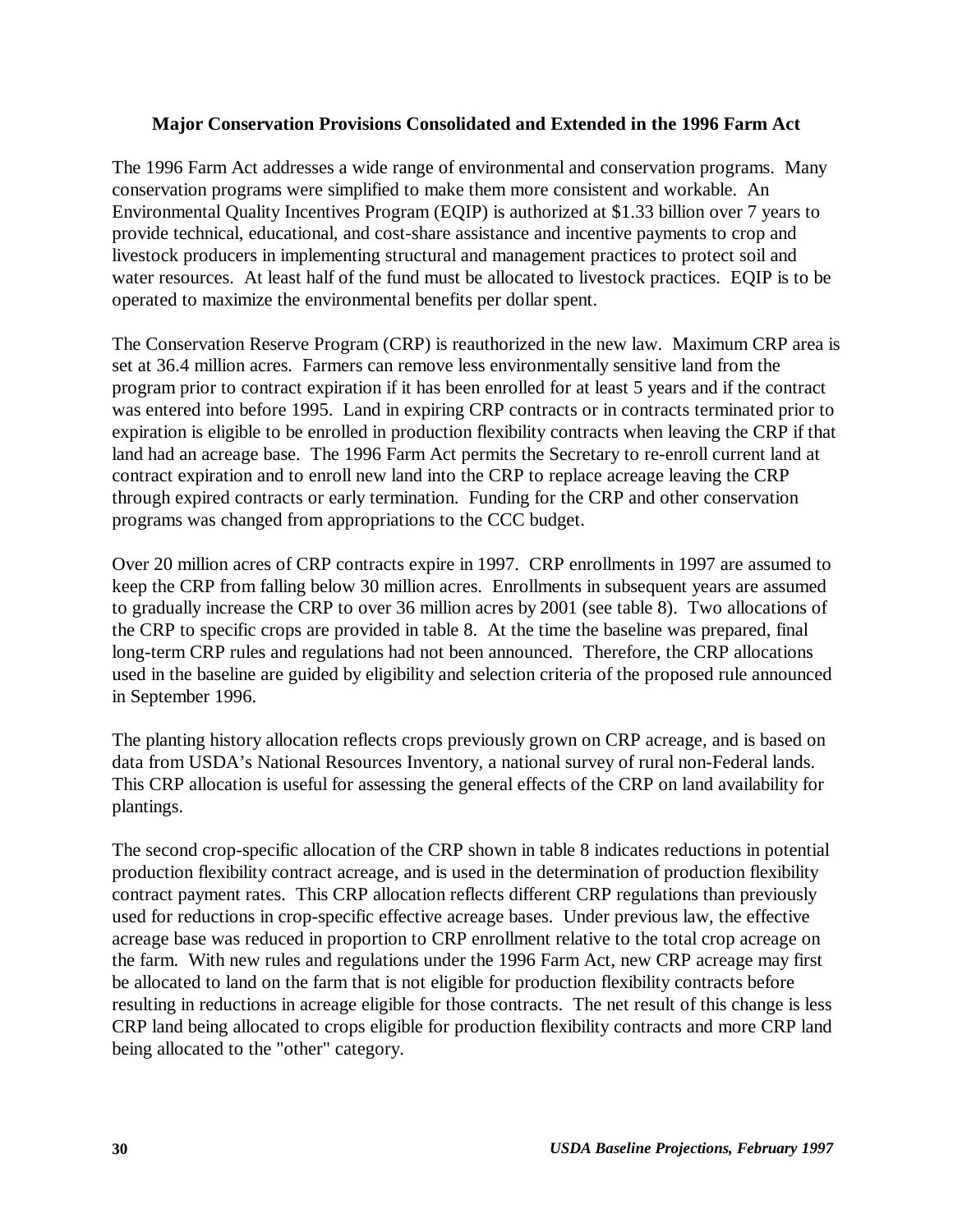Enrollment of new and expiring CRP acres is assumed to target the most environmentally costeffective land, with selection based on an environmental benefits index that takes government costs into account. The environmental benefits index includes soil erosion, water quality, wildlife habitat, and costs.

A competitive bid process is used for new CRP enrollments. Producers submit rental rate bids for land they would like to enroll (or re-enroll) in the CRP and compete with all other CRP enrollment bids for acceptance into the program. Maximum allowable CRP rental rates that the Government would consider for acceptance (bid caps) are determined based on local rental rates adjusted for soil-based productivity factors. These bid caps are made available to producers in advance of their bid submissions. By submitting a bid lower than the land's bid cap, a producer can improve the chance of acceptance of the CRP bid submission.

#### **Other Agricultural Policy Assumptions**

- *Ethanol tax credit*: The federal tax credit for ethanol use is assumed to be extended beyond 2000 in this baseline.
- *Tobacco*: The tobacco support program was not included in the 1996 Farm Act because it had been continued by earlier legislation. Tobacco marketing quotas and allotments continue, in accordance with the Agricultural Adjustment Act of 1938. Imports of flue-cured, burley, and certain other tobaccos are covered by a tariff rate quota as authorized by GATT implementing legislation. A tobacco marketing assessment equal to 0.5 percent of the national price support level is assumed to be collected from both the producers and purchasers. Additionally, an assessment on tobacco imports is assumed to be imposed.
- *Bilateral and Multilateral Agreements*: The baseline assumes full compliance with all bilateral and multilateral agreements affecting agriculture and agricultural trade. Examples include full compliance with internal support, market access, and export subsidy provisions of the Uruguay Round GATT Agreement.
- *Export Subsidy Carryover Credit*: The baseline assumes no carryover of unused, GATT-permitted export subsidies to later years.
- *World Trade Organization (WTO)*: The baseline assumes no accession to the WTO by the FSU, China, or Taiwan.
- *EU Enlargement*: The baseline assumes no enlargement of the EU-15.
- •*North American Free Trade Agreement (NAFTA)*: No expansion of NAFTA to include additional countries is assumed.
- *Other Agricultural Policy Trends*: Agricultural and trade policies in individual foreign countries are assumed to continue to evolve along their current paths. In particular, the process of liberalizing economic and trade policies underway in many developing countries will continue.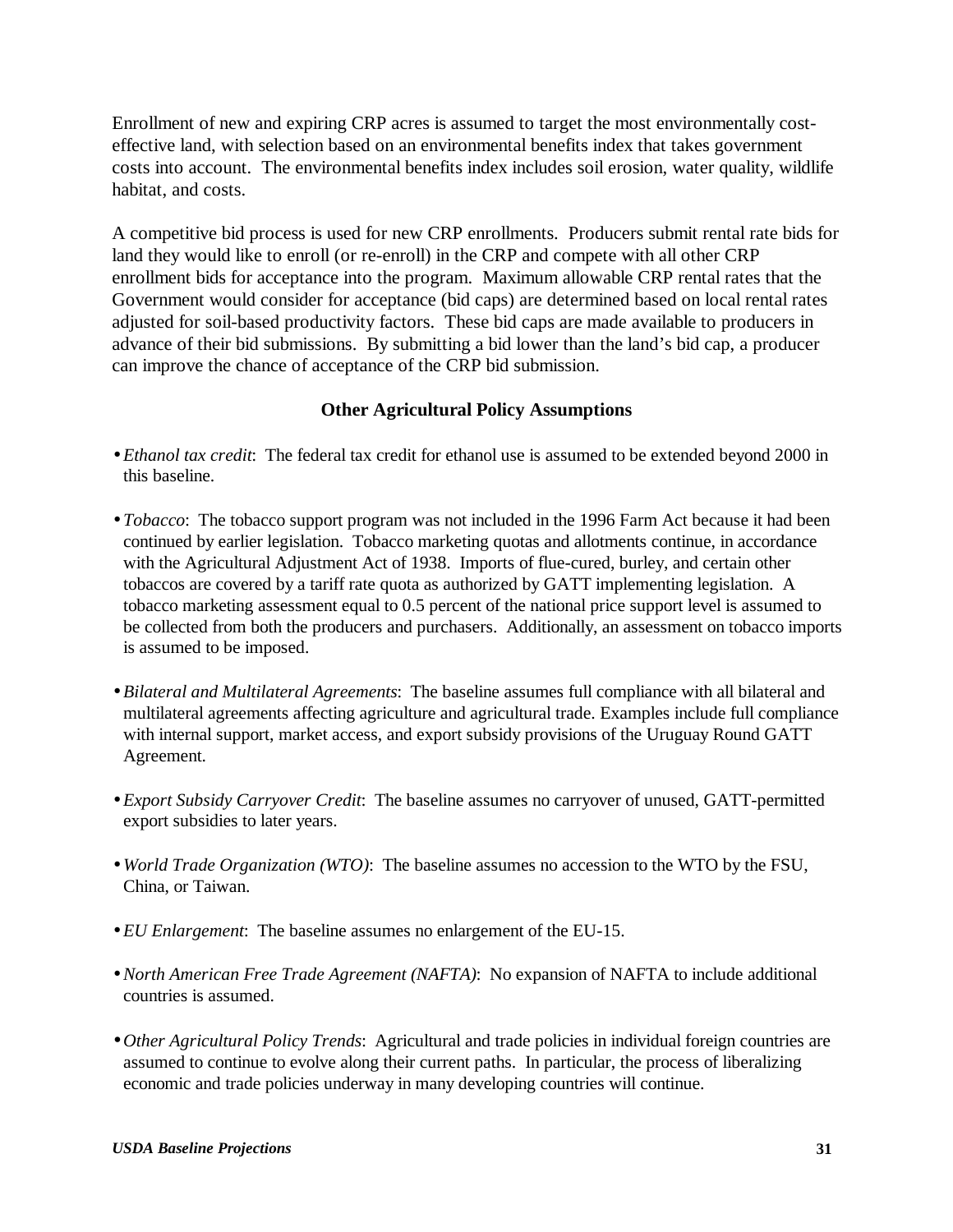| Table 6. Production flexibility contract payments under the 1996 Farm Act |  |  |  |  |
|---------------------------------------------------------------------------|--|--|--|--|
|---------------------------------------------------------------------------|--|--|--|--|

|                                                                                                           | Commodity |       |       |       |                 |       |       |       |
|-----------------------------------------------------------------------------------------------------------|-----------|-------|-------|-------|-----------------|-------|-------|-------|
| Commodity                                                                                                 | share     | 1996  | 1997  | 1998  | 1999            | 2000  | 2001  | 2002  |
| 1996 Farm Act contract payments                                                                           |           |       |       |       |                 |       |       |       |
|                                                                                                           | Percent   |       |       |       | Million dollars |       |       |       |
| Wheat                                                                                                     | 26.26     | 1,463 | 1,414 | 1,523 | 1,471           | 1,347 | 1,085 | 1,053 |
| Corn                                                                                                      | 46.22     | 2,574 | 2,489 | 2,681 | 2,590           | 2,371 | 1,909 | 1,852 |
| Sorghum                                                                                                   | 5.11      | 285   | 275   | 296   | 286             | 262   | 211   | 205   |
| <b>Barley</b>                                                                                             | 2.16      | 120   | 116   | 125   | 121             | 111   | 89    | 87    |
| Oats                                                                                                      | 0.15      | 8     | 8     | 9     | 8               | 8     | 6     | 6     |
| Upland cotton                                                                                             | 11.63     | 648   | 626   | 675   | 652             | 597   | 480   | 466   |
| Rice                                                                                                      | 8.47      | 472   | 456   | 491   | 475             | 435   | 350   | 339   |
| Total payments, unadjusted                                                                                |           | 5,570 | 5,385 | 5,800 | 5,603           | 5,130 | 4,130 | 4,008 |
| Contract payments adjusted for prior crop year deficiency payment obligations and repayments 1/           |           |       |       |       |                 |       |       |       |
| Wheat                                                                                                     |           | 1,976 | 1,414 | 1,523 | 1,471           | 1,347 | 1,085 | 1,053 |
| Corn                                                                                                      |           | 1,771 | 3,416 | 2,681 | 2,590           | 2,371 | 1,909 | 1,852 |
| Sorghum                                                                                                   |           | 206   | 344   | 296   | 286             | 262   | 211   | 205   |
| <b>Barley</b>                                                                                             |           | 141   | 116   | 125   | 121             | 111   | 89    | 87    |
| Oats                                                                                                      |           | 9     | 8     | 9     | 8               | 8     | 6     | 6     |
| Upland cotton                                                                                             |           | 746   | 626   | 675   | 652             | 597   | 480   | 466   |
| Rice $2/$                                                                                                 |           | 472   | 465   | 500   | 483             | 443   | 358   | 348   |
| Total adjusted payments                                                                                   |           | 5,321 | 6,389 | 5,809 | 5,612           | 5,139 | 4,139 | 4,017 |
| Projected contract payments after payment limitations                                                     |           |       |       |       |                 |       |       |       |
| Wheat                                                                                                     |           | 1,947 | 1,386 | 1,493 | 1,442           | 1,320 | 1,063 | 1,032 |
| Corn                                                                                                      |           | 1,744 | 3,393 | 2,654 | 2,564           | 2,347 | 1,890 | 1,834 |
| Sorghum                                                                                                   |           | 202   | 338   | 290   | 281             | 257   | 207   | 201   |
| <b>Barley</b>                                                                                             |           | 137   | 114   | 123   | 119             | 109   | 87    | 85    |
| Oats                                                                                                      |           | 9     | 8     | 9     | 8               | 8     | 6     | 6     |
| Upland cotton                                                                                             |           | 703   | 601   | 648   | 626             | 573   | 461   | 447   |
| Rice                                                                                                      |           | 454   | 455   | 490   | 473             | 434   | 351   | 341   |
| <b>Total payments</b>                                                                                     |           | 5,196 | 6,296 | 5,707 | 5,513           | 5,048 | 4,065 | 3,945 |
| 1/ All outstanding repayments of 1995 deficiency payments were assumed to be repaid in FY 1996 except for |           |       |       |       |                 |       |       |       |

1/ All outstanding repayments of 1995 deficiency payments were assumed to be repaid in FY 1996 except for corn and sorghum; for corn and sorghum, all were assumed to be repaid in FY 1997.

2/ Rice payments not adjusted for final 1995 deficiency payments; 1996 Farm Act includes additional rice payments of \$8.5 million annually, fiscal years 1997 through 2002.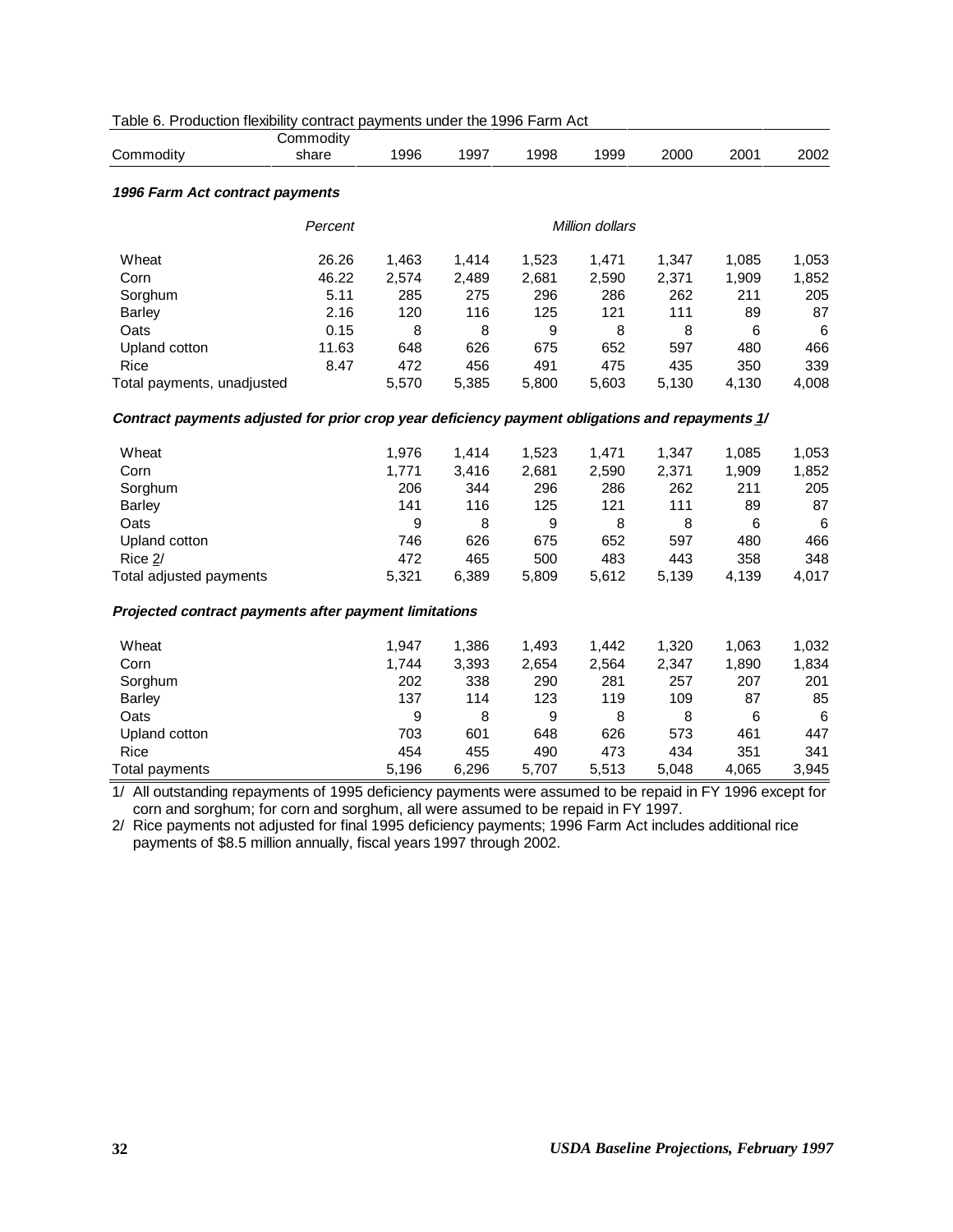|                                                                                                    | 1994/95 | 1995/96 | 1996/97 | 1997/98 | 1998/99 | 1999/2000 | 2000/01 | 2001/02 | 2002/03 | 2003/04        | 2004/05 | 2005/06 |
|----------------------------------------------------------------------------------------------------|---------|---------|---------|---------|---------|-----------|---------|---------|---------|----------------|---------|---------|
| ARP (percent)                                                                                      |         |         |         |         |         |           |         |         |         |                |         |         |
| Corn                                                                                               | 0       | 7.5     | ---     |         | ---     | ---       | ---     | ---     | ---     | ---            | ---     | ---     |
| Sorghum                                                                                            | 0       | 0       | ---     | $---$   | ---     | ---       | ---     | ---     | ---     | ---            | ---     | ---     |
| <b>Barley</b>                                                                                      | 0       | 0       | ---     | ---     | ---     | ---       | ---     | ---     | ---     | ---            | ---     | ---     |
| Oats                                                                                               | 0       | 0       | ---     | ---     | ---     | ---       | ---     | ---     | ---     | ---            | ---     | ---     |
| Wheat                                                                                              | 0       | 0       | ---     | $---$   | ---     | ---       | ---     | ---     | ---     | $---$          | ---     | ---     |
| Rice                                                                                               | 0       | 5       | ---     | $---$   | $---$   | ---       | ---     | ---     | ---     | ---            | ---     | ---     |
| Upland cotton                                                                                      | 11      | 0       | ---     | ---     | ---     | ---       | ---     | ---     | ---     | $\overline{a}$ | ---     | ---     |
| Participation rate (percent)                                                                       |         |         |         |         |         |           |         |         |         |                |         |         |
|                                                                                                    |         |         |         |         |         |           |         |         |         |                |         |         |
| Corn                                                                                               | 81.6    | 76.0    | 98.3    | 98      | 98      | 98        | 98      | 98      | 98      | 98             | 98      | 98      |
| Sorghum                                                                                            | 81.2    | 76.9    | 98.8    | 99      | 99      | 99        | 99      | 99      | 99      | 99             | 99      | 99      |
| <b>Barley</b>                                                                                      | 83.9    | 82.0    | 98.9    | 99      | 99      | 99        | 99      | 99      | 99      | 99             | 99      | 99      |
| Oats                                                                                               | 39.8    | 43.9    | 97.0    | 97      | 97      | 97        | 97      | 97      | 97      | 97             | 97      | 97      |
| Wheat                                                                                              | 87.0    | 84.8    | 98.8    | 99      | 99      | 99        | 99      | 99      | 99      | 99             | 99      | 99      |
| Rice                                                                                               | 95.4    | 94.7    | 99.6    | 99.6    | 99.6    | 99.6      | 99.6    | 99.6    | 99.6    | 99.6           | 99.6    | 99.6    |
| Upland cotton                                                                                      | 89.2    | 79.1    | 99.4    | 99      | 99      | 99        | 99      | 99      | 99      | 99             | 99      | 99      |
| Target prices (Dollars per unit)                                                                   |         |         |         |         |         |           |         |         |         |                |         |         |
|                                                                                                    |         |         |         |         |         |           |         |         |         |                |         |         |
| Corn                                                                                               | 2.75    | 2.75    | ---     | ---     | ---     | ---       | $---$   | ---     | ---     | ---            | ---     | ---     |
| Sorghum                                                                                            | 2.61    | 2.61    | ---     | ---     | ---     | ---       | ---     | ---     | ---     | ---            | ---     | ---     |
| <b>Barley</b>                                                                                      | 2.36    | 2.36    | ---     | ---     | ---     | ---       | ---     | ---     | ---     | ---            | ---     | ---     |
| Oats                                                                                               | 1.45    | 1.45    | ---     | $---$   | $---$   | ---       | ---     | ---     | ---     | ---            | ---     | ---     |
| Wheat                                                                                              | 4.00    | 4.00    | ---     | ---     | ---     | ---       | ---     | ---     | ---     | $---$          | ---     | ---     |
| Rice                                                                                               | 10.71   | 10.71   | ---     | ---     | ---     | ---       | ---     | ---     | ---     | ---            | ---     | ---     |
| Upland cotton                                                                                      | 0.729   | 0.729   | ---     | $---$   | ---     | ---       | ---     | ---     | ---     | $---$          | ---     | $---$   |
| Loan rates (Dollars per unit)                                                                      |         |         |         |         |         |           |         |         |         |                |         |         |
| Corn                                                                                               | 1.89    | 1.89    | 1.89    | 1.89    | 1.89    | 1.89      | 1.89    | 1.89    | 1.89    | 1.89           | 1.89    | 1.89    |
| Sorghum                                                                                            | 1.80    | 1.80    | 1.81    | 1.76    | 1.76    | 1.75      | 1.73    | 1.69    | 1.69    | 1.69           | 1.70    | 1.72    |
| <b>Barley</b>                                                                                      | 1.54    | 1.54    | 1.55    | 1.56    | 1.55    | 1.59      | 1.61    | 1.61    | 1.59    | 1.59           | 1.58    | 1.58    |
| Oats                                                                                               | 0.97    | 0.97    | 1.03    | 1.10    | 1.10    | 1.12      | 1.14    | 1.17    | 1.14    | 1.14           | 1.15    | 1.16    |
| Wheat                                                                                              | 2.58    | 2.58    | 2.58    | 2.58    | 2.58    | 2.58      | 2.58    | 2.58    | 2.58    | 2.58           | 2.58    | 2.58    |
| Rice                                                                                               | 6.50    | 6.50    | 6.50    | 6.50    | 6.50    | 6.50      | 6.50    | 6.50    | 6.50    | 6.50           | 6.50    | 6.50    |
| Upland cotton                                                                                      | 0.500   | 0.5192  | 0.5192  | 0.5192  | 0.5192  | 0.5192    | 0.5192  | 0.5192  | 0.5192  | 0.5192         | 0.5192  | 0.5192  |
| Soybeans                                                                                           | 4.92    | 4.92    | 4.97    | 5.23    | 5.26    | 5.24      | 5.24    | 5.14    | 5.14    | 5.24           | 5.26    | 5.26    |
| Milk support *                                                                                     | 10.10   | 10.35   | 10.20   | 10.05   | 9.90    | 9.90      | 9.90    | 9.90    | 9.90    | 9.90           | 9.90    | 9.90    |
|                                                                                                    |         |         |         |         |         |           |         |         |         |                |         |         |
| Deficiency payment rates through 1995/96; Production flexibility contract payment rates thereafter |         |         |         |         |         |           |         |         |         |                |         |         |
| Corn                                                                                               | 0.57    | 0.00    | 0.25    | 0.48    | 0.37    | 0.36      | 0.33    | 0.27    | 0.26    | 0.26           | 0.26    | 0.26    |
| Sorghum                                                                                            | 0.59    | 0.00    | 0.32    | 0.53    | 0.45    | 0.43      | 0.40    | 0.32    | 0.31    | 0.31           | 0.31    | 0.31    |
| <b>Barley</b>                                                                                      | 0.53    | 0.00    | 0.33    | 0.28    | 0.28    | 0.27      | 0.24    | 0.20    | 0.19    | 0.19           | 0.19    | 0.19    |
| Oats                                                                                               | 0.23    | 0.00    | 0.03    | 0.03    | 0.03    | 0.03      | 0.03    | 0.02    | 0.02    | 0.02           | 0.02    | 0.02    |
| Wheat                                                                                              | 0.61    | 0.00    | 0.87    | 0.63    | 0.65    | 0.62      | 0.57    | 0.46    | 0.45    | 0.45           | 0.45    | 0.45    |
| Rice                                                                                               | 3.79    | 3.22    | 2.77    | 2.72    | 2.93    | 2.83      | 2.60    | 2.10    | 2.04    | 2.04           | 2.04    | 2.04    |
| Upland cotton                                                                                      | 0.046   | 0.000   | 0.089   | 0.075   | 0.079   | 0.077     | 0.070   | 0.057   | 0.055   | 0.055          | 0.055   | 0.055   |
|                                                                                                    |         |         |         |         |         |           |         |         |         |                |         |         |

#### Table 7. Summary baseline policy variables

\* Milk support changed on January 1 if different from previous year. The dairy price support program ends on December 31, 1999. Starting January 1, 2000, a recourse loan program is implemented. Note: Units for target prices, loan rates, and payment rates are dollars per bushel except for upland cotton (per pound) and rice (per hundredweight). Units for milk support are dollars per hundredweight.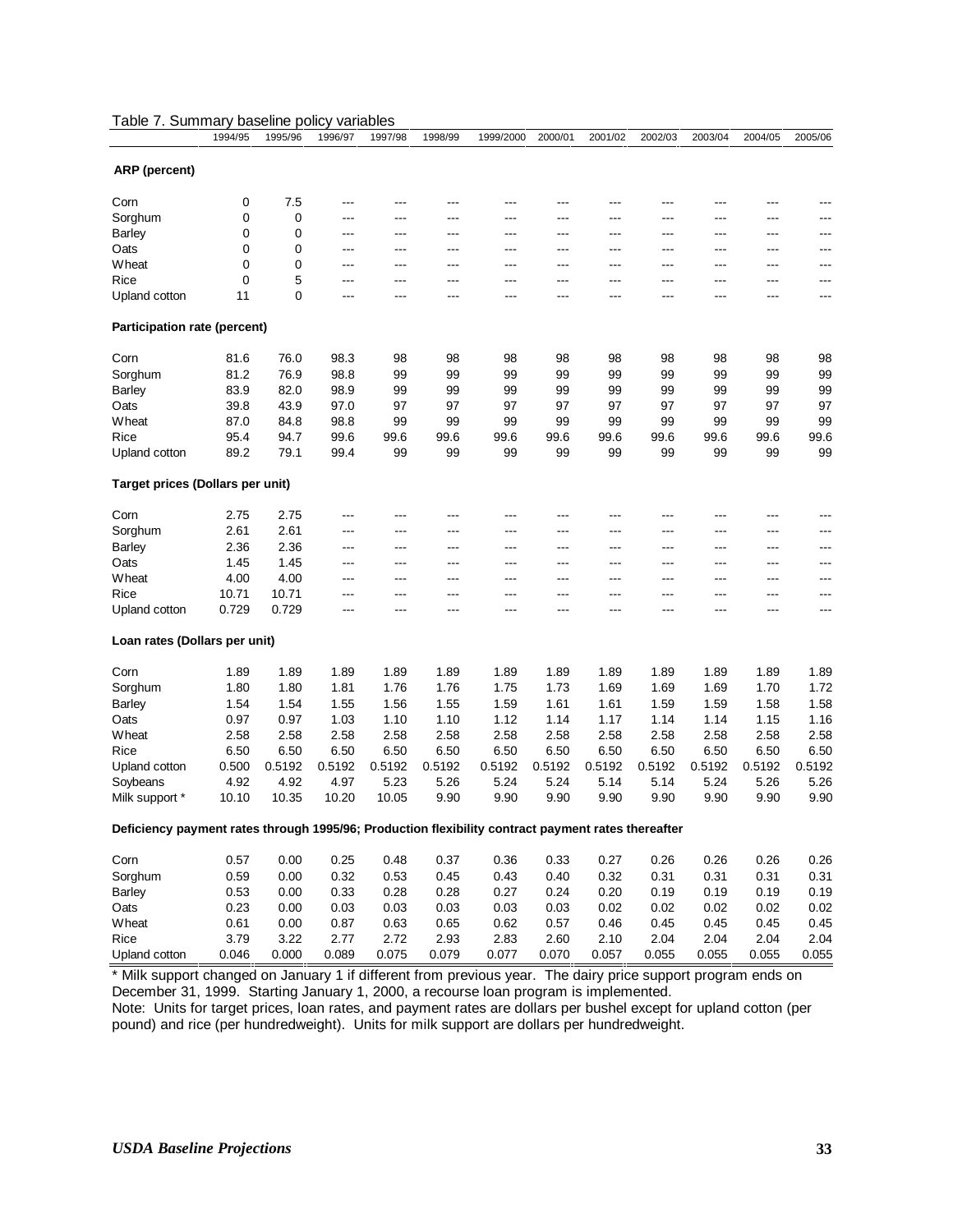|                                                                        | 1995/96 | 1996/97 | 1997/98 | 1998/99 | 1999/2000 | 2000/01       | 2001/02 | 2002/03 | 2003/04 | 2004/05 | 2005/06 |
|------------------------------------------------------------------------|---------|---------|---------|---------|-----------|---------------|---------|---------|---------|---------|---------|
|                                                                        |         |         |         |         |           | Million acres |         |         |         |         |         |
| <b>Estimated Cropping History *</b>                                    |         |         |         |         |           |               |         |         |         |         |         |
| Corn                                                                   | 3.6     | 3.4     | 3.1     | 3.7     | 4.5       | 5.0           | 5.1     | 5.1     | 5.0     | 5.0     | 5.0     |
| Sorghum                                                                | 2.0     | 1.9     | 1.7     | 1.7     | 2.0       | 2.1           | 2.2     | 2.2     | 2.2     | 2.2     | 2.2     |
| <b>Barley</b>                                                          | 1.1     | 1.1     | 1.1     | 1.1     | 1.3       | 1.4           | 1.4     | 1.4     | 1.4     | 1.4     | 1.4     |
| Oats                                                                   | 0.7     | 0.6     | 0.6     | 0.8     | 1.0       | 1.0           | 1.0     | 1.1     | 1.1     | 1.1     | 1.1     |
| Wheat                                                                  | 11.7    | 11.6    | 11.5    | 10.7    | 12.0      | 12.7          | 12.8    | 12.9    | 12.9    | 12.9    | 12.9    |
| Upland cotton                                                          | 1.4     | 1.4     | 1.3     | 1.2     | 1.4       | 1.5           | 1.5     | 1.5     | 1.5     | 1.5     | 1.5     |
| Soybeans                                                               | 3.9     | 3.7     | 3.6     | 3.3     | 3.6       | 3.8           | 3.8     | 3.8     | 3.7     | 3.7     | 3.7     |
| Subtotal                                                               | 24.5    | 23.6    | 23.0    | 22.5    | 25.8      | 27.5          | 27.8    | 27.8    | 27.9    | 27.9    | 27.9    |
| Other                                                                  | 10.1    | 9.9     | 9.8     | 7.9     | 8.3       | 8.5           | 8.6     | 8.6     | 8.5     | 8.5     | 8.5     |
| Total                                                                  | 34.6    | 33.5    | 32.8    | 30.4    | 34.1      | 36.0          | 36.3    | 36.4    | 36.4    | 36.4    | 36.4    |
| <b>Estimated Production Flexibility Contract Acreage Reductions **</b> |         |         |         |         |           |               |         |         |         |         |         |
| Corn                                                                   | 4.2     | 3.9     | 3.5     | 2.7     | 2.9       | 3.0           | 3.0     | 2.9     | 2.8     | 2.8     | 2.8     |
| Sorghum                                                                | 2.3     | 2.2     | 2.0     | 1.5     | 1.6       | 1.7           | 1.7     | 1.7     | 1.7     | 1.7     | 1.7     |
| <b>Barley</b>                                                          | 2.7     | 2.6     | 2.6     | 1.8     | 1.7       | 1.7           | 1.7     | 1.7     | 1.7     | 1.7     | 1.7     |
| Oats                                                                   | 1.3     | 1.3     | 1.3     | 1.0     | 1.1       | 1.1           | 1.1     | 1.1     | 1.1     | 1.1     | 1.1     |
| Wheat                                                                  | 10.3    | 10.1    | 10.1    | 6.9     | 6.9       | 6.7           | 6.7     | 6.7     | 6.6     | 6.6     | 6.6     |
| Upland cotton                                                          | 1.4     | 1.4     | 1.2     | 1.0     | 1.0       | 1.1           | 1.1     | 1.1     | 1.0     | 1.0     | 1.0     |
| Soybeans                                                               | 3.9     | 3.7     | 3.6     | 3.3     | 3.6       | 3.8           | 3.8     | 3.8     | 3.7     | 3.7     | 3.7     |
| Subtotal                                                               | 26.1    | 25.3    | 24.4    | 18.2    | 19.0      | 19.1          | 19.2    | 18.9    | 18.7    | 18.7    | 18.7    |
| Other                                                                  | 8.5     | 8.2     | 8.4     | 12.2    | 15.1      | 16.9          | 17.2    | 17.5    | 17.7    | 17.7    | 17.7    |
| Total                                                                  | 34.6    | 33.5    | 32.8    | 30.4    | 34.1      | 36.0          | 36.3    | 36.4    | 36.4    | 36.4    | 36.4    |

| Table 8. Conservation Reserve Program acreage assumptions |  |  |
|-----------------------------------------------------------|--|--|
|                                                           |  |  |

\* The cropping history allocation represents crops previously grown on CRP acreage, and is used as a general indicator influencing land available for plantings.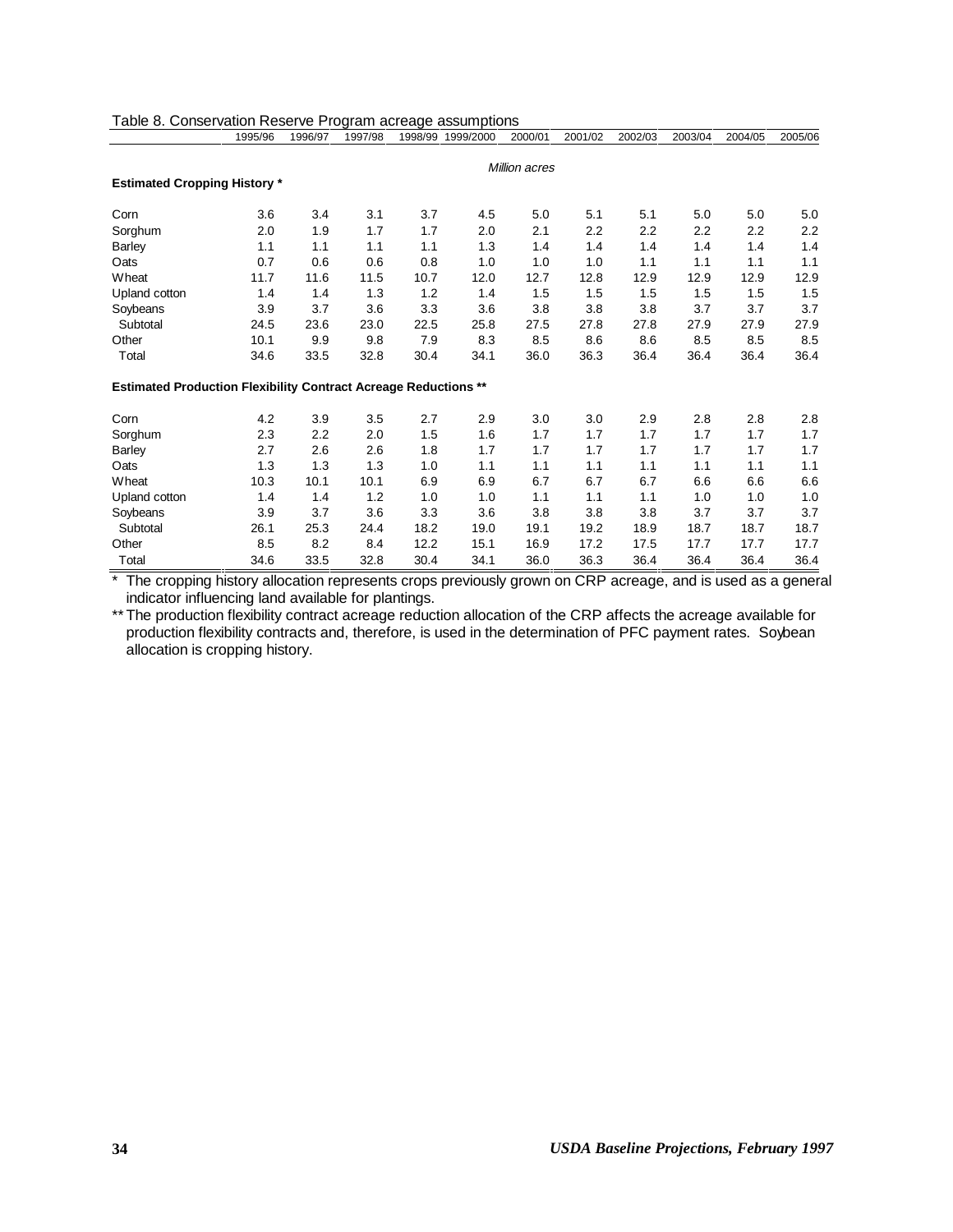# **Crops**

The baseline assumes a continuation of the 1996 Farm Act through the entire projection period. The 1996 Farm Act accelerates trends of the 1985 Act and 1990 farm legislation toward greater market orientation. The new farm law changes income support for wheat, corn, grain sorghum, barley, oats, rice, and upland cotton by replacing the target price/deficiency payment provisions of the previous legislation with production flexibility contract payments. Production flexibility contract payments decline over the next 7 years and then are assumed to stay constant beyond 2002. Because these payments are unrelated to current production levels or prices, market returns play the primary role in determining what crops are planted. Planting flexibility is increased under the 1996 Farm Act since any crop may be planted on contract acreage, except for fruits and vegetables. The new law also eliminated annual Acreage Reduction Programs (ARPs), further enhancing farmer flexibility in responding to market prices in cropping decisions.

#### **Land Use**

Total acreage planted to the eight major field crops (corn, soybeans, sorghum, barley, oats, wheat, rice, and upland cotton) rises from 257.5 million acres in 1997 to 264.2 million acres in 2005, with most of those changes accounted for by corn and wheat (table 9). Harvested acreage for these crops is up from 236.1 million to 242.2 million acres. The increase in planted acreage reflects the response of producers to higher prices and market returns, and the 1996 changes in farm policy which eliminated ARPs and the 0,50/85-92 programs. Total plantings of feed grains stay high due to continued large plantings of corn. Acreage planted to wheat increases by 7 million acres. Soybean planted acreage varies between 62 and 64 million acres while rice plantings grow slowly within a 2.9 million to 3.0 million acre range. Upland cotton plantings acreage rises from 13.3 million acres to 14.2 million acres in 2005.

The Conservation Reserve Program (CRP) is assumed to decline to about 30 million acres before rebuilding to over 36 million acres by 2001 (see Policy Assumptions chapter, page 30, and table 8). Most land enrolled in the CRP is in areas traditionally planted to major field crops, thus limiting the response of planted acreage to rising prices and net returns.

### **Crop Supply and Demand Overview**

The growth in total usage (domestic and exports) for the major field crops outstrips production increases, causing tighter stocks-to-use ratios with rising prices from 1998 to 2005. Although there is higher domestic utilization for the major field crops during the projection period, the biggest driver in demand growth is exports, especially for wheat and corn. Also, a substantial amount of acreage remains in the CRP, which tightens supplies.

Feed grain production rises through 2005, primarily reflecting increasing acreage and yields for corn. Larger livestock and poultry inventories boost feed use by 8 percent while food, seed, and industrial (FSI) use increases by 18 percent, mainly due to higher corn sweetener and ethanol use. Feed grain exports, primarily corn, show the strongest growth, rising by 35 percent from 1997 to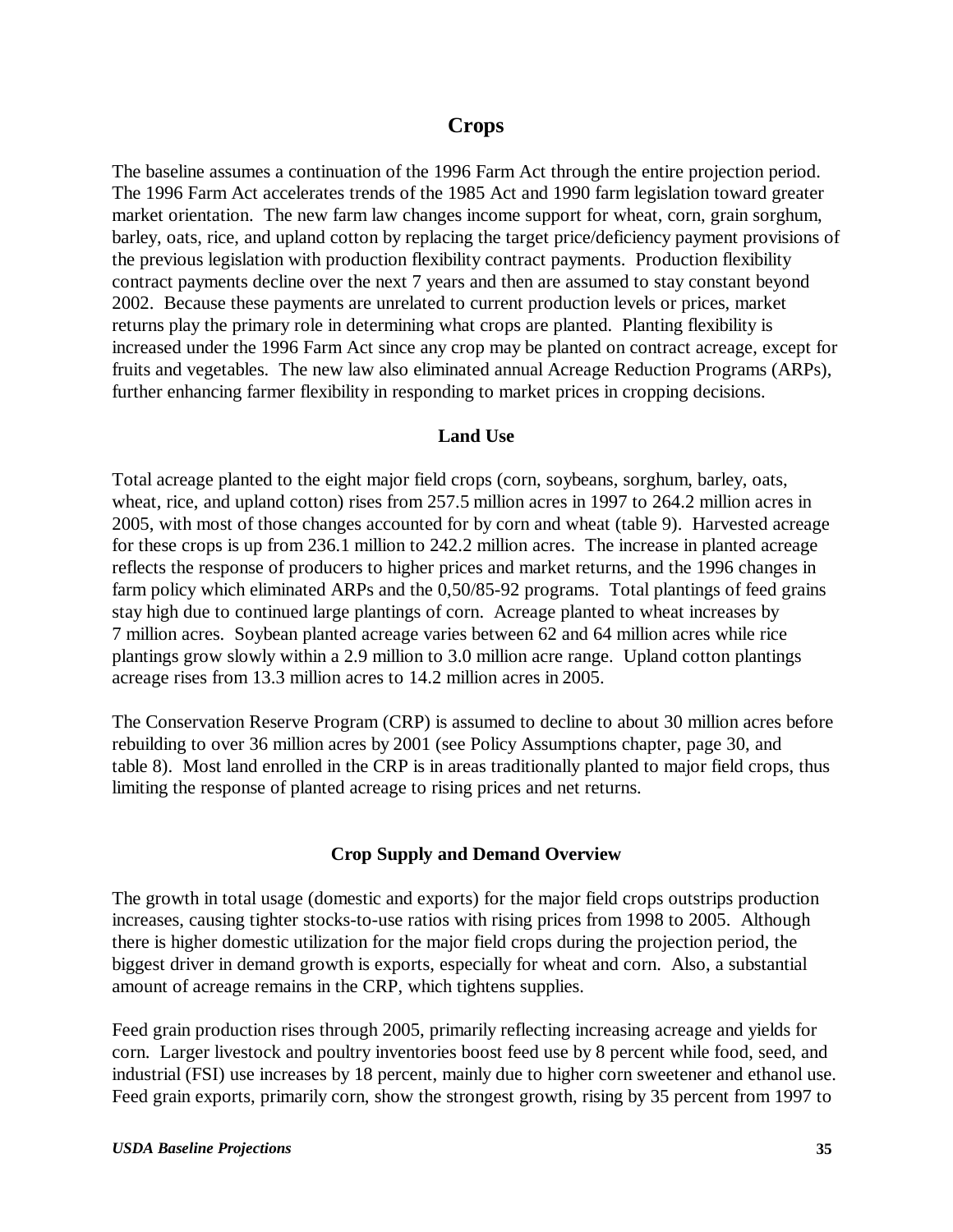2005. Higher global incomes, diet diversification, and trade liberalization resulting from both the GATT agreement and ongoing unilateral policy reforms in developing countries raise feed grain exports. Competition with corn for cropland limits soybean acreage in the baseline and soybean production growth slows. However, total soybean usage grows at a steady rate for both crushings and exports.

Greater flexibility in planting choices permitted under the 1996 Farm Act allows wheat production to expand in order to meet the increased demand for wheat both domestically and internationally. Growth in per capita consumption of wheat in the United States continues but at a slower rate than recent years. U.S. wheat exports rise steadily over the projection period but face greater EU competition after 2001 because strong international wheat prices allow the EU to export wheat without subsidies, thus resulting in EU wheat exports higher than its quantity limits on subsidized wheat exports in the GATT agreement.

Unlike feed grains, wheat, and soybeans, domestic use of rice and cotton increases more than exports over the baseline. Rice production is lower than in recent years, mostly reflecting reduced acreage as producer incentives to plant rice have fallen under provisions of the 1996 Farm Act. Domestic food use of rice continues to grow, however, as greater emphasis on dietary concerns and increasing Asian and Latin American populations in the U.S. keep demand strong. The strength of domestic demand for high-quality U.S. rice leads to a widening premium between domestic prices and those of key competitors. As a result, U.S. rice exports decline through 1998, and then remain steady at a lower level. Cotton production expands in response to rising prices and producer returns. Domestic mill use rises 16 percent from 1997 through 2005, although easing of textile import quota restrictions slow growth after 2001. Cotton exports increase by 11 percent, maintaining a 25-percent global market trade share.

Sugar production rises in the baseline, led by gains in beet sugar production. Beet sugar rises from 55 percent of domestic sugar production in 1997 to 58 percent in 2005. Per capita sugar use rises 3 to 4 pounds per person in the baseline, with growth slowing from recent years due to continued substitution of other sweeteners. Grower prices for sugarbeets and sugarcane show little change in the baseline. Sugar imports are projected to remain above the level of 1.5 million tons necessary to assure nonrecourse loan price support. However, normal production variations could lead to a Tariff Rate Quota on sugar imports at or below 1.5 million tons in some years, with the sugar loan program offering recourse loans.

Tobacco production declines steadily after 1997 due to reduced domestic disappearance and declining leaf exports. Domestic use falls as cigarette exports stabilize and domestic consumption continues its long-term decline due to higher taxes, increased regulation limiting smoking and sales, and heightened awareness of links between smoking and various diseases. Leaf exports decline due to the price and quality competitiveness of other producers.

The farm value of U.S. horticultural crop production increases over 3 percent annually through 2005. Production of fresh vegetables is up about 1 percent annually from 1997 to 2005, which, combined with higher net imports, allows per capita fresh vegetable consumption to increase. Per capita consumption of noncitrus fruits increases about 1 percent annually. Fresh citrus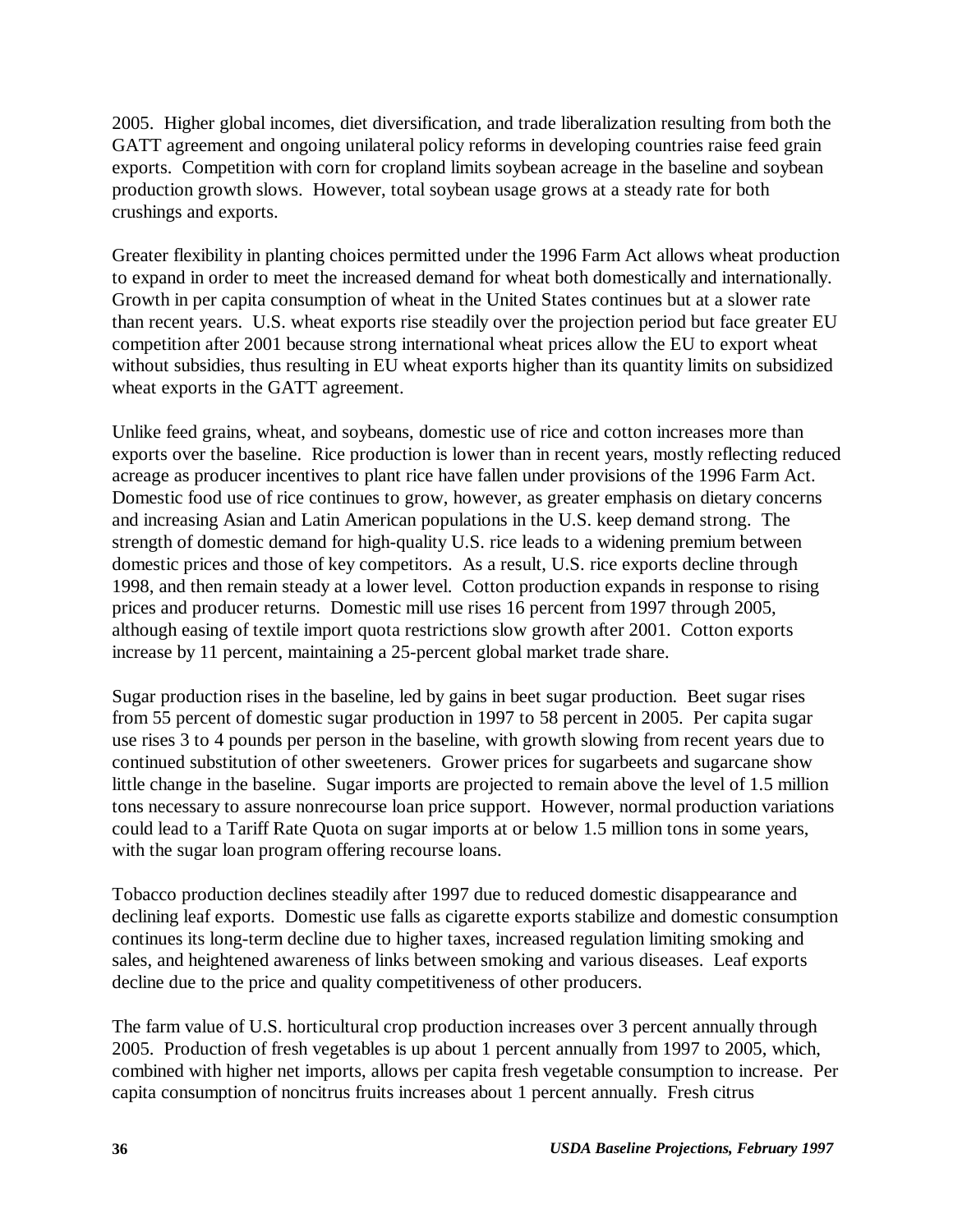consumption declines, however, as increases in production are used for processing or exports. The United States becomes a net exporter of fresh fruits (in terms of value) by 2000. The use of fruits and vegetables for processing is projected to increase during 1997 to 2005, due to increases in both domestic and export demand.

### **Market-Oriented Supply Response Under the 1996 Farm Act**

The Federal Agriculture Improvement and Reform Act (1996 Farm Act) became law on April 4, 1996, covering crop years 1996 through 2002. The new legislation continues the trends of the previous two major farm acts toward greater market orientation that have gradually reduced the Government's commodity program influence in the agricultural sector. U.S. crop producers have been increasingly responding to market signals during the last 10 years. Farm commodity programs became more market oriented through features such as freezing program payment yields implemented under the 1985 Farm Act and planting flexibility with 15 percent nonpayment acres in 1990 legislation.

Title I of the 1996 Farm Act, the Agricultural Market Transition Act, introduces several major changes for wheat, feed grains, cotton, and rice. First, it significantly alters many of the commodity programs that have been in existence, in some form, since the 1930s. Second, it takes the United States to an almost fully market oriented farm policy by decoupling planting decisions from program parameters (increased planting flexibility); eliminating annual supply control programs; and eliminating ties of government payments to market conditions.

Supply response becomes especially important in a market where resources can adjust to market signals. In addition to a more market oriented commodity policy, reduced trade barriers and passage of GATT and NAFTA are leading to freer trade and increased trade growth. With this increased market orientation in the sector, questions arise about the response of acreage to changes in prices. Under the old program, acreage response depended largely on program rules and planting constraints. However, under the new policy era these rules have changed and new acreage response measures are needed.

#### **What Will Happen to Land Previously Idled Under Government Programs?**

**Conservation Reserve Program (CRP).** The baseline assumptions regarding the CRP reflect a combination of old contracts, expiring contracts for land leaving the CRP, new contracts for some acreage already in the program, and enrollments of new land. Factors that influence plantings of land leaving the CRP will be important for supply response. Land coming out of the CRP by choice will most likely be planted. Land leaving the CRP because it does not meet new program criteria or because it is not accepted in the CRP competitive bid process may or may not be planted depending upon producer returns net of variable costs of production.

**0,50/85-92 Program.**<sup>1</sup> Since wheat and feed grain producers were largely making decisions to plant 0/85-92 acreage based on market prices, markets prices should direct the use of this land. Without the 50/85 program, some rice producers will probably plant less, especially in regions such as southwest Louisiana and Texas, where production costs are high and use of these provisions was high.

\_\_\_\_\_\_\_\_\_\_\_\_\_\_\_\_\_\_\_\_\_\_\_ <sup>1</sup>The term 0,50/85-92 provisions refers to the 50/85 and 50/92 provisions for rice and cotton and the 0/85 and 0/92 provisions for wheat and feed grains that were in effect in various forms over the last 10 years. Under these provisions, farmers could idle all or part of their permitted acreage, putting the land in a conserving use, and receive deficiency payments for part of the acreage. A minimum planting requirement of 50 percent of maximum payment acreage applied for rice and cotton.

**--continued**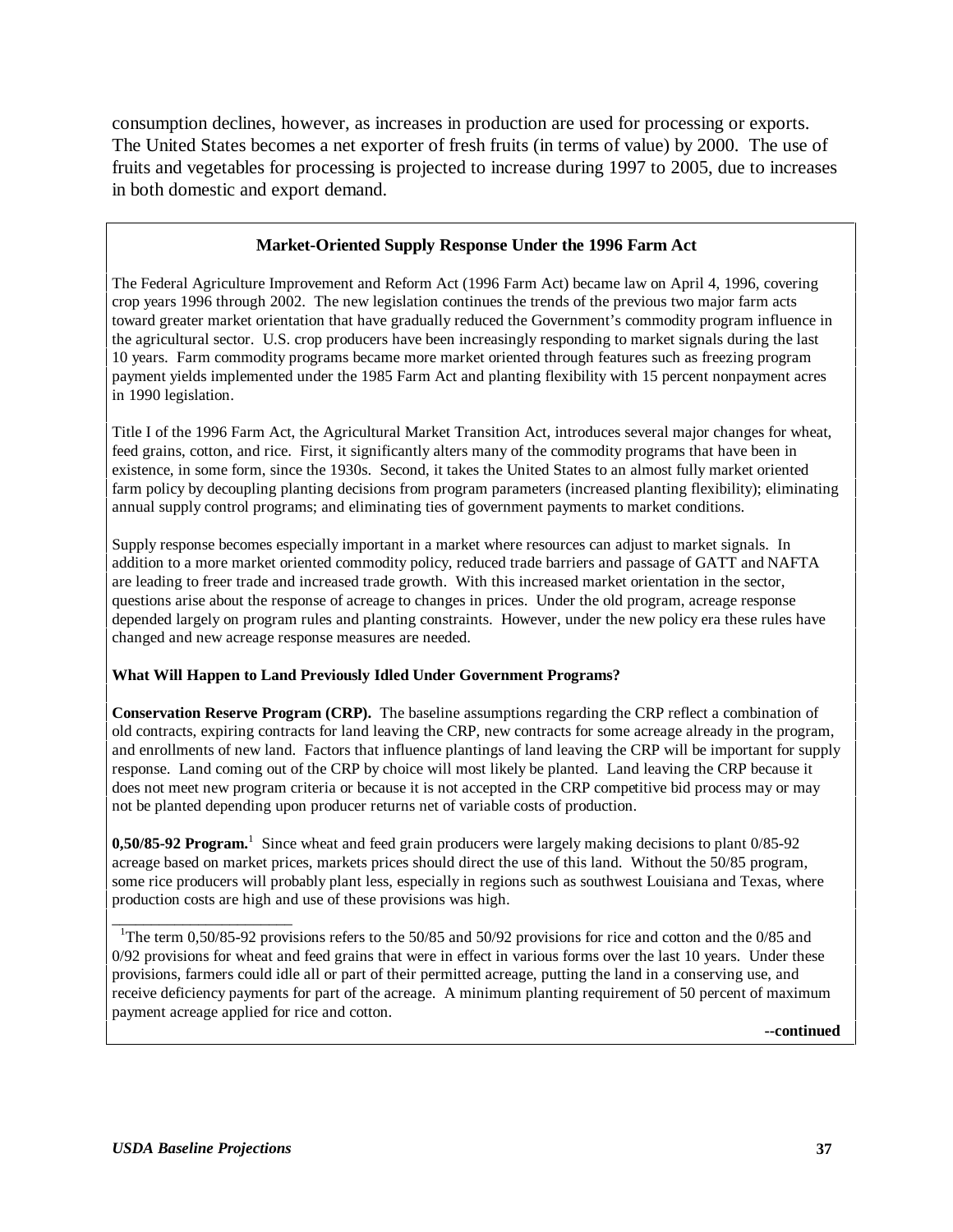#### **Market-Oriented Supply Response Under the 1996 Farm Act, continued**

**Acreage Reduction Program (ARP).** With previous farm legislation, ARP acreage was required to be idled as a condition for enrollment in annual supply management/income support programs. Under the 1996 Farm Act, prices and net returns will determine land use of prior ARP land.

#### **Supply Response**

Program crop producers have near full planting flexibility under the 1996 Act, but under the 1990 farm legislation market-based planting flexibility applied only to the 15 percent normal flex acres. How should one estimate new acreage response equations when historical data are non-existent or sparse? Existing econometric models are heavily influenced by effects of the previous commodity programs, but these structural relationships may no longer hold under the current program. Such a situation requires a reevaluation of existing analytical tools and may require a new approach to derive supply response that differs from past methods.

**Supply Response on Normal Flex Acres.** One approach to estimating supply response is to base computations on normal flex acres (NFA) for program crops during 1991 through 1995. Such a procedure provides an estimate of how acreage responds to price in a more flexible environment. A regional approach can be taken with supply response for each region estimated by combining cross-section and time-series data. At present, results from the North Central Region are available and are used here to illustrate the procedure of calculating regional supply elasticities. When other regional estimates are completed, the results will be summed to a national total to derive a U.S. acreage price elasticity.

The econometric model for these calculations is specified as the percent of corn NFA planted to corn expressed as a linear function of expected net return per acre of corn, expected net return per acre of soybeans, and dummy variables for the States in the region. Results are estimated with ordinary least squares.

**Computation of Elasticities: An Illustration.** Computations of acreage price elasticities (own and cross) are divided into two parts. First, elasticities for normal flex acreage are computed from the estimated regression equation. Second, these elasticities are then combined with elasticities for payment acreage to derive elasticities for the whole farm. This illustration uses an example of a corn farm with a 100 acre base.

Own-Price Effect -- Based on results of the econometric model, an acreage price elasticity of 1.11 is computed for NFA, covering 15 acres of a 100 acre base corn farm. With the ARP averaging 6 percent during 1991-1995, this corn farm would have idled 6 acres on average under the ARP in those years. The remaining 79 acres are assumed to be planted to corn. An acreage own-price elasticity of 0.17 is assumed for the 79 payment acres, which was estimated for the 1991-1995 period when 1990 farm legislation was in effect. Combining the elasticities from both the NFA and the payment acres provides an estimate of the corn acreage own-price elasticity of 0.26 for the whole corn farm, when evaluated at average planting levels. This means that a 1-percent rise in corn prices would result in a 0.26-percent increase in corn plantings.

Cross-Price Effect--A cross-price elasticity of -1.75 between soybean prices and corn acreage is similarly derived from the econometric model results for corn NFA acreage. A cross-price elasticity of -0.10 is assumed for the 79 corn payment acres. The resulting estimated cross-price elasticity between soybean prices and corn acreage is -0.25 for the corn farm, again evaluated at average planting levels. This means that a 1 percent rise in soybean prices would result in a 0.25-percent reduction in corn plantings.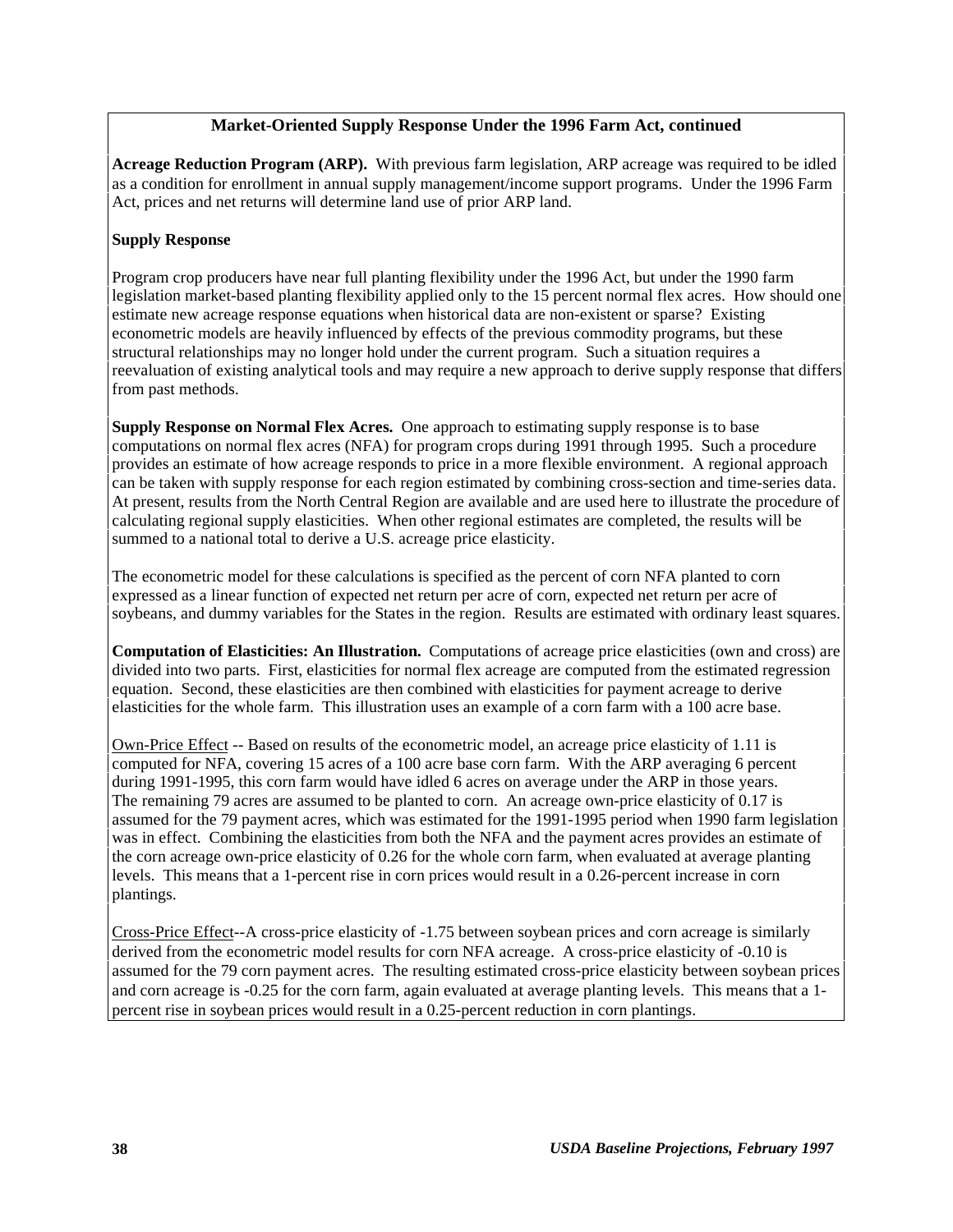### **Feed Grains**

U.S. feed grain production is projected to increase steadily through 2005, mainly reflecting gains in corn. However, after 1998, demand growth outpaces increases in production, resulting in declines in stocks. Feed grain prices weaken initially from recent high levels, but then strengthen as the supply and demand balance tightens.

Total feed grain production surpasses the previous record high (set in 1994) by 2001. Increases in production are primarily driven by increasing yields, except for corn where more acreage also accounts for gains in some years. Total acreage planted to feed grains peaks in 1997, and after 2 years of declines, it then builds to nearly equal this peak again by 2005. Feed grain supply increases are virtually all due to gains in corn. Imports, mainly oats and barley, are projected to be very stable through 2005.

Corn is the only individual feed grain projected to reach new production records. Other feed grains fail to match even their recent production highs of the early 1990s. Corn output matches the 1994 record of 10.1 billion bushels by 2001, and then continues higher to 10.7 billion bushels in 2005. Corn yields are projected to increase 1.7 bushels per acre per year based on the longterm trend. Yield growth for the other feed grains is much more subdued, although these projections are mainly based on trends as well.

With favorable market conditions and producer returns, planted acreage for feed grains remains relatively high even in the initial years when stocks are increasing, particularly for corn. Further, with the end of the ARP supply management policy tool and the  $0/85-92$  program, there is now little incentive to leave land idle. However, some feed grain acres switch to other crops.

Corn plantings are projected to remain at or above 80 million acres throughout the baseline, an acreage level last achieved in the mid-1980s. By 2002, corn planted acres top out at 82 million, with strong competition from soybeans limiting additional expansion. Also, land enrolled in the Conservation Reserve Program (CRP) from areas traditionally planted to corn and soybeans will constrain corn plantings. Outside of the Corn Belt in southern States, corn will also compete strongly with cotton and rice.

Sorghum area planted drops from the 1996 high of over 13 million acres and remains around 11 million acres. In 1996, plantings were unusually high because much sorghum was planted on failed wheat acres. However, the projected level is more than 1 million acres higher than plantings in 1993-1995, the last years under the old farm program. This reflects more expected rotations with wheat since there is no need to maintain base.

Barley planted acres increase slightly at the beginning of the period, but then slip back to the 1996 level of 7.2 million acres and level out. This is low by historical standards, with more producers projected to favor wheat due to better expected returns. Oats plantings also remain relatively flat at a historically low level, with oats no longer needed as a cover crop for much land idled under the old farm programs. In contrast to the sharp declining trend of recent years, oats acres are projected to bottom out, assuming oats remain useful for rotation purposes.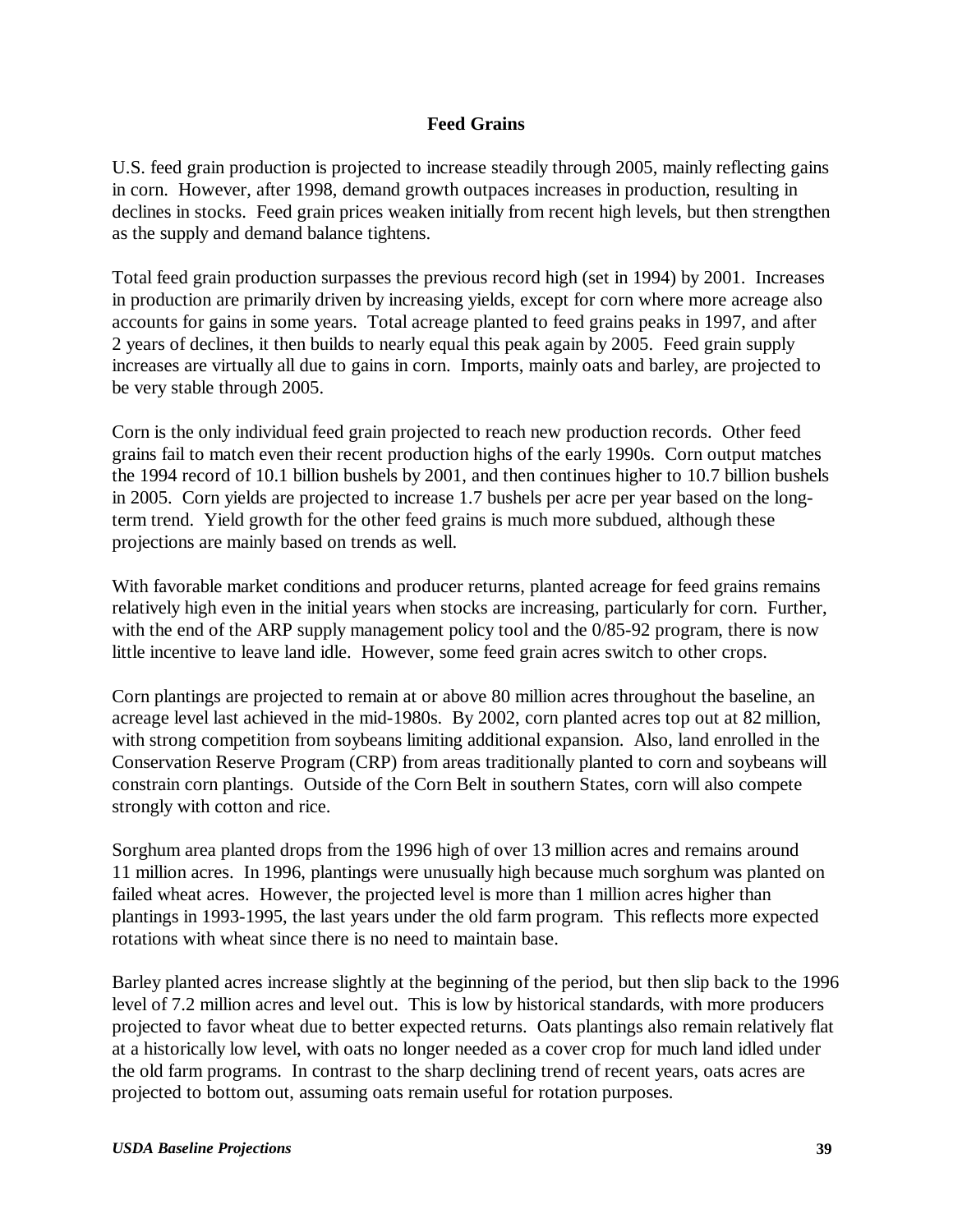Demand growth for feed grains is fairly robust over the period, led by sharp gains in exports. Total feed grain use exceeds the 1994 record high by 1998 and continues upward, fueled by gains in corn. Use of the other feed grains is relatively flat, reflecting stable or declining growth in their supplies. In the case of sorghum, strong export gains are projected, while domestic feed use contracts.

Feed use of corn increases through the entire period because of higher corn supplies and growth in livestock and poultry inventories. Growth in production of meat for export is incorporated in this increased feed use. While the quantity increases are smaller, FSI use is projected to grow at a faster rate than feed use. Most of the increase comes from use for corn sweeteners and ethanol.

Corn exports show the biggest gains of all categories, rising 35 percent between 1997 and 2005 to nearly 3 billion bushels. A major factor driving this increase in exports is per capita income growth for several East Asian countries. These countries, including China, Indonesia, and the Philippines, are at or are projected to reach income levels that result in increased demand for meat as part of dietary diversification. They are not self-sufficient in feed grain production, and feed imports expand.

Despite a modest rise at the beginning of the baseline, corn stocks trend down from 1999 to less than 800 million bushels by 2005. Other feed grains stocks also trend down, and the ratio of total feed grain stocks to use is projected at 7.9 percent in 2005. This tightening outlook supports prices. Corn prices rise from a low of \$2.45 per bushel in 1997 and 1998 to \$3.10 a bushel by 2005.

Market revenue for most producers of feed grains is supplemented by production flexibility contract payments, with program participation close to 100 percent for each feed grain. For corn, average net returns for program participants are projected to decline from about \$200 per acre in 1996 to a low of \$182 in 1998. Thereafter, returns strengthen and reach \$270 per acre by 2005.

### **Wheat**

For most of the baseline period, demand growth for wheat outstrips yield growth and additional land is brought into production. Beginning in 1998, increasing prices draw more land into wheat. However, the large amount of land enrolled in the CRP from areas that have traditionally been planted to wheat limits the response of planted acreage to rising wheat prices. Nonetheless, wheat plantings rise to 79 million acres by 2005.

Declining prices in 1996/97, combined with the late corn and soybean harvests, result in reduced wheat planted acres in 1997/98. Beginning in 1998/99, strong global import demand and larger U.S. exports result in tightening U.S. supplies and rising prices, pulling in additional U.S. and foreign acreage. Competition from foreign exporters remains keen throughout the baseline.

Wheat prices increase at a faster rate than for other crops, in part because of slower yield growth for wheat than for most other crops. Planting flexibility under the 1996 Farm Act will allow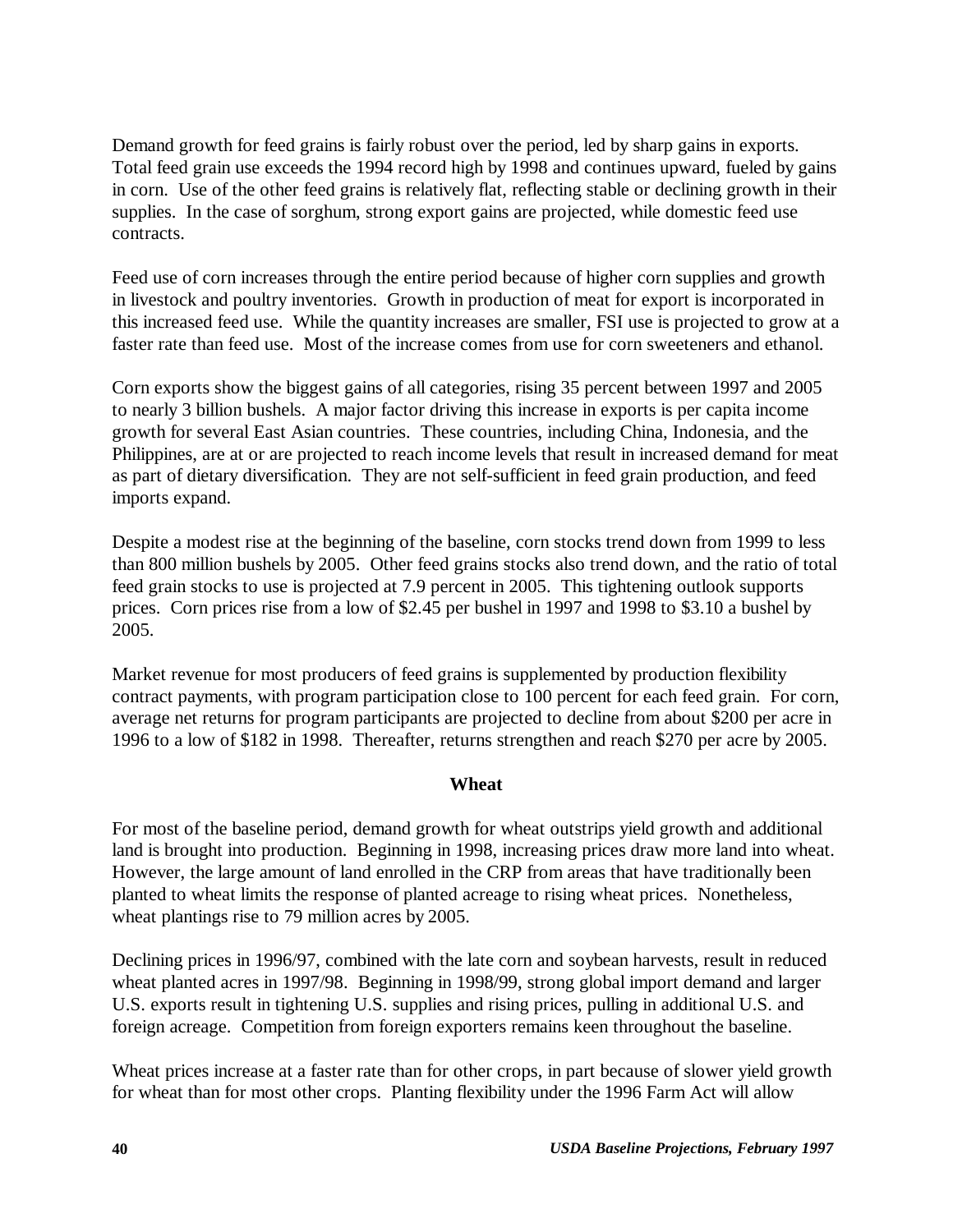wheat area to continue to shift to higher yielding feed grains and soybeans in regions where these crops are viable. Initially, increased wheat area will likely come from regions where there are few alternatives. By 2000, when wheat prices begin to exceed \$4.00 per bushel, land that had shifted to other crops will begin to move back to wheat.

Domestic use of wheat grows through the baseline. Increases in food use of 15 million bushels a year imply increasing per capita food use of wheat, but at a slowing rate. Feed and residual use declines after 1997, stays low until 2002, and then declines further as wheat prices rise compared with other feeds.

U.S. wheat exports will rebound from the low 1996/97 level as global imports expand. Also, reduced competition from the EU, which faces limits on the amount of subsidized wheat it can export, increases marketing opportunities for the United States through 2000. By 2001, however, global prices are projected to rise high enough that the EU will be able to export wheat without subsidies. This, together with tight supplies and strengthening prices, will lead to slow growth in U.S. exports in the latter years of the baseline.

Production flexibility contract payments decline through the baseline. Producer returns over variable costs will depend increasingly on market prices which will be rising. Despite the drop in contract payments, strong prices, especially after 2000, will result in net returns for program participants rising more than a third between 1997/98 and 2005/06, reaching \$124 per acre by 2005.

### **Rice**

The long-term outlook for the U.S. rice sector under the provisions of the 1996 Farm Act includes smaller production, higher prices, and lower exports than if the previous farm programs had been maintained. However, strong U.S. and world prices for high quality rice, combined with steady growth in the domestic market, will limit any contraction in area resulting from the termination of target prices, deficiency payments, and the rice minimum planting requirement of previous farm programs.

U.S. rice planted area declines in 1997/98--the third consecutive annual decline--to 2.88 million acres. Starting in 1998/99, area will gradually rise to about 3 million acres by 2005, an annual increase of about 0.5 percent, in response to strong domestic and world prices for high-quality rice.

The 1996 crop was essentially unchanged from a year earlier even though area dropped 6 percent as record yields were achieved. Lower acreage in 1997 will pull rice production down to about 166 million hundredweight. Starting in 1998, very small gains in average yields of about 0.5 percent a year, combined with the slight rise in acreage, will allow rice production to increase gradually, reaching almost 180 million hundredweight by 2005. However, this level of production would be only about 6 million hundredweight greater than the weather-damaged 1995 crop and well below the 1994 record production of 197.8 million hundredweight.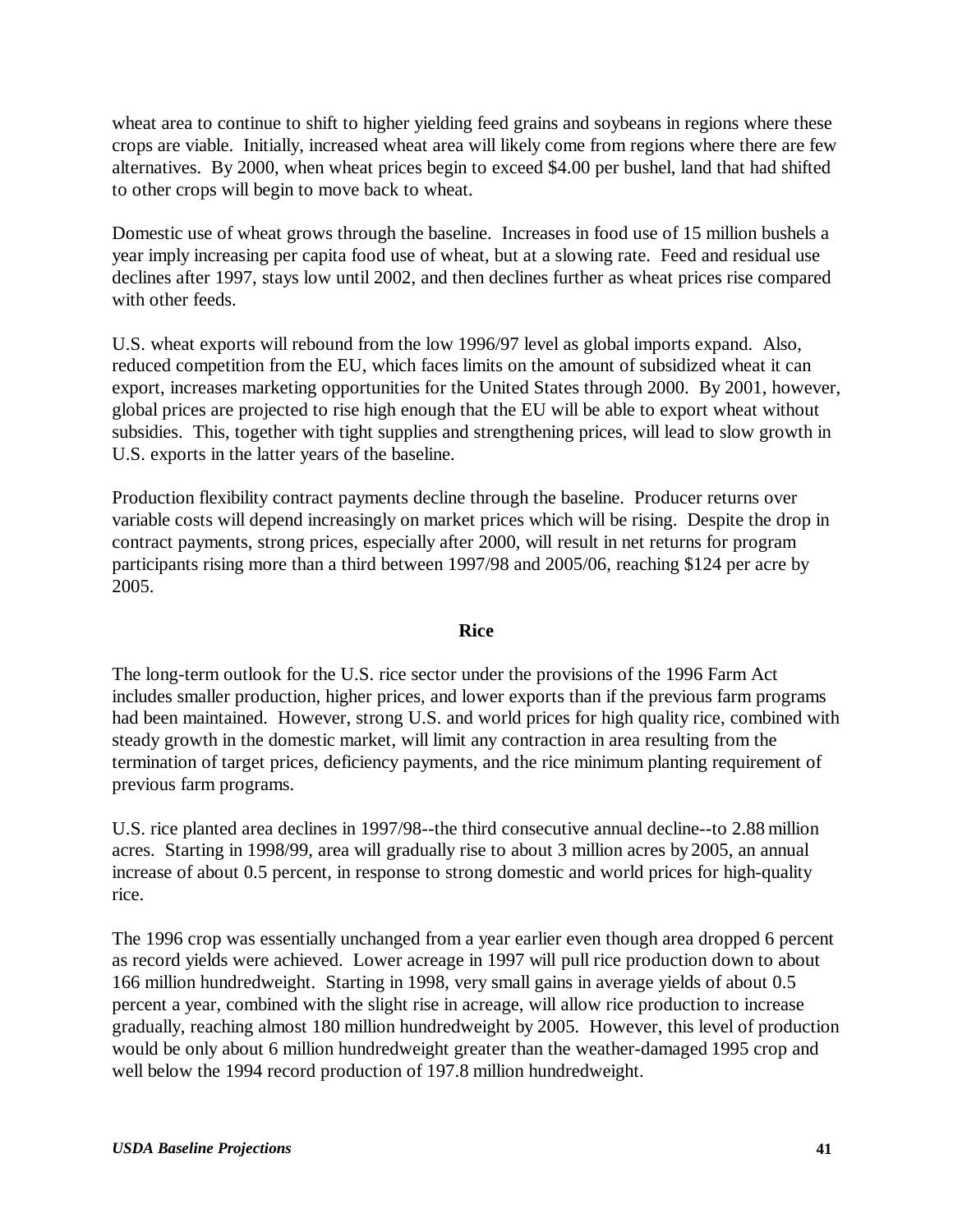U.S. rice import gains are modest in the baseline as most traded rice is of lower quality than demanded domestically. U.S. rice imports are primarily high quality, specialty varieties not grown domestically that are typically sold in niche markets. Quality and reliability limit the presence of additional foreign rices in the U.S. market.

Total domestic use is projected to rise annually to 118.4 million hundredweight by 2005/06, up nearly 20 percent from 1996/97. Food use will account for over 95 percent of the growth in domestic use, rising about 2.5 percent a year, reaching 98.5 million hundredweight by 2005/06. A growing share of the U.S. population from Asia and Latin America and a greater emphasis on healthier life styles account for most of the expansion in domestic food use of rice. However, food use expansion will be slower than the nearly 4 percent annual growth achieved during the previous decade.

Brewers' use of rice, which has been virtually stagnant since 1992/93 and below its 1991/92 level of 15.4 million hundredweight, is projected to expand about 100,000 hundredweight annually from 1996/97 to 2005/06, reaching 15.8 million hundredweight. Declining per capita beer consumption accounts for the slow growth in brewers' use of rice. Seed use, essentially a function of planted area, will expand slightly to match the modest area growth, rising to 4.2 million hundredweight in 2005 from 4.0 million hundredweight in 1997.

The combination of only modest U.S. rice production gains and strong domestic demand for high quality U.S. rice results in an increasing differential between domestic rice prices and those of key competitors. This makes U.S. rice exports less competitive in some international markets and results in lower U.S. rice exports in the baseline. U.S. rice exports are projected to drop from 74 million hundredweight in 1996/97 to about 64 million hundredweight by 2005/06. Most of the drop occurs in 1997/98, with exports maintaining a level of around 64 million hundredweight from 1998/99 through 2005/06. With the domestic market growing each year, this leveling of exports means that the international market will account for a declining share of U.S. rice use. The export share of total use is projected to drop from over 40 percent in 1996/97 to 33 percent in 2005/06. The smaller reliance on the international market will likely reduce price risk for producers since the domestic market is more stable.

Ending stocks will grow slightly each year after 1997/98, maintaining a near constant stocks-touse ratio of 14 percent, a ratio low by historical standards. Ending stocks expand from 24.5 million hundredweight in 1997/98 to 26.8 million in 2005/06.

Strong demand growth in the domestic market with only modest expansion in production will cause season-average U.S. farm prices to rise annually, from \$9.70 per hundredweight in 1997/98 to almost \$11 per hundredweight in 2005/06, well above levels reported during most of the 1980s and early 1990s.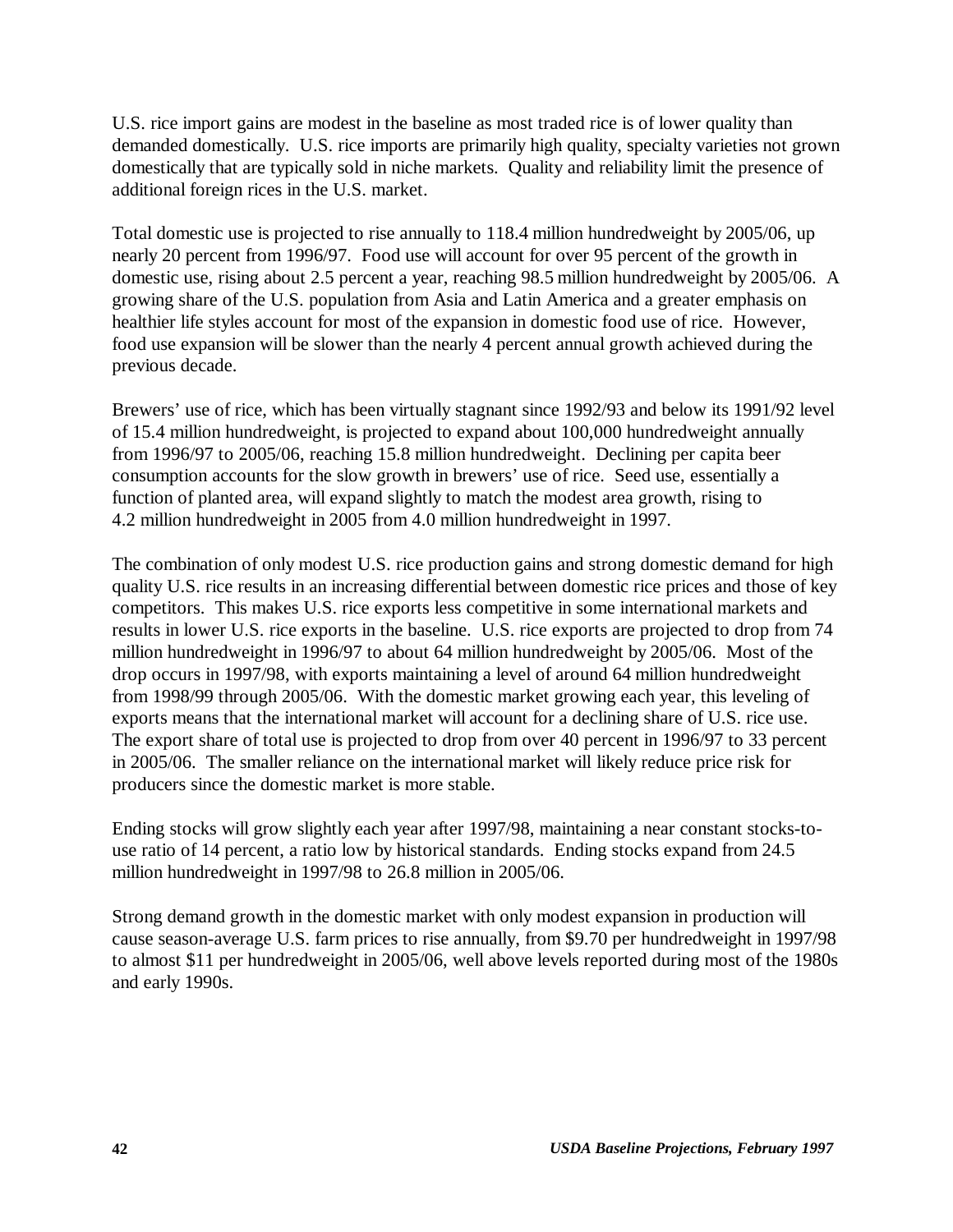## **Upland Cotton**

At the time the 1996 Farm Act went into effect, the upland cotton acreage base totaled 16.3 million acres. Upland cotton producers enrolled nearly all (99 percent) of their eligible acreage into production flexibility contracts covering the 1996 through 2002 marketing years. Upland cotton producers will receive over \$4 billion in production flexibility contract payments (11.63 percent of the total allocation) during the 7 years covered by the 1996 Farm Act. Upland cotton producers will also receive payments on acreage enrolled in the CRP. Enrolled CRP acreage ranges between 1.0 and 1.2 million acres over the baseline period.

The national average upland cotton yield rises 8 pounds per year reaching 732 pounds per harvested acre in 2005. Harvested area declines to 12.4 million acres in 1997 as stocks have been rebuilt, then increases reaching 13.3 in 2005. Production declines in 1997, then increases thereafter, reaching 20.3 million bales by 2005 to meet increases in domestic mill use and exports.

Growth in domestic mill use and exports will be affected by the GATT accord, which lowers trade barriers and increase world trade. Mill use increases by 2 to 3 percent annually, reaching 12.3 million bales by 2001. However, as textile import quota restrictions are eased, mill use growth slows after 2001, increasing between 1 and 2 percent each year through 2005. Although significant increases in textile imports, primarily apparel, are likely, larger U.S. exports of cotton yarn, fabric, and semi-finished apparel should continue to support growing mill use.

Export demand for U.S. cotton rebounds in 1997 to 6.4 million bales as foreign consumption and imports rise. Competitive cotton prices and lower foreign exportable supplies should allow the U.S. to capture a 25 percent market share of world trade. After 1997 world trade is projected to expand 1.0 to 1.5 percent annually. U.S. cotton exports should also rise, reaching 7.1 million bales in 2005 and maintaining a 25-percent market share.

Net returns to producers enrolled in production flexibility contracts vary only slightly in the baseline, ranging from \$212 to \$237 per acre. Increasing prices about offset declining contract payments between 1999 and 2005.

### **Soybeans**

Soybean planted area will remain a comparatively large 64.0 million acres in 1997/98 and 1998/99. Corn prices strengthen relative to soybeans in the ensuing years, lowering soybean plantings through 2002. Then, as soybean net returns improve relative to cotton returns, soybean acreage begins to edge up again.

Based on significant yield gains in recent years, much faster growth in average soybean yields is expected over the next 3 years. More universal adoption of narrow row planting, a trend enhanced by introduction of Roundup-Ready™ varieties, is anticipated. The soybean yield is projected to increase from 38.5 to 40.0 bushels per acre in the short span between 1997/98 and 1999/2000. A more typical growth rate of 0.4 bushels per acre per year resumes following the initial gains in yields.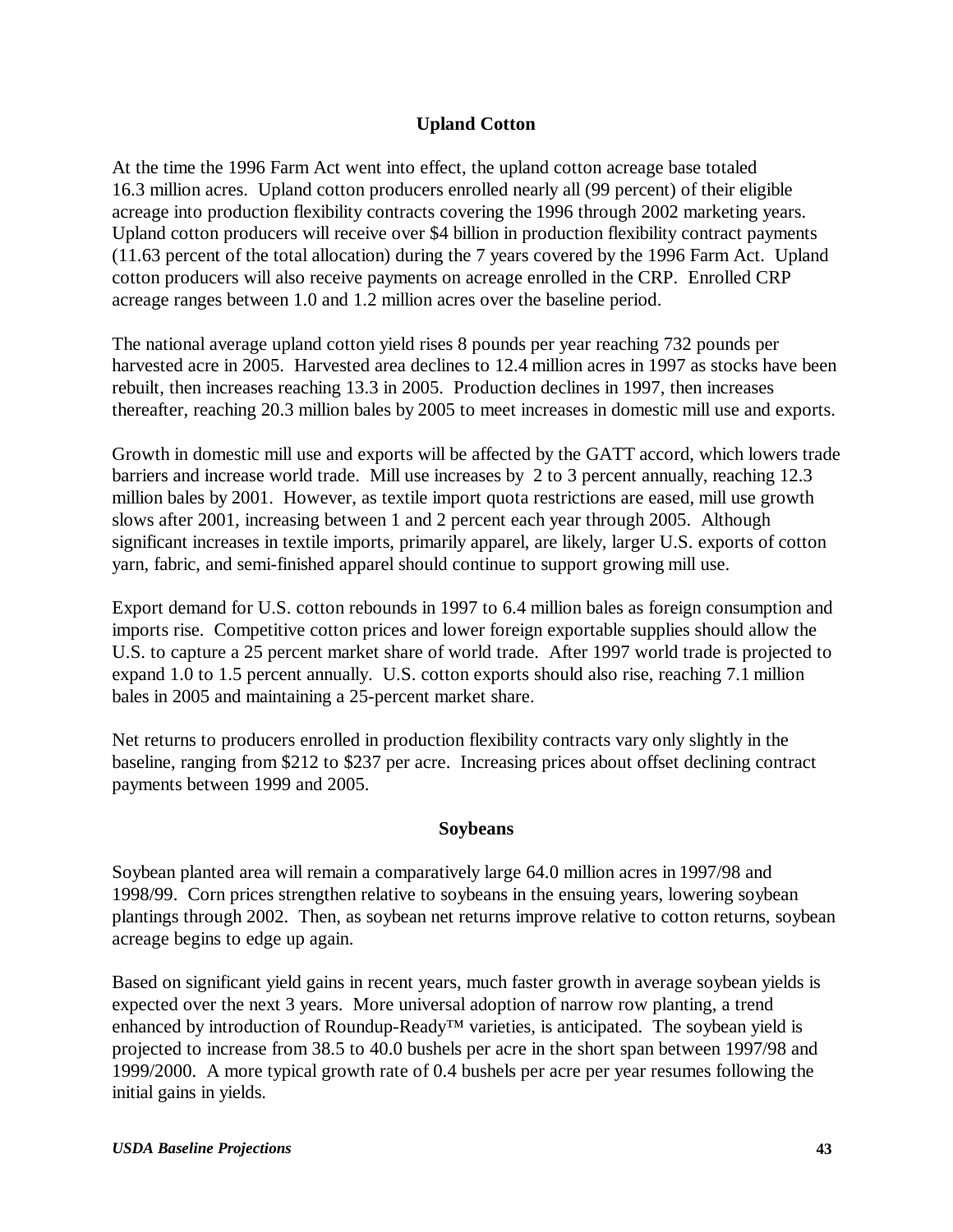Domestic crush initially grows robustly, coinciding with the rapid expansion of supply and increased meal demand from the livestock sector to support rising meat production for both domestic consumption and exports. A more moderate crush trend emerges beyond 2000/01, when soybean prices begin moving back up and domestic livestock sector meal demand slows.

A steady, upward trend in soybean exports is projected, increasing to 950 million bushels by 2005/06. Carryout soybean stocks rise to 265 million bushels in 1999/2000, with a stocks-to-use ratio exceeding 10 percent. But the situation tightens again by 2002/03, with stocks declining to around 200 million bushels.

Average farm prices rise to \$7.25 per bushel by the end of the baseline, after turning up from a low of \$5.90 projected for 1999/2000. While slipping over the next 3 years, rising market prices increase projected average net returns to soybean producers to \$216 per acre by 2005/06, nearly 40 percent above the 1997/98 level. The price strength in the latter part of the baseline is influenced greatly by tightening soybean oil inventories.

Soybean oil prices remain flat for the next 3 years. Prices under 23 cents per pound help enable U.S. exporters to better compete, raising exports to 2,350 million pounds by 2000/01. However, domestic demand growth eventually outstrips new supplies raising prices to about 29 cents per pound by 2005/06, also trimming exports. Year-end soybean oil inventories are reduced to around 1.5 billion pounds by 2005/06.

Expanding soybean supplies and crush pressure soybean meal prices for the next 3 years, which then recover as soybean supplies tighten through 2005/06. Domestic meal disappearance accelerates through 1999/2000, which is followed by a more moderate pace as domestic livestock sector demand slows. U.S. meal exports grow slowly as world importers increasingly favor soybean imports and because of continued price competition from Brazil and Argentina.

### **Sugar**

New farm legislation passed in 1996 extends the sugar price support program for 7 years, through fiscal 2003. The raw cane sugar loan rate is fixed at 18 cents a pound, raw value, the level in effect since the 1985 crop. The refined beet sugar loan rate is fixed at 22.90 cents a pound, the 1995 crop level. If the tariff-rate import quota (TRQ) is at or below 1.5 million tons, CCC loans to sugar processors will be recourse loans, instead of nonrecourse loans as under previous law. The new legislation also eliminates domestic sugar marketing allotments. The baseline assumes a continuation of the commitment of the United States in the GATT agreement to provide minimum low-duty sugar import access of 1.256 million short tons, raw value.

By imposing a 1-cent-per-pound penalty on any raw sugar forfeited to the Government under the sugar loan program (1.07 cents for refined beet sugar), the new legislation lowers the effective support price by about 1 cent a pound. The raw sugar price (New York No. 14 contract) averaged 22.50 cents a pound in fiscal 1996, and is projected to average 22.00 cents a pound through the remainder of the baseline.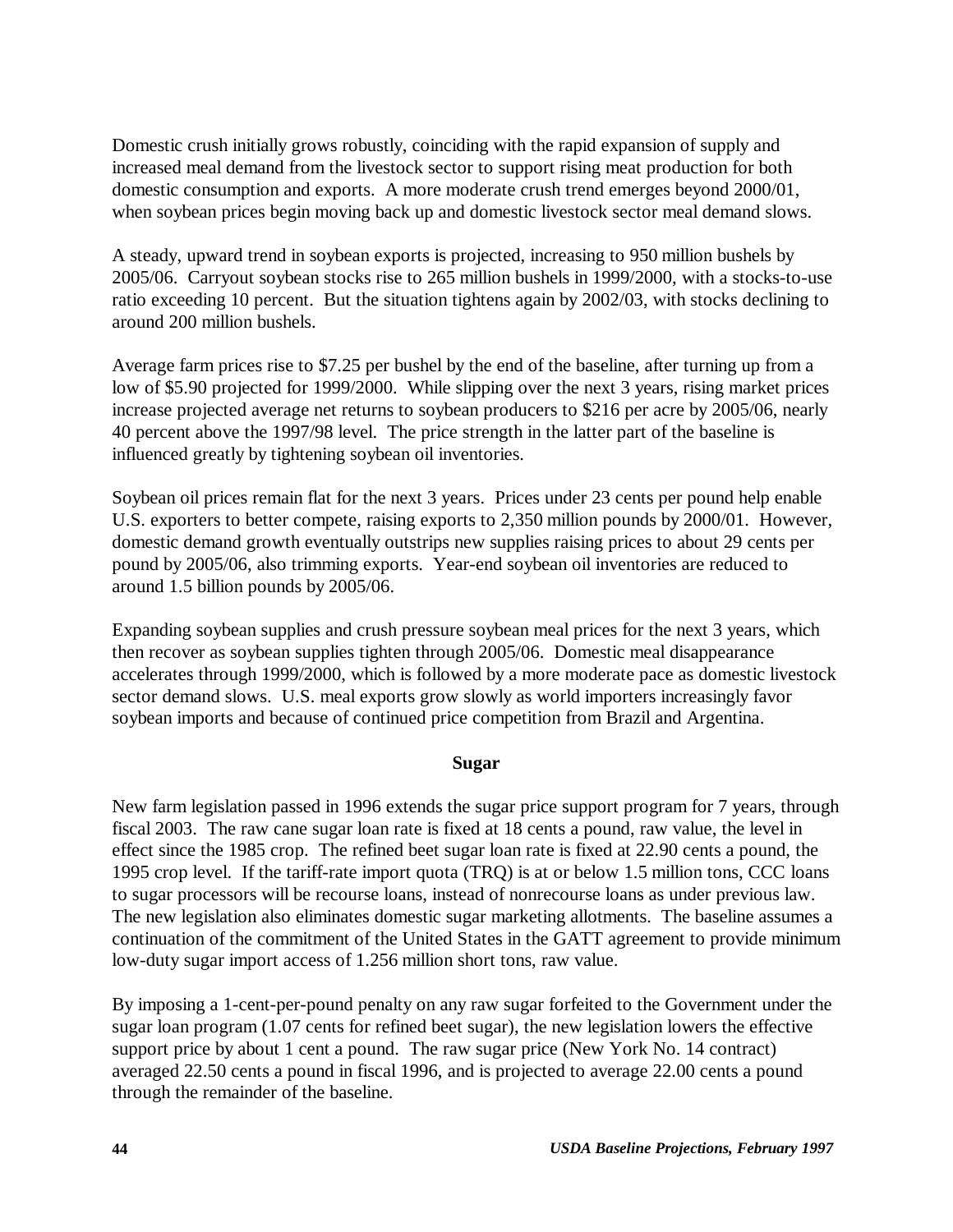Sugar beet area harvested is down 6.5 percent in fiscal 1997 to 1.32 million acres, due partly to poor weather, and partly to high prices of alternative crops combined with low returns to sugarbeets last year. Acreage rebounds by fiscal 1999 to 1.42 million acres, and rises 15,000 acres per year afterwards. The gradual shift of acreage from higher-cost areas to lower-cost nonirrigated areas continues. The combination of a rising beet sugar recovery rate (on trend) and stagnant sugar beet yields per acre (also on trend) results in a slowly rising yield of beet sugar per acre. Beet sugar production rises about 60,000 tons a year, to 4.67 million tons in fiscal 2005.

A new beet sugar factory is scheduled to open in the State of Washington in 1998, the first new factory in the United States since 1975. The beet sugar share of total domestic sugar production grows from 55 percent in 1997 to 58 percent in 2005. Sugar production from the desugaring of beet molasses (net of sugar which would have been produced from prior-technology desugaring processes that have been discontinued) is 260,000 tons in 1997, and rises at a trend rate of about 10,000 tons a year to 350,000 tons.

Sugarcane acreage drops from 893,000 acres in 1996 to 849,000 acres in 1999, then rises slowly to 888,000 acres by 2005. As acreage has declined in Hawaii, national average yields have fallen, since Hawaii's yields are much higher than those in other states. After 2000, national average yields stabilize, as research and development create better varieties and Hawaii's acreage stabilizes. The cane sugar recovery rate rises on trend.

In Florida, some land is taken out of cane to be used for Everglades restoration purposes. From current levels of about 420,000 acres, annual area harvested for sugar declines to 390,000 acres by the year 1999/2000 and then remains stable. Florida's sugar production declines from 1.76 million tons in 1996/97 to 1.67 million tons in 1999/2000, then rises slowly as yields and recovery rates rise on trend.

In Louisiana, sugarcane acreage harvested increases from the freeze-reduced 1996/97 level of 325,000 acres to 430,000 acres in 2004/05. Some of this additional land was previously in western Louisiana under pasture and rice. Louisiana sugar production rises to 1.2 million tons by the year 2004/05, from 900,000 tons in 1996/97 and over 1 million tons the two previous years. Production in Texas is relatively stable, at 150,000 tons in 2005.

Hawaiian sugar production declines from a forecast 390,000 tons in 1997 to 300,000 tons by 1998/99 and then stabilizes. The Puerto Rican sugar industry continues to decline.

Domestic disappearance rises about 150,000 tons a year from 1996 to 2005. Per capita sugar disappearance rises from 66.5 pounds, refined basis, in 1996 to 70 pounds in 2005. The rapid substitution of corn sweeteners for sugar ended in about 1986. Since then, sugar consumption has grown at about 2 percent a year, compared to 3.9 percent for high fructose corn syrup (HFCS). The projected growth rate of sugar consumption is 1.4 percent a year from 1996 to 2005, lower than the recent trend in part due to expected continued substitution of other sweeteners, including low-calorie sweeteners, and the saturation of the sweeteners market. HFCS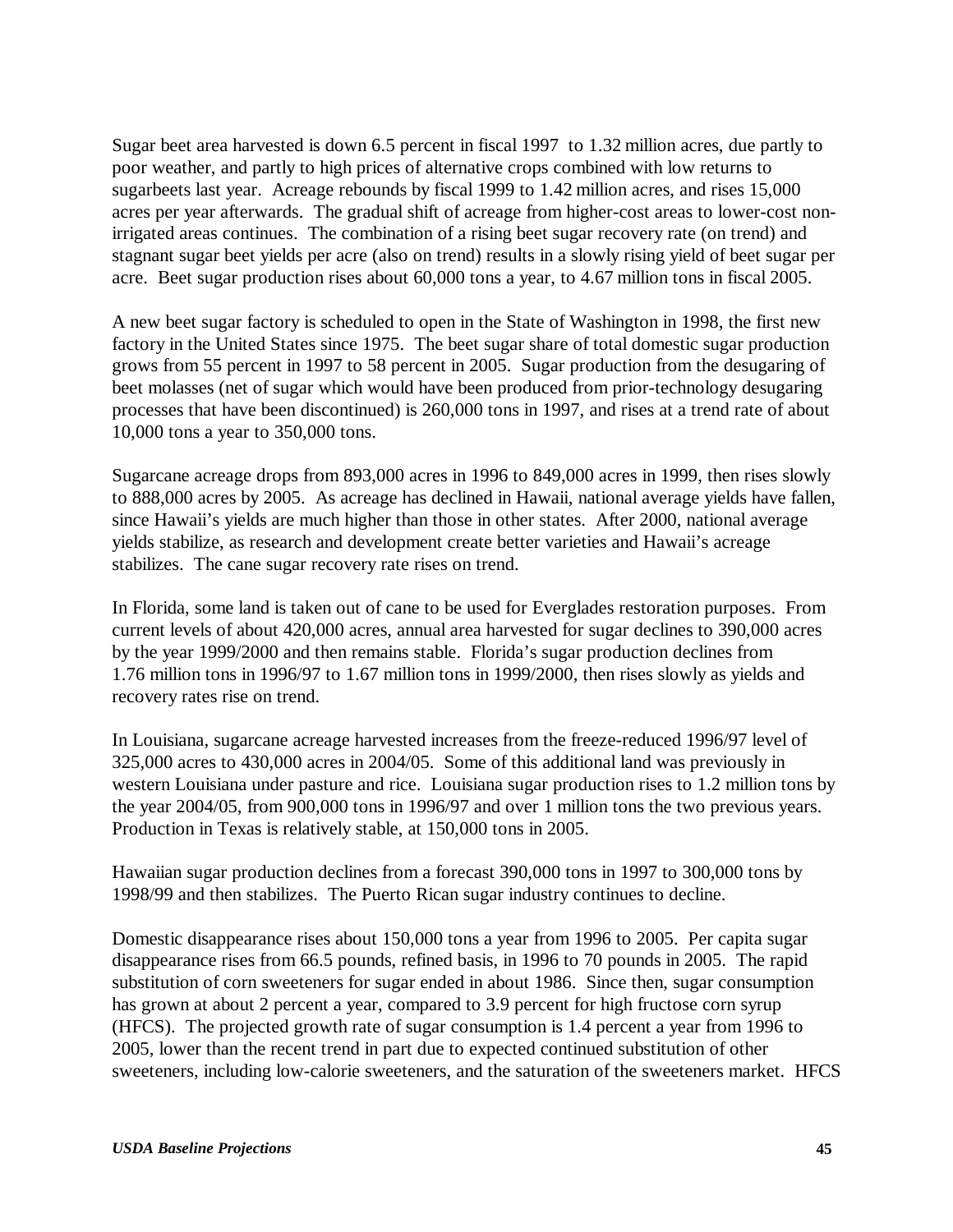consumption will continue to grow more rapidly than sugar, and is projected to overtake sugar consumption by the end of the baseline.

The fiscal 1997 raw sugar TRQ is under a new administrative plan, with an initial allocation of 1.87 million tons. Three additions to the TRQ of 220,000 tons each will be allocated in January, March, and May 1997 if the ending stocks-to-use forecast for crop-year 1996/97 in USDA's *World Agricultural Supply and Demand Estimates* report for those months is less than or equal to 15.5 percent.

The fiscal 1997 Most Favored Nation refined sugar TRQ of 22,425 short tons was filled on the first day of the fiscal year, October 1, 1996, under a first-come, first-served basis. Under NAFTA provisions, Mexico was declared a net surplus producer and received an allocation of 27,558 tons, which can be shipped as either raw or refined sugar.

Projected sugar imports for consumption in fiscal 1997 of 2.56 million tons are the highest since 1984, due to lower U.S. production the last 2 years and to growing consumption. Imports for consumption are projected to reach 2.73 million tons by 2005. While imports are shown to remain above the level of 1.5 million tons necessary to assure price support, normal variations of production will likely result in high variation in actual import needs over the projection period, perhaps leading to a TRQ at or below 1.5 million tons in some years, with the sugar loan program being recourse.

Domestic sugar prices are projected to be flat through the baseline. Grower prices for sugar beets derive from the wholesale refined beet sugar price, and grower prices for sugarcane derive from the raw cane sugar price.

### **Tobacco**

Projected U.S. tobacco production rises in 1997 because of larger quotas due to higher purchase intentions by U.S. cigarette manufacturers and low reserve stocks. Larger purchase intentions reflect expectations of stable domestic consumption of cigarettes in 1997 and higher cigarette exports. After 1997, leaf production declines steadily due to reduced domestic disappearance and declining leaf exports. Domestic use is projected to fall as cigarette exports stabilize and domestic consumption continues its long-term decline due to higher taxes, increased regulation limiting smoking and sales, and heightened awareness of links between smoking and various diseases. Leaf exports will decline due to the price and quality competitiveness of other producers.

Cigarette exports stabilize after 1998 in the baseline. Purchases of domestic cigarette leaf stocks by manufacturers has increased use of U.S. leaf by domestic manufacturers. However, the new Tariff Rate Quota, which superseded the minimum domestic content rule for U.S. manufactured cigarettes, is less restrictive on imports, allowing greater use of imported leaf. As a result, the proportion of foreign leaf in U.S. cigarettes could rise slightly in the baseline.

Flue-cured tobacco production rises in 1997 because of a larger quota, low stocks, stable cigarette consumption, increasing cigarette exports, and steady or increasing shipments of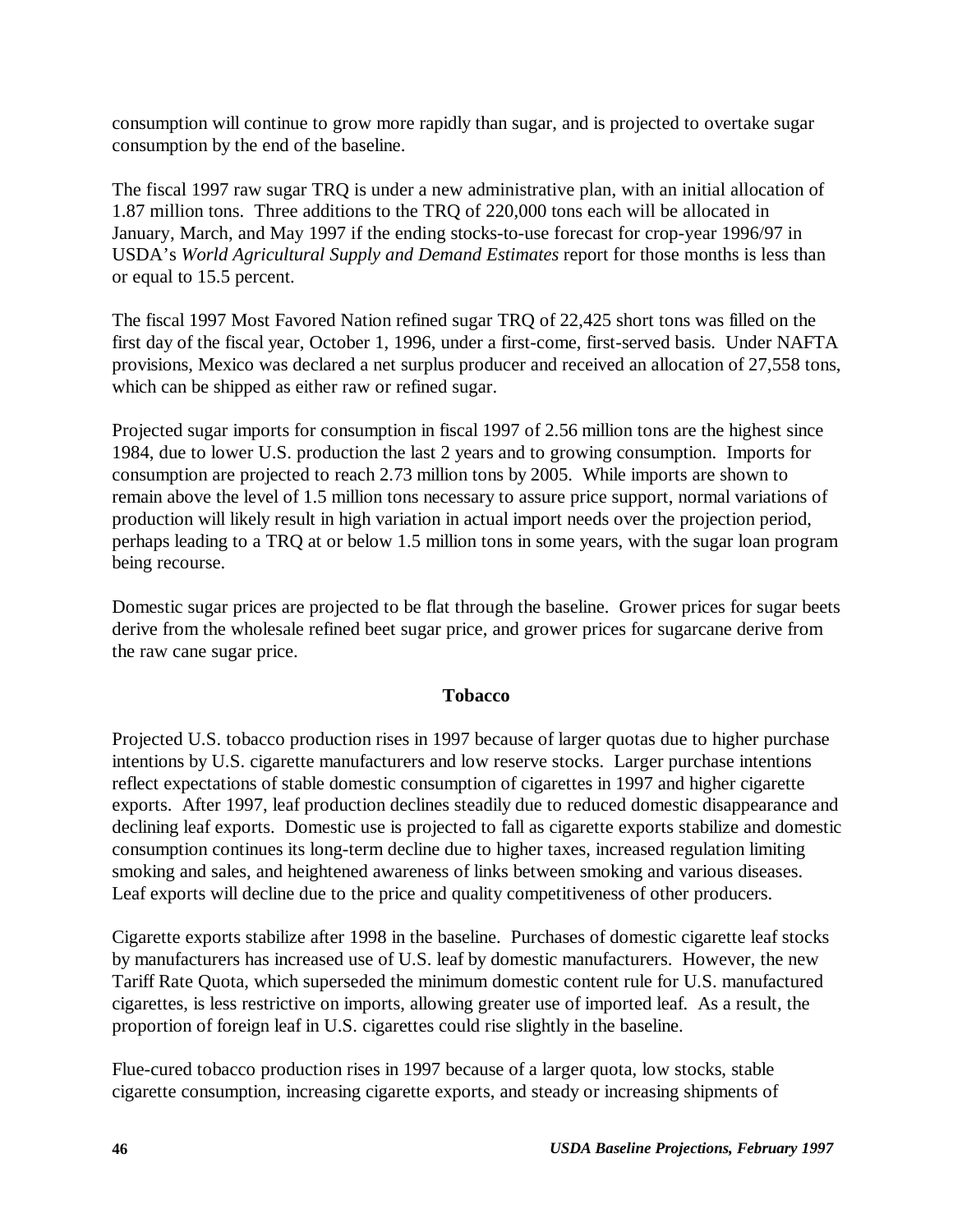semiprocessed leaf. Beginning in 1998, production declines an average of 2.5 percent annually to the year 2005. Domestic use of flue-cured tobacco rose in 1996 because of increased cigarette exports, higher manufacturing of semiprocessed leaf for exports, and level U.S. cigarette consumption. After 1996, domestic leaf use will gradually decline because of lower cigarette production. Also, some foreign-grown leaf will be substituted for U.S. grown leaf. Projected flue-cured leaf exports decline steadily through 2005. Competition from countries such as Zimbabwe and Brazil and declining cigarette consumption in some key markets will reduce leaf exports.

Projected burley production will likely rise in 1997, but then will decline steadily through 2005 to levels below those of 1993/94. Domestic burley use will rise in 1996 because of increased cigarette exports, but then will decline from 1997 to 2005. Burley leaf exports will decline because of increased competition from countries such as Malawi, Zimbabwe, Argentina, and Brazil.

Prices for U.S. grown tobacco rise through 2005/06 in correspondence with increases in the support price.

Tobacco yields remain constant throughout the period because poundage quotas diminish incentives to raise production per acre.

### **Horticulture**

The farm value of U.S. horticultural crop production is projected to reach \$35 billion in 1997, up an estimated 3 percent from 1996 and 1 percent above 1995. The value of horticultural production is projected to increase \$1.25 billion to \$1.3 billion annually during 1998-2005. The 2-percent decrease in production value for 1996 is due to lower expected prices for both the fallseason potato crop and fresh vegetables.

The 1996 fall potato crop is forecast up 11 percent from a year earlier, and 5 percent above the previous record crop in 1994. To market the 1996 crop, growers take sharply lower prices during the marketing season through August 1997. Following the large 1996 potato crop and expected weaker prices, U.S. growers are likely to cut back on planted area in 1997. Consequently, reduced supplies in the fall of 1997 are likely to lift grower prices and crop value for the 1997 potato crop.

Fresh-market vegetable growers reduce acreage in 1997. Responding to lower prices during 1996, the reduced area is likely to curtail supplies and increase grower returns. Grower prices for fresh vegetables in 1996 averaged about 10 percent below a year earlier, because of estimated higher U.S. production and imports. Estimated area harvested for fresh vegetables indicates 1996 production is up 3 percent from a year earlier. Imports of fresh vegetables and melons also were up almost 20 percent in 1996 over 1995.

Per capita consumption of fresh vegetables is projected to increase about 0.5 pounds annually (0.4 percent) during 1997-2005, which combined with population growth will raise demand for U.S. produced fresh vegetables by over 1 percent a year. The increase in U.S. production of fresh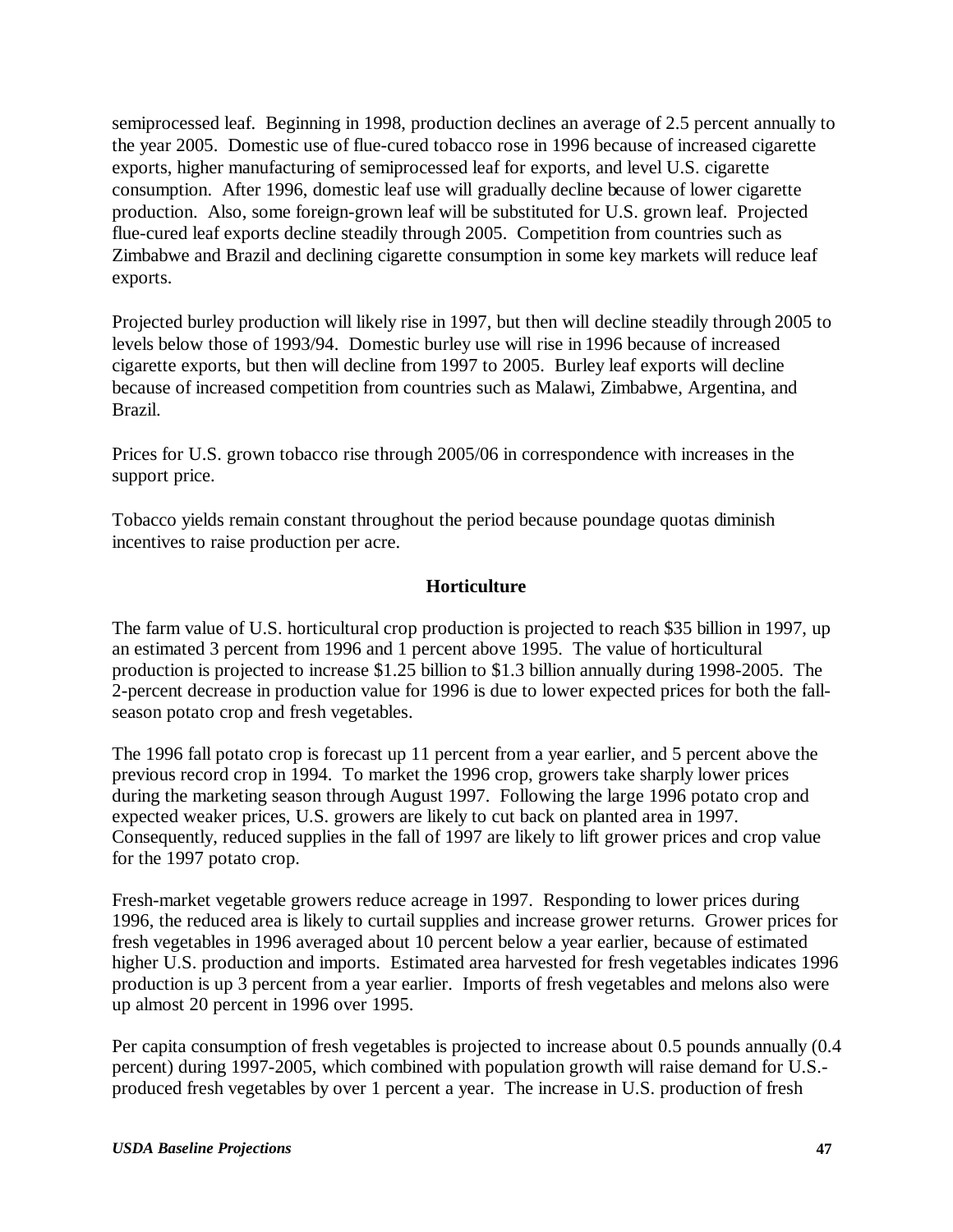vegetables will be slightly less than for consumption, as the rise in projected imports exceeds gains in exports.

Fruit production in 1997 is projected to increase slightly over 1996. For domestic producers, the projected continuation of flat consumption of U.S.-produced fresh fruit points to the importance of export demand for higher prices and production value. U.S. per capita consumption of bananas, of which almost all are imported, is projected to increase nearly 2 percent annually during 1997-2005. Per capita consumption of other noncitrus fruits, such as apples, grapes, pears, and peaches, is projected to increase less than 1 percent annually, while fresh citrus consumption is projected to decline over the baseline period. U.S. export volume of fresh fruits was flat in 1996, partly due to higher domestic prices for fresh apples. Fresh fruit exports have increased from about 20 percent of domestic production in 1986 to over 25 percent in 1996. With this trend continuing, the U.S. is projected to be a net exporter of fresh fruits (in terms of value) at the turn of the century.

The use of fruits and vegetables for processing is projected to increase during 1997 to 2005, due to increases in both domestic and export demand. The major processed products from fruits are juices and wine, accounting for about 50 percent of 1996 total fruit production. Frozen potatoes accounted for 35 percent of the potato crop, and tomatoes for processing accounted for about 30 percent of all vegetable production (excluding potatoes and pulses). Per capita consumption of processed fruits and vegetables is projected to increase from about 415 pounds (farm-weight equivalent) in 1996 to 445 pounds in 2005. The value of processed exports are projected to continue increasing along with that of other high-value farm products. However, the recent strength in domestic demand for noncitrus juices and wine will increase demand for imports. Long run baseline projections assume that U.S. producers will meet any increases in demand for orange and grapefruit juices, processed potatoes, tomatoes, and other canned, frozen, and dehydrated vegetables.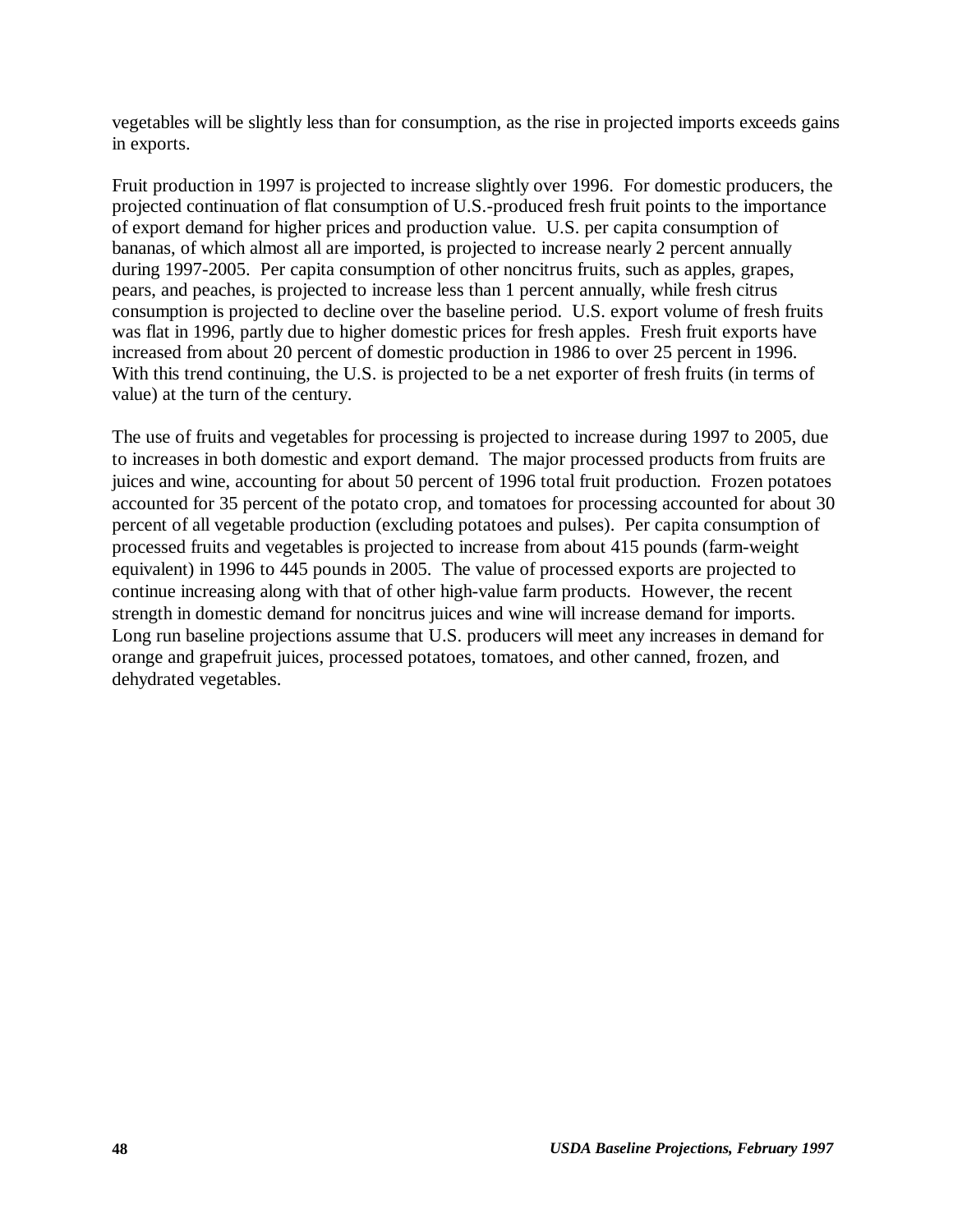|                                                       | 1994/95                  | 1995/96 | 1996/97                | 1997/98        | 1998/99        | 1999/2000            | 2000/01        | 2001/02 | 2002/03        | 2003/04 | 2004/05        | 2005/06        |
|-------------------------------------------------------|--------------------------|---------|------------------------|----------------|----------------|----------------------|----------------|---------|----------------|---------|----------------|----------------|
|                                                       |                          |         |                        |                |                |                      |                |         |                |         |                |                |
|                                                       |                          |         |                        |                |                | <b>Million acres</b> |                |         |                |         |                |                |
| Planted acreage, 8 major crops                        |                          |         |                        |                |                |                      |                |         |                |         |                |                |
| Corn                                                  | 79.2                     | 71.2    | 79.6                   | 81.5           | 80.5           | 80.0                 | 80.5           | 81.3    | 82.0           | 82.0    | 82.0           | 82.0           |
| Sorghum                                               | 9.8                      | 9.5     | 13.3                   | 11.3           | 11.3           | 11.1                 | 10.9           | 10.9    | 10.9           | 10.9    | 10.9           | 11.1           |
| <b>Barley</b>                                         | 7.2                      | 6.7     | 7.2                    | 7.5            | 7.5            | 7.4                  | 7.3            | 7.2     | 7.2            | 7.2     | 7.2            | 7.2            |
| Oats                                                  | 6.6                      | 6.3     | 4.7                    | 5.0            | 5.0            | 4.9                  | 4.8            | 4.7     | 4.7            | 4.7     | 4.7            | 4.7            |
| Wheat                                                 | 70.3                     | 69.1    | 75.6                   | 72.0           | 73.0           | 73.5                 | 74.5           | 75.5    | 76.5           | 77.0    | 78.0           | 79.0           |
| Rice                                                  | 3.4                      | 3.1     | 2.9                    | 2.9            | 2.9            | 2.9                  | 2.9            | 2.9     | 3.0            | 3.0     | 3.0            | 3.0            |
| Upland cotton                                         | 13.6                     | 16.7    | 14.0                   | 13.3           | 13.5           | 13.8                 | 13.9           | 14.0    | 14.0           | 14.1    | 14.1           | 14.2           |
| Soybeans                                              | 61.7                     | 62.6    | 64.3                   | 64.0           | 64.0           | 63.5                 | 62.5           | 62.3    | 62.3           | 62.5    | 62.8           | 63.0           |
| Total                                                 | 251.8                    | 245.2   | 261.6                  | 257.5          | 257.7          | 257.1                | 257.3          | 258.8   | 260.6          | 261.4   | 262.7          | 264.2          |
| Harvested acreage, 8 major crops                      |                          |         |                        |                |                |                      |                |         |                |         |                |                |
| Corn                                                  | 72.9                     | 65.0    | 73.3                   | 75.2           | 74.2           | 73.7                 | 74.2           | 75.0    | 75.7           | 75.7    | 75.7           | 75.7           |
| Sorghum                                               | 8.9                      | 8.3     | 12.0                   | 10.2           | 10.2           | 10.0                 | 9.8            | 9.8     | 9.8            | 9.8     | 9.8            | 10.0           |
| <b>Barley</b>                                         | 6.7                      | 6.3     | 6.8                    | 7.1            | 7.1            | 7.0                  | 6.9            | 6.8     | 6.8            | 6.8     | 6.8            | 6.8            |
| Oats                                                  | 4.0                      | 3.0     | 2.7                    | 3.0            | 3.0            | 2.9                  | 2.9            | 2.8     | 2.8            | 2.8     | 2.8            | 2.8            |
| Wheat                                                 | 61.8                     | 60.9    | 62.9                   | 62.5           | 63.5           | 63.9                 | 64.8           | 65.7    | 66.6           | 67.0    | 67.9           | 68.7           |
| Rice                                                  | 3.3                      | 3.1     | 2.9                    | 2.8            | 2.8            | 2.8                  | 2.9            | 2.9     | 2.9            | 2.9     | 2.9            | 2.9            |
| Upland cotton                                         | 13.2                     | 15.8    | 12.5                   | 12.4           | 12.6           | 12.9                 | 13.0           | 13.1    | 13.1           | 13.2    | 13.2           | 13.3           |
| Soybeans                                              | 60.9                     | 61.6    | 63.4                   | 62.9           | 62.9           | 62.5                 | 61.5           | 61.3    | 61.3           | 61.5    | 61.8           | 62.0           |
| Total                                                 | 231.7                    | 224.0   | 236.5                  | 236.1          | 236.3          | 235.7                | 236.0          | 237.4   | 239.0          | 239.7   | 240.9          | 242.2          |
| <b>Idled acreage, ARP, 8 major crops</b>              |                          |         |                        |                |                |                      |                |         |                |         |                |                |
| Corn                                                  | 0.0                      | 4.7     | ---                    | ---            | $---$          | ---                  | $\overline{a}$ | ---     | ---            | ---     | ---            | ---            |
| Sorghum                                               | 0.0                      | 0.0     | $---$                  | ---            | $---$          | $\overline{a}$       | $\overline{a}$ | ---     | $---$          | $---$   | ---            | $---$          |
| <b>Barley</b>                                         | 0.0                      | 0.0     | $---$                  | ---            | $---$          | ---                  | $---$          | ---     | ---            | ---     | ---            | $\overline{a}$ |
| Oats                                                  | 0.0                      | 0.0     | ---                    | ---            | $---$          | $---$                | $\overline{a}$ | ---     | ---            | $---$   | ---            | $---$          |
| Wheat                                                 | 0.0                      | 0.0     | ---                    | ---            | $---$          | ---                  | $\overline{a}$ | ---     | ---            | ---     | ---            | $\overline{a}$ |
| Rice                                                  | 0.0                      | 0.2     | ---                    | ---            | $---$          | ---                  | $---$          | ---     | ---            | ---     | ---            | ---            |
| Upland cotton                                         | 1.5                      | 0.0     | ---                    | ---            | ---            | ---                  | $---$          | ---     | ---            | ---     | ---            | ---            |
| Soybeans                                              | $\overline{a}$           | ---     | ---                    | ---            | ---            | ---                  | $\overline{a}$ | ---     | ---            | ---     | ---            | ---            |
| Total                                                 | 1.5                      | 4.9     | ---                    | $\overline{a}$ | $---$          | ---                  | $\overline{a}$ | ---     | $---$          | ---     | $\overline{a}$ | ---            |
| Idled acreage, 0/85-92 and 50/85-92 for 8 major crops |                          |         |                        |                |                |                      |                |         |                |         |                |                |
| Corn                                                  | 2.4                      | 3.0     | ---                    | ---            | ---            | ---                  | ---            | ---     | ---            | ---     | ---            | $---$          |
| Sorghum                                               | 1.6                      | 1.7     | $---$                  | ---            | $---$          | ---                  | $---$          | ---     | $\overline{a}$ | ---     | ---            | $---$          |
| <b>Barley</b>                                         | 2.7                      | 2.9     | ---                    | ---            | $\overline{a}$ | $---$                | $---$          | ---     | ---            | $---$   | ---            | $---$          |
| Oats                                                  | 0.6                      | 0.8     | $\qquad \qquad \cdots$ | ---            | $\overline{a}$ | ---                  | $\overline{a}$ | $---$   | $\overline{a}$ | $---$   | ---            | $---$          |
| Wheat                                                 | 5.2                      | 6.1     | ---                    | ---            | $\overline{a}$ | $---$                | $\overline{a}$ | ---     | $---$          | $---$   | ---            | $---$          |
| Rice                                                  | 0.3                      | 0.3     | $---$                  | ---            | $\overline{a}$ | $---$                | $\overline{a}$ | $---$   | $---$          | ---     | ---            | $\overline{a}$ |
| Upland cotton                                         | 0.2                      | 0.2     | ---                    | ---            | $---$          | ---                  | $---$          | ---     | $---$          | ---     | ---            | $---$          |
| Soybeans                                              | $\overline{\phantom{a}}$ | ---     | $---$                  | ---            | $---$          | $---$                | $\overline{a}$ | ---     | $---$          | ---     | ---            | $\overline{a}$ |
| Total                                                 | 13.0                     | 15.0    | $---$                  | ---            | $---$          | $---$                | $---$          | ---     | $---$          | $---$   | ---            | $---$          |

|  |  |  |  | Table 9. Planted, harvested, and idled acreage for major field crops, baseline projections |
|--|--|--|--|--------------------------------------------------------------------------------------------|
|  |  |  |  |                                                                                            |

 $\frac{1}{1}$  -- = not applicable.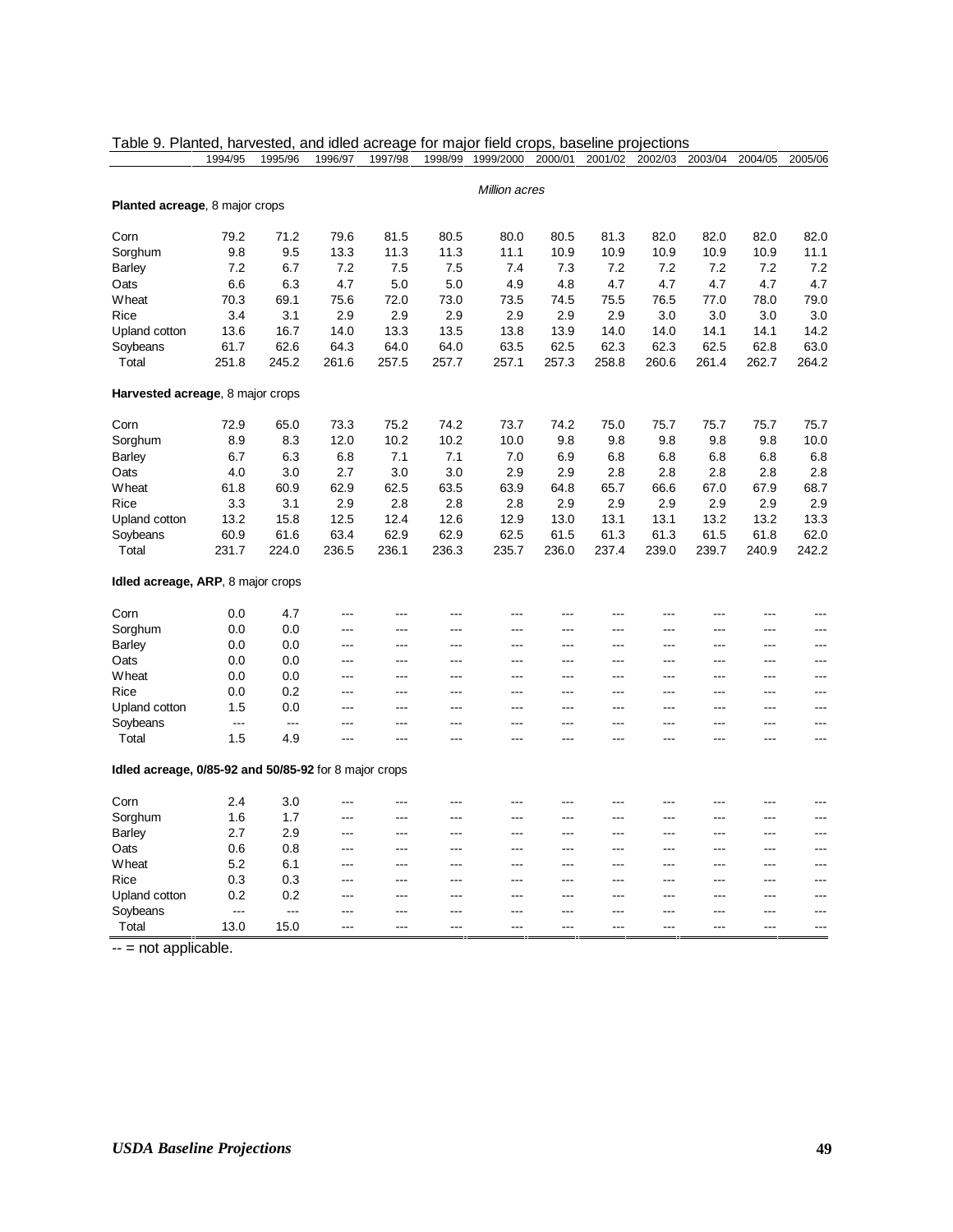|                       | 1994/95 | 1995/96 | 1996/97 | 1997/98 | 1998/99 | 1999/2000 | 2000/01 | 2001/02 | 2002/03 | 2003/04 | 2004/05 | 2005/06 |
|-----------------------|---------|---------|---------|---------|---------|-----------|---------|---------|---------|---------|---------|---------|
| Yields 1/             |         |         |         |         |         |           |         |         |         |         |         |         |
|                       |         |         |         |         |         |           |         |         |         |         |         |         |
| Corn                  | 138.6   | 113.5   | 126.5   | 128.0   | 129.7   | 131.4     | 133.1   | 134.8   | 136.5   | 138.2   | 139.9   | 141.6   |
| Sorghum               | 72.8    | 55.6    | 68.4    | 67.6    | 68.2    | 68.8      | 69.4    | 70.0    | 70.6    | 71.2    | 71.8    | 72.4    |
| <b>Barley</b>         | 56.2    | 57.3    | 58.5    | 59.5    | 60.0    | 60.5      | 61.0    | 61.5    | 62.0    | 62.5    | 63.0    | 63.5    |
| Oats                  | 57.1    | 54.7    | 57.8    | 58.0    | 58.3    | 58.6      | 58.9    | 59.2    | 59.5    | 59.8    | 60.1    | 60.4    |
| Wheat                 | 37.6    | 35.8    | 36.3    | 37.5    | 37.7    | 37.9      | 38.1    | 38.4    | 38.7    | 39.0    | 39.3    | 39.6    |
| Rice                  | 5,964   | 5,621   | 5,981   | 5,896   | 5,923   | 5,951     | 5,979   | 6,008   | 6,036   | 6,064   | 6,093   | 6,122   |
| Upland cotton         | 705     | 533     | 691     | 668     | 676     | 684       | 692     | 700     | 708     | 716     | 724     | 732     |
| Soybeans              | 41.4    | 35.3    | 37.9    | 38.5    | 39.3    | 40.0      | 40.5    | 40.9    | 41.3    | 41.7    | 42.1    | 42.5    |
| <b>Production 2/</b>  |         |         |         |         |         |           |         |         |         |         |         |         |
| Corn                  | 10,103  | 7,374   | 9,265   | 9,625   | 9,625   | 9,685     | 9,875   | 10,110  | 10,335  | 10,460  | 10,590  | 10,720  |
| Sorghum               | 649     | 460     | 820     | 690     | 695     | 690       | 680     | 685     | 690     | 700     | 705     | 725     |
| <b>Barley</b>         | 375     | 360     | 397     | 420     | 425     | 425       | 420     | 420     | 420     | 425     | 430     | 430     |
| Oats                  | 229     | 162     | 155     | 175     | 175     | 170       | 170     | 165     | 165     | 165     | 170     | 170     |
| Wheat                 | 2,321   | 2,183   | 2,282   | 2,345   | 2,394   | 2,422     | 2,469   | 2,523   | 2,577   | 2,613   | 2,668   | 2,721   |
| Rice                  | 197.8   | 173.9   | 174.0   | 166.1   | 167.8   | 169.4     | 171.1   | 172.8   | 174.5   | 176.2   | 177.9   | 179.7   |
| Upland cotton         | 19,324  | 17,532  | 18,027  | 17,300  | 17,700  | 18,400    | 18,700  | 19,100  | 19,300  | 19,700  | 19,900  | 20,300  |
| Soybeans              | 2,517   | 2,177   | 2,403   | 2,420   | 2,470   | 2,500     | 2,490   | 2,505   | 2,530   | 2,565   | 2,600   | 2,635   |
| Exports <sub>2/</sub> |         |         |         |         |         |           |         |         |         |         |         |         |
| Corn                  | 2,177   | 2,228   | 1,950   | 2,175   | 2,375   | 2,500     | 2,575   | 2,625   | 2,675   | 2,750   | 2,825   | 2,925   |
| Sorghum               | 223     | 198     | 225     | 225     | 265     | 275       | 285     | 285     | 290     | 300     | 310     | 315     |
| <b>Barley</b>         | 66      | 62      | 35      | 60      | 70      | 70        | 70      | 70      | 70      | 70      | 70      | 70      |
| Oats                  | 1       | 2       | 3       | 3       | 3       | 3         | 3       | 3       | 3       | 3       | 3       | 3       |
| Wheat                 | 1,188   | 1,241   | 950     | 1,100   | 1,275   | 1,300     | 1,350   | 1,375   | 1,400   | 1,450   | 1,475   | 1,500   |
| Rice                  | 100.9   | 82.3    | 74.0    | 65.2    | 64.1    | 64.0      | 64.0    | 64.0    | 64.0    | 64.0    | 64.0    | 63.9    |
| Upland cotton         | 8,978   | 7,375   | 5,375   | 6,400   | 6,600   | 6,700     | 6,700   | 6,700   | 6,800   | 6,900   | 7,000   | 7,100   |
| Soybeans              | 838     | 851     | 870     | 860     | 870     | 890       | 900     | 910     | 920     | 930     | 940     | 950     |
| Soybean meal          | 6,717   | 5,966   | 6,300   | 6,300   | 6,350   | 6,400     | 6,400   | 6,400   | 6,450   | 6,500   | 6,550   | 6,600   |
| Ending stocks 2/      |         |         |         |         |         |           |         |         |         |         |         |         |
| Corn                  | 1,558   | 426     | 1,107   | 1,462   | 1,457   | 1,262     | 1,082   | 982     | 977     | 937     | 872     | 777     |
|                       | 72      | 18      | 85      | 116     | 112     |           | 79      | 70      | 66      | 62      | 58      | 64      |
| Sorghum               |         |         |         |         |         | 103       |         |         |         |         |         |         |
| <b>Barley</b>         | 113     | 100     | 105     | 109     | 113     | 107       | 106     | 105     | 99      | 93      | 92      | 91      |
| Oats                  | 101     | 66      | 69      | 91      | 103     | 100       | 92      | 74      | 66      | 63      | 65      | 62      |
| Wheat                 | 507     | 376     | 435     | 490     | 469     | 449       | 415     | 394     | 381     | 349     | 337     | 343     |
| Rice                  | 31.4    | 25.0    | 25.6    | 24.5    | 24.7    | 24.9      | 25.2    | 25.5    | 25.8    | 26.2    | 26.5    | 26.8    |
| Upland cotton         | 2,588   | 2,541   | 4,790   | 4,500   | 4,100   | 4,000     | 3,900   | 4,000   | 4,000   | 4,100   | 4,100   | 4,200   |
| Soybeans              | 335     | 183     | 210     | 230     | 255     | 265       | 245     | 220     | 200     | 195     | 195     | 205     |
| Prices $3/$           |         |         |         |         |         |           |         |         |         |         |         |         |
| Corn                  | 2.26    | 3.24    | 2.70    | 2.45    | 2.45    | 2.55      | 2.70    | 2.80    | 2.80    | 2.90    | 3.00    | 3.10    |
| Sorghum               | 2.13    | 3.19    | 2.40    | 2.20    | 2.20    | 2.25      | 2.45    | 2.50    | 2.50    | 2.65    | 2.80    | 2.90    |
| <b>Barley</b>         | 2.03    | 2.89    | 2.60    | 2.25    | 2.30    | 2.35      | 2.50    | 2.60    | 2.60    | 2.65    | 2.75    | 2.80    |
| Oats                  | 1.22    | 1.68    | 1.85    | 1.55    | 1.45    | 1.50      | 1.60    | 1.70    | 1.75    | 1.80    | 1.85    | 1.90    |
| Wheat                 | 3.45    | 4.55    | 4.30    | 3.75    | 3.85    | 3.95      | 4.10    | 4.30    | 4.40    | 4.65    | 4.80    | 4.80    |
| Rice                  | 6.78    | 9.15    | 9.25    | 9.70    | 9.85    | 10.00     | 10.15   | 10.31   | 10.47   | 10.63   | 10.79   | 10.96   |
| Soybeans              | 5.48    | 6.77    | 6.50    | 6.10    | 5.90    | 5.90      | 6.15    | 6.45    | 6.70    | 7.05    | 7.20    | 7.25    |
| Soybean oil           | 0.276   | 0.248   | 0.228   | 0.223   | 0.223   | 0.225     | 0.228   | 0.235   | 0.248   | 0.263   | 0.278   | 0.290   |
| Soybean meal          | 162.6   | 236.0   | 217.5   | 202.0   | 193.5   | 192.5     | 201.5   | 210.0   | 215.0   | 222.5   | 222.0   | 219.0   |
|                       |         |         |         |         |         |           |         |         |         |         |         |         |

| Table 10. Selected supply, use, and price variables for major field crops, baseline projections |  |  |
|-------------------------------------------------------------------------------------------------|--|--|
|                                                                                                 |  |  |

1/ Bushels per acre except for upland cotton and rice (pounds per acre).

2/ Million bushels except for upland cotton (thousand bales), rice (million hundredweight), and soybean meal (thousand tons).

3/ Dollars per bushel except for soybean oil (per pound), rice (per hundredweight), and soybean meal (per short ton).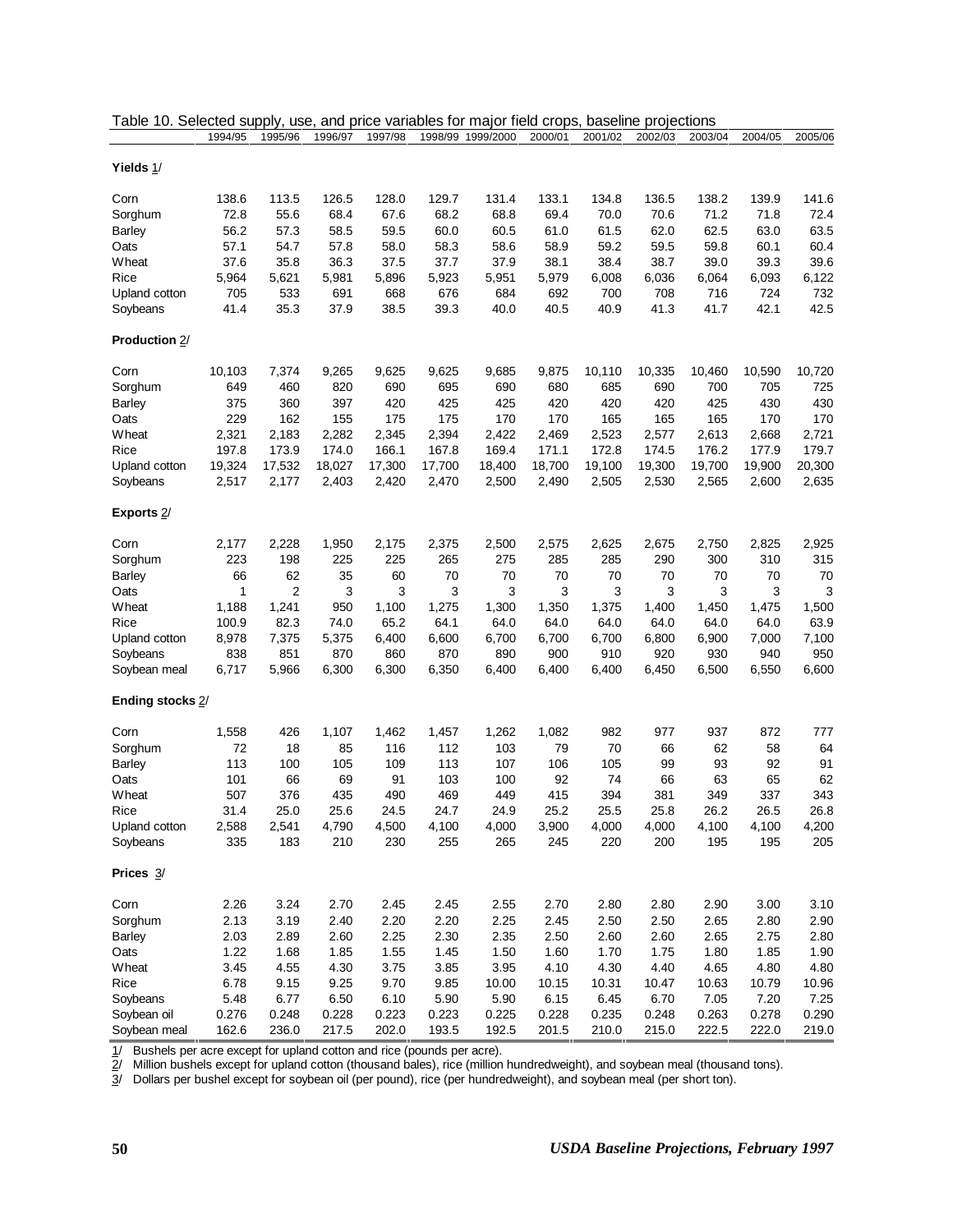#### Table 11. Corn baseline

| Item                                                     | 1994/95          | 1995/96        | 1996/97                            |                              |       | 1997/98 1998/99 1999/2000 2000/01 2001/02 2002/03 2003/04 2004/05 2005/06           |                   |               |       |                                                   |                  |                  |
|----------------------------------------------------------|------------------|----------------|------------------------------------|------------------------------|-------|-------------------------------------------------------------------------------------|-------------------|---------------|-------|---------------------------------------------------|------------------|------------------|
| Program variables:                                       |                  |                |                                    |                              |       |                                                                                     |                   |               |       |                                                   |                  |                  |
| ARP (percent)                                            | 0                | 7.5            |                                    |                              |       |                                                                                     |                   |               |       |                                                   |                  |                  |
| Participation (percent)                                  | 81.6             | 76.0           | 98.3                               | 98.4                         | 98.4  | 98.4                                                                                | 98.4              | 98.4          | 98.4  | 98.4                                              | 98.4             | 98.4             |
| Acreage (million acres):                                 |                  |                |                                    |                              |       |                                                                                     |                   |               |       |                                                   |                  |                  |
| Idled ARP acres                                          | 0.0              | 4.7            | ---                                |                              |       |                                                                                     |                   |               |       |                                                   |                  |                  |
| 0/85-92 acres<br>CRP acres:                              | 2.4              | 3.0            | ---                                | ---                          |       | ---                                                                                 |                   |               |       |                                                   |                  |                  |
| Cropping history 1/                                      | ---              | 3.6            | 3.4                                | 3.1                          | 3.7   | 4.5                                                                                 | 5.0               | 5.1           | 5.1   | 5.0                                               | 5.0              | 5.0              |
| PFC acreage reduction 2/                                 | ---              | 4.2            | 3.9                                | 3.5                          | 2.7   | 2.9                                                                                 | 3.0               | 3.0           | 2.9   | 2.8                                               | 2.8              | 2.8              |
| Total planted acres                                      | 79.2             | 71.2           | 79.6                               | 81.5                         | 80.5  | 80.0                                                                                | 80.5              | 81.3          | 82.0  | 82.0                                              | 82.0             | 82.0             |
| Total harvested acres                                    | 72.9             | 65.0           | 73.3                               | 75.2                         | 74.2  | 73.7                                                                                | 74.2              | 75.0          | 75.7  | 75.7                                              | 75.7             | 75.7             |
| Yields (bushels per acre):                               |                  |                |                                    |                              |       |                                                                                     |                   |               |       |                                                   |                  |                  |
| Yield/harvested acre                                     | 138.6            | 113.5          | 126.5                              | 128.0                        | 129.7 | 131.4                                                                               | 133.1             | 134.8         | 136.5 | 138.2                                             | 139.9            | 141.6            |
| Program yield                                            | 105.5            | 106.2          | 102.9                              | 102.9                        | 102.7 | 102.7                                                                               | 102.7             | 102.7         | 102.7 | 102.7                                             | 102.7            | 102.7            |
| Supply and use (million bushels):                        |                  |                |                                    |                              |       |                                                                                     |                   |               |       |                                                   |                  |                  |
| Beginning stocks                                         | 850              | 1,558          | 426                                | 1,107                        | 1,462 | 1,457                                                                               | 1,262             | 1,082         | 982   | 977                                               | 937              | 872              |
| Imports                                                  | 10               | 16             | 10                                 | 10                           | 10    | 10                                                                                  | 10                | 10            | 10    | 10                                                | 10               | 10               |
| Production<br>Supply                                     | 10,103<br>10,962 | 7,374<br>8,948 | 9.265                              | 9,625<br>9,702 10,742 11,097 | 9,625 | 9,685<br>11,152                                                                     | 9,875             | 10,110 10,335 |       | 10,460<br>11,147 11,202 11,327 11,447             | 10,590<br>11,537 | 10,720<br>11,602 |
| Feed & residual                                          | 5,536            | 4,711          | 4,975                              | 5,350                        | 5,450 | 5,525                                                                               | 5,575             | 5,650         | 5,700 | 5,750                                             | 5,800            | 5,825            |
| Food, seed, & industrial                                 | 1,691            | 1,583          | 1,670                              | 1,755                        | 1,815 | 1,865                                                                               | 1,915             | 1,945         | 1,975 | 2,010                                             | 2,040            | 2,075            |
| Domestic                                                 | 7,227            | 6,294          | 6,645                              | 7,105                        | 7,265 | 7,390                                                                               | 7,490             | 7,595         | 7,675 | 7,760                                             | 7,840            | 7,900            |
| Exports                                                  | 2,177            | 2,228          | 1,950                              | 2,175                        | 2,375 | 2,500                                                                               | 2,575             | 2,625         | 2,675 | 2,750                                             | 2,825            | 2,925            |
| Total use                                                | 9,405            | 8,522          | 8,595                              | 9,280                        | 9,640 | 9,890                                                                               | 10,065 10,220     |               |       | 10,350 10,510 10,665                              |                  | 10,825           |
| Ending stocks                                            | 1,558            | 426            | 1,107                              | 1,462                        | 1,457 | 1,262                                                                               | 1,082             | 982           | 977   | 937                                               | 872              | 777              |
| Stocks/use ratio, percent                                | 16.6             | 5.0            | 12.9                               | 15.8                         | 15.1  | 12.8                                                                                | 10.8              | 9.6           | 9.4   | 8.9                                               | 8.2              | 7.2              |
| Prices (dollars per bushel):                             |                  |                |                                    |                              |       |                                                                                     |                   |               |       |                                                   |                  |                  |
| Target price                                             | 2.75             | 2.75           | ---                                | ---                          |       | ---                                                                                 |                   |               |       |                                                   |                  |                  |
| Loan rate                                                | 1.89             | 1.89           | 1.89                               | 1.89                         | 1.89  | 1.89                                                                                | 1.89              | 1.89          | 1.89  | 1.89                                              | 1.89             | 1.89             |
| Farm price                                               | 2.26             | 3.24           | 2.70                               | 2.45                         | 2.45  | 2.55                                                                                | 2.70              | 2.80          | 2.80  | 2.90                                              | 3.00             | 3.10             |
| Deficiency/PFC payment rate<br>PFC rate, \$ per PFC acre | 0.57             | 0.00           | 0.25                               | 0.48<br>21.94 42.09 32.72    | 0.37  | 0.36                                                                                | 0.33              | 0.27          | 0.26  | 0.26<br>31.69 29.04 23.38 22.67 22.63 22.63 22.63 | 0.26             | 0.26             |
|                                                          |                  |                |                                    |                              |       |                                                                                     |                   |               |       |                                                   |                  |                  |
| Defic/PFC payments (\$ mil.)                             | 3,199            | 71             |                                    | 1,744 3,393 2,654            |       |                                                                                     | 2,564 2,347 1,890 |               |       | 1,834  1,834  1,834                               |                  | 1,834            |
| Variable costs of production (dollars):                  |                  |                |                                    |                              |       |                                                                                     |                   |               |       |                                                   |                  |                  |
| Per acre                                                 |                  |                | 147.08 158.13 162.26 164.94 168.61 |                              |       |                                                                                     |                   |               |       | 171.70 174.63 177.82 181.15 184.46 187.98 191.66  |                  |                  |
| Per bushel                                               | 1.06             | 1.39           | 1.28                               | 1.29                         | 1.30  | 1.31                                                                                | 1.31              | 1.32          | 1.33  | 1.33                                              | 1.34             | 1.35             |
| Returns over variable costs (dollars per acre):          |                  |                |                                    |                              |       |                                                                                     |                   |               |       |                                                   |                  |                  |
| Market returns                                           |                  |                |                                    |                              |       | 166.16 209.61 179.29 148.66 149.16 163.37 184.74 199.62 201.05 216.32 231.72 247.30 |                   |               |       |                                                   |                  |                  |

 Participant returns 217.27 192.17 201.23 190.75 181.88 195.05 213.79 223.00 223.71 238.95 254.35 269.93 1/ The cropping history allocation represents crops previously grown on CRP acreage, and is used as a general indicator

influencing land available for plantings.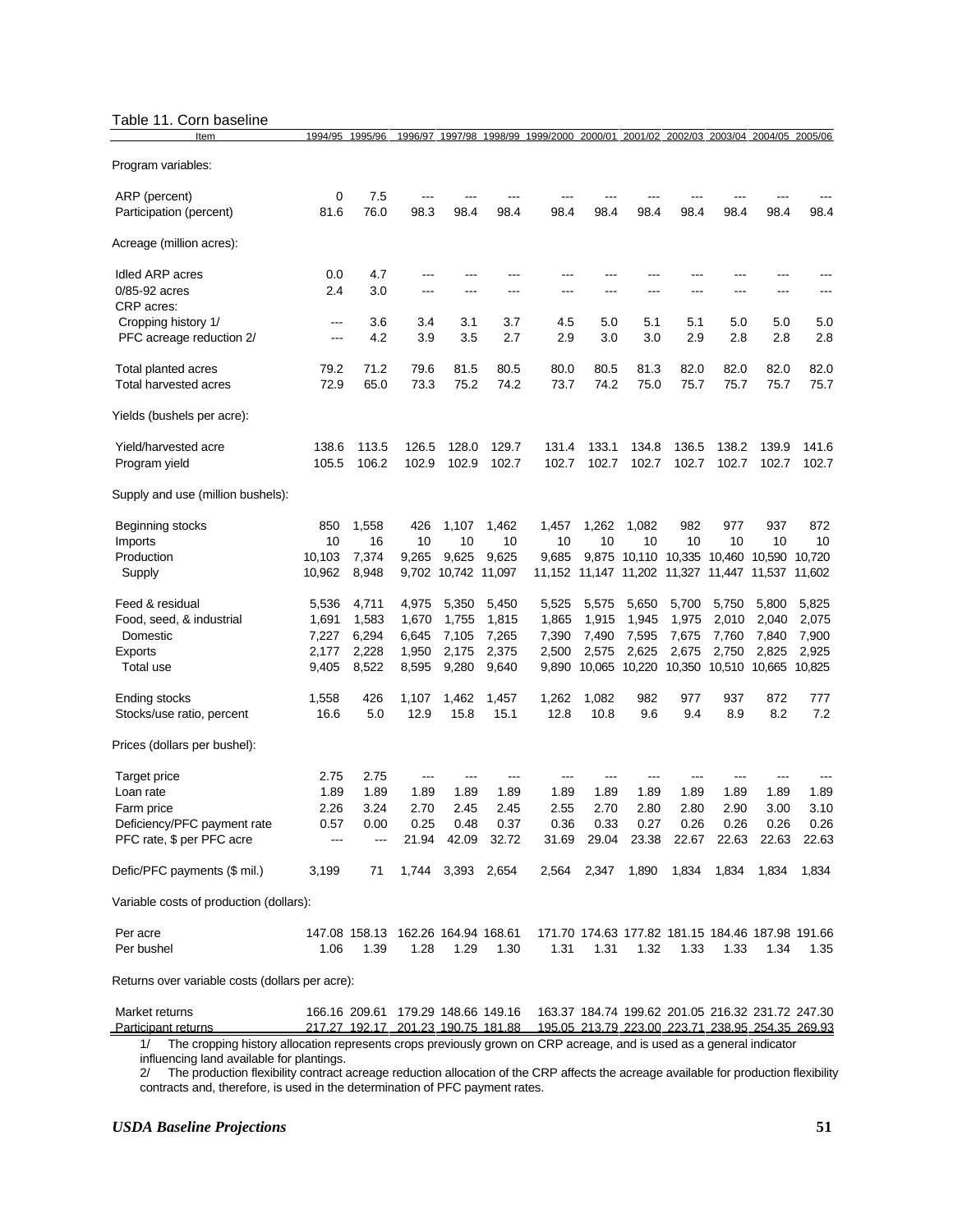# Table 12. Sorghum baseline

| Item                                            | 1994/95                | 1995/96 1996/97    |       | 1997/98 | 1998/99     | 1999/2000 | 2000/01 | 2001/02 | 2002/03 | 2003/04        | 2004/05                    | 2005/06        |
|-------------------------------------------------|------------------------|--------------------|-------|---------|-------------|-----------|---------|---------|---------|----------------|----------------------------|----------------|
| Program variables:                              |                        |                    |       |         |             |           |         |         |         |                |                            |                |
| ARP (percent)                                   | 0                      | 0                  | ---   |         |             |           |         |         |         |                |                            |                |
| Participation (percent)                         | 81.2                   | 76.9               | 98.8  | 98.9    | 98.9        | 98.9      | 98.9    | 98.9    | 98.9    | 98.9           | 98.9                       | 98.9           |
| Acreage (million acres):                        |                        |                    |       |         |             |           |         |         |         |                |                            |                |
| Idled ARP acres                                 | 0.0                    | 0.0                | ---   | ---     |             | ---       | ---     |         | ---     |                |                            |                |
| 0/85-92 acres<br>CRP acres:                     | 1.6                    | 1.7                | $---$ | ---     | ---         | ---       | ---     | ---     | ---     | ---            | ---                        | ---            |
| Cropping history 1/                             | $\qquad \qquad \cdots$ | 2.0                | 1.9   | 1.7     | 1.7         | 2.0       | 2.1     | 2.2     | 2.2     | 2.2            | 2.2                        | 2.2            |
| PFC acreage reduction 2/                        | $---$                  | 2.3                | 2.2   | 2.0     | 1.5         | 1.6       | 1.7     | 1.7     | 1.7     | 1.7            | 1.7                        | 1.7            |
| Total planted acres                             | 9.8                    | 9.5                | 13.3  | 11.3    | 11.3        | 11.1      | 10.9    | 10.9    | 10.9    | 10.9           | 10.9                       | 11.1           |
| Total harvested acres                           | 8.9                    | 8.3                | 12.0  | 10.2    | 10.2        | 10.0      | 9.8     | 9.8     | 9.8     | 9.8            | 9.8                        | 10.0           |
| Yields (bushels per acre):                      |                        |                    |       |         |             |           |         |         |         |                |                            |                |
| Yield/harvested acre                            | 72.8                   | 55.6               | 68.4  | 67.6    | 68.2        | 68.8      | 69.4    | 70.0    | 70.6    | 71.2           | 71.8                       | 72.4           |
| Program yield                                   | 59.2                   | 59.2               | 57.3  | 57.1    | 56.6        | 56.7      | 56.8    | 56.8    | 56.8    | 56.8           | 56.8                       | 56.8           |
| Supply and use (million bushels):               |                        |                    |       |         |             |           |         |         |         |                |                            |                |
| Beginning stocks                                | 48                     | 72                 | 18    | 85      | 116         | 112       | 103     | 79      | 70      | 66             | 62                         | 58             |
| Imports                                         | 0                      | 0                  | 0     | 0       | 0           | 0         | 0       | 0       | 0       | 0              | 0                          | 0              |
| Production                                      | 649                    | 460                | 820   | 690     | 695         | 690       | 680     | 685     | 690     | 700            | 705                        | 725            |
| Supply                                          | 697                    | 532                | 839   | 775     | 811         | 802       | 783     | 764     | 760     | 766            | 767                        | 783            |
| Feed & residual                                 | 400                    | 312                | 525   | 430     | 430         | 420       | 415     | 405     | 400     | 400            | 395                        | 400            |
| Food, seed, & industrial                        | 3                      | 4                  | 4     | 4       | 4           | 4         | 4       | 4       | 4       | $\overline{4}$ | 4                          | $\overline{4}$ |
| Domestic                                        | 402                    | 316                | 529   | 434     | 434         | 424       | 419     | 409     | 404     | 404            | 399                        | 404            |
| Exports                                         | 223                    | 198                | 225   | 225     | 265         | 275       | 285     | 285     | 290     | 300            | 310                        | 315            |
| Total use                                       | 625                    | 514                | 754   | 659     | 699         | 699       | 704     | 694     | 694     | 704            | 709                        | 719            |
| Ending stocks                                   | 72                     | 18                 | 85    | 116     | 112         | 103       | 79      | 70      | 66      | 62             | 58                         | 64             |
| Stocks/use ratio, percent                       | 11.5                   | 3.5                | 11.3  | 17.6    | 16.0        | 14.7      | 11.2    | 10.1    | 9.5     | 8.8            | 8.2                        | 8.9            |
| Prices (dollars per bushel):                    |                        |                    |       |         |             |           |         |         |         |                |                            |                |
| Target price                                    | 2.61                   | 2.61               | $---$ | ---     |             | ---       | ---     | ---     |         | ---            |                            |                |
| Loan rate                                       | 1.80                   | 1.80               | 1.81  | 1.76    | 1.76        | 1.75      | 1.73    | 1.69    | 1.69    | 1.69           | 1.70                       | 1.72           |
| Farm price                                      | 2.13                   | 3.19               | 2.40  | 2.20    | 2.20        | 2.25      | 2.45    | 2.50    | 2.50    | 2.65           | 2.80                       | 2.90           |
| Deficiency/PFC payment rate                     | 0.59                   | 0.00               | 0.32  | 0.53    | 0.45        | 0.43      | 0.40    | 0.32    | 0.31    | 0.31           | 0.31                       | 0.31           |
| PFC rate, \$ per PFC acre                       | $---$                  | ---                | 15.76 | 25.91   | 21.48       | 20.95     | 19.27   | 15.53   | 15.08   | 15.08          | 15.08                      | 15.08          |
| Defic/PFC payments (\$ mil.)                    | 292                    | 25                 | 202   | 338     | 290         | 281       | 257     | 207     | 201     | 201            | 201                        | 201            |
| Variable costs of production (dollars):         |                        |                    |       |         |             |           |         |         |         |                |                            |                |
| Per acre                                        | 80.39                  | 84.81              | 87.03 | 88.20   | 89.93       | 91.50     | 93.03   | 94.69   | 96.38   | 98.05          |                            | 99.84 101.70   |
| Per bushel                                      | 1.10                   | 1.53               | 1.27  | 1.30    | 1.32        | 1.33      | 1.34    | 1.35    | 1.37    | 1.38           | 1.39                       | 1.40           |
| Returns over variable costs (dollars per acre): |                        |                    |       |         |             |           |         |         |         |                |                            |                |
| Market returns                                  |                        | 74.67 92.55 77.13  |       | 60.52   | 60.11       | 63.30     | 77.00   | 80.31   | 80.12   |                | 90.63 101.20 108.26        |                |
| Participant returns                             |                        | 104.36 92.55 92.89 |       |         | 86.43 81.59 | 84.25     | 96.27   | 95.85   |         |                | 95.19 105.71 116.29 123.34 |                |

1/ The cropping history allocation represents crops previously grown on CRP acreage, and is used as a general indicator influencing land available for plantings.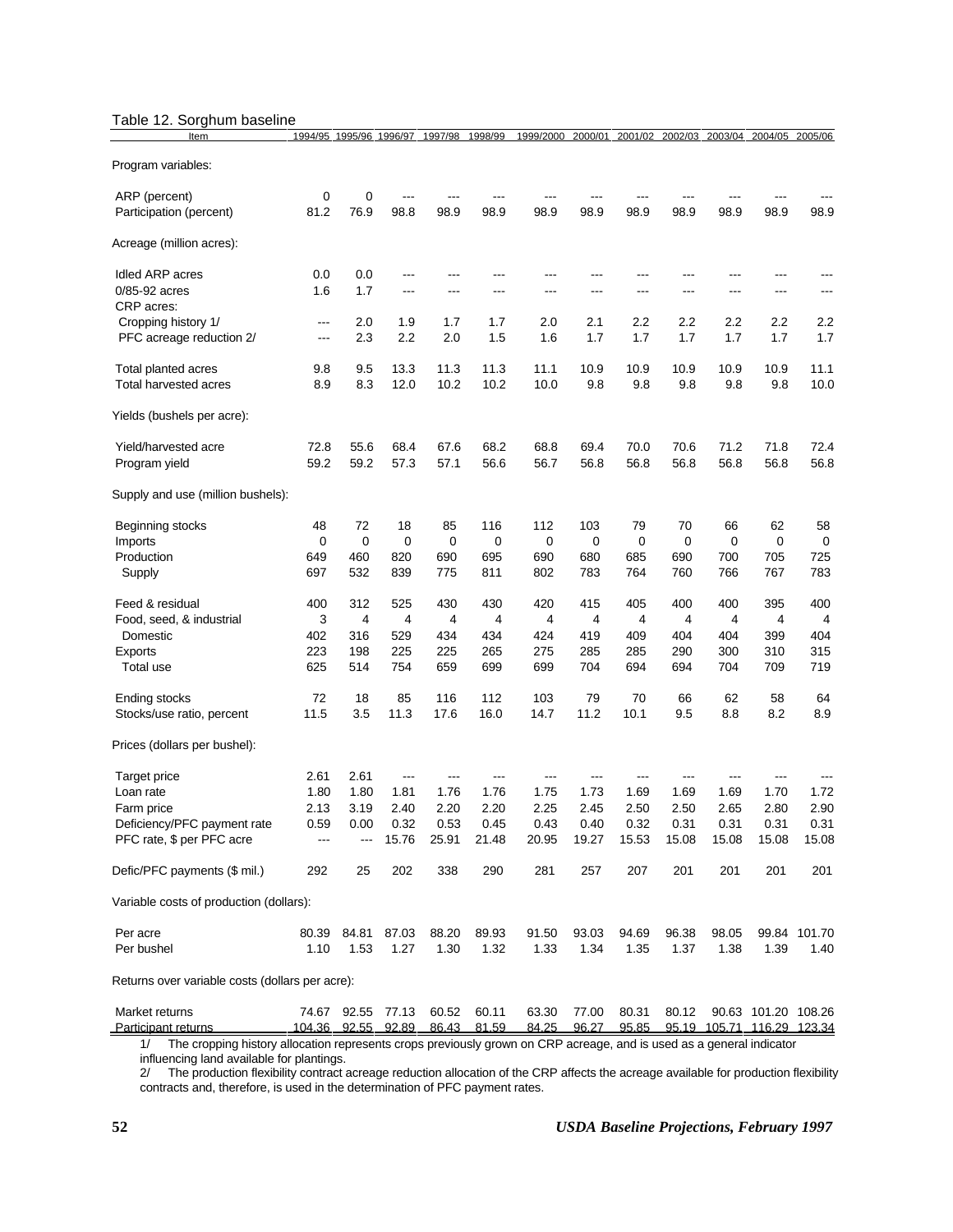#### Table 13. Barley baseline

| Item                                                     | 1994/95    | 1995/96    | 1996/97       | 1997/98       | 1998/99       | 1999/2000 2000/01 |              |              | 2001/02 2002/03 2003/04 2004/05 2005/06 |              |              |              |
|----------------------------------------------------------|------------|------------|---------------|---------------|---------------|-------------------|--------------|--------------|-----------------------------------------|--------------|--------------|--------------|
| Program variables:                                       |            |            |               |               |               |                   |              |              |                                         |              |              |              |
| ARP (percent)<br>Participation (percent)                 | 0<br>83.9  | 0<br>82.0  | 98.9          | 98.9          | 99.0          | 99.0              | 99.0         | 99.0         | 99.0                                    | 99.0         | 99.0         | 99.0         |
| Acreage (million acres):                                 |            |            |               |               |               |                   |              |              |                                         |              |              |              |
|                                                          |            |            |               |               |               |                   |              |              |                                         |              |              |              |
| Idled ARP acres<br>0/85-92 acres                         | 0.0<br>2.7 | 0.0<br>2.9 | ---<br>---    | ---           | ---           | ---               |              | ---          |                                         |              |              |              |
| CRP acres:                                               |            |            |               |               |               |                   |              |              |                                         |              |              |              |
| Cropping history 1/                                      | $---$      | 1.1        | 1.1           | 1.1           | 1.1           | 1.3               | 1.4          | 1.4          | 1.4                                     | 1.4          | 1.4          | 1.4          |
| PFC acreage reduction 2/                                 | ---        | 2.7        | 2.6           | 2.6           | 1.8           | 1.7               | 1.7          | 1.7          | 1.7                                     | 1.7          | 1.7          | 1.7          |
| Total planted acres                                      | 7.2        | 6.7        | 7.2           | 7.5           | 7.5           | 7.4               | 7.3          | 7.2          | 7.2                                     | 7.2          | 7.2          | 7.2          |
| Total harvested acres                                    | 6.7        | 6.3        | 6.8           | 7.1           | 7.1           | 7.0               | 6.9          | 6.8          | 6.8                                     | 6.8          | 6.8          | 6.8          |
| Yields (bushels per acre):                               |            |            |               |               |               |                   |              |              |                                         |              |              |              |
| Yield/harvested acre                                     | 56.2       | 57.3       | 58.5          | 59.5          | 60.0          | 60.5              | 61.0         | 61.5         | 62.0                                    | 62.5         | 63.0         | 63.5         |
| Program yield                                            | 47.1       | 47.0       | 47.2          | 47.2          | 46.5          | 46.5              | 46.5         | 46.5         | 46.5                                    | 46.5         | 46.5         | 46.5         |
| Supply and use (million bushels):                        |            |            |               |               |               |                   |              |              |                                         |              |              |              |
| Beginning stocks                                         | 139        | 113        | 100           | 105           | 109           | 113               | 107          | 106          | 105                                     | 99           | 93           | 92           |
| Imports                                                  | 66         | 41         | 45            | 50            | 55            | 55                | 55           | 55           | 55                                      | 55           | 55           | 55           |
| Production                                               | 375        | 360        | 397           | 420           | 425           | 425               | 420          | 420          | 420                                     | 425          | 430          | 430          |
| Supply                                                   | 580        | 513        | 541           | 575           | 589           | 593               | 582          | 581          | 580                                     | 579          | 578          | 577          |
| Feed & residual                                          | 235        | 185        | 235           | 240           | 240           | 250               | 240          | 240          | 245                                     | 250          | 250          | 250          |
| Food, seed, & industrial                                 | 166        | 166        | 166           | 166           | 166           | 166               | 166          | 166          | 166                                     | 166          | 166          | 166          |
| Domestic                                                 | 401        | 351        | 401           | 406           | 406           | 416               | 406          | 406          | 411                                     | 416          | 416          | 416          |
| Exports                                                  | 66         | 62         | 35            | 60            | 70            | 70                | 70           | 70           | 70                                      | 70           | 70           | 70<br>486    |
| Total use                                                | 467        | 413        | 436           | 466           | 476           | 486               | 476          | 476          | 481                                     | 486          | 486          |              |
| Ending stocks                                            | 113        | 100        | 105           | 109           | 113           | 107               | 106          | 105          | 99                                      | 93           | 92           | 91           |
| Stocks/use ratio, percent                                | 24.2       | 24.2       | 24.0          | 23.4          | 23.7          | 22.0              | 22.3         | 22.1         | 20.6                                    | 19.1         | 18.9         | 18.7         |
| Prices (dollars per bushel):                             |            |            |               |               |               |                   |              |              |                                         |              |              |              |
| Target price                                             | 2.36       | 2.36       | ---           | ---           | ---           | ---               |              | ---          | ---                                     | ---          |              |              |
| Loan rate                                                | 1.54       | 1.54       | 1.55          | 1.56          | 1.55          | 1.59              | 1.61         | 1.61         | 1.59                                    | 1.59         | 1.58         | 1.58         |
| Farm price                                               | 2.03       | 2.89       | 2.60          | 2.25          | 2.30          | 2.35              | 2.50         | 2.60         | 2.60                                    | 2.65         | 2.75         | 2.80         |
| Deficiency/PFC payment rate<br>PFC rate, \$ per PFC acre | 0.53       | 0.00       | 0.33<br>13.35 | 0.28<br>11.04 | 0.28<br>10.97 | 0.27<br>10.59     | 0.24<br>9.65 | 0.20<br>7.78 | 0.19<br>7.54                            | 0.19<br>7.55 | 0.19<br>7.55 | 0.19<br>7.55 |
|                                                          |            |            |               |               |               |                   |              |              |                                         |              |              |              |
| Defic/PFC payments (\$ mil.)                             | 163        | 40         | 137           | 114           | 123           | 119               | 109          | 87           | 85                                      | 85           | 85           | 85           |
| Variable costs of production (dollars):                  |            |            |               |               |               |                   |              |              |                                         |              |              |              |
| Per acre                                                 | 67.68      | 74.67      | 76.51         | 77.70         | 79.35         | 80.81             | 82.21        | 83.71        | 85.24                                   | 86.75        | 88.37        | 90.05        |
| Per bushel                                               | 1.20       | 1.30       | 1.31          | 1.31          | 1.32          | 1.34              | 1.35         | 1.36         | 1.37                                    | 1.39         | 1.40         | 1.42         |
| Returns over variable costs (dollars per acre):          |            |            |               |               |               |                   |              |              |                                         |              |              |              |
| Market returns                                           | 46.41      | 90.93      | 75.59         | 56.18         | 58.65         | 61.37             | 70.29        | 76.19        | 75.96                                   | 78.87        | 84.88        | 87.75        |
| Participant returns                                      | 67.62      | 90.93      | 88.94         | 67.22         | 69.62         | 71.96             | 79.95        | 83.97        | 83.50                                   | 86.42        | 92.43        | 95.30        |

1/ The cropping history allocation represents crops previously grown on CRP acreage, and is used as a general indicator influencing land available for plantings.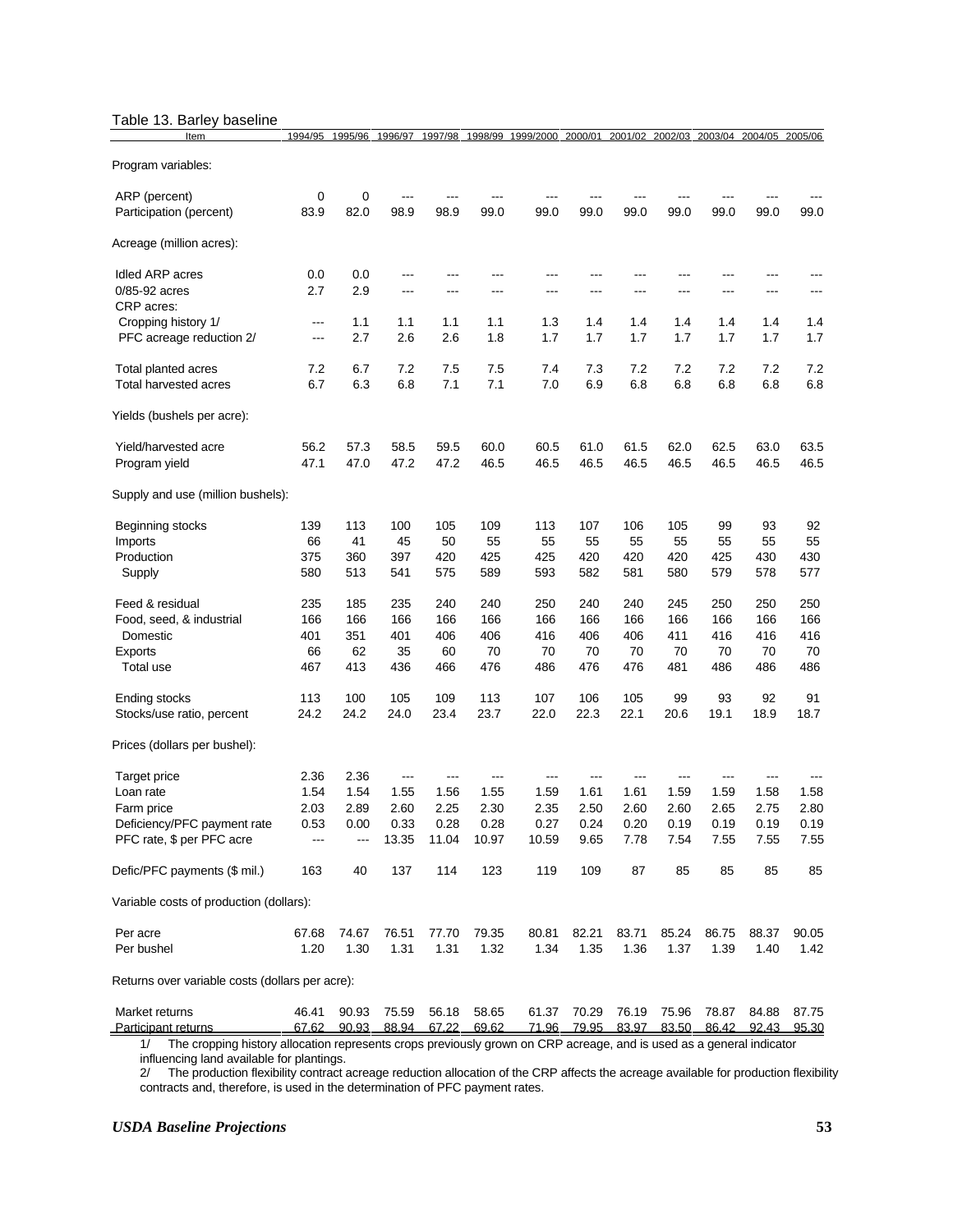#### Table 14. Oats baseline

| Item                                            | 1994/95    | 1995/96     | 1996/97 1997/98 |            | 1998/99    | 1999/2000 2000/01 2001/02 2002/03 2003/04 2004/05 2005/06 |                |                   |            |            |            |            |
|-------------------------------------------------|------------|-------------|-----------------|------------|------------|-----------------------------------------------------------|----------------|-------------------|------------|------------|------------|------------|
| Program variables:                              |            |             |                 |            |            |                                                           |                |                   |            |            |            |            |
| ARP (percent)                                   | 0          | 0           |                 |            |            |                                                           |                |                   |            |            |            |            |
| Participation (percent)                         | 39.8       | 43.9        | 97.0            | 97.0       | 97.2       | 97.1                                                      | 97.1           | 97.1              | 97.1       | 97.1       | 97.1       | 97.1       |
| Acreage (million acres):                        |            |             |                 |            |            |                                                           |                |                   |            |            |            |            |
| Idled ARP acres                                 | 0.0        | 0.0         | ---             | ---        | ---        | ---                                                       |                | ---               | ---        |            |            |            |
| 0/85-92 acres<br>CRP acres:                     | 0.6        | 0.8         | ---             | ---        | ---        | ---                                                       |                | ---               | ---        | ---        |            |            |
| Cropping history 1/                             | $---$      | 0.7         | 0.6             | 0.6        | 0.8        | 1.0                                                       | 1.0            | 1.0               | 1.1        | 1.1        | 1.1        | 1.1        |
| PFC acreage reduction 2/                        | ---        | 1.3         | 1.3             | 1.3        | 1.0        | 1.1                                                       | 1.1            | 1.1               | 1.1        | 1.1        | 1.1        | 1.1        |
| Total planted acres                             | 6.6        | 6.3         | 4.7             | 5.0        | 5.0        | 4.9                                                       | 4.8            | 4.7               | 4.7        | 4.7        | 4.7        | 4.7        |
| Total harvested acres                           | 4.0        | 3.0         | 2.7             | 3.0        | 3.0        | 2.9                                                       | 2.9            | 2.8               | 2.8        | 2.8        | 2.8        | 2.8        |
| Yields (bushels per acre):                      |            |             |                 |            |            |                                                           |                |                   |            |            |            |            |
| Yield/harvested acre                            | 57.1       | 54.7        | 57.8            | 58.0       | 58.3       | 58.6                                                      | 58.9           | 59.2              | 59.5       | 59.8       | 60.1       | 60.4       |
| Program yield                                   | 48.6       | 47.8        | 50.8            | 50.8       | 50.6       | 50.6                                                      | 50.6           | 50.6              | 50.6       | 50.6       | 50.6       | 50.6       |
| Supply and use (million bushels):               |            |             |                 |            |            |                                                           |                |                   |            |            |            |            |
| Beginning stocks                                | 106        | 101         | 66              | 69         | 91         | 103                                                       | 100            | 92                | 74         | 66         | 63         | 65         |
| Imports                                         | 93         | 81          | 85              | 100        | 100        | 100                                                       | 100            | 100               | 100        | 100        | 100        | 100        |
| Production<br>Supply                            | 229<br>428 | 162<br>343  | 155<br>307      | 175<br>344 | 175<br>366 | 170<br>373                                                | 170<br>370     | 165<br>357        | 165<br>339 | 165<br>331 | 170<br>333 | 170<br>335 |
|                                                 |            |             |                 |            |            |                                                           |                |                   |            |            |            |            |
| Feed & residual                                 | 202        | 152         | 115             | 125        | 135        | 145                                                       | 150            | 155               | 145        | 140        | 140        | 145        |
| Food, seed, & industrial                        | 124        | 123         | 120<br>235      | 125        | 125        | 125                                                       | 125            | 125               | 125        | 125        | 125        | 125        |
| Domestic<br>Exports                             | 326<br>1   | 275<br>2    | 3               | 250<br>3   | 260<br>3   | 270<br>3                                                  | 275<br>3       | 280<br>3          | 270<br>3   | 265<br>3   | 265<br>3   | 270<br>3   |
| Total use                                       | 327        | 277         | 238             | 253        | 263        | 273                                                       | 278            | 283               | 273        | 268        | 268        | 273        |
| Ending stocks                                   | 101        | 66          | 69              | 91         | 103        | 100                                                       | 92             | 74                | 66         | 63         | 65         | 62         |
| Stocks/use ratio, percent                       | 30.9       | 23.8        | 29.0            | 36.0       | 39.2       | 36.6                                                      | 33.1           | 26.1              | 24.2       | 23.5       | 24.3       | 22.7       |
| Prices (dollars per bushel):                    |            |             |                 |            |            |                                                           |                |                   |            |            |            |            |
| Target price                                    | 1.45       | 1.45        | ---             | ---        | ---        | ---                                                       |                |                   |            |            |            |            |
| Loan rate                                       | 0.97       | 0.97        | 1.03            | 1.10       | 1.10       | 1.12                                                      | 1.14           | 1.17              | 1.14       | 1.14       | 1.15       | 1.16       |
| Farm price                                      | 1.22       | 1.68        | 1.85            | 1.55       | 1.45       | 1.50                                                      | 1.60           | 1.70              | 1.75       | 1.80       | 1.85       | 1.90       |
| Deficiency/PFC payment rate                     | 0.23       | 0.00        | 0.03            | 0.03       | 0.03       | 0.03                                                      | 0.03           | 0.02              | 0.02       | 0.02       | 0.02       | 0.02       |
| PFC rate, \$ per PFC acre                       | ---        | ---         | 1.42            | 1.31       | 1.35       | 1.32                                                      | 1.21           | 0.97              | 0.94       | 0.94       | 0.94       | 0.94       |
| Defic/PFC payments (\$ mil.)                    | 16         | 3           | 9               | 8          | 9          | 8                                                         | 8              | 6                 | 6          | 6          | 6          | 6          |
| Variable costs of production (dollars):         |            |             |                 |            |            |                                                           |                |                   |            |            |            |            |
| Per acre                                        | 50.47      | 48.71       | 49.87           | 50.79      | 51.99      | 52.98                                                     | 53.90          | 54.89             | 55.92      | 56.93      | 58.00      | 59.12      |
| Per bushel                                      | 0.88       | 0.89        | 0.86            | 0.88       | 0.89       | 0.90                                                      | 0.92           | 0.93              | 0.94       | 0.95       | 0.97       | 0.98       |
| Returns over variable costs (dollars per acre): |            |             |                 |            |            |                                                           |                |                   |            |            |            |            |
| Market returns                                  |            | 19.19 43.19 | 57.06           | 39.11      | 32.55      |                                                           |                | 34.92 40.34 45.75 | 48.21      | 50.71      | 53.18      | 55.64      |
| Participant returns                             | 28.69      | 43.19       | 58.48           | 40.42      | 33.90      | 36.23                                                     | <u>41.54 _</u> | 46.72             | 49.15      | 51.65      | 54.12      | 56.58      |

1/ The cropping history allocation represents crops previously grown on CRP acreage, and is used as a general indicator influencing land available for plantings.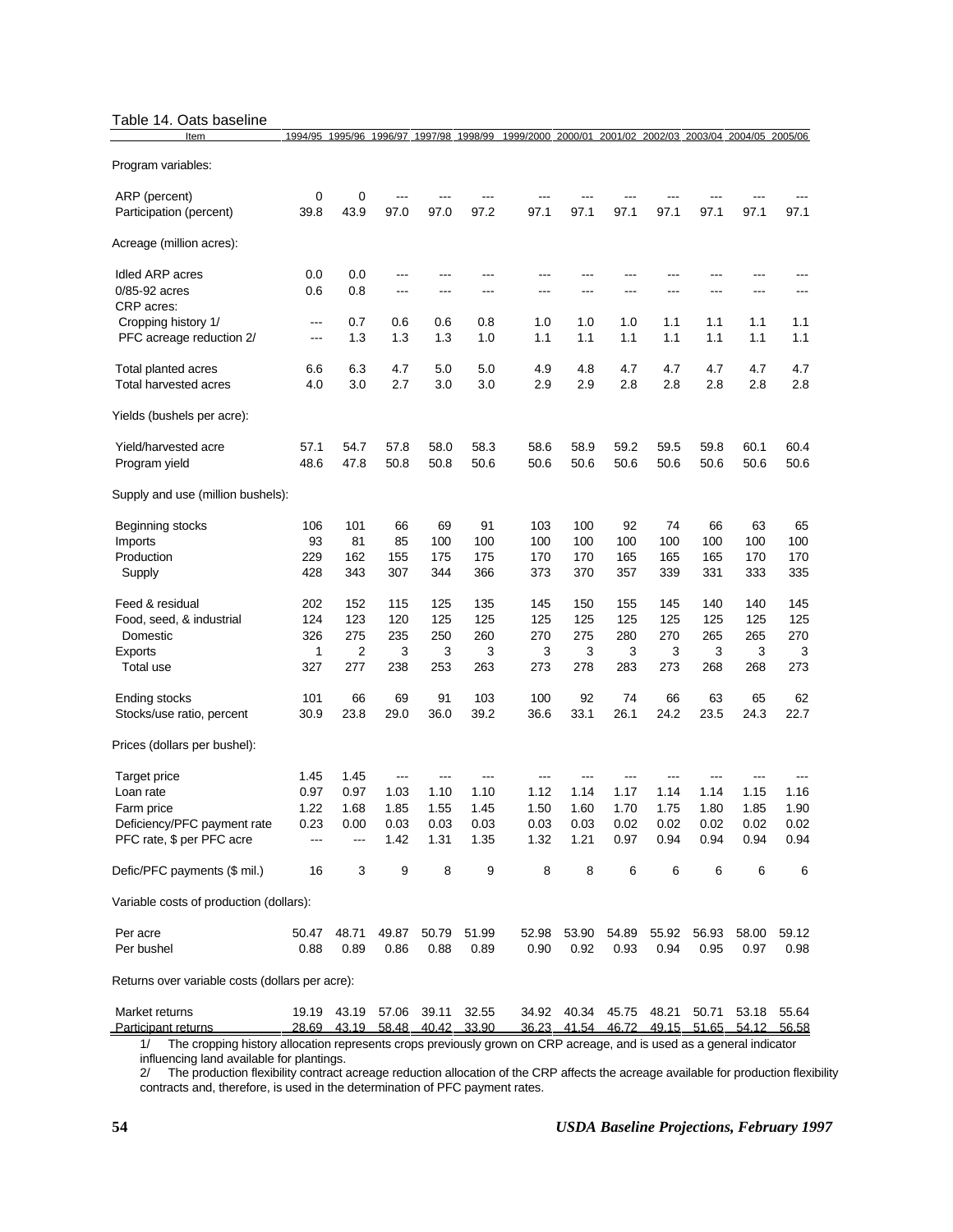#### Table 15. Wheat baseline

| Item                                            | 1994/95     | 1995/96                  | 1996/97                  | 1997/98 | 1998/99 | 1999/2000 | 2000/01 | 2001/02       | 2002/03 | 2003/04                    | 2004/05       | 2005/06 |
|-------------------------------------------------|-------------|--------------------------|--------------------------|---------|---------|-----------|---------|---------------|---------|----------------------------|---------------|---------|
| Program variables:                              |             |                          |                          |         |         |           |         |               |         |                            |               |         |
| ARP (percent)                                   | $\mathbf 0$ | $\mathbf 0$              | ---                      | ---     | ---     | ---       |         |               |         |                            | ---           |         |
| Participation (percent)                         | 87.0        | 84.8                     | 99                       | 99      | 99      | 99        | 99      | 99            | 99      | 99                         | 99            | 99      |
| Acreage (million acres):                        |             |                          |                          |         |         |           |         |               |         |                            |               |         |
| Idled ARP acres                                 | 0.0         | 0.0                      | ---                      | ---     |         | ---       |         | ---           |         |                            |               |         |
| 0/85-92 acres                                   | 5.2         | 6.1                      | ---                      |         |         |           |         |               |         |                            |               |         |
| CRP acres:                                      |             |                          |                          |         |         |           |         |               |         |                            |               |         |
| Cropping history 1/                             | ---         | 11.7                     | 11.6                     | 11.5    | 10.7    | 12.0      | 12.7    | 12.8          | 12.9    | 12.9                       | 12.9          | 12.9    |
| PFC acreage reduction 2/                        | ---         | 10.3                     | 10.1                     | 10.1    | 6.9     | 6.9       | 6.7     | 6.7           | 6.7     | 6.6                        | 6.6           | 6.6     |
| Total planted acres                             | 70.3        | 69.1                     | 75.6                     | 72.0    | 73.0    | 73.5      | 74.5    | 75.5          | 76.5    | 77.0                       | 78.0          | 79.0    |
| Total harvested acres                           | 61.8        | 60.9                     | 62.9                     | 62.5    | 63.5    | 63.9      | 64.8    | 65.7          | 66.6    | 67.0                       | 67.9          | 68.7    |
| Yields (bushels per acre):                      |             |                          |                          |         |         |           |         |               |         |                            |               |         |
| Yield/harvested acre                            | 37.6        | 35.8                     | 36.3                     | 37.5    | 37.7    | 37.9      | 38.1    | 38.4          | 38.7    | 39.0                       | 39.3          | 39.6    |
| Program yield                                   | 34.4        | 34.4                     | 34.8                     | 34.8    | 34.8    | 34.8      | 34.8    | 34.8          | 34.8    | 34.8                       | 34.8          | 34.8    |
| Supply and use (million bushels):               |             |                          |                          |         |         |           |         |               |         |                            |               |         |
| Beginning stocks                                | 568         | 507                      | 376                      | 435     | 490     | 469       | 449     | 415           | 394     | 381                        | 349           | 337     |
| Production                                      | 2,321       | 2,183                    | 2,282                    | 2,345   | 2,394   | 2,422     | 2,469   | 2,523         | 2,577   | 2,613                      | 2,668         | 2,721   |
| Imports                                         | 92          | 68                       | 70                       | 85      | 100     | 115       | 120     | 120           | 115     | 115                        | 110           | 110     |
| Supply                                          | 2,981       | 2,757                    | 2,728                    | 2,865   | 2,984   | 3,006     | 3,038   | 3,058         | 3,086   | 3,109                      | 3,127         | 3,168   |
| Food                                            | 853         | 884                      | 910                      | 925     | 940     | 955       | 970     | 985           | 1,000   | 1,015                      | 1,030         | 1,045   |
| Seed                                            | 89          | 104                      | 108                      | 100     | 100     | 102       | 103     | 104           | 105     | 105                        | 105           | 105     |
| Feed & residual                                 | 344         | 152                      | 325                      | 250     | 200     | 200       | 200     | 200           | 200     | 190                        | 180           | 175     |
| Domestic                                        | 1,287       | 1,140                    | 1,343                    | 1,275   | 1,240   | 1,257     | 1,273   | 1,289         | 1,305   | 1,310                      | 1,315         | 1,325   |
| Exports                                         | 1,188       | 1,241                    | 950                      | 1,100   | 1,275   | 1,300     | 1,350   | 1,375         | 1,400   | 1,450                      | 1,475         | 1,500   |
| Total use                                       | 2,475       | 2,381                    | 2,293                    | 2,375   | 2,515   | 2,557     | 2,623   | 2,664         | 2,705   | 2,760                      | 2,790         | 2,825   |
| Ending stocks                                   | 507         | 376                      | 435                      | 490     | 469     | 449       | 415     | 394           | 381     | 349                        | 337           | 343     |
| Stocks/use ratio, percent                       | 20.5        | 15.8                     | 19.0                     | 20.6    | 18.6    | 17.6      | 15.8    | 14.8          | 14.1    | 12.6                       | 12.1          | 12.1    |
| Prices (dollars per bushel):                    |             |                          |                          |         |         |           |         |               |         |                            |               |         |
| Target price                                    | 4.00        | 4.00                     | $\overline{\phantom{a}}$ | ---     | ---     | ---       | ---     | ---           | ---     | ---                        | ---           |         |
| Loan rate                                       | 2.58        | 2.58                     | 2.58                     | 2.58    | 2.58    | 2.58      | 2.58    | 2.58          | 2.58    | 2.58                       | 2.58          | 2.58    |
| Farm price                                      | 3.45        | 4.55                     | 4.30                     | 3.75    | 3.85    | 3.95      | 4.10    | 4.30          | 4.40    | 4.65                       | 4.80          | 4.80    |
| Deficiency/PFC payment rate                     | 0.61        | 0.00                     | 0.87                     | 0.63    | 0.65    | 0.62      | 0.57    | 0.46          | 0.45    | 0.45                       | 0.45          | 0.45    |
| PFC rate, \$ per PFC acre                       | $\sim$      | $\overline{\phantom{a}}$ | 25.85                    | 18.50   | 19.14   | 18.49     | 16.88   | 13.60         | 13.18   | 13.18                      | 13.18         | 13.18   |
| Defic/PFC payments (\$ mil.)                    | 1,146       | 109                      | 1,947                    | 1,386   | 1,493   | 1,442     | 1,320   | 1,063         | 1,032   | 1,032                      | 1,032         | 1,032   |
| Variable costs of production (dollars):         |             |                          |                          |         |         |           |         |               |         |                            |               |         |
| Per acre                                        | 59.98       | 65.34                    | 66.89                    | 67.98   | 69.46   | 70.74     | 71.95   | 73.24         | 74.58   | 75.90                      | 77.31         | 78.78   |
| Per bushel                                      | 1.60        | 1.83                     | 1.84                     | 1.81    | 1.84    | 1.87      | 1.89    | 1.91          | 1.93    | 1.95                       | 1.97          | 1.99    |
| Returns over variable costs (dollars per acre): |             |                          |                          |         |         |           |         |               |         |                            |               |         |
| Market returns                                  | 69.74       | 97.55                    | 89.20                    | 72.65   | 75.68   | 78.96     | 84.26   | 91.88         |         | 95.70 105.45 111.33 111.30 |               |         |
| Participant returns                             | 87.58       | 97.55                    | 115.05                   | 91.14   | 94.82   | 97.45     |         | 101.14 105.47 | 108.88  |                            | 118.63 124.51 | 124.48  |

1/ The cropping history allocation represents crops previously grown on CRP acreage, and is used as a general indicator influencing land available for plantings.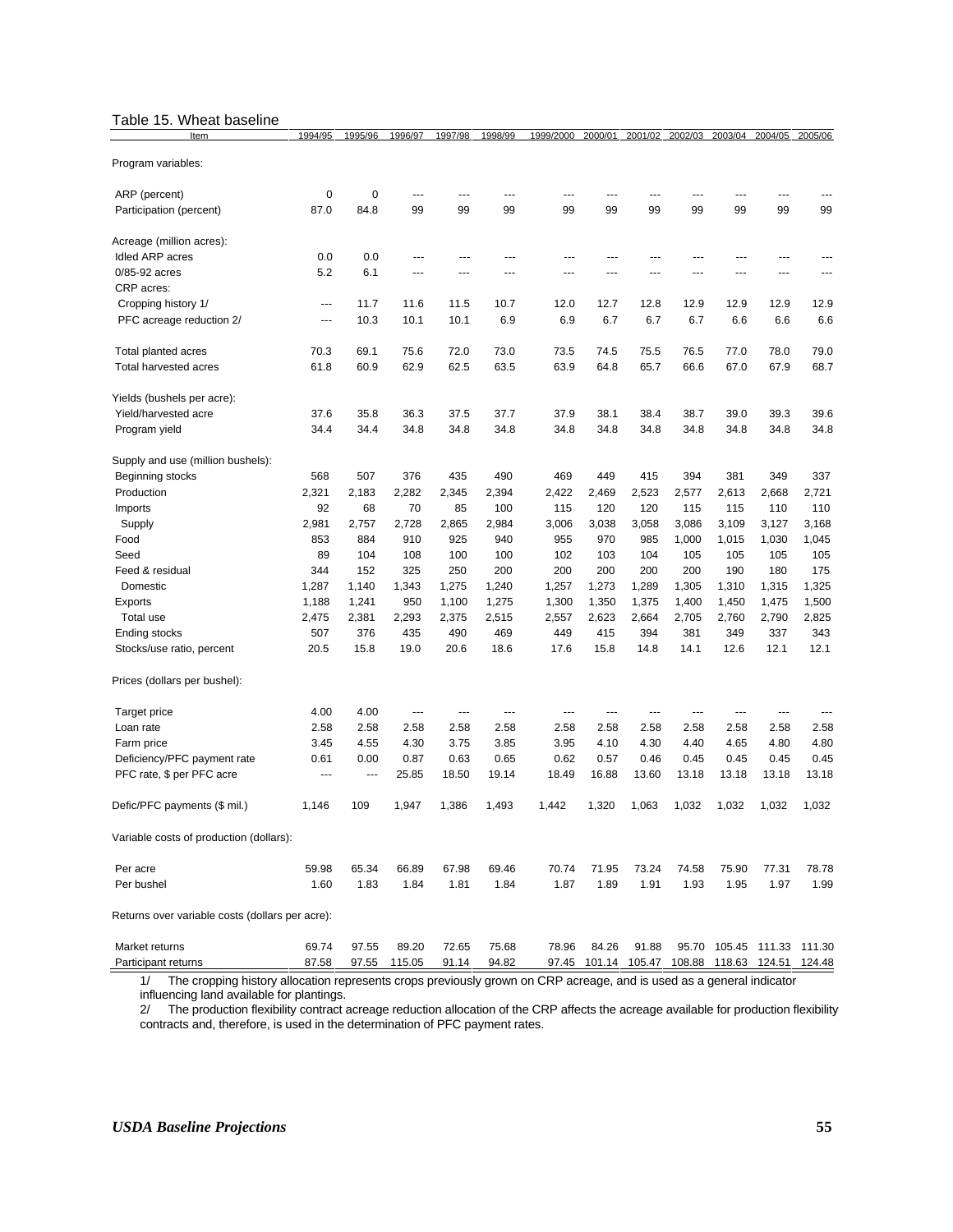| Table 16. Rice baseline, rough basis |  |  |
|--------------------------------------|--|--|
|--------------------------------------|--|--|

| Item                                                     | 1994/95        | 1995/96        | 1996/97                | 1997/98        | 1998/99        | 1999/2000      | 2000/01        | 2001/02        | 2002/03        | 2003/04        | 2004/05        | 2005/06        |
|----------------------------------------------------------|----------------|----------------|------------------------|----------------|----------------|----------------|----------------|----------------|----------------|----------------|----------------|----------------|
| Program variables:                                       |                |                |                        |                |                |                |                |                |                |                |                |                |
| ARP (percent)<br>Participation (percent)                 | 0<br>95.4      | 5<br>94.7      | $\overline{a}$<br>99.6 | ---<br>99.6    | 99.6           | 99.6           | $---$<br>99.6  | 99.6           | 99.6           | ---<br>99.6    | 99.6           | 99.6           |
| Acreage (thousand acres):                                |                |                |                        |                |                |                |                |                |                |                |                |                |
| Idled ARP acres                                          | $\mathbf 0$    | 197            | ---                    | ---            | $-$            | ---            | $---$          | ---            | ---            | ---            | ---            |                |
| 0/85-92 acres                                            | 258            | 279            | ---                    | ---            | $-$            | ---            | $-$            |                | ---            | ---            | ---            | $- - -$        |
| Planted                                                  | 3,353          | 3,121          | 2,935                  | 2,875          | 2,890          | 2,905          | 2,920          | 2,935          | 2,950          | 2,965          | 2,980          | 2,995          |
| Harvested                                                | 3,316          | 3,093          | 2,909                  | 2,818          | 2,832          | 2,847          | 2,862          | 2,876          | 2,891          | 2,906          | 2,920          | 2,935          |
| Yields (Ibs per acre):                                   |                |                |                        |                |                |                |                |                |                |                |                |                |
| Yield/harvested acre<br>Program yield                    | 5,964<br>4,863 | 5,621<br>4,860 | 5,981<br>4,818         | 5,896<br>4,818 | 5,923<br>4,818 | 5,951<br>4,818 | 5,979<br>4,818 | 6,008<br>4,818 | 6,036<br>4,818 | 6,064<br>4,818 | 6,093<br>4,818 | 6,122<br>4,818 |
| Supply and use (million cwt.):                           |                |                |                        |                |                |                |                |                |                |                |                |                |
| Beginning stocks                                         | 25.8           | 31.4           | 25.0                   | 25.6           | 24.5           | 24.7           | 24.9           | 25.2           | 25.5           | 25.8           | 26.2           | 26.5           |
| Production                                               | 197.8          | 173.9          | 174.0                  | 166.1          | 167.8          | 169.4          | 171.1          | 172.8          | 174.5          | 176.2          | 177.9          | 179.7          |
| Imports                                                  | 7.0            | 7.4            | 7.8                    | 8.1            | 8.5            | 9.0            | 9.4            | 9.9            | 10.4           | 10.9           | 11.5           | 12.0           |
| Supply                                                   | 230.6          | 212.7          | 206.7                  | 199.9          | 200.9          | 203.1          | 205.5          | 207.9          | 210.4          | 213.0          | 215.5          | 218.2          |
| Domestic use                                             | 93.3           | 96.2           | 99.1                   | 101.1          | 103.1          | 105.2          | 107.3          | 109.4          | 111.6          | 113.8          | 116.1          | 118.4          |
| Exports                                                  | 100.9          | 82.3           | 74.0                   | 65.2           | 64.1           | 64.0           | 64.0           | 64.0           | 64.0           | 64.0           | 64.0           | 63.9           |
| Residual                                                 | 5.0            | 9.3            | 8.0                    | 9.0            | 9.0            | 9.0            | 9.0            | 9.0            | 9.0            | 9.0            | 9.0            | 9.0            |
| Total use                                                | 199.2          | 187.7          | 181.1                  | 175.3          | 176.2          | 178.1          | 180.2          | 182.4          | 184.6          | 186.8          | 189.1          | 191.4          |
| Ending stocks (million cwt.)                             | 31.4           | 25.0           | 25.6                   | 24.5           | 24.7           | 24.9           | 25.2           | 25.5           | 25.8           | 26.2           | 26.5           | 26.8           |
| Stocks/use ratio, percent                                | 15.8           | 13.3           | 14.2                   | 14.0           | 14.0           | 14.0           | 14.0           | 14.0           | 14.0           | 14.0           | 14.0           | 14.0           |
| Milling rate, percent                                    | 74.1           | 71.4           | 72.0                   | 72.0           | 72.0           | 72.0           | 72.0           | 72.0           | 72.0           | 72.0           | 72.0           | 72.0           |
| Prices (dollars per cwt.):                               |                |                |                        |                |                |                |                |                |                |                |                |                |
| Target price                                             | 10.71          | 10.71          | ---                    | ---            | $\overline{a}$ | ---            | ---            | ---            | $\overline{a}$ | ---            | $\overline{a}$ |                |
| Loan rate                                                | 6.50           | 6.50           | 6.50                   | 6.50           | 6.50           | 6.50           | 6.50           | 6.50           | 6.50           | 6.50           | 6.50           | 6.50           |
| Average market price                                     | 6.78           | 9.15           | 9.25                   | 9.70           | 9.85           | 10.00          | 10.15          | 10.31          | 10.47          | 10.63          | 10.79          | 10.96          |
| World price                                              | 6.10           | 7.71           | 7.00                   | 7.11           | 7.21           | 7.32           | 7.43           | 7.54           | 7.65           | 7.77           | 7.89           | 8.00           |
| Deficiency/PFC payment rate<br>PFC rate, \$ per PFC acre | 3.79<br>---    | 3.22           | 2.77<br>113.47         | 2.72<br>111.74 | 2.93<br>120.20 | 2.83<br>116.18 | 2.60<br>106.55 | 2.10<br>86.18  | 2.04<br>83.69  | 2.04<br>83.69  | 2.04<br>83.69  | 2.04<br>83.69  |
| Defic/PFC payments (\$ mil.)                             | 558            | 471            | 454                    | 455            | 490            | 473            | 434            | 351            | 341            | 341            | 341            | 341            |
| Variable costs of production (dollars):                  |                |                |                        |                |                |                |                |                |                |                |                |                |
| Per acre                                                 | 342.96         | 342.67         | 352.05                 | 356.20         | 363.54         | 370.66         | 377.77         | 385.39         | 393.05         | 400.59         | 408.67         | 417.13         |
| Per cwt.                                                 | 5.75           | 6.10           | 5.89                   | 6.04           | 6.14           | 6.23           | 6.32           | 6.42           | 6.51           | 6.61           | 6.71           | 6.81           |
| Returns over variable costs (dollars per acre):          |                |                |                        |                |                |                |                |                |                |                |                |                |
| Market returns                                           | 61.37          | 171.72         | 201.20                 | 215.50         | 219.73         | 224.41         | 229.33         | 233.99         | 238.84         | 244.08         | 249.02         | 253.85         |
| Participant returns                                      | 246.06         | 288.08         | 314.46                 | 327.03         | 339.70         | 340.37         | 335.68         | 320.00         | 322.38         | 327.61         | 332.56         | 337.39         |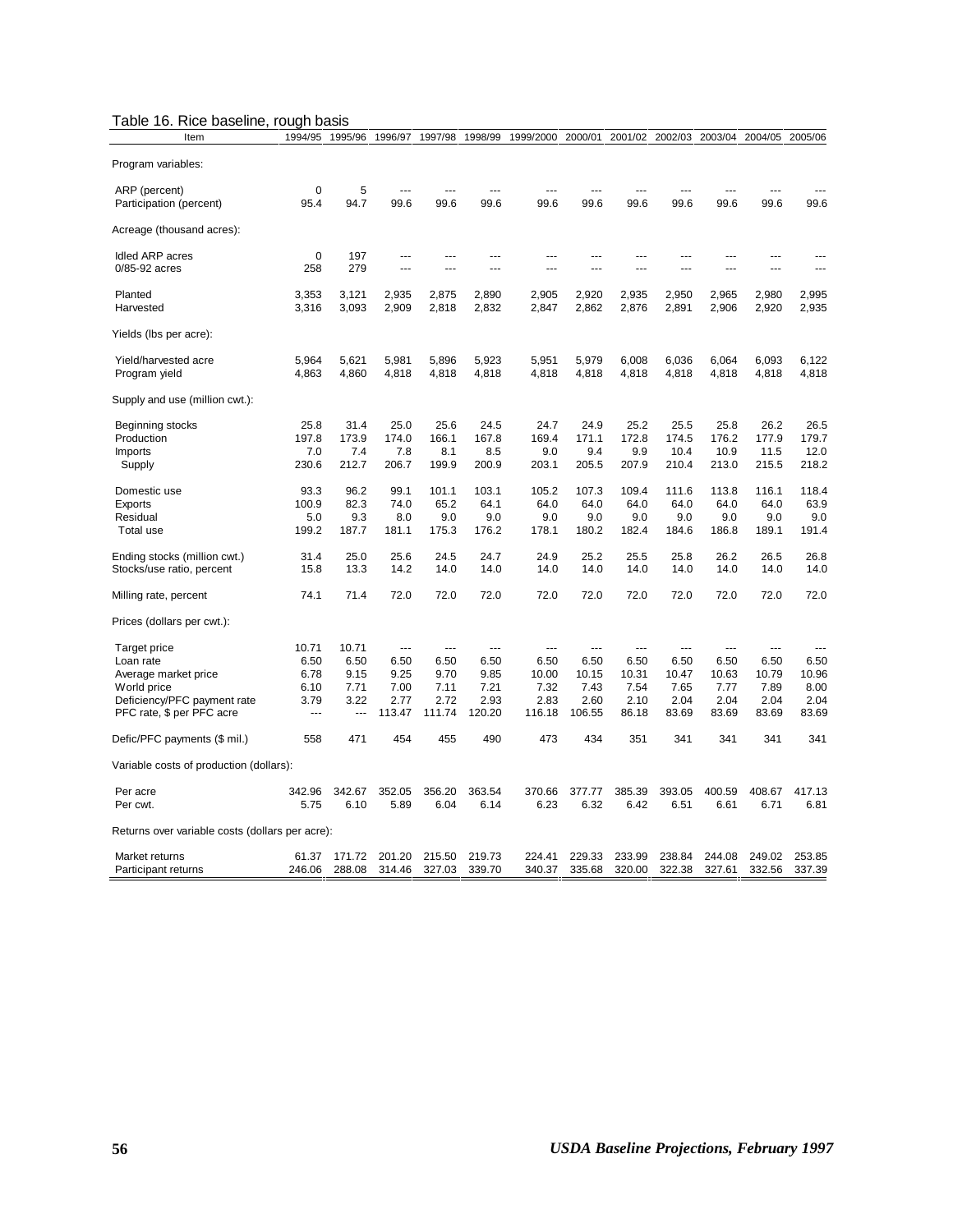| Table 17. Upland cotton baseline |  |  |  |
|----------------------------------|--|--|--|
|----------------------------------|--|--|--|

| Item                                            |                | 1994/95 1995/96      | 1996/97                     | 1997/98 | 1998/99 | 1999/2000 | 2000/01 | 2001/02 | 2002/03 | 2003/04 | 2004/05 | 2005/06 |
|-------------------------------------------------|----------------|----------------------|-----------------------------|---------|---------|-----------|---------|---------|---------|---------|---------|---------|
| Program variables:                              |                |                      |                             |         |         |           |         |         |         |         |         |         |
| ARP (percent)                                   | 11             | 0                    | ---                         |         |         | ---       | ---     |         |         |         |         |         |
| Participation (percent)                         | 89.2           | 79.1                 | 99                          | 99      | 99      | 99        | 99      | 99      | 99      | 99      | 99      | 99      |
|                                                 |                |                      |                             |         |         |           |         |         |         |         |         |         |
| Acreage (million acres):                        |                |                      |                             |         |         |           |         |         |         |         |         |         |
| Idled ARP acres                                 | 1.5            | 0.0                  | ---                         | ---     |         |           | ---     | ---     |         | ---     |         |         |
| $0/85-92$ acres                                 | 0.2            | 0.2                  | ---                         | ---     | ---     | ---       | $---$   | $---$   | $---$   | ---     | ---     | $---$   |
| CRP acres:                                      |                |                      |                             |         |         |           |         |         |         |         |         |         |
| Cropping history 1/                             | $---$          | 1.4                  | 1.4                         | 1.3     | 1.2     | 1.4       | 1.5     | 1.5     | 1.5     | 1.5     | 1.5     | 1.5     |
| PFC acreage reduction 2/                        | ---            | 1.4                  | 1.4                         | 1.2     | 1.0     | 1.0       | 1.1     | 1.1     | 1.1     | 1.0     | 1.0     | 1.0     |
|                                                 |                |                      |                             |         |         |           |         |         |         |         |         |         |
| Total planted acres                             | 13.6           | 16.7                 | 14.0                        | 13.3    | 13.5    | 13.8      | 13.9    | 14.0    | 14.0    | 14.1    | 14.1    | 14.2    |
| Total harvested acres                           | 13.2           | 15.8                 | 12.5                        | 12.4    | 12.6    | 12.9      | 13.0    | 13.1    | 13.1    | 13.2    | 13.2    | 13.3    |
| Yields (pounds per acre):                       |                |                      |                             |         |         |           |         |         |         |         |         |         |
| Yield/harvested acre                            | 705            | 533                  | 691                         | 668     | 676     | 684       | 692     | 700     | 708     | 716     | 724     | 732     |
|                                                 | 606            | 600                  | 608                         | 608     | 608     | 608       | 608     | 608     | 608     | 608     | 608     | 608     |
| Program yield                                   |                |                      |                             |         |         |           |         |         |         |         |         |         |
| Supply and use (thousand bales):                |                |                      |                             |         |         |           |         |         |         |         |         |         |
| Beginning stocks                                | 3,303          | 2,588                | 2,541                       | 4,790   | 4,500   | 4,100     | 4,000   | 3,900   | 4,000   | 4,000   | 4,100   | 4,100   |
| Imports                                         | 18             | 400                  | 495                         | 5       | 5       | 5         | 5       | 5       | 5       | 5       | 5       | 5       |
| Production                                      |                |                      | 19,324 17,532 18,027 17,300 |         | 17,700  | 18,400    | 18,700  | 19,100  | 19,300  | 19,700  | 19,900  | 20,300  |
| Supply                                          |                |                      | 22,645 20,520 21,063 22,095 |         | 22,205  | 22,505    | 22,705  | 23,005  | 23,305  | 23,705  | 24,005  | 24,405  |
|                                                 |                |                      |                             |         |         |           |         |         |         |         |         |         |
| Domestic use                                    |                |                      | 11,109 10,502 10,895 11,200 |         | 11,500  | 11,800    | 12,100  | 12,300  | 12,500  | 12,700  | 12,900  | 13,100  |
| Exports                                         | 8,978          | 7,375                | 5,375                       | 6,400   | 6,600   | 6,700     | 6,700   | 6,700   | 6,800   | 6,900   | 7,000   | 7,100   |
| Total use                                       |                |                      | 20,087 17,877 16,270 17,600 |         | 18,100  | 18,500    | 18,800  | 19,000  | 19,300  | 19,600  | 19,900  | 20,200  |
|                                                 |                |                      |                             |         |         |           |         |         |         |         |         |         |
| Ending stocks                                   | 2,588          | 2,541                | 4,790                       | 4,500   | 4,100   | 4,000     | 3,900   | 4,000   | 4,000   | 4,100   | 4,100   | 4,200   |
| Stocks/use ratio, percent                       | 12.9           | 14.2                 | 29.4                        | 25.6    | 22.7    | 21.6      | 20.7    | 21.1    | 20.7    | 20.9    | 20.6    | 20.8    |
| Prices (dollars per pound): 3/                  |                |                      |                             |         |         |           |         |         |         |         |         |         |
|                                                 |                |                      |                             |         |         |           |         |         |         |         |         |         |
| Target price                                    | 0.729          | 0.729                |                             |         | ---     |           |         |         |         |         |         |         |
| Loan rate                                       |                |                      | 0.5000 0.5192 0.5192 0.5192 |         | 0.5192  | 0.5192    | 0.5192  | 0.5192  | 0.5192  | 0.5192  | 0.5192  | 0.5192  |
| Deficiency/PFC payment rate                     | 0.046          | 0.000                | 0.089                       | 0.075   | 0.079   | 0.077     | 0.070   | 0.057   | 0.055   | 0.055   | 0.055   | 0.055   |
| PFC rate, \$ per PFC acre                       | $\overline{a}$ | $---$                | 46.06                       | 38.51   | 40.83   | 39.56     | 36.32   | 29.23   | 28.35   | 28.32   | 28.32   | 28.32   |
| Defic/PFC payments (\$ mil.)                    | 280            | 6                    | 703                         | 601     | 648     | 626       | 573     | 461     | 447     | 447     | 447     | 447     |
| Variable costs of production (dollars):         |                |                      |                             |         |         |           |         |         |         |         |         |         |
| Per acre                                        |                | 276.95 298.41 310.61 |                             | 315.51  | 322.62  | 329.34    | 336.06  | 343.18  | 350.44  | 357.65  | 365.39  | 373.50  |
| Per pound                                       | 0.39           | 0.56                 | 0.45                        | 0.47    | 0.48    | 0.48      | 0.49    | 0.49    | 0.49    | 0.50    | 0.50    | 0.51    |
|                                                 |                |                      |                             |         |         |           |         |         |         |         |         |         |
| Returns over variable costs (dollars per acre): |                |                      |                             |         |         |           |         |         |         |         |         |         |
| Market returns                                  |                |                      | 288.69 149.95 203.31 173.68 |         | 185.95  | 190.41    | 196.69  | 195.73  | 202.28  | 201.91  | 208.25  | 206.48  |
| Participant returns                             |                |                      | 274.51 149.95 249.21 212.19 |         | 226.78  | 229.97    | 233.00  | 224.96  | 230.64  | 230.23  | 236.57  | 234.80  |

1/ The cropping history allocation represents crops previously grown on CRP acreage, and is used as a general indicator influencing land available for plantings.

2/ The production flexibility contract acreage reduction allocation of the CRP affects the acreage available for production flexibility contracts and, therefore, is used in the determination of PFC payment rates.

3/ USDA is prohibited from publishing cotton price projections.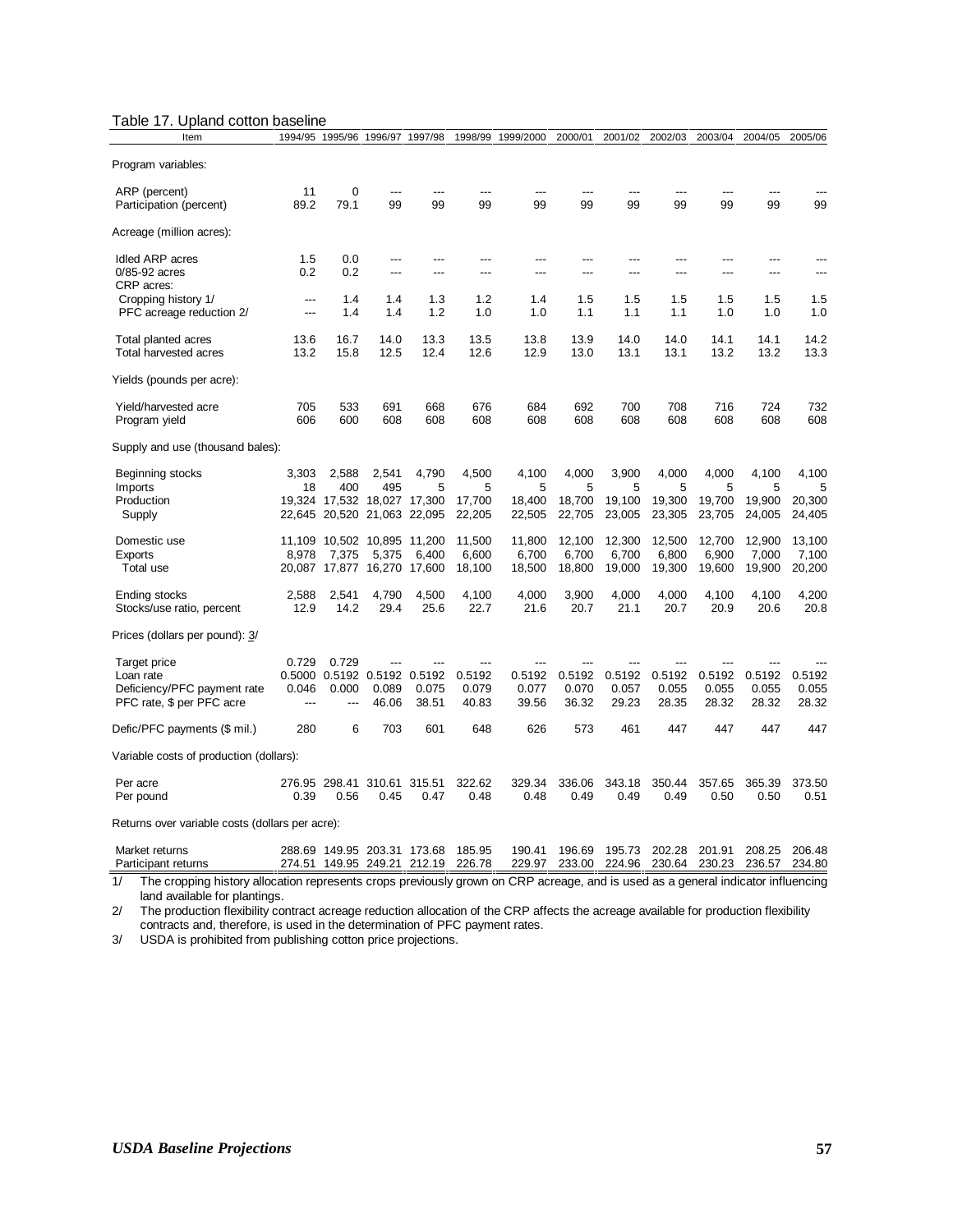| Table 18. Soybean and products baseline |  |
|-----------------------------------------|--|
|                                         |  |

| Item                                            | 1994/95 | 1995/96        | 1996/97 | 1997/98 | 1998/99 | 1999/2000 | 2000/01 | 2001/02        | 2002/03 | 2003/04 | 2004/05 | 2005/06 |
|-------------------------------------------------|---------|----------------|---------|---------|---------|-----------|---------|----------------|---------|---------|---------|---------|
|                                                 |         |                |         |         |         |           |         |                |         |         |         |         |
| Soybeans                                        |         |                |         |         |         |           |         |                |         |         |         |         |
| Acreage (million acres)                         |         |                |         |         |         |           |         |                |         |         |         |         |
| Planted                                         | 61.7    | 62.6           | 64.3    | 64.0    | 64.0    | 63.5      | 62.5    | 62.3           | 62.3    | 62.5    | 62.8    | 63.0    |
| Harvested                                       | 60.9    | 61.6           | 63.4    | 62.9    | 62.9    | 62.5      | 61.5    | 61.3           | 61.3    | 61.5    | 61.8    | 62.0    |
| Yield/harvested acre (bushels)                  | 41.4    | 35.3           | 37.9    | 38.5    | 39.3    | 40.0      | 40.5    | 40.9           | 41.3    | 41.7    | 42.1    | 42.5    |
| Supply (million bushels)                        |         |                |         |         |         |           |         |                |         |         |         |         |
| Beginning stocks, Sept 1                        | 209     | 335            | 183     | 210     | 230     | 255       | 265     | 245            | 220     | 200     | 195     | 195     |
| Production                                      | 2,517   | 2,177          | 2,403   | 2,420   | 2,470   | 2,500     | 2,490   | 2,505          | 2,530   | 2,565   | 2,600   | 2,635   |
| Imports                                         | 5       | $\overline{4}$ | 4       | 5       | 5       | 6         | 6       | $\overline{7}$ | 8       | 9       | 10      | 11      |
| <b>Total supply</b>                             | 2,731   | 2,516          | 2,590   | 2,635   | 2,705   | 2,761     | 2,761   | 2,757          | 2,758   | 2,774   | 2,805   | 2,841   |
| Disposition (million bushels)                   |         |                |         |         |         |           |         |                |         |         |         |         |
| Crush                                           | 1,405   | 1,370          | 1,390   | 1,425   | 1,455   | 1,480     | 1,490   | 1,500          | 1,510   | 1,520   | 1,540   | 1,555   |
| Seed and residual                               | 153     | 112            | 120     | 120     | 125     | 126       | 126     | 126            | 128     | 129     | 130     | 131     |
| Exports                                         | 838     | 851            | 870     | 860     | 870     | 890       | 900     | 910            | 920     | 930     | 940     | 950     |
| <b>Total disposition</b>                        | 2,396   | 2,333          | 2,380   | 2,405   | 2,450   | 2,496     | 2,516   | 2,537          | 2,558   | 2,579   | 2,610   | 2,636   |
| Carryover stocks, August 31                     |         |                |         |         |         |           |         |                |         |         |         |         |
| Total ending stocks                             | 335     | 183            | 210     | 230     | 255     | 265       | 245     | 220            | 200     | 195     | 195     | 205     |
| Prices (dollars per bushel)                     |         |                |         |         |         |           |         |                |         |         |         |         |
| Loan rate                                       | 4.92    | 4.92           | 4.97    | 5.23    | 5.26    | 5.24      | 5.24    | 5.14           | 5.14    | 5.24    | 5.26    | 5.26    |
| Effective marketing loan                        | 4.92    | 4.92           | 4.97    | 5.23    | 5.26    | 5.24      | 5.24    | 5.14           | 5.14    | 5.24    | 5.26    | 5.26    |
| Soybean price, farm                             | 5.48    | 6.77           | 6.50    | 6.10    | 5.90    | 5.90      | 6.15    | 6.45           | 6.70    | 7.05    | 7.20    | 7.25    |
| Variable costs of production (dollars):         |         |                |         |         |         |           |         |                |         |         |         |         |
| Per acre                                        | 75.76   | 75.93          | 77.80   | 79.11   | 80.79   | 82.25     | 83.67   | 85.22          | 86.83   | 88.42   | 90.11   | 91.86   |
| Per bushel                                      | 1.83    | 2.15           | 2.05    | 2.05    | 2.06    | 2.06      | 2.07    | 2.08           | 2.10    | 2.12    | 2.14    | 2.16    |
| Returns over variable costs (dollars per acre): |         |                |         |         |         |           |         |                |         |         |         |         |
| Market returns                                  | 151.11  | 163.05         | 168.55  | 155.74  | 151.08  | 153.75    | 165.40  | 178.58         | 189.88  | 205.56  | 213.01  | 215.90  |
|                                                 |         |                |         |         |         |           |         |                |         |         |         |         |
| Soybean oil (million pounds)                    |         |                |         |         |         |           |         |                |         |         |         |         |
| Beginning stocks, Oct. 1                        | 1.103   | 1.137          | 2.007   | 2.185   | 2.445   | 2.625     | 2,725   | 2.680          | 2,535   | 2.315   | 2,020   | 1,765   |
| Production                                      | 15,613  | 15,236         | 15,500  | 16,010  | 16,360  | 16,655    | 16,785  | 16,905         | 17,025  | 17,145  | 17,380  | 17,555  |
| Imports                                         | 17      | 100            | 78      | 75      | 70      | 70        | 70      | 75             | 80      | 85      | 90      | 95      |
| <b>Total supply</b>                             | 16,733  | 16,472         | 17,585  | 18,270  | 18,875  | 19,350    | 19,580  | 19,660         | 19,640  | 19,545  | 19,490  | 19,415  |
| Domestic disappearance                          | 12,916  | 13,480         | 13,650  | 13,875  | 14,100  | 14,325    | 14,550  | 14,775         | 15,000  | 15,225  | 15,450  | 15,650  |
| Exports                                         | 2,680   | 986            | 1,750   | 1,950   | 2,150   | 2,300     | 2,350   | 2,350          | 2,325   | 2,300   | 2,275   | 2,250   |
| Total demand                                    | 15,597  | 14,466         | 15,400  | 15,825  | 16,250  | 16,625    | 16,900  | 17,125         | 17,325  | 17,525  | 17,725  | 17,900  |
| Ending stocks, Sept. 30                         | 1,137   | 2,007          | 2,185   | 2,445   | 2,625   | 2,725     | 2,680   | 2,535          | 2,315   | 2,020   | 1,765   | 1,515   |
| Soybean oil price (\$/lb)                       | 0.276   | 0.248          | 0.228   | 0.223   | 0.223   | 0.225     | 0.228   | 0.235          | 0.248   | 0.263   | 0.278   | 0.290   |
|                                                 |         |                |         |         |         |           |         |                |         |         |         |         |
| Soybean meal (thousand short tons)              |         |                |         |         |         |           |         |                |         |         |         |         |
| Beginning stocks, Oct. 1                        | 150     | 223            | 229     | 225     | 225     | 225       | 225     | 225            | 225     | 225     | 225     | 225     |
| Production                                      | 33,269  | 32,517         | 33,066  | 33,820  | 34,575  | 35,125    | 35,425  | 35,675         | 35,825  | 36,125  | 36,525  | 36,925  |
| Imports                                         | 64      | 80             | 80      | 80      | 75      | 75        | 75      | 75             | 75      | 75      | 75      | 75      |
| Total supply                                    | 33,483  | 32,820         | 33,375  | 34,125  | 34,875  | 35,425    | 35,725  | 35,975         | 36,125  | 36,425  | 36,825  | 37,225  |
| Domestic disappearance                          | 26,542  | 26,625         | 26,850  | 27,600  | 28,300  | 28,800    | 29,100  | 29,350         | 29,450  | 29,700  | 30,050  | 30,400  |
| Exports                                         | 6,717   | 5,966          | 6,300   | 6,300   | 6,350   | 6,400     | 6,400   | 6,400          | 6,450   | 6,500   | 6,550   | 6,600   |
| Total demand                                    | 33,260  | 32,591         | 33,150  | 33,900  | 34,650  | 35,200    | 35,500  | 35,750         | 35,900  | 36,200  | 36,600  | 37,000  |
| Ending stocks, Sept. 30                         | 223     | 229            | 225     | 225     | 225     | 225       | 225     | 225            | 225     | 225     | 225     | 225     |
| Soybean meal price (\$/ton)                     | 162.6   | 236.0          | 217.5   | 202.0   | 193.5   | 192.5     | 201.5   | 210.0          | 215.0   | 222.5   | 222.0   | 219.0   |
| Crushing yields (pounds per bushel)             |         |                |         |         |         |           |         |                |         |         |         |         |
| Soybean oil                                     | 11.11   | 11.12          | 11.15   | 11.24   | 11.25   | 11.26     | 11.27   | 11.27          | 11.28   | 11.28   | 11.29   | 11.29   |
| Soybean meal                                    | 47.36   | 47.46          | 47.50   | 47.50   | 47.50   | 47.50     | 47.50   | 47.50          | 47.50   | 47.50   | 47.50   | 47.50   |
| Crush margin (\$ per bushel)                    | 1.43    | 1.58           | 1.21    | 1.20    | 1.20    | 1.20      | 1.20    | 1.19           | 1.20    | 1.20    | 1.21    | 1.23    |
|                                                 |         |                |         |         |         |           |         |                |         |         |         |         |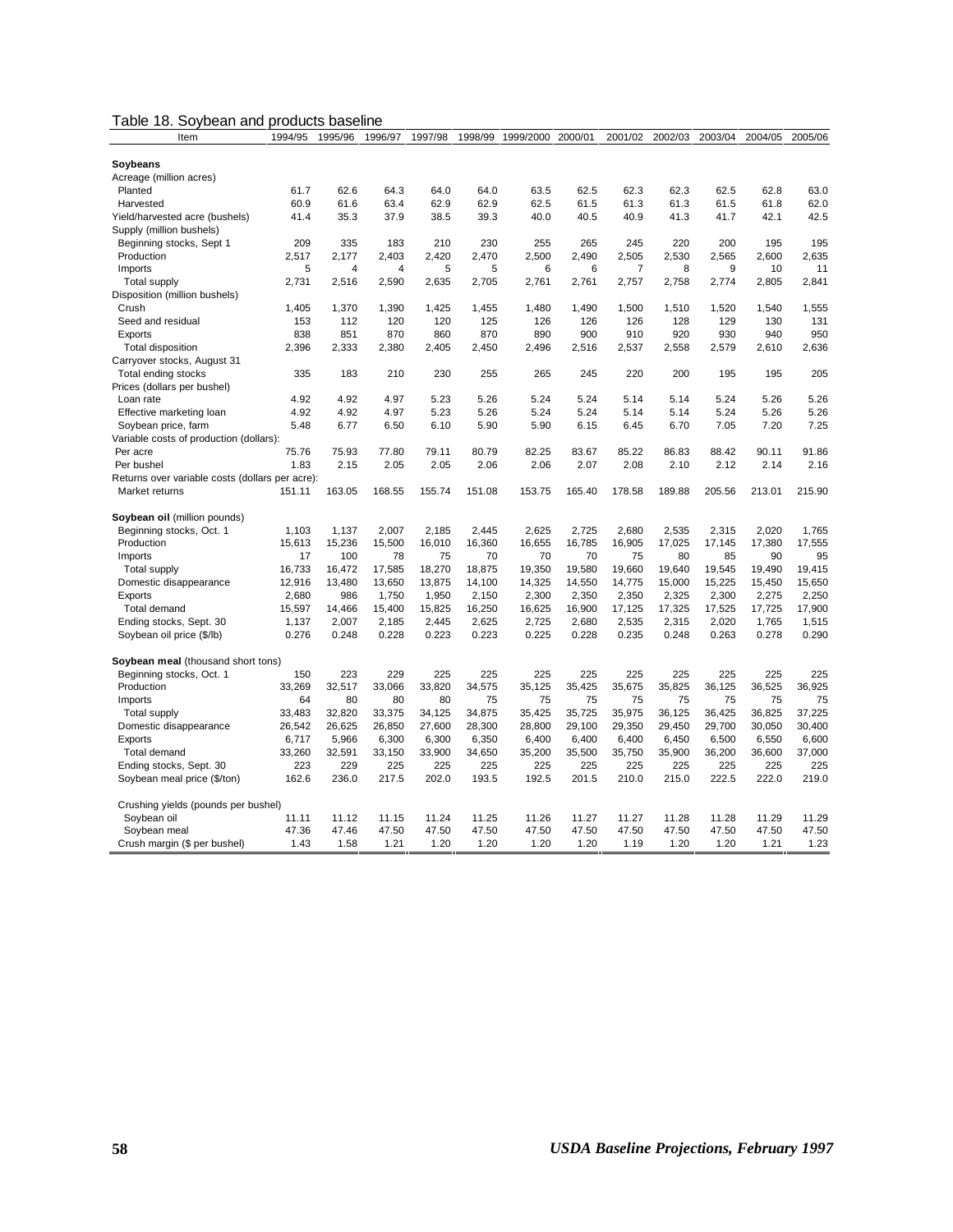Table 19. U.S. Sugar: Supply, disappearance, and prices, fiscal years 1/

| <b>Beets</b><br>1,438<br>1,476<br>1,425<br>Planted<br>1000 acres<br>1,445<br>1,424<br>1,440<br>1,455<br>1,470<br>1,485<br>1,500<br>1,515<br>1,409<br>1,443<br>1,417<br>1,324<br>1,400<br>1,415<br>1,430<br>1,460<br>1,475<br>1000 acres<br>1,445<br>1,490<br>Harvested<br>18.6<br>22.1<br>19.8<br>20.2<br>20.3<br>20.3<br>20.3<br>20.3<br>20.3<br>20.3<br>Yield<br>Tons/acre<br>20.3<br>26.2<br>31.9<br>28.0<br>26.8<br>28.4<br>28.7<br>29.0<br>29.3<br>29.6<br>29.9<br>Production<br>Mil. S. Tons<br>30.2<br>889<br>859<br>868<br>927<br>893<br>841<br>874<br>849<br>849<br>878<br>888<br>Cane-Harvested<br>1000 acres<br>32.7<br>32.5<br>32.8<br>31.2<br>31.2<br>Yield<br>31.7<br>31.4<br>31.3<br>31.2<br>31.1<br>31.1<br>Tons/acre<br>Mil. S. Tons<br>30.0<br>28.9<br>29.3<br>27.4<br>26.6<br>26.5<br>26.8<br>27.1<br>27.3<br>27.6<br>26.6<br>Production | 1,530<br>1,505<br>20.3<br>30.6<br>888<br>31.2<br>27.7<br>1.660<br>8,040<br>4,670 |
|-------------------------------------------------------------------------------------------------------------------------------------------------------------------------------------------------------------------------------------------------------------------------------------------------------------------------------------------------------------------------------------------------------------------------------------------------------------------------------------------------------------------------------------------------------------------------------------------------------------------------------------------------------------------------------------------------------------------------------------------------------------------------------------------------------------------------------------------------------------|----------------------------------------------------------------------------------|
|                                                                                                                                                                                                                                                                                                                                                                                                                                                                                                                                                                                                                                                                                                                                                                                                                                                             |                                                                                  |
|                                                                                                                                                                                                                                                                                                                                                                                                                                                                                                                                                                                                                                                                                                                                                                                                                                                             |                                                                                  |
|                                                                                                                                                                                                                                                                                                                                                                                                                                                                                                                                                                                                                                                                                                                                                                                                                                                             |                                                                                  |
|                                                                                                                                                                                                                                                                                                                                                                                                                                                                                                                                                                                                                                                                                                                                                                                                                                                             |                                                                                  |
|                                                                                                                                                                                                                                                                                                                                                                                                                                                                                                                                                                                                                                                                                                                                                                                                                                                             |                                                                                  |
|                                                                                                                                                                                                                                                                                                                                                                                                                                                                                                                                                                                                                                                                                                                                                                                                                                                             |                                                                                  |
|                                                                                                                                                                                                                                                                                                                                                                                                                                                                                                                                                                                                                                                                                                                                                                                                                                                             |                                                                                  |
|                                                                                                                                                                                                                                                                                                                                                                                                                                                                                                                                                                                                                                                                                                                                                                                                                                                             |                                                                                  |
|                                                                                                                                                                                                                                                                                                                                                                                                                                                                                                                                                                                                                                                                                                                                                                                                                                                             |                                                                                  |
| Supply:                                                                                                                                                                                                                                                                                                                                                                                                                                                                                                                                                                                                                                                                                                                                                                                                                                                     |                                                                                  |
| 1000 S. Tons<br>1,337<br>1.580<br>1.620<br><b>Beginning Stocks</b><br>1.704<br>1,241<br>1,495<br>1,496<br>1,540<br>1,560<br>1.600<br>1.640                                                                                                                                                                                                                                                                                                                                                                                                                                                                                                                                                                                                                                                                                                                  |                                                                                  |
| 1000 S. Tons<br>7,655<br>7,927<br>7,370<br>7,130<br>7,460<br>7,530<br>7,640<br>7,750<br>7.870<br>7,970<br>Production<br>7,480                                                                                                                                                                                                                                                                                                                                                                                                                                                                                                                                                                                                                                                                                                                               |                                                                                  |
| 4,090<br>4,360<br>4.490<br>1000 S. Tons<br>4,493<br>3,916<br>3,950<br>4,230<br>4,290<br>4,420<br>4.550<br>4.610<br>Beet sugar 2/                                                                                                                                                                                                                                                                                                                                                                                                                                                                                                                                                                                                                                                                                                                            |                                                                                  |
| 3,565<br>3,250<br>3.170<br>3,170<br>3,220<br>1000 S. Tons<br>3.434<br>3.454<br>3.180<br>3,260<br>3.320<br>3.360<br>Cane sugar 3/                                                                                                                                                                                                                                                                                                                                                                                                                                                                                                                                                                                                                                                                                                                            | 3,370                                                                            |
| 1000 S. Tons<br>1,772<br>1,853<br>2,775<br>3,021<br>2,824<br>2,950<br>3,010<br>3,030<br>3,050<br>3,070<br><b>Total imports</b><br>3,110                                                                                                                                                                                                                                                                                                                                                                                                                                                                                                                                                                                                                                                                                                                     | 3,180                                                                            |
| 2,600<br>1000 S. Tons<br>1,169<br>1,614<br>2,235<br>2,561<br>2,374<br>2,500<br>2,560<br>2,580<br>2,620<br>2,660<br>For consumption 4/                                                                                                                                                                                                                                                                                                                                                                                                                                                                                                                                                                                                                                                                                                                       | 2,730                                                                            |
| 1000 S. Tons<br>656<br>239<br>540<br>460<br>450<br>450<br>450<br>450<br>450<br>450<br>450<br>Other imports 5/                                                                                                                                                                                                                                                                                                                                                                                                                                                                                                                                                                                                                                                                                                                                               | 450                                                                              |
| 1000 S. Tons<br>11,950 12,100<br><b>Total supply</b><br>11.131 11.117 11.386 11.646<br>11.800<br>12.250<br>12.400<br>12.560<br>12.720                                                                                                                                                                                                                                                                                                                                                                                                                                                                                                                                                                                                                                                                                                                       | 12.880                                                                           |
| Use:                                                                                                                                                                                                                                                                                                                                                                                                                                                                                                                                                                                                                                                                                                                                                                                                                                                        |                                                                                  |
| 1000 S. Tons<br>9,333<br>9,337<br>9,553<br>9,900<br>9,930 10,060 10,190 10,320 10,450 10,590<br>10.730 10.870<br>Domestic                                                                                                                                                                                                                                                                                                                                                                                                                                                                                                                                                                                                                                                                                                                                   |                                                                                  |
| disappearance                                                                                                                                                                                                                                                                                                                                                                                                                                                                                                                                                                                                                                                                                                                                                                                                                                               |                                                                                  |
| 1000 S. Tons<br>502<br>454<br>385<br>250<br>330<br>330<br>330<br>330<br>330<br>330<br>330<br>Exports                                                                                                                                                                                                                                                                                                                                                                                                                                                                                                                                                                                                                                                                                                                                                        | 330                                                                              |
| 1000 S. Tons<br>$\overline{7}$<br>37<br>Miscellaneous 6/<br>$-47$<br>$\Omega$<br>$\Omega$<br>$\Omega$<br>$\Omega$<br>$\Omega$<br>$\Omega$<br>$\Omega$<br>$\Omega$                                                                                                                                                                                                                                                                                                                                                                                                                                                                                                                                                                                                                                                                                           | $\Omega$                                                                         |
| 1000 S. Tons<br>9.876<br>10.780<br>Total use<br>9.794<br>9.891<br>10.150<br>10,260<br>10,390<br>10,520<br>10,650<br>10.920<br>11.060                                                                                                                                                                                                                                                                                                                                                                                                                                                                                                                                                                                                                                                                                                                        | 11.200                                                                           |
| 1000 S. Tons<br>1,560<br><b>Ending stocks</b><br>1,337<br>1,241<br>1,495<br>1,580<br>1,600<br>1,620<br>1,640<br>1,496<br>1,540<br>1,660                                                                                                                                                                                                                                                                                                                                                                                                                                                                                                                                                                                                                                                                                                                     | 1,680                                                                            |
| 15.1<br>13.7<br>12.6<br>14.7<br>15.0<br>15.0<br>15.0<br>15.0<br>15.0<br>15.0<br>15.0<br>Stocks/use ratio<br>Percent                                                                                                                                                                                                                                                                                                                                                                                                                                                                                                                                                                                                                                                                                                                                         | 15.0                                                                             |
| Raw sugar prices:                                                                                                                                                                                                                                                                                                                                                                                                                                                                                                                                                                                                                                                                                                                                                                                                                                           |                                                                                  |
| 13.86<br>11.25<br>12.40<br>10.50<br>11.10<br>11.70<br>11.80<br>12.10<br>12.50<br>12.80<br>13.20<br>World (No. 11)<br>Cents/lb.                                                                                                                                                                                                                                                                                                                                                                                                                                                                                                                                                                                                                                                                                                                              | 13.50                                                                            |
| 22.05<br>22.76<br>22.50<br>22.10<br>22.00<br>22.00<br>22.00<br>22.00<br>22.00<br>22.00<br>22.00<br>Cents/lb.<br>N.Y. (No. 14) 7/                                                                                                                                                                                                                                                                                                                                                                                                                                                                                                                                                                                                                                                                                                                            | 22.00                                                                            |
| 18.00<br>18.00<br>18.00<br>18.00<br>18.00<br>18.00<br>18.00<br>18.00<br>18.00<br>18.00<br>18.00<br>Cents/lb.<br>Raw sugar loan rate                                                                                                                                                                                                                                                                                                                                                                                                                                                                                                                                                                                                                                                                                                                         | 18.00                                                                            |
| 23.62<br>22.90<br>22.90<br>22.90<br>22.90<br>22.90<br>23.43<br>22.90<br>22.90<br>22.90<br>22.90<br>Cents/lb.<br>Beet sugar loan rate                                                                                                                                                                                                                                                                                                                                                                                                                                                                                                                                                                                                                                                                                                                        | 22.90                                                                            |
| Grower prices: 8/                                                                                                                                                                                                                                                                                                                                                                                                                                                                                                                                                                                                                                                                                                                                                                                                                                           |                                                                                  |
| 38.80<br>39.80<br>40.00<br>40.00<br>40.00<br>Dol./ton<br>39.00<br>41.00<br>40.00<br>40.00<br>40.00<br>40.00<br>Sugarbeets                                                                                                                                                                                                                                                                                                                                                                                                                                                                                                                                                                                                                                                                                                                                   | 40.00                                                                            |
| 28.50<br>29.20<br>29.40<br>30.00<br>30.00<br>30.00<br>30.00<br>30.00<br>30.00<br>30.00<br>30.00<br>Dol./ton<br>Sugarcane                                                                                                                                                                                                                                                                                                                                                                                                                                                                                                                                                                                                                                                                                                                                    | 30.00                                                                            |

NA = Not applicable.

1/ Fiscal year is October 1 through September 30. The 1995 crop corresponds with fiscal 1996, etc. Historic data for area planted, harvested, yield, production, and prices of sugarbeets and sugarcane are on the NASS crop year basis; all other data are on a fiscal year basis.

2/ Beet sugar yield, raw value, per ton of beets (not including sugar from molasses) rises on trend, at 0.04 percentage points each year. Desugaring of molasses adds a net 275,000 tons in 1996, 260,000 tons in 1997, 290,000 tons in 1998, and then rises about 10,000 tons a year.

3/ Raw cane sugar yield per ton of cane rises 0.4 percent per year as new processing technology is adopted.

4/ Quota imports, both raw and refined, at the low rate of duty and very small amounts of high-duty imports. Projected imports do not necessarily reflect the determination by the Secretary which will be made pursuant to Additional U.S. Note 3 of Chap. 17 of the HTSUS.

5/ For re-export & for polyhydric alcohol.

6/ Includes CCC disposals, refining loss, and a statistical adjustment to account for invisible stock change.

7/ Through 1996, fiscal year average of the nearest futures, No. 14 contract, New York Coffee Sugar & Cocoa Exchange; for 1997 forwards, projected.

8/ For 1997 forwards, projected.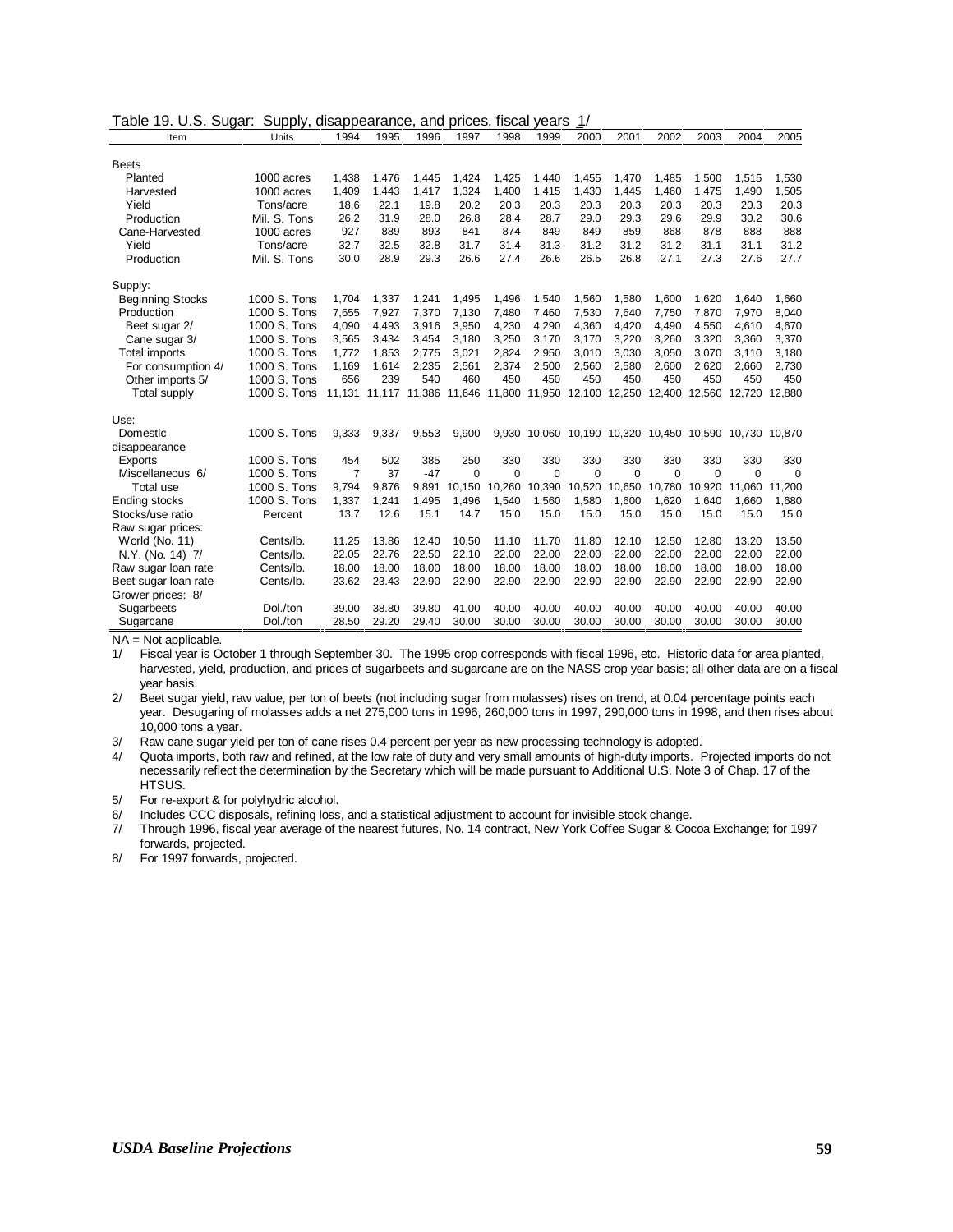#### Table 20. Flue-cured tobacco baseline

| Item                               | Unit        | 1994/95 | 1995/96 | 1996/97 | 1997/98 | 1998/99 | 1999/2000 | 2000/01 | 2001/02 | 2002/03 | 2003/04 | 2004/05 | 2005/06 |
|------------------------------------|-------------|---------|---------|---------|---------|---------|-----------|---------|---------|---------|---------|---------|---------|
| Acreage, yield,<br>and production: |             |         |         |         |         |         |           |         |         |         |         |         |         |
| Planted area                       | 1,000 acres | 360     | 386     | 415     | 433     | 389     | 356       | 356     | 353     | 347     | 300     | 280     | 250     |
| Harvested area                     | 1,000 acres | 360     | 386     | 415     | 433     | 389     | 356       | 356     | 353     | 347     | 300     | 280     | 250     |
| Yield                              | lbs./ac.    | 2,420   | 1,933   | 2,130   | 2,250   | 2,250   | 2,250     | 2,250   | 2,250   | 2,250   | 2,250   | 2,250   | 2,250   |
| Production                         | Mil. Ibs.   | 871     | 746     | 884     | 974     | 875     | 800       | 800     | 795     | 780     | 675     | 630     | 563     |
| Supply:                            |             |         |         |         |         |         |           |         |         |         |         |         |         |
| Beg. stocks                        | Mil. Ibs.   | 1,295   | 1,187   | 1,166   | 1,173   | 1,273   | 1,288     | 1,243   | 1,213   | 1,193   | 1,173   | 1,168   | 1,138   |
| Marketings                         | Mil. Ibs.   | 807     | 854     | 897     | 975     | 875     | 800       | 800     | 795     | 780     | 780     | 750     | 750     |
| Total 1/                           | Mil. Ibs.   | 2,102   | 2,041   | 2,063   | 2,148   | 2,148   | 2,088     | 2,043   | 2,008   | 1,973   | 1,953   | 1,918   | 1,888   |
| Use:                               |             |         |         |         |         |         |           |         |         |         |         |         |         |
| Domestic                           | Mil. Ibs.   | 569     | 530     | 550     | 540     | 530     | 520       | 510     | 500     | 490     | 480     | 480     | 470     |
| Export                             | Mil. Ibs.   | 346     | 345     | 340     | 335     | 330     | 325       | 320     | 315     | 310     | 305     | 300     | 300     |
| Total 1/                           | Mil. Ibs.   | 915     | 875     | 890     | 875     | 860     | 845       | 830     | 815     | 800     | 785     | 780     | 770     |
| Ending stocks:                     |             |         |         |         |         |         |           |         |         |         |         |         |         |
| Total                              | Mil. Ibs.   | 1,187   | 1,166   | 1,173   | 1,273   | 1,288   | 1,243     | 1,213   | 1,193   | 1,173   | 1,168   | 1,138   | 1,118   |
| Price:                             |             |         |         |         |         |         |           |         |         |         |         |         |         |
| Avg. to growers                    | \$/Cwt      | 170.3   | 179.0   | 183.7   | 177.0   | 179.0   | 181.0     | 183.0   | 185.0   | 187.0   | 189.0   | 191.0   | 193.0   |
| Support<br>-                       | \$/Cwt      | 158.3   | 159.7   | 160.1   | 163.0   | 165.0   | 167.0     | 169.0   | 171.0   | 173.0   | 175.0   | 177.0   | 179.0   |

1/ Domestic tobacco only

#### Table 21. Burley tobacco baseline

| Item                               | Unit          | 1994/95 | 1995/96 | 1996/97 | 1997/98 | 1998/99 | 1999/2000 | 2000/01 | 2001/02 | 2002/03 | 2003/04 | 2004/05 2005/06 |       |
|------------------------------------|---------------|---------|---------|---------|---------|---------|-----------|---------|---------|---------|---------|-----------------|-------|
| Acreage, yield,<br>and production: |               |         |         |         |         |         |           |         |         |         |         |                 |       |
| Planted area                       | 1,000 acres   | 266     | 234     | 282     | 281     | 257     | 243       | 229     | 214     | 214     | 214     | 214             | 214   |
| Harvested area                     | $1.000$ acres | 266     | 234     | 282     | 281     | 257     | 243       | 229     | 214     | 214     | 214     | 214             | 214   |
| Yield                              | lbs./ac.      | 2,300   | 1,863   | 2,071   | 2,100   | 2,100   | 2,100     | 2,100   | 2,100   | 2,100   | 2,100   | 2,100           | 2,100 |
| Production                         | Mil. Ibs.     | 612     | 436     | 584     | 590     | 540     | 510       | 480     | 450     | 450     | 450     | 450             | 450   |
| Supply:                            |               |         |         |         |         |         |           |         |         |         |         |                 |       |
| Beg. stocks                        | Mil. Ibs.     | 1,014   | 959     | 890     | 900     | 930     | 925       | 905     | 870     | 820     | 785     | 765             | 735   |
| Marketings                         | Mil. Ibs.     | 569     | 482     | 580     | 590     | 540     | 510       | 480     | 450     | 450     | 450     | 440             | 440   |
| Total 1/                           | Mil. Ibs.     | 1,583   | 1,441   | 1,470   | 1,490   | 1,470   | 1,435     | 1,385   | 1,320   | 1,270   | 1,235   | 1,205           | 1,175 |
| Use:                               |               |         |         |         |         |         |           |         |         |         |         |                 |       |
| Domestic                           | Mil. Ibs.     | 465     | 386     | 405     | 400     | 390     | 380       | 370     | 360     | 350     | 340     | 340             | 335   |
| Export                             | Mil. Ibs.     | 159     | 165     | 165     | 160     | 155     | 150       | 145     | 140     | 135     | 130     | 130             | 130   |
| Total 1/                           | Mil. Ibs.     | 624     | 551     | 570     | 560     | 545     | 530       | 515     | 500     | 485     | 470     | 470             | 465   |
| Ending stocks:                     |               |         |         |         |         |         |           |         |         |         |         |                 |       |
| Total                              | Mil. Ibs.     | 959     | 890     | 900     | 930     | 925     | 905       | 870     | 820     | 785     | 765     | 735             | 710   |
| Price:                             |               |         |         |         |         |         |           |         |         |         |         |                 |       |
| Avg. to growers                    | \$/Cwt        | 184.0   | 186.0   | 194.0   | 195.0   | 198.0   | 201.0     | 204.0   | 207.0   | 210.0   | 212.0   | 215.0           | 217.0 |
| Support                            | \$/Cwt        | 171.0   | 173.0   | 174.0   | 178.0   | 181.0   | 184.0     | 187.0   | 190.0   | 193.0   | 196.0   | 199.0           | 202.0 |
| $4/10$ and $-4/10$ $+1/10$ $+2/10$ | $-1 - 1 - 1$  |         |         |         |         |         |           |         |         |         |         |                 |       |

1/ Domestic tobacco only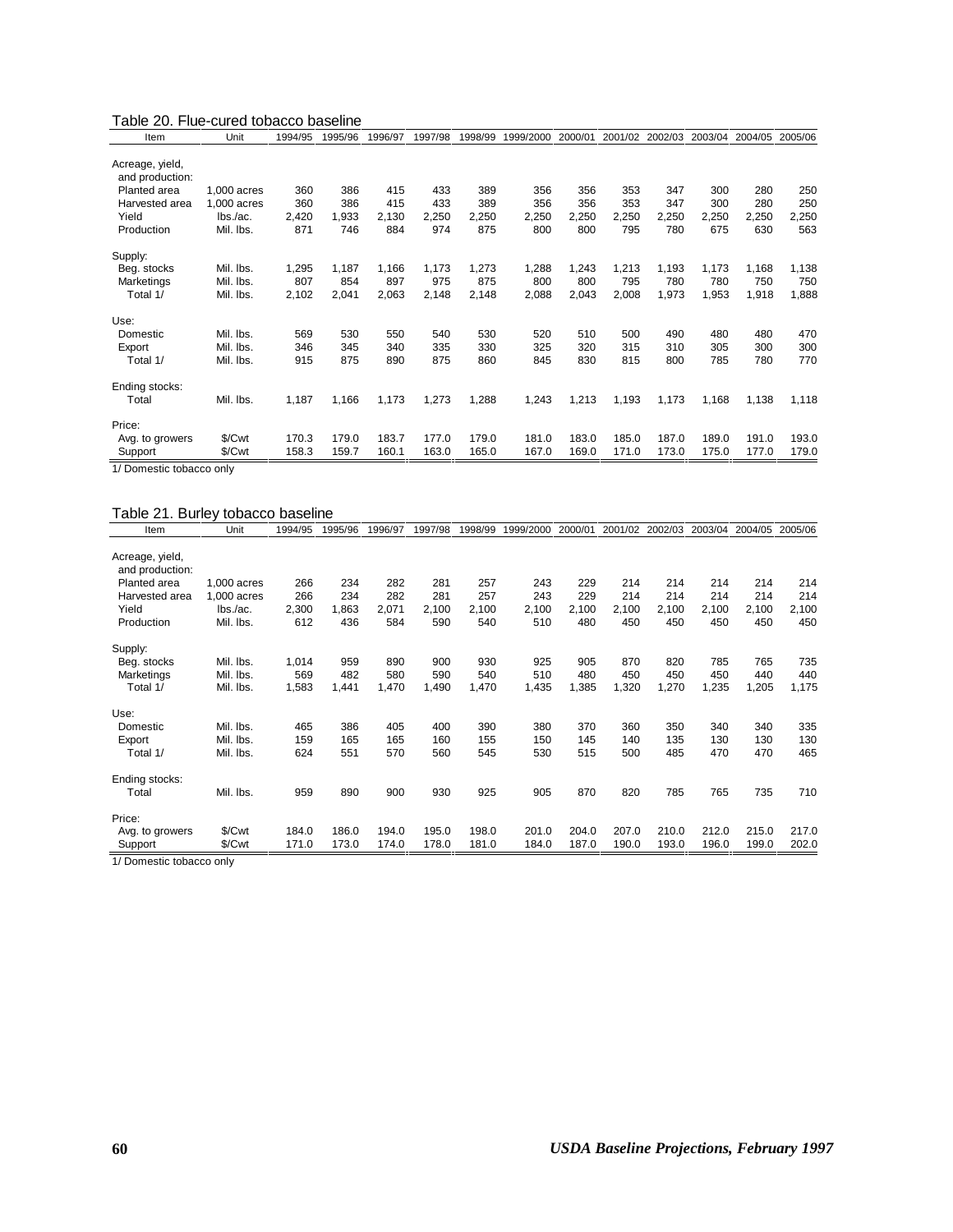| Table 22. Fruit, vegetable, and greenhouse/nursery baseline |  |  |  |  |
|-------------------------------------------------------------|--|--|--|--|
|-------------------------------------------------------------|--|--|--|--|

| Item                      | Unit               | 1994         | 1995         | 1996         | 1997         | 1998         | 1999         | 2000         | 2001         | 2002         | 2003         | 2004           | 2005         |
|---------------------------|--------------------|--------------|--------------|--------------|--------------|--------------|--------------|--------------|--------------|--------------|--------------|----------------|--------------|
|                           |                    |              |              |              |              |              |              |              |              |              |              |                |              |
| Production value:         | \$ Mil.            | 32,432       | 34,774       | 34,006       | 35,070       | 36,680       | 37,892       | 39.119       | 40,369       | 41,644       | 42,944       | 44,270         | 45,623       |
| Fruits                    | \$ Mil.            | 10,122       | 10,884       | 11,490       | 10,636       | 11,043       | 11,465       | 11,897       | 12,345       | 12,809       | 13,289       | 13,786         | 14,301       |
| Vegetables                | \$ Mil.            | 12,232       | 13,660       | 12,016       | 13,634       | 14,433       | 14,898       | 15,367       | 15,844       | 16,331       | 16,826       | 17,330         | 17,843       |
| Greenhouse/Nurs.          | \$ Mil.            | 10,078       | 10,229       | 10,500       | 10,800       | 11,204       | 11,529       | 11,854       | 12,179       | 12,504       | 12,829       | 13,154         | 13,479       |
| Production:               | 1,000 MT           | 87,796       | 85,959       | 89,407       | 90,344       | 91,572       | 93,016       | 94,436       | 95,865       | 97,301       |              | 98,746 100,198 | 101,659      |
| Fruits                    |                    |              |              |              |              |              |              |              |              |              |              |                |              |
| Citrus                    | 1,000 MT           | 13,210       | 14,333       | 14,523       | 15,345       | 15,609       | 15,874       | 16,135       | 16,398       | 16,661       | 16,925       | 17,191         | 17,457       |
| Noncitrus                 | 1,000 MT           | 15,889       | 14,983       | 14,516       | 14,856       | 15,048       | 15,240       | 15,428       | 15,617       | 15,806       | 15,997       | 16,188         | 16,381       |
| <b>Nuts</b>               | 1,000 MT           | 420          | 320          | 436          | 443          | 450          | 457          | 464          | 471          | 478          | 485          | 492            | 499          |
| Total                     | 1,000 MT           | 29,519       | 29,636       | 29,475       | 30,645       | 31,107       | 31,572       | 32,027       | 32,485       | 32,945       | 33,407       | 33,871         | 34,337       |
| Vegetables                |                    |              |              |              |              |              |              |              |              |              |              |                |              |
| Fresh                     | 1,000 MT           | 17,986       | 17,621       | 18,366       | 18,304       | 18.521       | 18,739       | 18,952       | 19,166       | 19,382       | 19.600       | 19,819         | 20,040       |
| Processed                 | 1.000 MT           | 16,614       | 15,917       | 16,896       | 16,893       | 17,174       | 17,457       | 17,734       | 18,012       | 18,290       | 18,569       | 18,849         | 19,130       |
| Potatoes 1/               | 1,000 MT           | 21,793       | 20,707       | 22,883       | 22,680       | 22,907       | 23,345       | 23,780       | 24,219       | 24,661       | 25,106       | 25,555         | 26,007       |
| Pulses                    | 1.000 MT           | 1,540        | 1,720        | 1,429        | 1,462        | 1,494        | 1,527        | 1,560        | 1,592        | 1,625        | 1,658        | 1,691          | 1,725        |
| Mushrooms                 | 1,000 MT           | 344          | 358          | 357          | 361          | 368          | 376          | 383          | 391          | 398          | 406          | 413            | 421          |
| Total                     | 1,000 MT           | 58,277       | 56,322       | 59,932       | 59,700       | 60,465       | 61,444       | 62,409       | 63,380       | 64,356       | 65,339       | 66,327         | 67,322       |
| Fl/Greenhouse/Nurs        | 1,000 MT           |              |              |              |              |              |              |              |              |              |              |                |              |
| Trade: 2/                 |                    |              |              |              |              |              |              |              |              |              |              |                |              |
| Imports                   | \$ Mil.            | 9,242        | 10,151       | 11,207       | 11,471       | 11,991       | 12,528       | 13,055       | 13,593       | 14,146       | 14,715       | 15,300         | 15,903       |
| Fruit                     |                    |              |              |              |              |              |              |              |              |              |              |                |              |
| Fresh                     | \$ Mil.            | 1,908        | 2,081        | 2,238        | 2,245        | 2,337        | 2,432        | 2,528        | 2,628        | 2,729        | 2,833        | 2,940          | 3,049        |
| Processed                 | \$ Mil.            | 509          | 512          | 606          | 624          | 642          | 661          | 680          | 700          | 721          | 742          | 763            | 786          |
| Other                     | \$ Mil.            | 2,194        | 2,269        | 2,601        | 2,599        | 2,683        | 2.769        | 2,859        | 2,950        | 3,044        | 3,141        | 3,241          | 3,344        |
| Total                     | \$ Mil.            | 4,610        | 4,862        | 5,445        | 5,468        | 5,662        | 5,862        | 6,067        | 6,278        | 6,494        | 6,716        | 6,944          | 7,179        |
| Vegetables                |                    |              |              |              |              |              |              |              |              |              |              |                |              |
| Fresh                     | \$ Mil.            | 1,272        | 1,538        | 1,794        | 1,905        | 2,020        | 2,139        | 2,261        | 2,388        | 2,519        | 2,654        | 2,794          | 2,938        |
| Processed                 | \$ Mil.            | 576          | 543          | 538          | 564          | 582          | 600          | 619          | 639          | 659          | 679          | 700            | 722          |
| Potatoes                  | \$ Mil.            | 162          | 181          | 263          | 192          | 203          | 216          | 228          | 242          | 255          | 269          | 284            | 299          |
| Pulses                    | \$ Mil.            | 29           | 35           | 33           | 34           | 36           | 37           | 39           | 40           | 42           | 43           | 45             | 47           |
| Other                     | \$ Mil.            | 843          | 984          | 1,018        | 1,076        | 1,135        | 1,194        | 1,252        | 1,311        | 1,370        | 1,428        | 1,487          | 1,546        |
| Total                     | \$ Mil.            | 2,882        | 3,281        | 3,645        | 3,772        | 3,976        | 4,186        | 4,400        | 4,620        | 4,844        | 5,074        | 5,310          | 5,551        |
| Greenhouse/Nurs.          | \$ Mil.            | 700          | 842          | 893          | 947          | 1,003        | 1,064        | 1,100        | 1,133        | 1,167        | 1,202        | 1,238          | 1,275        |
|                           |                    |              |              |              |              |              |              |              |              |              |              |                |              |
| Exports                   | \$ Mil.            | 8,487        | 8,743        | 9,165        | 10,055       | 10,722       | 11,405       | 12,125       | 12,839       | 13,570       | 14,318       | 15,085         | 15,870       |
| Fruits                    |                    |              |              |              |              |              |              |              |              |              |              |                |              |
| Fresh                     | \$ Mil.            | 1,871        | 1,887        | 1,935        | 2,164        | 2,287        | 2,414        | 2,545        | 2,680        | 2,820        | 2,964        | 3,113          | 3,267        |
| Processed                 | \$ Mil.            | 644          | 687          | 686          | 747          | 769          | 792          | 815          | 839          | 863          | 888          | 914            | 941          |
| Other                     | \$ Mil.            | 1,776        | 1,968        | 2,387        | 2,529        | 2,697        | 2,868        | 3,044        | 3,223        | 3,407        | 3,595        | 3,787          | 3,984        |
| Total                     | \$ Mil.            | 4,291        | 4,542        | 5,009        | 5,441        | 5,753        | 6,074        | 6,403        | 6,742        | 7,090        | 7,447        | 7,814          | 8,191        |
| Vegetables                |                    |              |              |              |              |              |              |              |              |              |              |                |              |
| Fresh                     | \$ Mil.            | 1,005        | 1,029        | 910          | 1,111        | 1,181        | 1,253        | 1,327        | 1,404        | 1,483        | 1,565        | 1,650          | 1,737        |
| Processed                 | \$ Mil.            | 547          | 597          | 627          | 679          | 735          | 794          | 854          | 917          | 982          | 1,049        | 1,118          | 1,190        |
| Potatoes                  | \$ Mil.            | 572          | 618          | 604          | 630          | 685          | 743          | 802          | 863          | 927          | 992          | 1,060          | 1,130        |
| Pulses                    | \$ Mil.            | 281          | 301          | 310          | 332          | 349          | 366          | 383          | 402          | 420          | 439          | 459            | 480          |
| Other                     | \$ Mil.            | 1,553        | 1,431        | 1,465        | 1.613        | 1,760        | 1,907        | 2.055        | 2,202        | 2.350        | 2,497        | 2,644          | 2,792        |
| Total<br>Greenhouse/Nurs. | \$ Mil.<br>\$ Mil. | 3,958<br>238 | 3,975<br>226 | 3,917<br>239 | 4,366<br>248 | 4,711<br>258 | 5,063<br>268 | 5,422<br>300 | 5,788<br>309 | 6,161<br>319 | 6,543<br>329 | 6,932<br>339   | 7,329<br>350 |
|                           |                    |              |              |              |              |              |              |              |              |              |              |                |              |
| Prices:                   |                    |              |              |              |              |              |              |              |              |              |              |                |              |
| Grower                    |                    |              |              |              |              |              |              |              |              |              |              |                |              |
| Fruits                    | 1990-92=100        | 89           | 97           | 118          | 120          | 123          | 125          | 127          | 129          | 132          | 134          | 136            | 139          |
| Vegetables                | 1990-92=100        | 109          | 119          | 107          | 109          | 112          | 114          | 116          | 119          | 121          | 123          | 126            | 128          |
| Potatoes                  | \$/MT              | 123          | 149          | 101          | 148          | 152          | 155          | 159          | 162          | 166          | 169          | 173            | 176          |
| Dry beans                 | \$/MT              | 496          | 425          | 480          | 494          | 497          | 501          | 504          | 508          | 511          | 515          | 519            | 522          |
| Retail                    |                    |              |              |              |              |              |              |              |              |              |              |                |              |
| Fruits                    |                    |              |              |              |              |              |              |              |              |              |              |                |              |
| Fresh                     | 1982-84=100        | 201          | 219          | 234          | 232          | 243          | 253          | 264          | 274          | 285          | 295          | 306            | 316          |
| Processed                 | 1982-84=100        | 133          | 137          | 145          | 150          | 153          | 156          | 159          | 162          | 166          | 169          | 172            | 175          |
| Vegetables                |                    |              |              |              |              |              |              |              |              |              |              |                |              |
| Fresh                     | 1982-84=100        | 172          | 193          | 189          | 194          | 201          | 208          | 216          | 223          | 230          | 237          | 245            | 252          |
| Processed                 | 1982-84=100        | 137          | 138          | 144          | 148          | 152          | 155          | 159          | 162          | 166          | 170          | 173            | 177          |

-- = Production quantities not available.

1/ Includes sweet potatoes.

 2/ Total for imports includes beer and malt beverages. Fruit imports includes bananas. Melons are included in vegetables. Other fruit includes juices, wine, and tree nuts. Other vegetables includes mushrooms, dehydrated vegetables, and miscellaneous processed foods.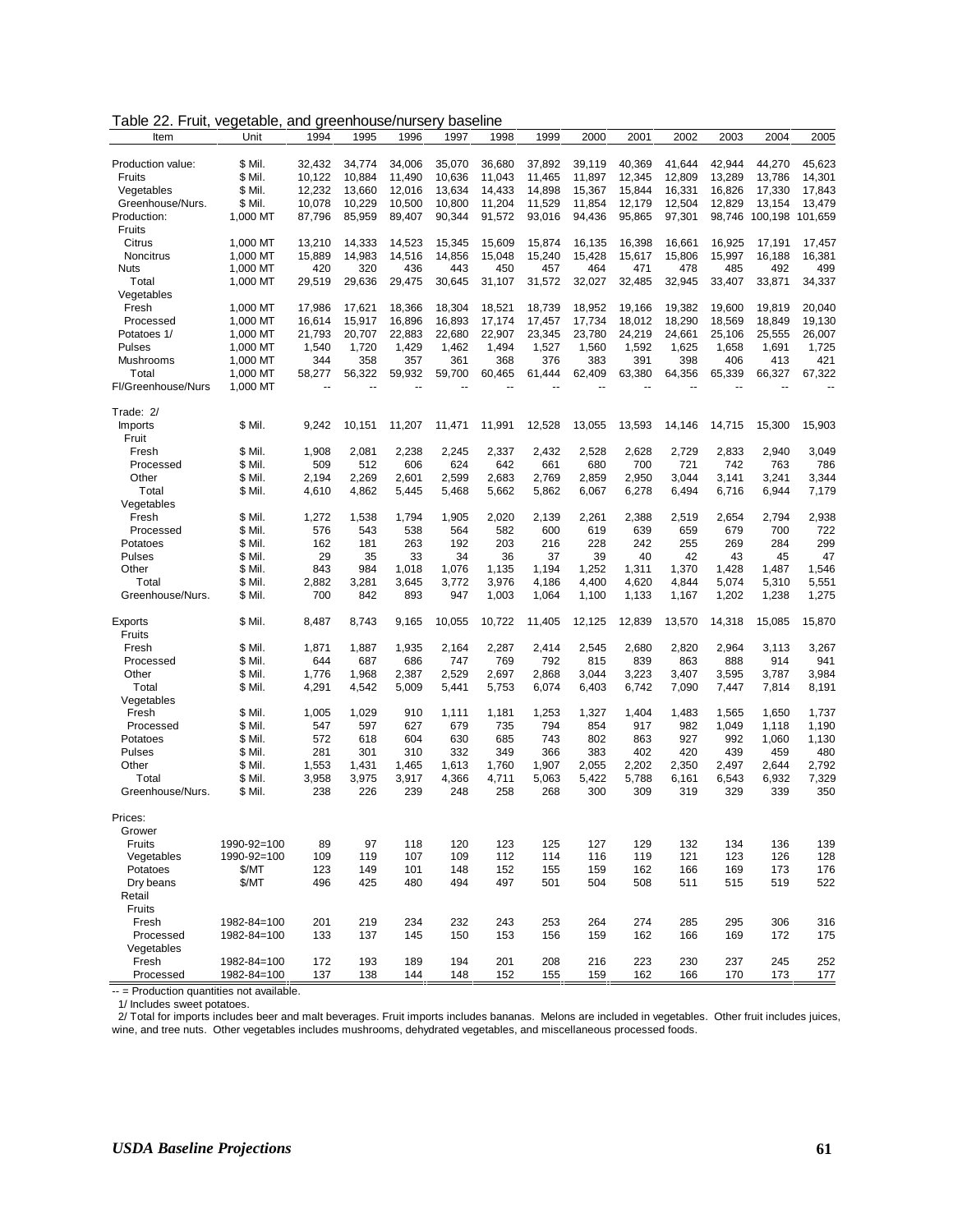# **Livestock**

Record grain prices and weather extremes, both wet and dry, in the 1995/96 crop year resulted in rapid adjustments in the meat complex in 1996. These adjustments will be worked out of the poultry sector quickly, will affect the pork sector over the next 1 to 2 years, and will impact the beef sector over the next 3 to 5 years, reflecting differences in producer response to changes in returns as well as differences in biological production lags. Lower feed prices than in 1995/96, replenishment of forage supplies, continued low inflation, domestic demand strength from slow but steady income growth, and strong gains in the increasingly important export market result in producer returns that encourage higher red meat and poultry output. However, as feed costs accelerate towards the end of the baseline, meat production gains slow, particularly for red meats. Pork production will become more vertically coordinated with generally larger-size operations, but is less likely to follow poultry's example of vertical integration.

Decreases in real prices of meats combined with increases in real disposable income allow consumers to purchase more total meat with a smaller proportion of disposable income, continuing a long-term trend. Consumption gains exceed population growth with per capita meat consumption reaching nearly 225 pounds (retail weight) by 2005. The meats will vie for domestic market share through product development, advertising, and promotion of meat. Poultry gains a larger proportion of both total meat consumption and total meat expenditures, reflecting its lower production costs and prices relative to other meats.

Total egg production expands slightly in the baseline in part to support larger broiler production. Per capita consumption of shell eggs may be stabilizing and total egg use per person has risen due to growing use in processed foods. Real egg prices continue to fall.

Although milk-feed price ratios could become less favorable, dairy productivity gains continue into the next decade, pushing milk output per cow higher and real cost lower. Milk production will grow despite slowly declining cow numbers throughout the period. Real milk prices will fall.

### **Beef**

Sharply lower feeder cattle prices due to record grain prices in 1995/96 were compounded by poor forage supplies in 1996 through winter 1997 as some areas suffered drought and other areas were overly wet. Given low returns to the cow-calf sector, herd expansion is not likely until the turn of the century. Returns above cash costs per cow are positive starting in 1998, but may not be sufficient to encourage large expansion. The cattle herd will likely stabilize beyond 2000 near 97 million head. Shifts toward larger-framed cattle and heavier slaughter weights partly offset the need for expanding cattle inventories to previous levels.

Beef production declines over the next few years, reflecting sector adjustments to low cow-calf returns. From 2000 to 2005, production gradually rises but less than gains in population. Coupled with larger exports and slowly rising imports after 1998, per capita beef consumption drops nearly 10 pounds retail weight from 1996 to 2005. The beef production mix continues to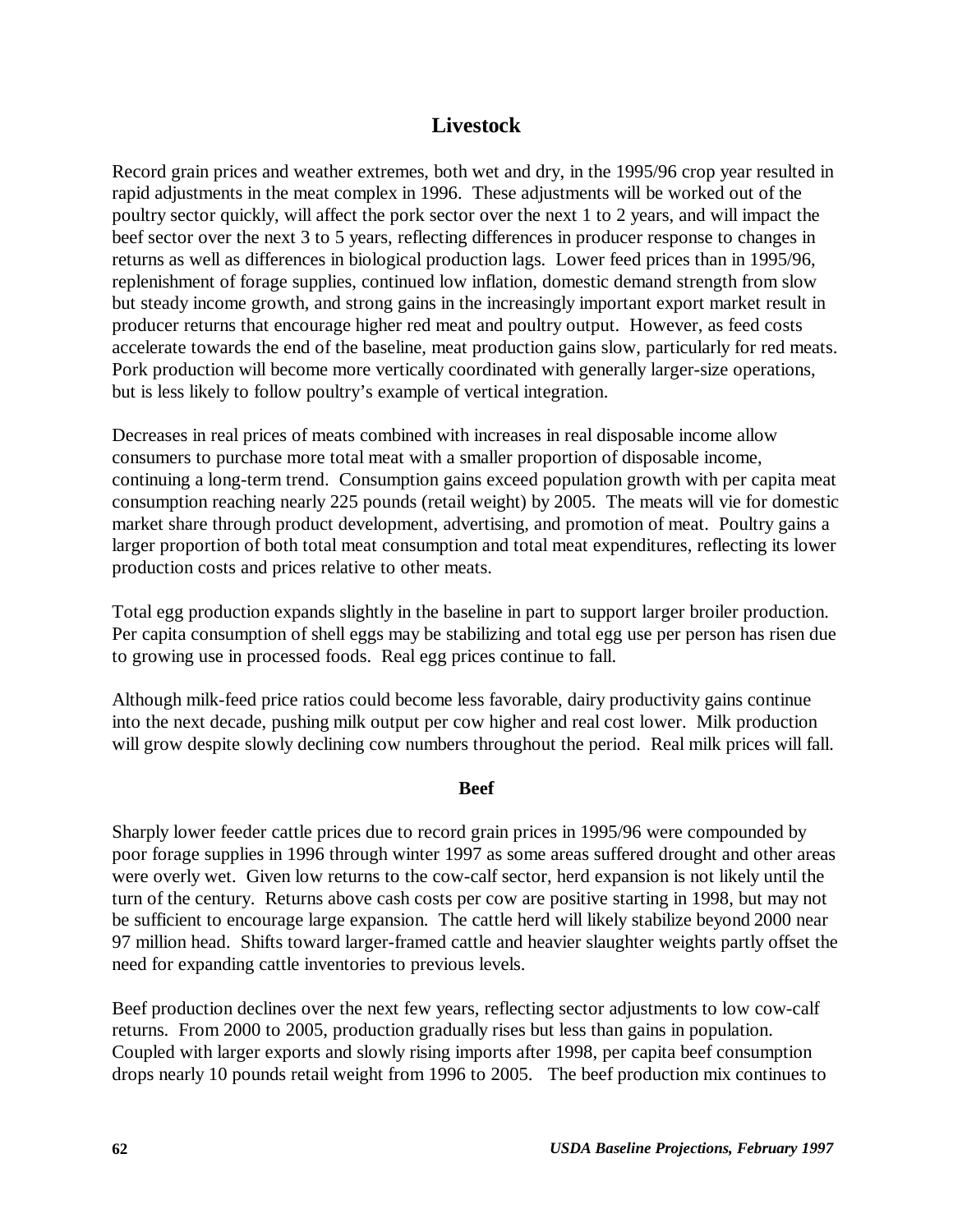shift toward a larger proportion of fed beef as nearly all steers and heifers are feedlot fed. Calf slaughter returns to relatively low levels as a larger proportion of the herd is placed on feed.

Feeder cattle remain on grass longer and will be marketed at heavier weights as grains remain relatively expensive. Cattle will remain in feedlots for 120 to 140 days to Select or Choice grade, with dressed slaughter weights growing slowly over the baseline years. Heavier placement weights coupled with less finish required to reach Choice grade will hold down feed grain use and feed fed per pound of fed beef produced. The strongest prices will be received for cattle that grade Choice or higher for the growing export and domestic hotel-restaurant markets.

Adequate land resources will remain available to the cattle and crop sectors into the next century. In addition, the 1996 Farm Act further expands the forage base by allowing haying and grazing at any time on land enrolled in production flexibility contracts. Conservation Reserve Program acreage will remain over 30 million acres. Grazing and haying on CRP acreage will continue to be allowed under restricted conditions during emergencies such as drought and flood-affected areas. This increased availability of forage for the reduced cattle sector, combined with a shift toward cow-calf-yearling operations, allows flexibility in the use of forage and the marketing of feeder cattle. In the event of poor forage conditions, for example, feeder cattle can be marketed early, allowing the cow herd to be maintained.

Veal production falls through 2005. A larger share of veal production will come from higher valued formula fed calves marketed at heavier weights. Declining dairy cow numbers will reduce the supply of dairy calves. High stocker and feeder cattle prices will encourage more of these dairy calves to move into feedlot channels rather than being slaughtered as young calves.

The emergence of the United States as a long-term net beef exporter will be delayed until the turn of the century as the cattle inventory is reestablished. Adjustments in world beef trade will continue as market access is opened under the GATT agreement. The U.S. remains the primary source of high quality fed beef for export, and will see exports of high quality steaks and roasts continue to increase, primarily to Pacific Rim nations. Australia and perhaps New Zealand will also increase exports to Pacific Rim nations, although their beef will be lower quality, grass-fed beef with limited amounts of fed beef.

U.S. emphasis on fed beef production and the smaller cattle inventory will result in marginal beef import growth for processing beef. Most processing beef will be used in higher valued hamburger as large supplies of low priced processing quality poultry and pork are used in lower valued manufactured products.

### **Pork**

The pork sector will continue to transform into a more vertically coordinated industry. Larger, more efficient pork producers will market a greater percentage of the hogs over the next 10 years. These larger operations are able to spread fixed costs across more animals and purchase grain in large quantities, resulting in greater efficiency.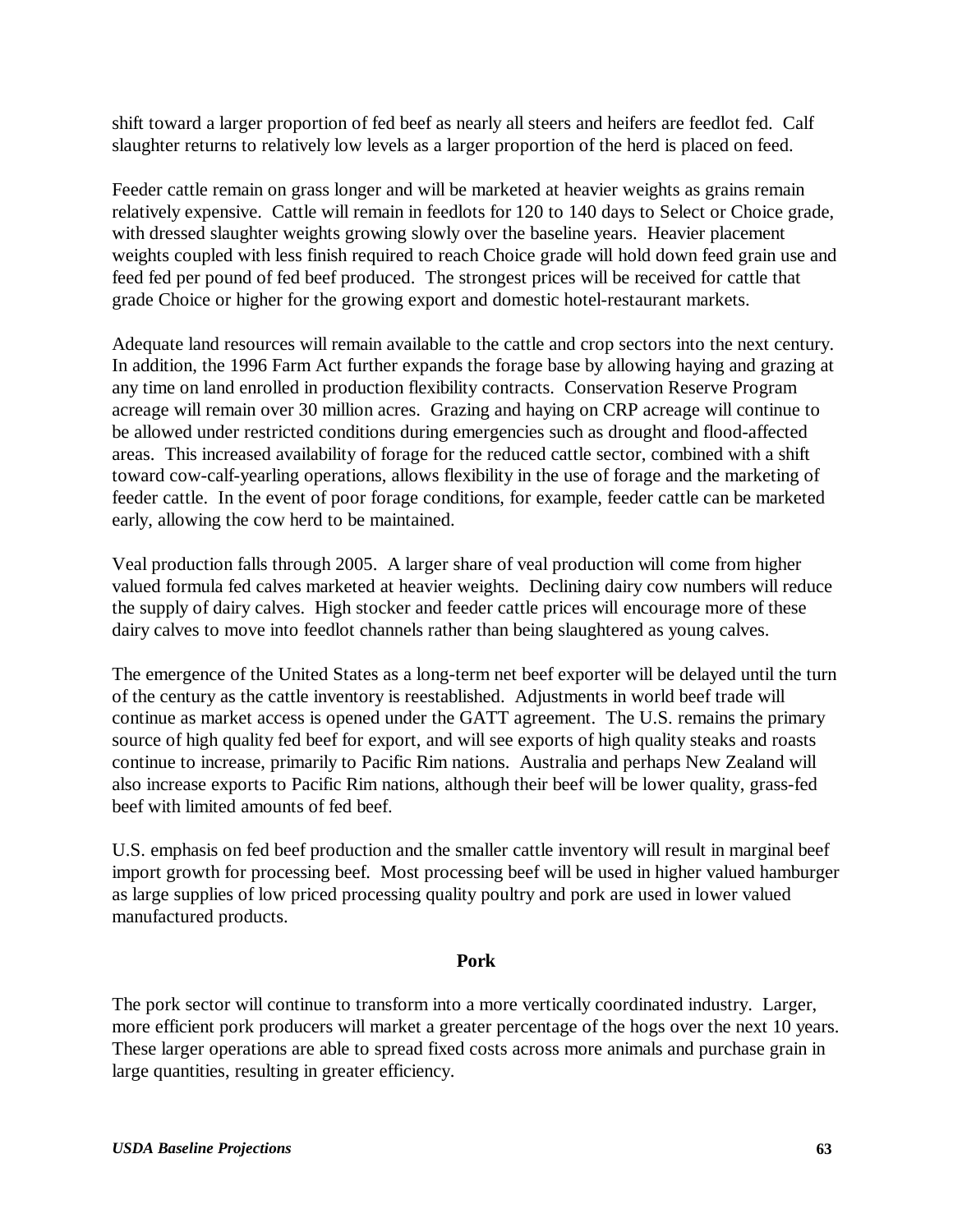Pork production grows slowly from 17.2 billion pounds in 1996 to nearly 20 billion pounds by 2005, with 4 to 5 percent jumps in 1998 and 1999 as larger producers expand following an exodus of smaller producers in 1995/96 due to record grain prices. Accelerating feed grain prices beyond 2000 reduce producer returns, and slow gains in hog inventories and production.

Per capita pork consumption on a retail basis rises from 49 pounds in 1996 to a cyclical peak near 54 pounds per person in 2000 before dropping off to about 51 pounds in 2005. Nominal hog prices show a relatively stable pattern in 1999 through 2005.

The United States becomes an increasingly important net pork exporter. Exports will continue to expand while pork imports decline modestly. Pork exports rise as competitors such as Taiwan limit their production growth. The major growth markets for U.S. pork exports are Pacific Rim nations and Mexico. Yearly trade variations will depend upon major foreign suppliers such as Canada and Denmark, as well as exchange rate fluctuations.

# **Poultry and Eggs**

Poultry production expands as broiler meats gain an increasing share of total meat consumption. Poultry meat will be less expensive than other meats so consumers can purchase more poultry meat per dollar. Poultry firms will continue aggressive market development and promote poultry's image of providing lean, convenient products. Production gains for turkeys reflect projected growth in the further-processed market and exports.

Poultry production increases slow from rates of recent years as broiler producers respond to more moderate net returns. Poultry meat prices decline in real terms. Lower real feed costs early in the baseline will allow poultry producers to maintain profitability as their production expands, although production gains will slow as real feed costs flatten beyond 2000.

The broiler and turkey industries have kept the cost of production from increasing at the full rate of inflation through technological advancements and improved production management practices, including taking advantage of economies of size through increasing vertical integration. While some further technological improvement and continued vertical integration occurs during the baseline, it will not affect production costs as significantly as in the past 10 years.

Continued competition in the world poultry meat market holds U.S. poultry exports to moderate gains. Increases are expected in exports of broiler parts as U.S. real prices decline, especially for dark meat. Exports to the former Soviet Union are assumed to decline somewhat from the high levels of 1997.

Table egg producers expand production slowly through the baseline in response to low industry net returns. A larger expansion in total U.S. egg production reflects increased broiler hatching egg production to accommodate broiler sector expansion.

Shell egg consumption per person falls more slowly than the long-term historical declining trend of 1 to 3 eggs a year. Per capita consumption of total eggs increases throughout the baseline.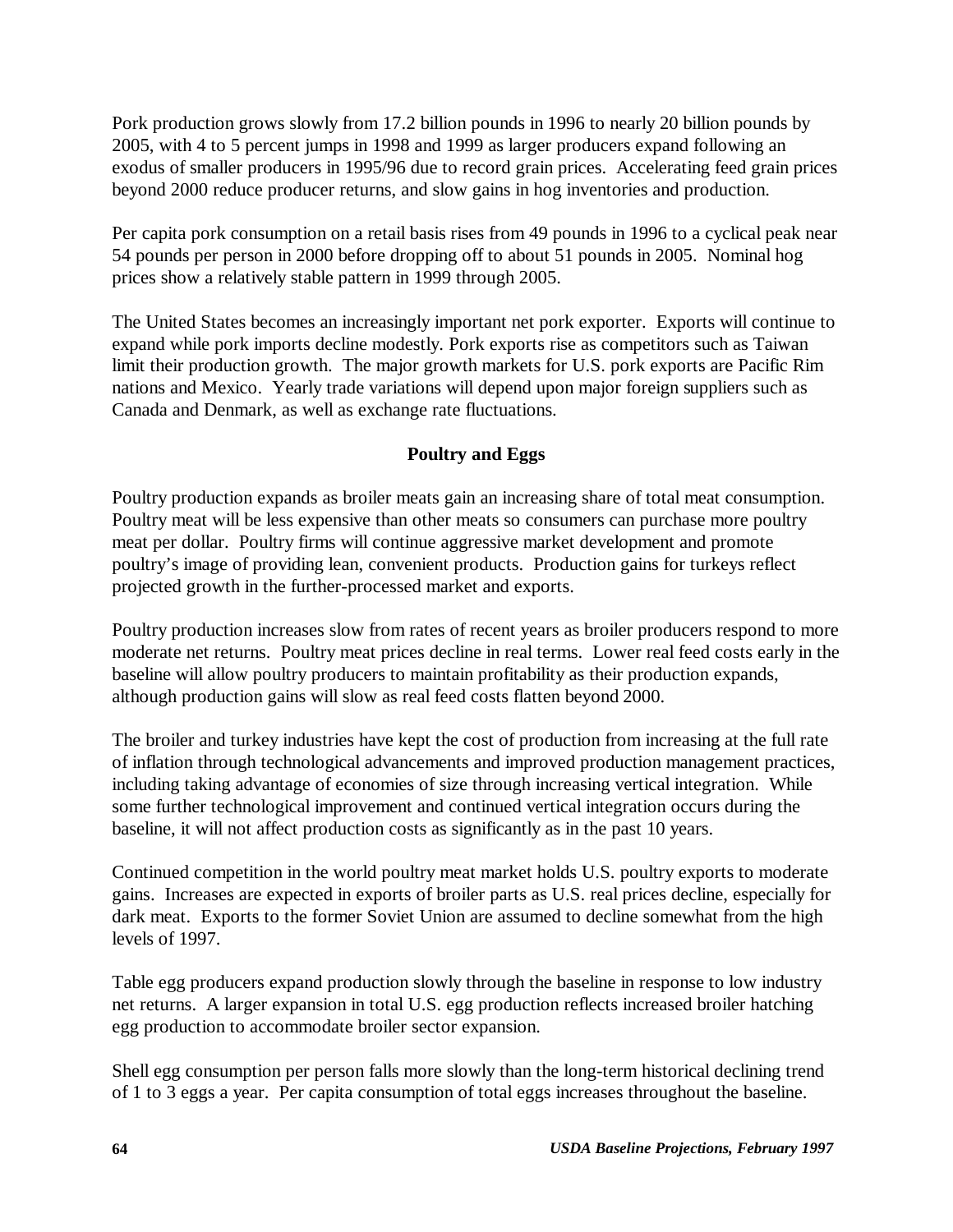Processed egg products are an increasing part of the egg market as ingredients in many prepared foods. As consumers opt for more convenience foods, consumption of egg products will continue to increase, as negative egg attributes are less noticeable in processed products.

Wholesale egg prices trend upward, with increases less than the inflation rate. A competitive market with little product differentiation will result in supplies that keep prices near the cost of production.

U.S. egg exports are fairly constant over the baseline as many countries will likely continue to experience surpluses of eggs. World import demand will remain relatively static as domestic production will generally meet increased domestic demands in most countries.

### **Dairy**

The 1996 Farm Act altered three provisions of government support for the dairy sector. First, the minimum support price for milk will decline from \$10.35 in 1996 to \$9.90 in 1999. The reductions will be \$0.15 per hundredweight each year. Support for milk prices during this period will continue to rely on government purchases of butter, nonfat dry milk, and cheese. A recourse loan program for dairy processors will begin in 2001. The loan rates will be at rates equivalent to \$9.90 per hundredweight for milk.

Under the Agricultural Reconciliation Act of 1990, milk producers were assessed 11.25 cents per hundredweight between 1992 and 1995. Producers who did not increase milk marketings from the previous year received a refund of that year's assessment. Under the 1996 Farm Act, production assessments ended April 30, 1996, and producers whose 1996 milk marketings do not exceed 1995 will receive a refund of any assessments collected in 1996.

The third significant change in U.S. dairy policy in the 1996 Farm Act is the restructuring of the Federal milk marketing orders. The 32 marketing orders will be reduced to 10 to 14 orders, with one reserved for California. The Agricultural Marketing Service, which oversees the marketing order system, has begun soliciting comments from interested parties and has tentatively scheduled late spring 1997 for preliminary announcement of the new marketing order locations.

Milk cow numbers decline slowly, continuing a long-term trend. Nonetheless, milk production grows throughout the baseline period. Productivity gains and structural changes that lower production costs and cause supply shifts continue. Despite relatively unfavorable milk-feed price ratios, growth in milk per cow is projected to be near trend because of continued adoption of bST. Introduced in 1994, the use of bST is assumed to exceed 35 percent of dairy cows by 2005.

Declining real milk prices through the baseline will place considerable pressure on farms unable to lower costs enough to remain competitive. Expansion of lower-cost producers in northern areas and continued growth of western dairy areas will offset production losses from exiting farms.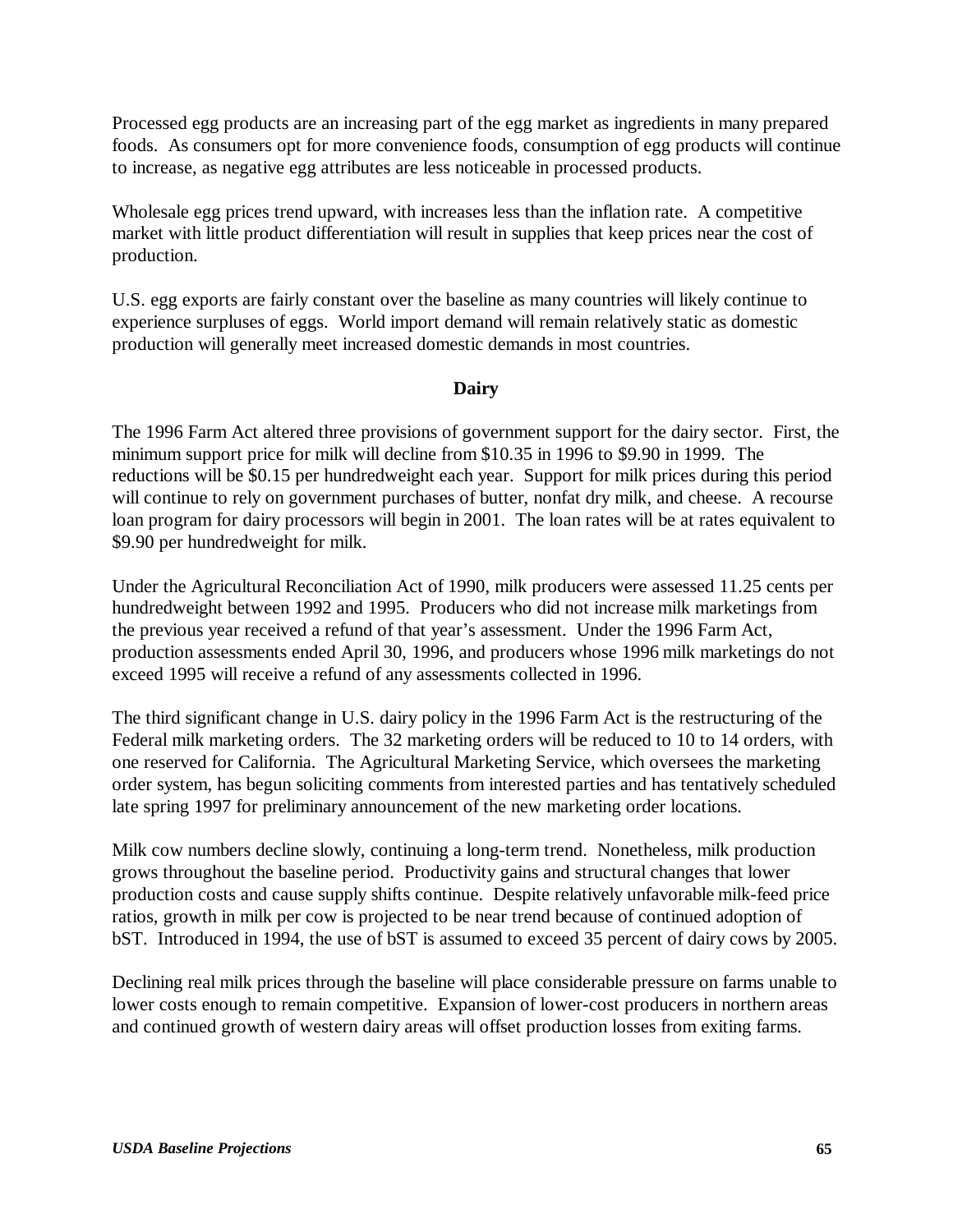Real price declines, income growth, and population increases will boost commercial use. Growth in cheese sales continues, while demand for milkfat and skim solids as ingredients in processed foods stays strong.

Although generally smaller in the past, the gap between domestic and international prices is significant, limiting commercial dairy exports. Exports under the Dairy Export Incentive Program (DEIP) are expected at GATT limits. No price support purchases are projected through 1999, when the purchase program will be eliminated under the provisions of the 1996 Farm Act. All Government net removals of dairy products from 1996 to 2005 are DEIP exports.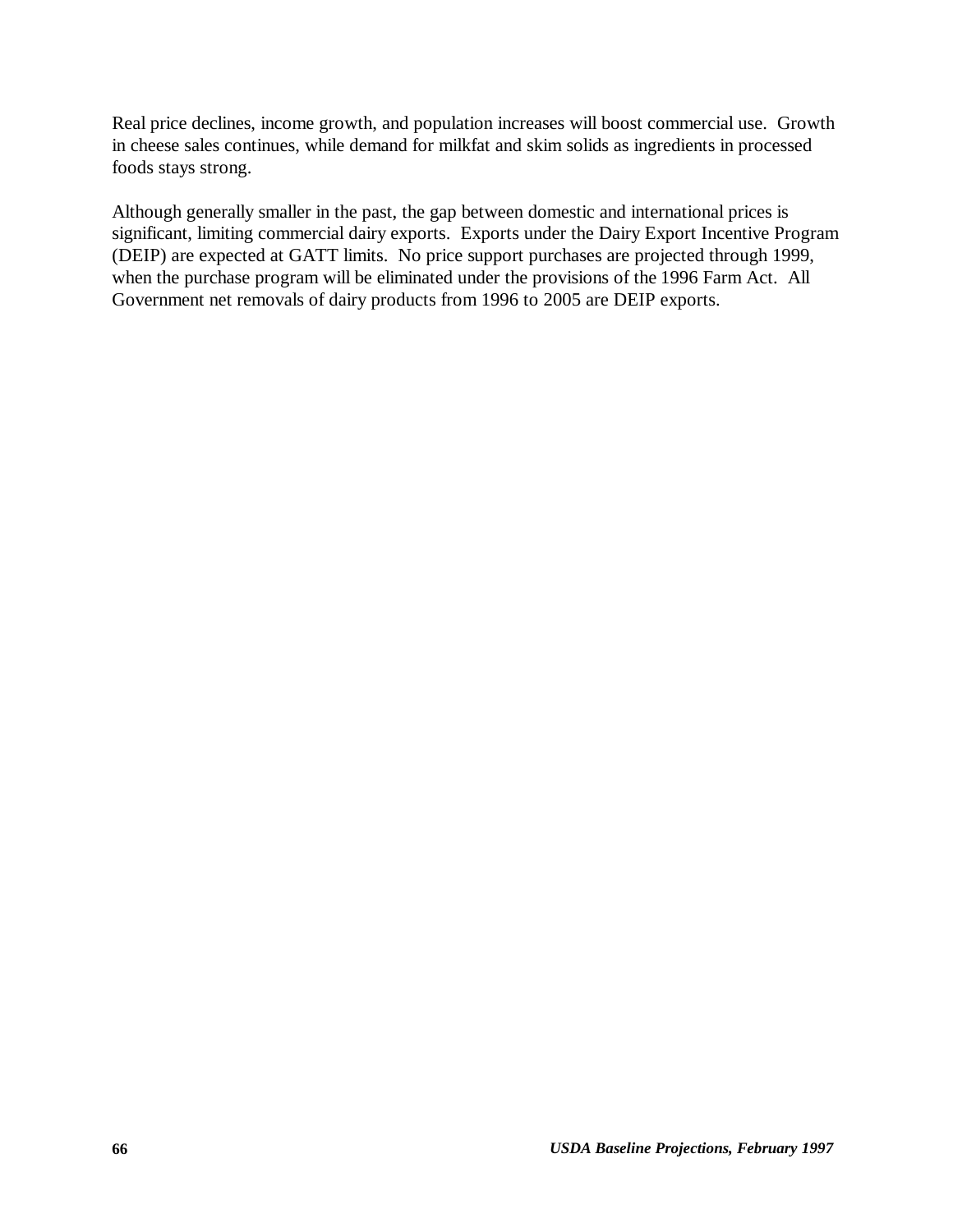| Table 23. Per capita meat consumption, retail and boneless weight |              |       |       |       |       |       |       |       |       |       |       |       |       |
|-------------------------------------------------------------------|--------------|-------|-------|-------|-------|-------|-------|-------|-------|-------|-------|-------|-------|
| Item                                                              | <b>Units</b> | 1994  | 1995  | 1996  | 1997  | 1998  | 1999  | 2000  | 2001  | 2002  | 2003  | 2004  | 2005  |
| <b>Retail weight:</b>                                             |              |       |       |       |       |       |       |       |       |       |       |       |       |
| <b>Total beef</b>                                                 | Pounds       | 67.0  | 67.5  | 67.9  | 65.7  | 63.8  | 60.0  | 60.0  | 59.6  | 59.6  | 59.4  | 58.7  | 58.2  |
| <b>Total veal</b>                                                 | Pounds       | 0.9   | 1.0   | 1.2   | 1.0   | 1.0   | 0.9   | 0.9   | 0.9   | 0.9   | 0.8   | 0.8   | 0.8   |
| Total pork                                                        | Pounds       | 53.1  | 52.5  | 49.3  | 49.5  | 51.2  | 53.1  | 53.7  | 53.4  | 52.8  | 52.2  | 51.7  | 51.3  |
| Lamb & mutton                                                     | Pounds       | 1.2   | 1.2   | 1.1   | 1.0   | 1.0   | 1.0   | 1.0   | 1.0   | 0.9   | 0.9   | 0.9   | 0.9   |
| Total red meat                                                    | Pounds       | 122.2 | 122.1 | 119.5 | 117.2 | 116.9 | 115.1 | 115.6 | 114.8 | 114.3 | 113.3 | 112.0 | 111.1 |
| <b>Broilers</b>                                                   | Pounds       | 69.8  | 69.6  | 71.6  | 74.4  | 78.8  | 80.8  | 82.5  | 84.1  | 86.1  | 88.2  | 90.1  | 91.9  |
| Other chicken                                                     | Pounds       | 1.6   | 1.5   | 1.1   | 1.0   | 1.5   | 1.5   | 1.5   | 1.5   | 1.5   | 1.5   | 1.5   | 1.5   |
| Turkeys                                                           | Pounds       | 17.8  | 17.9  | 18.5  | 18.7  | 18.9  | 18.7  | 19.0  | 19.2  | 19.4  | 19.5  | 19.6  | 19.7  |
| Total poultry                                                     | Pounds       | 89.2  | 89.0  | 91.1  | 94.0  | 99.1  | 101.0 | 103.0 | 104.8 | 107.0 | 109.2 | 111.2 | 113.2 |
| Red meat & poultry                                                | Pounds       | 211.4 | 211.1 | 210.6 | 211.3 | 216.1 | 216.1 | 218.5 | 219.6 | 221.3 | 222.5 | 223.3 | 224.3 |
| <b>Boneless weight:</b>                                           |              |       |       |       |       |       |       |       |       |       |       |       |       |
| <b>Total beef</b>                                                 | Pounds       | 63.9  | 64.4  | 64.8  | 62.7  | 60.9  | 57.3  | 57.3  | 56.8  | 56.9  | 56.6  | 56.0  | 55.5  |
| <b>Total veal</b>                                                 | Pounds       | 0.8   | 0.8   | 1.0   | 0.8   | 0.8   | 0.8   | 0.7   | 0.7   | 0.7   | 0.7   | 0.7   | 0.6   |
| Total pork                                                        | Pounds       | 49.9  | 49.3  | 46.3  | 46.5  | 48.1  | 49.9  | 50.4  | 50.2  | 49.6  | 49.0  | 48.6  | 48.2  |
| Lamb & mutton                                                     | Pounds       | 0.9   | 0.9   | 0.8   | 0.8   | 0.7   | 0.7   | 0.7   | 0.7   | 0.7   | 0.7   | 0.6   | 0.6   |
| Total red meat                                                    | Pounds       | 115.4 | 115.4 | 112.9 | 110.8 | 110.5 | 108.7 | 109.1 | 108.4 | 107.9 | 107.0 | 105.8 | 105.0 |
| <b>Broilers</b>                                                   | Pounds       | 48.8  | 48.7  | 50.1  | 52.0  | 55.1  | 56.5  | 57.7  | 58.9  | 60.3  | 61.7  | 63.0  | 64.3  |
| Other chicken                                                     | Pounds       | 1.0   | 0.9   | 0.7   | 0.6   | 0.9   | 0.9   | 0.9   | 0.9   | 0.9   | 0.9   | 0.9   | 0.9   |
| Turkeys                                                           | Pounds       | 14.1  | 14.1  | 14.6  | 14.7  | 14.9  | 14.8  | 15.0  | 15.2  | 15.3  | 15.4  | 15.5  | 15.6  |
| Total poultry                                                     | Pounds       | 63.9  | 63.8  | 65.3  | 67.4  | 70.9  | 72.2  | 73.6  | 75.0  | 76.5  | 78.0  | 79.5  | 80.8  |
| Red meat & poultry                                                | Pounds       | 179.3 | 179.1 | 178.2 | 178.2 | 181.4 | 180.9 | 182.8 | 183.4 | 184.4 | 185.0 | 185.3 | 185.8 |

# Table 24. Consumer expenditures for meats

| Item                            | 1994   | 1995   | 1996   | 1997   | 1998   | 1999   | 2000   | 2001   | 2002   | 2003   | 2004   | 2005   |
|---------------------------------|--------|--------|--------|--------|--------|--------|--------|--------|--------|--------|--------|--------|
|                                 |        |        |        |        |        |        |        |        |        |        |        |        |
| Beef, dollars per person        | 189.60 | 191.66 | 190.12 | 187.18 | 182.53 | 182.36 | 182.51 | 183.48 | 184.29 | 184.98 | 185.86 | 186.98 |
| Percent of income               | 0.98   | 0.95   | 0.90   | 0.86   | 0.80   | 0.76   | 0.73   | 0.69   | 0.66   | 0.63   | 0.61   | 0.58   |
| Percent of meat expenditures    | 45.81  | 46.45  | 44.66  | 43.70  | 43.15  | 41.69  | 41.38  | 41.00  | 40.76  | 40.43  | 40.00  | 39.64  |
| Pork, dollars per person        | 105.08 | 102.28 | 108.51 | 110.45 | 108.58 | 110.92 | 110.86 | 111.09 | 111.04 | 111.03 | 111.23 | 111.45 |
| Percent of income               | 0.55   | 0.51   | 0.52   | 0.51   | 0.48   | 0.46   | 0.44   | 0.42   | 0.40   | 0.38   | 0.36   | 0.35   |
| Percent of meat expenditures    | 25.39  | 24.79  | 25.49  | 25.79  | 25.67  | 25.36  | 25.13  | 24.83  | 24.56  | 24.26  | 23.94  | 23.63  |
| Broilers, dollars per person    | 101.41 | 100.32 | 107.83 | 111.55 | 112.82 | 124.03 | 127.51 | 132.44 | 136.31 | 140.95 | 146.60 | 152.12 |
| Percent of income               | 0.53   | 0.50   | 0.51   | 0.51   | 0.49   | 0.52   | 0.51   | 0.50   | 0.49   | 0.48   | 0.48   | 0.47   |
| Percent of meat expenditures    | 24.50  | 24.32  | 25.33  | 26.04  | 26.67  | 28.35  | 28.91  | 29.60  | 30.15  | 30.80  | 31.55  | 32.25  |
| Turkeys, dollars per person     | 17.84  | 18.31  | 19.23  | 19.13  | 19.12  | 20.14  | 20.20  | 20.47  | 20.51  | 20.62  | 20.93  | 21.14  |
| Percent of income               | 0.09   | 0.09   | 0.09   | 0.09   | 0.08   | 0.08   | 0.08   | 0.08   | 0.07   | 0.07   | 0.07   | 0.07   |
| Percent of meat expenditures    | 4.31   | 4.44   | 4.52   | 4.47   | 4.52   | 4.60   | 4.58   | 4.58   | 4.54   | 4.51   | 4.50   | 4.48   |
| Total meats, dollars per person | 413.94 | 412.57 | 425.70 | 428.30 | 423.05 | 437.45 | 441.08 | 447.48 | 452.16 | 457.58 | 464.62 | 471.70 |
| Percent of income               | 2.15   | 2.04   | 2.03   | 1.96   | 1.85   | 1.83   | 1.75   | 1.69   | 1.62   | 1.56   | 1.51   | 1.47   |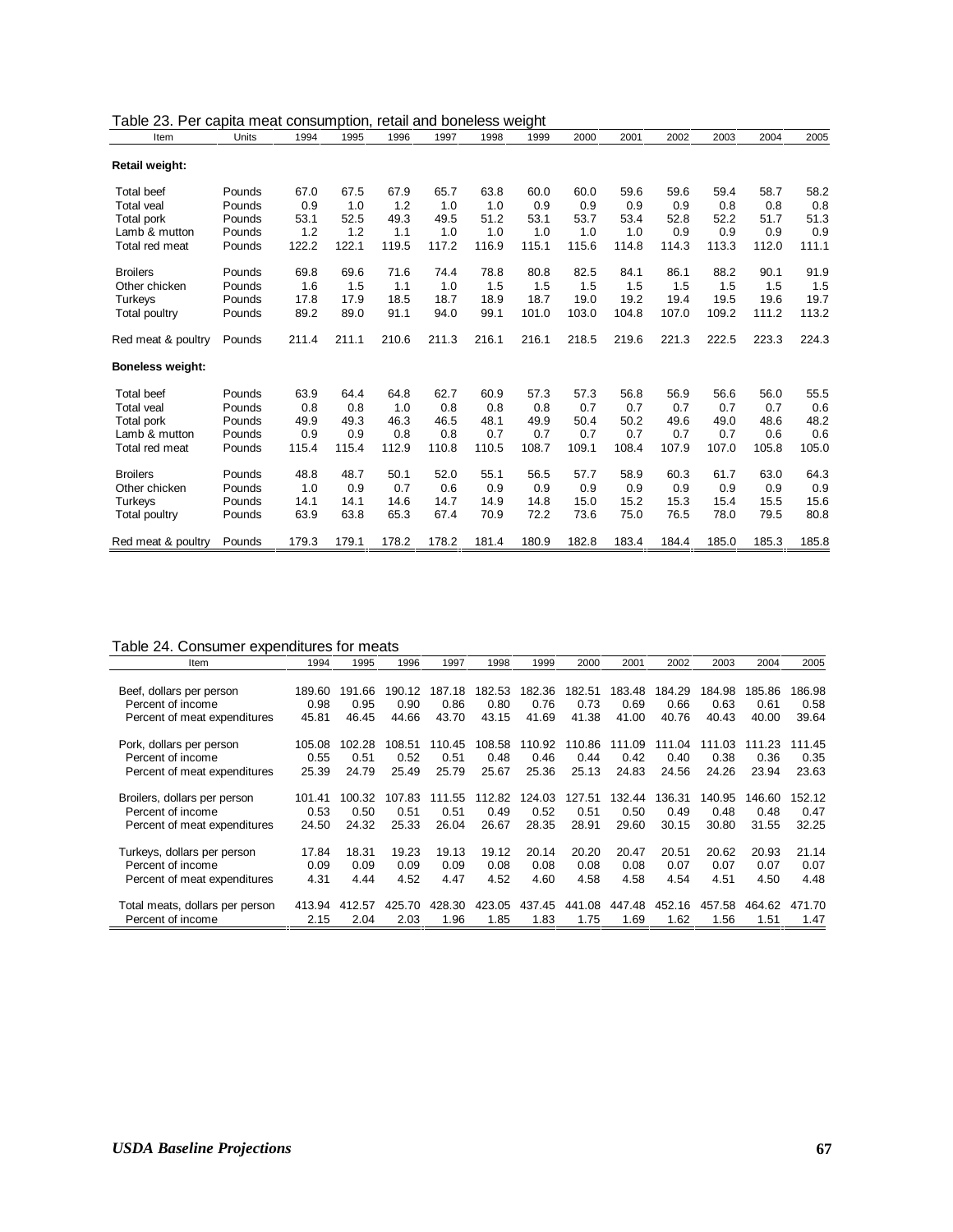#### Table 25. Beef baseline

| Item                                    | Units              | 1994    | 1995     | 1996     | 1997     | 1998    | 1999   | 2000   | 2001   | 2002   | 2003   | 2004   | 2005   |
|-----------------------------------------|--------------------|---------|----------|----------|----------|---------|--------|--------|--------|--------|--------|--------|--------|
|                                         |                    |         |          |          |          |         |        |        |        |        |        |        |        |
| Beginning stocks                        | Mil. Lbs.          | 529     | 548      | 508      | 475      | 475     | 475    | 475    | 475    | 475    | 475    | 475    | 475    |
| Commercial production                   | Mil. Lbs.          | 24,278  | 25,115   | 25,585   | 25,375   | 24,454  | 23,293 | 23,561 | 23,613 | 23,872 | 24,035 | 23,988 | 24,053 |
| Change                                  | Percent            | 5.8     | 3.4      | 1.9      | $-0.8$   | $-3.6$  | $-4.7$ | 1.1    | 0.2    | 1.1    | 0.7    | $-0.2$ | 0.3    |
| Farm production                         | Mil. Lbs.          | 108     | 107      | 107      | 107      | 107     | 107    | 107    | 107    | 107    | 107    | 107    | 107    |
| Total production                        | Mil. Lbs.          | 24,386  | 25,222   | 25,692   | 25,482   | 24,561  | 23,400 | 23,668 | 23,720 | 23,979 | 24,142 | 24,095 | 24,160 |
| Imports                                 | Mil. Lbs.          | 2,369   | 2,103    | 2,134    | 2,050    | 2.405   | 2,495  | 2,545  | 2,595  | 2,635  | 2,675  | 2,725  | 2,765  |
| Total supply                            | Mil. Lbs.          | 27,284  | 27,873   | 28,334   | 28,007   | 27,441  | 26,370 | 26.688 | 26,790 | 27,089 | 27,292 | 27,295 | 27,400 |
| Exports                                 | Mil. Lbs.          | 1611    | 1821     | 1921     | 2225     | 2140    | 2325   | 2440   | 2530   | 2625   | 2725   | 2820   | 2950   |
| <b>Ending stocks</b>                    | Mil. Lbs.          | 548     | 519      | 475      | 475      | 475     | 475    | 475    | 475    | 475    | 475    | 475    | 475    |
| Total consumption                       | Mil. Ibs.          | 25,125  | 25,533   | 25,938   | 25,307   | 24,826  | 23,570 | 23,773 | 23,785 | 23,989 | 24,092 | 24,000 | 23,975 |
| Per capita, carcass wgt                 | Pounds             | 96.4    | 97.1     | 97.7     | 94.5     | 91.8    | 86.4   | 86.4   | 85.7   | 85.8   | 85.4   | 84.4   | 83.7   |
| Per capita, retail wgt                  | Pounds             | 67.0    | 67.5     | 67.9     | 65.7     | 63.8    | 60.0   | 60.0   | 59.6   | 59.6   | 59.4   | 58.7   | 58.2   |
| Change                                  | Percent            | 3.0     | 0.7      | 0.6      | $-3.3$   | $-2.9$  | $-5.9$ | 0.0    | $-0.8$ | 0.1    | $-0.5$ | $-1.2$ | $-0.8$ |
| Prices:                                 |                    |         |          |          |          |         |        |        |        |        |        |        |        |
| Beef cattle, farm                       | \$/cwt             | 66.70   | 61.80    | 57.73    | 62.00    | 64.46   | 67.20  | 68.20  | 69.40  | 70.18  | 71.14  | 72.39  | 73.79  |
| Calves, farm                            | \$/ <sub>cut</sub> | 87.20   | 73.10    | 58.58    | 71.50    | 85.15   | 82.37  | 83.83  | 82.77  | 82.83  | 84.57  | 85.91  | 87.07  |
| Choice steers, Nebraska                 | \$/cwt             | 68.84   | 66.24    | 64.61    | 66.25    | 68.88   | 71.80  | 72.87  | 74.15  | 74.99  | 76.02  | 77.35  | 78.85  |
| Deflated price                          | \$/cwt             | 46.45   | 43.44    | 41.15    | 40.90    | 41.32   | 41.82  | 41.12  | 40.59  | 39.78  | 39.16  | 38.70  | 38.27  |
| Yrlg steers, Okla City                  | \$/cwt             | 77.72   | 68.03    | 60.55    | 68.00    | 80.98   | 78.34  | 79.73  | 78.72  | 78.77  | 80.43  | 81.71  | 82.81  |
| Deflated price                          | \$/cwt             | 52.44   | 44.61    | 38.57    | 41.98    | 48.58   | 45.63  | 44.99  | 43.09  | 41.79  | 41.44  | 40.87  | 40.20  |
| Retail: Beef & veal                     | 1982-84=100        | 136.0   | 134.9    | 134.5    | 136.0    | 136.5   | 144.9  | 145.0  | 147.0  | 147.5  | 148.7  | 151.2  | 153.4  |
| Retail: Other meats                     | 1982-84=100        | 137.0   | 139.0    | 144.0    | 145.0    | 145.5   | 154.4  | 154.5  | 156.6  | 157.1  | 158.5  | 161.1  | 163.4  |
| ERS retail beef                         | \$/lb.             | 2.83    | 2.84     | 2.80     | 2.85     | 2.86    | 3.04   | 3.04   | 3.08   | 3.09   | 3.12   | 3.17   | 3.21   |
| Costs and returns, cow-calf enterprise: |                    |         |          |          |          |         |        |        |        |        |        |        |        |
| Variable expenses                       | \$/cow             | 189.52  | 193.84   | 194.66   | 199.94   | 196.92  | 200.40 | 205.75 | 212.07 | 217.54 | 221.44 | 227.16 | 233.13 |
| Fixed expenses                          | \$/cow             | 105.21  | 112.30   | 114.29   | 116.41   | 118.48  | 120.91 | 123.98 | 126.88 | 129.83 | 132.56 | 135.69 | 138.55 |
| Total cash expenses                     | \$/cow             | 294.73  | 306.14   | 308.95   | 316.35   | 315.41  | 321.31 | 329.73 | 338.95 | 347.37 | 354.00 | 362.84 | 371.68 |
| Returns above cash costs                | \$/cow             | 36.22   | $-17.68$ | $-38.98$ | $-27.21$ | 40.31   | 26.26  | 27.36  | 18.80  | 15.79  | 21.72  | 23.89  | 25.45  |
| Cattle inventory                        | 1000 head          | 100,988 | 102,755  | 103,819  | 102,040  | 100,607 | 97,168 | 97,048 | 97,343 | 97,600 | 97,536 | 97,234 | 97,000 |
| Beef cow inventory                      | 1000 head          | 34,650  | 35,156   | 35,333   | 34,435   | 33,321  | 31,741 | 32,008 | 32,180 | 32,307 | 32,311 | 32,232 | 32,150 |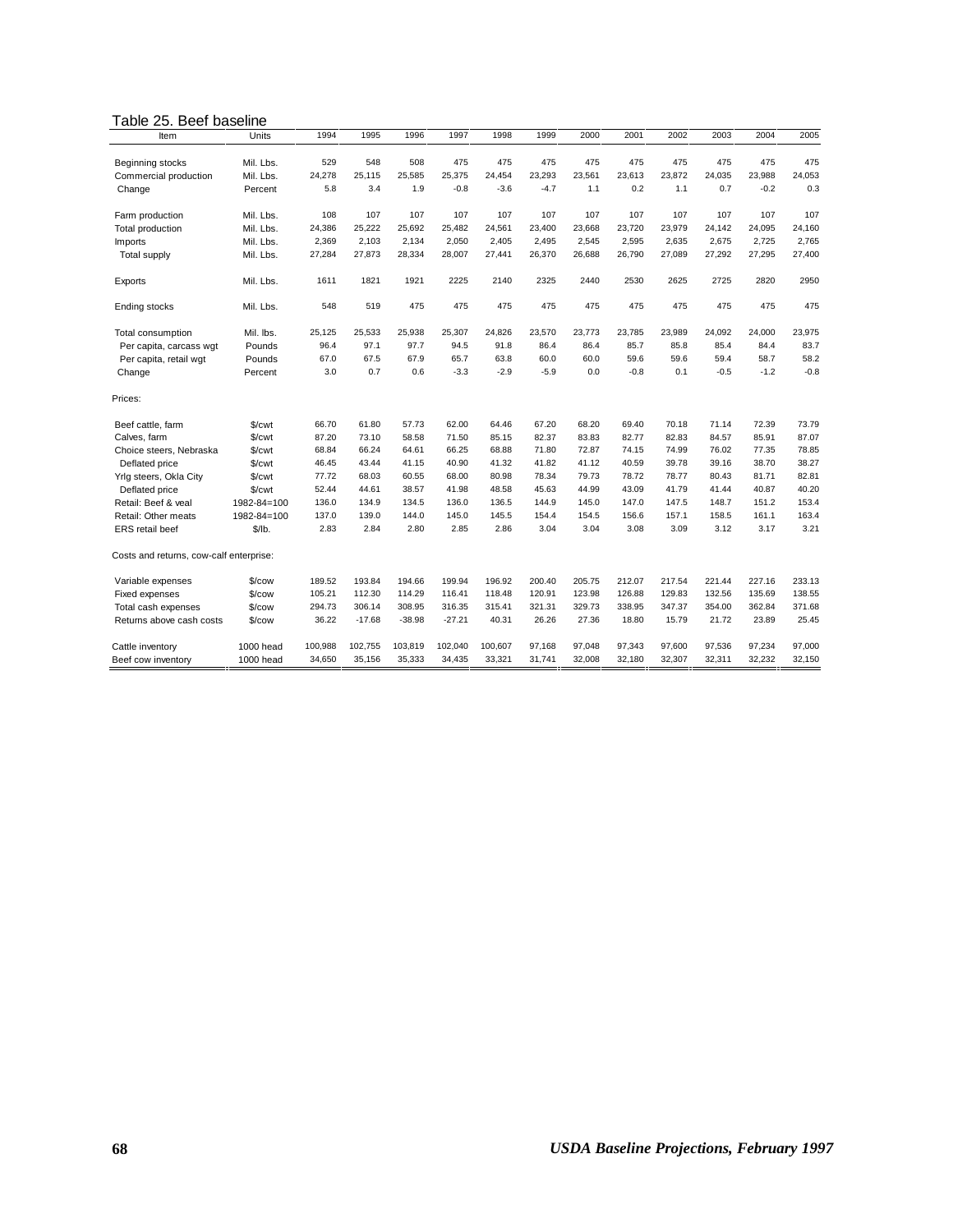#### Table 26. Pork baseline

| Item                                 | Units       | 1994   | 1995   | 1996   | 1997   | 1998   | 1999   | 2000   | 2001   | 2002   | 2003   | 2004   | 2005   |
|--------------------------------------|-------------|--------|--------|--------|--------|--------|--------|--------|--------|--------|--------|--------|--------|
|                                      |             |        |        |        |        |        |        |        |        |        |        |        |        |
| Beginning stocks                     | Mil. Ibs.   | 359    | 438    | 396    | 420    | 400    | 400    | 400    | 400    | 400    | 400    | 400    | 400    |
| Commercial production                | Mil. Ibs.   | 17,658 | 17,811 | 17,157 | 17,500 | 18,257 | 19.129 | 19,504 | 19,631 | 19,643 | 19,626 | 19,674 | 19,750 |
| Change                               | Percent     | 3.7    | 0.9    | $-3.7$ | 2.0    | 4.3    | 4.8    | 2.0    | 0.7    | 0.1    | $-0.1$ | 0.2    | 0.4    |
| Farm production                      | Mil. Ibs.   | 38     | 38     | 38     | 38     | 38     | 38     | 38     | 38     | 38     | 38     | 38     | 38     |
| Total production                     | Mil. Ibs.   | 17,696 | 17.849 | 17,195 | 17.538 | 18,295 | 19.167 | 19,542 | 19,669 | 19.681 | 19,664 | 19,712 | 19,788 |
| Imports                              | Mil. Ibs.   | 743    | 664    | 614    | 605    | 605    | 600    | 598    | 595    | 588    | 577    | 569    | 559    |
| <b>Total supply</b>                  | Mil. Ibs.   | 18,798 | 18,951 | 18,205 | 18,563 | 19,300 | 20,167 | 20,540 | 20,664 | 20,669 | 20,641 | 20,681 | 20,747 |
| Exports                              | Mil. Ibs.   | 531    | 771    | 909    | 1064   | 1080   | 1092   | 1120   | 1175   | 1230   | 1285   | 1340   | 1395   |
| <b>Ending stocks</b>                 | Mil. Ibs.   | 438    | 396    | 420    | 400    | 400    | 400    | 400    | 400    | 400    | 400    | 400    | 400    |
| Total consumption                    | Mil. Ibs.   | 17,829 | 17,784 | 16,876 | 17,099 | 17,820 | 18,675 | 19,020 | 19,089 | 19,039 | 18,956 | 18,941 | 18,952 |
| Per capita, carcass wgt              | Pounds      | 68.4   | 67.6   | 63.6   | 63.8   | 65.9   | 68.5   | 69.1   | 68.8   | 68.1   | 67.2   | 66.6   | 66.1   |
| Per capita, retail wgt               | Pounds      | 53.1   | 52.5   | 49.3   | 49.5   | 51.2   | 53.1   | 53.7   | 53.4   | 52.8   | 52.2   | 51.7   | 51.3   |
| Change                               | Percent     | 1.4    | $-1.2$ | $-6.0$ | 0.4    | 3.3    | 3.9    | 1.0    | $-0.5$ | $-1.1$ | $-1.2$ | $-0.9$ | $-0.7$ |
| Prices:                              |             |        |        |        |        |        |        |        |        |        |        |        |        |
| Hogs, farm                           | \$/cwt      | 39.90  | 40.50  | 53.10  | 52.64  | 46.38  | 42.82  | 41.20  | 41.09  | 41.43  | 41.95  | 42.21  | 42.34  |
| Iowa, So. Minn. market               | \$/cwt      | 40.03  | 42.35  | 53.45  | 53.00  | 47.38  | 43.82  | 42.20  | 42.09  | 42.43  | 42.95  | 43.21  | 43.34  |
| Deflated price                       | \$/cwt      | 27.01  | 27.77  | 34.04  | 32.72  | 28.42  | 25.52  | 23.82  | 23.04  | 22.51  | 22.13  | 21.62  | 21.04  |
| Retail: Pork                         | 1982-84=100 | 133.9  | 134.8  | 148.2  | 150.0  | 142.8  | 140.4  | 139.0  | 139.9  | 141.4  | 143.2  | 144.7  | 146.1  |
| ERS retail pork                      | \$/lb.      | 1.98   | 1.95   | 2.20   | 2.23   | 2.12   | 2.09   | 2.07   | 2.08   | 2.10   | 2.13   | 2.15   | 2.17   |
| Costs and returns, farrow to finish: |             |        |        |        |        |        |        |        |        |        |        |        |        |
| Variable expenses                    | \$/cwt      | 33.55  | 32.24  | 37.89  | 34.84  | 33.50  | 33.62  | 34.34  | 35.36  | 36.10  | 36.25  | 37.01  | 37.78  |
| Fixed expenses                       | \$/cwt      | 4.23   | 4.69   | 4.53   | 4.69   | 4.87   | 4.80   | 4.75   | 4.70   | 4.65   | 4.59   | 4.56   | 4.52   |
| Total cash expenses                  | \$/cwt      | 37.77  | 36.93  | 42.42  | 39.53  | 38.37  | 38.42  | 39.09  | 40.06  | 40.75  | 40.84  | 41.57  | 42.31  |
| Returns above cash costs             | \$/cwt      | 2.26   | 5.42   | 11.03  | 13.47  | 9.01   | 5.39   | 3.11   | 2.03   | 1.68   | 2.10   | 1.65   | 1.03   |
| Hog inventory,                       |             |        |        |        |        |        |        |        |        |        |        |        |        |
| Dec. 1, previous year                | 1000 head   | 57,904 | 59,990 | 58,200 | 57,350 | 59,655 | 62,311 | 63,453 | 63,840 | 63,877 | 63,826 | 63,973 | 64,201 |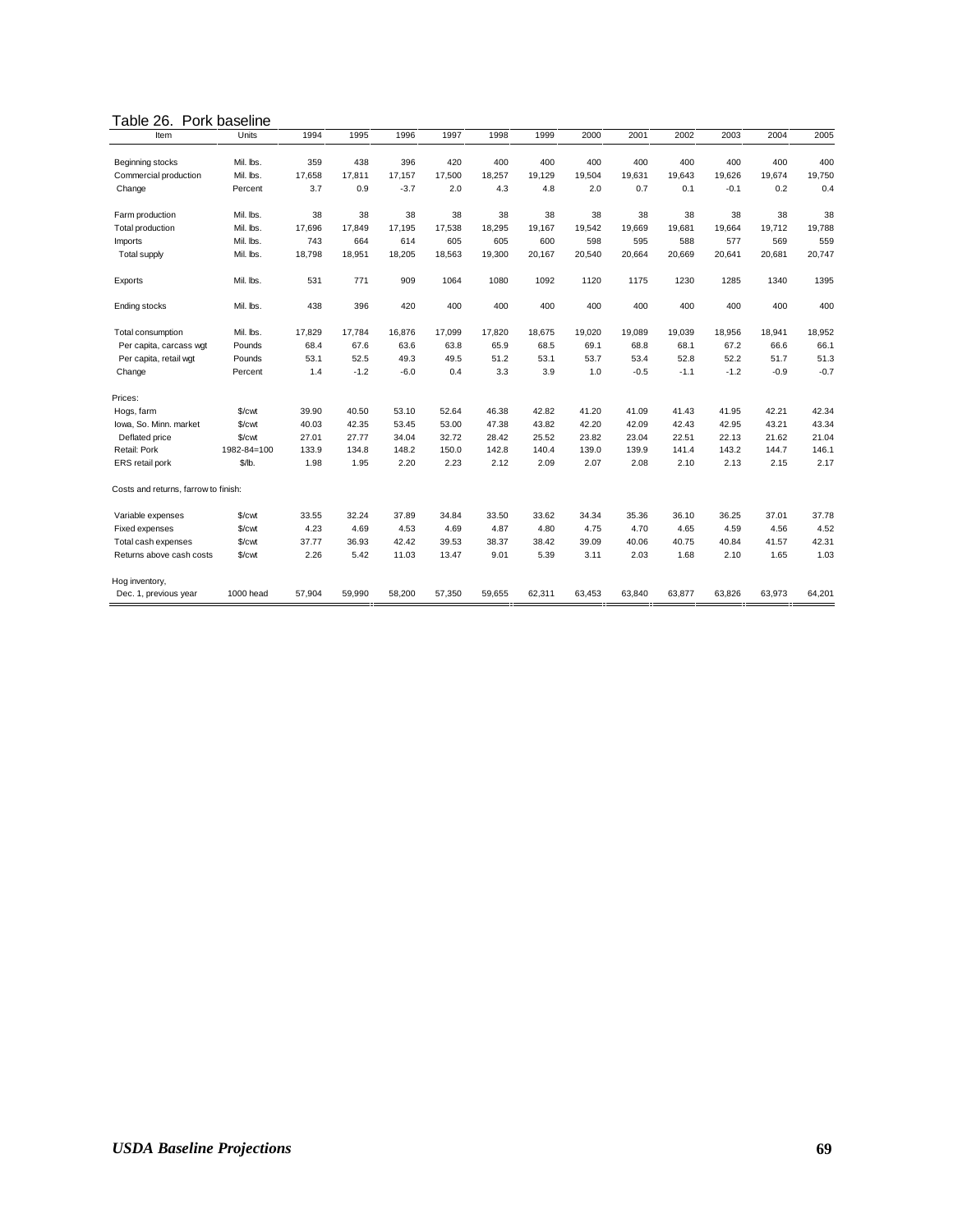## Table 27. Young chicken baseline

| Item                           | Units     | 1994   | 1995   | 1996   | 1997   | 1998    | 1999   | 2000   | 2001   | 2002   | 2003   | 2004   | 2005   |
|--------------------------------|-----------|--------|--------|--------|--------|---------|--------|--------|--------|--------|--------|--------|--------|
|                                |           |        |        |        |        |         |        |        |        |        |        |        |        |
| Beginning stocks               | Mil. Ibs. | 358    | 458    | 560    | 600    | 640     | 650    | 660    | 675    | 685    | 707    | 728    | 750    |
| F.I. slaughter                 | Mil. Ibs. | 23,846 | 25.021 | 26,460 | 28,000 | 29.769  | 30,836 | 31.987 | 33,124 | 34,239 | 35,331 | 36,424 | 37,522 |
| Change                         | Percent   | 7.5    | 4.9    | 5.8    | 5.8    | 6.3     | 3.6    | 3.7    | 3.6    | 3.4    | 3.2    | 3.1    | 3.0    |
| Production                     | Mil. Lbs. | 23,666 | 24.827 | 26,250 | 27.772 | 29,532  | 30,591 | 31.733 | 32.861 | 33,967 | 35.050 | 36,135 | 37,224 |
| <b>Total supply</b>            | Mil. Lbs. | 24,024 | 25.285 | 26,810 | 28.372 | 30.172  | 31,241 | 32,393 | 33.536 | 34.652 | 35.757 | 36.864 | 37,974 |
| Change                         | Percent   | 7.3    | 5.2    | 6.0    | 5.8    | 6.3     | 3.5    | 3.7    | 3.5    | 3.3    | 3.2    | 3.1    | 3.0    |
| Exports                        | Mil. Lbs. | 2,876  | 3,894  | 4,607  | 5,075  | 5,300   | 5,521  | 5,902  | 6,294  | 6,524  | 6,752  | 6.981  | 7,210  |
| Ending stocks                  | Mil. Lbs. | 458    | 560    | 600    | 640    | 650     | 660    | 675    | 685    | 707    | 728    | 750    | 773    |
| Consumption                    | Mil. Lbs. | 20,690 | 20,831 | 21,603 | 22.657 | 24,222  | 25,060 | 25,816 | 26,557 | 27,421 | 28.276 | 29,132 | 29,992 |
| Per capita, carcass wgt        | Pounds    | 79.4   | 79.2   | 81.4   | 84.6   | 89.6    | 91.9   | 93.8   | 95.7   | 98.0   | 100.3  | 102.5  | 104.6  |
| Per capita, retail wgt         | Pounds    | 69.8   | 69.6   | 71.6   | 74.4   | 78.8    | 80.8   | 82.5   | 84.1   | 86.1   | 88.2   | 90.1   | 91.9   |
| Change                         | Percent   | 2.2    | $-0.3$ | 2.8    | 3.9    | 5.9     | 2.6    | 2.1    | 2.0    | 2.4    | 2.3    | 2.2    | 2.0    |
| Prices:                        |           |        |        |        |        |         |        |        |        |        |        |        |        |
| Broilers, farm                 | Cents/lb. | 35.0   | 34.4   | 37.8   | 35.4   | 30.9    | 33.7   | 33.9   | 34.7   | 34.8   | 35.1   | 35.8   | 36.5   |
| 12-city market price           | Cents/lb. | 55.7   | 56.4   | 60.4   | 56.5   | 51.5    | 56.2   | 56.6   | 57.8   | 57.9   | 58.6   | 59.7   | 60.9   |
| Deflated whsle price           | Cents/lb. | 37.6   | 37.0   | 38.5   | 34.9   | 30.9    | 32.7   | 31.9   | 31.6   | 30.7   | 30.2   | 29.9   | 29.6   |
| Change                         | Percent   | $-1.6$ | $-1.6$ | 4.0    | $-9.3$ | $-11.5$ | 6.0    | $-2.4$ | $-0.9$ | $-2.8$ | $-1.9$ | $-0.9$ | $-1.1$ |
| Composite retail broiler price | Cents/lb. | 145.3  | 144.1  | 150.7  | 150.0  | 143.2   | 153.5  | 154.7  | 157.4  | 158.2  | 159.9  | 162.7  | 165.4  |
| Costs and returns:             |           |        |        |        |        |         |        |        |        |        |        |        |        |
| <b>Total costs</b>             | Cents/lb. | 49.84  | 48.81  | 56.00  | 51.91  | 50.32   | 50.87  | 52.28  | 54.14  | 55.58  | 56.16  | 57.63  | 59.12  |
| Net returns                    | Cents/lb. | 5.86   | 7.59   | 4.40   | 4.59   | 1.13    | 5.29   | 4.29   | 3.65   | 2.37   | 2.39   | 2.11   | 1.75   |

| Table 28. Turkey baseline |             |       |       |         |         |         |        |         |         |         |         |         |         |
|---------------------------|-------------|-------|-------|---------|---------|---------|--------|---------|---------|---------|---------|---------|---------|
| Item                      | Units       | 1994  | 1995  | 1996    | 1997    | 1998    | 1999   | 2000    | 2001    | 2002    | 2003    | 2004    | 2005    |
| Beginning stocks          | Mil. lbs.   | 249   | 254   | 271     | 300     | 300     | 275    | 275     | 275     | 275     | 275     | 275     | 275     |
| F.I. slaughter            | Mil. lbs.   | 4,992 | 5,129 | 5,463   | 5,575   | 5,712   | 5,781  | 5,913   | 6,025   | 6,129   | 6,218   | 6,306   | 6,395   |
| Change                    | Percent     | 3.0   | 2.7   | 6.5     | 2.1     | 2.5     | 1.2    | 2.3     | 1.9     | 1.7     | 1.4     | 1.4     | 1.4     |
| Production                | Mil. Ibs.   | 4,937 | 5.069 | 5,399   | 5,509   | 5.645   | 5.713  | 5.844   | 5,954   | 6.058   | 6.145   | 6,232   | 6,320   |
| <b>Total supply</b>       | Mil. Ibs.   | 5,186 | 5,323 | 5,670   | 5,809   | 5,945   | 5.988  | 6.119   | 6,229   | 6,333   | 6,420   | 6,507   | 6,595   |
| Change                    | Percent     | 2.3   | 2.6   | 6.5     | 2.5     | 2.3     | 0.7    | 2.2     | 1.8     | 1.7     | 1.4     | 1.3     | 1.4     |
| Exports                   | Mil. Ibs.   | 280   | 348   | 461     | 510     | 565     | 605    | 610     | 625     | 630     | 640     | 650     | 670     |
| Ending stocks             | Mil. lbs.   | 254   | 271   | 300     | 300     | 275     | 275    | 275     | 275     | 275     | 275     | 275     | 275     |
| Consumption               | Mil. Ibs.   | 4,652 | 4,704 | 4.909   | 4,999   | 5.105   | 5.108  | 5.234   | 5,329   | 5,428   | 5,505   | 5.582   | 5,650   |
| Per capita                | Pounds      | 17.8  | 17.9  | 18.5    | 18.7    | 18.9    | 18.7   | 19.0    | 19.2    | 19.4    | 19.5    | 19.6    | 19.7    |
| Change                    | Percent     | 0.7   | 0.2   | 3.4     | 0.9     | 1.2     | $-0.8$ | 1.6     | 1.0     | 1.0     | 0.6     | 0.6     | 0.4     |
| Prices:                   |             |       |       |         |         |         |        |         |         |         |         |         |         |
| Turkey, farm              | Cents/lb.   | 40.4  | 41.6  | 42.8    | 42.8    | 39.3    | 41.7   | 41.2    | 41.4    | 41.0    | 41.0    | 41.4    | 41.6    |
| Hen turkey (whsle) East   | Cents/lb.   | 65.7  | 66.4  | 66.3    | 66.3    | 65.5    | 69.6   | 68.7    | 68.9    | 68.4    | 68.3    | 68.9    | 69.4    |
| Deflated hen turkey       | Cents/lb.   | 44.3  | 43.5  | 42.2    | 40.9    | 39.3    | 40.5   | 38.7    | 37.7    | 36.3    | 35.2    | 34.5    | 33.7    |
| Retail frozen turkev      | Cents/lb.   | 100.0 | 102.4 | 104.0   | 102.5   | 101.2   | 107.5  | 106.1   | 106.6   | 105.7   | 105.6   | 106.6   | 107.3   |
| Retail: Poultry           | 1982-84=100 | 141.5 | 143.5 | 152.4   | 151.0   | 145.2   | 155.3  | 155.8   | 158.2   | 158.6   | 159.9   | 162.4   | 164.8   |
| Costs and returns:        |             |       |       |         |         |         |        |         |         |         |         |         |         |
| <b>Total costs</b>        | Cents/lb.   | 63.20 | 60.83 | 73.00   | 69.00   | 67.33   | 68.88  | 69.56   | 69.82   | 69.51   | 68.86   | 69.43   | 69.45   |
| Net returns               | Cents/lb.   | 2.50  | 5.57  | $-6.70$ | $-2.70$ | $-1.85$ | 0.68   | $-0.90$ | $-0.88$ | $-1.14$ | $-0.53$ | $-0.49$ | $-0.07$ |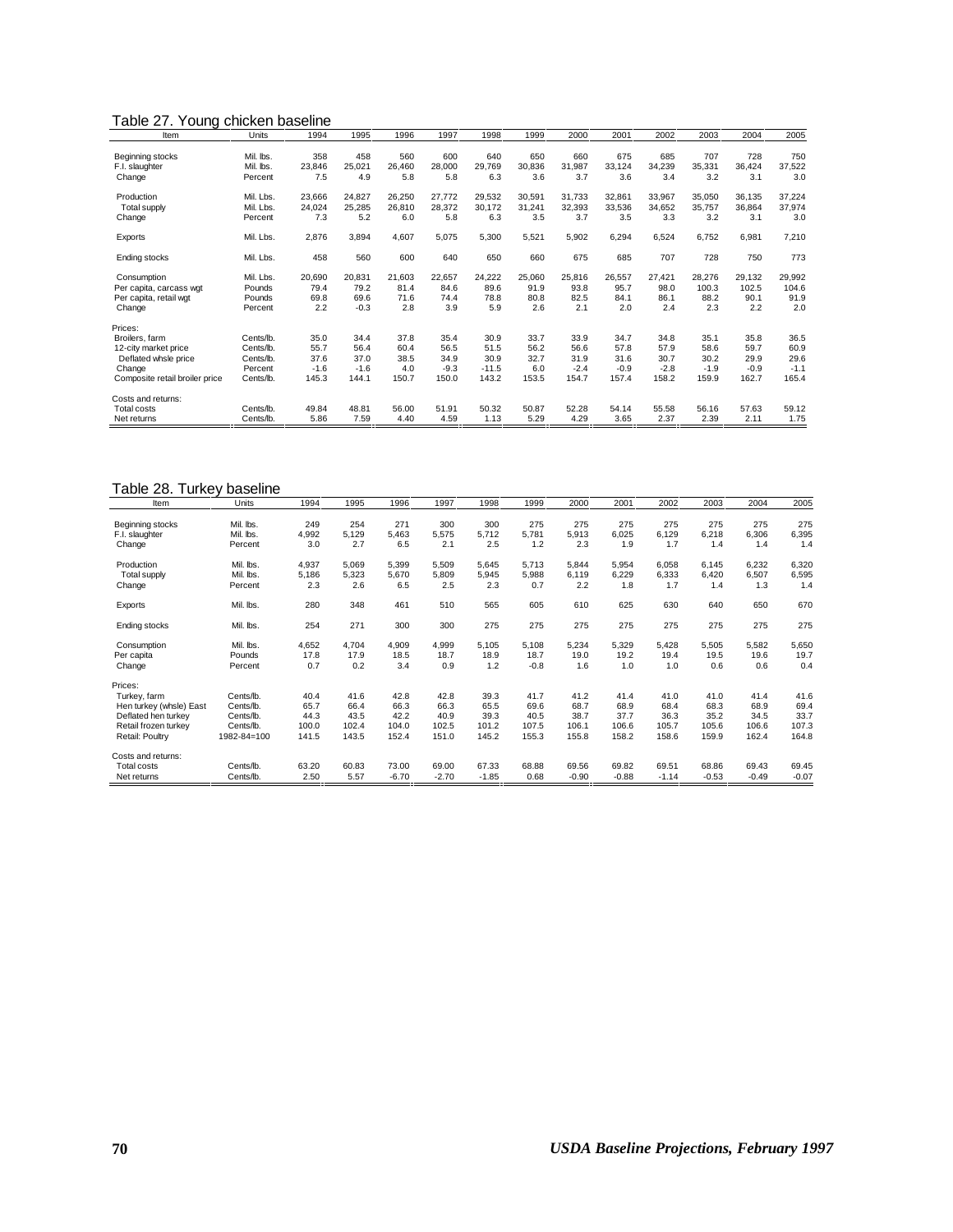#### Table 29. Egg baseline

| Item                    | Units       | 1994           | 1995   | 1996  | 1997  | 1998  | 1999  | 2000  | 2001  | 2002  | 2003  | 2004  | 2005  |
|-------------------------|-------------|----------------|--------|-------|-------|-------|-------|-------|-------|-------|-------|-------|-------|
|                         |             |                |        |       |       |       |       |       |       |       |       |       |       |
| Beginning stocks        | Mil. Doz.   | 11             | 15     | 11    | 12    | 12    | 13    | 14    | 15    | 15    | 15    | 15    | 15    |
| Production              | Mil. Doz.   | 6,178          | 6.190  | 6.376 | 6,600 | 6.699 | 6.799 | 6,901 | 7,005 | 7,110 | 7,217 | 7,325 | 7,435 |
| Change                  | Percent     | 2.9            | 0.2    | 3.0   | 3.5   | 1.5   | 1.5   | 1.5   | 1.5   | 1.5   | 1.5   | 1.5   | 1.5   |
| <b>Imports</b>          | Mil. doz.   | $\overline{4}$ | 4      | 5     | 4     | 5     | 5     | 5     | 5     | 5     | 5     | 5     | 5     |
| <b>Total supply</b>     | Mil. doz.   | 6,192          | 6,209  | 6,392 | 6.616 | 6,716 | 6,817 | 6,920 | 7,025 | 7,130 | 7,237 | 7,345 | 7,455 |
| Change                  | Percent     | 2.8            | 0.3    | 3.0   | 3.5   | 1.5   | 1.5   | 1.5   | 1.5   | 1.5   | 1.5   | 1.5   | 1.5   |
| Hatching use            | Mil. Doz.   | 805            | 847    | 863   | 910   | 950   | 984   | 1,021 | 1.057 | 1,093 | 1,127 | 1.162 | 1,197 |
| Exports                 | Mil. Doz.   | 188            | 209    | 260   | 280   | 275   | 280   | 285   | 290   | 295   | 300   | 305   | 310   |
| Ending stocks           | Mil. Doz.   | 15             | 11     | 12    | 12    | 13    | 14    | 15    | 15    | 15    | 15    | 15    | 15    |
| Consumption             | Mil. Doz.   | 5,185          | 5,142  | 5,258 | 5.414 | 5.478 | 5,539 | 5,600 | 5.663 | 5.727 | 5,794 | 5.863 | 5,932 |
| Per capita              | Number      | 238.6          | 234.5  | 237.6 | 242.5 | 243.2 | 243.8 | 244.3 | 245.0 | 245.7 | 246.6 | 247.5 | 248.4 |
| Change                  | Percent     | 1.1            | $-1.7$ | 1.3   | 2.1   | 0.3   | 0.2   | 0.2   | 0.3   | 0.3   | 0.3   | 0.4   | 0.4   |
| Prices:                 |             |                |        |       |       |       |       |       |       |       |       |       |       |
| Eggs, farm              | Cents/doz.  | 61.4           | 64.0   | 67.7  | 64.8  | 65.7  | 66.7  | 67.8  | 68.5  | 69.3  | 69.9  | 70.6  | 71.3  |
| New York, Grade A large | Cents/doz.  | 67.3           | 72.9   | 85.8  | 75.0  | 76.0  | 77.1  | 78.4  | 79.2  | 80.1  | 80.8  | 81.6  | 82.4  |
| Deflated whsle prices   | Cents/doz.  | 45.4           | 47.8   | 54.6  | 46.3  | 45.6  | 44.9  | 44.2  | 43.4  | 42.5  | 41.6  | 40.8  | 40.0  |
| Retail, Grade A, large  | Cents/doz.  | 86             | 93     | 110   | 103   | 103   | 105   | 106   | 107   | 108   | 109   | 110   | 111   |
| Retail: Eggs            | 1982-84=100 | 114.3          | 120.5  | 142.1 | 137.0 | 138.6 | 141.4 | 144.5 | 146.9 | 149.4 | 151.6 | 153.9 | 156.3 |
| Costs and returns:      |             |                |        |       |       |       |       |       |       |       |       |       |       |
| <b>Total costs</b>      | Cents/doz.  | 67.48          | 67.50  | 78.00 | 72.30 | 70.09 | 70.85 | 72.82 | 75.41 | 77.41 | 78.23 | 80.27 | 82.35 |
| Net returns             | Cents/doz.  | $-0.18$        | 5.40   | 7.80  | 2.70  | 5.91  | 6.25  | 5.58  | 3.79  | 2.69  | 2.57  | 1.33  | 0.05  |

#### Table 30. Dairy baseline

| Item                     | Units       | 1994/95 | 1995/96 | 1996/97     | 1997/98 | 1998/99     | 1999/2000  | 2000/01     | 2001/02     | 2002/03     | 2003/04     | 2004/05 | 2005/06     |
|--------------------------|-------------|---------|---------|-------------|---------|-------------|------------|-------------|-------------|-------------|-------------|---------|-------------|
| Milk production          | Bil. lbs.   | 155.7   | 154.5   | 155.5       | 157.8   | 160.3       | 162.2      | 164.0       | 165.8       | 167.6       | 170.2       | 171.8   | 173.8       |
| Commercial use           | Bil. lbs.   | 154.1   | 155.5   | 156.2       | 158.5   | 160.7       | 163.0      | 165.0       | 166.9       | 168.8       | 171.4       | 173.1   | 175.1       |
| Net removals:            |             |         |         |             |         |             |            |             |             |             |             |         |             |
| Milkfat basis            | Bil. lbs.   | 2.9     | 0.2     | 0.4         | 1.1     | 1.5         | 1.2        | 1.1         | 1.1         | 1.1         | 1.1         | 1.1     | 1.1         |
| Skim solids              | Bil. lbs.   | 4.9     | 1.1     | 1.5         | 2.4     | 2.2         | 1.9        | 1.8         | 1.8         | 1.8         | 1.8         | 1.8     | 1.8         |
| Production data:         |             |         |         |             |         |             |            |             |             |             |             |         |             |
| Number of cows           | Thousand    | 9,474   | 9.389   | 9,290       | 9,240   | 9,200       | 9,125      | 9,085       | 9.030       | 8,970       | 8,910       | 8.850   | 8,790       |
| Milk per cow             | Pounds      | 16.437  | 16.456  | 16.735      | 17.075  | 17.420      | 17.780     | 18,055      | 18.360      | 18.685      | 19.105      | 19.410  | 19,775      |
| bST use                  | % of Cows   | 8.5     | 9.5     | 13.25       | 16      | 20          | 22         | 23          | 25          | 28          | 32          | 35      | 37          |
| Prices:                  |             |         |         |             |         |             |            |             |             |             |             |         |             |
| Support/loan rate *      | \$/cwt      | 10.10   | 10.35   | 10.20       | 10.05   | 9.90        | 9.90       | 9.90        | 9.90        | 9.90        | 9.90        | 9.90    | 9.90        |
| All milk                 | \$/cwt      | 12.54   | 14.42   | 13.80       | 13.25   | 13.25       | 13.50      | 14.00       | 14.10       | 14.40       | 14.70       | 14.95   | 15.25       |
| Assessments              | \$/cwt      | 0.1617  | 0.0789  | $\mathbf 0$ | 0       | $\mathbf 0$ | $^{\circ}$ | $\mathbf 0$ | $\mathbf 0$ | $\mathbf 0$ | $\mathbf 0$ | 0       | $\mathbf 0$ |
| Effective price          | \$/cwt      | 12.38   | 14.34   | 13.80       | 13.25   | 13.25       | 13.50      | 14.00       | 14.10       | 14.40       | 14.70       | 14.95   | 15.25       |
| Retail index             | 1982-84=100 | 132.2   | 138.3   | 145.4       | 143.5   | 145.2       | 148.0      | 152.0       | 154.3       | 157.5       | 160.7       | 163.7   | 167.0       |
| Costs and returns:       |             |         |         |             |         |             |            |             |             |             |             |         |             |
| Concentrate costs        | \$/cwt      | 3.31    | 4.76    | 4.11        | 3.76    | 3.70        | 3.79       | 4.00        | 4.16        | 4.19        | 4.34        | 4.43    | 4.51        |
| Other cash costs         | \$/cwt      | 7.40    | 7.42    | 7.44        | 7.46    | 7.47        | 7.49       | 7.51        | 7.53        | 7.55        | 7.57        | 7.59    | 7.61        |
| Total cash costs         | \$/cwt      | 10.71   | 12.18   | 11.54       | 11.21   | 11.17       | 11.29      | 11.51       | 11.69       | 11.74       | 11.91       | 12.02   | 12.12       |
| Returns above cash costs | \$/cwt      | 1.67    | 2.16    | 2.26        | 2.04    | 2.08        | 2.21       | 2.49        | 2.41        | 2.66        | 2.79        | 2.93    | 3.13        |

\* Support changed on January 1 if different from previous year. The dairy price support program ends on December 31, 1999. Starting January 1, 2000, a recourse loan program is implemented.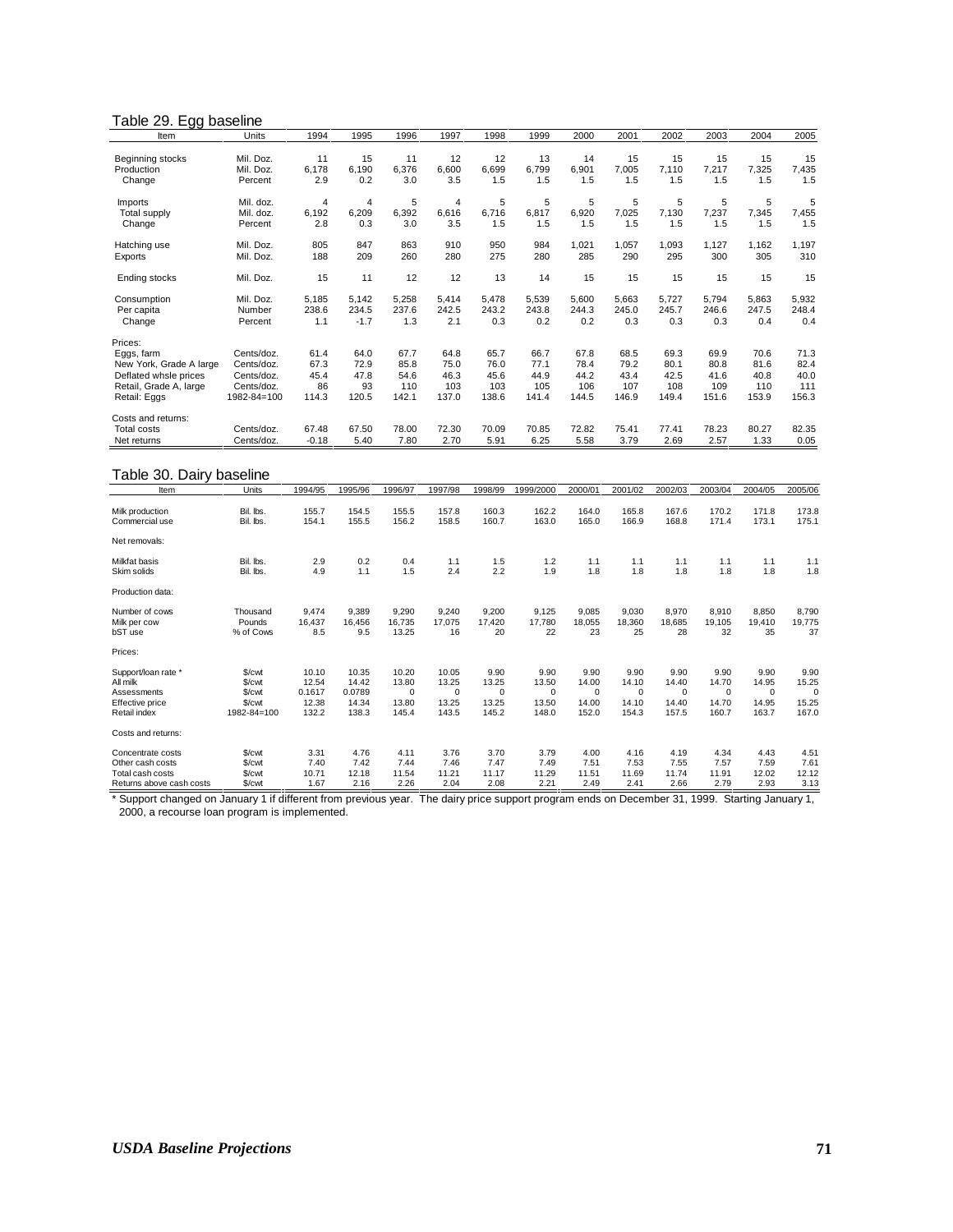# **Agricultural Trade**

World trade in most major bulk agricultural commodities is projected to expand more rapidly during 1995-2005 than during the 1980s or early 1990s. Trade in grains, particularly coarse grains, is projected to grow the fastest among bulk commodities. These gains are driven largely by projections of stronger economic growth in developing regions, primarily China, Asia, North Africa, and the Middle East. In these regions, rising incomes are leading to diet diversification, rising meat demand, expanding livestock sectors, and higher demand for feed. Wheat trade is also projected to increase, due to strong global demand growth. Combined trade in soybeans and meal strengthens, benefiting from the same expansion of developing country feed-livestock sectors that will push up coarse grain trade. Growth in soybean oil trade is also projected to be faster than in Table 31. International trade summary, by decade or indicated period 1/

|                 |        |        | Coarse |                                       | Soybean | Soybean |        |
|-----------------|--------|--------|--------|---------------------------------------|---------|---------|--------|
| Years           | Wheat  | Rice   | grains | Soybeans                              | meal    | oil     | Cotton |
|                 |        |        |        |                                       |         |         |        |
|                 |        |        |        | World trade growth 2/                 |         |         |        |
| 1960 to 1970 3/ | 1.1    | 2.2    | 4.9    | 11.4                                  | 14.4    | 11.3    | 0.8    |
| 1970 to 1980    | 4.7    | 4.9    | 8.7    | 8.2                                   | 11.7    | 12.8    | 1.2    |
| 1980 to 1990    | $-0.3$ | 0.6    | $-1.0$ | $-0.4$                                | 2.9     | 0.5     | 2.5    |
| 1990 to 2000    | $-0.3$ | 3.5    | 1.3    | 2.8                                   | 2.0     | 3.9     | $-0.3$ |
| 1995 to 2000    | 3.4    | $-0.4$ | 4.3    | 1.3                                   | 0.4     | 1.2     | 0.7    |
| 2000 to 2005    | 2.4    | 2.6    | 3.2    | 2.0                                   | 2.2     | 2.5     | 1.4    |
| 1995 to 2005    | 2.7    | 1.4    | 3.6    | 1.7                                   | 1.5     | 2.1     | 1.2    |
|                 |        |        |        |                                       |         |         |        |
|                 |        |        |        | U.S. export growth                    |         |         |        |
| 1960 to 1970 3/ | $-0.8$ | 6.3    | 3.8    | 12.6                                  | 13.0    | 5.3     | $-5.4$ |
| 1970 to 1980    | 6.4    | 6.8    | 12.7   | 7.2                                   | 5.8     | 5.4     | 6.1    |
| 1980 to 1990    | $-3.3$ | $-0.5$ | $-0.7$ | $-3.7$                                | $-1.8$  | $-5.5$  | 2.3    |
| 1990 to 2000    | 0.6    | $-2.0$ | 4.6    | 4.3                                   | 0.7     | 7.7     | 0.2    |
| 1995 to 2000    | 4.6    | $-5.1$ | 6.0    | 1.0                                   | 1.2     | 16.1    | 0.7    |
| 2000 to 2005    | 2.2    | 0.0    | 2.5    | 1.1                                   | 0.7     | $-0.9$  | 1.2    |
| 1995 to 2005    | 3.6    | $-1.8$ | 4.0    | 1.1                                   | 0.7     | 5.4     | 1.1    |
|                 |        |        |        |                                       |         |         |        |
|                 |        |        |        | U.S. share of world trade, average 2/ |         |         |        |
| 1960 to 1970 3/ | 37.6   | 19.0   | 50.0   | 90.6                                  | 65.6    | 66.6    | 18.3   |
| 1970 to 1980    | 43.0   | 22.1   | 59.4   | 82.6                                  | 43.5    | 37.5    | 19.8   |
| 1980 to 1990    | 37.3   | 20.2   | 59.4   | 72.6                                  | 23.7    | 19.3    | 21.5   |
| 1990 to 2000    | 32.4   | 14.0   | 62.5   | 69.1                                  | 18.5    | 15.5    | 25.6   |
| 1995 to 2000    | 32.9   | 12.0   | 68.0   | 72.2                                  | 17.7    | 15.8    | 25.4   |
| 2000 to 2005    | 34.3   | 10.2   | 68.7   | 70.0                                  | 16.8    | 17.1    | 25.2   |
| 1995 to 2005    | 33.5   | 11.1   | 68.2   | 71.1                                  | 17.2    | 16.3    | 25.3   |

1/ Years refer to the first year of the commodity marketing year.

2/ Trade and trade shares include intra-FSU trade for periods starting in 1990 and later; intra-FSU trade for cotton also is included in the 1980 to 1990 and the 1970 to 1980 periods.

3/ Data for soybeans, soybean meal, and soybean oil begin in 1964.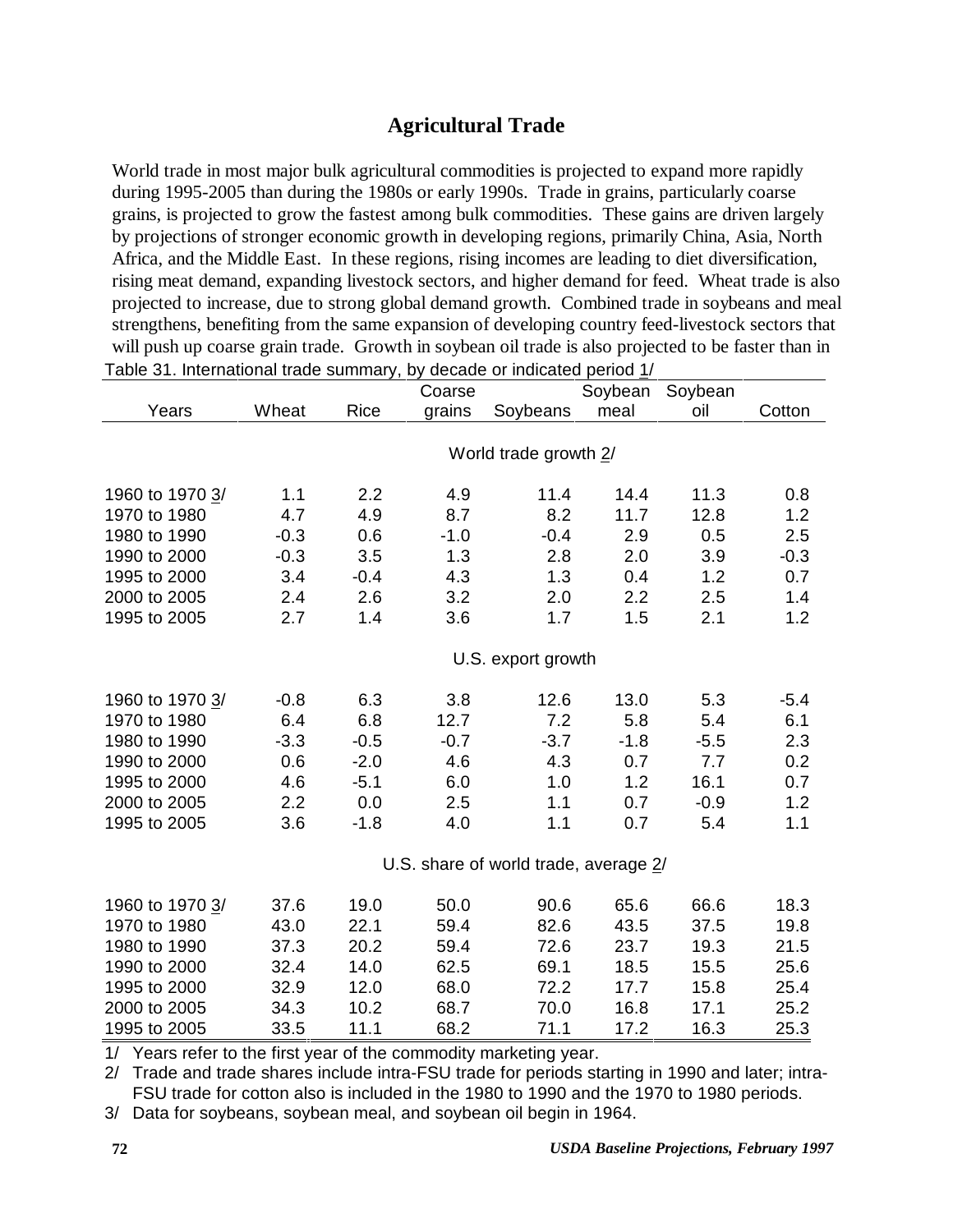the 1980s, but will remain slower than some competing oils because of its high relative price. Raw cotton demand and trade is projected to be stronger than in the early 1990s, but not match the 1980s when there was increased substitution of cotton for synthetic fibers.

U.S. export growth strengthens for most bulk commodities. U.S. exports of wheat and coarse grains are projected to expand the fastest, with particularly strong gains in 1995 to 2000. After 2000, U.S. wheat export growth is projected to slow because of anticipated unsubsidized competition from the European Union (EU) as world wheat prices rise. U.S. rice export volume declines because provisions of the 1996 Farm Act lead to reduced U.S. rice plantings, and U.S. demand increases steadily. Exports of U.S. soybeans and products are projected to rise faster than in the 1980s, but foreign competition and slowing U.S. acreage gains are likely to constrain export growth relative to competitors. In contrast, U.S. raw cotton exports are projected to strengthen throughout the 1995-2005 period, benefiting from rising demand and reduced competition in some countries.

U.S. wheat is projected to gain a rising share of world trade during 1997-2000, with the U.S. share then stabilizing because of anticipated unsubsidized EU competition. For other crops, projected U.S. market shares generally follow historical trends. Reduced competition leads to a continued rise in the U.S. share of world coarse grain trade, although the emergence of competitors such as Eastern Europe limit U.S. gains in coarse grains trade after 2000. U.S. rice market share is projected to decline, limited by minimal domestic rice production gains and strong domestic use. U.S. market shares in soybeans and products are also projected to continue to decline as a result of competition from South American producers, as well as anticipated U.S. acreage constraints. The U.S. share of world cotton trade is projected at about 25 percent through the baseline, as many foreign producers reduce raw cotton exports by channeling production toward consumption and value-added textile products.

The generally favorable world economic outlook spurs growth in meat demand and trade in the baseline. Additional impetus is expected from the continuing reduction in trade barriers, primarily in East Asia. Meat consumption growth occurs in several countries in the Pacific Rim and Latin America. The Pacific Rim provides the greatest growth in both consumption and import demand. Rapidly increasing incomes in China, Taiwan, South Korea, and a number of other countries in the region stimulate demand for meat. The United States is well positioned to provide a variety of meat products to these markets.

Growth in meat import demand in the FSU is projected to slow. Although meat consumption declines slow and turn upward by the end of the baseline, domestic FSU production of meat is also projected to begin increasing. This could reduce the region's dependence on imported meat, although the United States continues supplying low-priced parts and trimmings to that market.

The value of U.S. meat exports is projected to grow an average of about 4 percent annually during 1997 to 2005, somewhat slower than the rapid assent of the past several years. Although export volume rises, the increasing share of low-valued meat products may slow the growth in total value.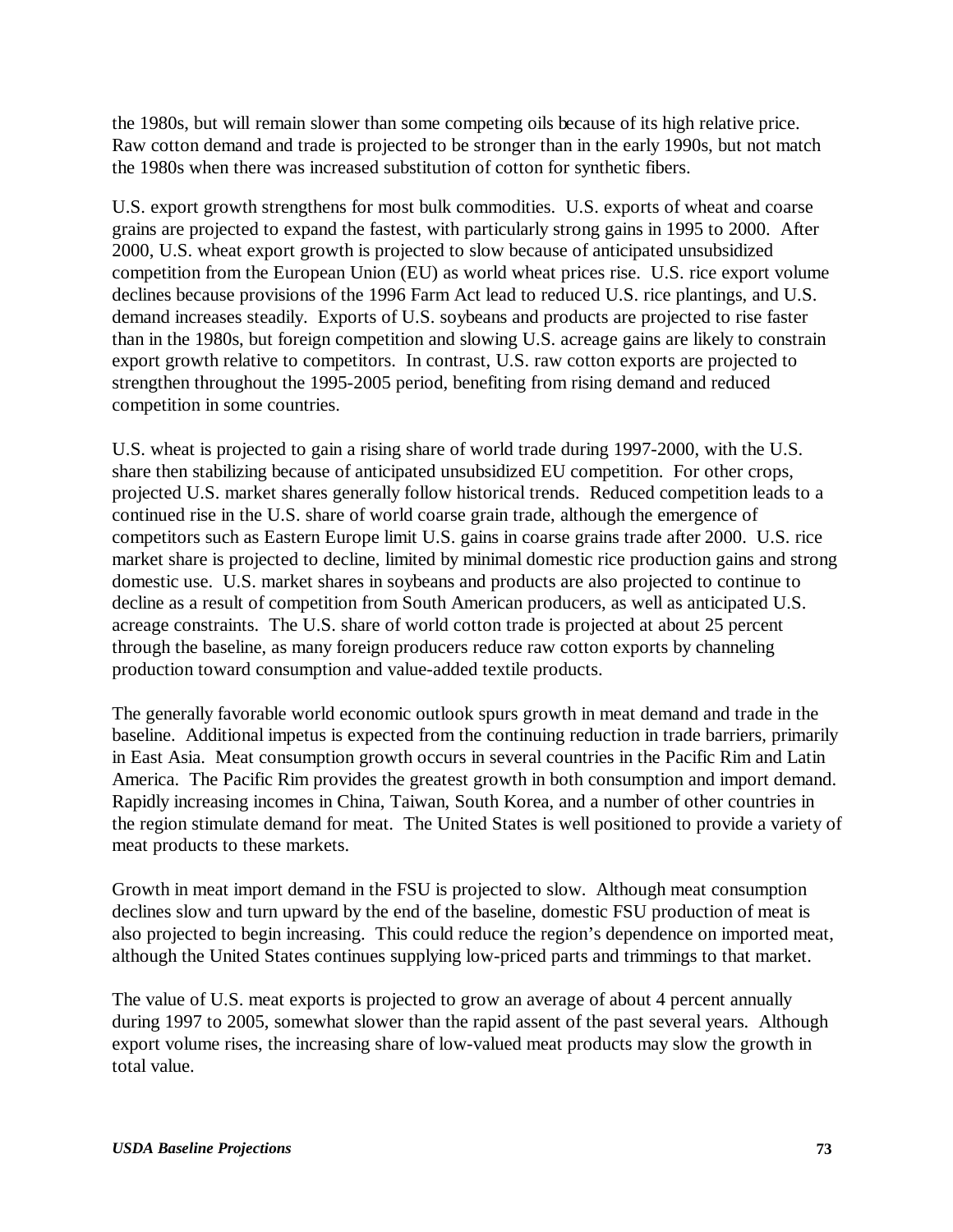#### **U.S. Agricultural Trade Value**

The total value of U.S. agricultural exports is projected to rise from a record \$59.8 billion in fiscal 1996 to \$62.7 billion (current dollars) in fiscal year 2000, and approach \$80 billion in 2005. U.S. imports are projected to rise from \$32.4 billion in fiscal 1996 to \$44.4 billion in 2005, resulting in the agricultural trade surplus rising from \$27.4 billion in 1996 to more than \$35 billion in 2005.

Much of the record fiscal 1996 export value reflected high bulk commodity prices for grains and oilseeds. With lower prices projected for bulk commodities, bulk exports initially fall in the baseline. As a result, total agricultural export value declines in fiscal 1997, but then begins a steady rise in 1998. For fiscal 1998 to 2005, export growth is about 5 percent annually. Throughout these years, high-value product (HVP) exports are projected to account for about 60 percent of total U.S. agricultural exports. Much of the HVP gain is in horticultural products, which are projected to rise 5.5 percent annually from 1998 to 2005. Animal product exports, led by beef, pork, poultry, grow about 4.7 percent annually over this period. Bulk exports decline during the next 2 years, and then begin to increase in 1999. Between fiscal 1998 and 2005, bulk exports grow at about 5 percent annually.

U.S. imports are projected to rise about 3.5 percent annually from 1996 to 2005. Horticultural imports, the largest import category, grow at about 4 percent annually. Growth in animal product imports slows from over 7 percent in fiscal 1996 to 2000, to about 3 percent in 2000 to 2005.

|                                | 1994 | 1995 | 1996 | 1997 | 1998 | 1999 | 2000                   | 2001 | 2002 | 2003 | 2004 | 2005 |     |
|--------------------------------|------|------|------|------|------|------|------------------------|------|------|------|------|------|-----|
|                                |      |      |      |      |      |      | <b>Billion dollars</b> |      |      |      |      |      |     |
| Agricultural exports:          |      |      |      |      |      |      |                        |      |      |      |      |      |     |
| Animals and products           | 8.8  | 10.8 | 11.5 | 12.4 | 12.4 | 13.3 | 13.8                   | 14.4 | 15.0 | 15.6 | 16.3 | 17.1 |     |
| Grains, feeds, and products    | 13.1 | 17.3 | 21.3 | 16.2 | 16.1 | 17.7 | 18.9                   | 20.4 | 21.5 | 22.1 | 23.5 | 24.8 |     |
| Oilseeds and products          | 6.9  | 9.1  | 9.7  | 9.8  | 9.3  | 9.3  | 9.6                    | 10.2 | 10.8 | 11.4 | 12.2 | 12.7 |     |
| Horticultural products         | 8.7  | 9.9  | 10.2 | 10.7 | 11.7 | 12.4 | 13.2                   | 13.9 | 14.7 | 15.4 | 16.2 | 17.0 |     |
| Tobacco, unmanufactured        | 1.3  | 1.3  | 1.4  | 1.4  | 1.4  | 1.4  | 1.3                    | 1.3  | 1.3  | 1.3  | 1.3  | 1.3  |     |
| Cotton and linters             | 2.3  | 3.5  | 3.0  | 2.1  | 2.6  | 2.7  | 2.8                    | 2.8  | 2.8  | 2.9  | 3.0  | 3.1  |     |
| Other exports                  | 2.8  |      | 2.7  | 2.7  | 2.9  | 2.9  | 3.0                    | 3.1  | 3.2  | 3.3  | 3.5  | 3.6  | 3.7 |
| Total agricultural exports     | 43.9 | 54.7 | 59.8 | 55.5 | 56.3 | 59.8 | 62.7                   | 66.2 | 69.4 | 72.2 | 76.1 | 79.7 |     |
| Bulk commodities exports       | 17.2 | 23.5 | 27.9 | 22.0 | 22.0 | 23.4 | 24.6                   | 26.2 | 27.5 | 28.3 | 30.0 | 31.4 |     |
| High-value product exports     | 26.6 | 31.2 | 31.9 | 33.5 | 34.3 | 36.4 | 38.1                   | 40.0 | 41.9 | 43.9 | 46.0 | 48.3 |     |
| Agricultural imports:          |      |      |      |      |      |      |                        |      |      |      |      |      |     |
| Animals and products           | 5.8  | 5.9  | 5.9  | 6.2  | 7.1  | 7.6  | 7.9                    | 8.1  | 8.3  | 8.6  | 8.9  | 9.2  |     |
| Grains, feeds, and products    | 2.3  | 2.3  | 2.6  | 2.7  | 2.7  | 3.0  | 3.2                    | 3.4  | 3.6  | 3.7  | 3.7  | 3.6  |     |
| Oilseeds and products          | 1.5  | 1.8  | 2.1  | 1.9  | 2.2  | 2.4  | 2.5                    | 2.7  | 3.0  | 3.1  | 3.3  | 3.4  |     |
| Horticultural products         | 9.1  | 9.9  | 11.3 | 12.5 | 12.6 | 12.9 | 13.4                   | 14.0 | 14.5 | 15.1 | 15.7 | 16.4 |     |
| Tobacco, unmanufactured        | 0.9  | 0.6  | 0.8  | 0.8  | 0.8  | 0.9  | 0.9                    | 0.9  | 0.9  | 1.1  | 1.2  | 1.3  |     |
| Sugar and related products     | 1.1  |      | 1.2  | 1.8  | 1.9  | 1.8  | 1.9                    | 2.1  | 2.1  | 2.3  | 2.4  | 2.5  | 2.6 |
| Coffee, cocoa, and rubber      | 4.0  |      | 6.0  | 5.7  | 5.8  | 5.4  | 5.3                    | 5.4  | 5.5  | 5.5  | 5.6  | 5.7  | 5.8 |
| Other imports                  | 1.7  | 1.8  | 2.2  | 2.2  | 2.0  | 2.0  | 2.0                    | 2.1  | 2.1  | 2.1  | 2.2  | 2.2  |     |
| Total agricultural imports     | 26.4 | 29.5 | 32.4 | 34.0 | 34.7 | 36.0 | 37.6                   | 38.8 | 40.3 | 41.6 | 43.1 | 44.4 |     |
| Net agricultural trade balance | 175  | 25.2 | 274  | 21.5 | 217  | 23.8 | 25.2                   | 273  | 29.1 | 30 R | 330  | 35.3 |     |

Table 32. U.S. agricultural trade values, baseline projections, fiscal years

Note: "Other exports" consists of seeds, sugar and tropical products, and beverages and preparations. Essential oils are now included in horticultural products. Bulk commodities include wheat, rice, feed grains, soybeans, cotton, and tobacco. High-value products is total exports less the bulk commodities. It includes semi-processed and processed grains and oilseeds, animals and products, horticultural products, and sugar and tropical products. "Other imports" includes seeds, beverages except beer and wine, and miscellaneous commodities.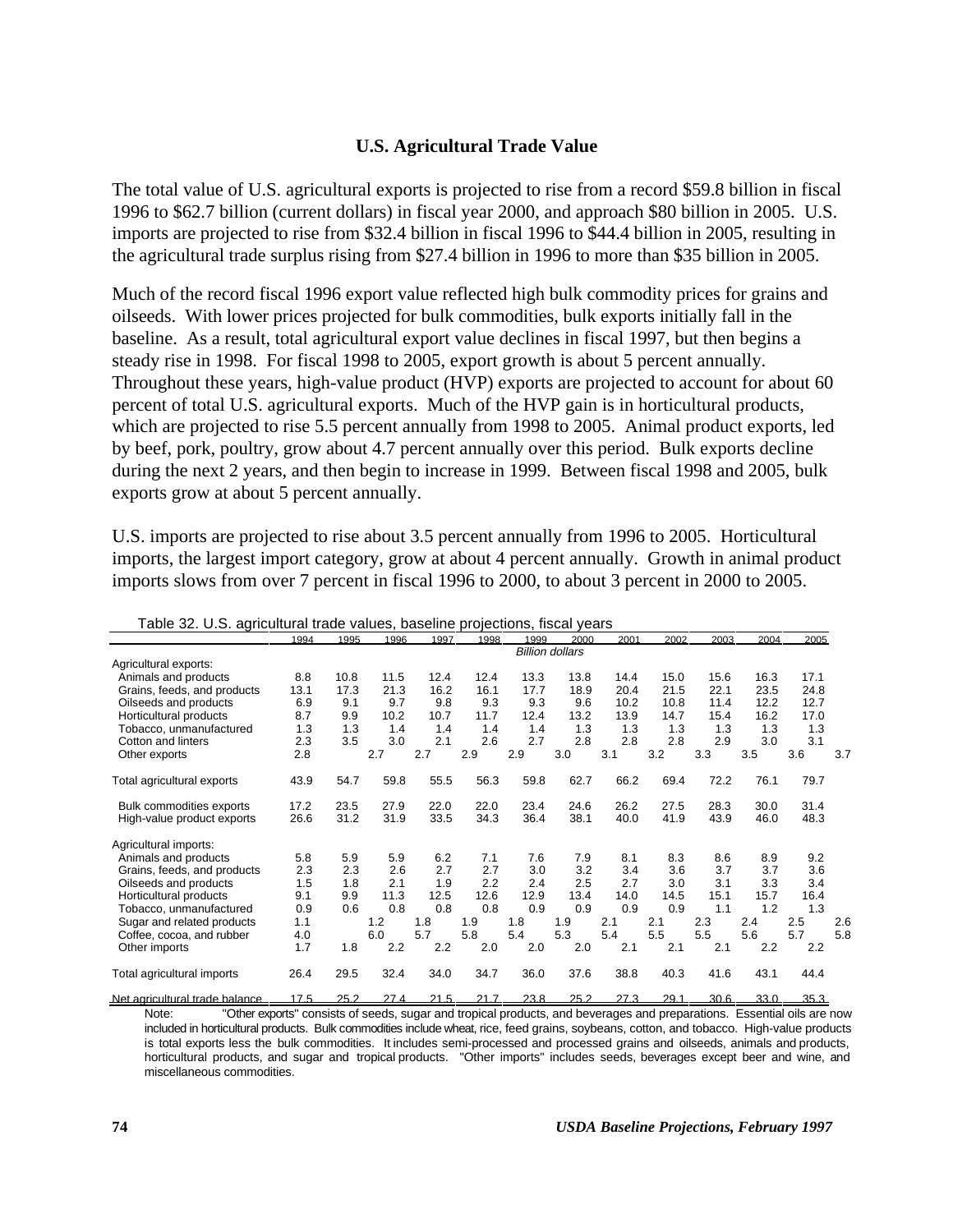## **Foreign Country and Regional Highlights**

This section provides an overview of key baseline features for major foreign countries and regions of the world. Foreign country and regional projections are based on full compliance with all bilateral and multilateral agreements affecting agriculture and agricultural trade as of January 1997. Bilateral agreements affecting agricultural trade between the United States and Canada, the United States and Mexico, and the United States and Japan are examples of recent agreements for which full compliance is assumed. No compliance is assumed for any agreements not formally ratified by January 1997.

In the multilateral sphere, the baseline assumes full compliance with the internal support, market access, and export subsidy provisions of the GATT Uruguay Round Agreement on Agriculture (Uruguay Round) by all parties to the agreement. However, several multilateral agreements that could have significant impacts on agricultural trade are now under consideration, are assumed not to occur in these projections. Specifically, the projections assume that the there is no accession to the WTO by the FSU, China, or Taiwan, no enlargement of the EU-15, no liberalization of trade among the Asia-Pacific Economic Cooperation (APEC) countries, and no expansion of NAFTA.

Although bilateral and multilateral policies are assumed to be fixed, agricultural and trade policies in individual foreign countries are assumed to continue to evolve. In particular, the process of liberalizing economic and trade policies underway in many developing countries is assumed to continue. Similarly, the development and use of agricultural technology and changes in consumer preferences are assumed to continue to evolve.

# **European Union**

The baseline projections for the European Union (EU) incorporate policy changes adopted as part of the 1992-93 reform of the EU's Common Agricultural Policy (CAP), as well as EU commitments under the Uruguay Round agreement that limit subsidized exports and improve market access. The final step of planned price cuts under CAP reform took place during 1995/96. Basic support prices are assumed to remain at 1995/96 nominal levels for most commodities, but internal market prices may be driven below support levels in order to clear domestic markets. If Uruguay Round limits on subsidized exports are binding, excess supplies will have to be absorbed on the internal market, driving market prices down. The annual set-aside program instituted for grains, oilseeds, and protein crops is assumed to remain in effect, with the set-aside rate being used as a policy instrument to adjust production to market conditions.

The baseline assumes that the EU's Uruguay Round commitment on internal support is not a binding constraint, since many policies resulting from CAP reform meet the World Trade Organization (WTO) "production-limiting" criteria and are exempt from reduction commitments. Tariffication of nontariff barriers and tariff reductions are assumed to have little impact because the high tariff equivalents established for most products are unlikely to permit significant additional imports. Continued high levels of import protection mean that price transmission from the world market will be negligible for all baseline commodities except oilseeds and products and, in the later years, wheat, rye, and oats. The most important Uruguay Round commitments for the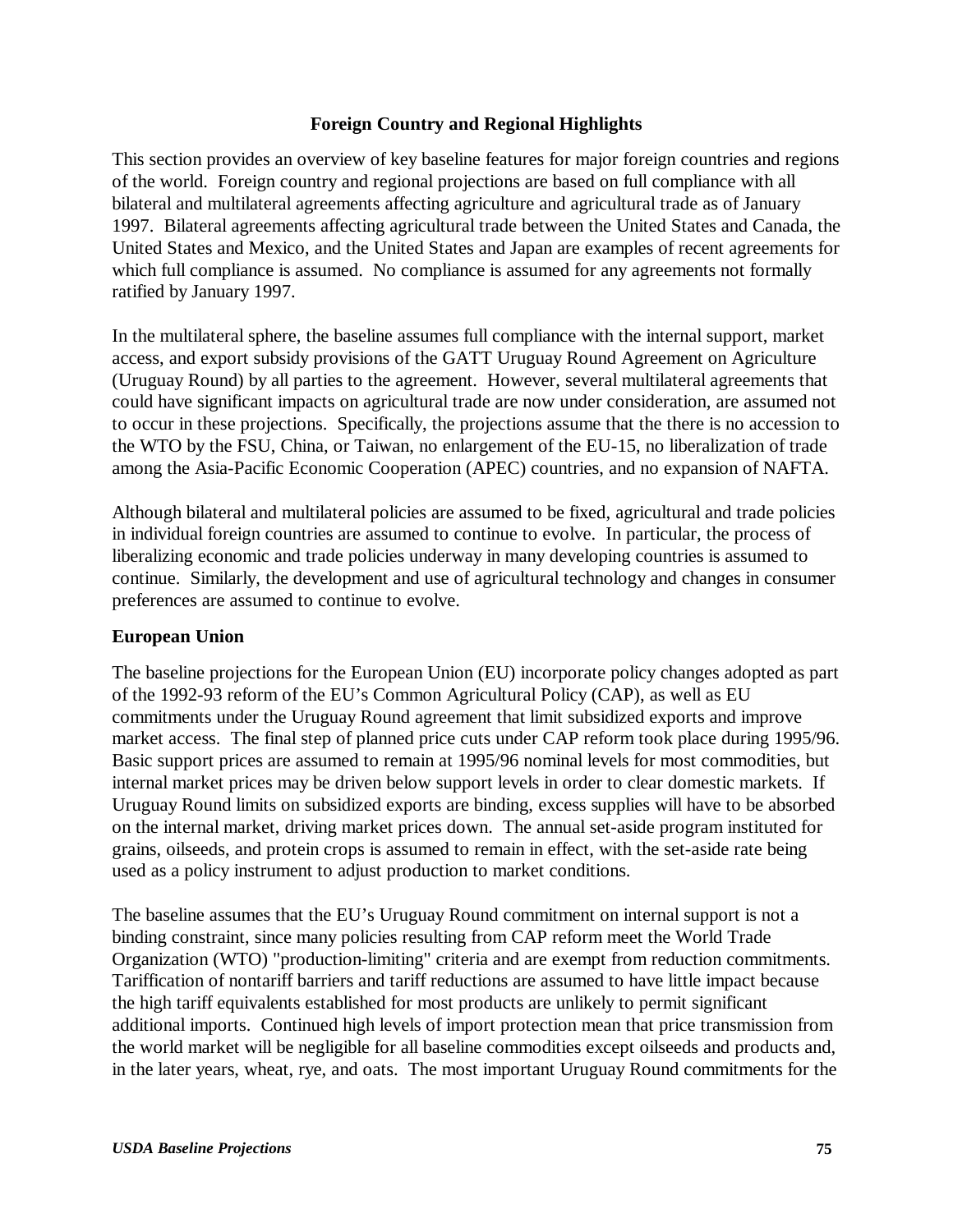baseline are the limits on subsidized exports and the minimum import levels agreed under the market access provisions.

Major uncertainties include what measures the EU will use to meet its subsidized export and minimum import commitments within the limits of the Uruguay Round, and what measures the Commission will adopt to deal with the projected imbalance between beef production and consumption in the wake of the bovine spongiform encephalopathy (BSE) crisis. The baseline assumes that the EU will use current policy mechanisms to meet its Uruguay Round limits on subsidized exports. For grains, it is assumed that any production in excess of domestic use that cannot be exported will depress the internal market price and dampen output. The EU will use the set-aside rate to constrain surplus production. The set-aside rate is 5 percent for 1996/97, and is assumed to move up to 15 percent in 1997/98 and then remain at 12 percent for the rest of the baseline. In the longer term, the baseline assumes that the EU will not increase intervention purchases and accumulate stocks beyond the historical average level--accumulation of intervention stocks is viewed as a short-term strategy for dealing with excess grain supplies. The baseline assumes that the EU will export grain without subsidy only when the world price is equal to or greater than the average EU price. For pork and poultry, the baseline assumes that market prices adjust to clear the internal market. The effect of the herd liquidation program because of the "mad cow" crisis is included. Continued limited intervention for beef, a shrinking dairy herd, and measures to encourage less intensive production methods are also assumed to limit beef production. To prevent surpluses from accumulating in the face of lower consumption, it is assumed that revisions to the CAP will further reduce beef producer incentives.

The baseline assumes that there is no enlargement of the EU to add one or more Central or East European countries. Accession of the large agricultural-producing CEE countries could cause serious problems for the CAP in its current form and would likely require changes in that policy.

# **China**

China's economy is assumed to continue to grow at a rapid, but declining, rate in the baseline. Average real GDP growth is forecast to slow from more than 10 percent in recent years to 8.4 percent in 2001 to 2005. This projection assumes China will continue its gradual reform of the remaining areas of the economy where there continue to be a substantial degree of government intervention and control. Major reform initiatives will focus on the industrial sector and the political, social, and economic difficulties involved in reducing and restructuring the state-owned sector. Continued rapid growth in domestic and foreign investment allows the development of port, rail, road, and power generation infrastructure to keep pace with increased trade flows and energy demand.

Agricultural policy continues to move gradually and incrementally toward greater liberalization, increasing the role of market forces in China's production, consumption, prices, and trade. Central government planning is assumed to decline for most crops, with a growing share of farm gate and retail purchases occurring at market prices rather than at government-set prices. Intermittent government intervention to stabilize markets occurs, but with declining frequency.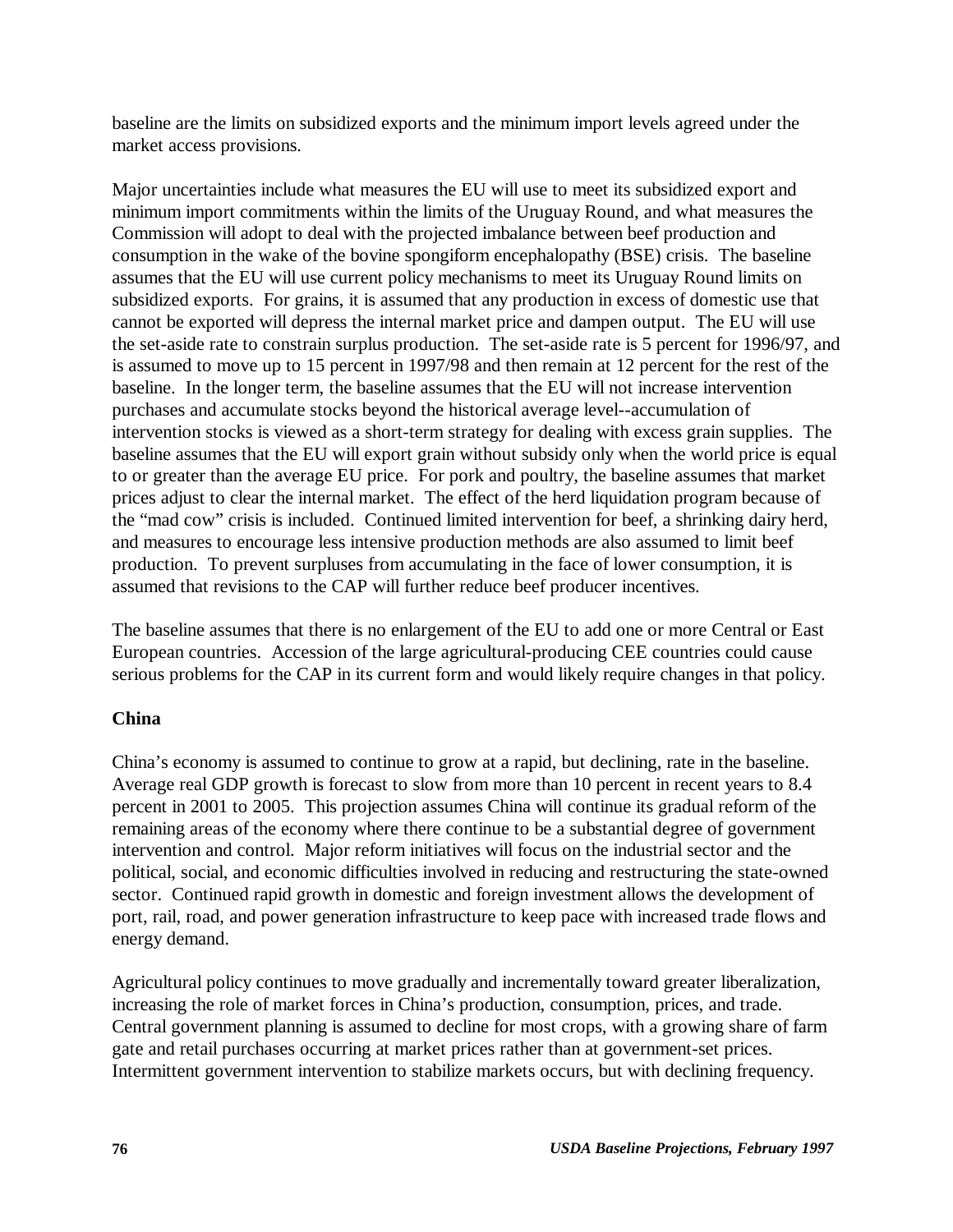Agricultural trade is assumed to continue its recent course, becoming more liberalized as tariffs are gradually reduced and non-state trade companies become more important. While central government control over trade in key commodities will likely continue, the share of trade handled by private or joint private-public trade companies is assumed to grow. In the baseline, it is assumed that China will not become a member of the World Trade Organization (WTO). China has applied for WTO membership, but negotiations are ongoing, with timing of possible entry and provisions of the final agreement uncertain.

Production of all major crops (except rice) is projected to increase as rising domestic prices raise yields through increased use of improved varieties and fertilizer and better farm management practices. Reduced state investment in agriculture during the 1980s produces a slowdown in the rate of yield growth towards the end of the baseline. Total land in agriculture continues its current decline under pressure from nonagricultural uses, but the rate of decline slows in response to a continuation of the government's more effective land management policies of the 1990s.

Income growth that will drive demand for meats and edible oils will be the key factor in China's future agricultural trade patterns, although moderate changes in income growth or supply trends can result in major changes in trade projections for a country with 1.2 billion people.

# **Former Soviet Union**

Between 1997 and 2000, real GDP growth for the countries of the FSU is very sluggish, and currencies appreciate in real terms. After 2000, real GDP growth across the region is assumed to be 3 to 4 percent per year, with the exchange value of the region's currencies remaining roughly constant in real terms. The projections assume that liberalization of the markets and restructuring of agricultural enterprises of the FSU will continue at its current slow pace. Commodity-specific trade policies remain mostly unchanged, with tariffs remaining at relatively low levels, and no quotas imposed. Price transmission between world and domestic markets for major commodities is assumed to be about 50 percent, meaning that a 1-percent change in the world price will result in about a 0.5-percent change in the domestic price.

The primary policy uncertainty in the outlook concerns the possibility of more protectionist trade measures for agricultural commodities. Higher tariffs, and/or tariff-rate quotas or quotas may be announced in Russia for livestock products. Significantly higher tariffs, or imposition of quotas, could drastically change the meat import projections. Tariffs will be raised, but more drastic changes that could affect meat imports will be avoided, in part because of some limited foreign direct investment in the Russian livestock industry.

Crop productivity gains in the FSU will be small. Progress in land reform that could lead to major productivity gains is not anticipated. FSU livestock production is assumed to recover very slowly, at least until the process of economic reform reduces production costs and increases the competitiveness of the sector. The current high cost of meat production in the FSU suggests that livestock inventory declines of recent years will not be fully recouped in the foreseeable future and some meat demand will continue to be satisfied by imports. It is also anticipated that state grain imports will be minimal in the baseline because continued livestock declines will limit demand.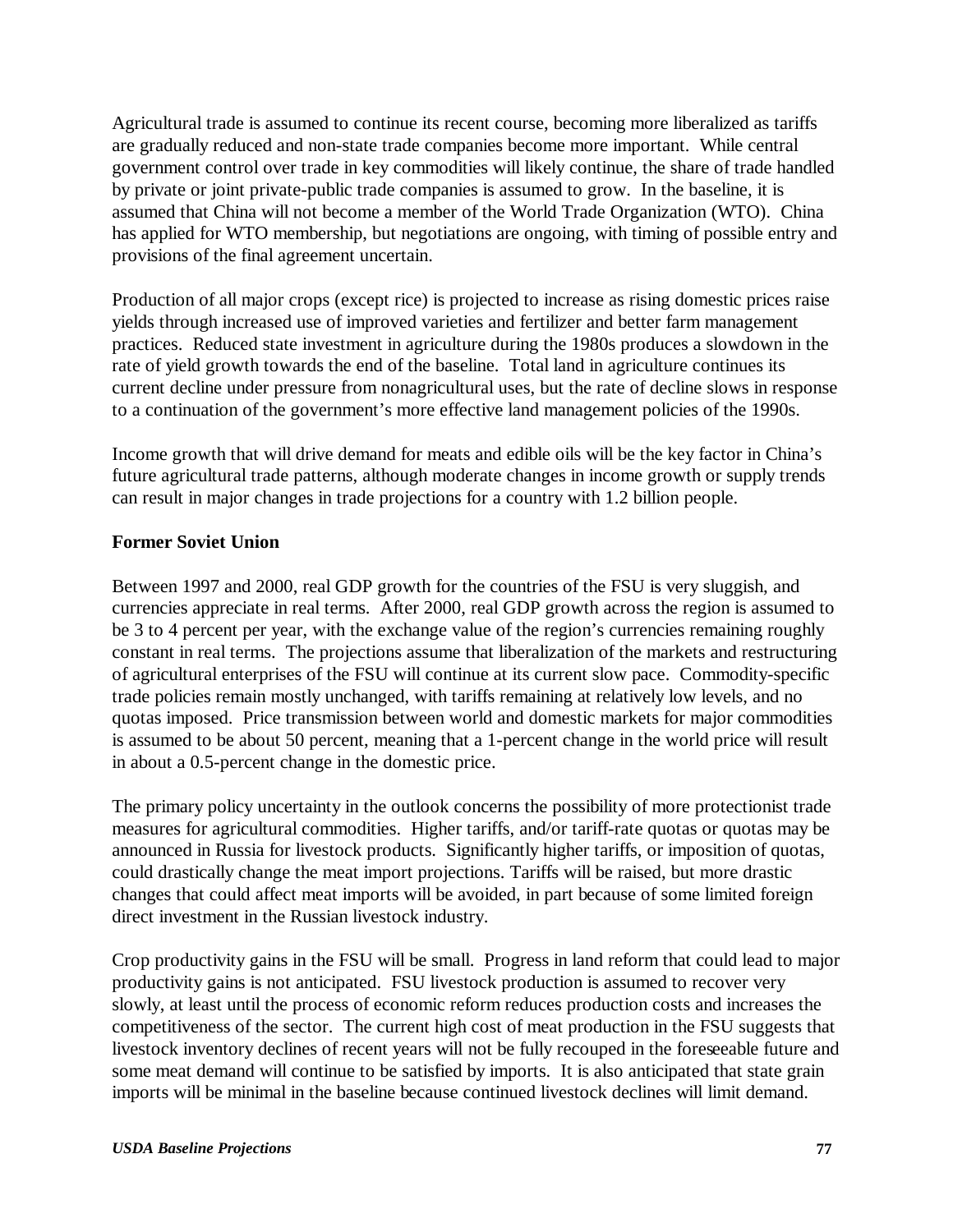The Central Asian countries of the FSU meet their grain needs primarily from Kazakhstan and Ukraine, rather than from imports from abroad.

# **Central and Eastern Europe**

The baseline assumes that none of the countries in Central and Eastern Europe (CEE) join the EU during the projections period. Although some CEE countries expect to join the EU by 2005, the timing of accession is uncertain.

The baseline also assumes that most world prices are fully transmitted to domestic markets and that import tariffs in most cases will not exceed 30 percent. In the short term, the impact of protectionist policies in the Visegrad Four (Poland, Hungary, the Czech Republic and Slovakia) has mainly been to keep domestic producer prices at world levels. These measures have tended to counter the downward pressures on prices coming from the lingering bottlenecks in the downstream sectors. Of the Visegrad Four countries, only Hungary seeks to be a major grain exporter. Others aim for self-sufficiency. The baseline assumes that domestic producer prices will not differ greatly from world market prices. The principal constraint will be continued pressure to keep state budgets in balance.

The baseline also assumes a steady increase in the efficiency in the agricultural sector, which will be reflected in rising yields and greater feeding efficiency in the livestock sector. These productivity increases come about as a result of continuing progress towards market reform in all the CEE's. It is assumed that most of the rigidities inherited from the Communist period will be removed, allowing fuller transmission of world market prices to domestic producers. In addition, the forecast assumes continued positive income growth and falling inflation. Rising incomes and lower interest rates will bring badly needed investment to both agriculture and food processing. There will likely be some consolidation of the small fragmented farms that currently dominate much of the landscape. Land tenure will become more permanent, bottlenecks in issuing titles will be resolved, and true land markets will develop as capital markets improve.

# **East Asia**

South Korea and Japan continue to open their livestock sectors to foreign competition as dictated in the Uruguay Round, using deficiency payments to assist the beef cattle sector and encouraging pork and poultry production with indirect subsidies. Japan will also make maximum use of the pork and beef safeguard mechanisms negotiated in the Uruguay Round, which raise tariffs and levies on those meats on a quarterly basis. South Korea, Japan, and Taiwan retain bans on livestock imports from areas with foot-and-mouth disease.

All three East Asian economies are assumed to maintain tight state control over the trade in rice. Rice production in South Korea will continue to be insufficient to meet domestic needs, so that country imports above Uruguay Round mandates in some years to replenish stocks. Japan will continue to meet its minimum access commitment, but does not import above those levels. Rice imports of Japan and South Korea are projected to remain at the final levels set by the Uruguay Round for the years after 2000 and 2004, respectively.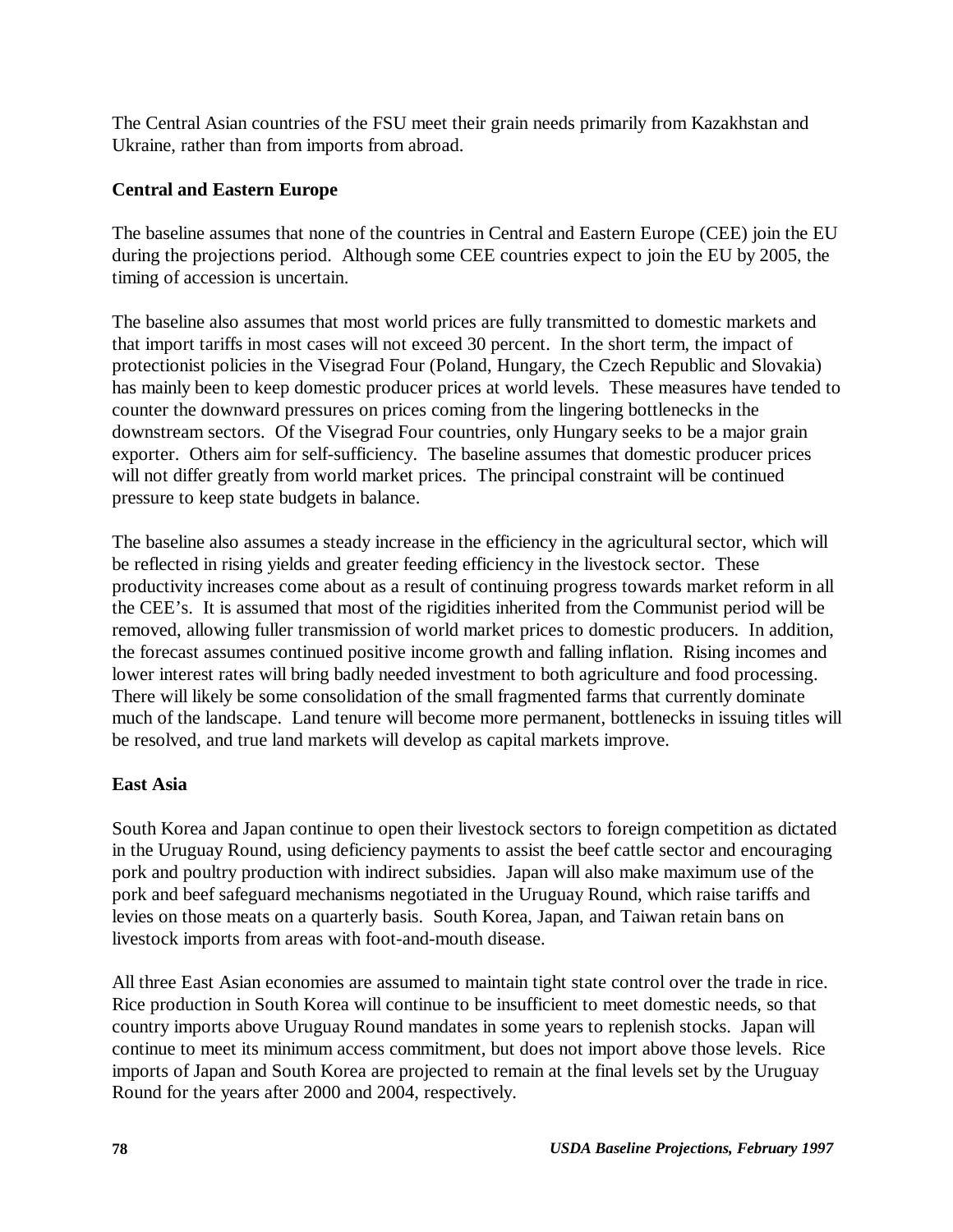Japan's wheat, barley, and soybean production, and South Korea's barley and soybean production are maintained through border protection and the use of domestic products by processors in response to government mandates or subsidies. The new quota for corn for new industrial uses should expand Japan's nonfeed market for corn.

The East Asian governments will continue enormous expenditures designed to help domestic agriculture restructure itself. A continued steady outflow of labor from farming will help full time farmers achieve larger operations and economies of size. Despite the restructuring, production of some key commodities declines in some countries, including rice in South Korea and pork and poultry in Japan. In South Korea, declining rice consumption will mean that production declines may not lead to increased imports, but in Japan, greater pork and poultry imports will be needed to offset the production decline.

## **Southeast Asia**

Rising incomes and the changing diets that follow are turning Southeast Asia into an expanding market for wheat and feedstuffs. This trend has been boosted as several countries have liberalized controls on imports of agricultural products. This trade liberalization trend continues.

Improved economic conditions in Vietnam and Burma help the region regain its former prominence as a net exporter of rice. Rice imports by several countries, including Indonesia, the Philippines, and Malaysia, rise as policy goals gradually shift away from full self-sufficiency. The Southeast Asian region has abundant land resources well suited to rice production. Demand for wheat-based products will be increasing, but because the region's tropical climate is not suited to wheat production, rising demand will be supplied through wheat imports.

With the region's economies continuing to boom, a key driver of agricultural import demand will be the expansion of livestock production, especially poultry. Most growth in livestock product demand is met by local production that is increasingly dependent on imported feeds. Thailand, the only significant corn exporter in the past, has recently become a net importer, with net imports projected to continue to rise. Low corn yields in the region limit corn's competitiveness with other crops, so corn production does not expand as rapidly as demand. The region's imports of soybeans and soybean meal will also show strong growth to meet feed demand, as soybeans are not generally well suited for production in the region's tropical climate.

## **South Asia**

India's farm sector continues to benefit from improving terms of trade as agricultural price incentives are maintained and liberalizing reforms steadily reduce protection in nonfarm sectors. Food grain production is also given a boost by reduced protection of oilseeds resulting from the recent tariffication of vegetable oil imports. Domestic surpluses of rice continue in the baseline, with India's relatively low-quality rice maintaining a significant global market share. While some wheat exports are projected, India's surpluses of relatively low-quality wheat are more likely to be disposed of in the domestic market. With the reform of vegetable oil trade remaining in place,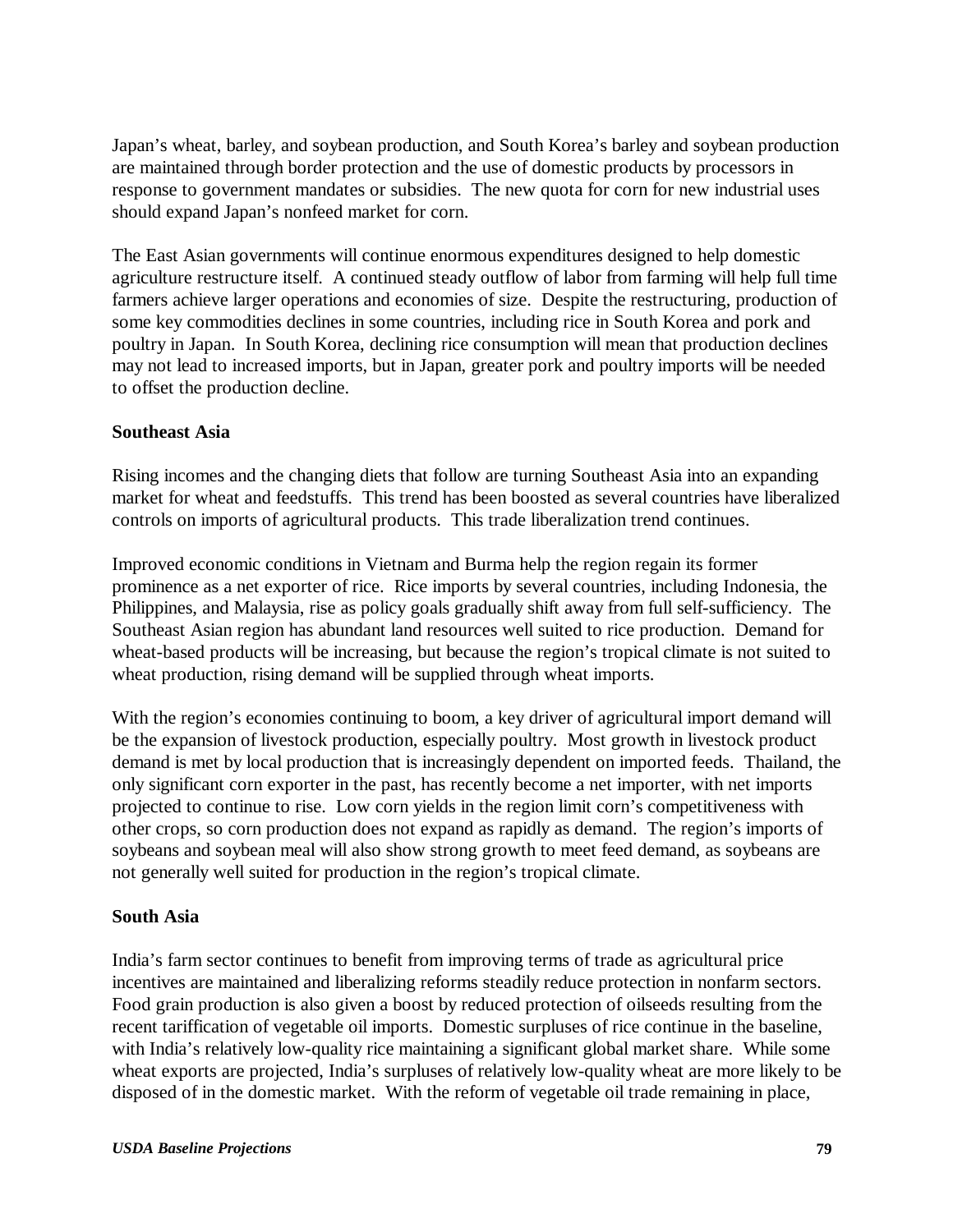vegetable oil imports grows rapidly. Price incentives and productivity gains sustain strong growth in cotton production, with most production consumed domestically to meet domestic and export demand for cotton-based products.

Producer incentives in Pakistan continue to support gains in cotton acreage, leading to continued stagnation of wheat yields due to late planting. Trade policy permits rising dependence on imported wheat. Cotton yields recover gradually from current pest-related problems. As with India, most cotton production is processed domestically, with strong growth in exports of cottonbased products. Continued, relatively liberal import policies permit continued growth in vegetable oil imports. Growing livestock product demand may lead to emergence of significant corn and soybean meal imports.

# **Africa and Middle East**

In Sub-Saharan Africa, little or no growth is expected in per capita incomes and, with slow growth in production, constrained import capacity, and strong population growth, per capita food grain consumption is projected to continue to decline. Capacity to import food commercially grows slowly, consistent with gains in total export earnings and real declines in food prices. The region is projected to receive a growing share of available global food aid. However, with global food aid budgets assumed to be fixed at current levels, food aid to the region will not be sufficient to maintain per capita consumption.

Stronger growth in import demand for grains and feeds is projected in most of North Africa, based on the outlook for improved economic growth in most countries, limited production potential and, for some countries, more open trade policies. Political unrest constrains economic growth in Algeria, but wheat and corn imports are projected to rise as crop production is hampered by high input prices, input shortages, and lack of credit. In Egypt, average real GDP growth of 4 to 5 percent annually and recent policy reforms generate more growth in wheat and corn imports. Since joining the WTO in 1995, Egypt has been reducing producer and consumer subsidies in agriculture and has opened up trade to the private sector for some grains, cotton, and other commodities. Morocco's real GDP growth of about 5 percent annually, coupled with a continuation of recent steps to liberalize trade in grains, oilseeds, and sugar, sparks stronger growth in import demand. In Tunisia, which began liberalizing its domestic markets and trade in 1992, real GDP growth of 5 to 6 percent a year leads to rising import demand for wheat and livestock products.

Many Middle Eastern economies also experience stronger economic growth during 1997-2005, in large part due to the outlook for rising oil prices. Prospects for Iran are highly dependent on both oil prices and the implementation of structural reform. Moderate economic growth, together with limited success in improving yields, and an ambitious livestock/dairy development program, lead to the projected growth in rice, corn, and barley imports. The situation in Iraq, both economic and political, is extremely uncertain. Under the assumption of 3.5 to 4 percent annual real GDP growth, food consumption is projected to gradually recover from the sharp drop following the Persian Gulf War in 1991, driving moderate growth in imports of food and feed grains. In Saudi Arabia, economic growth also improves because of stronger oil prices, while agricultural output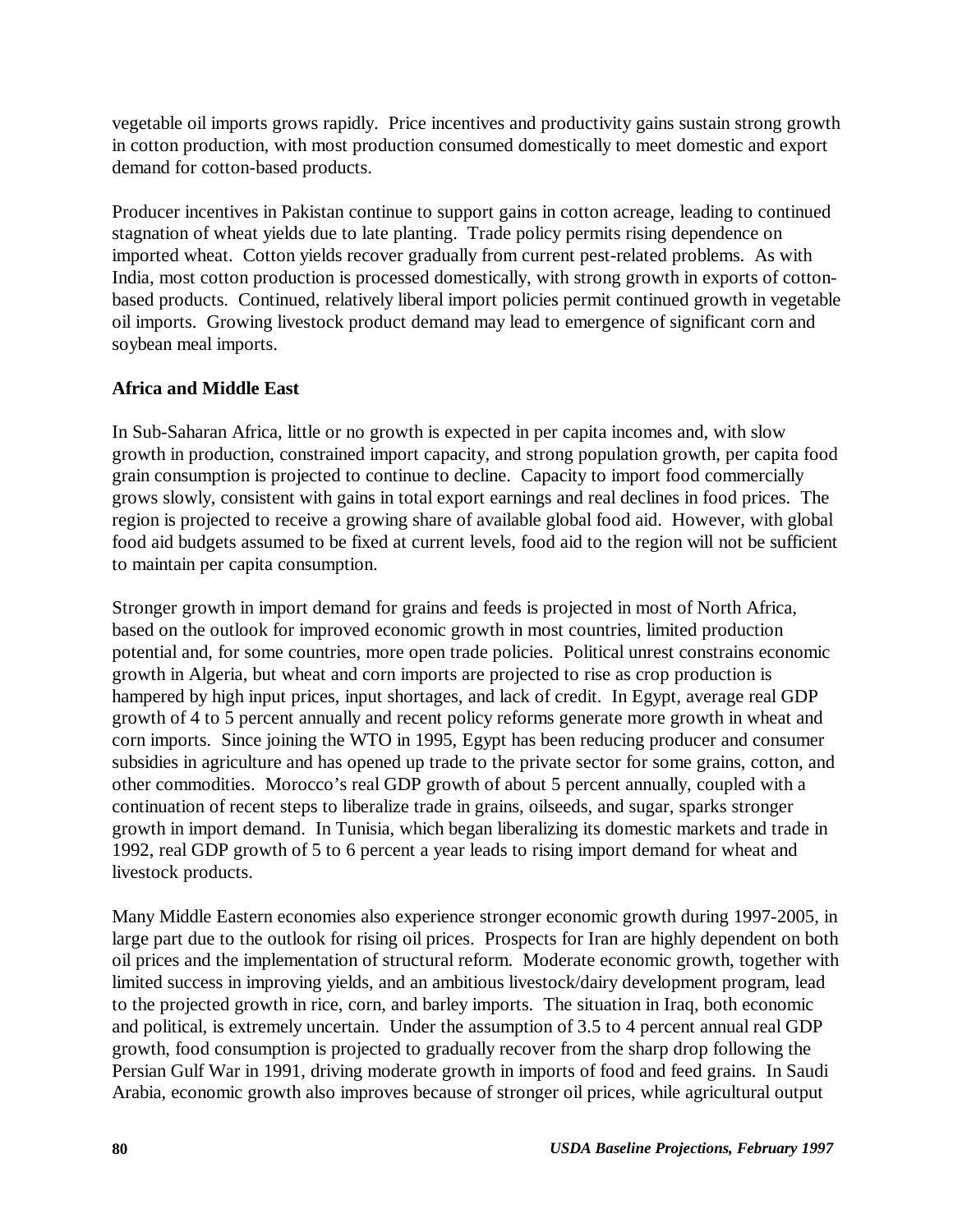continues to decline as budget constraints force the government to cut subsidies and there is rising concern about depleting water resources. Rising imports of rice, wheat, and feed grains are projected. Turkey faces many difficulties, including high population growth, large external debt, and no strong commitment to privatization, that affect economic performance well into the projection period. Steady growth in rice imports is likely, and reduced producer subsidies push up wheat imports.

## **Mexico**

The economic crisis in Mexico triggered by the peso devaluation in December 1994 does not fundamentally change the long-term outlook for Mexican agriculture. The economy bounces back relatively quickly, with annual real GDP growth exceeding 4 percent in 1997 and averaging more than 5 percent through 2005. Mexico is a progressively larger importer of grains, oilseed products, and meats over the next decade. Mexico's productive capacity will be limited by scarce water, land, and low levels of technology. Growing demand for meats will spur domestic meat production and demand for imported feed ingredients. Trade liberalization provides opportunities for greater imports of meats, almost entirely from the United States.

Agricultural policy continues to be driven by the PROCAMPO program and NAFTA. Under PROCAMPO, the government will continue to reduce its role in supporting grain prices. Intervention in domestic corn and wheat prices ends and, with lower import duties on corn, sorghum, and wheat, there will be more price transmission between the world and domestic grain markets. PROCAMPO direct payments, which require planting but are otherwise decoupled, will continue to be phased out. Under NAFTA, all tariffs on baseline commodities will be eliminated by 2008. In light of the price-competitiveness and quality of U.S. corn, pork, poultry, and eggs, particularly to the border areas, it is assumed that Mexico will import at least the quantity specified by the tariff-rate quota. Mexico continues to reduce consumer subsidies, and the main subsidies that continue will be those on tortillas and milk. Feed compounders will now procure corn directly from farmers, thus eliminating CONASUPO subsidies for animal feed.

## **South America**

Strong overall economic growth is expected in South America, led by the two largest economies in the region, Argentina and Brazil. Many countries in the region continue to benefit from their successful evolution from semi-authoritarian political systems and market managed economies to political pluralism and market oriented economies.

For Argentina, the key assumptions are on the supply side and involve the availability of land for crop production and the level of yields obtainable. Before 1996, the most area that Argentine producers had devoted to grains, oilseeds, and cotton was 18.3 million hectares in 1983. Until recently, it was considered unlikely that this record could be exceeded without significant investment in improving the marketing infrastructure. In 1996, however, planted area will surpass the record by more than 2 million hectares. As a result, the baseline assumes that cropped area can expand significantly beyond 18.3 million hectares when market conditions provide adequate incentives. Crop yield response in 1996 also indicated stronger response to prices than in the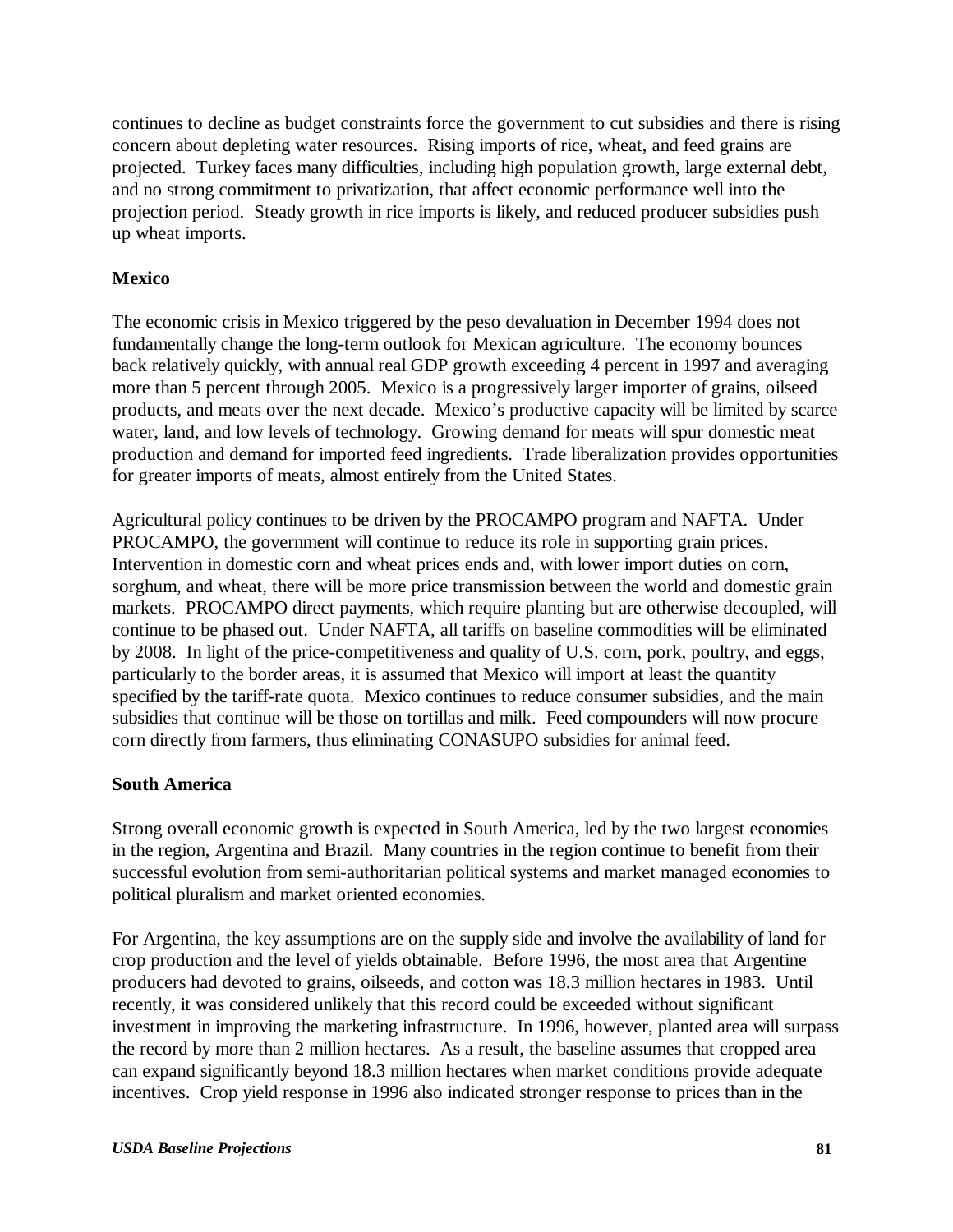past, with the use of inputs increasing sharply. Consequently, the baseline assumes faster growth in use of fertilizer and other inputs than has been the case historically. Finally, it is assumed that Argentina will not complete the process of attaining hoof-and-mouth-free status in the baseline, thus preventing expansion of beef exports to hoof-and-mouth free areas.

In Brazil, the economic stabilization program begun in July 1994 has brought inflation down to the lowest level in 21 years with tight monetary policies. The Central Bank will continue to manage a gradual devaluation in the real exchange rate in an effort to keep inflation and the growing trade deficit under control. With gradual real depreciation of the exchange rate, Brazilian producers face stronger price incentives in local currency terms. Finally, in November 1996, the Brazilian Government eliminated the value-added state tax on exports of raw and semimanufactured agricultural products. This change has a significant positive impact on price incentives in the soybean sector, increasing the quantity of soybeans produced, as well as the volume of soybeans, meal, and oil that is exported.

# **Canada**

A major factor affecting baseline production projections for Canadian crops is the shift over the past several years into the production of canola. Encouraged by development of new varieties, canola acreage rose from a range of 2.5 to 3.7 million hectares during 1984-92, to a range of 5.3 to 5.75 million hectares during 1994-95. Canola plantings significantly affect area and production of other crops, particularly wheat and barley. Wheat acreage, for example, was below 11.3 million hectares in 1994 and 1995 after remaining well above 13 million hectares over the 1984- 92 period. In 1996, prices strongly favored a return to grains, but the tendency to substitute canola for wheat acreage is projected to reemerge in the near future. However, rotational constraints on canola plantings are assumed to limit canola acreage.

Canada's 1995/96 and 1996/97 budgets projected a reduction in annual domestic support programs for agriculture from C\$854 million to C\$600 million over three years. In redesigning agricultural support programs to meet the new budget restrictions, emphasis is being placed on providing whole-farm insurance (such as the recently developed whole-farm savings plan program--the Net Income Stabilization Account), rather than crop-specific and productiondistorting subsidies. The baseline assumes that government subsidies to crop and revenue insurance programs will be "production neutral" and that Canadian grains and oilseed production will fully respond to market forces.

Canada's 1995/96 budget also eliminated the C\$561 million Western Grain Transportation Act (WGTA) freight subsidy for prairie grains and oilseeds, effective August 1, 1995. The elimination of the WGTA freight subsidy meets Canada's commitment under the Uruguay Round export subsidy reduction requirements. Elimination of the subsidy means that the cost of transportation of prairie province crops (such as wheat, barley, and canola) to export positions has increased by about C\$17 per metric ton. This increase in transportation costs reduces farmers' incentives to plant grains and oilseeds and reduces production. At the same time, prairie processing and livestock sectors benefit from reductions in local prices. The WGTA subsidy removal has reinforced recent trends toward more value-added processing in the Canadian prairie region.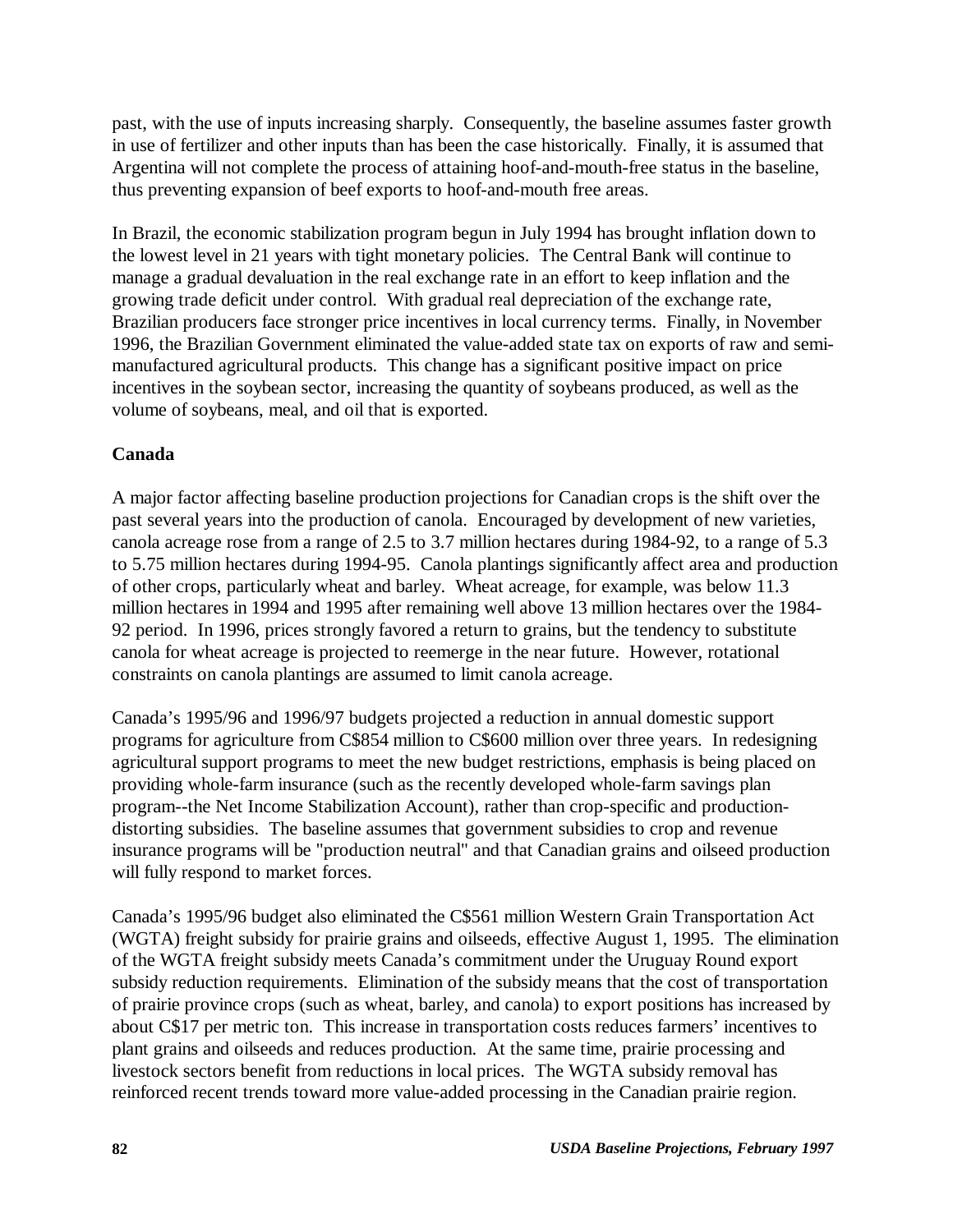Substantial increases in livestock feeding and canola crushing are projected to continue in the baseline.

Increases in Canada's wheat exports to the United States over the 1990-94 period led to the negotiation of a bilateral agreement to govern wheat trade with a tariff-rate quota for one year, from September 12, 1994 to September 11, 1995. The agreement also established a joint commission to study all aspects of U.S. and Canadian grain marketing systems. With expiration of the TRQ in September of 1995, USTR and USDA announced that the United States now plans to "monitor" imports of Canadian wheat using the expired TRQ as a benchmark for comparison, and to ask for consultations with the Canadian government if there is a surge in imports. The baseline assumes that these provisions will prove sufficient and that no new restrictions on U.S. grain imports from Canada will be imposed.

Several commodities which are grown in Canada have unique characteristics which are likely to guarantee certain export markets for the future. Canadian canola is preferred by Japanese importers. Canadian oats are an indispensable import for U.S. processors. Canadian and Australian barley malt are positioned to benefit from increasing demand from importers in China and Latin America. Because of these market "niches," projections for Canadian production of these three commodities is favored in the later years of the baseline.

# **Australia**

Australia exports the majority of its crop and livestock output; this continues in the future. The Australian Wheat Board (AWB) is being reorganized so that it will be more along the lines of a commercial business with grower ownership and control. The AWB will retain single-desk status for exports, at least for the next 5 years. Australia is periodically subjected to drought, so adequate water availability is crucial to attaining the output levels projected. Crops are once again being planted in the Ord River project in Western Australia and several new dams are being planned, but it is still too early to factor in the full extent of the additional area for irrigated crops such as cotton and sugar.

With the return of better weather after several years of drought, cattle herds are being rebuilt. Any dependence on imported feed during periods of shortages has been ruled out for the time being, which is dampening growth expectations for fed beef. More favorable returns for other enterprises and low export prices are also limiting fed beef growth. Continued growth in exports of live cattle is projected, reducing the availability of suitable cattle for feedlots.

# **Commodity Trade Highlights**

This section provides an overview of baseline trade projection highlights for major commodities. Growth in global and U.S. trade in most bulk commodities is projected to be faster during 1995- 2005 than during the 1980s or early 1990s. Growth in meat trade also remains strong, although somewhat slower than recent performance. Projected world and U.S. trade gains are driven by favorable global economic prospects and freer trade resulting from multilateral and unilateral reforms. Income growth, particularly in developing countries, will boost demand for agricultural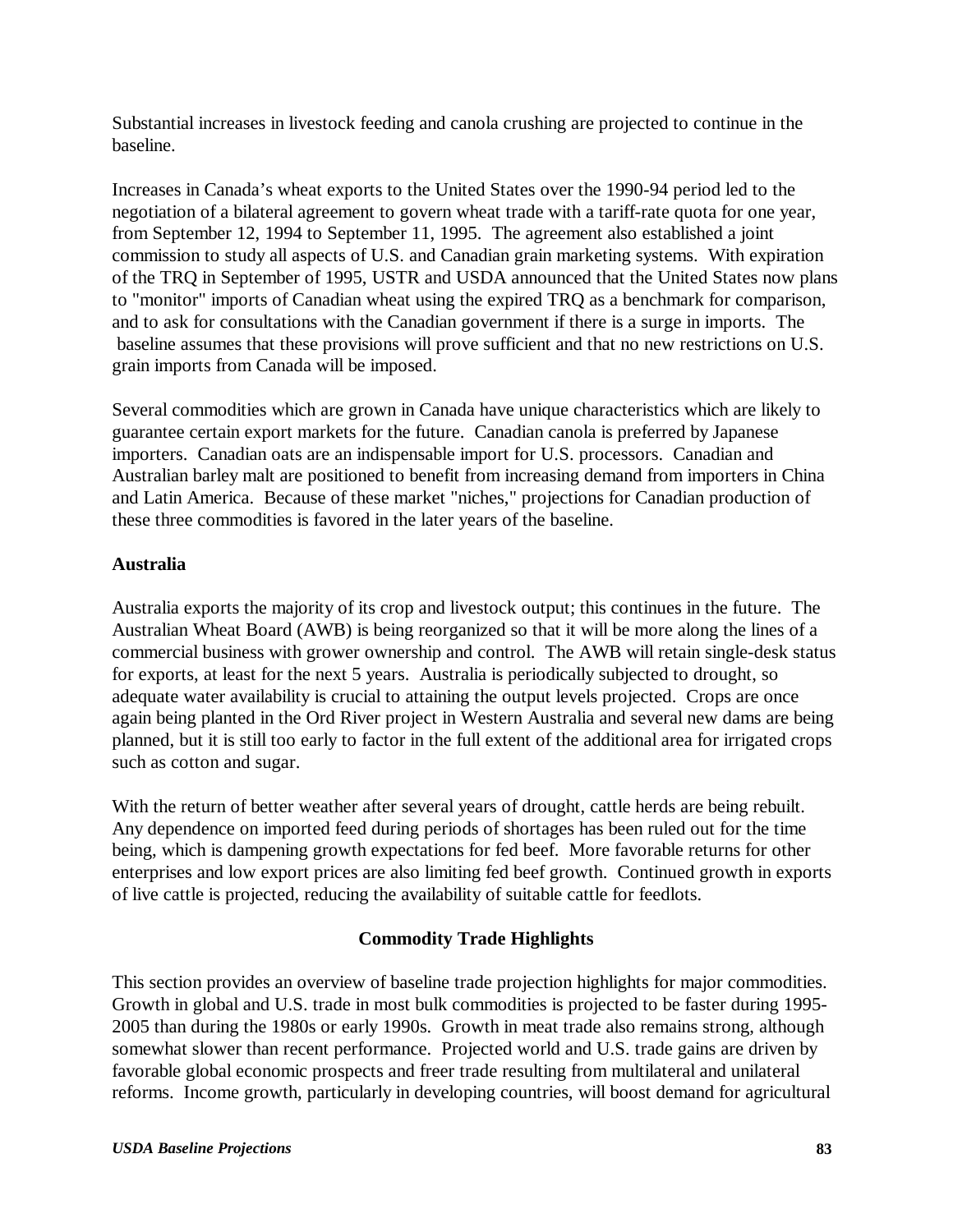products, both through increases in domestic food use and through derived demand for livestock feeds stemming from rising meat demand. Developing regions, including China, Asia, North Africa, and the Middle East are key sources of growth in agricultural export demand.

Projected trade growth in coarse grains is the fastest of the bulk commodities, driven largely by expanding meat consumption and feed demand in developing countries in Asia, South America, North Africa, and the Middle East. Growth in wheat trade is generated by increases in per capita food use of wheat in these same developing regions. Trade in soybeans and meal, while slower than coarse grains and wheat, will also benefit from expanding feed-livestock sectors in developing countries. East Asian markets account for much of the sustained growth in beef, pork, and poultry trade, the result of more liberal import regimes and increasingly uncompetitive domestic feed-livestock sectors.

# **Wheat**

World wheat area is projected to expand between 1995 and 2005, reversing the trend of the early 1990s when foreign area dropped, particularly in the FSU. Higher prices encourage this area expansion, although land availability is constrained in many countries. Growth in area combined with moderate gains in yields push global wheat production up at an average annual rate of 1.7 percent per year.

Foreign consumption growth for wheat is projected at 1.6 percent annually, with food demand accounting for virtually all consumption growth. Wheat feed use falls in most regions as wheat prices rise relative to other feed grains, but wheat feeding increases in the FSU and the EU. In the FSU, increased livestock production will boost wheat feeding, while in the EU, wheat that fails to meet milling standards will not be eligible for price supports, moving it into feed channels. Per capita food use of wheat is projected to rise in regions with modest but growing incomes.

World wheat trade (including the wheat equivalent of wheat flour) is projected to grow an average of 2.7 percent annually during 1995-2005. Projected growth is well above that of the 1980s, but less than during the 1970s. Wheat trade rebounds from the unusually low levels in 1996, and then return to trend growth, with some acceleration towards the end of the baseline.

Most world import growth occurs in lower and middle income countries that have prospects for strong macroeconomic growth over the next 10 years, including much of Asia, Latin America, North Africa, and the Middle East. Gains in incomes and urbanization will continue to shift consumer preferences away from rice, coarse grains (for food use), and tubers, and toward wheatbased foods and meat. Per capita wheat consumption continues to increase relative to rice in China and Southeast Asia. Private, rather than state, importing boosts imports in Egypt and Tunisia.

China's wheat imports are projected to more than double in response to rising demand and limited area. But China also is a key source of uncertainty in global wheat import prospects because of the uncertain impacts of potential water constraints, yield improvements, foreign exchange earnings, dietary shifts toward meats, and market liberalization.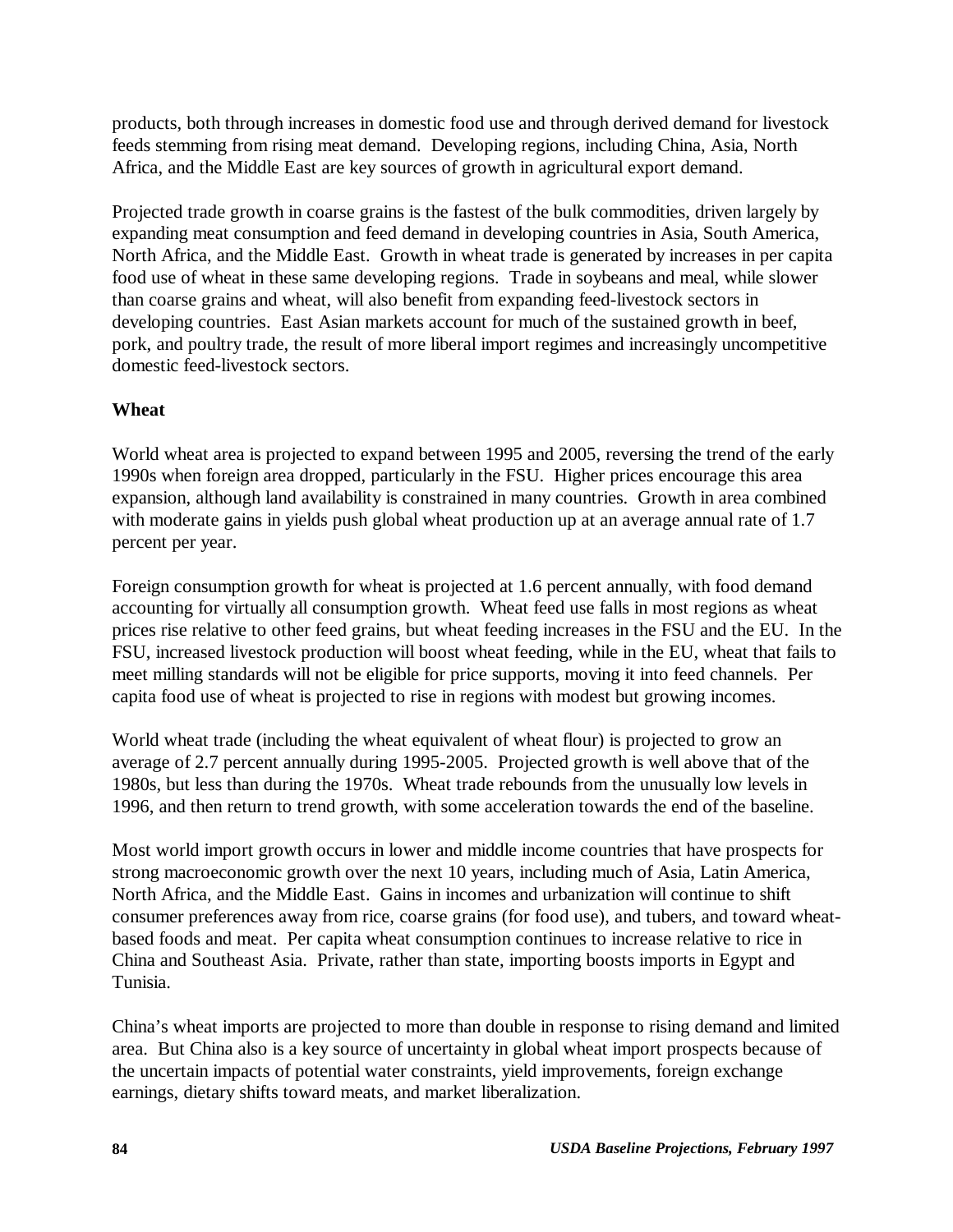In the past, many importers benefited from exporter subsidies, credit, or food aid. Under the Uruguay Round agreement, subsidized exports fall from about 40 percent of world trade in 1994 to about 25 percent by 2000. Some countries will face significantly higher wheat prices as subsidies decline, and some will also be affected by the outlook for no increase in the nominal value of credit and food aid. Wheat imports by the least developed countries, particularly the Sub-Saharan Africa region, are likely to decline relative to imports by the higher income developing countries.

U.S. wheat exports rebound from depressed levels in 1996, surpassing the 1995 level in 1998 and reaching 40.8 million tons in 2005. Although larger than most recent years, the 2005 U.S. export projection is lower than wheat exports in 4 of the 10 years in the 1980s. The U.S. share of world trade is fairly flat at just over one-third. In the early years of the baseline, U.S. exports benefit from rebounding U.S. production, the use of EEP, and Uruguay Round limits on EU wheat exports. However, as time progresses, slow U.S. yield growth and large acreage in the CRP limit the U.S. ability to expand production relative to competitors.

Compared with the 1980s and early 1990s, the EU is a less significant competitor in world wheat trade, particularly during 1996-2000, because of internal policy reforms and the Uruguay Round constraints. As nominal world prices rise after 2001, however, the EU begins exporting wheat without subsidy. Even after beginning to export without subsidy, the EU maintains its land set aside to avoid building grain stocks.

Initially, land constraints and competitive prices for other crops limit wheat exports by Argentina, Australia, and Canada. But later, Argentina and Australia find it increasingly profitable to increase wheat production and exports. Australia and Argentina gain market share as a result of reduced EU exports; but exports from Canada stay relatively flat. In the early years of the baseline, Canada maintains wheat exports by reducing stocks, but then wheat area increases in response to rising nominal prices. Minor exporters, like Eastern Europe, become more important in the latter part of the baseline.

## **Rice**

World rice production is projected to rise gradually, growing about 1.0 percent per year between 1995 and 2005. Growth in the 1990s is slower than in the 1970s and 1980s, when irrigated area and use of Green Revolution technology was expanding in Asia. Slower production growth stems primarily from a projected slowdown in yield increases. World acreage gains remain small, as they have been since 1975, with total growth only 3 percent from 1995 to 2005.

Global consumption also is projected to rise about 1.0 percent per year, markedly slower than during the 1980s. Per capita consumption in higher income Asian countries has been declining and continues to decline. As larger portions of the population earn middle class incomes, per capita consumption of rice will continue to decline in favor of other foods, such as wheat products and meat. Per capita rice use in other countries, including China, India, and Indonesia, is projected to reach the stage where it flattens or declines during the coming decade as consumers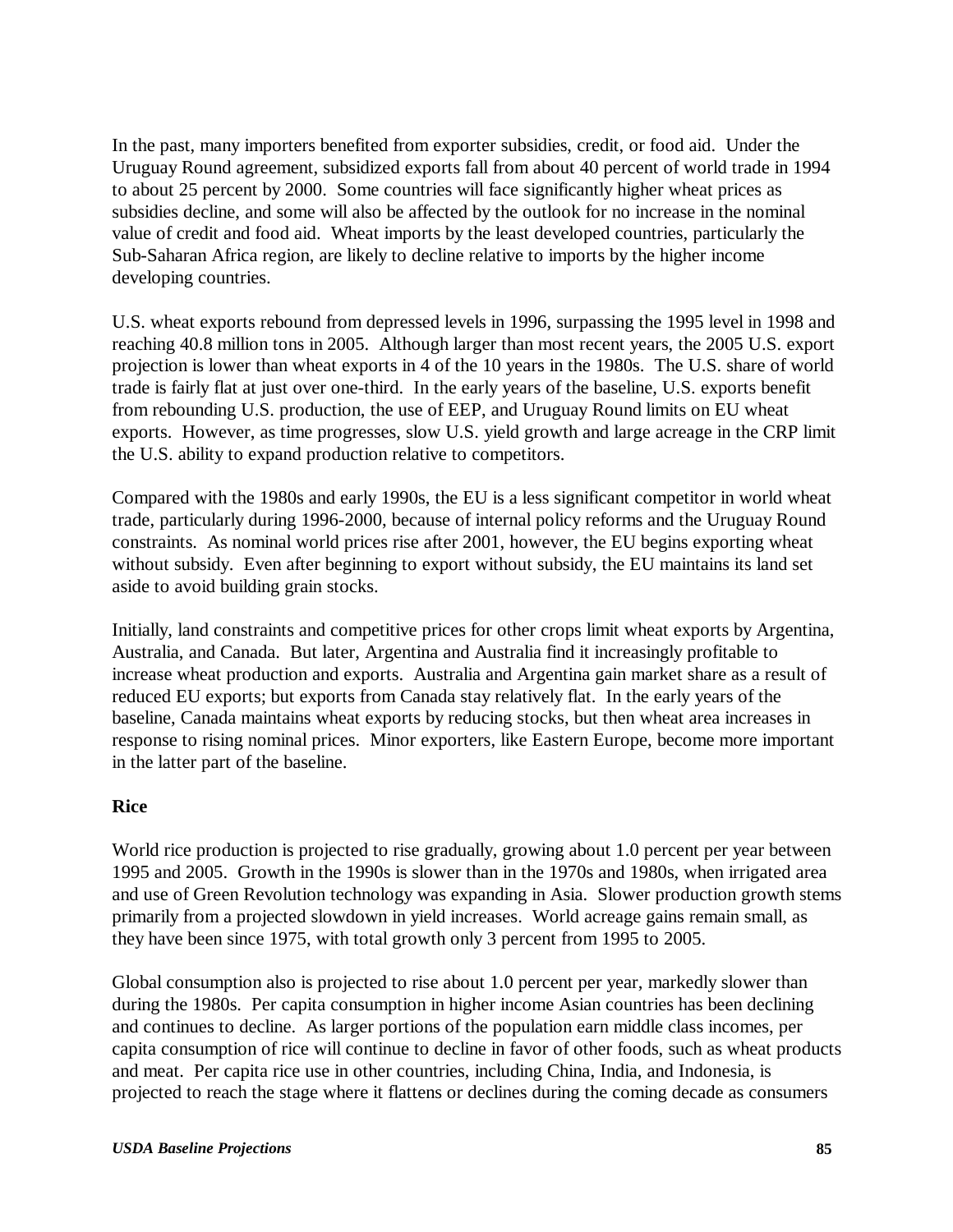primarily shift from lower-quality to higher-quality rice varieties, and some begin to diversify their diets in response to rising incomes. These developments offset consumption gains in other regions, primarily the lower income rice-producing countries and high income nonproducing countries, where per capita rice consumption is still rising.

Rice trade is projected to grow 1.4 percent annually during 1995/96 to 2005/06. Growth strengthens beyond 2000/01 after contracting slightly between 1995/96 and 2000/01. Anticipated growth is faster than in the 1980s, but slower than in the 1970s and 1990s. World rice trade is projected at 18.6 million tons by 2000/01 and 21.1 million tons by 2005/06.

Trade continues to consist predominantly of long grain--or indica--varieties, despite anticipated gains in medium-grain (japonica) rice imports by Japan and South Korea under the Uruguay Round agreement. Only Australia, China, and the United States are viable long-run sources of japonica rice for Japan's and South Korea's gradually expanding Uruguay Round import access.

Nominal prices rise throughout the baseline, while real prices continue to fall, although less rapidly than in the past. Global medium-grain prices rise relative to long-grain prices due to limited world exportable supplies of high-quality japonica rice and growing import demand.

Global import growth will be fueled by the needs of China, Indonesia, the Middle East, and Central America and the Caribbean. Indonesia is a steady net rice importer, but its imports are projected to decrease sharply and remain low as consumption growth slows and yields continue to rise. But the outlook for Indonesia is heavily dependent on government trade and production policies and the progress of developing irrigated rice areas on islands other than Java.

China also is projected to be a net importer of rice as area is pressured by competing uses and inexpensive imports from Vietnam and Thailand look increasingly attractive. Population growth and strong per capita income growth push demand up in the Middle East, Brazil, and Central America and the Caribbean. But relatively high prices dampen growth of commercial rice sales to countries with limited resources, preventing conversion of all the potential demand growth in Sub-Saharan Africa and the Central Asian Republics of the FSU into actual imports.

Exports from many of the major rice producers are projected to increase as world demand for rice rises and nominal prices strengthen. Thailand is projected to remain the world's largest rice exporter as yield growth, resulting from improved technology and additional input use, pushes production higher. Thailand's export growth, projected around 2 percent a year, slows from the pace in the 1980s, however.

For most of the baseline, India ranks third in rice exports after Thailand and Vietnam. India's ability to supply the projected level of exports is dependent on government policy consistently supporting an export orientation by maintaining producer incentives and promoting improved quality standards and grading. Despite projected production gains, Vietnam's exportable supplies are limited by rising domestic consumption and a government imposed export quota.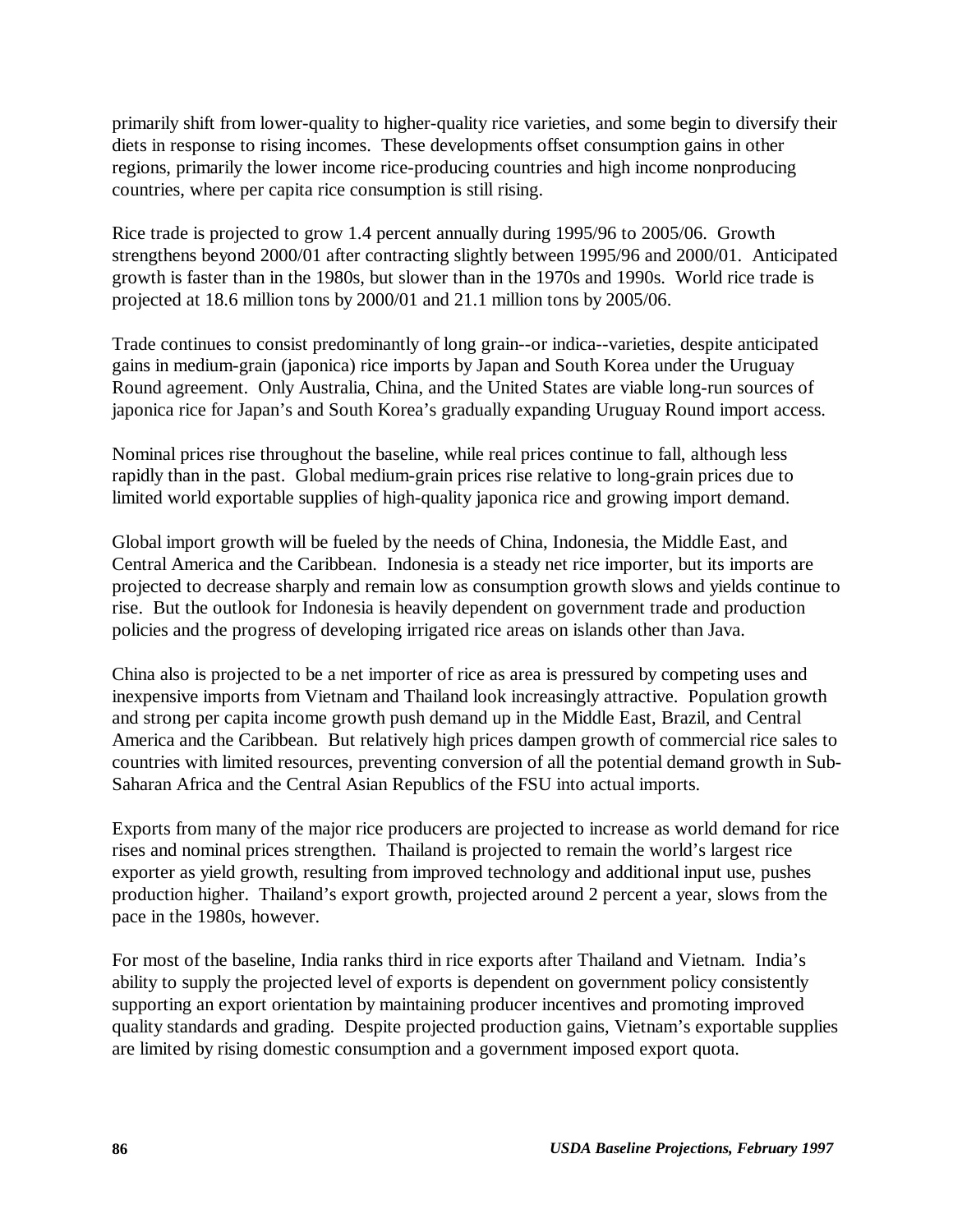The U.S. share of the world rice export market varied from 14 to 18 percent between 1990/91 and 1995/96. It is projected to decline gradually to less than 10 percent by 2005/06. Minimal U.S. production gains, strong domestic use, and high export prices relative to international competitors limit the volume of U.S. rice exports. Total U.S. exports are projected at 2 million tons in 2005/06, while total imports rise to 0.4 million tons, leaving net U.S. exports of 1.6 million tons.

As a major exporter of medium-grain rice, the United States will benefit significantly from the Uruguay Round agreement. But, despite significant market access gains in East Asian mediumgrain markets under the Uruguay Round agreement, total U.S. rice exports do not expand in the baseline. The extent of U.S. gains in the international medium-grain market depends on U.S. capacity to expand production and exports on a sustainable basis. California, the most efficient U.S. producer of japonica rice, faces environmental and resource--especially water--restrictions on expanding acreage and yields. The outlook for a widening long-grain export price premium implies that the United States will lose some of its long-grain exports in the more "price-sensitive" markets. Further, under fixed funding levels for U.S. credit assistance and food aid programs, higher domestic prices imply lower program-assisted exports.

Historically, rice trade and prices have exhibited greater volatility than those of other grains. This volatility stems from the dependence of many large producers and traders, including Burma, India, Thailand, and Vietnam, on rainfall during the Asian monsoon season, and from the relatively small share (less than 5 percent) of world rice production that is traded each year. These factors will continue to affect the world rice market, with the potential to create dramatic annual swings in trade and prices that could deviate significantly from the trends projected in the baseline.

# **Coarse Grains**

World coarse grain production is projected to rise through 2005, as gains in both area and yields reverse the flat to declining trend of the 1980s and early 1990s. Projected annual coarse grain yield growth of 1.5 percent is slightly slower than the growth achieved during the previous decade. Area growth, at one-half percent per year, is anticipated to be lower than yield growth, but this is a significant change from the generally declining coarse grain area since 1980. Corn and barley production, in particular, respond to higher prices after 2000. Corn production is projected up 2.4 percent per year during the baseline, about the same as growth expected for corn consumption.

Annual growth in foreign coarse grain consumption is projected at near 2 percent through 2005, stronger than during the 1980s, but below the 2.5 percent rate of the 1970s. Corn accounts for the growth, with foreign consumption projected to grow 2.4 percent annually. Most consumption growth is in China, other countries in Asia, Latin America, North Africa, and the Middle East, where livestock output and feed demand are expanding rapidly as incomes rise.

Reversing a decline that began in the early 1980s, world import demand for coarse grains is projected to strengthen in the baseline, with annual growth averaging 3.6 percent from 1995 to 2005. Global coarse grain trade is projected to grow to nearly 124 million tons (excluding intra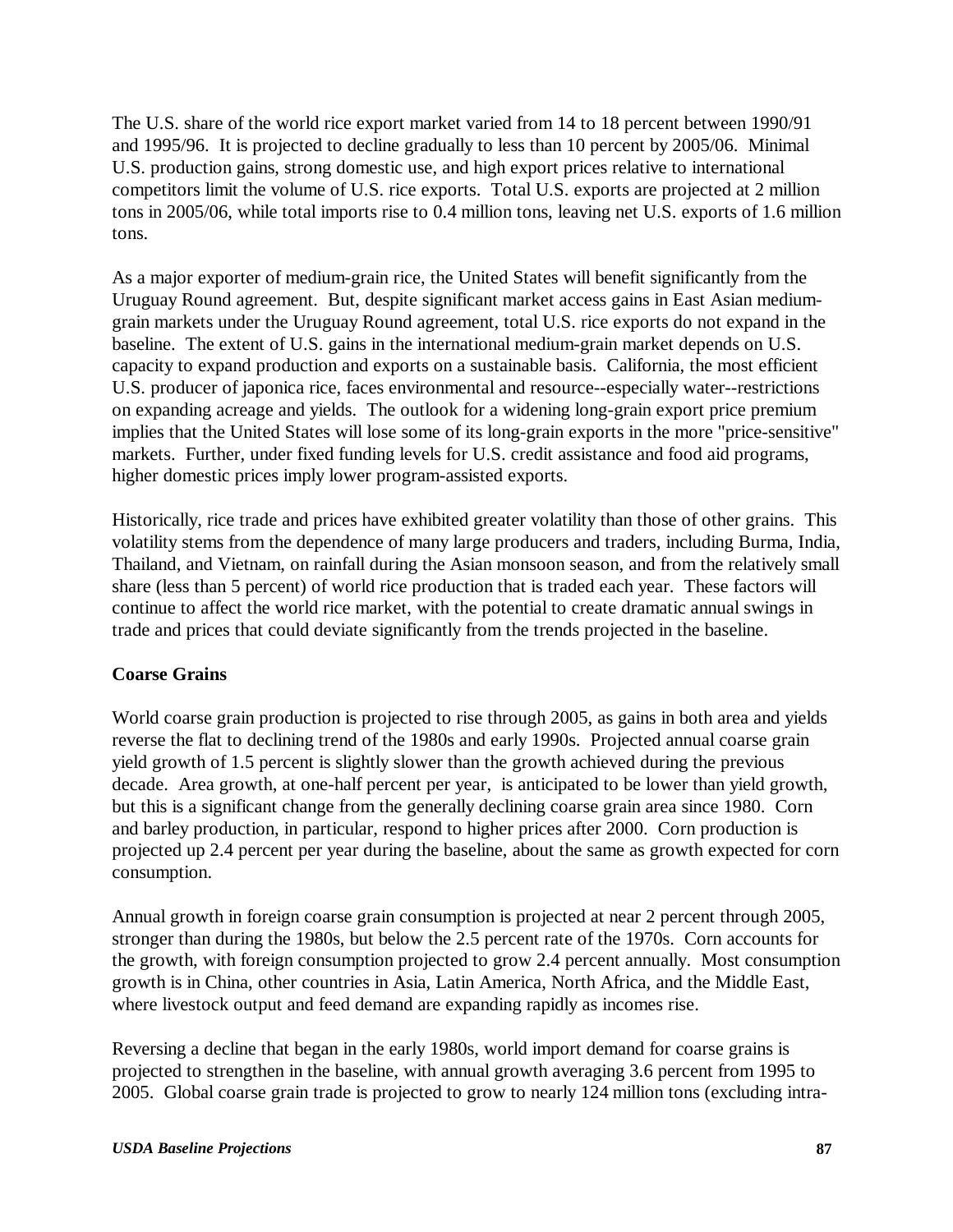EU trade) by the year 2005, exceeding the record of 107.9 million tons reached in 1980/81. Strong economic growth fuels higher coarse grain imports by China and other countries in Asia, North Africa, and Latin America. The FSU, one of the world's largest importers during the 1980s, is a small net exporter of coarse grains by 2005.

Significant growth in both corn and barley trade is expected. Sorghum trade increases rapidly through 1998 as prices are attractive for Mexico and Japan, then growth slows again until after 2000. Other coarse grain trade remains below 1995 levels throughout the baseline.

Corn trade expands to 90.7 million tons by 2005. The largest gains in corn imports occur in China, other countries in Asia, North Africa, and the Middle East, where demand for feed for livestock continues expanding rapidly. Although Argentina's corn exports will rise, competition from wheat and oilseeds will limit corn area expansion, leaving the United States the major beneficiary of robust import demand for corn.

World demand for malting barley grows rapidly. Much of this demand growth will occur in China, where only malting barley is imported. Growth in imports of feed barley, mainly in Saudi Arabia and the rest of the North Africa/Middle East region, is slowed by constrained supplies and substitution of other feeds. The Uruguay Round agreement limits on EU coarse grain exports will limit exportable supplies of feed barley. Future responses by non-EU, feed barley exporters to expected higher relative prices for competing crops (wheat and canola), and by barley importers to tight barley supplies, will be major factors in the outlook for coarse grain trade.

Growth in per capita incomes boost meat demand and drive projected gains in coarse grain use and trade. Most coarse grain traded is used as feed. Imports of coarse grains for livestock feeding are projected to strengthen dramatically, fueled by strong per capita income growth in China, other countries in Asia, Mexico, South America, the Middle East, and North Africa.

The emergence of China as a large and growing net importer of coarse grains, especially corn and malting barley, is a key development. However, the size and pace of China's future imports are very uncertain because of dependence on policy developments.

Korea and Taiwan remain important coarse grain importers, but import growth is projected to slow. Japan's imports are likely to wane as increasing meat imports reduce domestic demand for feed grains. Nonetheless, Japan remains the largest single importer of coarse grains, mainly corn. Saudi Arabia remains the world's largest barley importer. Uruguay Round limits on EU barley exports, however, will help boost corn imports by Saudi Arabia, as well as in other North African and Middle Eastern countries.

The United States, Argentina, and Eastern Europe expand corn exports, with the United States retaining the largest market share. Argentina becomes the largest U.S. corn export competitor, as exports by China and South Africa decline. But Argentina's export growth is restricted by only slight gains in corn area due to prospects for increasing returns for soybeans, sunflower seed, and wheat. The slow growth in domestic feed demand in Eastern Europe promote corn exports from the region as long as prices remain above the relatively high domestic support prices. EU barley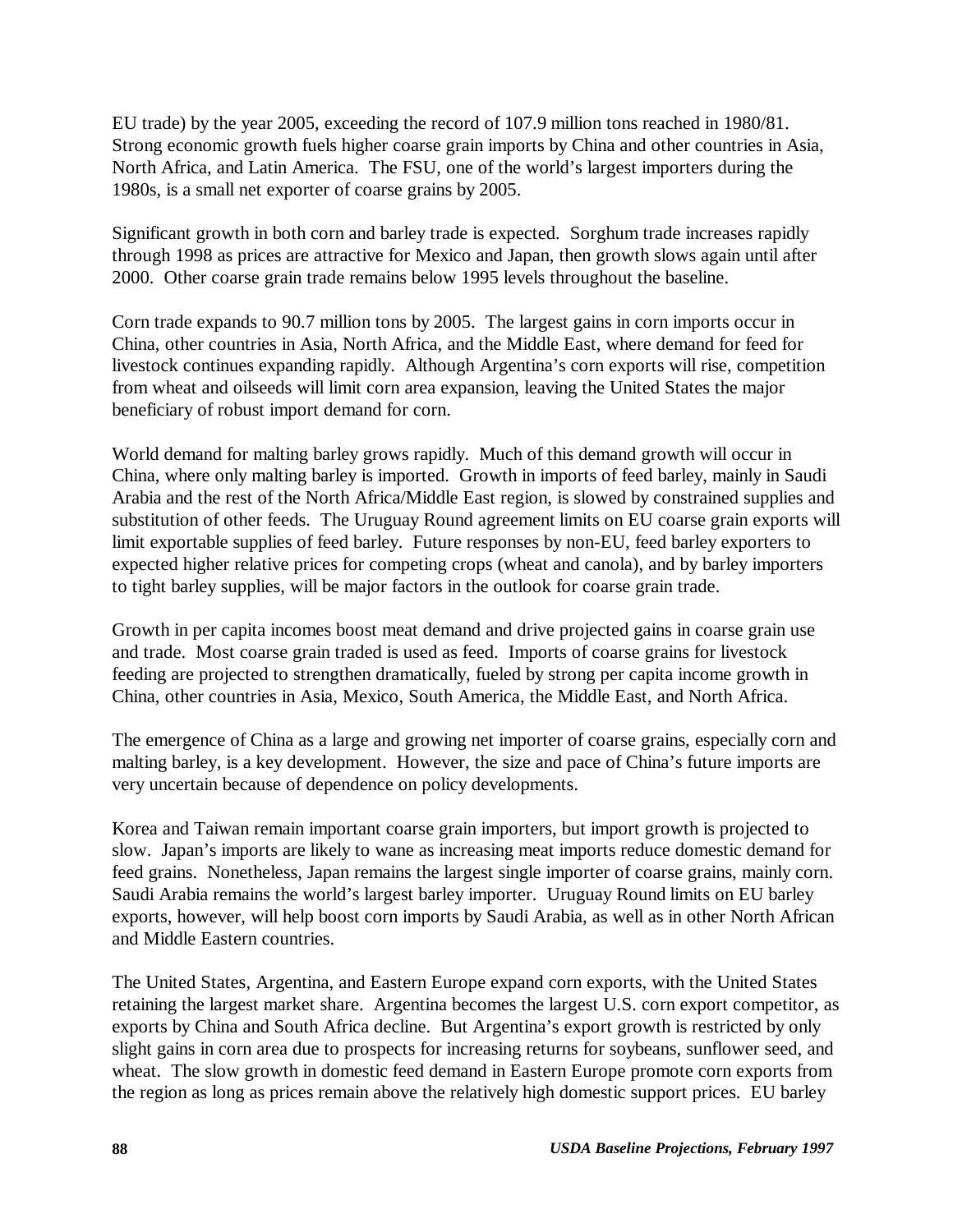exports are capped by Uruguay Round limits on subsidized coarse grain exports. With the rapid expansion of Asian beer consumption, Australia's malting barley exports expand. Canadian barley exports slip slightly in the near term, but then rise gradually reflecting gains in malting barley exports.

U.S. exports of coarse grains are projected to grow an average of 6.0 percent annually from 1995 to 2000, slowing to 2.5 percent from 2000 to 2005 as increased nominal prices boost foreign production and high prices for competing crops and the CRP limit U.S. area expansion. By 2000, U.S. coarse grain exports reach 74 million tons with corn exports accounting for 65 million tons. By 2005, U.S. coarse grain exports are projected to increase to 84 million tons, well above the record 71 million tons of 1979/80, with corn accounting for 74 million tons.

The U.S. share of the world coarse grain market is projected to be high, at 67 percent to 70 percent throughout the baseline. Projected market share is only slightly below the 1979/80 record of 72 percent and well above the 58 percent average of 1990-95. The U.S. share of the world corn market in 2005 is projected at 82 percent, compared with the 1990-1995 average of 72 percent.

Competitor coarse grain exports have dropped sharply since the early 1990s, as lower foreign production and sharply lower Chinese exports pulled down foreign market share from a recent high of 53 percent in 1993 to only 40 percent in 1995. Foreign coarse grain exports are projected to rise, particularly after 2000 when import demand and prices strengthen, but still remain below the highs of the early 1990s.

## **Soybeans and Products**

World soybean production is projected to climb 2.1 percent annually to 2005, with faster growth in foreign output, at 2.8 percent per year. But foreign output growth will be sharply slower than during the 1970s (9 percent annually) and 1980s (6 percent), when Brazil and Argentina added large amounts of land to soybean production. Nevertheless, much of the foreign growth in production reflects increases in area. Soybean yields are projected to rise at a modest 1.2 percent annually, slightly below the 1980s, because no major technological breakthroughs that would support rapid yield increases are assumed.

Gains in world soybean meal consumption also are projected to be smaller than in the 1980s, primarily because of weaker demand growth in the FSU, Japan, and the EU. However, strong economic growth in developing economies is projected to partially compensate for those declines and support global consumption growth of about 2 percent annually.

World use of soybean oil is projected to expand at a rate of 2.2 percent annually during 1995- 2005, about the same at growth in the 1980s, but much less than the strong 5.3 percent rate of growth achieved during 1990-94. Consumption gains are concentrated in Asia and South America, with little growth anticipated in the Middle East, North Africa, Central America, and the Caribbean. Foreign soybean oil production is projected to rise 2.7 percent annually and reach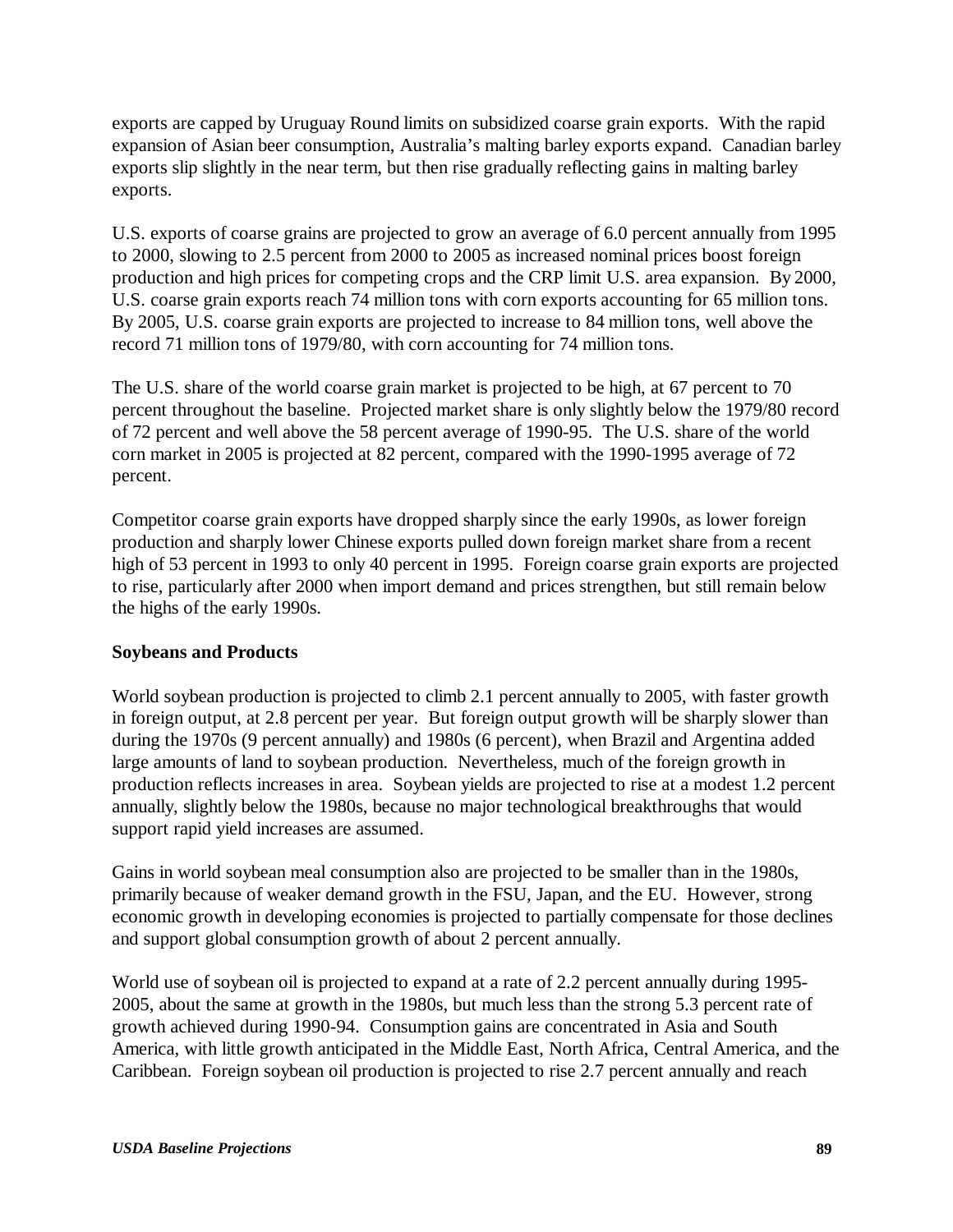17.0 million tons by 2005. Growth in soybean processing in Mexico, Brazil, Argentina, India, and China accounts for most of the projected gains in foreign soybean oil production.

World soybean trade is projected to increase faster during 1995-2005 than during the 1980s, but much more slowly than in the early 1990s. Soybean meal trade growth is projected to be slower than both the 1980s and the early 1990s. Global exports of soybeans and meal rise at annual rates of 1.7 and 1.5 percent during 1995-2005, reaching 37.7 and 37.0 million tons by 2005. Combined exports of soybeans and meal, on a soybean-equivalent basis, are projected at 75.5 million tons by 2000 and 84.0 million tons in 2005.

World vegetable oil trade is projected to grow 2.6 percent annually during 1995-2005, less than the rates achieved in the 1980s and the early 1990s. Soybean oil trade is projected to slow even more than total vegetable oil trade, with projected annual growth of 2.1 percent during 1995- 2005, compared with growth of about 9 percent in the early 1990s when trade responded to U.S. and EU subsidies and sharp import gains in developing countries. During 1995-2005, growth in soybean oil trade will be curbed by reduced U.S. export subsidies, negligible oilseed expansion in the EU, and higher relative prices that shift demand toward competing oils.

Both world and U.S. exports of soybean oil are projected to grow faster than exports of soybeans and soybean meal during 1995-2005. With the outlook for continued growth in trade in oil relative to meal, incentives to produce high-oil content oilseeds and palm oil strengthen, particularly after 2000.

# *Soybeans and Meal*

Developing economies likely will account for more than 60 percent of soybean and soybean meal import growth during 1995-2005. Feed demand expands most rapidly in China and the Southeast Asian countries, including the Philippines, Indonesia, Malaysia, and Thailand. Per capita income growth also supports robust gains in the livestock sectors in South America, the Middle East, and North Africa. EU imports are projected to continue to grow, but their share of world soybean and meal imports, on a soybean equivalent basis, drops from 47 percent to 36 percent by 2005.

Continued strong export growth for soybeans and meal is expected from both Brazil and Argentina. India's soybean meal exports likely will rise as production increases faster than domestic consumption, although at a slower rate than in the past.

U.S. exports of soybeans and soybean meal are projected at 25.9 and 6.0 million tons, respectively, in 2005. The U.S. soybean market share is projected to drop from 72 percent to about 68 percent by 2005, while the U.S. share of the soybean meal market shows a little less contraction from 18 percent to 16 percent. These projected U.S. shares contrast with significantly higher shares for soybeans (73 percent) and soybean meal (24 percent) achieved in the 1980s. Rising U.S. livestock numbers, especially poultry, limits U.S. exportable supplies of soybeans and soybean meal.

*Soybean Oil*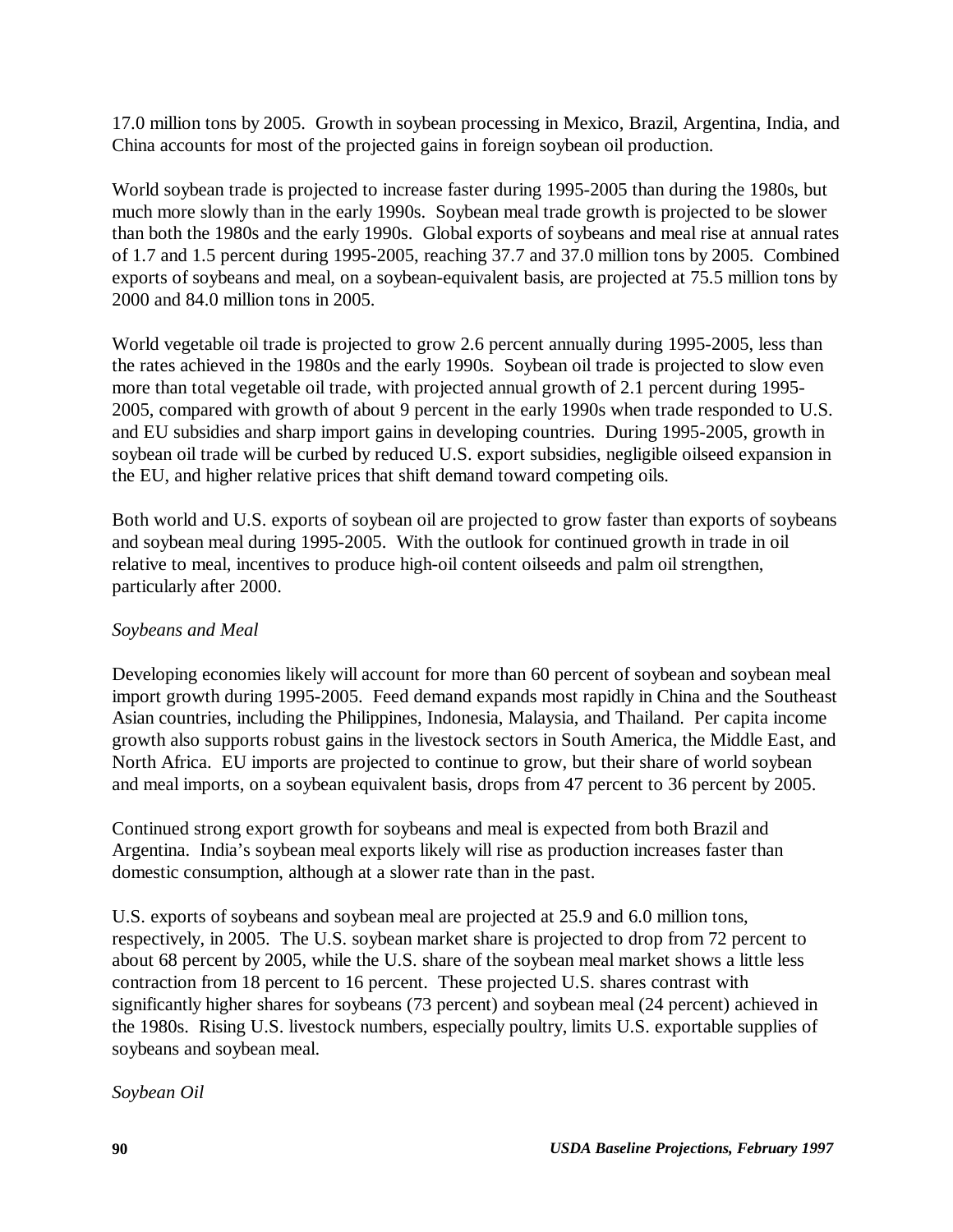Income growth in China, India, and Pakistan, which together account for more than a third of total world population, is a significant determinant of global vegetable oil trade growth during 1995-2005. Despite high internal prices and import controls in these countries, consumption of vegetable oils expands considerably.

However, soybean oil has a smaller role in global vegetable oil trade because of higher relative market prices compared to other oils, particularly palm oil, reflecting insufficient global soybean oil supplies. Palm oil meets the largest share of consumption growth. Indonesia, a major producer, will consume much of its own palm oil, while China, India, and Pakistan import palm oil because of favorable relative prices and proximity to producers.

Since the projected growth in vegetable oil demand during 1995-2005 is highly dependent on expected economic growth in developing countries, the projections are sensitive to the macroeconomic outlook for these countries. The import projections are also sensitive to assumptions on changes in market access for vegetable oils. India is assumed to maintain its recent tariffication of vegetable oil imports, while no changes in current access policies are anticipated in China and Pakistan. Unanticipated unilateral reforms could have a significant impact on the trade outlook.

The United States, Argentina, Brazil, and the EU continue to account for more than 90 percent of world soybean oil exports. Argentina will remain the largest exporter of soybean oil because of its small domestic market, even though its trade growth slips to only 3 percent per year from nearly 18 percent during the 1980s. Brazil's exportable supplies likely will increase because of continued gains in production. But CAP reform and the U.S.-EU Oilseed Agreement restrain expansion of EU oilseed production and exports.

The U.S. share of the global soybean oil market shows some recovery through 2000, but then slips somewhat through 2005 even though remaining above the 1996 share. The U.S. soybean oil share of world vegetable oil trade is projected to decline. Reduced export subsidies, output gains in other vegetable oils, especially palm oil, and limited growth in domestic soybean oil production restrain the growth in U.S. market share. U.S. soybean oil exports rise to 1.0 million tons by 2005.

# **Cotton**

Both foreign consumption and production growth have slowed to negligible rates during the last 10 years, and while both rebound before 2000, they do not return to their long-term average growth of 2.3 percent per year. The projection for world cotton consumption to expand at an annual rate of approximately 2 percent during 1995-2005 underpins the outlook for a relatively strong rate of import growth. However, a key uncertainty in the projection of global use is the extent to which earlier gains in cotton consumption, associated with a shift in consumer fiber preference toward cotton and away from synthetics, can be sustained.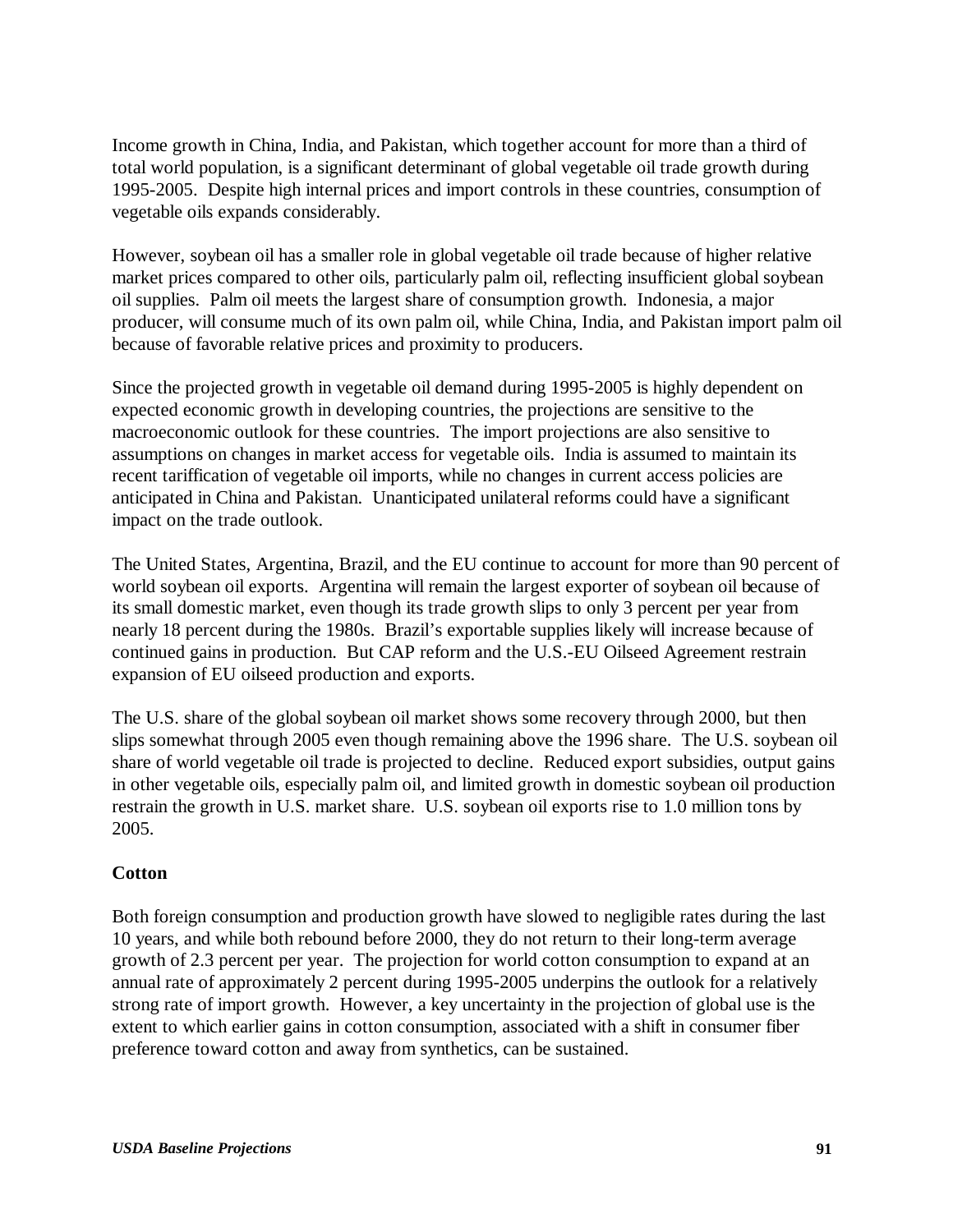Foreign production has stagnated in recent years, as smaller harvests in China and the FSU have offset gains elsewhere. High levels of input use and poor water management have rendered useless much of the area abandoned in Central Asia during the 1990s and this area remains out of production in the baseline. Pesticide resistance has hampered production in China. Further losses in these regions are not expected, and China's and Central Asia's production resumes growth, although not as quickly as elsewhere.

World cotton trade averages 1.2 percent annual growth during 1995-2005, reversing much of the decline suffered earlier in the 1990s. World cotton trade fell from a peak of 33.4 million bales in 1986 to as low as 25.6 million bales in 1992, in large part due to declining Russian imports. Import growth is foreseen in Russia and elsewhere after 1996 and, by 2005, world exports are projected at about 29.9 million bales.

World trade contracted for two reasons beginning in the late 1980s--the virtual collapse of Russia as a consumer and importer of cotton, and the continued shift of spinning from traditional importers to cotton-producing countries. Restructuring dropped Russia's cotton consumption more than 80 percent between 1989 and 1996. Also through the early 1990s, other traditional cotton-importing countries found it less expensive to purchase cotton yarn and fabric for their textile industries as inexpensive textile imports flooded their markets, particularly from Pakistan. These imports took the place of imported raw cotton.

With Russian and East European consumption projected to partly rebound, world cotton trade is likely to grow during the next 10 years. Also, pest and disease control problems have severely constrained Pakistan's ability to maintain its earlier growth rates in cotton consumption and textile exports, thus strengthening prospects for raw cotton demand by some cotton-importing textile exporters who will face less competition. Finally, several countries, including Mexico, Brazil, and China, that were sources of cotton exports during the 1980s are growing importers instead. As consumption gains have steadily outpaced production in all three countries, they have begun to drive world trade higher rather than lower as in the past.

Foreign export growth recovers during the baseline, but still remain below the long-term trend. By 2005, foreign exports totals 22.4 million bales. Foreign export growth will be supported by some resumption of trade relations between countries of the FSU, and by growing import demand from China, Latin America, and Southeast Asia.

U.S. exports also trend up during the late 1990s and beyond, growing to 7.5 million bales by 2005. U.S. exports rise 1.1 percent annually during 1995-2005, about the same as world trade. The U.S. share of world trade is likely to average a little more than 25 percent, as many foreign producers reduce raw cotton exports by channeling production toward consumption and valueadded textile products.

The rapid world consumption growth of the early 1980s, spurred by prolonged economic expansion and sharp share gains versus other fibers in some markets, does not resume. In the short term, consumption growth in the traditional developed cotton importers is likely to be constrained by relatively sluggish economic performance, and in Russia and elsewhere in the FSU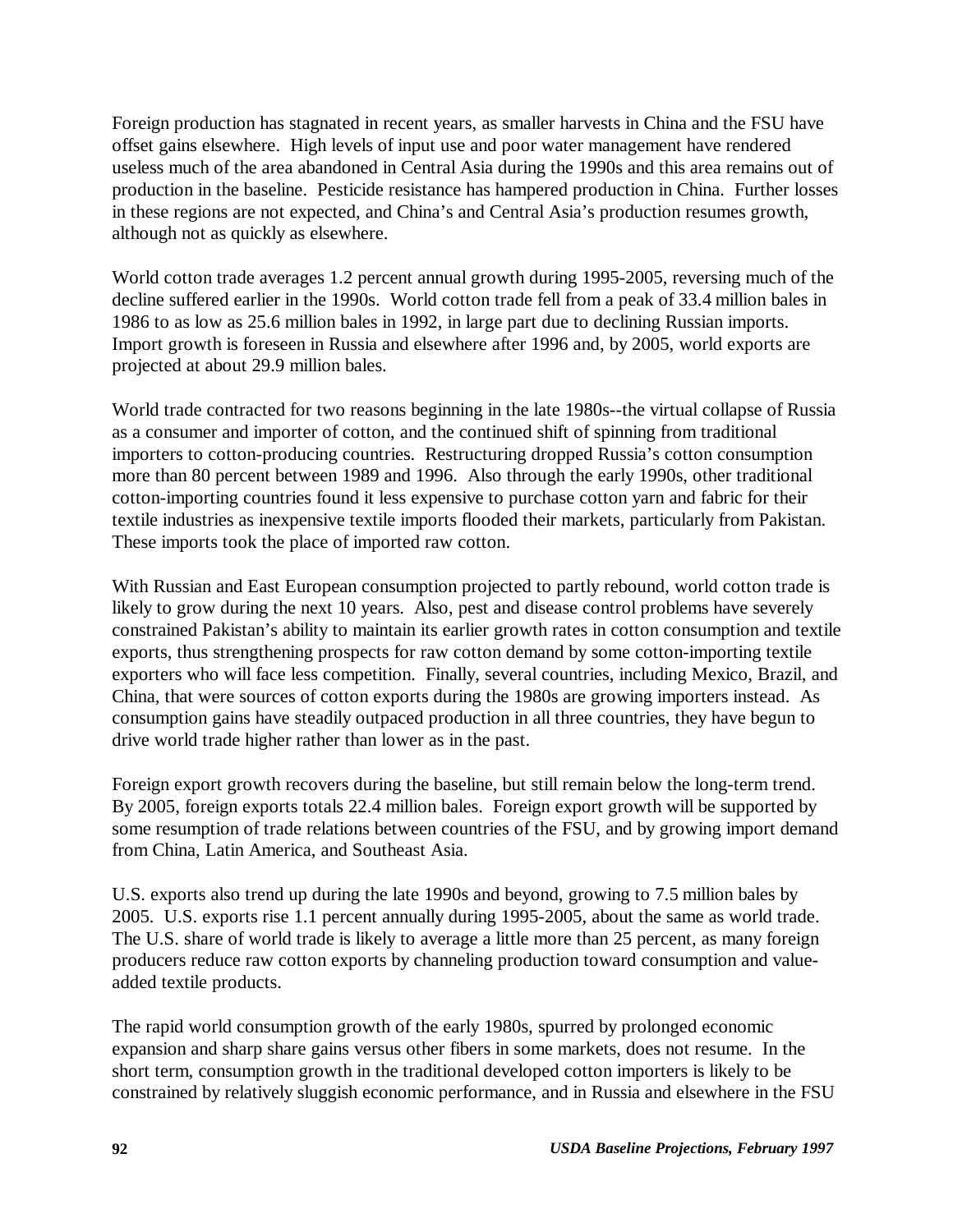by economic restructuring. In the long term, the liberalization of textile trade under the Uruguay Round Agreement will also constrain cotton imports by the most developed traditional importers, such as the EU and Japan. In contrast, rapid consumption growth is expected in many developing countries and steady growth continues in major cotton producing countries. However, the pace of this structural shift will depend on the implementation of the phaseout of the Multifiber Arrangement. While it is anticipated that the most significant changes will probably be delayed until the end of the implementation period, large uncertainties remain about the timing of liberalization and shifts in garment production both to and among developing countries.

## **Beef**

World beef production increases about 1.5 percent per year through 2005. China has the fastest rate of growth, as demand for beef encourages expansion by producers. Increased demand in the former Soviet Union and Brazil also helps stimulate production. Although U.S. production is remains below 1996 levels through 2005, production in the United States increases in 2000 to 2005. However declining production in the EU, as beef consumption falls and stocks remain high, will dampen the global rate of expansion.

Global per capita consumption of beef is projected to increase through 2005 as meat demand rises in response to income growth, particularly in countries with transition economies or with rapidly industrializing economies. Gains in per capita consumption are expected in most Asian countries. China, South Korea, and Japan will experience consumption gains in excess of population growth, but consumption in other countries in the region will be about equal to population growth. Some growth is expected in Latin America but gains in per capita consumption in Mexico and Brazil will be offset by declines in Argentina's per capita beef consumption. Although per capita beef consumption increases in a number of Central and Eastern European countries, those counties which have delayed liberalizing their economies face a longer period of decline before income growth stimulates beef demand. Russia sees gradual increases in demand for beef, but because of the availability of relatively cheaper pork and poultry, demand for those meats increases more rapidly. Per capita demand in the United States will decline as relative prices favor consumption of other meats. As a result of continuing concerns over BSE, demand for beef in the EU declines in the baseline.

Traded beef, although growing in importance, remains a relatively small portion of global consumption. However, for a number of countries, especially those with increasing incomes and limited agricultural resources, imports' share of consumption has become extremely important. Increasing import demand in areas like the Pacific Rim and in countries such as Russia where production has been adjusting to market forces will mean growth opportunities for exporters. The major exporters will continue to increase production for export, while domestic production in the major importing countries is projected to stagnate, mainly because of the relatively lower cost of imported beef.

Most of the growth in beef and veal imports will come from the Pacific Rim countries where increasing incomes and lower trade barriers will raise consumption beyond that which can be satisfied by their production base. Increases are also expected in Mexico and Russia where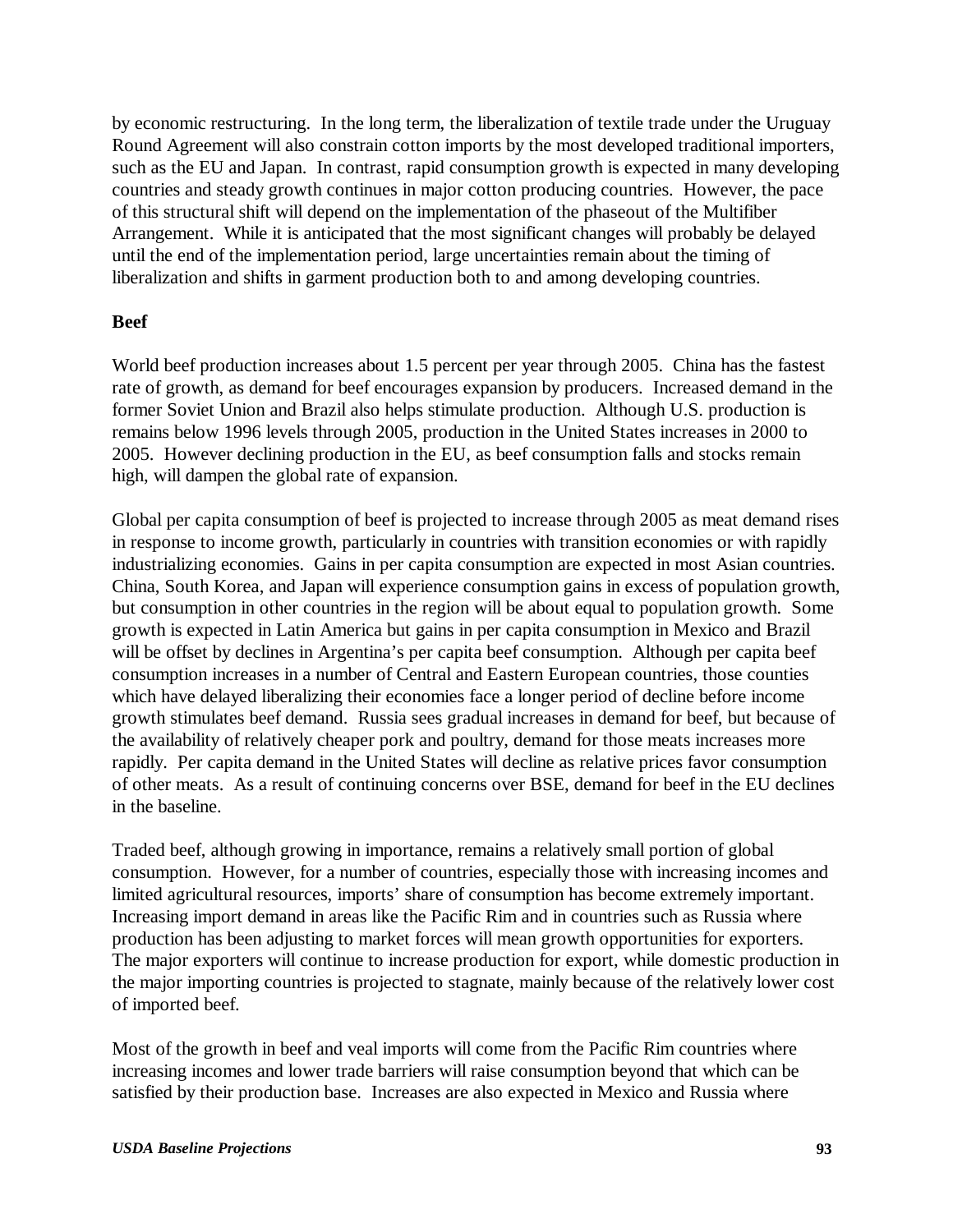income growth later in the baseline increases demand for beef more rapidly than their domestic production sectors can respond. The proximity of those countries to sources of lower priced imported product (Mexico, to the United States; Russia, to other FSU countries and to Central and Eastern Europe) stimulates increased trade. However, as domestic production catches up with demand later in the period, import growth slows.

Growth in beef exports is projected to slow as subsidized exports by the EU fall, in keeping with commitments under the Uruguay Round. The EU, however, is the only major exporter that shows a decline in beef exports. The United States, Australia, and Argentina are projected to continue to increase export volume through 2005.

Australia and the United States will likely vie for the role of leading exporter of beef and veal. U.S. exports grows the most rapidly because the countries that are projected to have the greatest import growth are markets such as Japan, South Korea, and Mexico which tend to demand grainfed beef. With increased production and the potential to expand into the growing Pacific Rim markets, Argentina is poised to expand exports and become the fourth largest exporter of beef. Concurrently, cutbacks in subsidized EU exports and a reduction in beef production in New Zealand will limit the expansion of these countries in the growing world beef market.

## **Pork**

World pork production is projected to increase at a slower rate than in previous decades as environmental constraints limit expansion in many areas and large supplies of relatively lower cost poultry provide competition. World pork production increases at an annual rate near 2.8 percent during 1997-2005. Asia and Mexico are the primary growth areas for pork production. More modest production increases are projected in the United States, Canada, the FSU, and Central and Eastern Europe, while production in Japan declines.

Pork consumption is projected to grow about 2.8 percent per year between 1997 and 2005, somewhat slower than during the 1980s. Slower consumption growth is the result of moderate income gains in the developed economies, as well as declining relative prices for meats that easily substitute for pork, particularly poultry. The United States, Canada, and the EU fall into this category.

Stronger demand growth in Asia and Mexico partially offsets the moderate consumption growth in the United States, Canada, the EU, and Japan. Consumption in China increases by more than 3.5 percent annually, while Korean consumption will grow nearly 4 percent annually. Pork demand also grows moderately in Central and Eastern Europe and in the FSU, aided by modest economic growth, lower inflation, and higher disposable incomes.

World pork trade is projected to continue to expand, driven by rising demand in several of the major pork importers, including Mexico, Japan, and Hong Kong. The FSU and Central and Eastern Europe will be a significant, although somewhat variable influence in the world market.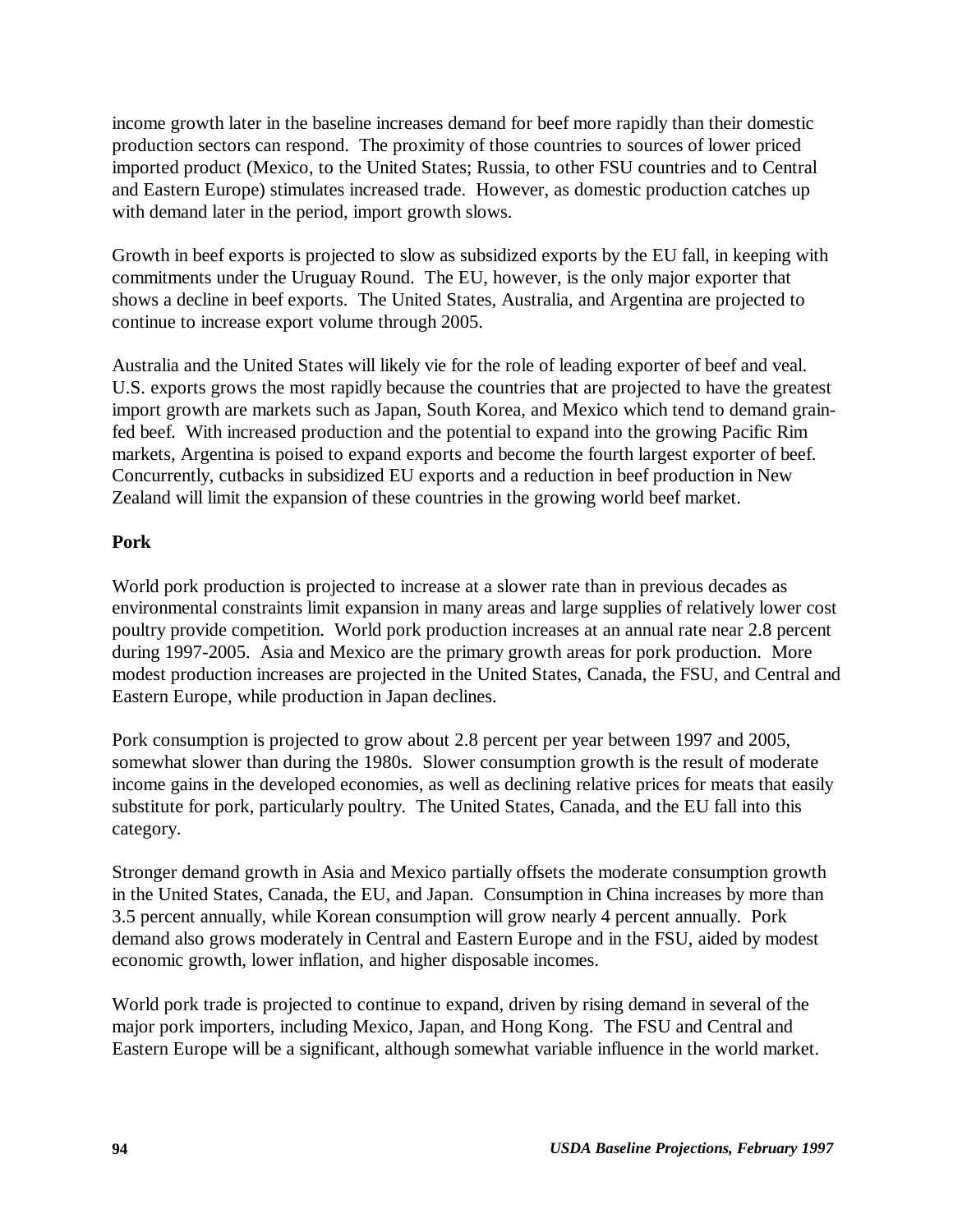The United States is projected to assume a dominant export role in global pork trade in the baseline, increasing exports by over 30 percent between 1997 and 2005. Factors contributing to robust U.S. growth include competitive exchange rates and an increasingly export-oriented pork production industry. The United States gains market share from Taiwan, whose exportable supplies will be adversely affected by environmental concerns and rising domestic demand. Also, although pork exports from the EU generally rise through the baseline, they remain below levels of the past 10 years and are constrained by limits on export subsidies under the Uruguay Round agreement toward the end of the baseline.

# **Poultry**

World consumption of poultry meat continues to expand. The combination of poultry's low production costs compared with most other meats and projected economic growth in most areas of the world increases the demand for this relatively low cost product. In many developed countries, dietary concerns and health issues such as BSE in the EU, also add to the demand for poultry meat. The United States, the world's largest exporter, benefits from this growth in consumption and trade and maintain or expand its share of world poultry meat exports.

Poultry meat consumption increases about 3.5 percent per year, below the rate of the 1980s, but well above the rate for pork and, particularly for beef. Consumption continues to grow rapidly in Brazil, Mexico, and China, where current levels of use are relatively low. Consumption growth has remained relatively low in many countries, including Japan, Egypt, the FSU, and Central and Eastern Europe (CEE). Poultry consumption in Japan increases slowly while production declines. In Egypt, relatively low incomes and trade policies restricting poultry imports have kept consumption low. In the FSU and CEE, domestic poultry production increases are projected to be small in the near term and gains in consumption will come from imports. Limited buying power continues to restrict poultry imports in many countries. However, as incomes rise, poultry's low relative cost makes it the first choice for protein imports. Countries with relatively high per capita use include Hong Kong, the United States, Canada, and selected countries in the Middle East.

The United States is the largest poultry meat producer, accounting for nearly one quarter of world production in 1996. The next largest exporters are the EU, China, and Brazil. Production in these countries is projected to continue rising as demand expands. The greatest gains are likely to occur in China where production increases sharply in response to growing domestic and export demand.

Global trade in poultry meat is projected to trend upwards at 4 percent per year to over 7 million tons by 2005. This represents a slowing from the high growth rates of the 1980s. Increases in imports are anticipated in all the largest import markets, including China, Japan, Hong Kong, the FSU, Mexico, Canada, and the Middle East.

Much of the growth in world trade will continue to come from larger shipments of low-price poultry parts. This will especially be true in developing markets in what are now middle and lower income countries, such as those in Pacific Rim, the FSU, and CEE. In many cases the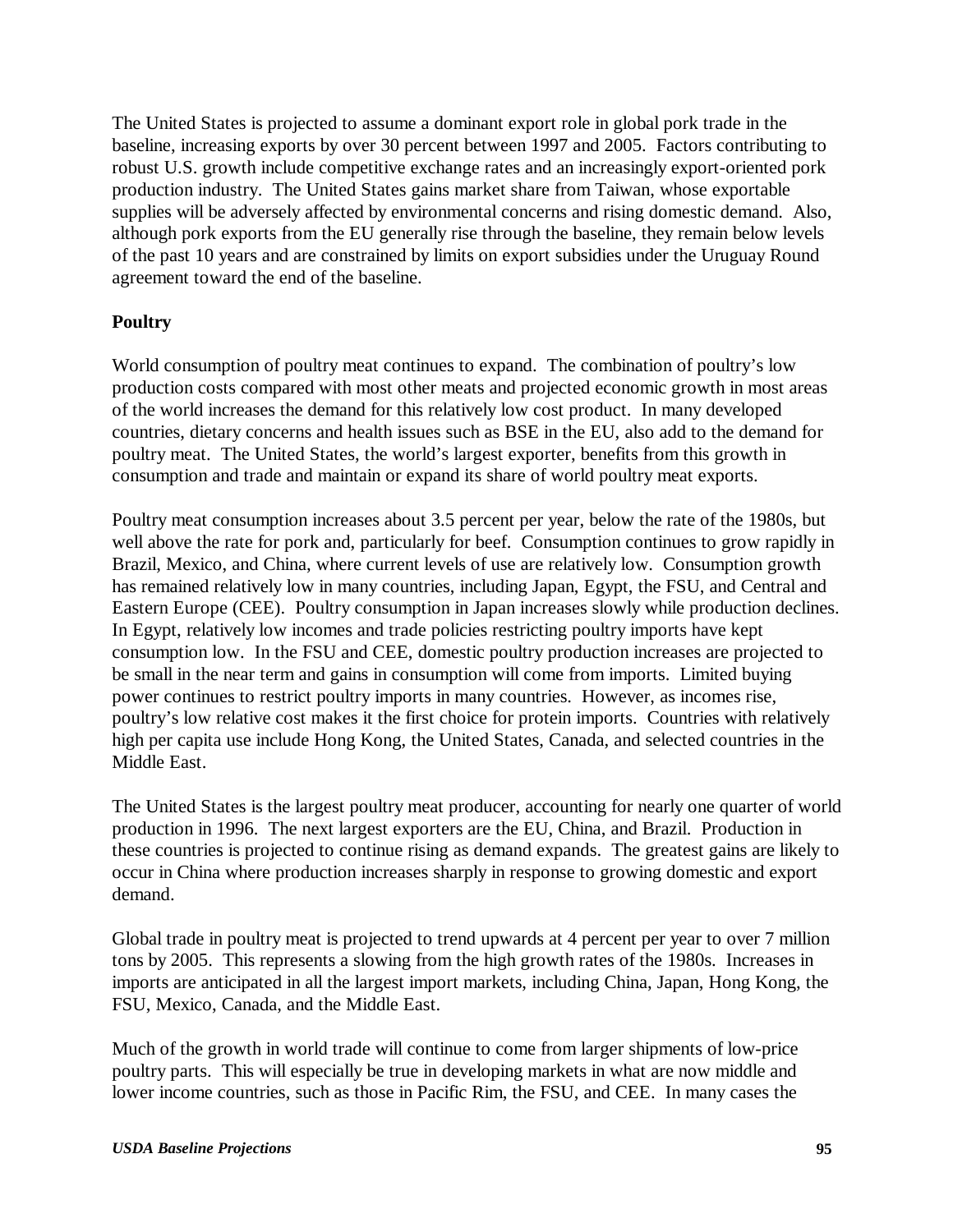preferred products in these countries are ones with lower values in the United States. Exports of further processed poultry products grow, but are projected to remain a relatively small percentage of total poultry trade.

World trade in poultry products becomes less restricted in the baseline. However, some countries, under pressure from domestic poultry producers, are likely to raise tariffs or use other methods to restrict imports. There is resistance to low-priced leg parts, especially from the United States, as these parts are often priced below the cost of production in the importing country.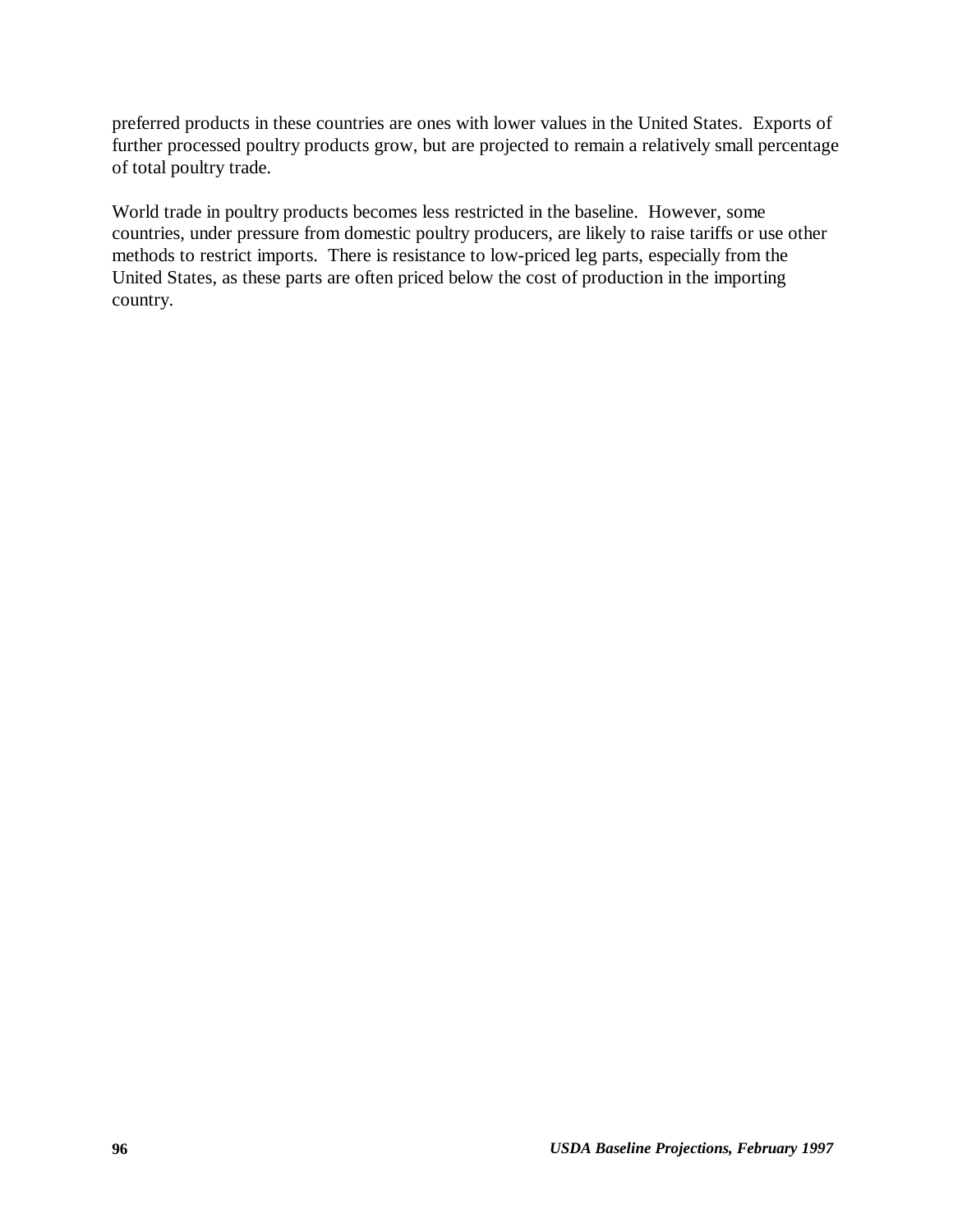| Table 33. Coarse Grains Trade Daseline Frojections | 1996/97 | 1997/98 | 1998/99 1999/2000 |       | 2000/01                    | 2001/02 | 2002/03 | 2003/04 | 2004/05 | 2005/06 |
|----------------------------------------------------|---------|---------|-------------------|-------|----------------------------|---------|---------|---------|---------|---------|
|                                                    |         |         |                   |       | <b>Million metric tons</b> |         |         |         |         |         |
| <b>Importers</b>                                   |         |         |                   |       |                            |         |         |         |         |         |
| FSU <sub>1</sub> /                                 | 1.8     | 1.8     | 1.9               | 2.5   | 3.0                        | 3.2     | 3.2     | 3.3     | 3.4     | 3.6     |
| Eastern Europe                                     | 0.6     | 0.7     | 1.1               | 1.2   | 1.2                        | 1.3     | 1.4     | 1.6     | 1.8     | 1.9     |
| Japan                                              | 21.0    | 21.4    | 21.1              | 21.1  | 21.1                       | 21.0    | 20.8    | 20.6    | 20.5    | 20.3    |
| South Korea                                        | 7.9     | 9.7     | 10.7              | 11.3  | 11.8                       | 12.3    | 12.7    | 13.1    | 13.5    | 13.8    |
| Taiwan                                             | 6.3     | 6.3     | 6.7               | 6.8   | 6.8                        | 6.9     | 7.0     | 7.1     | 7.2     | 7.3     |
| China                                              | 2.4     | 4.0     | 5.3               | 5.7   | 6.3                        | 6.9     | 7.8     | 8.7     | 10.0    | 11.4    |
| Mexico                                             | 6.9     | 7.2     | 7.9               | 8.2   | 8.4                        | 8.8     | 9.3     | 10.2    | 10.9    | 11.4    |
| European Union 2/                                  | 2.9     | 3.4     | 2.9               | 2.9   | 2.8                        | 2.9     | 2.8     | 2.9     | 2.8     | 2.9     |
| Latin America 3/                                   | 8.6     | 7.8     | 8.3               | 8.4   | 8.7                        | 8.8     | 8.9     | 9.0     | 9.3     | 9.5     |
| Other Asia                                         | 5.4     | 6.2     | 7.0               | 7.7   | 8.4                        | 8.9     | 9.3     | 9.8     | 10.3    | 10.9    |
| N. Africa/M.E.                                     | 15.5    | 17.0    | 18.3              | 19.2  | 20.0                       | 20.5    | 21.1    | 21.7    | 22.4    | 23.1    |
| Sub-Saharan Africa 4/                              | 1.3     | 2.2     | 2.2               | 2.0   | 1.9                        | 1.9     | 1.9     | 1.9     | 1.8     | 1.8     |
| Other foreign 5/                                   | 3.5     | 2.2     | 2.5               | 2.5   | 2.5                        | 2.6     | 2.6     | 2.7     | 2.7     | 2.8     |
| <b>United States</b>                               | 3.1     | 2.8     | 2.9               | 2.9   | 2.9                        | 2.9     | 2.9     | 2.9     | 2.9     | 2.9     |
| <b>Total trade</b>                                 | 87.0    | 92.7    | 98.7              | 102.3 | 105.9                      | 108.7   | 111.8   | 115.5   | 119.6   | 123.6   |
| <b>Exporters</b>                                   |         |         |                   |       |                            |         |         |         |         |         |
| European Union 2/                                  | 6.6     | 7.5     | 9.1               | 9.2   | 9.3                        | 9.2     | 9.2     | 9.5     | 10.0    | 10.2    |
| China                                              | 0.6     | 0.5     | 0.4               | 0.4   | 0.3                        | 0.3     | 0.3     | 0.3     | 0.3     | 0.3     |
| Argentina                                          | 7.4     | 8.7     | 7.9               | 7.9   | 8.3                        | 8.6     | 9.2     | 9.5     | 10.1    | 10.3    |
| Australia                                          | 3.7     | 3.2     | 3.1               | 2.9   | 3.1                        | 3.3     | 3.5     | 3.7     | 3.8     | 4.0     |
| Canada                                             | 5.6     | 4.9     | 4.4               | 4.5   | 4.7                        | 4.8     | 4.9     | 5.0     | 5.0     | 5.2     |
| South Africa                                       | 2.0     | 1.6     | 0.8               | 0.6   | 0.5                        | 0.4     | 0.4     | 0.4     | 0.4     | 0.4     |
| Eastern Europe                                     | 2.0     | 0.9     | 0.9               | 1.0   | 1.3                        | 2.0     | 2.7     | 3.0     | 3.5     | 3.9     |
| FSU <sub>1/</sub>                                  | 1.2     | 1.4     | 1.9               | 2.2   | 2.6                        | 3.0     | 3.2     | 3.5     | 3.7     | 3.9     |
| Other foreign                                      | 2.1     | 1.8     | 1.6               | 1.6   | 1.6                        | 1.6     | 1.6     | 1.5     | 1.5     | 1.5     |
| <b>United States</b>                               | 56.0    | 62.3    | 68.6              | 72.0  | 74.2                       | 75.5    | 76.9    | 79.0    | 81.2    | 83.8    |
|                                                    |         |         |                   |       | Percent                    |         |         |         |         |         |
| U.S. trade share                                   | 64.4    | 67.2    | 69.5              | 70.4  | 70.1                       | 69.4    | 68.7    | 68.4    | 67.9    | 67.8    |

#### Table 33. Coarse Grains Trade Baseline Projections

1/ Includes intra-FSU trade. 2/ Excludes intra-EU trade, covers EU-15.

3/ Excludes Mexico.

4/ Includes South Africa. 5/ Includes unaccounted.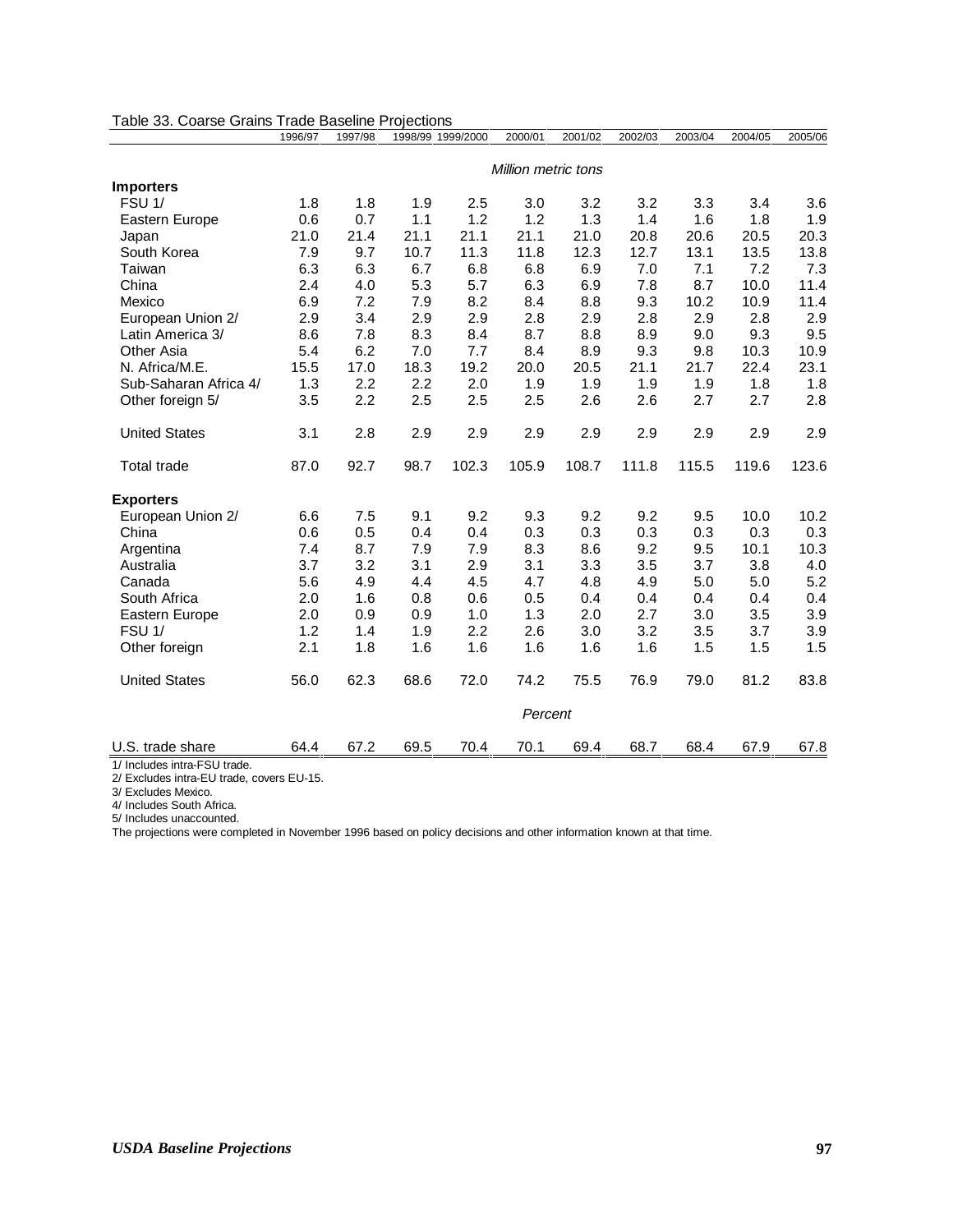|                       | 1996/97 | 1997/98 |      | 1998/99 1999/2000 | 2000/01                    | 2001/02 | 2002/03 | 2003/04 | 2004/05 | 2005/06 |
|-----------------------|---------|---------|------|-------------------|----------------------------|---------|---------|---------|---------|---------|
|                       |         |         |      |                   | <b>Million metric tons</b> |         |         |         |         |         |
| <b>Importers</b>      |         |         |      |                   |                            |         |         |         |         |         |
| FSU <sub>1</sub> /    | 0.5     | 0.8     | 0.4  | 0.9               | 1.1                        | 1.3     | 1.3     | 1.2     | 1.3     | 1.3     |
| Japan                 | 16.0    | 16.3    | 16.0 | 16.0              | 16.0                       | 16.0    | 15.8    | 15.7    | 15.6    | 15.4    |
| South Korea           | 6.8     | 9.0     | 10.3 | 11.0              | 11.6                       | 12.0    | 12.5    | 12.9    | 13.2    | 13.5    |
| Taiwan                | 6.0     | 6.0     | 6.3  | 6.5               | 6.5                        | 6.6     | 6.7     | 6.8     | 6.9     | 6.9     |
| China                 | 0.5     | 2.0     | 3.1  | 3.5               | 4.1                        | 4.7     | 5.5     | 6.4     | 7.6     | 8.9     |
| Mexico                | 4.0     | 4.2     | 4.2  | 4.4               | 4.4                        | 4.6     | 4.8     | 5.4     | 5.8     | 6.2     |
| European Union 2/     | 2.3     | 2.8     | 2.3  | 2.4               | 2.3                        | 2.3     | 2.3     | 2.3     | 2.3     | 2.3     |
| Latin America 3/      | 8.1     | 7.3     | 7.7  | 7.9               | 8.1                        | 8.2     | 8.4     | 8.5     | 8.7     | 8.9     |
| N. Africa/M.E.        | 8.8     | 9.5     | 9.9  | 10.3              | 10.6                       | 10.8    | 11.2    | 11.6    | 12.0    | 12.4    |
| Other Asia            | 5.3     | 6.2     | 7.0  | 7.7               | 8.3                        | 8.8     | 9.2     | 9.7     | 10.2    | 10.8    |
| Sub-Saharan Africa 4/ | 1.2     | 2.1     | 2.0  | 1.8               | 1.7                        | 1.7     | 1.7     | 1.6     | 1.5     | 1.5     |
| Other 5/              | 2.9     | 1.6     | 1.9  | 2.1               | 2.2                        | 2.2     | 2.3     | 2.3     | 2.4     | 2.5     |
| <b>Total trade</b>    | 62.3    | 67.7    | 71.3 | 74.4              | 76.9                       | 79.2    | 81.7    | 84.4    | 87.4    | 90.7    |
| <b>Exporters</b>      |         |         |      |                   |                            |         |         |         |         |         |
| European Union 2/     | 0.4     | 0.2     | 0.3  | 0.3               | 0.3                        | 0.3     | 0.3     | 0.3     | 0.3     | 0.3     |
| China                 | 0.5     | 0.5     | 0.4  | 0.4               | 0.3                        | 0.3     | 0.3     | 0.3     | 0.3     | 0.3     |
| Argentina             | 6.8     | 8.0     | 7.4  | 7.6               | 8.0                        | 8.3     | 8.7     | 9.1     | 9.6     | 9.9     |
| South Africa          | 2.0     | 1.6     | 0.8  | 0.6               | 0.5                        | 0.4     | 0.4     | 0.4     | 0.4     | 0.4     |
| Eastern Europe        | 1.9     | 0.7     | 0.6  | 0.5               | 0.7                        | 1.4     | 2.1     | 2.5     | 3.0     | 3.4     |
| FSU <sub>1/</sub>     | 0.1     | 0.3     | 0.4  | 0.5               | 0.6                        | 0.8     | 0.9     | 1.0     | 1.1     | 1.1     |
| Other foreign         | 1.1     | 1.2     | 1.1  | 1.1               | 1.1                        | 1.1     | 1.1     | 1.1     | 1.1     | 1.1     |
| <b>United States</b>  | 49.5    | 55.2    | 60.3 | 63.5              | 65.4                       | 66.7    | 67.9    | 69.9    | 71.8    | 74.3    |
|                       |         |         |      |                   | Percent                    |         |         |         |         |         |
| U.S. trade share      | 79.5    | 81.6    | 84.6 | 85.4              | 85.1                       | 84.2    | 83.2    | 82.8    | 82.1    | 82.0    |

#### Table 34. Corn Trade Baseline Projections

1/ Includes intra-FSU trade. 2/ Excludes intra-EU trade, covers EU-15.

3/ Excludes Mexico.

4/ Includes South Africa.

5/ Includes unaccounted.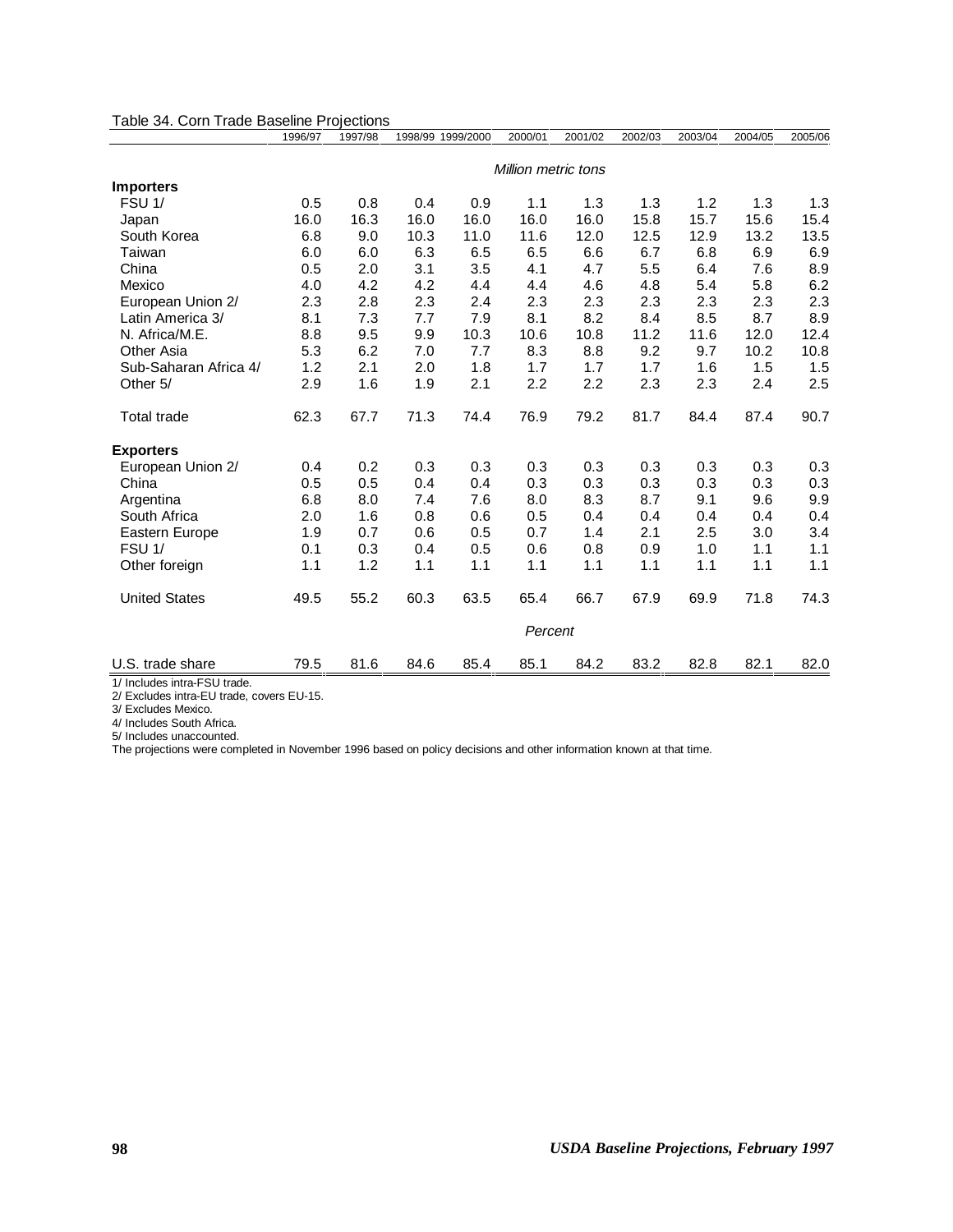#### Table 35. Barley Trade Baseline Projections

|                      | 1996/97 | 1997/98 | 1998/99 | 1999/2000 | 2000/01             | 2001/02 | 2002/03 | 2003/04 | 2004/05 | 2005/06 |
|----------------------|---------|---------|---------|-----------|---------------------|---------|---------|---------|---------|---------|
|                      |         |         |         |           | Million metric tons |         |         |         |         |         |
| <b>Importers</b>     |         |         |         |           |                     |         |         |         |         |         |
| FSU <sub>1</sub> /   | 0.9     | 0.6     | 1.0     | 1.0       | 1.0                 | 1.1     | 1.0     | 1.1     | 1.1     | 1.1     |
| Japan                | 1.8     | 1.9     | 1.7     | 1.7       | 1.7                 | 1.7     | 1.7     | 1.7     | 1.7     | 1.7     |
| South Korea          | 0.1     | 0.1     | 0.1     | 0.1       | 0.1                 | 0.1     | 0.1     | 0.1     | 0.1     | 0.1     |
| Taiwan               | 0.3     | 0.3     | 0.3     | 0.3       | 0.3                 | 0.3     | 0.3     | 0.3     | 0.3     | 0.3     |
| China                | 1.5     | 1.6     | 1.8     | 1.8       | 1.8                 | 1.9     | 1.9     | 2.0     | 2.2     | 2.3     |
| European Union 2/    | 0.1     | 0.3     | 0.3     | 0.2       | 0.2                 | 0.3     | 0.2     | 0.3     | 0.2     | 0.3     |
| Latin America 3/     | 0.8     | 0.4     | 0.4     | 0.4       | 0.4                 | 0.5     | 0.5     | 0.5     | 0.5     | 0.5     |
| Algeria              | 0.0     | 0.2     | 0.2     | 0.2       | 0.2                 | 0.2     | 0.2     | 0.2     | 0.2     | 0.2     |
| Saudi Arabia         | 4.0     | 4.0     | 4.4     | 4.7       | 5.3                 | 5.5     | 5.6     | 5.6     | 5.7     | 5.8     |
| Morocco              | 0.0     | 0.0     | 0.1     | 0.1       | 0.1                 | 0.1     | 0.1     | 0.1     | 0.1     | 0.1     |
| Tunisia              | 0.0     | 0.3     | 0.3     | 0.3       | 0.3                 | 0.3     | 0.3     | 0.3     | 0.3     | 0.3     |
| Iran                 | 0.4     | 0.5     | 0.4     | 0.4       | 0.4                 | 0.4     | 0.4     | 0.3     | 0.3     | 0.3     |
| Iraq                 | 0.0     | 0.2     | 0.2     | 0.2       | 0.2                 | 0.2     | 0.2     | 0.2     | 0.2     | 0.2     |
| Turkey               | 0.1     | 0.1     | 0.5     | 0.6       | 0.6                 | 0.6     | 0.7     | 0.9     | 1.0     | 1.1     |
| Other N. Africa/M.E. | 1.8     | 1.8     | 1.8     | 1.9       | 1.9                 | 1.9     | 2.0     | 2.0     | 2.1     | 2.1     |
| Other foreign 4/     | 0.7     | 0.8     | 1.0     | 1.1       | 1.1                 | 1.2     | 1.2     | 1.4     | 1.6     | 1.7     |
| <b>United States</b> | 1.2     | 1.1     | 1.2     | 1.2       | 1.2                 | 1.2     | 1.2     | 1.2     | 1.2     | 1.2     |
| <b>Total trade</b>   | 13.7    | 14.2    | 15.8    | 16.2      | 16.9                | 17.3    | 17.7    | 18.3    | 18.9    | 19.4    |
| <b>Exporters</b>     |         |         |         |           |                     |         |         |         |         |         |
| European Union 2/    | 4.0     | 5.5     | 7.2     | 7.3       | 7.3                 | 7.3     | 7.3     | 7.8     | 8.1     | 8.1     |
| Australia            | 3.3     | 2.7     | 2.8     | 2.7       | 2.9                 | 3.1     | 3.3     | 3.4     | 3.5     | 3.7     |
| Canada               | 3.6     | 3.1     | 2.5     | 2.6       | 2.8                 | 2.8     | 2.9     | 2.9     | 2.9     | 3.0     |
| FSU <sub>1/</sub>    | 0.6     | 0.8     | 0.8     | 1.0       | 1.3                 | 1.4     | 1.5     | 1.5     | 1.7     | 2.0     |
| Eastern Europe       | 0.1     | 0.1     | 0.2     | 0.4       | 0.5                 | 0.5     | 0.5     | 0.5     | 0.4     | 0.4     |
| Turkey               | 0.8     | 0.3     | 0.3     | 0.3       | 0.3                 | 0.3     | 0.3     | 0.3     | 0.3     | 0.3     |
| Other foreign        | 0.6     | 0.4     | 0.4     | 0.4       | 0.4                 | 0.4     | 0.4     | 0.4     | 0.4     | 0.4     |
| <b>United States</b> | 0.8     | 1.3     | 1.5     | 1.5       | 1.5                 | 1.5     | 1.5     | 1.5     | 1.5     | 1.5     |
|                      |         |         |         |           | Percent             |         |         |         |         |         |
| U.S. trade share     | 5.5     | 9.2     | 9.6     | 9.4       | 9.0                 | 8.8     | 8.6     | 8.3     | 8.1     | 7.9     |

1/ Includes intra-FSU trade.

2/ Excludes intra-EU trade, covers EU-15.

3/ Includes Mexico.

4/ Includes unaccounted.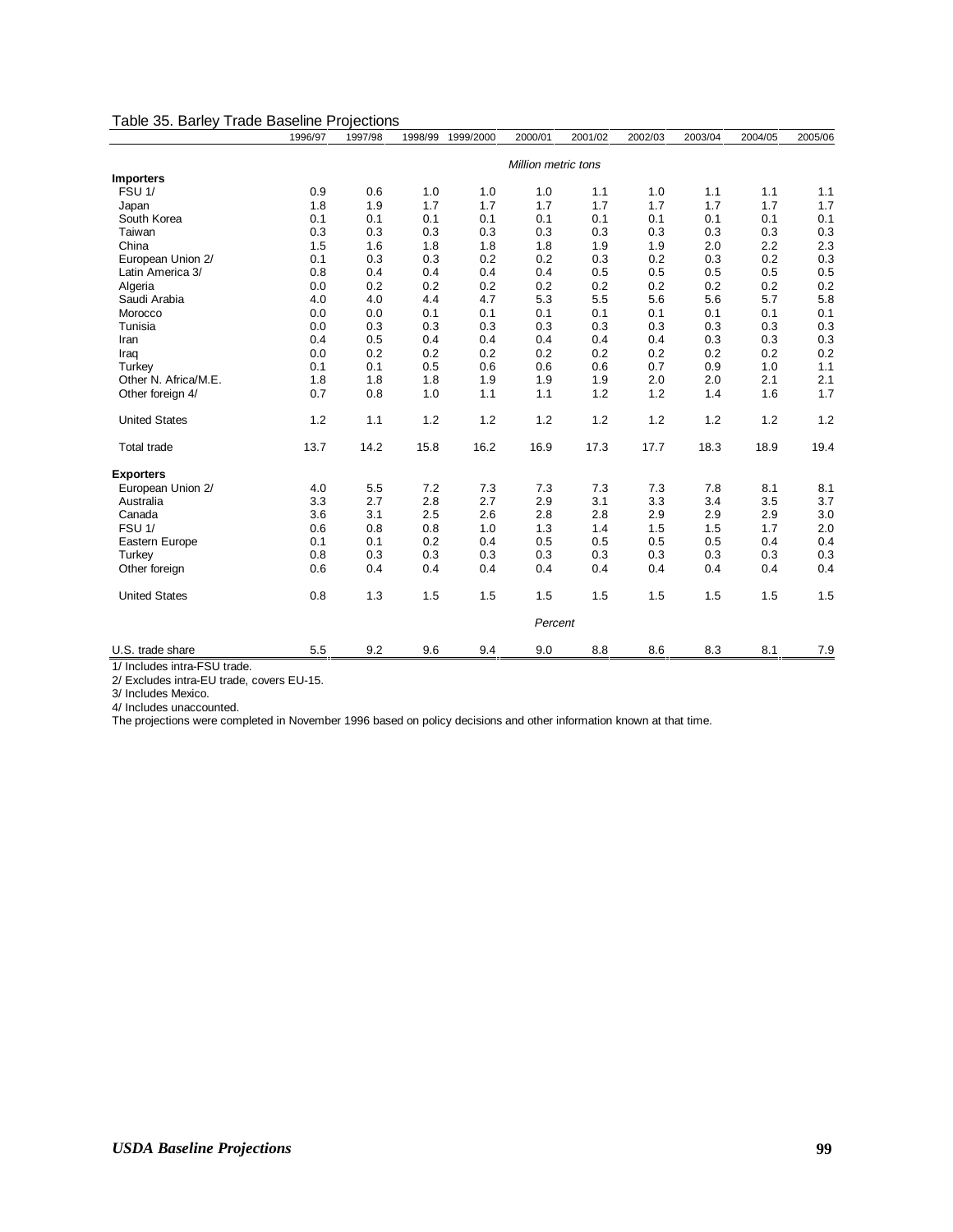|                       | 1996/97 | 1997/98 |       | 1998/99 1999/2000 | 2000/01             | 2001/02 | 2002/03 | 2003/04 | 2004/05 | 2005/06 |
|-----------------------|---------|---------|-------|-------------------|---------------------|---------|---------|---------|---------|---------|
|                       |         |         |       |                   | Million metric tons |         |         |         |         |         |
| <b>Importers</b>      |         |         |       |                   |                     |         |         |         |         |         |
| FSU <sub>1</sub> /    | 7.1     | 7.8     | 9.0   | 8.7               | 8.7                 | 9.0     | 9.4     | 9.5     | 9.1     | 8.5     |
| China                 | 7.0     | 9.4     | 10.7  | 11.3              | 11.7                | 12.2    | 12.7    | 13.2    | 13.9    | 14.7    |
| Egypt                 | 6.0     | 6.2     | 6.7   | 6.8               | 6.9                 | 7.0     | 7.1     | 7.4     | 7.8     | 8.0     |
| Other North Africa 2/ | 5.0     | 6.9     | 7.7   | 7.7               | 7.8                 | 8.0     | 8.2     | 8.5     | 8.8     | 9.1     |
| Sub-Saharan Africa 3/ | 4.4     | 5.4     | 5.5   | 5.4               | 5.4                 | 5.3     | 5.2     | 5.3     | 5.3     | 5.3     |
| Japan                 | 6.3     | 6.4     | 6.3   | 6.3               | 6.3                 | 6.3     | 6.3     | 6.3     | 6.3     | 6.3     |
| South Korea           | 5.0     | 3.2     | 3.7   | 3.3               | 3.1                 | 2.9     | 2.8     | 2.7     | 2.6     | 2.6     |
| Iran                  | 3.5     | 3.6     | 3.9   | 3.9               | 4.1                 | 4.3     | 4.6     | 4.8     | 5.1     | 5.4     |
| <b>Brazil</b>         | 5.2     | 5.9     | 6.2   | 6.2               | 6.3                 | 6.3     | 6.3     | 6.3     | 6.4     | 6.5     |
| Indonesia             | 4.0     | 4.2     | 4.5   | 4.7               | 5.0                 | 5.3     | 5.6     | 6.0     | 6.4     | 6.8     |
| Pakistan              | 2.2     | 2.5     | 2.7   | 2.7               | 2.8                 | 3.0     | 3.0     | 3.1     | 3.3     | 3.5     |
| Mexico                | 1.8     | 1.6     | 1.7   | 1.8               | 1.8                 | 1.8     | 1.9     | 2.0     | 2.0     | 2.1     |
| Other                 | 32.6    | 33.6    | 34.6  | 35.8              | 36.7                | 37.3    | 38.0    | 39.0    | 39.9    | 41.0    |
| <b>Total trade</b>    | 90.1    | 96.8    | 103.1 | 104.8             | 106.6               | 108.7   | 111.3   | 114.1   | 117.0   | 119.7   |
| <b>Exporters</b>      |         |         |       |                   |                     |         |         |         |         |         |
| <b>United States</b>  | 25.5    | 29.9    | 34.7  | 35.4              | 36.7                | 37.4    | 38.1    | 39.5    | 40.1    | 40.8    |
| European Union 4/     | 14.0    | 18.2    | 18.1  | 17.1              | 16.2                | 16.6    | 17.7    | 18.6    | 19.9    | 21.4    |
| Canada                | 19.0    | 18.3    | 18.1  | 18.2              | 18.3                | 18.4    | 18.4    | 18.4    | 18.6    | 18.6    |
| Australia             | 14.5    | 13.9    | 14.8  | 14.9              | 14.9                | 15.2    | 15.4    | 15.6    | 15.9    | 16.0    |
| Argentina             | 9.5     | 8.3     | 8.1   | 9.0               | 9.4                 | 9.7     | 10.0    | 10.1    | 10.5    | 10.6    |
| <b>FSU 1/</b>         | 4.0     | 4.8     | 5.4   | 5.5               | 5.5                 | 5.5     | 5.5     | 5.8     | 5.8     | 5.8     |
| Central/East Europe   | 0.8     | 1.4     | 2.1   | 2.8               | 3.1                 | 3.6     | 3.8     | 3.7     | 3.9     | 4.0     |
| Other                 | 2.8     | 1.9     | 1.8   | 2.0               | 2.4                 | 2.3     | 2.3     | 2.4     | 2.4     | 2.4     |
|                       |         |         |       |                   | Percent             |         |         |         |         |         |
| U.S. trade share      | 28.3    | 30.9    | 33.7  | 33.8              | 34.5                | 34.4    | 34.2    | 34.6    | 34.3    | 34.1    |

Table 36. Wheat Trade Baseline Projections

1/ Includes intra-FSU trade.

2/ Excludes Libya.

3/ Includes South Africa.

4/ Excludes intra-EU trade, covers EU-15.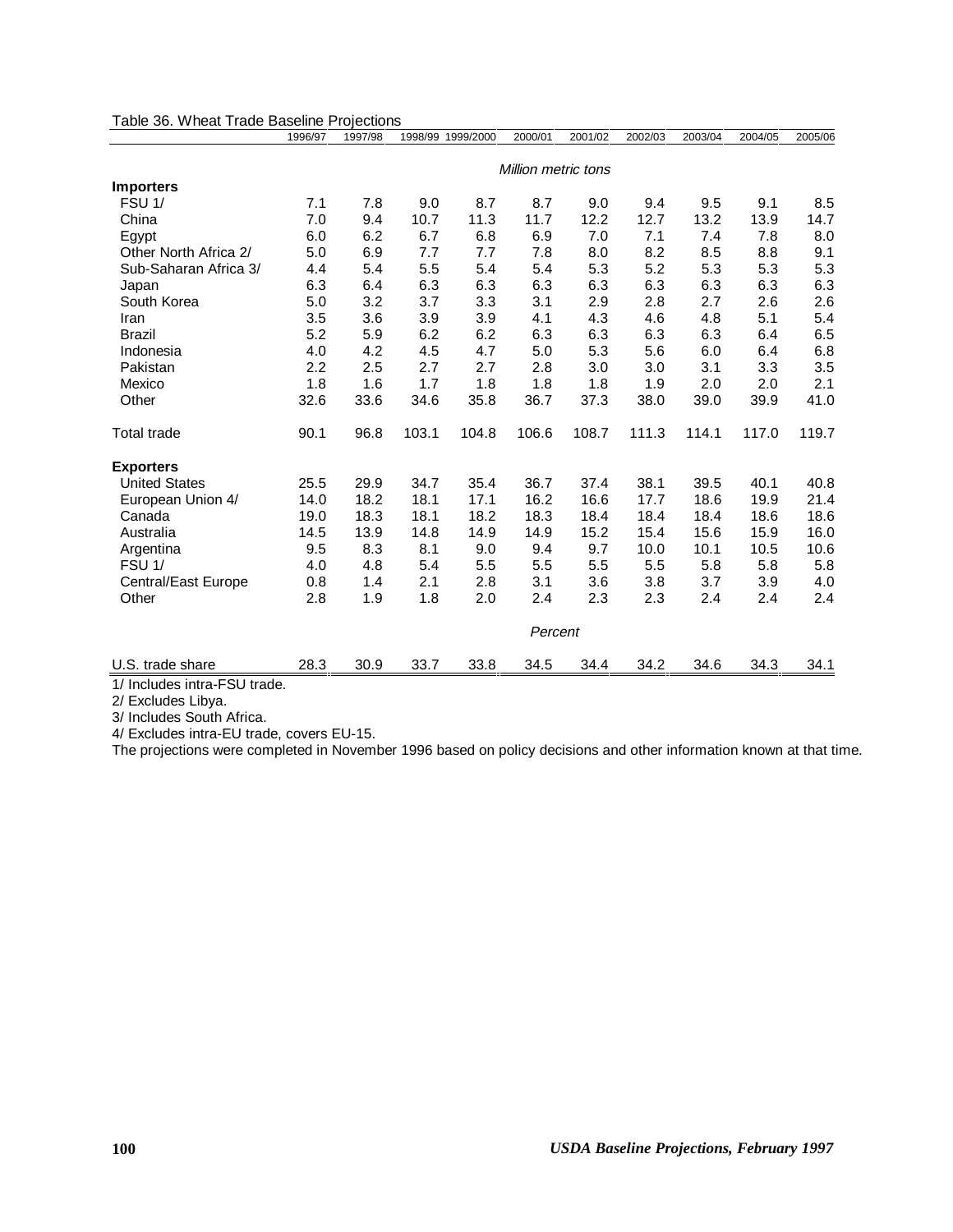|                      | 1996/97             | 1997/98 | 1998/99 | 1999/2000 | 2000/01 | 2001/02 | 2002/03 | 2003/04 | 2004/05 | 2005/06 |
|----------------------|---------------------|---------|---------|-----------|---------|---------|---------|---------|---------|---------|
|                      | Million metric tons |         |         |           |         |         |         |         |         |         |
| <b>Importers</b>     |                     |         |         |           |         |         |         |         |         |         |
| Canada               | 0.2                 | 0.2     | 0.2     | 0.2       | 0.2     | 0.2     | 0.2     | 0.2     | 0.2     | 0.2     |
| Mexico               | 0.4                 | 0.4     | 0.4     | 0.4       | 0.4     | 0.4     | 0.4     | 0.4     | 0.4     | 0.4     |
| C America/Caribbean  | 0.9                 | 0.9     | 1.0     | 1.0       | 1.1     | 1.1     | 1.2     | 1.2     | 1.3     | 1.3     |
| Brazil               | 1.3                 | 1.3     | 1.4     | 1.4       | 1.4     | 1.4     | 1.4     | 1.4     | 1.5     | 1.5     |
| Other South America  | 0.5                 | 0.5     | 0.5     | 0.5       | 0.6     | 0.7     | 0.7     | 0.8     | 0.8     | 0.9     |
| European Union 1/    | 0.5                 | 0.5     | 0.5     | 0.5       | 0.5     | 0.5     | 0.5     | 0.5     | 0.5     | 0.6     |
| <b>FSU 2/</b>        | 0.2                 | 0.2     | 0.3     | 0.3       | 0.3     | 0.3     | 0.3     | 0.3     | 0.3     | 0.3     |
| Other Europe 3/      | 0.2                 | 0.2     | 0.2     | 0.2       | 0.2     | 0.3     | 0.3     | 0.3     | 0.3     | 0.3     |
| China                | 1.0                 | 1.1     | 1.3     | 1.3       | 1.3     | 1.4     | 1.4     | 1.5     | 1.5     | 1.5     |
| Japan                | 0.6                 | 0.6     | 0.7     | 0.8       | 0.8     | 0.8     | 0.8     | 0.8     | 0.8     | 0.8     |
| South Korea          | 0.1                 | 0.2     | 0.2     | 0.3       | 0.3     | 0.3     | 0.3     | 0.3     | 0.3     | 0.3     |
| Indonesia            | 1.5                 | 1.2     | 1.1     | 0.9       | 0.9     | 0.8     | 0.8     | 0.8     | 0.8     | 0.8     |
| Malaysia             | 0.5                 | 0.5     | 0.5     | 0.5       | 0.5     | 0.5     | 0.5     | 0.5     | 0.5     | 0.5     |
| Philippines          | 0.3                 | 0.7     | 0.7     | 0.7       | 0.7     | 0.8     | 0.8     | 0.9     | 0.9     | 1.0     |
| Other Asia           | 1.7                 | 1.9     | 1.9     | 2.1       | 2.1     | 2.3     | 2.4     | 2.4     | 2.5     | 2.5     |
| Iraq                 | 0.5                 | 0.5     | 0.5     | 0.5       | 0.5     | 0.5     | 0.5     | 0.6     | 0.6     | 0.6     |
| Iran                 | 1.0                 | 1.0     | 1.1     | 1.1       | 1.1     | 1.2     | 1.3     | 1.4     | 1.4     | 1.5     |
| Saudi Arabia         | 0.8                 | 0.7     | 0.7     | 0.8       | 0.8     | 0.8     | 0.8     | 0.9     | 0.9     | 0.9     |
| Turkey               | 0.3                 | 0.3     | 0.3     | 0.3       | 0.3     | 0.3     | 0.3     | 0.3     | 0.4     | 0.4     |
| Other N Afr & M East | 0.8                 | 0.8     | 0.8     | 0.9       | 0.9     | 0.9     | 1.0     | 1.0     | 1.0     | 1.0     |
| Sub-Saharan Africa   | 3.0                 | 3.1     | 3.0     | 2.9       | 2.9     | 2.8     | 2.8     | 2.8     | 2.8     | 2.8     |
| Rep South Africa     | 0.5                 | 0.5     | 0.5     | 0.5       | 0.5     | 0.6     | 0.6     | 0.6     | 0.6     | 0.6     |
| Total foreign        | 16.6                | 17.4    | 17.8    | 17.9      | 18.3    | 18.7    | 19.3    | 19.8    | 20.2    | 20.7    |
| Unaccounted          | 1.5                 |         |         |           |         |         |         |         |         |         |
| <b>United States</b> | 0.3                 | 0.3     | 0.3     | 0.3       | 0.3     | 0.3     | 0.3     | 0.3     | 0.4     | 0.4     |
| World                | 18.4                | 17.7    | 18.0    | 18.2      | 18.6    | 19.1    | 19.6    | 20.1    | 20.6    | 21.1    |
| <b>Exporters</b>     |                     |         |         |           |         |         |         |         |         |         |
| Australia            | 0.6                 | 0.6     | 0.6     | 0.6       | 0.6     | 0.6     | 0.6     | 0.6     | 0.6     | 0.6     |
| Argentina            | 0.4                 | 0.5     | 0.5     | 0.5       | 0.5     | 0.6     | 0.6     | 0.6     | 0.6     | 0.6     |
| Other South America  | 0.8                 | 0.8     | 0.8     | 0.8       | 0.8     | 0.8     | 0.8     | 0.8     | 0.8     | 0.8     |
| European Union 1/    | 0.6                 | 0.2     | 0.2     | 0.2       | 0.2     | 0.2     | 0.3     | 0.3     | 0.3     | 0.3     |
| China                | 0.3                 | 0.2     | 0.2     | 0.2       | 0.2     | 0.2     | 0.3     | 0.3     | 0.3     | 0.4     |
| India                | 3.0                 | 2.6     | 2.6     | 2.6       | 2.6     | 2.7     | 2.8     | 3.0     | 3.1     | 3.2     |
| Pakistan             | 1.4                 | 1.4     | 1.5     | 1.5       | 1.5     | 1.5     | 1.5     | 1.5     | 1.6     | 1.6     |
| Burma                | 0.5                 | 0.6     | 0.8     | 0.8       | 0.8     | 0.9     | 1.1     | 1.2     | 1.3     | 1.5     |
| Thailand             | 5.5                 | 5.7     | 5.9     | 6.0       | 6.2     | 6.3     | 6.4     | 6.5     | 6.6     | 6.8     |
| Vietnam              | 2.8                 | 2.7     | 2.7     | 2.8       | 2.9     | 3.0     | 3.0     | 3.0     | 3.0     | 3.0     |
| Total foreign        | 16.1                | 15.6    | 16.0    | 16.2      | 16.5    | 17.1    | 17.5    | 18.1    | 18.5    | 19.1    |
| <b>United States</b> | 2.3                 | 2.1     | 2.0     | 2.0       | 2.0     | 2.0     | 2.0     | 2.0     | 2.0     | 2.0     |
| World                | 18.4                | 17.7    | 18.0    | 18.2      | 18.6    | 19.1    | 19.6    | 20.1    | 20.6    | 21.1    |
|                      |                     | Percent |         |           |         |         |         |         |         |         |
| U.S. trade share     | 12.5                | 11.7    | 11.3    | 11.2      | 10.9    | 10.6    | 10.4    | 10.1    | 9.9     | 9.6     |

Table 37. Rice Trade Baseline Projections

1/ Excludes intra-EU trade, covers EU-15.

2/ Includes intra-FSU trade.

3/ Other Western Europe and Eastern Europe.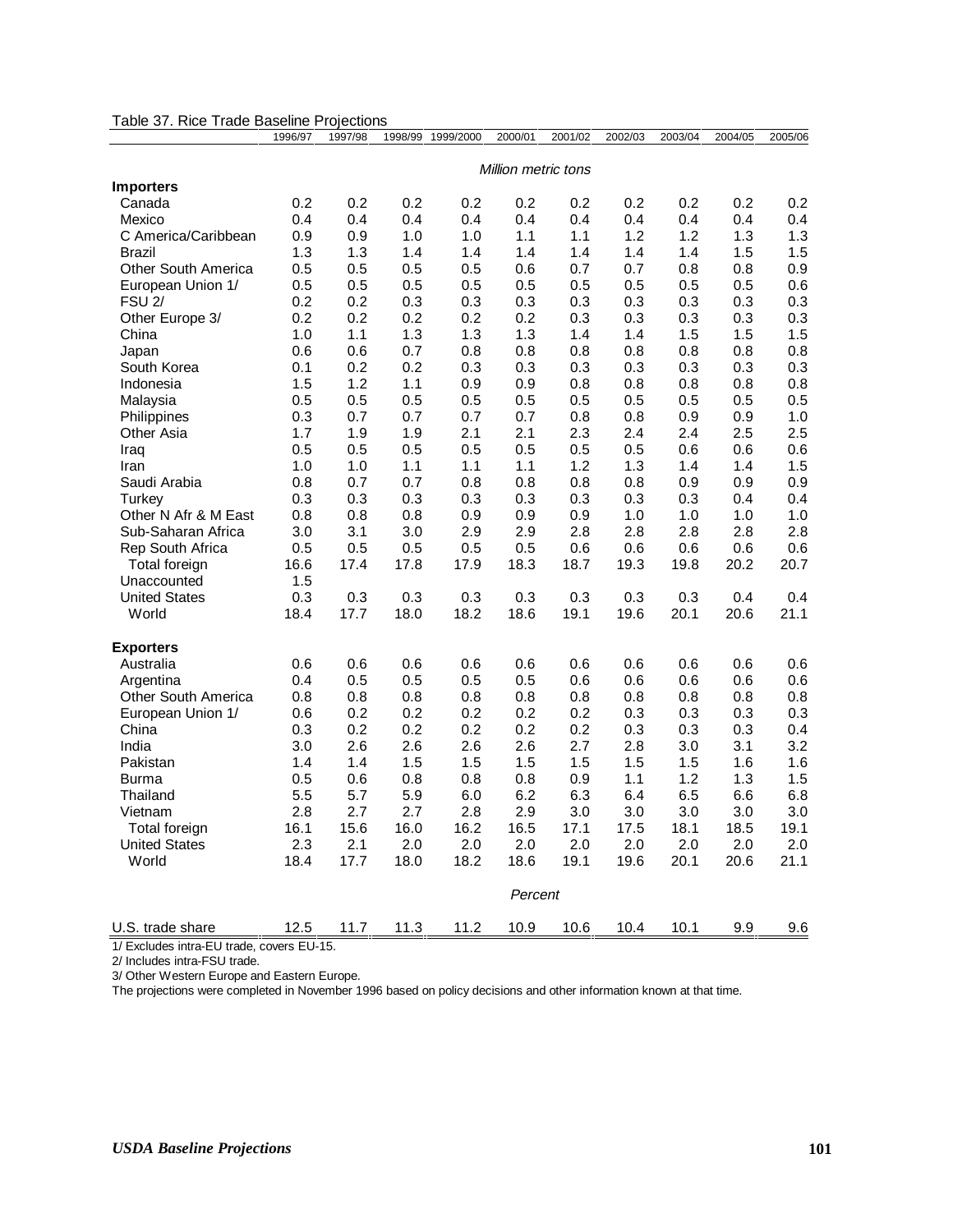| Table 38. All Cotton Trade Baseline Projections |                       |         |      |                   |         |         |         |         |         |         |  |
|-------------------------------------------------|-----------------------|---------|------|-------------------|---------|---------|---------|---------|---------|---------|--|
|                                                 | 1996/97               | 1997/98 |      | 1998/99 1999/2000 | 2000/01 | 2001/02 | 2002/03 | 2003/04 | 2004/05 | 2005/06 |  |
|                                                 | Million 480-lb. bales |         |      |                   |         |         |         |         |         |         |  |
| <b>Importers</b>                                |                       |         |      |                   |         |         |         |         |         |         |  |
| European Union 1/                               | 4.4                   | 4.3     | 4.4  | 4.2               | 4.1     | 4.1     | 3.9     | 3.9     | 3.8     | 3.8     |  |
| <b>FSU 2/</b>                                   | 1.7                   | 2.0     | 2.1  | 2.4               | 2.6     | 2.8     | 3.0     | 3.1     | 3.3     | 3.4     |  |
| Indonesia                                       | 2.2                   | 2.3     | 2.3  | 2.4               | 2.5     | 2.5     | 2.6     | 2.7     | 2.8     | 2.8     |  |
| Thailand                                        | 1.4                   | 1.4     | 1.4  | 1.5               | 1.5     | 1.5     | 1.5     | 1.6     | 1.6     | 1.6     |  |
| <b>Brazil</b>                                   | 2.3                   | 2.7     | 2.7  | 2.8               | 2.7     | 2.6     | 2.7     | 2.8     | 2.9     | 3.0     |  |
| East Europe                                     | 1.5                   | 1.5     | 1.6  | 1.6               | 1.7     | 1.7     | 1.8     | 1.8     | 1.9     | 1.9     |  |
| Other Asia                                      | 1.3                   | 1.4     | 1.4  | 1.5               | 1.5     | 1.5     | 1.6     | 1.6     | 1.6     | 1.7     |  |
| Japan                                           | 1.4                   | 1.3     | 1.3  | 1.2               | 1.1     | 1.1     | 1.0     | 0.9     | 0.9     | 0.8     |  |
| South Korea                                     | 1.5                   | 1.4     | 1.4  | 1.4               | 1.4     | 1.3     | 1.3     | 1.2     | 1.2     | 1.2     |  |
| China                                           | 1.7                   | 1.6     | 1.6  | 1.6               | 1.8     | 2.0     | 2.1     | 2.2     | 2.3     | 2.3     |  |
| Mexico                                          | 0.7                   | 0.7     | 0.7  | 0.7               | 0.7     | 0.7     | 0.7     | 0.7     | 0.7     | 0.8     |  |
| Others                                          | 6.0                   | 6.5     | 6.5  | 6.6               | 6.7     | 6.7     | 6.8     | 6.7     | 6.7     | 6.8     |  |
| Total imports                                   | 26.5                  | 27.0    | 27.4 | 27.8              | 28.2    | 28.6    | 29.0    | 29.4    | 29.8    | 30.2    |  |
| <b>Exporters</b>                                |                       |         |      |                   |         |         |         |         |         |         |  |
| <b>FSU 2/</b>                                   | 6.9                   | 7.1     | 7.2  | 7.2               | 7.2     | 7.1     | 7.1     | 7.0     | 7.2     | 7.1     |  |
| West Africa-10                                  | 3.1                   | 3.1     | 3.2  | 3.2               | 3.3     | 3.4     | 3.4     | 3.5     | 3.5     | 3.6     |  |
| Australia                                       | 2.2                   | 2.3     | 2.3  | 2.4               | 2.4     | 2.5     | 2.5     | 2.5     | 2.5     | 2.5     |  |
| Argentina                                       | 1.5                   | 1.4     | 1.3  | 1.2               | 1.2     | 1.3     | 1.3     | 1.3     | 1.4     | 1.4     |  |
| Pakistan                                        | 0.6                   | 0.8     | 1.1  | 1.2               | 1.0     | 1.1     | 1.2     | 1.4     | 1.4     | 1.5     |  |
| India                                           | 0.9                   | 0.3     | 0.2  | 0.0               | 0.1     | 0.1     | 0.2     | 0.3     | 0.3     | 0.4     |  |
| China                                           | 0.1                   | 0.1     | 0.2  | 0.2               | 0.2     | 0.2     | 0.2     | 0.2     | 0.2     | 0.2     |  |
| Turkey                                          | 0.2                   | 0.2     | 0.3  | 0.3               | 0.4     | 0.4     | 0.4     | 0.4     | 0.4     | 0.4     |  |
| Egypt                                           | 0.4                   | 0.2     | 0.3  | 0.3               | 0.3     | 0.3     | 0.3     | 0.3     | 0.3     | 0.3     |  |
| <b>Other Latin America</b>                      | 1.1                   | 1.1     | 1.2  | 1.2               | 1.2     | 1.2     | 1.2     | 1.2     | 1.2     | 1.2     |  |
| Other Sub-Saharan Africa                        | 1.1                   | 0.9     | 0.9  | 0.9               | 0.9     | 1.0     | 1.0     | 1.0     | 1.1     | 1.1     |  |
| <b>Others</b>                                   | 2.6                   | 2.4     | 2.1  | 2.4               | 2.5     | 2.7     | 2.7     | 2.7     | 2.6     | 2.6     |  |
| Total foreign                                   | 20.5                  | 19.9    | 20.1 | 20.4              | 20.8    | 21.2    | 21.5    | 21.8    | 22.1    | 22.4    |  |
| <b>United States</b>                            | 5.8                   | 6.8     | 7.0  | 7.1               | 7.1     | 7.1     | 7.2     | 7.3     | 7.4     | 7.5     |  |
| Total exports                                   | 26.3                  | 26.7    | 27.1 | 27.5              | 27.9    | 28.3    | 28.7    | 29.1    | 29.5    | 29.9    |  |
|                                                 | Percent               |         |      |                   |         |         |         |         |         |         |  |
| U.S. trade share                                | 22.0                  | 25.5    | 25.8 | 25.8              | 25.5    | 25.2    | 25.2    | 25.2    | 25.2    | 25.2    |  |

1/ Includes intra-EU trade, covers EU-15. 2/ Includes intra-FSU trade.

Note: Imports exceed exports by 300,000 bales each year due to differences in countries' reported statistics. The projections were completed in November 1996 based on policy decisions and other information known at that time.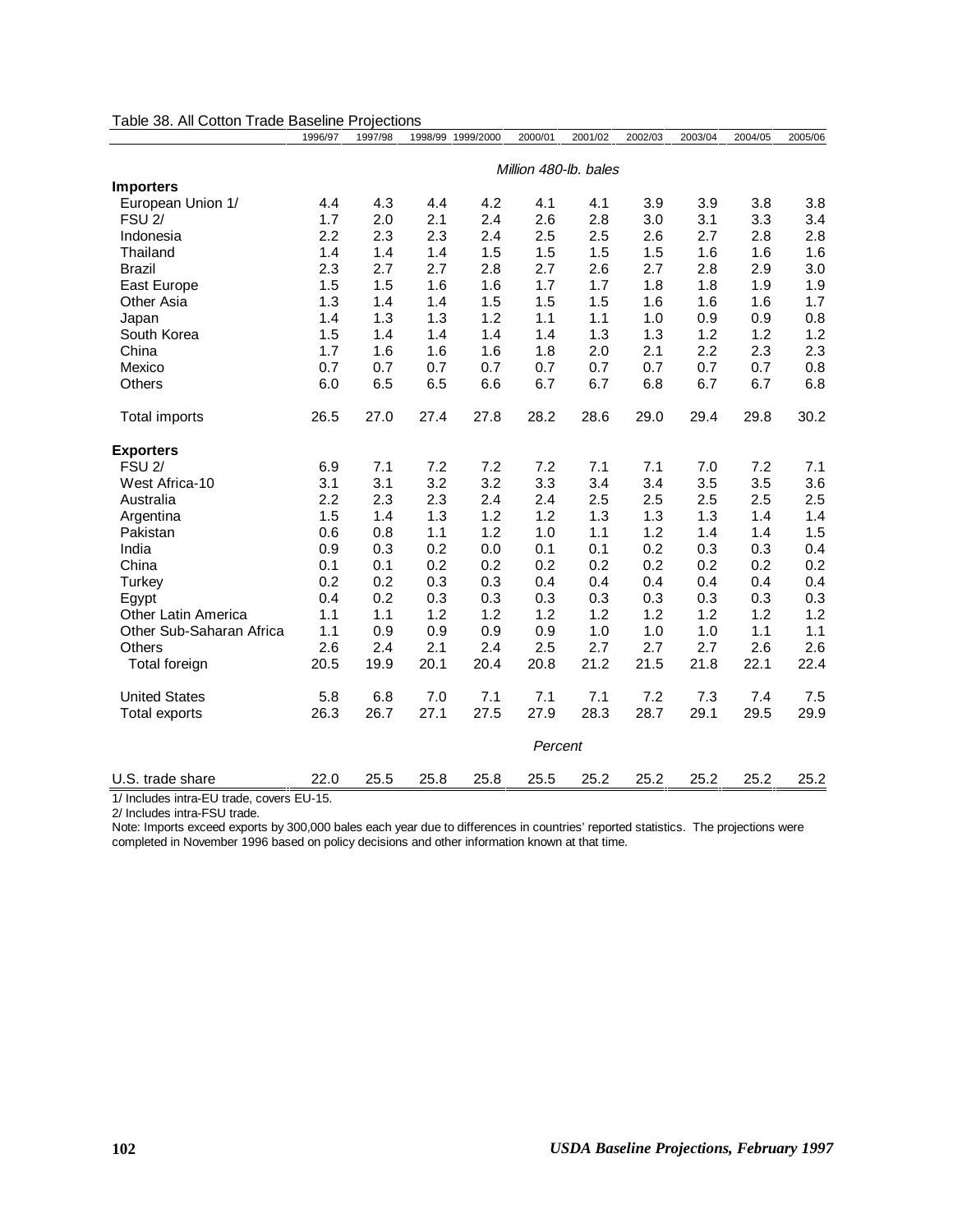|                      | 1996/97                    | 1997/98 | 1998/99 | 1999/2000 | 2000/01 | 2001/02 | 2002/03 | 2003/04 | 2004/05 | 2005/06 |  |
|----------------------|----------------------------|---------|---------|-----------|---------|---------|---------|---------|---------|---------|--|
|                      | <b>Million metric tons</b> |         |         |           |         |         |         |         |         |         |  |
| <b>Importers</b>     |                            |         |         |           |         |         |         |         |         |         |  |
| European Union 1/    | 13.9                       | 13.8    | 13.7    | 13.7      | 13.6    | 13.6    | 13.6    | 13.6    | 13.6    | 13.5    |  |
| Japan                | 4.9                        | 4.7     | 4.7     | 4.7       | 4.7     | 4.7     | 4.7     | 4.7     | 4.7     | 4.6     |  |
| South Korea          | 1.4                        | 1.4     | 1.3     | 1.3       | 1.4     | 1.4     | 1.4     | 1.4     | 1.4     | 1.4     |  |
| Taiwan               | 2.5                        | 2.6     | 2.6     | 2.7       | 2.8     | 2.8     | 2.9     | 2.9     | 2.9     | 3.0     |  |
| Mexico               | 2.6                        | 2.7     | 3.0     | 3.1       | 3.2     | 3.4     | 3.5     | 3.7     | 3.8     | 4.0     |  |
| <b>FSU 2/</b>        | 0.1                        | 0.1     | 0.1     | 0.1       | 0.1     | 0.1     | 0.1     | $0.0\,$ | 0.0     | 0.0     |  |
| Eastern Europe       | 0.3                        | 0.3     | 0.3     | 0.3       | 0.3     | 0.3     | 0.3     | 0.3     | 0.3     | 0.4     |  |
| China                | 1.0                        | 1.2     | 1.2     | 1.4       | 1.7     | 2.1     | 2.5     | 2.9     | 3.2     | 3.5     |  |
| Malaysia             | 0.7                        | 0.7     | 0.7     | 0.8       | 0.8     | 0.8     | 0.9     | 0.9     | 1.0     | 1.0     |  |
| Indonesia            | 0.6                        | 0.5     | 0.4     | 0.5       | 0.6     | 0.6     | 0.6     | 0.7     | 0.7     | 0.7     |  |
| Other                | 4.5                        | 4.5     | 4.7     | 5.0       | 5.1     | 5.2     | 5.3     | 5.4     | 5.5     | 5.6     |  |
| Total trade          | 32.4                       | 32.5    | 32.8    | 33.5      | 34.1    | 34.9    | 35.7    | 36.4    | 37.1    | 37.7    |  |
| <b>Exporters</b>     |                            |         |         |           |         |         |         |         |         |         |  |
| <b>United States</b> | 23.7                       | 23.4    | 23.7    | 24.2      | 24.5    | 24.8    | 25.0    | 25.3    | 25.6    | 25.9    |  |
| Argentina            | 2.3                        | 2.7     | 2.7     | 2.7       | 2.8     | 3.0     | 3.2     | 3.3     | 3.4     | 3.5     |  |
| <b>Brazil</b>        | 3.5                        | 3.6     | 3.7     | 3.8       | 4.0     | 4.2     | 4.4     | 4.7     | 4.9     | 5.1     |  |
| China                | 0.3                        | 0.2     | 0.2     | 0.2       | 0.2     | 0.2     | 0.2     | 0.2     | 0.2     | 0.2     |  |
| Other                | 2.9                        | 2.6     | 2.6     | 2.6       | 2.7     | 2.8     | 2.9     | 3.0     | 3.1     | 3.2     |  |
| Total trade          | 32.7                       | 32.5    | 32.8    | 33.5      | 34.1    | 34.9    | 35.7    | 36.4    | 37.1    | 37.7    |  |
|                      | Percent                    |         |         |           |         |         |         |         |         |         |  |
| U.S. trade share     | 72.5                       | 72.0    | 72.1    | 72.2      | 71.8    | 71.0    | 70.2    | 69.6    | 69.0    | 68.5    |  |

1/ Includes intra-EU trade, covers EU-15.

2/ Includes intra-FSU trade.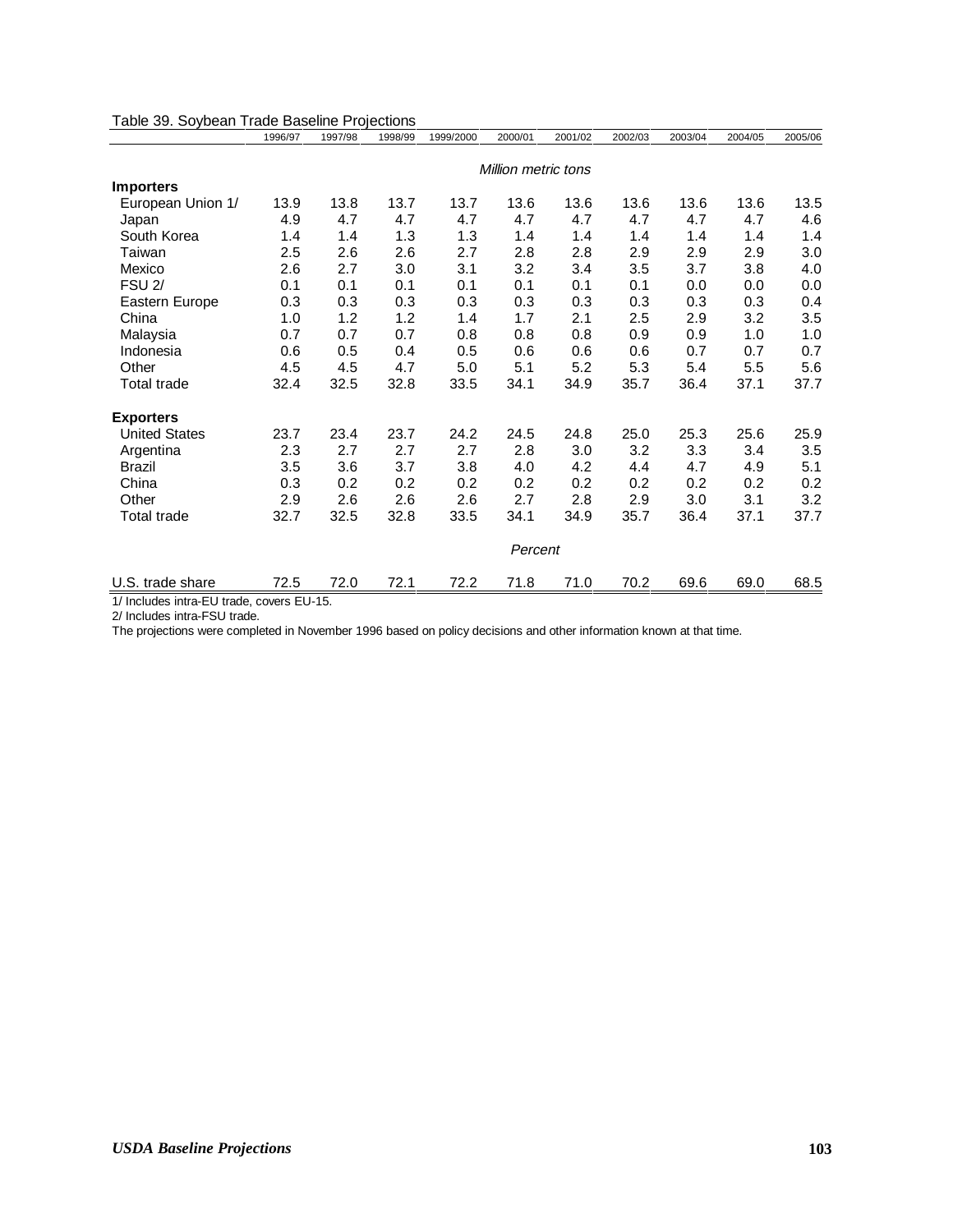| Table 40. Soybean Meal Trade Baseline Projections | 1996/97 | 1997/98 |      | 1998/99 1999/2000 | 2000/01             | 2001/02 | 2002/03 | 2003/04 | 2004/05 | 2005/06 |
|---------------------------------------------------|---------|---------|------|-------------------|---------------------|---------|---------|---------|---------|---------|
|                                                   |         |         |      |                   | Million metric tons |         |         |         |         |         |
| <b>Importers</b>                                  |         |         |      |                   |                     |         |         |         |         |         |
| European Union 1/                                 | 16.1    | 14.0    | 14.0 | 13.9              | 13.8                | 13.7    | 13.6    | 13.6    | 13.5    | 13.5    |
| <b>FSU 2/</b>                                     | 0.4     | 0.7     | 0.7  | 0.7               | 0.7                 | 0.7     | 0.7     | 0.7     | 0.7     | 0.8     |
| Eastern Europe                                    | 1.9     | 2.1     | 2.1  | 2.1               | 2.2                 | 2.3     | 2.4     | 2.5     | 2.6     | 2.7     |
| Canada                                            | 0.7     | 0.6     | 0.6  | 0.7               | 0.7                 | 0.7     | 0.7     | 0.7     | 0.7     | 0.7     |
| Japan                                             | 0.8     | 0.8     | 0.7  | 0.7               | 0.7                 | 0.7     | 0.7     | 0.7     | 0.7     | 0.7     |
| China                                             | 1.6     | 1.5     | 1.7  | 1.8               | 1.9                 | 2.1     | 2.3     | 2.5     | 2.7     | 2.9     |
| Southeast Asia                                    | 3.5     | 3.7     | 4.0  | 4.1               | 4.3                 | 4.5     | 4.8     | 5.0     | 5.3     | 5.5     |
| Latin America                                     | 2.6     | 2.7     | 2.8  | 3.0               | 3.0                 | 3.1     | 3.2     | 3.3     | 3.4     | 3.5     |
| M. East & N. Africa                               | 3.2     | 3.4     | 3.5  | 3.7               | 3.7                 | 3.8     | 3.9     | 4.0     | 4.1     | 4.3     |
| Other                                             | 1.7     | 1.6     | 1.6  | 1.9               | 2.0                 | 2.2     | 2.3     | 2.4     | 2.4     | 2.5     |
| <b>Total trade</b>                                | 32.4    | 31.0    | 31.8 | 32.5              | 33.1                | 33.9    | 34.6    | 35.3    | 36.2    | 37.0    |
| <b>Exporters</b>                                  |         |         |      |                   |                     |         |         |         |         |         |
| <b>United States</b>                              | 5.7     | 5.7     | 5.8  | 5.8               | 5.8                 | 5.8     | 5.9     | 5.9     | 5.9     | 6.0     |
| Argentina                                         | 8.2     | 8.4     | 8.5  | 8.7               | 8.9                 | 9.1     | 9.3     | 9.5     | 9.7     | 9.9     |
| <b>Brazil</b>                                     | 11.4    | 11.8    | 12.3 | 12.7              | 13.0                | 13.4    | 13.7    | 14.0    | 14.4    | 14.8    |
| India                                             | 2.3     | 2.7     | 2.8  | 2.9               | 3.0                 | 3.1     | 3.3     | 3.5     | 3.6     | 3.8     |
| China                                             | 0.1     | 0.3     | 0.2  | 0.2               | 0.2                 | 0.1     | 0.1     | 0.1     | 0.1     | 0.1     |
| European Union 1/                                 | 3.4     | 0.6     | 0.6  | 0.6               | 0.6                 | 0.6     | 0.6     | 0.6     | 0.6     | 0.6     |
| Other                                             | 1.5     | 1.6     | 1.6  | 1.7               | 1.7                 | 1.8     | 1.8     | 1.8     | 1.9     | 1.9     |
| <b>Total trade</b>                                | 32.6    | 31.0    | 31.8 | 32.5              | 33.1                | 33.9    | 34.6    | 35.3    | 36.2    | 37.0    |
|                                                   |         |         |      |                   | Percent             |         |         |         |         |         |
| U.S. trade share                                  | 17.5    | 18.4    | 18.1 | 17.8              | 17.5                | 17.2    | 16.9    | 16.7    | 16.4    | 16.2    |

1/ Includes intra-EU trade, covers EU-15.

2/ Includes intra-FSU trade.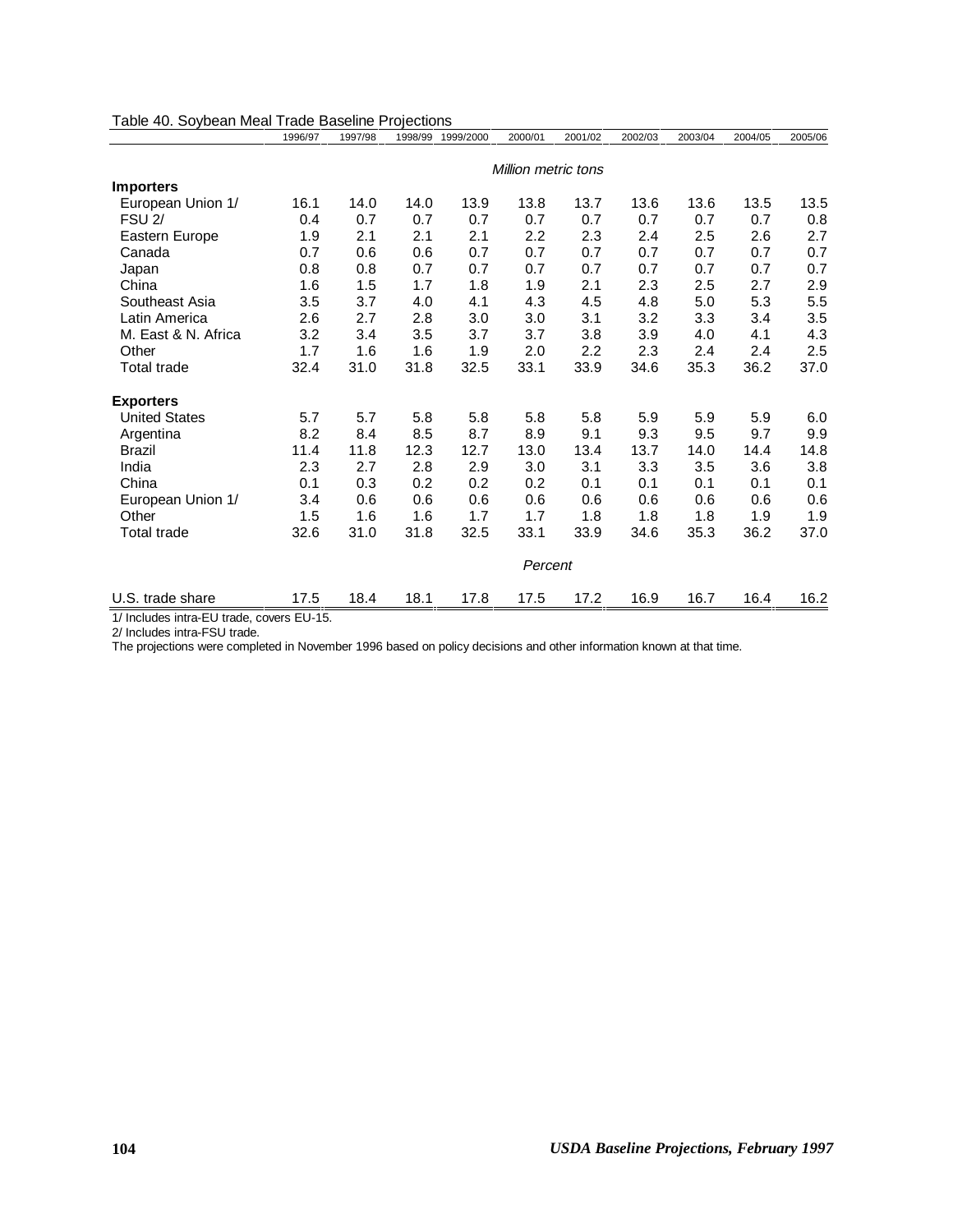|                         | 1996/97 1997/98 |      | 1998/99 | 1999/2000 2000/01 |      | 2001/02             | 2002/03 | 2003/04 | 2004/05 | 2005/06 |
|-------------------------|-----------------|------|---------|-------------------|------|---------------------|---------|---------|---------|---------|
|                         |                 |      |         |                   |      | Million metric tons |         |         |         |         |
| <b>Importers</b>        |                 |      |         |                   |      |                     |         |         |         |         |
| European Union 1/       | 0.6             | 0.0  | 0.0     | 0.0               | 0.1  | 0.1                 | 0.1     | 0.1     | 0.1     | 0.1     |
| China                   | 1.5             | 1.6  | 1.6     | 1.6               | 1.7  | 1.7                 | 1.8     | 1.9     | 1.9     | 1.9     |
| Other Asia              | 0.9             | 1.0  | 1.0     | 1.1               | 1.1  | 1.2                 | 1.2     | 1.2     | 1.3     | 1.3     |
| Latin America           | 0.9             | 0.9  | 0.9     | 0.9               | 1.0  | 1.0                 | 1.0     | 1.0     | 1.0     | 1.1     |
| M. East & N. Africa     | 1.1             | 1.3  | 1.3     | 1.3               | 1.4  | 1.4                 | 1.4     | 1.5     | 1.5     | 1.5     |
| FSU & Eastern Europe 2/ | 0.2             | 0.2  | 0.2     | 0.2               | 0.2  | 0.2                 | 0.2     | 0.2     | 0.2     | 0.2     |
| Other                   | 0.3             | 0.3  | 0.3     | 0.4               | 0.4  | 0.4                 | 0.3     | 0.3     | 0.3     | 0.3     |
| Total trade             | 5.5             | 5.2  | 5.4     | 5.6               | 5.7  | 5.9                 | 6.0     | 6.2     | 6.3     | 6.5     |
| <b>Exporters</b>        |                 |      |         |                   |      |                     |         |         |         |         |
| <b>United States</b>    | 0.8             | 0.9  | 1.0     | 1.0               | 1.1  | 1.1                 | 1.1     | 1.0     | 1.0     | 1.0     |
| Argentina               | 1.7             | 1.7  | 1.7     | 1.8               | 1.9  | 1.9                 | 2.0     | 2.1     | 2.1     | 2.2     |
| <b>Brazil</b>           | 1.5             | 1.6  | 1.7     | 1.7               | 1.8  | 1.8                 | 1.9     | 1.9     | 2.0     | 2.0     |
| European Union 1/       | 1.1             | 0.5  | 0.5     | 0.5               | 0.4  | 0.5                 | 0.5     | 0.5     | 0.5     | 0.6     |
| Other                   | 0.6             | 0.6  | 0.6     | 0.6               | 0.6  | 0.6                 | 0.6     | 0.7     | 0.7     | 0.7     |
| Total trade             | 5.7             | 5.2  | 5.4     | 5.6               | 5.7  | 5.9                 | 6.0     | 6.2     | 6.3     | 6.5     |
|                         |                 |      |         |                   |      | Percent             |         |         |         |         |
| U.S. trade share        | 13.9            | 16.9 | 18.0    | 18.6              | 18.6 | 18.1                | 17.5    | 16.8    | 16.3    | 15.7    |

#### Table 41. Soybean Oil Trade Baseline Projections

1/ Includes intra-EU trade, covers EU-15.

2/ Includes intra-FSU trade.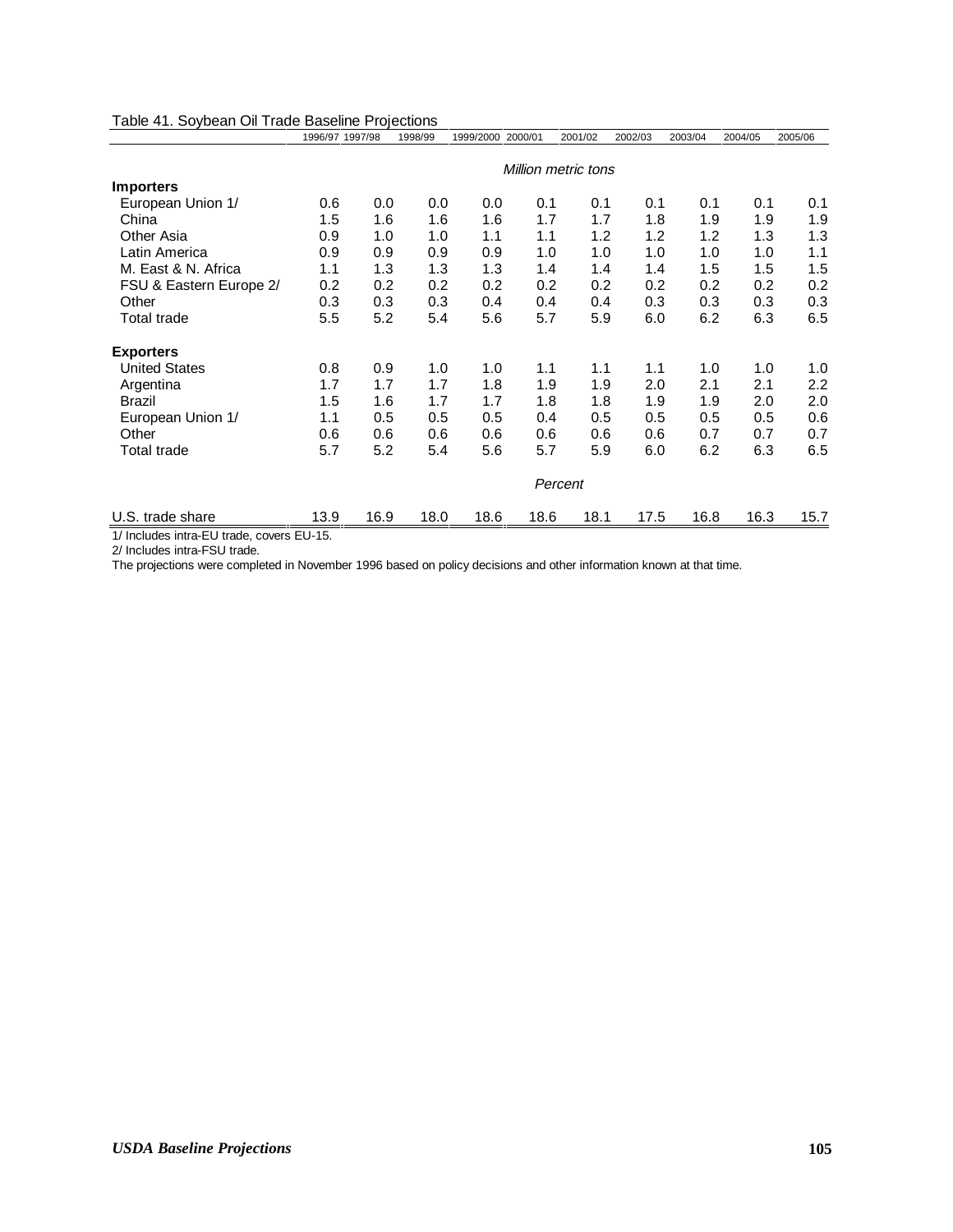|                        | 1996  | 1997  | 1998  | 1999  | 2000  | 2001  | 2002                                 | 2003  | 2004  | 2005  |
|------------------------|-------|-------|-------|-------|-------|-------|--------------------------------------|-------|-------|-------|
|                        |       |       |       |       |       |       | Thousand metric tons, carcass weight |       |       |       |
| <b>Importers</b>       |       |       |       |       |       |       |                                      |       |       |       |
| <b>United States</b>   | 968   | 930   | 1,090 | 1,131 | 1,154 | 1,177 | 1,196                                | 1,214 | 1,235 | 1,255 |
| Japan                  | 957   | 985   | 1,031 | 1,075 | 1,093 | 1,118 | 1,141                                | 1,166 | 1,188 | 1,211 |
| South Korea            | 218   | 240   | 299   | 333   | 362   | 394   | 423                                  | 454   | 483   | 512   |
| Taiwan                 | 67    | 69    | 76    | 83    | 87    | 92    | 97                                   | 103   | 109   | 115   |
| European Union 1/      | 375   | 364   | 350   | 350   | 350   | 350   | 350                                  | 350   | 350   | 350   |
| Russia                 | 610   | 625   | 590   | 495   | 507   | 553   | 610                                  | 642   | 653   | 660   |
| Eastern Europe         | 65    | 93    | 108   | 108   | 112   | 118   | 120                                  | 124   | 128   | 132   |
| Mexico                 | 75    | 110   | 150   | 185   | 215   | 220   | 228                                  | 237   | 244   | 267   |
| Canada                 | 235   | 200   | 181   | 177   | 174   | 170   | 167                                  | 163   | 160   | 157   |
| Major Importers        | 3,570 | 3,616 | 3,875 | 3,937 | 4,054 | 4,192 | 4,332                                | 4,453 | 4,550 | 4,659 |
| <b>Exporters</b>       |       |       |       |       |       |       |                                      |       |       |       |
| <b>United States</b>   | 871   | 1,010 | 971   | 1,054 | 1,106 | 1,148 | 1,190                                | 1,237 | 1,280 | 1,339 |
| Australia              | 1,097 | 1,155 | 1,197 | 1,220 | 1,256 | 1,276 | 1,284                                | 1,287 | 1,302 | 1,316 |
| New Zealand            | 505   | 490   | 500   | 499   | 494   | 490   | 490                                  | 490   | 490   | 489   |
| European Union 1/      | 578   | 677   | 938   | 877   | 817   | 817   | 817                                  | 817   | 817   | 817   |
| Eastern Europe         | 122   | 118   | 121   | 152   | 155   | 155   | 166                                  | 181   | 199   | 219   |
| Ukraine                | 170   | 160   | 160   | 167   | 180   | 195   | 209                                  | 222   | 234   | 247   |
| Argentina              | 450   | 480   | 465   | 475   | 473   | 482   | 490                                  | 506   | 516   | 527   |
| <b>Brazil</b>          | 315   | 360   | 340   | 347   | 363   | 370   | 376                                  | 382   | 393   | 403   |
| Canada                 | 260   | 310   | 287   | 308   | 317   | 322   | 327                                  | 330   | 333   | 336   |
| <b>Major Exporters</b> | 4,368 | 4,760 | 4,979 | 5,099 | 5,161 | 5,255 | 5,349                                | 5,452 | 5,564 | 5,693 |

Table 42. Beef Trade Baseline Projections

1/ Excludes intra-EU trade, covers EU-15.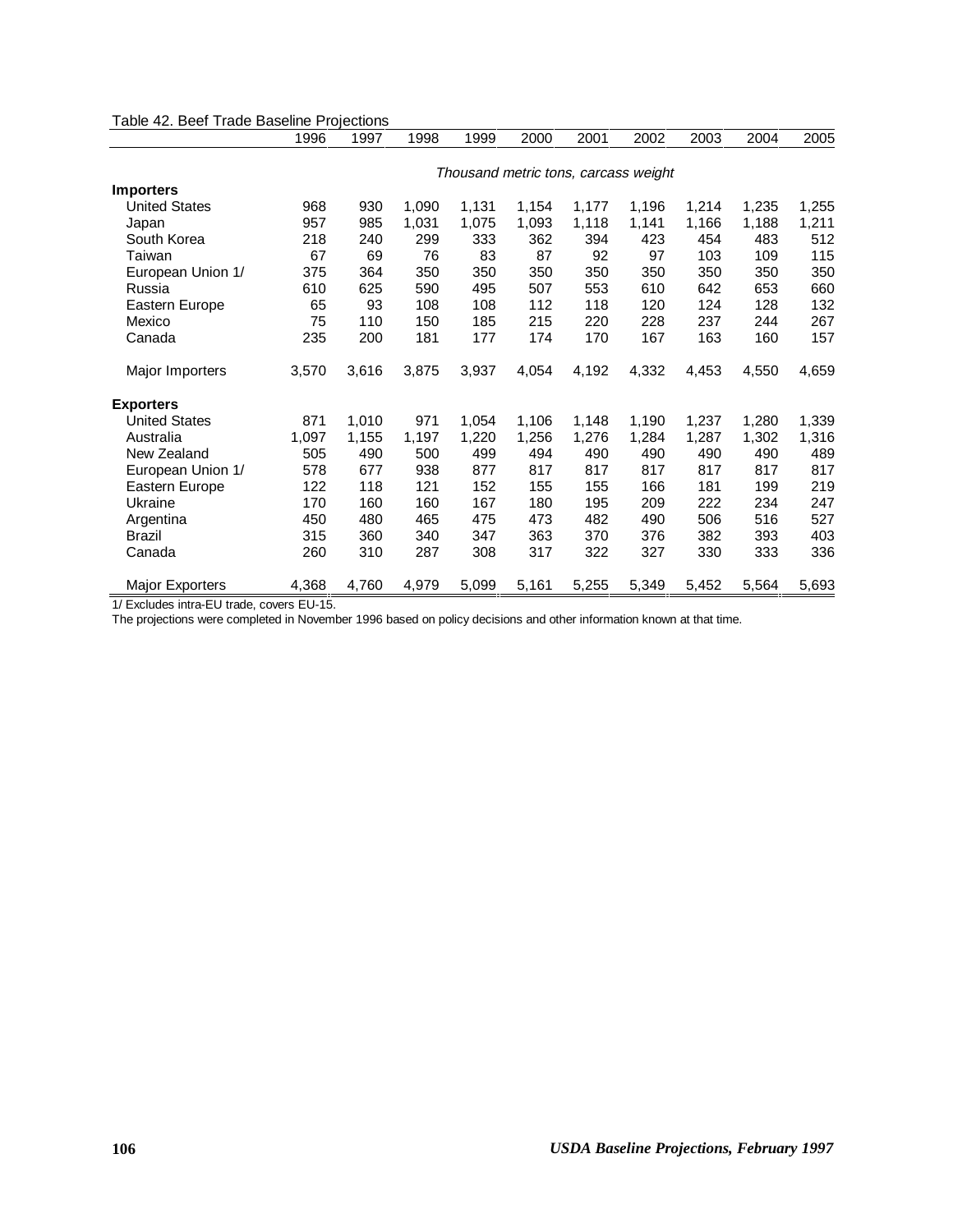|                        | 1996  | 1997  | 1998  | 1999  | 2000  | 2001  | 2002                                 | 2003  | 2004  | 2005  |
|------------------------|-------|-------|-------|-------|-------|-------|--------------------------------------|-------|-------|-------|
|                        |       |       |       |       |       |       | Thousand metric tons, carcass weight |       |       |       |
| <b>Importers</b>       |       |       |       |       |       |       |                                      |       |       |       |
| <b>United States</b>   | 279   | 274   | 274   | 272   | 271   | 270   | 267                                  | 262   | 258   | 254   |
| Japan                  | 822   | 857   | 906   | 950   | 993   | 1,034 | 1,058                                | 1,081 | 1,104 | 1,126 |
| Hong Kong              | 175   | 189   | 227   | 232   | 236   | 239   | 242                                  | 245   | 248   | 250   |
| South Korea            | 45    | 75    | 72    | 74    | 75    | 75    | 76                                   | 77    | 78    | 78    |
| Russia                 | 545   | 565   | 550   | 551   | 539   | 538   | 531                                  | 526   | 515   | 502   |
| Mexico                 | 30    | 55    | 72    | 78    | 80    | 91    | 92                                   | 86    | 111   | 124   |
| Canada                 | 50    | 50    | 61    | 62    | 63    | 64    | 65                                   | 66    | 67    | 67    |
| Major Importers        | 1,946 | 2,065 | 2,162 | 2,219 | 2,257 | 2,311 | 2,331                                | 2,343 | 2,381 | 2,401 |
| <b>Exporters</b>       |       |       |       |       |       |       |                                      |       |       |       |
| <b>United States</b>   | 412   | 483   | 490   | 495   | 508   | 533   | 558                                  | 583   | 608   | 633   |
| Canada                 | 340   | 360   | 409   | 420   | 426   | 429   | 432                                  | 436   | 440   | 443   |
| European Union 1/      | 611   | 561   | 572   | 575   | 583   | 591   | 599                                  | 603   | 603   | 603   |
| Eastern Europe         | 197   | 238   | 248   | 256   | 266   | 273   | 242                                  | 224   | 220   | 216   |
| Taiwan                 | 362   | 360   | 353   | 346   | 339   | 332   | 325                                  | 319   | 313   | 306   |
| China                  | 250   | 250   | 250   | 250   | 250   | 250   | 250                                  | 252   | 253   | 256   |
| <b>Major Exporters</b> | 2,172 | 2,252 | 2,322 | 2,342 | 2,372 | 2,408 | 2,406                                | 2,417 | 2,437 | 2,457 |

### Table 43. Pork Trade Baseline Projections

1/ Excludes intra-EU trade, covers EU-15.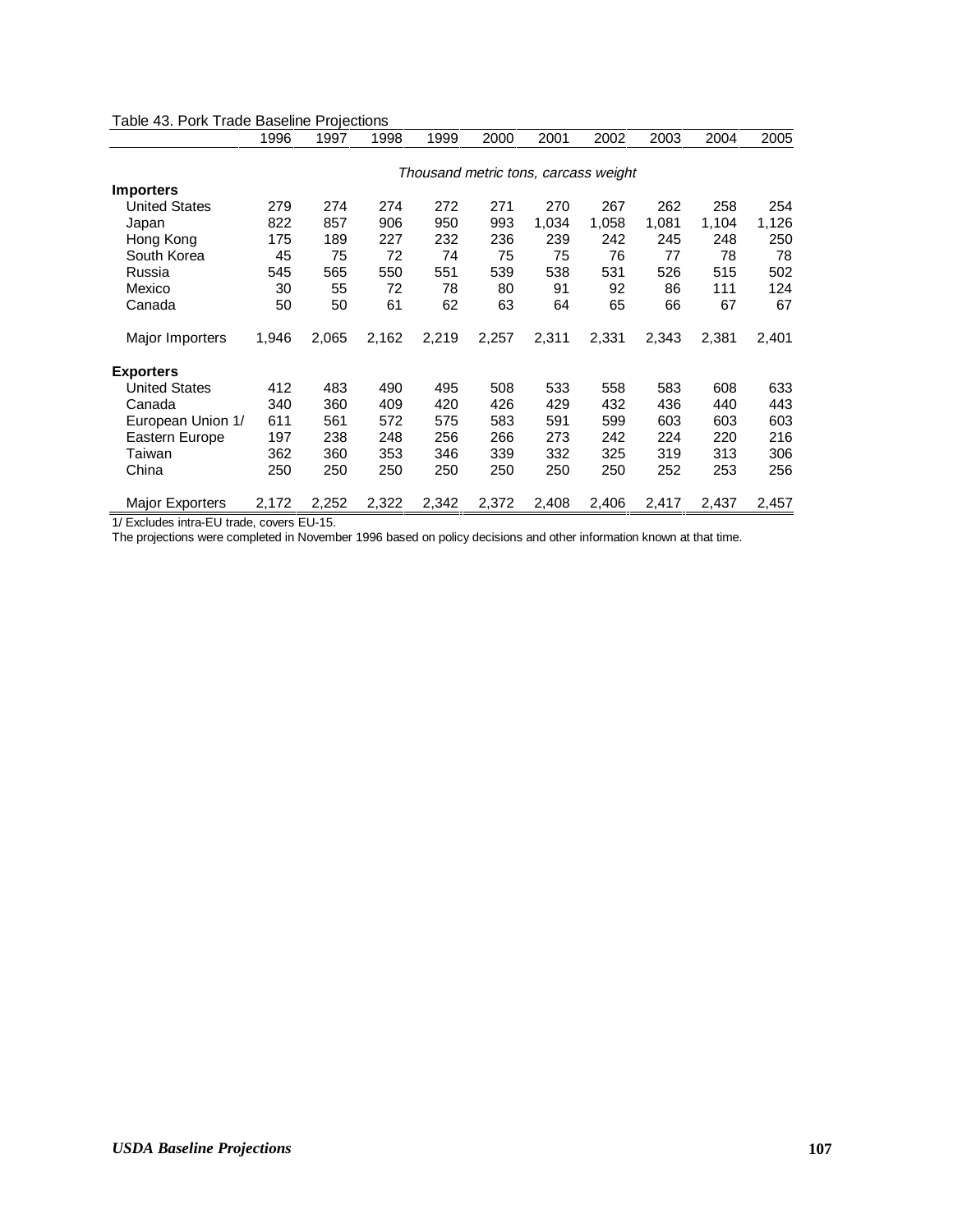|                        | 1996           | 1997  | 1998  | 1999                                | 2000  | 2001  | 2002  | 2003  | 2004  | 2005  |
|------------------------|----------------|-------|-------|-------------------------------------|-------|-------|-------|-------|-------|-------|
|                        |                |       |       | Thousand metric tons, ready to cook |       |       |       |       |       |       |
| <b>Importers</b>       |                |       |       |                                     |       |       |       |       |       |       |
| Russia                 | 950            | 975   | 980   | 981                                 | 1,009 | 1,027 | 1,031 | 1,037 | 1,040 | 1,043 |
| European Union 1/      | 207            | 214   | 214   | 208                                 | 194   | 150   | 150   | 150   | 150   | 150   |
|                        | 534            | 534   | 587   | 609                                 | 639   | 667   | 689   | 711   | 733   | 755   |
| Japan                  |                |       |       |                                     |       |       |       |       |       |       |
| Hong Kong              | 800            | 920   | 948   | 976                                 | 1,005 | 1,035 | 1,067 | 1,099 | 1,131 | 1,165 |
| China                  | 750            | 900   | 961   | 1,026                               | 1,169 | 1,248 | 1,248 | 1,332 | 1,422 | 1,518 |
| South Korea            | 42             | 44    | 40    | 43                                  | 48    | 52    | 55    | 59    | 61    | 65    |
| Saudi Arabia           | 297            | 247   | 228   | 215                                 | 209   | 225   | 238   | 250   | 260   | 270   |
| Egypt                  | $\overline{2}$ | 5     | 0     | 0                                   | 6     | 14    | 24    | 32    | 42    | 49    |
| Mexico                 | 172            | 190   | 200   | 208                                 | 211   | 213   | 214   | 218   | 221   | 225   |
| Canada                 | 72             | 75    | 81    | 83                                  | 84    | 85    | 87    | 88    | 89    | 90    |
| Major Importers        | 3,826          | 4,104 | 4,239 | 4,349                               | 4,574 | 4,716 | 4,803 | 4,976 | 5,149 | 5,330 |
| <b>Exporters</b>       |                |       |       |                                     |       |       |       |       |       |       |
| <b>United States</b>   | 2,399          | 2,641 | 2,719 | 2,838                               | 3,013 | 3,202 | 3,309 | 3,416 | 3,525 | 3,640 |
| <b>Brazil</b>          | 530            | 580   | 655   | 681                                 | 697   | 723   | 763   | 805   | 854   | 901   |
| European Union 1/      | 888            | 908   | 650   | 650                                 | 650   | 650   | 650   | 650   | 650   | 650   |
| Hungary                | 100            | 110   | 104   | 96                                  | 74    | 63    | 77    | 92    | 99    | 106   |
| China                  | 450            | 600   | 625   | 642                                 | 670   | 702   | 740   | 779   | 823   | 869   |
| Hong Kong              | 550            | 660   | 690   | 720                                 | 750   | 780   | 810   | 845   | 876   | 910   |
| Thailand               | 169            | 167   | 180   | 168                                 | 165   | 163   | 164   | 168   | 168   | 168   |
| Saudi Arabia           | 20             | 35    | 34    | 38                                  | 42    | 46    | 50    | 55    | 61    | 67    |
| <b>Major Exporters</b> | 5,106          | 5,701 | 5,657 | 5,833                               | 6,061 | 6,329 | 6,563 | 6,810 | 7,056 | 7,311 |

Table 44. Poultry Trade Baseline Projections

1/ Excludes intra-EU trade, covers EU-15.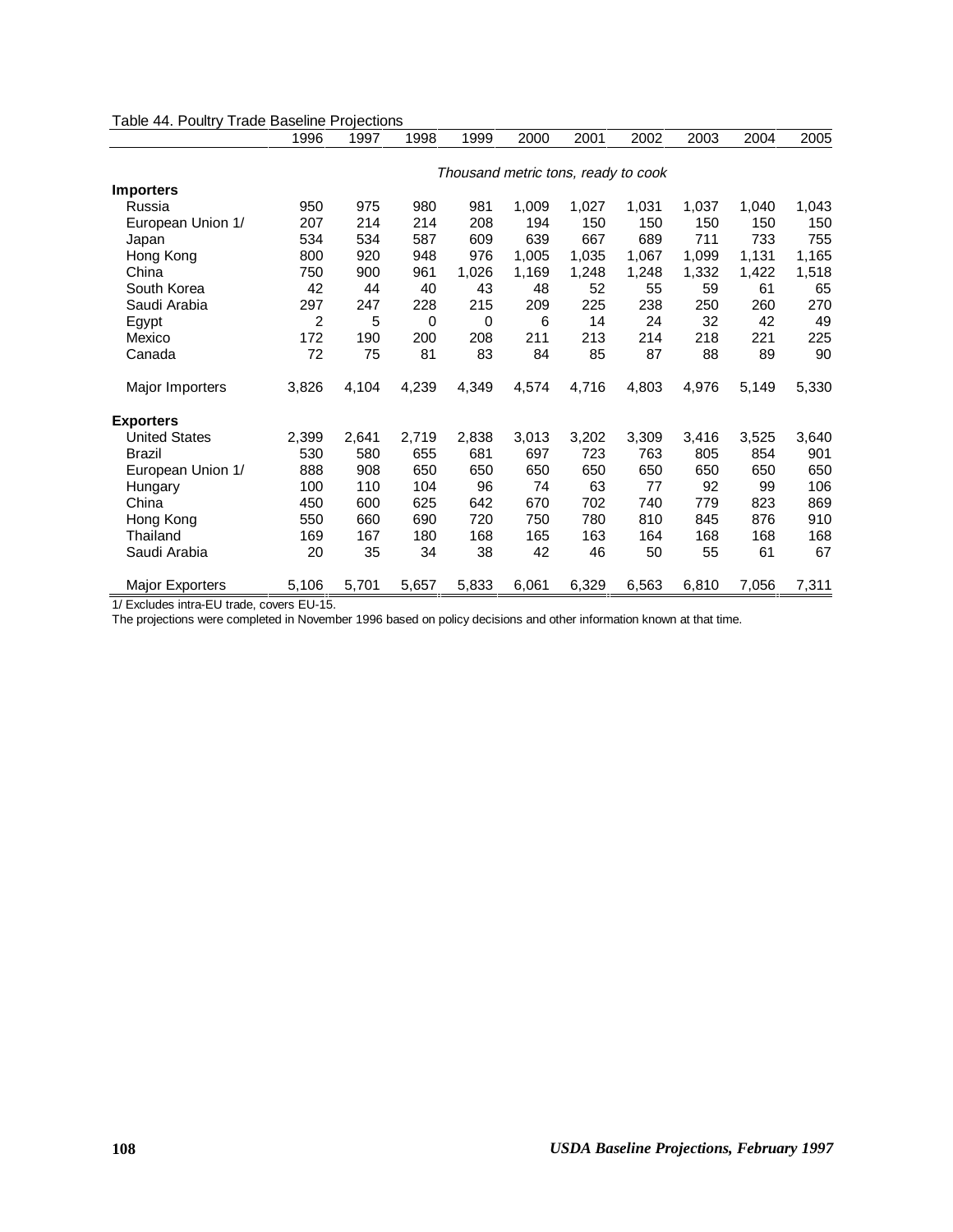# **Farm Income and Farm Financial Conditions**

Net cash income is projected to fall through 1998, and then begin increasing annually through the rest of the baseline. Net cash income climbs at an average rate of 2.6 percent rate from 1998 to 2005. Although net cash income increases, it averages \$52.2 billion for 1998 to 2005, below the average of \$53.1 billion per year for the previous 8 years. By 2005, net cash income climbs to \$57.2 billion, just under the 1996 level of \$57.4 billion. In real dollars, net cash income stabilizes after 1998.

Net farm income follows the same pattern as net cash income. Net farm income reaches a trough in 1998 and then rises through the rest of the baseline. Net farm income averages \$41.1 billion for 1998 to 2005, below the average of \$43.8 billion for 1990 to 1997. Real net farm income is relatively constant after 1998.

Gross cash income rises annually from 1998 through 2005, with larger gains beyond 2000. Changes in commodity production and prices are the principal generators of changes in gross cash income since cash receipts from farm marketings are the dominant component of gross cash income.

From 1998 to 2005 both crop and livestock receipts grow steadily. Crop receipts increase an average of \$3.8 billion per year and livestock receipts increase \$1.9 billion annually. The faster rate of increase in crop receipts is due to a rise in the number of planted acres, and rising crop prices that result from tighter stock-to-use ratios.

## Government payments generally decline through 2002 under the new farm law and then stay

## **Timing of Government Payments Under the 1996 Farm Act**

Under the 1996 Farm Act, production flexibility contract payments are paid to farmers on a fiscal year basis. A fiscal year starts on October 1 and runs through the following September 30. For example, fiscal 1997 started on October 1, 1996 and will end on September 30, 1997. The production flexibility contract payments range from over \$6 billion in fiscal 1997 to \$4 billion in fiscal 2002. However, because of options given to farmers regarding when they receive part of these payments within each fiscal year, there is uncertainty in projecting the timing of those payments for calendar year farm income.

Under the 1996 Farm Act, farmers can choose to receive half of each fiscal year production flexibility contract payment in either December or January, thus spanning 2 calendar years. In these baseline projections, it is assumed that 50 percent of each fiscal year's initial payments is in December and 50 percent is in January. In some years, however, farmers may choose to alter the timing of these payments in order to lower their taxable incomes and tax bills. For example, since many grain farmers had strong receipts in 1996, they may decide to defer their first fiscal 1997 payments until January 1997 in order to lower their 1996 tax bills. This shift of Government payments from 1996 to 1997 would lower farm income for calendar year 1996 while raising 1997 farm income.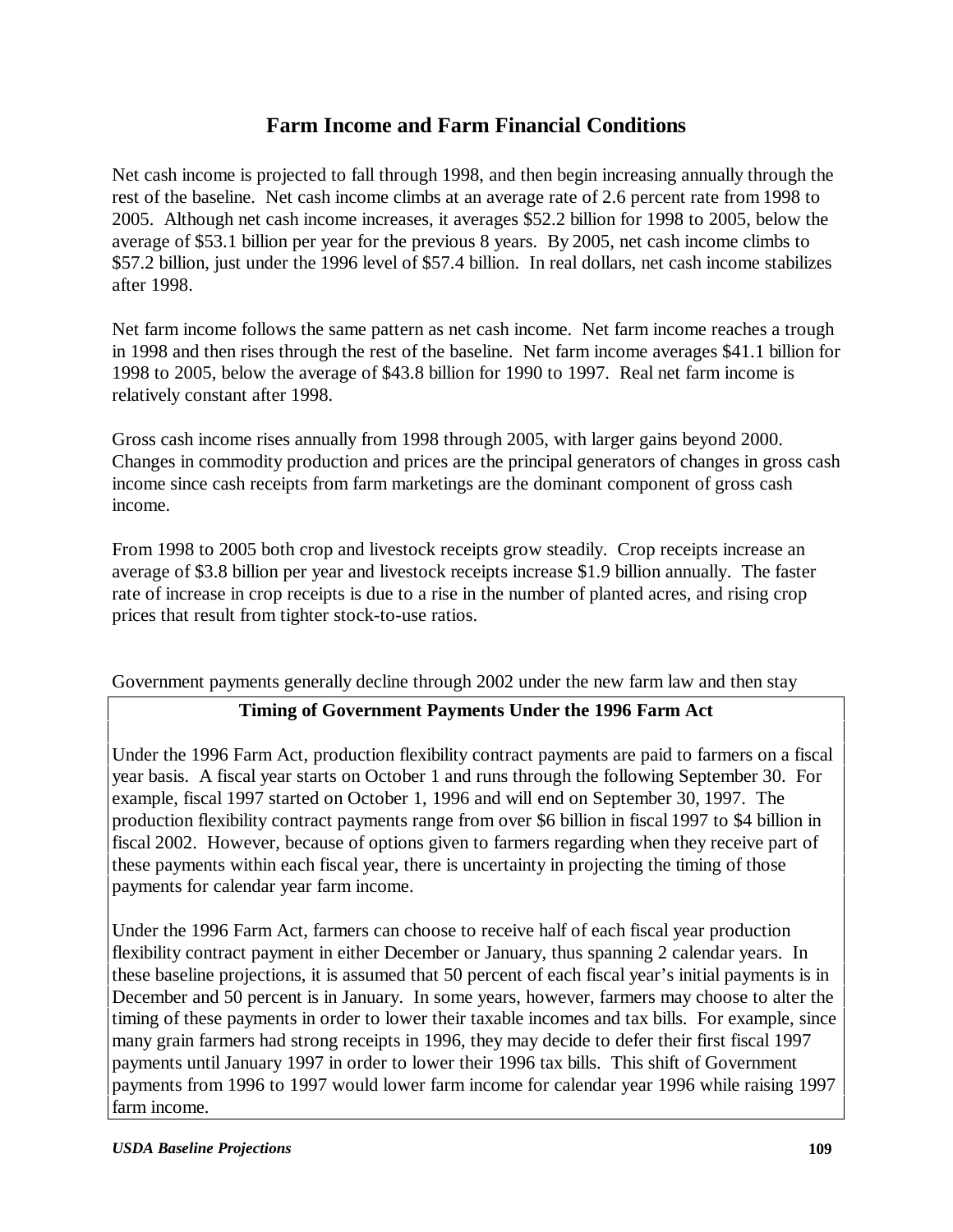nearly constant. Almost all Government payments are production flexibility contract payments or Conservation Reserve Program (CRP) payments. The 1996 Farm Act replaces deficiency payments that were linked to plantings and prices of eligible commodities with production flexibility contract payments that are preset through 2002. The baseline assumes that production flexibility contracts payments continue at their 2002 levels beyond the expiration of the 1996 Farm Act. CRP enrollment is nearly flat after 2000, so CRP payments are relatively constant in those years. Beyond 2000, direct Government payments account for less than 3 percent of gross cash income, the lowest share since 1982. Thus, the farm sector increasingly relies on the marketplace for its income.

Total cash expenses grow moderately to 2000, resulting from reductions in purchased feed expenditures in 1998 and 1999 and only a small increase in 2000, as well as a reduction in purchased livestock expenditures in 1999. Falling prices of feed and feeder livestock cause the reduction in these expenditures. These decreases are partly offset by expenses related to the establishment of permanent vegetative cover on new CRP land.

After 2000, growth in cash expenses remains between 2.6 percent and 2.8 percent per year. Expenditures for net rent to nonoperator landlords, manufactured inputs, and labor are projected to increase at the fastest rates. The rise in net rent to nonoperator landlords primarily results from increasing crop prices. Manufactured expenses rise primarily as a result of price rises for petroleum based inputs. Labor costs escalate due to wage increases near the inflation rate as well as increased labor use as the sector expands. Interest expenses are projected to increase at the slowest rate, 0.5 percent annually, as the prime interest rate edges downward.

Farm business asset values rise slowly in the baseline, mostly reflecting increases in the value of nonreal estate assets. Gains in the value of farm real estate are small as the price of farmland responds to income reductions from the record 1996 levels followed by moderate growth in net cash income for the rest of the baseline. Farm debt grows at a very modest rate, reducing debtto-asset ratios to below 15 percent, levels not seen since 1962. Thus, farm operators' use of credit is not likely to place excessive demands on their ability to service debt. With larger increases in farm asset than farm debt, farm equity generally rises in the baseline.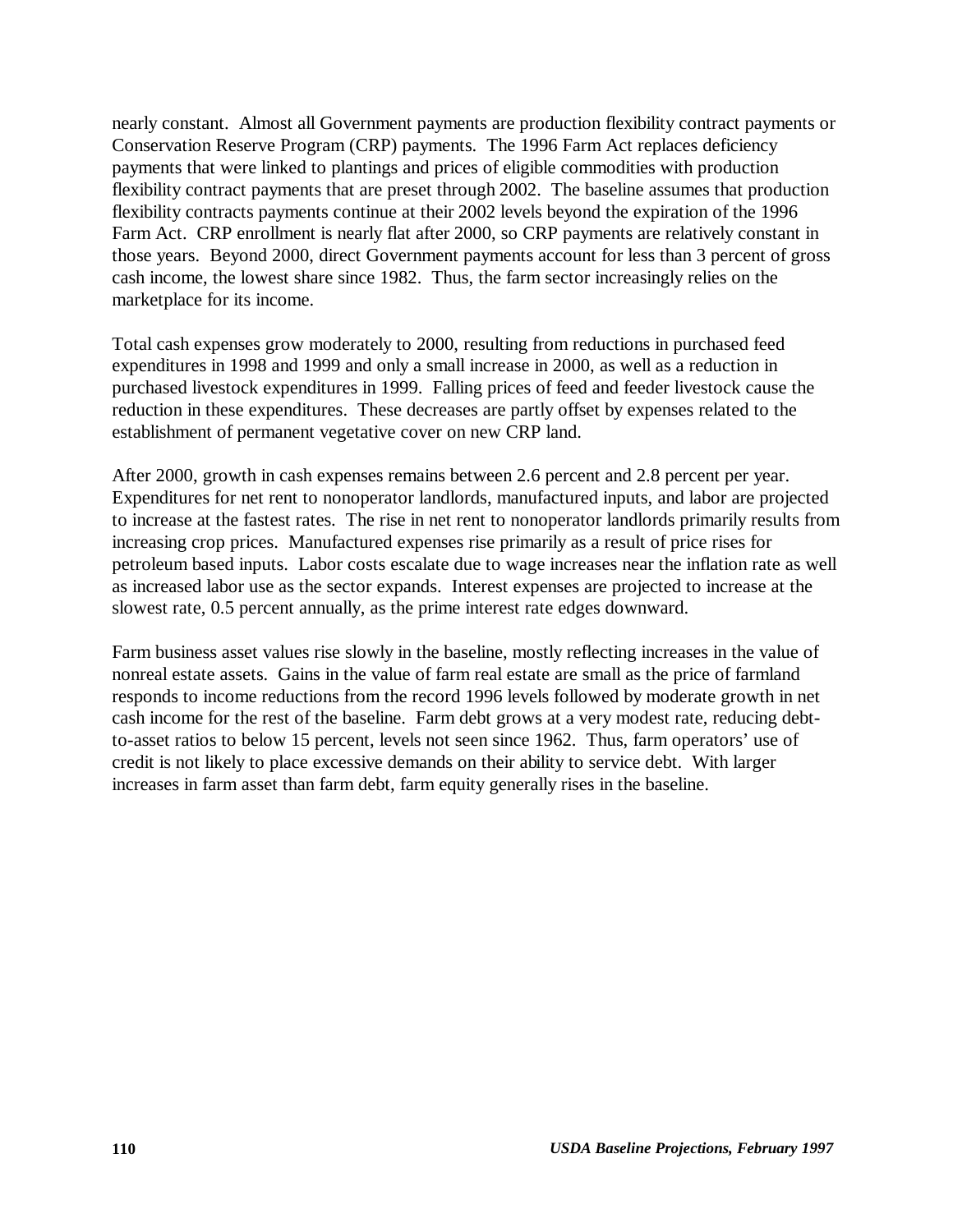| Table 45. Farm receipts, expenses, and incomes in nominal dollars |  |  |  |  |  |  |  |  |
|-------------------------------------------------------------------|--|--|--|--|--|--|--|--|
|-------------------------------------------------------------------|--|--|--|--|--|--|--|--|

|                            | 1995   | 1996    | 1997    | 1998    | 1999    | 2000                   | 2001    | 2002    | 2003    | 2004    | 2005    |
|----------------------------|--------|---------|---------|---------|---------|------------------------|---------|---------|---------|---------|---------|
|                            |        |         |         |         |         | <b>Billion dollars</b> |         |         |         |         |         |
| Cash receipts:             |        |         |         |         |         |                        |         |         |         |         |         |
| Crops                      | 98.9   | 108.3   | 101.5   | 101.8   | 104.0   | 107.7                  | 112.3   | 116.3   | 120.3   | 124.9   | 128.7   |
| Livestock & products       | 86.8   | 92.0    | 92.1    | 92.7    | 92.8    | 95.0                   | 97.2    | 99.0    | 101.3   | 103.6   | 105.8   |
| All commodities            | 185.8  | 200.4   | 193.7   | 194.5   | 196.8   | 202.7                  | 209.5   | 215.3   | 221.7   | 228.5   | 234.5   |
| Farm-related income        | 10.9   | 11.2    | 11.4    | 11.7    | 11.9    | 12.2                   | 12.5    | 12.8    | 13.1    | 13.3    | 13.7    |
| Government payments        | 7.3    | 7.8     | 7.6     | 7.7     | 7.7     | 7.1                    | 6.3     | 6.1     | 6.1     | 6.1     | 6.1     |
| Gross cash income          | 203.9  | 219.4   | 212.7   | 213.9   | 216.4   | 222.0                  | 228.3   | 234.2   | 240.9   | 247.9   | 254.3   |
| Cash expenses              | 155.1  | 162.0   | 161.9   | 166.1   | 168.3   | 172.2                  | 176.9   | 181.7   | 186.4   | 191.7   | 197.1   |
| Net cash income            | 48.8   | 57.4    | 50.8    | 47.8    | 48.1    | 49.8                   | 51.4    | 52.6    | 54.4    | 56.2    | 57.2    |
| Value of inventory change  | $-3.4$ | 4.9     | 0.5     | $-1.4$  | 0.2     | 0.7                    | 0.9     | 0.7     | 0.3     | 0.4     | 0.5     |
| Non-money income           | 9.9    | 10.5    | 11.1    | 11.1    | 11.3    | 11.5                   | 11.6    | 11.8    | 12.0    | 12.0    | 12.1    |
| Gross farm income          | 210.4  | 234.8   | 224.2   | 223.6   | 227.9   | 234.1                  | 240.8   | 246.7   | 253.2   | 260.4   | 266.9   |
| Noncash expenses           | 15.7   | 16.2    | 16.9    | 16.8    | 17.2    | 17.6                   | 17.9    | 18.2    | 18.6    | 18.6    | 18.7    |
| Operator dwelling expenses | 4.8    | 4.9     | 5.0     | 5.0     | 5.0     | 5.1                    | 5.1     | 5.1     | 5.1     | 5.2     | 5.2     |
| Total production expenses  | 175.6  | 183.1   | 183.8   | 187.9   | 190.6   | 194.9                  | 199.9   | 205.0   | 210.2   | 215.5   | 221.0   |
| Net farm income            | 34.8   | 51.8    | 40.4    | 35.7    | 37.4    | 39.3                   | 40.9    | 41.7    | 43.0    | 44.9    | 45.9    |
| Farm assets                | 978.0  | 1,035.3 | 1,094.1 | 1,110.9 | 1,111.1 | 1,115.7                | 1,121.4 | 1,128.7 | 1,135.7 | 1,143.0 | 1,148.7 |
| Farm debt                  | 150.8  | 155.3   | 159.0   | 162.6   | 163.3   | 163.9                  | 164.6   | 166.1   | 166.7   | 167.6   | 169.3   |
| Farm equity                | 827.2  | 880.0   | 935.1   | 948.3   | 947.8   | 951.8                  | 956.7   | 962.6   | 969.0   | 975.4   | 979.5   |
|                            |        |         |         |         |         | Percent                |         |         |         |         |         |
| Debt/equity ratio          | 18.2   | 17.6    | 17.0    | 17.1    | 17.2    | 17.2                   | 17.2    | 17.3    | 17.2    | 17.2    | 17.3    |
| Debt/assets ratio          | 15.4   | 15.0    | 14.5    | 14.6    | 14.7    | 14.7                   | 14.7    | 14.7    | 14.7    | 14.7    | 14.7    |

### Table 46. Farm receipts, expenses, and incomes in 1987 dollars

|                            | 1995   | 1996  | 1997  | 1998   | 1999  | 2000                 | 2001  | 2002  | 2003  | 2004  | 2005  |
|----------------------------|--------|-------|-------|--------|-------|----------------------|-------|-------|-------|-------|-------|
|                            |        |       |       |        |       | Billion 1987 dollars |       |       |       |       |       |
| Cash receipts:             |        |       |       |        |       |                      |       |       |       |       |       |
| Crops                      | 76.4   | 81.8  | 74.7  | 72.8   | 72.2  | 72.6                 | 73.4  | 73.8  | 74.1  | 74.6  | 74.6  |
| Livestock & products       | 67.1   | 69.5  | 67.7  | 66.3   | 64.5  | 64.0                 | 63.5  | 62.8  | 62.4  | 61.9  | 61.3  |
| All commodities            | 143.4  | 151.3 | 142.4 | 139.0  | 136.7 | 136.6                | 137.0 | 136.5 | 136.5 | 136.5 | 135.9 |
| Farm-related income        | 8.4    | 8.5   | 8.4   | 8.4    | 8.3   | 8.2                  | 8.2   | 8.1   | 8.0   | 8.0   | 7.9   |
| Government payments        | 5.6    | 5.9   | 5.6   | 5.5    | 5.3   | 4.8                  | 4.1   | 3.9   | 3.8   | 3.7   | 3.5   |
| Gross cash income          | 157.4  | 165.7 | 156.4 | 152.9  | 150.3 | 149.6                | 149.2 | 148.5 | 148.3 | 148.1 | 147.3 |
| Cash expenses              | 119.8  | 122.3 | 119.0 | 118.7  | 116.9 | 116.1                | 115.6 | 115.2 | 114.8 | 114.5 | 114.2 |
| Net cash income            | 37.6   | 43.4  | 37.3  | 34.2   | 33.4  | 33.6                 | 33.6  | 33.3  | 33.5  | 33.6  | 33.1  |
| Value of inventory change  | $-2.6$ | 3.7   | 0.4   | $-1.0$ | 0.2   | 0.5                  | 0.6   | 0.4   | 0.2   | 0.3   | 0.3   |
| Non-money income           | 7.6    | 7.9   | 8.2   | 7.9    | 7.8   | 7.7                  | 7.6   | 7.5   | 7.4   | 7.2   | 7.0   |
| Gross farm income          | 162.4  | 177.4 | 164.9 | 159.8  | 158.3 | 157.8                | 157.4 | 156.4 | 155.9 | 155.6 | 154.6 |
| Noncash expenses           | 12.1   | 12.2  | 12.4  | 12.0   | 11.9  | 11.9                 | 11.7  | 11.5  | 11.4  | 11.1  | 10.8  |
| Operator dwelling expenses | 3.7    | 3.7   | 3.7   | 3.6    | 3.5   | 3.4                  | 3.3   | 3.3   | 3.2   | 3.1   | 3.0   |
| Total expenses             | 135.6  | 138.3 | 135.2 | 134.3  | 132.3 | 131.4                | 130.7 | 130.0 | 129.4 | 128.7 | 128.0 |
| Net farm income            | 26.9   | 39.1  | 29.7  | 25.5   | 26.0  | 26.5                 | 26.7  | 26.4  | 26.5  | 26.8  | 26.6  |
| Farm assets                | 755.1  | 781.9 | 804.6 | 794.1  | 771.6 | 752.0                | 733.1 | 715.8 | 699.4 | 682.9 | 665.5 |
| Farm debt                  | 116.4  | 117.3 | 116.9 | 116.2  | 113.4 | 110.5                | 107.6 | 105.4 | 102.7 | 100.1 | 98.1  |
| Farm equity<br>.           | 638.7  | 664.6 | 687.6 | 677.8  | 658.2 | 641.6                | 625.5 | 610.4 | 596.7 | 582.7 | 567.5 |

Nominal dollar values divided by the GDP deflator.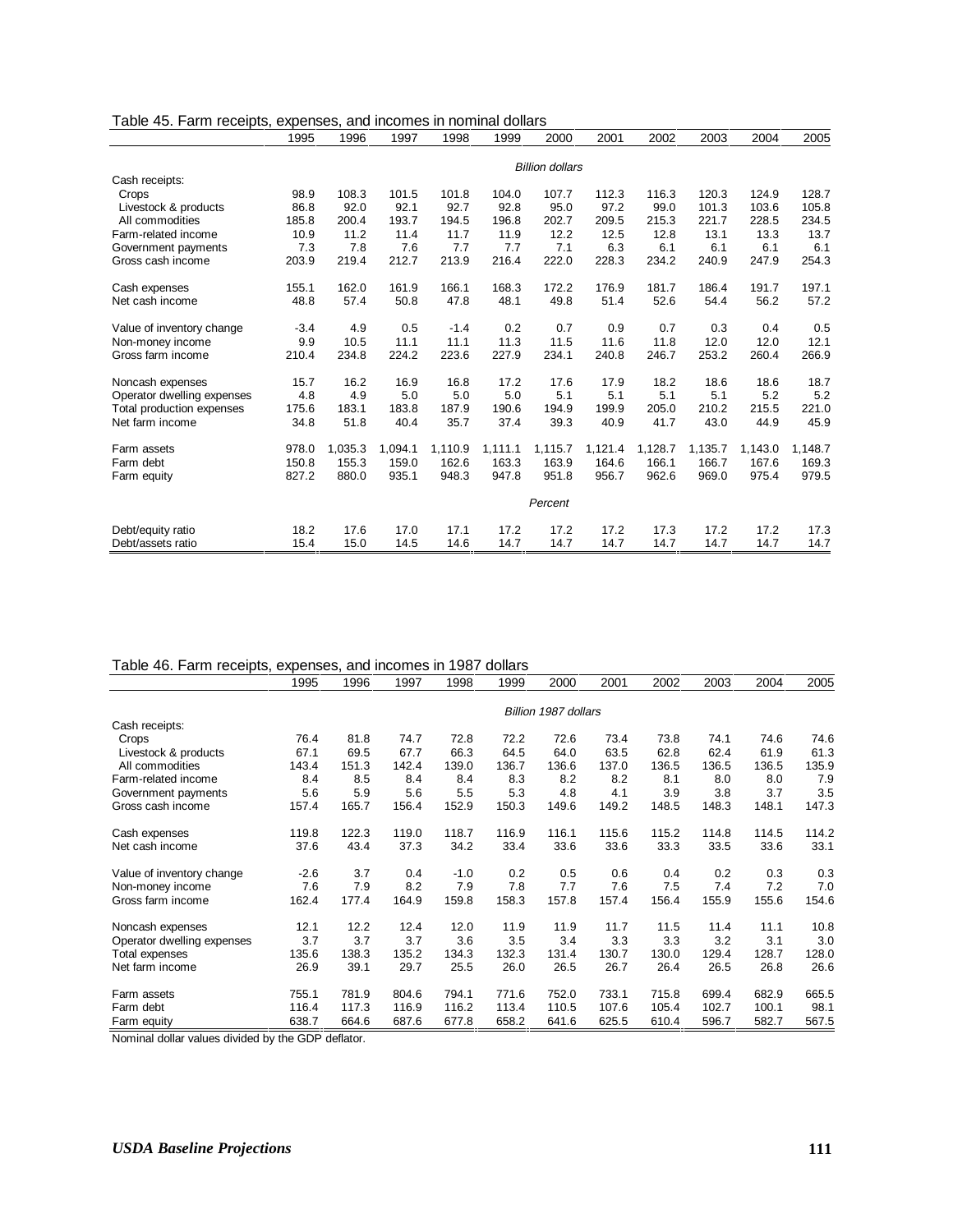# **Food Prices and Expenditures**

The Consumer Price Index (CPI) for food is projected to rise moderately in the baseline, increasing at an average rate of about 2.4 percent from 1995 to 2005. This compares to a 3.1 percent average rise expected in the CPI for all items, continuing a long-term trend of food prices increasing at slightly less than the general inflation rate. Moderate but steady economic growth, with sustained increases in disposable personal income, will have a positive impact on consumer demand for food.

Increases for prices for food away from home, which contain a large service component, are being held down by competition in the food industry. A slowdown in away-from-home sales holds the increase to a 2.4 percent average rise from 1995 to 2005. Prices for food at home also rise about 2.4 percent per year. For foods purchased for consumption at home, the strongest price increases generally occur among the more highly processed foods such as cereals and bakery products and other prepared foods. Prices for these foods are related more to the costs of processing and marketing than to the costs of farm commodities and, therefore, rise at a rate close to the general inflation rate.

Total food expenditures rise at a 3.8-percent average annual rate in the baseline. Expenditures for meals eaten away from home account for a growing share of food spending, reaching almost half of total food expenditures by 2005. Growth in expenditures for food eaten away from home will average 4.1 percent a year while expenditures for food at home will rise 3.6 percent annually.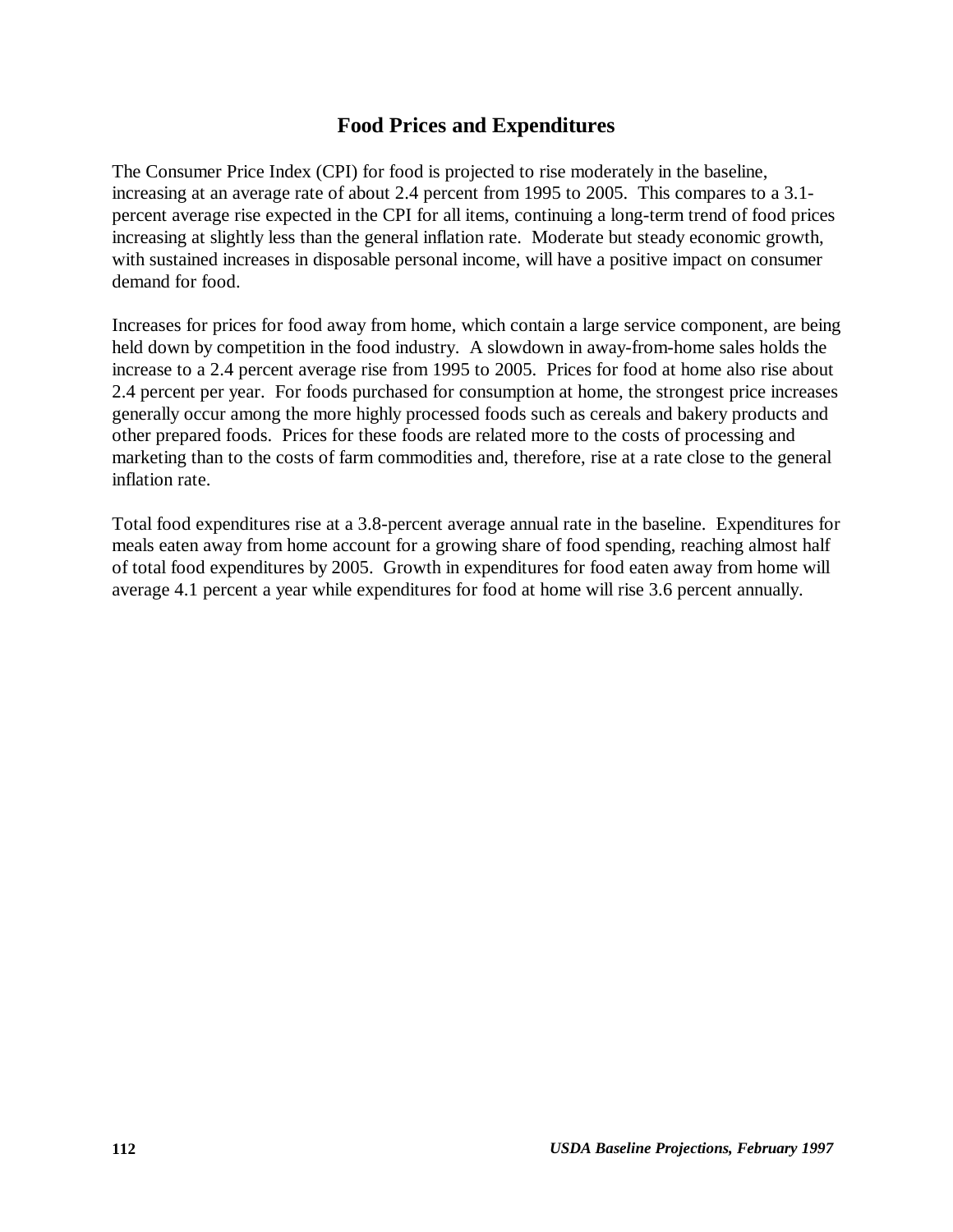### **Biases in the CPI and Implications for Food at Home**

The Advisory Commission to Study the Consumer Price Index presented its Final Report to the Senate Finance Committee in December 1996. The report asserted that the CPI overstated changes in the cost of living, that persistent and large overstatements had existed since the 1970s, and that the best estimate of the historic overstatement is 1.1 percentage points per year, adjusted for changes already made in the index. The Commission found four sources of bias:

- **Substitution bias**--lags in adjusting to changes in consumer expenditure patterns, particularly in response to changes in relative prices;
- **New product/quality improvement bias**--failure to account for quality improvements associated with new products;
- **Outlet bias**--failure to account for the price effects of changes in retailing as the CPI only includes price changes within outlets, but does not include price differences across outlets; and
- **Formula bias**--inappropriate aggregation of price changes at the lowest level of the index, observations of actual items at outlets.

The Commission ascribed somewhat more than one-half of the overall bias in the total CPI to new product bias, a problem that is very difficult and time-consuming to deal with. However, the bias in the food at home CPI is somewhat higher than for all items, probably closer to 1.9 percentage points per year, and is primarily due to the other three sources of bias. The Bureau of Labor Statistics (BLS), which publishes the CPI and has produced much of the research identifying the sources of bias, is introducing changes which will have a noticeable effect on the food at home CPI.

In January 1995, BLS introduced a technical change in the way new price observations are introduced to the index- -about 20 percent of surveyed outlets are changed each year. The change removes a subtle bias that attached too much importance to items whose prices were rising and not enough importance to items whose prices were falling. The likely effect on the food at home CPI is to reduce its growth by 0.40 percentage points per year, starting in 1996.

BLS also began publishing experimental versions of the index, aimed at better handling other formula bias issues. The experimental indexes appear to reduce growth in the overall CPI by 0.25 percentage points per year, growth in the food at home CPI by 0.7 percentage points per year, and growth in the fresh fruit and vegetable index by 4.5 percentage points per year. The agency will begin publishing the experimental series in early 1997, and there is a good chance the new approach will be included in the official CPI by 1998.

Additional steps could be taken to handle substitution bias in the CPI, but that would require additional funding to substantially expand annual household consumption surveys. Further, the adjusted index would be published with a lag of up to 1 year compared to the present index. Because of the expense and the publication time lag, such steps are less likely.

Outlet bias has been estimated to have added 0.25 percentage points to the food at home CPI over the last decade. However, this estimate may not hold for the future if structural change toward larger and lower priced food stores, an important trend of the last 10 years, does not continue.

In sum, this year's food at home CPI is likely to grow 0.40 percentage points less than the unadjusted index would have. The experimental version of the at home index, which also includes the 1995 adjustment, is likely to grow 1.10 percentage points more slowly than an unadjusted index.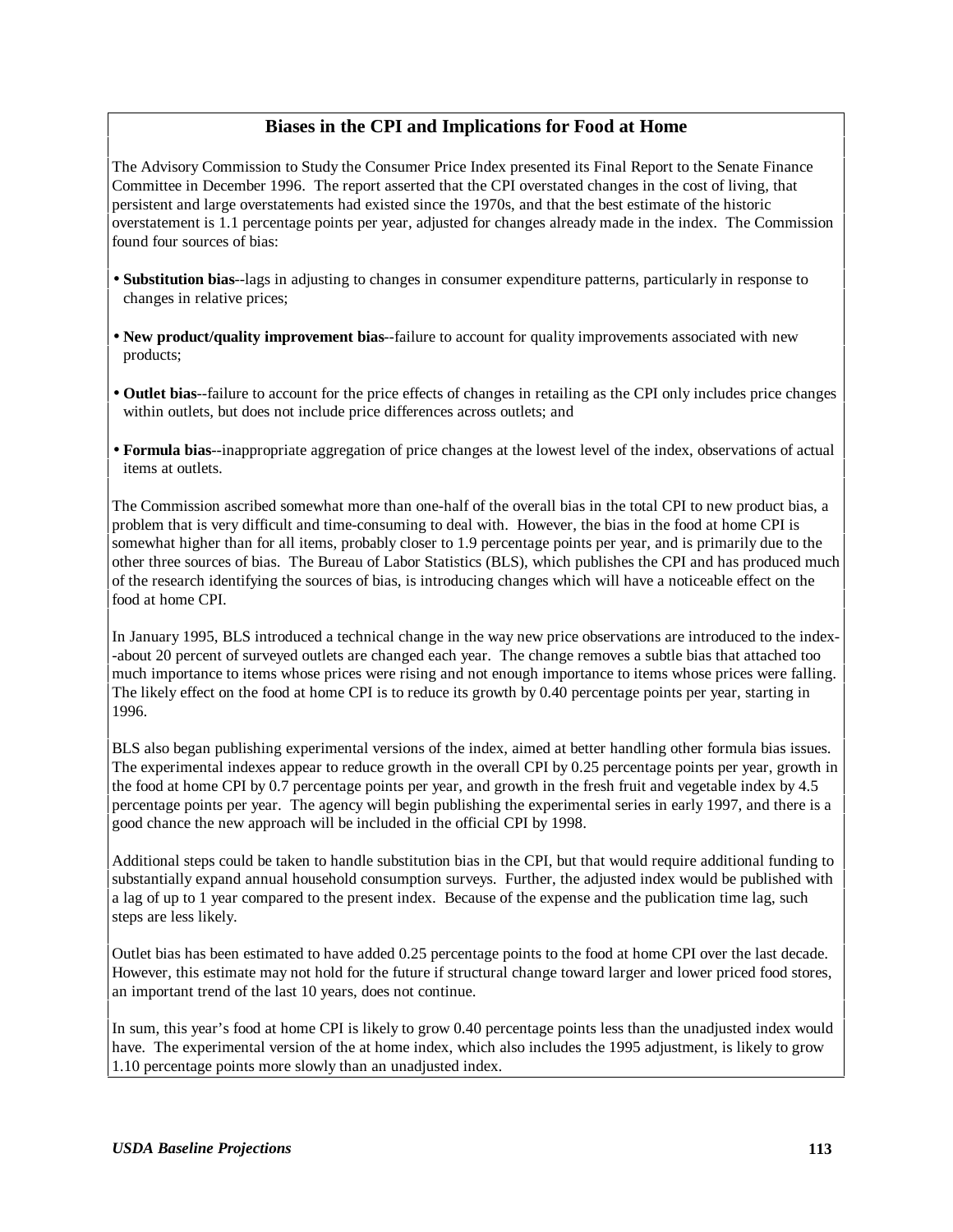| Table 47. Consumer food price indexes and food expenditures baseline |
|----------------------------------------------------------------------|
|----------------------------------------------------------------------|

| CPI category                | 1994  | 1995  | 1996  | 1997  | 1998  | 1999                   | 2000  | 2001  | 2002  | 2003  | 2004  | 2005  |
|-----------------------------|-------|-------|-------|-------|-------|------------------------|-------|-------|-------|-------|-------|-------|
| Consumer price indexes:     |       |       |       |       |       | 1982-84=100            |       |       |       |       |       |       |
| All food                    | 144.3 | 148.4 | 153.3 | 156.5 | 159.2 | 163.7                  | 167.6 | 171.8 | 175.9 | 180.1 | 184.5 | 188.9 |
| Food away from home         | 145.7 | 149.0 | 152.7 | 156.6 | 160.2 | 164.0                  | 168.2 | 172.4 | 176.8 | 181.0 | 185.3 | 189.8 |
| Food at home                | 144.1 | 148.8 | 154.3 | 157.1 | 159.2 | 164.2                  | 167.9 | 172.1 | 176.1 | 180.2 | 184.7 | 189.2 |
| <b>Meats</b>                | 135.4 | 135.5 | 140.2 | 141.7 | 139.9 | 145.3                  | 144.9 | 146.6 | 147.4 | 148.8 | 151.1 | 153.0 |
| Beef and veal               | 136.0 | 134.9 | 134.5 | 136.0 | 136.5 | 144.9                  | 145.0 | 147.0 | 147.5 | 148.7 | 151.2 | 153.4 |
| Pork                        | 133.9 | 134.8 | 148.2 | 150.0 | 142.8 | 140.4                  | 139.0 | 139.9 | 141.4 | 143.2 | 144.7 | 146.1 |
| Other meats                 | 137.0 | 139.0 | 144.0 | 145.0 | 145.5 | 154.4                  | 154.5 | 156.6 | 157.1 | 158.5 | 161.1 | 163.4 |
| Poultry                     | 141.5 | 143.5 | 152.4 | 151.0 | 145.2 | 155.3                  | 155.8 | 158.2 | 158.6 | 159.9 | 162.4 | 164.8 |
| Fish and seafood            | 163.7 | 171.6 | 173.1 | 179.5 | 186.0 | 192.5                  | 199.2 | 206.2 | 213.4 | 220.9 | 228.6 | 236.6 |
| Eggs                        | 114.3 | 120.5 | 142.1 | 137.0 | 138.6 | 141.4                  | 144.5 | 146.9 | 149.4 | 151.6 | 153.9 | 156.3 |
| Dairy products              | 131.7 | 132.8 | 142.1 | 144.5 | 143.9 | 145.9                  | 149.0 | 152.6 | 155.1 | 158.3 | 161.5 | 164.5 |
| Fats and oils               | 133.5 | 137.3 | 140.5 | 143.6 | 146.1 | 149.5                  | 153.5 | 157.7 | 162.7 | 168.5 | 174.7 | 181.1 |
| Fruits and vegetables       | 165.0 | 177.7 | 183.9 | 186.4 | 193.2 | 199.4                  | 206.5 | 212.7 | 219.7 | 226.1 | 233.0 | 239.4 |
| Sugar and sweets            | 135.2 | 137.5 | 143.7 | 147.0 | 149.7 | 153.0                  | 156.6 | 160.2 | 164.0 | 167.6 | 171.3 | 175.2 |
| Cereals and bakery products | 163.0 | 167.5 | 174.0 | 180.0 | 184.1 | 189.6                  | 195.7 | 201.9 | 208.4 | 214.7 | 221.3 | 227.8 |
| Nonalcoholic beverages      | 123.2 | 131.7 | 128.6 | 131.8 | 135.1 | 138.5                  | 142.0 | 145.6 | 149.2 | 152.9 | 156.7 | 160.6 |
| Other prepared foods        | 147.5 | 151.1 | 156.2 | 161.0 | 165.5 | 170.3                  | 175.6 | 180.9 | 186.5 | 191.9 | 197.4 | 203.2 |
| Food expenditures:          |       |       |       |       |       | <b>Billion dollars</b> |       |       |       |       |       |       |
| All food                    | 641.2 | 665.4 | 680.1 | 708.0 | 731.5 | 762.0                  | 793.5 | 826.0 | 859.6 | 893.8 | 929.8 | 966.8 |
| Food at home                | 348.4 | 358.5 | 371.4 | 385.2 | 394.8 | 410.6                  | 426.1 | 442.1 | 458.2 | 474.8 | 492.5 | 510.1 |
| Food away from home         | 292.8 | 306.9 | 308.7 | 322.8 | 336.7 | 351.4                  | 367.4 | 383.9 | 401.4 | 419.0 | 437.3 | 456.7 |

### Table 48. Changes in consumer food prices, baseline

| CPI category                | 1994   | 1995   | 1996   | 1997   | 1998   | 1999    | 2000   | 2001 | 2002 | 2003 | 2004 | 2005 |
|-----------------------------|--------|--------|--------|--------|--------|---------|--------|------|------|------|------|------|
|                             |        |        |        |        |        | Percent |        |      |      |      |      |      |
| All food                    | 2.4    | 2.8    | 3.3    | 2.1    | 1.7    | 2.8     | 2.4    | 2.5  | 2.4  | 2.4  | 2.4  | 2.4  |
| Food away from home         | 1.7    | 2.3    | 2.5    | 2.6    | 2.3    | 2.4     | 2.6    | 2.5  | 2.6  | 2.4  | 2.4  | 2.4  |
| Food at home                | 2.9    | 3.3    | 3.7    | 1.8    | 1.3    | 3.1     | 2.3    | 2.5  | 2.3  | 2.3  | 2.5  | 2.4  |
| Meats                       | 0.6    | 0.1    | 3.5    | 1.1    | $-1.3$ | 3.9     | $-0.3$ | 1.2  | 0.5  | 0.9  | 1.5  | 1.3  |
| Beef and yeal               | $-0.8$ | $-0.8$ | $-0.3$ | 1.1    | 0.4    | 6.2     | 0.1    | 1.4  | 0.3  | 0.8  | 1.7  | 1.5  |
| Pork                        | 1.7    | 0.7    | 9.9    | 1.2    | $-4.8$ | $-1.7$  | $-1.0$ | 0.6  | 1.1  | 1.3  | 1.0  | 1.0  |
| Other meats                 | 2.4    | 1.5    | 3.6    | 0.7    | 0.3    | 6.1     | 0.1    | 1.4  | 0.3  | 0.9  | 1.6  | 1.4  |
| Poultry                     | 3.4    | 1.4    | 6.2    | $-0.9$ | $-3.8$ | 7.0     | 0.3    | 1.5  | 0.3  | 0.8  | 1.6  | 1.5  |
| Fish and seafood            | 4.5    | 4.8    | 0.9    | 3.7    | 3.6    | 3.5     | 3.5    | 3.5  | 3.5  | 3.5  | 3.5  | 3.5  |
| Eggs                        | $-2.4$ | 5.4    | 17.9   | $-3.6$ | 1.2    | 2.0     | 2.2    | 1.7  | 1.7  | 1.5  | 1.5  | 1.6  |
| Dairy products              | 1.8    | 0.8    | 7.0    | 1.7    | $-0.4$ | 1.4     | 2.1    | 2.4  | 1.6  | 2.1  | 2.0  | 1.9  |
| Fats and oils               | 2.7    | 2.8    | 2.3    | 2.2    | 1.7    | 2.3     | 2.7    | 2.7  | 3.2  | 3.6  | 3.7  | 3.7  |
| Fruits and vegetables       | 3.8    | 7.7    | 3.5    | 1.4    | 3.6    | 3.2     | 3.6    | 3.0  | 3.3  | 2.9  | 3.1  | 2.7  |
| Sugar and sweets            | 1.3    | 1.7    | 4.5    | 2.3    | 1.8    | 2.2     | 2.4    | 2.3  | 2.4  | 2.2  | 2.2  | 2.3  |
| Cereals and bakery products | 4.1    | 2.8    | 3.9    | 3.4    | 2.3    | 3.0     | 3.2    | 3.2  | 3.2  | 3.0  | 3.1  | 2.9  |
| Nonalcoholic beverages      | 7.5    | 6.9    | $-2.4$ | 2.5    | 2.5    | 2.5     | 2.5    | 2.5  | 2.5  | 2.5  | 2.5  | 2.5  |
| Other prepared foods        | 2.6    | 2.4    | 3.4    | 3.1    | 2.8    | 2.9     | 3.1    | 3.0  | 3.1  | 2.9  | 2.9  | 2.9  |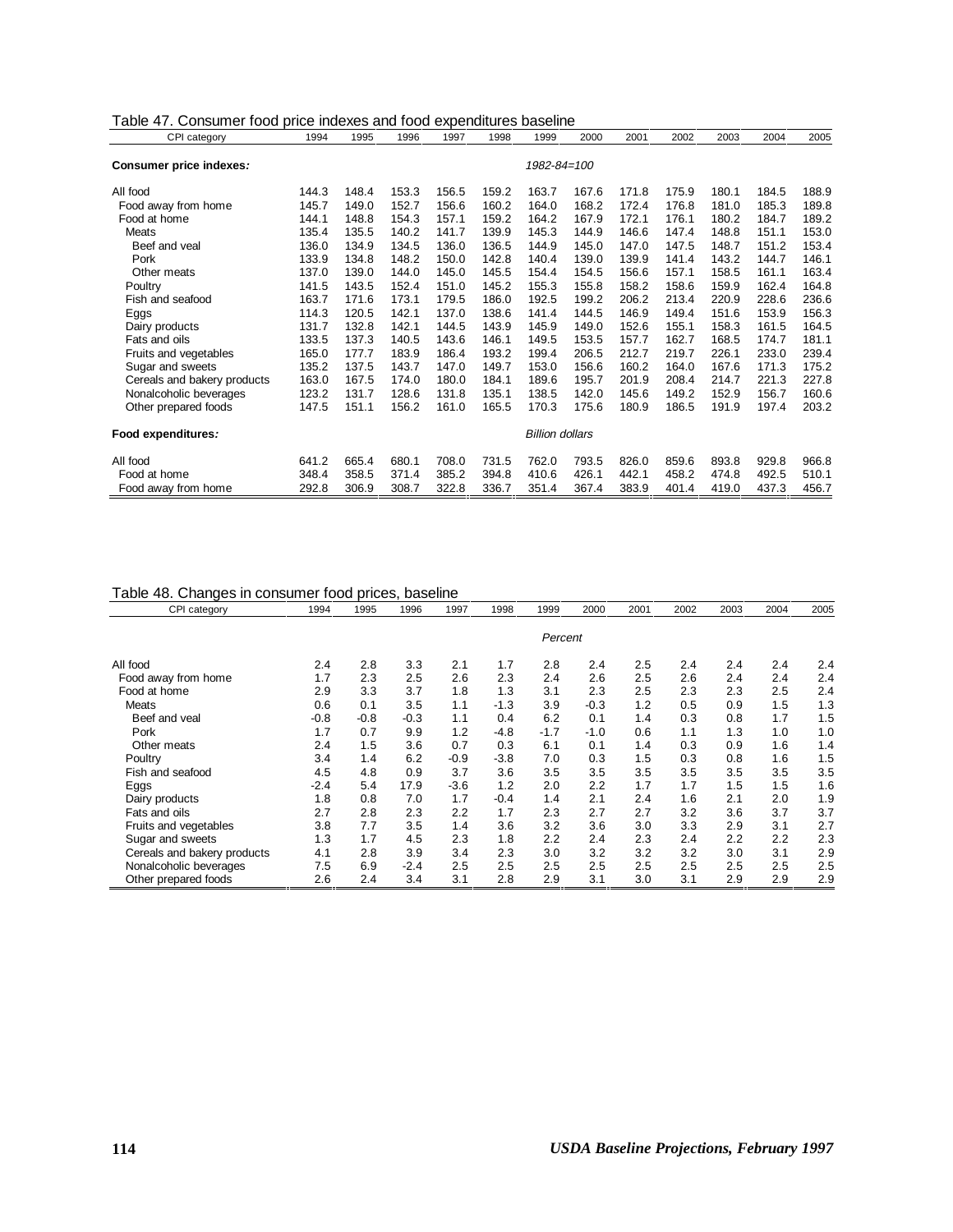# **Order Timely New Publications on Agriculture's Future!**

## **Just dial 1-800-999-6779. Toll free in the United States and Canada. Other areas, call 1-703-834-0125.**

To order additional copies of this report, ask for Agricultural Baseline Projections to 2005, Reflecting the 1996 Farm Act (WAOB-97-1). The cost is \$12.00 per copy.

Proceedings of the Agricultural Outlook Forum '97. Due off press in April 1997. Ask for YCON-97. The cost is \$20.00 per copy.

Buy both reports together and save. Due off press in April 1997. Ask for Package-WAOB-97. The cost is \$30.00.

Add 25 percent for shipping to foreign addresses (includes Canada). Charge your purchase to your Visa or MasterCard. Or send a check (made payable to ERS-NASS) to:

> ERS-NASS 341 Victory Drive Herndon, VA 22070

We'll fill your order by first-class mail.